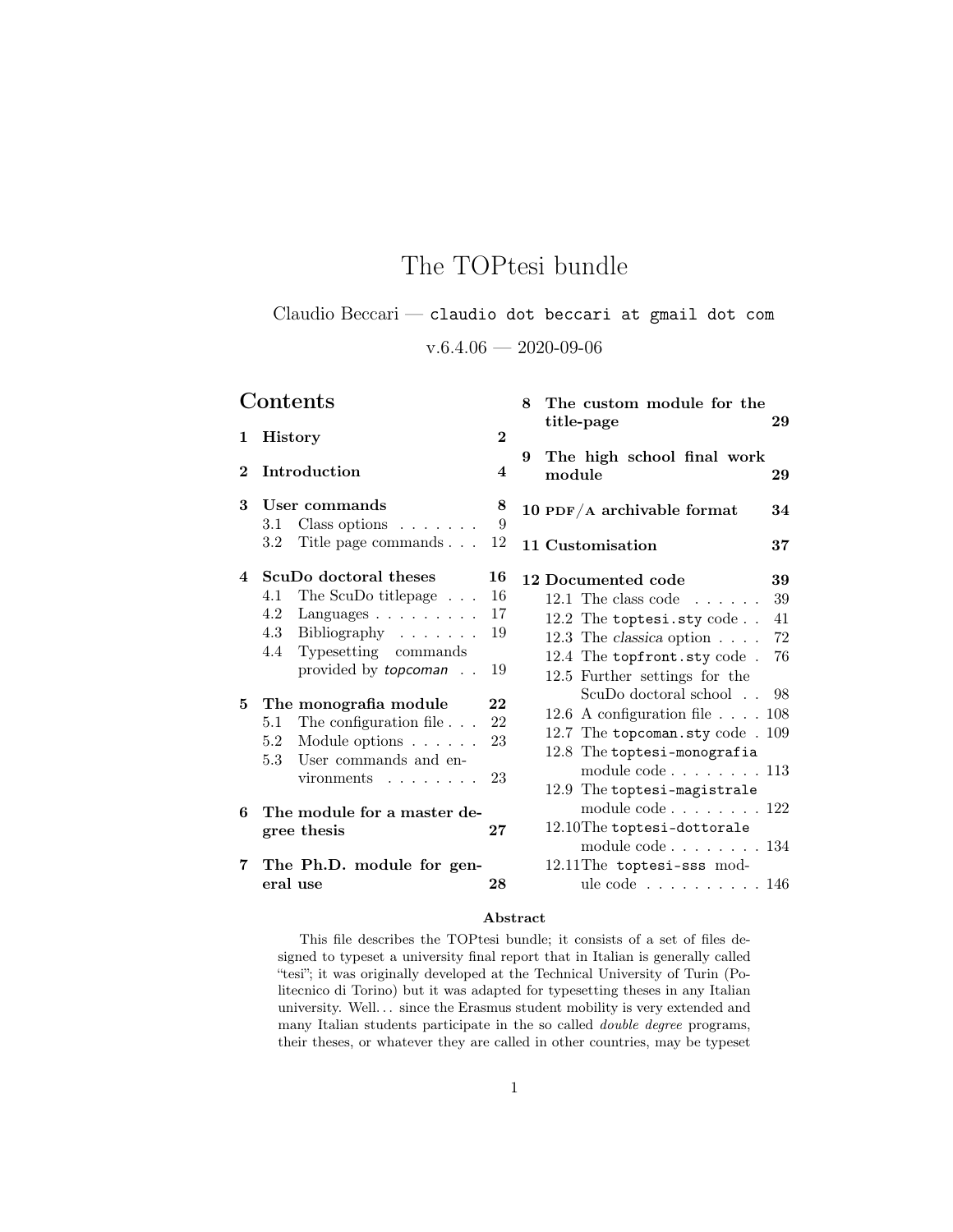so as to comply also with the host university rules; therefore this set of files has the ambition to be suited for typesetting theses in any university in the world... This ambition can't be fulfilled, though, because of the complexity of the title page (and possibly of the copyright page) requirements. This version is compliant with the  $X_{\overline{A}}$  EX and the LuaLAT<sub>E</sub>X programs. Up to now the few conflicts that have been spotted have been solved with suitable corrections or additions. The most important feature with  $X_{\text{d}}\text{LFT}_{\text{E}}X$  is that the option pdfa cannot be used any more; this is due to the fact that the typesetting engine X<sub>7</sub>T<sub>F</sub>X does not directly produce any PDF output but a modified, extended DVI one, that is immediately converted into a PDF file through xdvipdfmx, a special version of the conversion program. Another minor  $X\exists E$  feature is that it cannot fully exploit the typesetting facilities of the microtype package, but the wide choice of OpenType font properties replaces almost completely such missing microtype features.

With version 6.xx, the bundle has been modularised in a (hopefully) more efficient way, although it is backwards compatible, so that version 5.xx functionalities are still available.

A totally new module is the one that allows to typeset the Italian high school "tesina", a document that is examined by the graduation exam committee at the end of secondary studies.

The user should not be scared by the number of pages of this documentation; s/he should read part of the first 31 pages, those that concern his/her thesis. The rest is just the code and its documentation; it is useful mostly for me, as the author, and to other programmers and/or curious users. The "normal" user should not spend his/her time to read unnecessary information.

This bundle is distributed under the L<sup>AT</sup>EX Project Public Licence (LPPL) which is appended to the Italian documentation file toptesi-it.pdf included in this bundle; personal customisation of parts of this bundle are discouraged but are permitted only in conformance with the LPPL. See also section 11 in this document.

# 1 History

The TOPtesi bundle at its very beginning in the early nineties was just one .sty file to be used with the report class. At that time there was only  $L^2T_FX$  209 and extension packages were called "style files"; the .sty extension is still used today for backwards compatibility, but .sty files are not any more used to change the style of the document.

With version 2.x, suitable for LATEX  $2\varepsilon$ , the bundle was modified in order to have a class of its own, toptesi.cls, which provided to collecting the necessary options and to pass them to the report class; it loaded the toptesi.sty just afterwords. The latter file was not monolithic any more; it was split in three parts: toptesi.sty contained most settings and the macros to be used in the body of the document; topfront.sty provided the commands for entering all the necessary and optional data for the frontispiece (or title page) and actually typeset the title page in different styles; topcoman.sty contained the definitions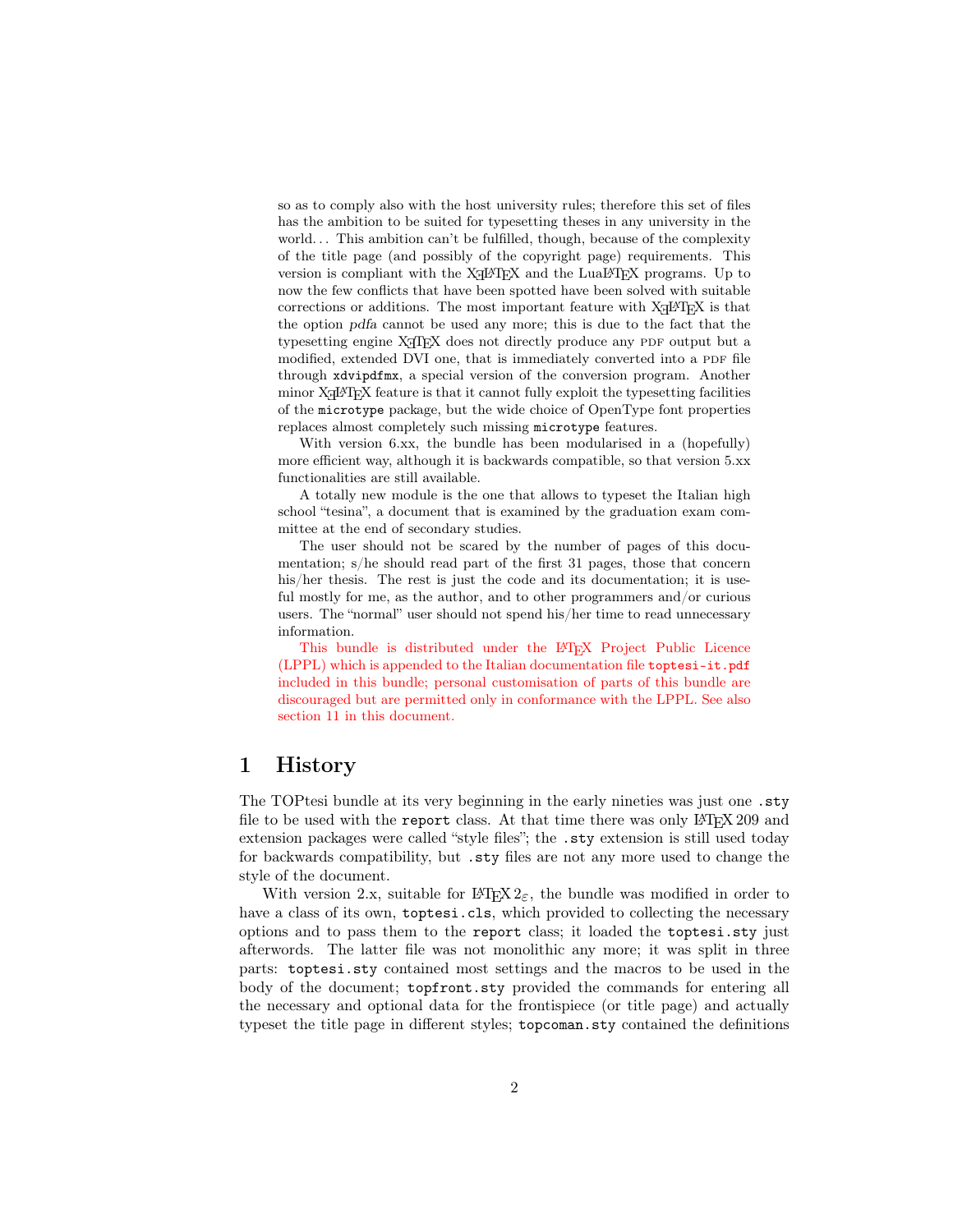

Figure 1: Quasi original TOPtesi bundle flow diagram



Figure 2: Advanced TOPtesi bundle flow diagram

of several useful commands; actually this module could be used without reference to the TOPtesi bundle, being suitable as an extension to any class.

The general scheme may be represented by the flow diagram in figure 1.

Version 3.x was modified, on request of several users, in order to avoid the toptesi.cls class file, but to allow the other files, from toptesi.sty on, to be used with any standard or custom class.

On request of other users, after other upgrades, the bundle was upgraded to version 5.85; the purpose was to introduce the possibility of typesetting the thesis title page with a package totally independent from the TOPtesi bundle. In particular the frontespizio package by Enrico Gregorio was considered a fancy choice for most Italian users, but the new approach was open to any other package. The choice was made by setting suitable switches (boolean variables). The solution opened the bundle to other external contributions, although the mechanism was sort of tricky. The bundle was made compatible with other packages, for example caption and/or geometry, while before this change such packages produced options clashes and/or other errors, so that their use was explicitly forbidden. Meanwhile the topfront module was configured to be loaded just after the preamble end, so as to be able to check if the user loaded packages that required special attention in order to avoid conflicts; see figure 2.

Version 5.x introduced a new feature: the specific settings for the doctoral theses written at Politecnico di Torino (Technical Institute od Turin); after all the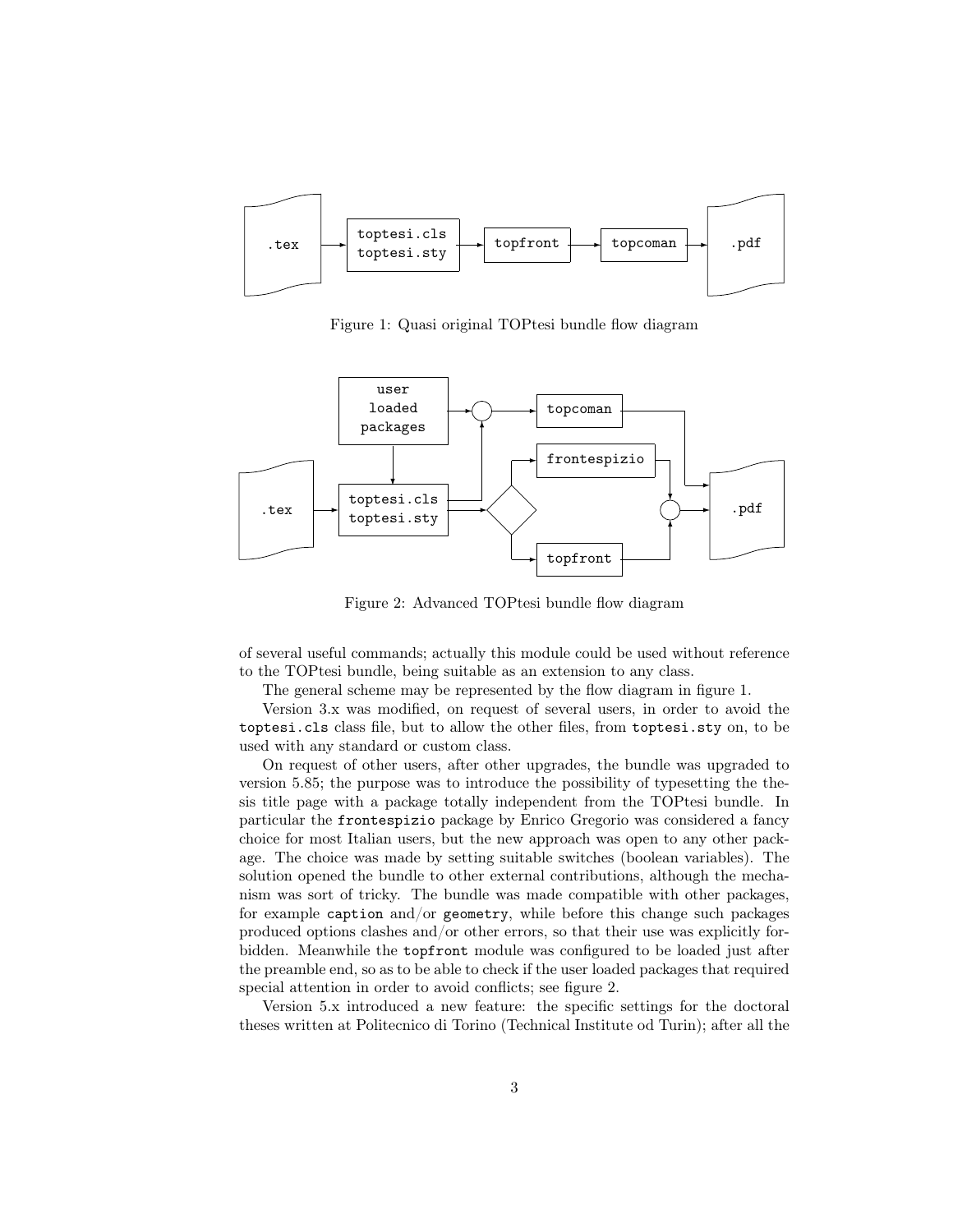bundle was born in that university. The switching mechanism to select the various thesis title page settings still worked with suitable boolean variables, but it was becoming a little too clumsy.

In order to put some order in this situation I decided to upgrade to version 6.x; the class options now use the  $key = value$  syntax (of course the value true is the default setting for boolean variables). This allows to select the thesis type with a  $key = value$  option, therefore the selection and configuration of the title page should be simpler than before.

The new situation flow diagram is represented in figure 3; the diagram is complicated but, once selected a specific option for the thesis type, the diagram reduces to a linear one.

Special care was paid to maintain backwards compatibility; the various .sty module-files (with descriptive names) should be usable also with other classes, if desired. It is possible to specify a custom value for a thesis type; in this case the user is required to explicitly load his/her personal package, or to avoid loading anything and use either a different typesetting program to produce a title page (in pdf format to be included by means of the pdfpages package), or even create his/her personal title page by means of the standard titlepage environment.

All this implied rewriting both the English and Italian documentation files; the user can find useful information in the English file toptesi.pdf included in the bundle; this file is pretty lengthy because it contains also the documented code. The Italian documentation in toptesi-it.pdf, is also part of this bundle; it is partly written in English for the benefit of the many foreign students that study in the doctoral school of Politecnico di Torino; it contains many examples enriched with graphic "demonstrations". These two documentation files complement one another.

### 2 Introduction

The new TOPtesi bundle contains a certain number of files.

- 1. A class file toptesi.cls to be used as the main document class; the main document may be any of a certain number of reports that in Italy are called with various names: "monografia", "monografia di laurea", "tesi di laurea", "tesi di laurea triennale", "tesi di laurea specialistica", "tesi di laurea magistrale", "tesi di dottorato", "dissertazione di dottorato", and so on. All these documents have in common the fact that they all conclude a period of university education. Moreover since they may conclude a double degree university program, they may receive foreign names such as, for example, "Projet de fin d'études", "Master thesis", and the like.
- 2. An extension package toptesi.sty that contains most of the code for the real typesetting; it might be used as an extension to other classes, although this use is seldom necessary.
- 3. A second extension package topfront.sty that contains the commands and the typesetting macros for the title page; this file may be used as an independent extension package to be added to, say, the report or the book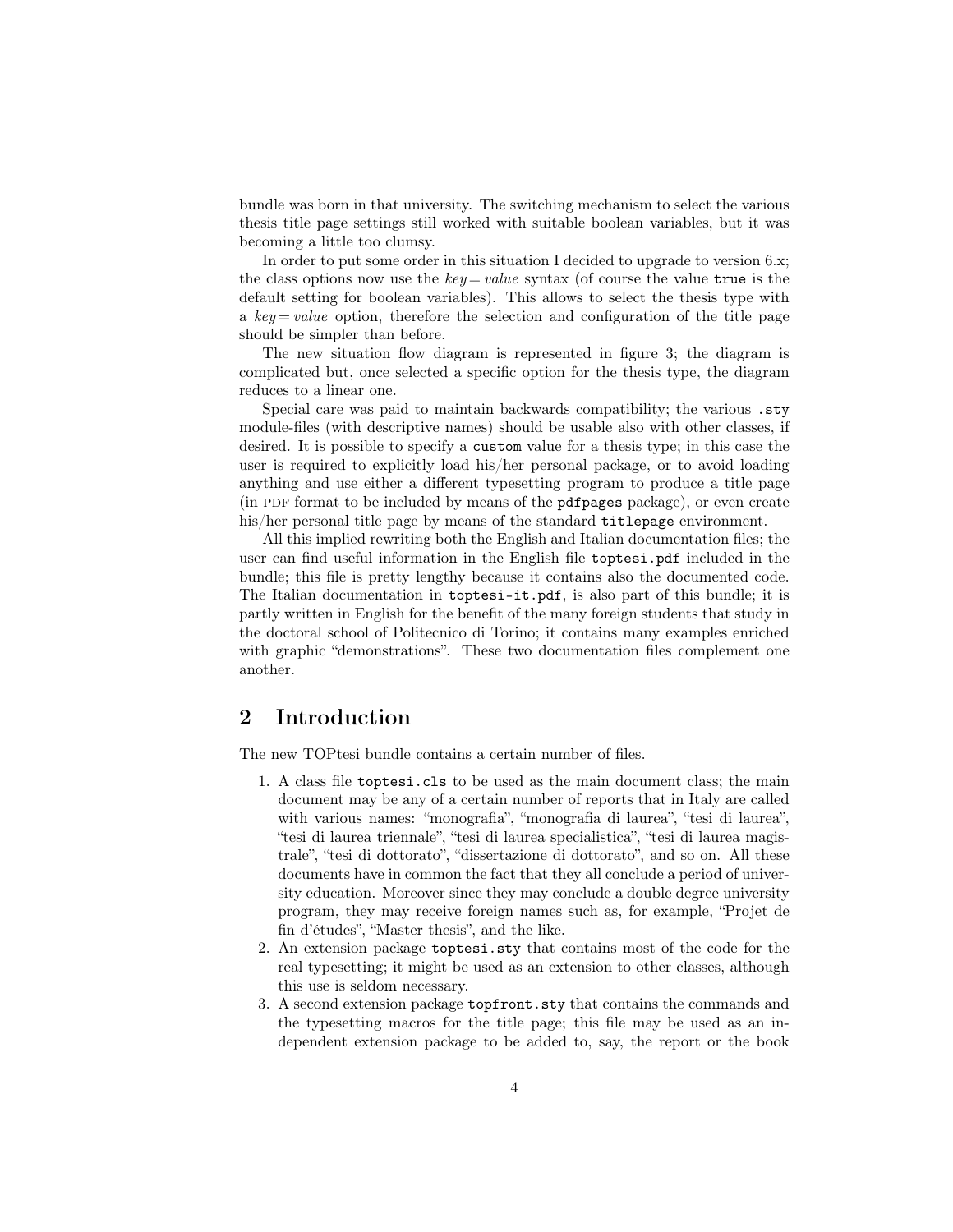

Figure 3: Version 6.x TOPtesi bundle flow diagram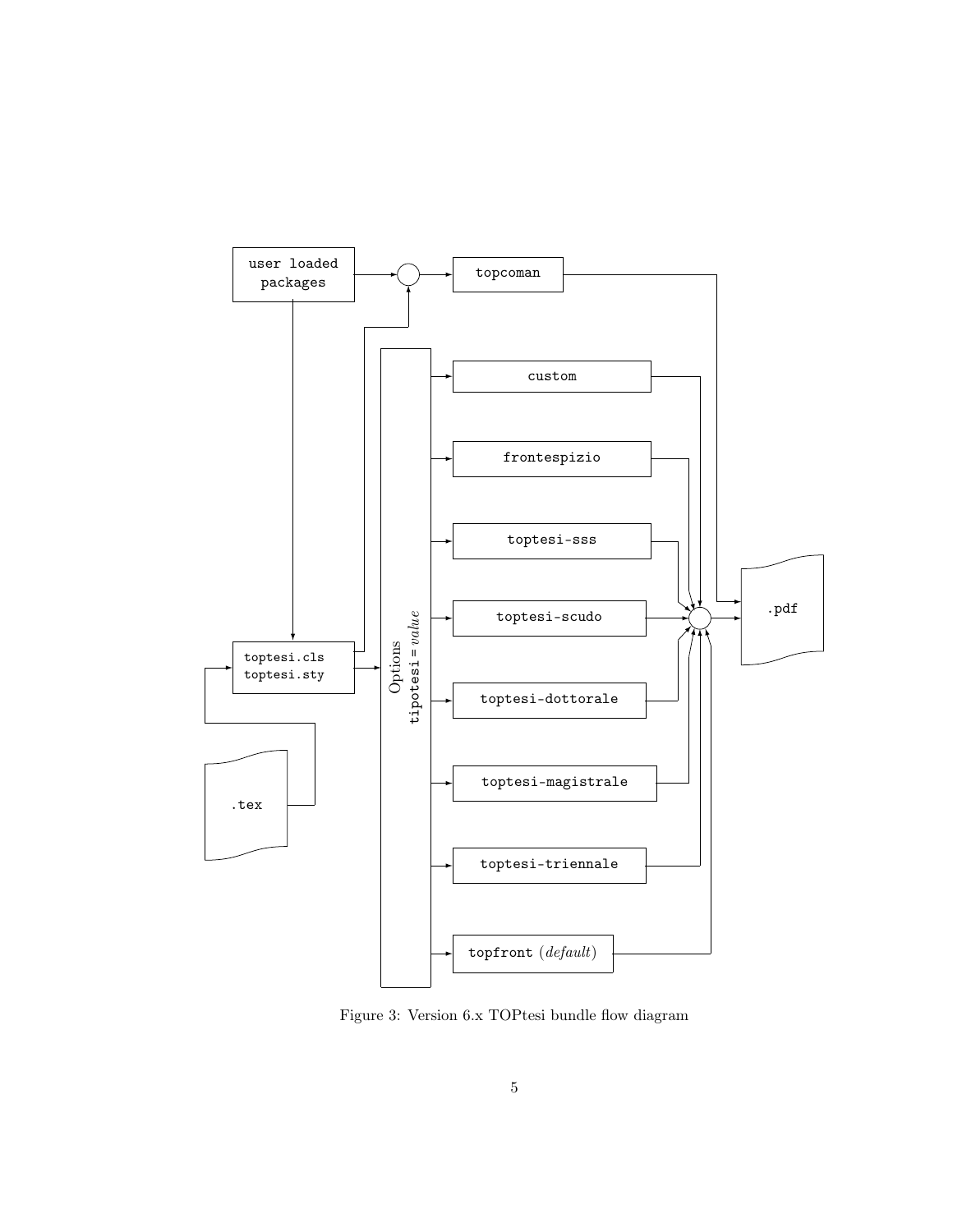class files for typesetting just the title page; this file might be used as a template for setting up the title page fixed information in languages different from Italian. This package is part of the bundle, but it is automatically loaded only if the user did not specify the **tipotesi**= $\langle \text{thesis type} \rangle$  option to the class; if the toptesi=frontespizio option is specified, the external package frontespizio gets loaded; if the toptesi=custom option is specified the user should do everything by him/herself. The tipotesi=custom is very tolerant; in the sense that the user is allowed to avoid loading any custom package, and simply create the title page by means of the standard titlepage environment. The available thesis kinds are the following; for each value of the tipotesikey e differnet titlepage is typeset as the following list specifies.

- tipotesi=triennale (or monografia for backwards compatibility) for the bachelor degree final work;
- tipotesi=magistrale for the master thesis;
- tipotesi=dottorale for a generic Ph.D. thesis;
- tipotesi=scudo for the special version of the Ph.D. thesis at Politecnico di Torino;
- tipotesi=secondaria for the high school "tesina";
- tipotesi=custom for using another title page package, possibly a customised one the user may create in accordance with a certain template that implements his/her university requirements.
- tipotesi=frontespizio for typesetting a title page according to the style of the frontespizio package.

The user who needs a different title page style is neither obliged to create a custom module, nor to create his/her title page "by hand" within the titlepage environment: before this decision we suggest to use the package frontespizio and we address the user to its documentation.

It is important to recall that if the topfront package has to be loaded, it is only at the execution of the \begin{document} command. Therefore no title page commands of any kind (those defined by topfront or by the other modules) can be used in the preamble.

- 4. A third extension package topcoman.sty that defines a certain number of user commands suitable for typesetting technical matters.
- 5. Several extension files are available by means of the toptesi= $\langle \textit{module} \rangle$  option. They share the  $\langle module \rangle$  name in the form toptesi- $\langle module \rangle$ .sty.
	- The  $\langle module \rangle$  may assume the following values:
		- monografia or triennale,
		- magistrale,
		- dottorale,
		- scudo,
		- sss.

These modules are specifically designed to typeset particular thesis kinds; scudo refers to the particular doctoral school of Politecnico di Torino, whose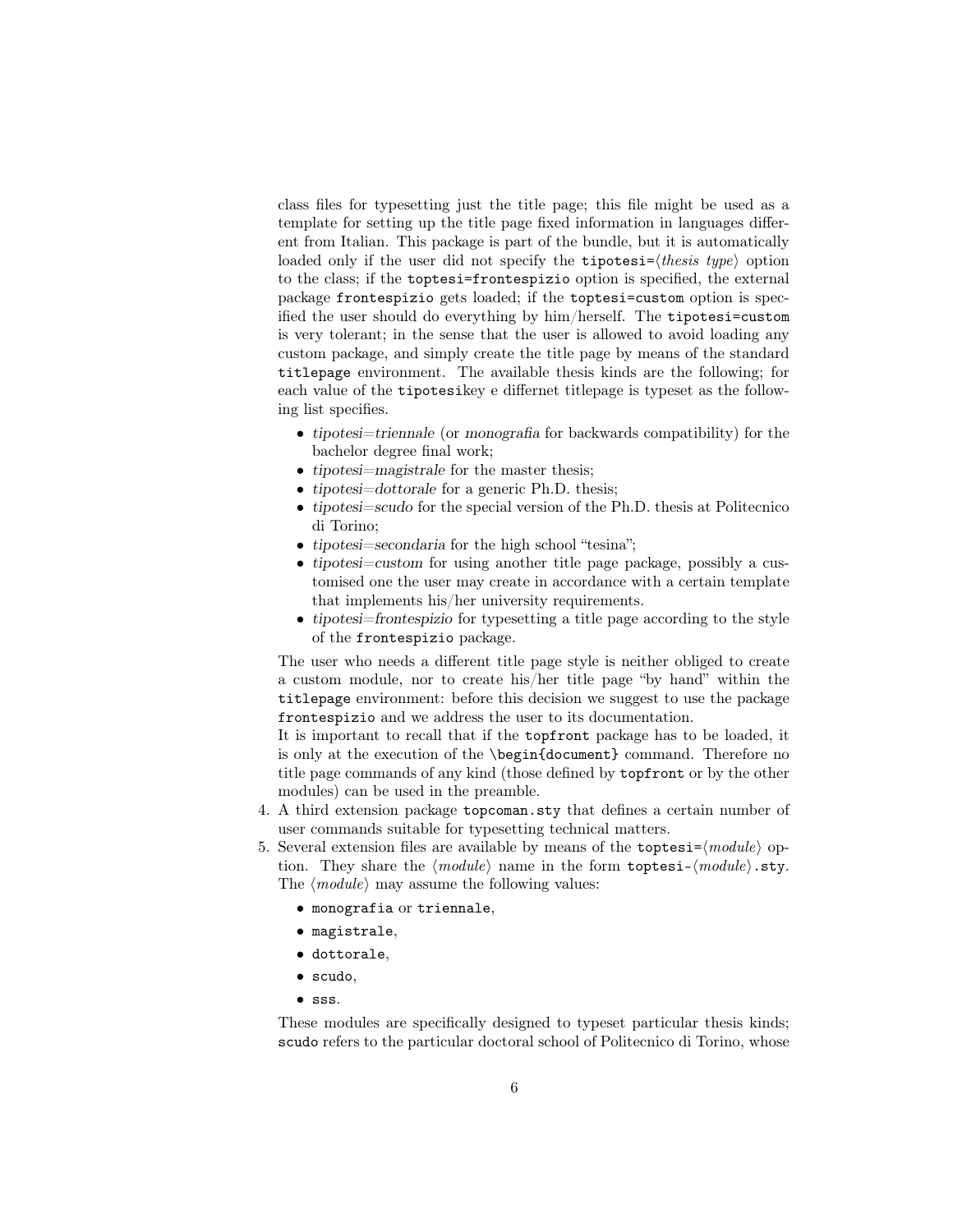official name is Scuola di Dottorato, whence the acronym "ScuDo". Such ScuDo theses must be typeset only in English, and must have a special title page, very different from the other ones that can be typeset with the various options of the TOPtesi bundle, and by the commands contained in the various modules. In all cases where specific modules exists, a specific module switch is set such that topfront.sty does not get loaded, and another set of commands is made available to set up the necessary information.

- 6. Previous versions of this bundle contained also the logos of a set of universities; these logos are not distributed anymore because of legal constraints. Every user who is working on his/her degree course final report may retrieve the logo of his/her university, but s/he should pay attention to use it in accordance with the rules and limitations of the university.
- 7. A documentation file toptesi-it.pdf written mostly in Italian, explains in detail every feature; essential information is given in this Italian documentation. The source file of the documentation toptesi-it.tex may be used as a sample or template for typesetting one's thesis with any of pdfLATEX, X<sub>H</sub>LAT<sub>E</sub>X, or LuaLAT<sub>E</sub>X.

The above files are complemented with a configuration file that any user may customise at will; this customisation file makes it easy to configure the bundle so as to make it suitable for another language; in facts the babel and polyglossia packages contain localisations for many languages, but such localisations deal with the standard infix LATEX names and phrases and do not cope with the thesis title page requirements. This configuration file is usable only when no custom or external files are used for typesetting the title page; but they may be used for all standard modules of this bundle.

TOPtesi was specifically conceived for typesetting theses with the LATEX markup, and initially it was using the tex typesetting engine; later on this engine was substantially substituted by the pdftex one, which was capable of direct output of PDF files. Since about 2006 the typesetting engine  $X \nsubseteq T$  has been available; the most important feature of this engine is its capability of using OpenType fonts, among which those that are available to the operating system of the specific platform where the document is being typeset. Since 2017 a stable version of LuaT<sub>EX</sub> is available that does much more than  $X \nsubseteq T$ <sub>EX</sub>.

For what concerns theses these programs might be of essential importance when they deal with specific languages that use different scripts (Greek, Russian, Bulgarian, Chinese, Japanese, Korean, Hebrew, Arabic, Farsi, Thai, and so on). Of course LuaLATEX has many more functionalities and can perform very well where the other engines are sort of limited; in particular LuaLATEX can produce isocompliant archivable-documents more easily than the other typesetting engines; but the user does not have to learn too many more concepts in order to typeset a "normal" thesis.

This version of TOPtesi has been tested also with X<sub>H</sub>AT<sub>E</sub>X and LuaL<sup>A</sup>T<sub>E</sub>X. Some conflicts have been spotted and solved; may be there are still hidden ones, so that feedback from users is particularly welcome. The only main drawback still present when running  $X \rightarrow E X$  is the fact that this program cannot still *directly*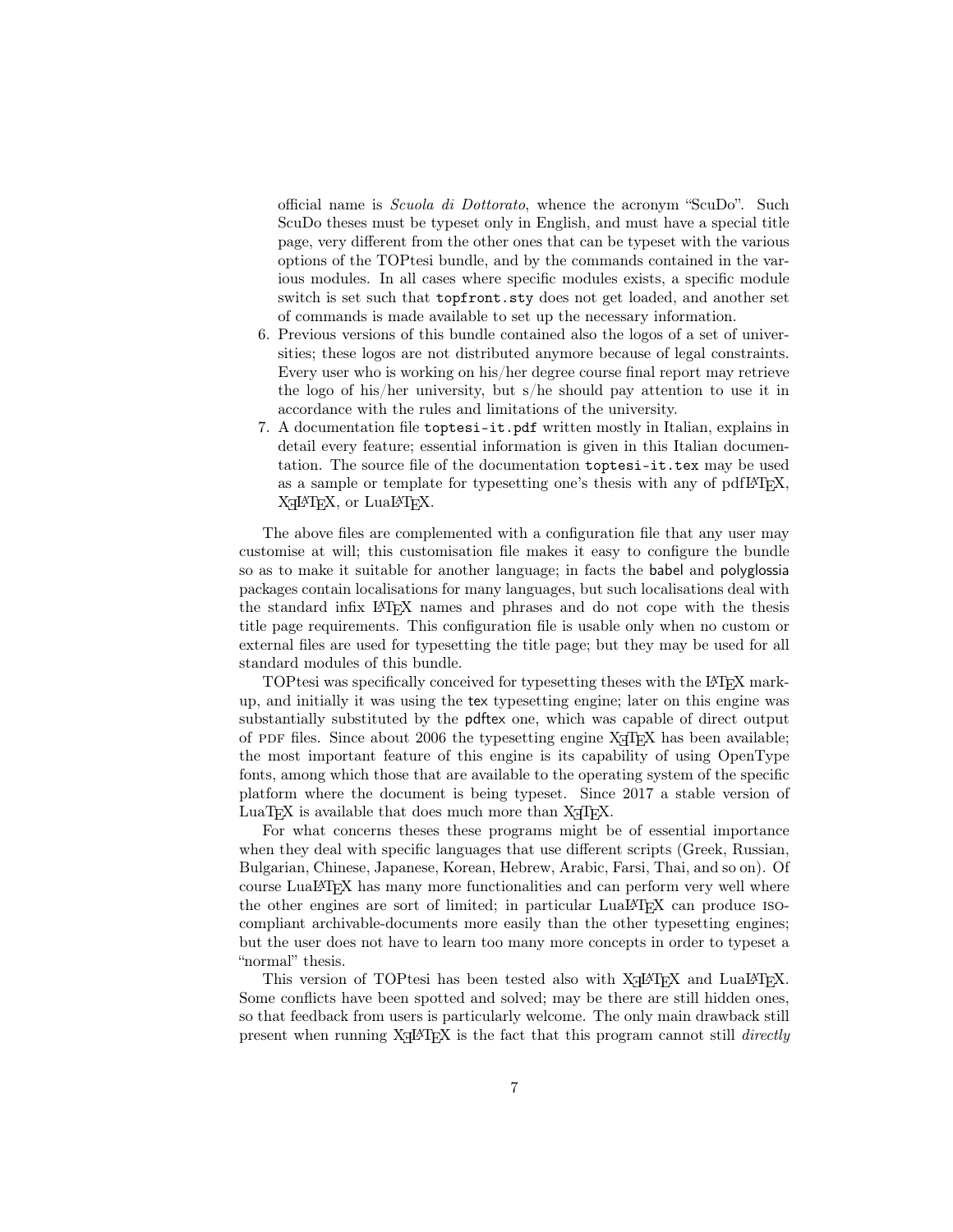produce the output file in PDF format, although it automatically transforms its specific output file into that format. This implies that the specific pdftex features required to produce a PDF/A compliant output PDF file suitable for long term archiving cannot be used. But with some attention the PDF file output by  $X \rightarrow X H$ may be converted to PDF/A by using the *pdfpages* package.

### 3 User commands

The toptesi.cls is basically an extension of the standard class report.cls; it redefines the page typesetting grid, the headers and the footers, and the title page layout and commands. toptesi.cls does not set such crazy settings as "double spaced" text; it is intended to typeset the thesis with the quality of a LATEX well typeset document, not as a typewriter written one.

Very often theses are full of specialised material: formulas, diagrams and pictures, texts written in non Latin alphabets, special symbols for philological markup, and the like; a common typewriter would not be suitable because the specific contents requires professional typesetting; this is why I strongly believe that instructions on typesetting styles that refer to the "good, old, gone-by times" of mechanical typewriters should be banned.

At the same time the class allows to typeset theses on any paper format; nowadays, in facts, Universities are requesting theses in smaller formats than A4 or letter paper. With smaller paper sizes the layout changes automatically, but the title page might require some more attention. The default paper size is A4, but the user can set any paper size among those accepted by the report standard class. If the tipotesi=frontespizio option is specified so that package frontespizio gets loaded, it is necessary to remind that it can easily create pretty nice title pages, but by default it is preset to use A4 paper, onto which it can typeset the title page in two styles, one so called "standard", and the other called "elements"; the latter one mimics that of the famous book Elements of typographic style by Robert Bringhurst; this is so at least with frontespizio version dated  $2011/09/21$  or earlier. It is possible to use frontespizio to use a different paper size, but it is necessary to use certain customisation commands described in its documentation.

Therefore if you want to typeset your thesis while typesetting the title page by means of the functionalities of package frontespizio, you have to follow carefully how to use that package options in the proper way as to bypass the two fixed styles it can produce. See also the Italian documentation contained in the document toptesi-it.pdf.

Most new commands refer themselves to the information that should be typeset in the title page; some class options specify special stylistic page details; the rest is simple and traditional LAT<sub>EX</sub> mark-up as it is implemented in the LAT<sub>EX</sub> kernel and in the report class. If  $X \rightarrow Y$  or LuaLAT<sub>E</sub>X has to be used, some essential preamble specific commands are to be used, but the body of the thesis has the same mark-up.

For theses to be typeset for the ScuDo doctoral school, all necessary commands become available when the class option tipotesi=scudo is specified; such commands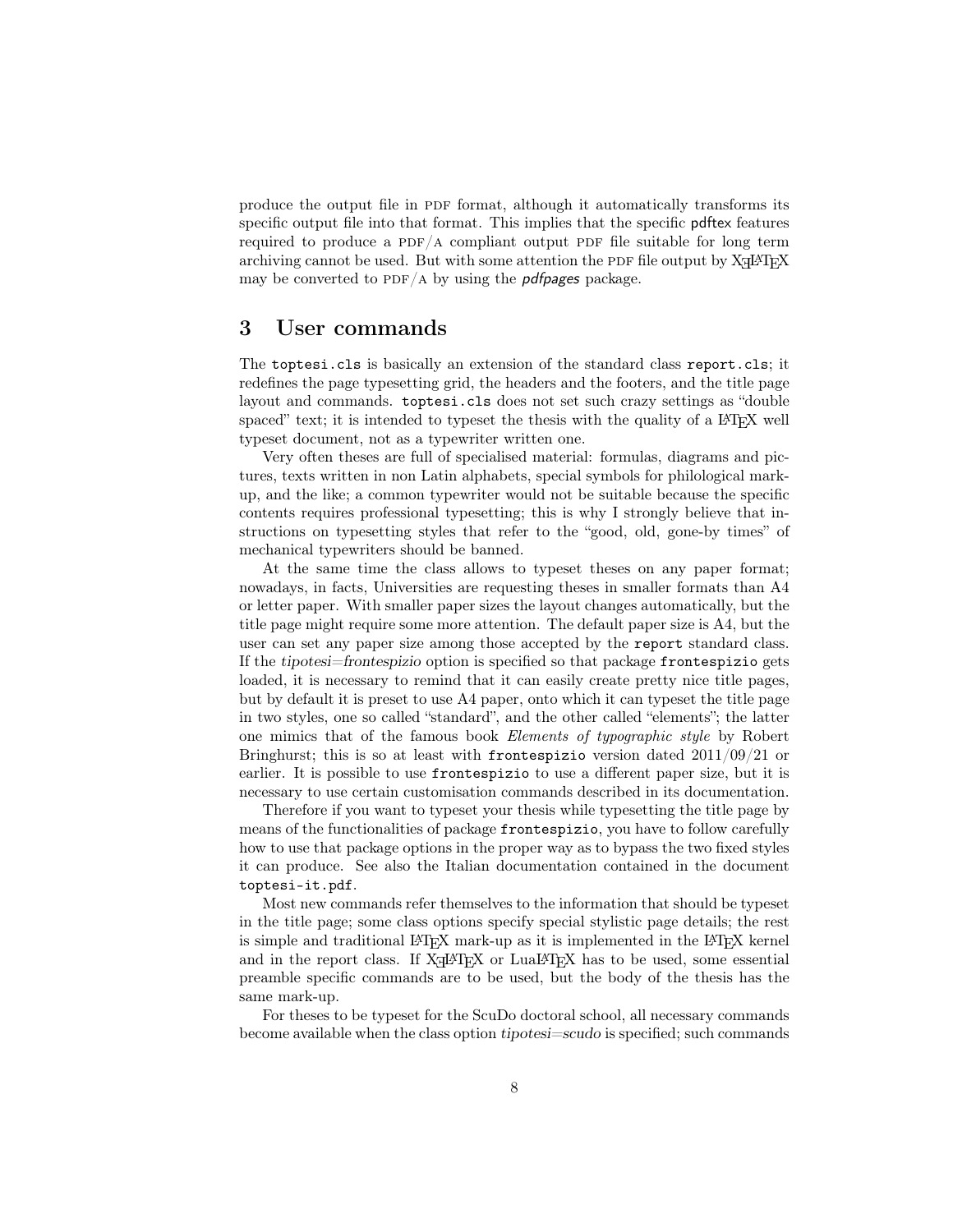are available only with that option.

Notice that only the ScuDo module of TOPtesi contains a setup for typesetting the bibliography. For other thesis kinds the user is in charge of loading the suitable extension packages s/he likes best in order to customise his/her bibliography/ies. Instructions for customisation are given only in the specific section 4. Other suitable sections describe the other special thesis modules and their specific options.

#### 3.1 Class options

The class accepts all the options valid for the report document class plus the ones defined here:

- chapterbib Allows to typeset a list of references at the end of each chapter and the bibliography items are numbered with a chapter.item indication. This implies a manual build up of each end-of-chapter bibliography by means off a specific thebibliography environment. This work may be avoided if the user relies on the various packages already available in any complete TFX system distribution and the facilities offered by packages such as biblatex, and on the sorting and formatting engines such as biber. The use of this option, retained for backwards compatibility, is strongly deprecated.
- stile=classica Specifies a general modification of certain details that are supposed to be more adequate for theses in humanities; specifically this option lets old style numbers to be used for some numerical pieces of information; some variations are also introduced in the title page. This option is active also when using some of the modules for specific theses, in particular with the dottorale thesis option. Some of the following options may be valid or may remain inactive when this thesis style is specified.
- cucitura= $\langle displacement \rangle$  In two sided printing it might be necessary to move the typesetting grid towards the outer edge so as to cope with the thesis binding that is generally not made up by sewing together a number of signatures; the default outer displacement is fixed to 7mm, but it can be customised by means of a proper value to the class option cucitura= $\langle displacement \rangle$  or by using an explicit command in the preamble: \setbindingcorrection{ $\{displacement\}$ . The  $\{displacement\}$  specification is necessary but it remains inactive if the key cucitura is absent while using the **\setbindingcorrection** command.
- corpo= $\langle$ font size) Extends the normal size choice to the chosen  $\langle$ font size); it is appreciated in certain fields of humanities, but I would discourage this use in a technical thesis, where the default 10 point size sometimes might be too small, but 11 point or 12 point typesetting may be adequate. In any case the  $\langle$ font size) may be specified in any units the TEX system accepts, and any value, even fractional, may be used. Please, do not exaggerate with small sized normal fonts, where I would say that 9.5pt is the absolute minimum acceptable size for normal text. Do not exaggerate with large sizes; 14pt is acceptable for certain theses where unusual signs are used above or below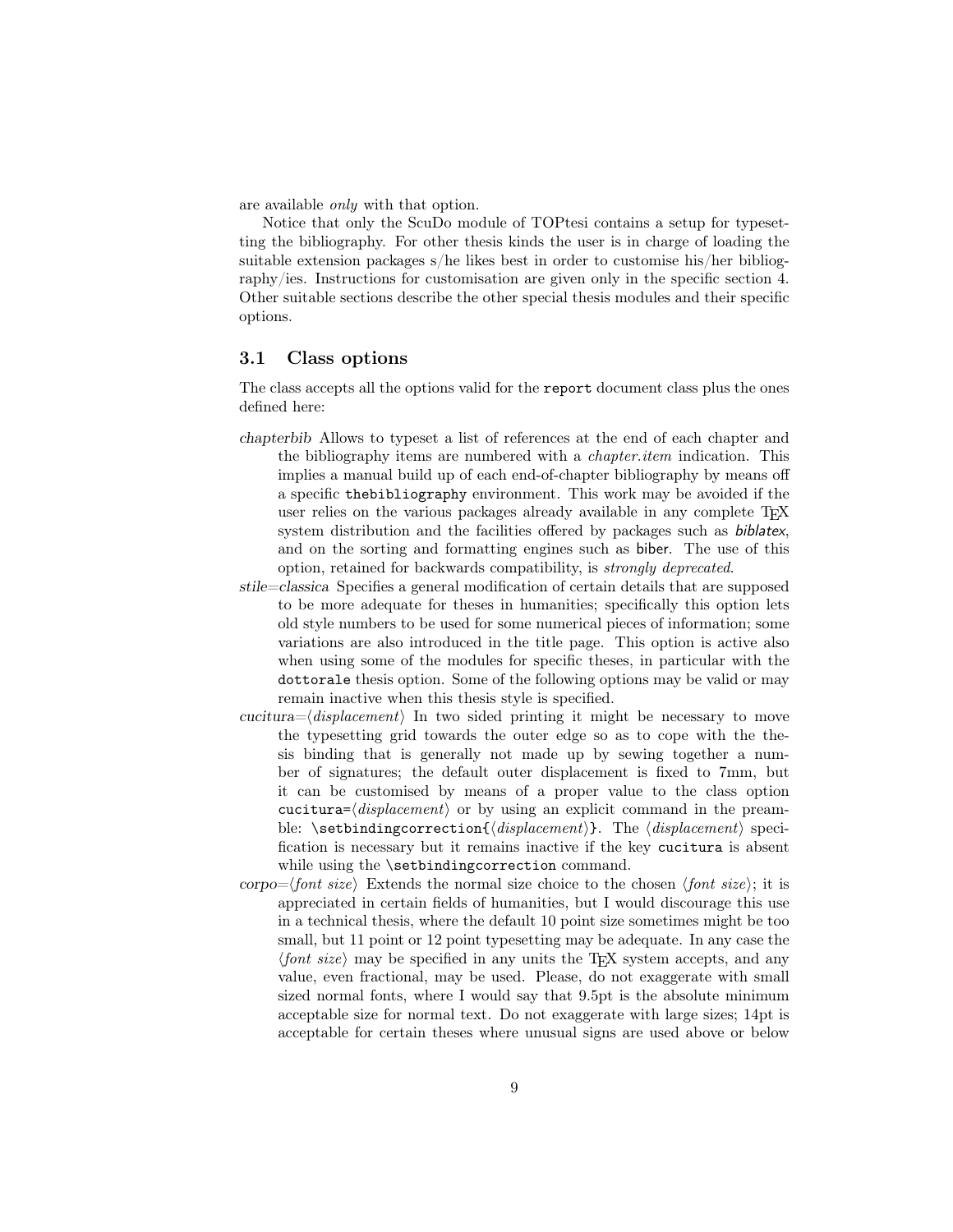some alphabetic strings, otherwise 14pt is already too much; let us say that 12.5pt or 13pt are the maximum normally accepted; larger sizes are used only for books to be used in the first years of the elementary school or for people with various types of visual impairment.

- autoretitolo This option modifies the left hand (even numbered) pages in two side typesetting; normally the even numbered page headings contain the chapter title, while the odd numbered ones contain the current section title. If and only if the classica option has been specified, then the autoretitolo option makes even numbered page headings contain the author's name and the thesis title, while the odd numbered ones contain the chapter title. Since the thesis title might be too long to fit into the header together with the author's name, the \title macro as been redefined so as to accept an optional short title: this feature mimics the ordinary sectioning commands.
- oldstyle Also this option works only if classica had already been specified; it typesets several numerical data with the old style numbers.
- numerazioneromana Sets the front matter folios in Roman numerals; if this option is not used, the folios are in Arabic numerals and do not restart from 1 when the first main matter chapter is typeset. The traditional Roman numbering of front matter folios had its explanation when typesetters used metal type; with this technique they could produce all the front matter material, including references, tables of contents, and the like, only when the main matter was complete, corrected and stable. Nowadays with electronic typesetting there is no need to to use this artifice, but in some disciplines it is still considered a touch of elegance.
- folioinhead Folios by default are typeset at the center of the footer. With thei options they are placed in the margin, aligned with the header; thei feature has been requested in some universities, but admittedly is not particularly elegant; may be it can be used only when the header is centred in the measure, certainly not when is is moved to the outer side of the header. No particular functionality is provided to avoid this particular choice; it is up to the user to avoid this error. Ineffective is the stile=classica option is specified.
- nocenterhead The header text is normally centred in the measure. If this option is specified, the header text is moved to the outer side. No option has been requested to move the header text towards the inner side; therefore do not look for any such keyword. Ineffective is the stile=classica option is specified.
- nocenterfolio Normally the folio is typeset centred in the footer; by specifying the option the folio is flushed to the outer side of the footer. Ineffective is the stile=classica option is specified. These last three options comply with the oneside or twoside global class options.

Since version 6.xx.yy options to the TOPtesi class follow the syntax  $key =$ value; depending on the kind of thesis there are some values that are particularly significant; the key for all of them is tipotesi (thesis kind); the values are indicated hereafter.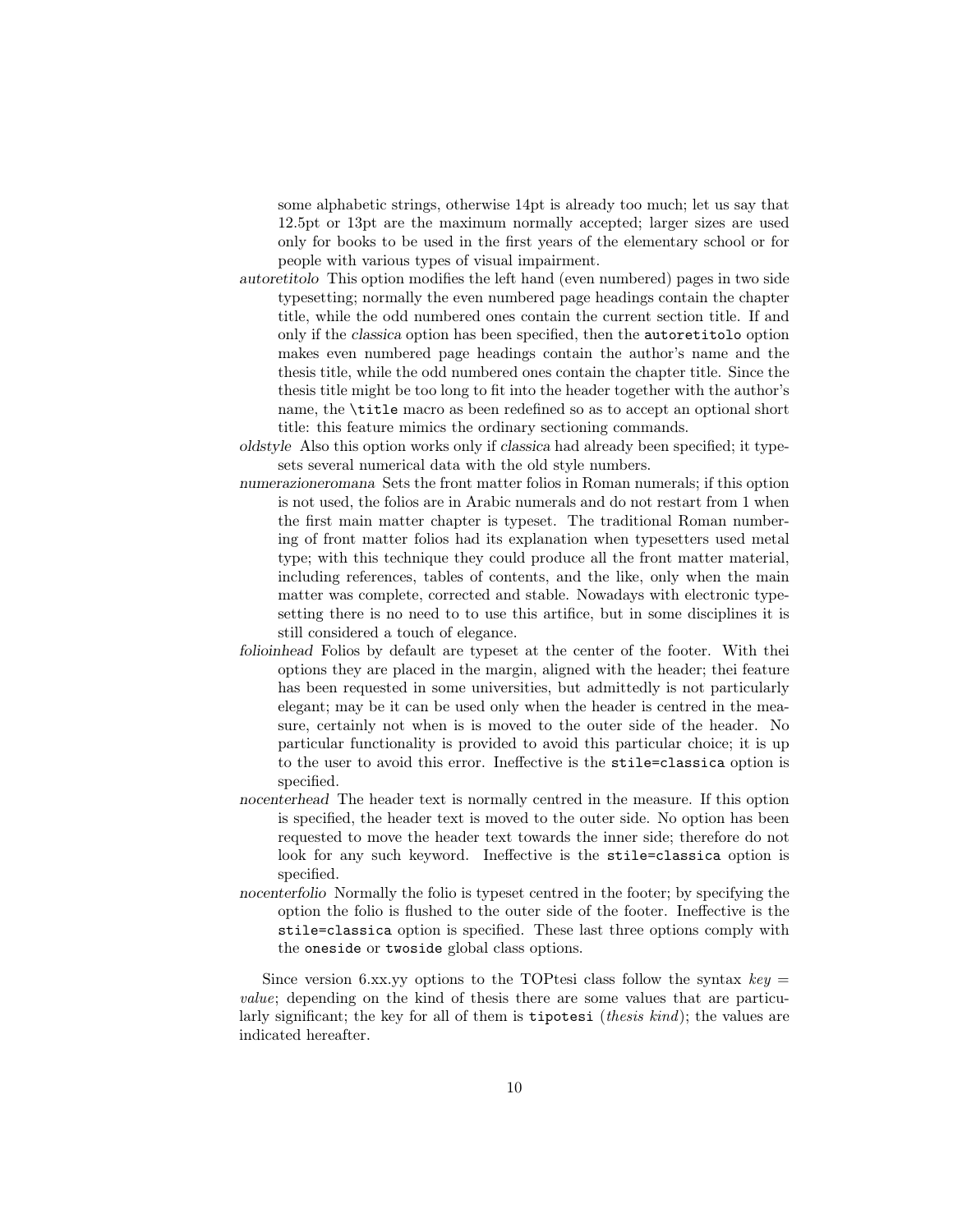- tipotesi-topfront is the default and it is not necessary to specify it. This means that if you specify tipotesi without a value, or if you completely omit this option, the generic topfront module is used to typeset the title page.
- tipotesi=frontespizio omits loading the generic module topfront and loads the external package frontespizio' without any option; this implies that the user should read its documentation and use it accordingly.
- tipotesi=scudo sets up the suitable switches and allows loading the specific extensions to typeset doctoral theses for the ScuDo doctoral school. This implies that not only the title page is typeset according to this School regulations, but that some other packages get preloaded; the user can read further on what actually becomes available with this option; the most relevant difference is that the default language becomes English also for the naming of the user commands.
- tipotesi=triennale and tipotesi=monografia (aliases of one another) load the specific module to typeset the bachelor degree final-work title-page. Some user commands are redefined so as to be more user friendly than those of the generic package topfront.
- tipotesi=magistrale loads the specific module to typeset the master degree thesis title-page. This module is substantially equivalent to the generic module topfront except that typesets only the master-degree thesis title-page.
- tipotesi=dottorale loads the specific module to typeset doctoral thesis title-pages. This module is very basilar and has nothing to do with the module for the ScuDo doctoral theses that require a particular title-page layout; we suggest to customise this module through a suitable configuration file, rather than tweaking the ScuDo module.
- tipotesi=secondaria loads the module to typeset the secondary school (high school) final work title page. The default language, also for the user commands, is Italian. Of course the secondary school final work title page is very different from the one suited for university theses. In any case, except for few additional packages, the body of the TOPtesi functionality is maintained intact.
- topotesi=frontespizio By specifying this option the default module topfront to typeset the title page is not loaded; in its place the frontespizio package is loaded, and the user can directly use this latter package commands. Of course the user must know pretty well ho this particular package works; if not s/he should reat its documentation. Notice: the documentation is written in Italian; probably its author assumed that it would be used only by Italian students; actually the author provided commands to customise the infix words in other languages. Again the author assumed that some Italian students had to typeset their theses in various languages; this is generally true for doctoral theses that are requested in English; but this is true also for Erasmus student who might need to write their theses in the language of the host universities.
- tipotesi=custom is a very simple option: sets the various internal switches so as not to load any internal module or external file. If the user explicitly loads one before the **\begin{document}** statement, this file becomes the one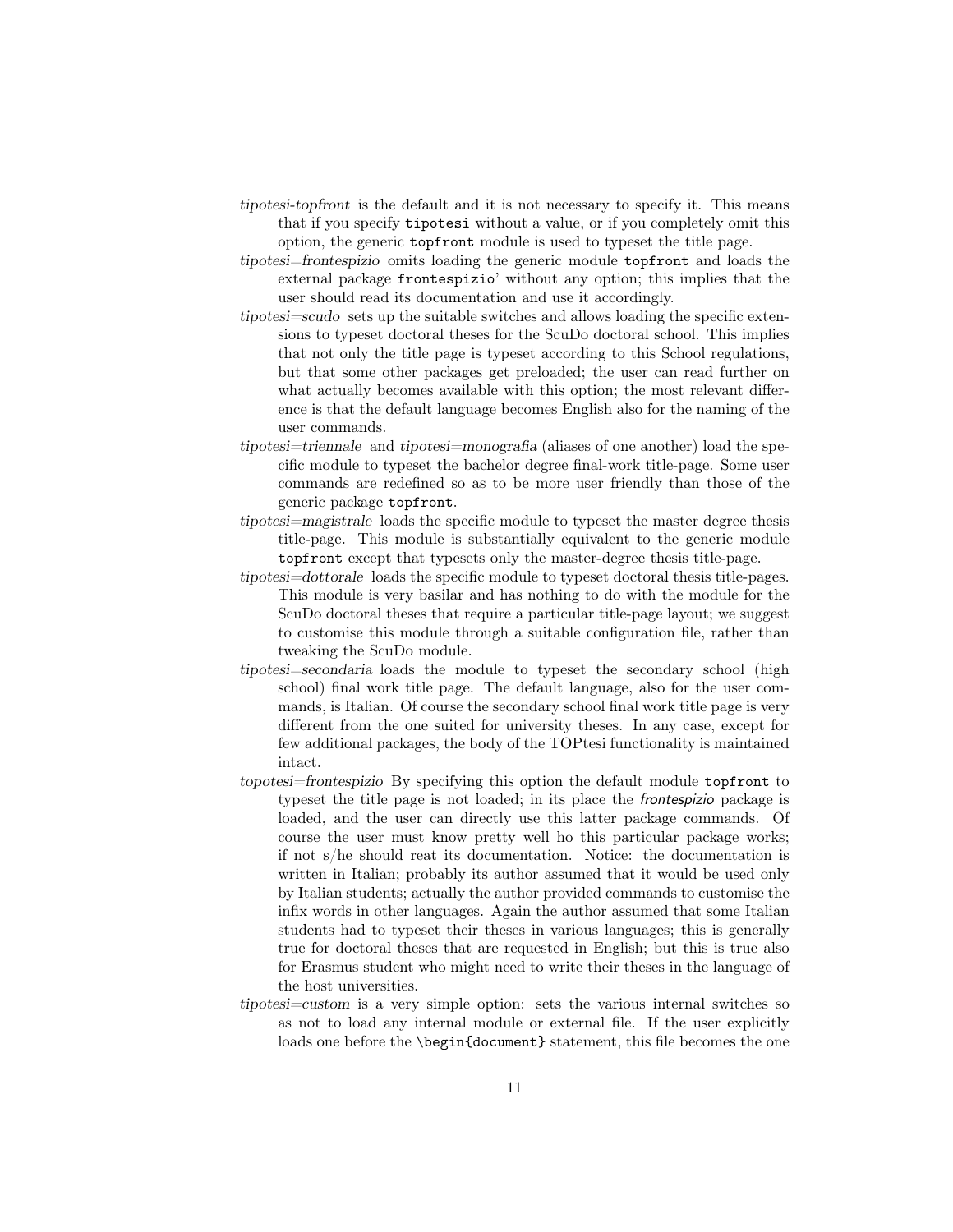that the user must follow to create his/her own title page; otherwise if the user wants a custom title page s/he may use the titlepage environment; in this case the user is completely free to write what s/he wants, where s/he prefers, using the fonts s/he likes, and so on. In alternative the user prepares the title page in PDF format with some other program and includes it in his/her thesis by means of the functionalities of the pdfpages package. In any case the user is not forced by this TOPtesi bundle to use any of its title page facilities; its title page facilities are highly recommended for theses to be submitted to the Student Office of Politecnico di Torino, and for the ScuDo doctoral theses; in other universities and in disciplines different from those connected with Politecnico di Torino, the user is free to follow his/her University prescriptions without any constraint by the TOPtesi bundle.

Warning! It goes without saying that each one of the last options does not load the generic module topfront, therefore some commands provided by this standard module are not available any more. Every effort has been made in the various modules to maintain the same commands, but in certain thesis types they might behave differently than expected.

The user therefore is strongly urged to consult the documentation files, both toptesi.pdf and toptesi-it.pdf, in order to avoid problems with commands that are not suited for a particular thesis type. Please examine also the examples that accompany this bundle

#### 3.2 Title page commands

Note: Skip this section if you decide to use external package frontespizio, or you selected the tipotesi=custom option for typesetting the title page. Notice also that if you want to load an external package for this task, you should load it after specifying the input encoding you use for your text files.

The user must specify a certain number of commands in order to have the title page contain all the required information. It must be specified that most of these commands may be used in the configuration file so as to avoid repeating the same data for different "final reports": a university student might write a bachelor's "monografia", then a master thesis and finally a doctoral dissertation; why should s/he repeat his/her name, the name of the institution, and so on?

Many user commands for the title page redefine default values or strings; they are particularly useful when the thesis is typeset in a different language; if none of the required information is given, the default values and strings are typeset, possibly with hilarious results. . .

Except for the self made customised module for the title-page, all the modules accept the same commands as those available in the topfront module. Pay attention, though, that some commands are meaningless in certain theses, therefore do not reverse the statement: for example the doctoral cycle command  $(\csc)$ is meaningless in a bachelor degree final-work title-page.

Since most users are supposed to be Italian, the user commands are mostly in Italian; the following description gives their names and meanings; every command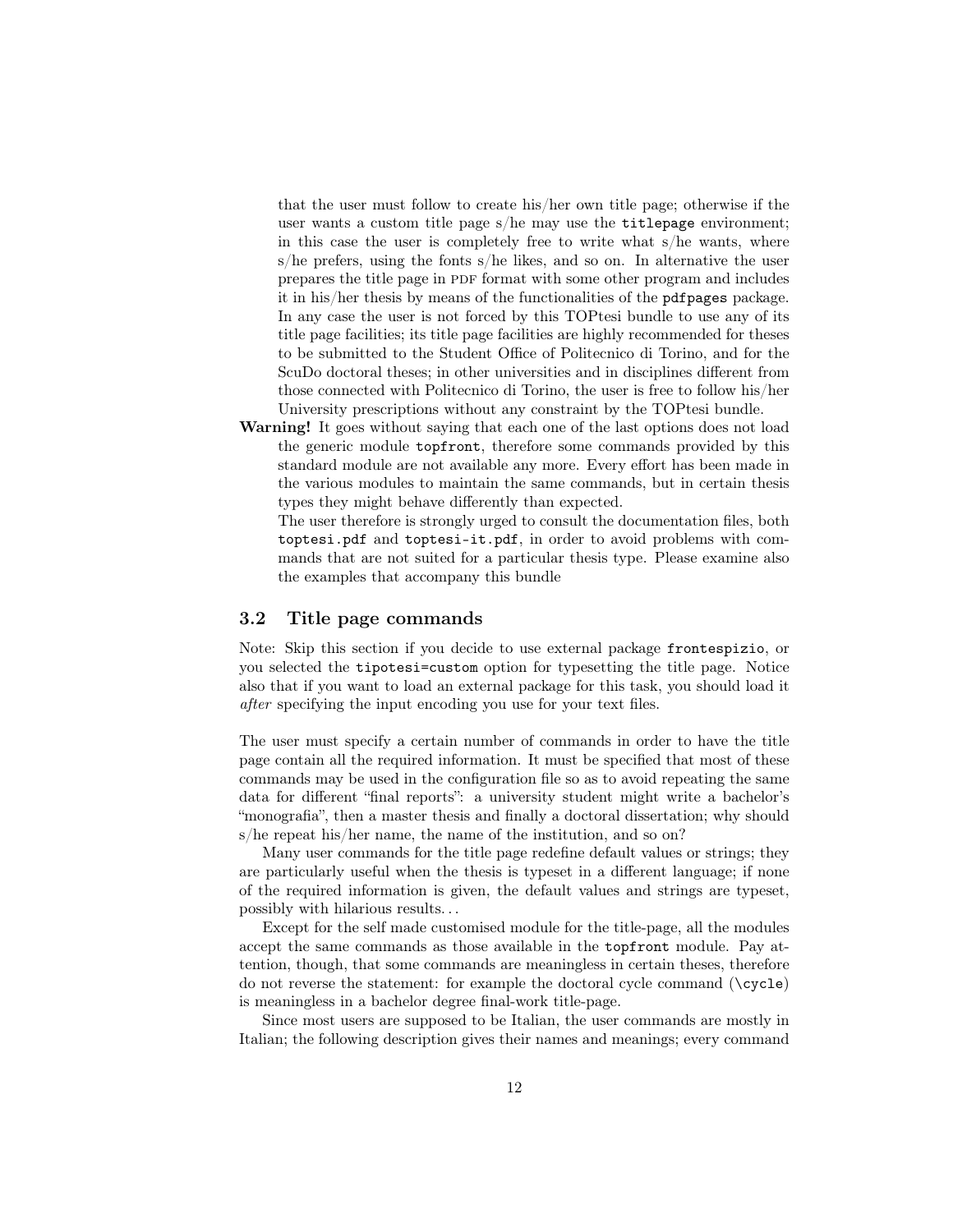receives one argument; only the command \title accepts an optional argument according to the usual LAT<sub>EX</sub> syntax:

#### $\langle\langle command \rangle[\langle opt-arg \rangle]{\langle (req-arg \rangle)}$

Since the only language allowed in the ScuDo doctoral thesis is English, all its commands are in English; this was done to help the high number of foreign Ph.D. students in that school. Therefore, for example, the general environment frontespizio becomes ThesisTitlePage<sup>1</sup>. Except this module, and, possibly, the personal customised module, the other ones use mostly the same commands for the same purposes.

- frontespizio and frontespizio\* are two environments that typeset the title page with two opposite styles: with the university logo in the header vs the university logo in the lower part of the front page. The commands described in the following items shall be used either in the configuration file or within the body of these environments.
- \frontespizio Even if the above environments are strongly recommended, the command \frontespizio, defined in the previous versions of the TOPtesi bundle, is still usable. It typesets the title page according to the actual status of the boolean \topTPTlogos; the user, before issuing the \frontespizio command, may set this boolean by means of the \topTPTlogostrue or \topTPTlogosfalse, or with either one of the equivalent commands \booltrue{topTPTlogos} and \boolfalse{topTPTlogos}.
- $\emptyset$  sets the bachelor's report style and retrieves its title; the command\titolo that is not available for this purpose with the standard module TOPfront, is available when the specific module has been loaded by means of the monografia or triennale options.
- $\tilde{\int}_{shorttitle}$  { $\tilde{\int}_{tilte}$ } gets the master or PhD thesis title and an optional thesis short title.
- $\setminus$ sottotitolo $\{\substack{\substack{\text{sets} \text{ }}}}$  gets the thesis subtitle if any.
- $\mathcal{\langle} \mathcal{h}$  or the alias  $\mathcal{\langle} \mathcal{h}$  get the name of the discipline the thesis deals with.
- $\langle$  directore{ $\langle$  director's name}} gets the name of the Doctoral School Director.
- \coordinatore $\{\langle \textit{coordinator's name} \rangle\}$  gets the name of the Doctoral School Coordinator
- $\text{Qualification}$  gets the phrase that describes the director or coordinator official position; by using the command \direttore the default phrase "Direttore della Scuola di Dottorato" is printed above the "director's" name; if \coordinatore is used the default phrase "Coordinatore della Scuola di Dottorato" is printed instead. If neither one is applicable or a description in another language is required, this macro is available for specifying such position.

 $\text{degree}(supervisor \ name)$  gets the name of the thesis principal supervisor.

<sup>1</sup>Actually ThesisTitlePage is a wrapper to a particular instance of environment frontespizio. Similar wrappers are defined in the other specific thesis modules.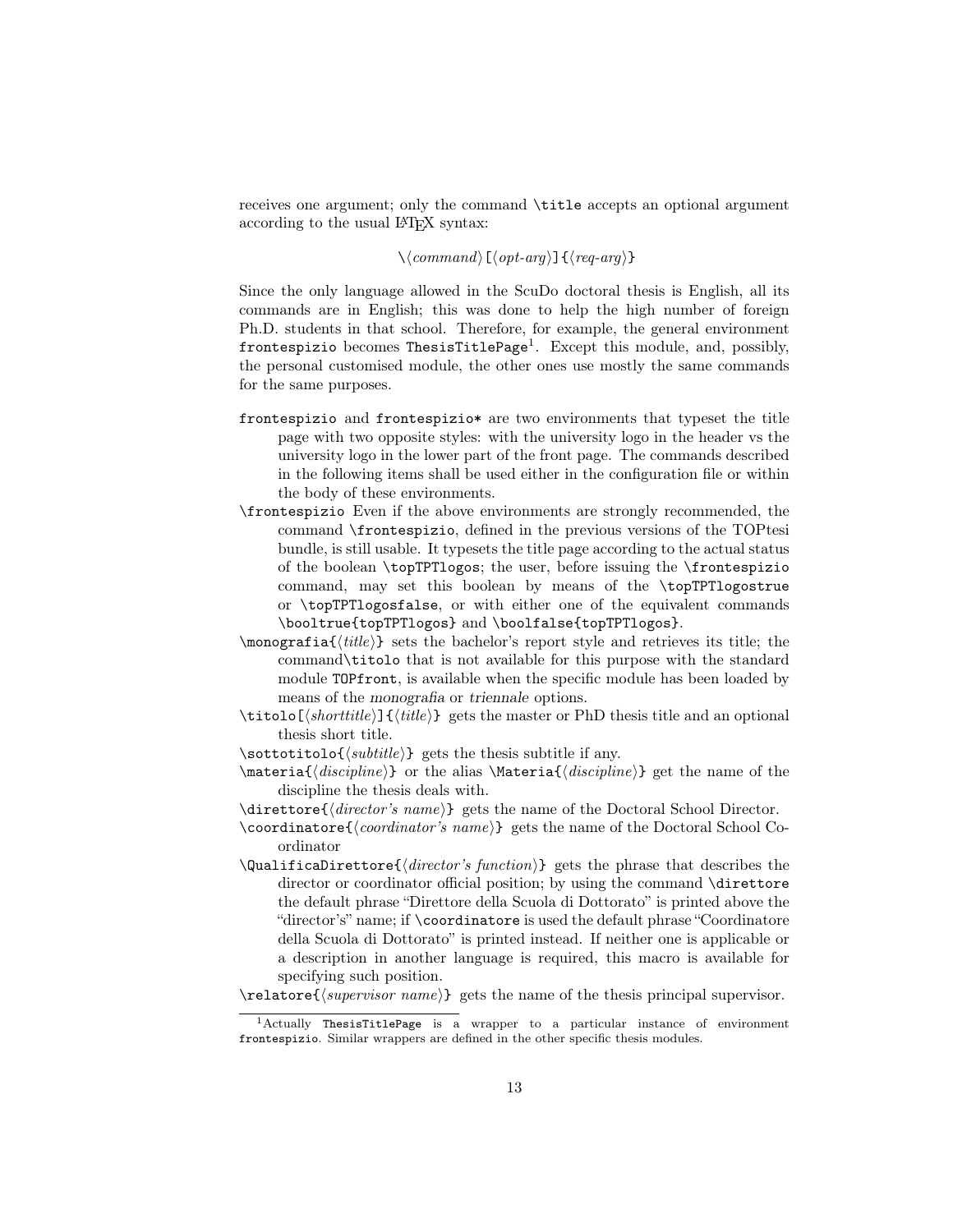- $\text{secondorelator}$ {second supervisor's name}} gets the name of the second supervisor if any.
- $\text{terzorelator}\{\text{third supervisor's name}\}$  gets the name of the third supervisor, if any; it is assumed that the number of supervisors never exceeds three; in case follow one of the tricks exemplified in the example file toptesi-example.tex in order to manage such situation.
- \tutore{htutor's namei} gets the name of the doctorate tutor; there is no difference with regards to the \relatore, but the default phrase "Tutore" is printed above this person's name.
- $\text{TutorName} \{ \text{tutor's position} \}$  gets the phrase that describes the tutor position, possibly in a different language.
- $\AA$ dvisorName $\{\langle supervisors' formal title \rangle\}$  gets the string that qualifies the supervisor(s); the default string is "Relatore:" or "Relatori:" for the plural; in another language this command is used to define the string, say, "Supervisors:" if the thesis has been supervised by more than one person.
- $\text{CoAdvisorName}$ { $\{co-supervisors' formal title$ } gets the string that qualifies the co-supervisor(s); the default string is "Correlatore:" or "Correlatori:" in the plural; this command may be used to define the string, say, "Corapporteur:" in a French Projet de fin d'études. This command may be used also for setting an Italian singular name when the tricks exemplified in file toptesi-example.tex are used.
- $\c{candidate' name (man)}$  gets the name and surname of an author (M).
- $\{\c{and} \alpha\} \$ gets the name and surname name of an author (W).
- $\searrow$  \secondocandidato{ $\searrow$ candidate's name (man)}} gets the name and surname of the second M author.
- $\seccondacandidata$  (second candidate's name (woman)) gets the name and surname of the second W author.

 $\texttt{\#}$  terzocandidato ${\texttt{\#}}$  candidate's name  $(\text{man})$ } gets the name and surname of the third M author.

- $\texttt{\textbf{}}(third\ candidate\'s\ name\ (two\ mean)$ gets the name and surname of the third W author; most often the thesis author is just one person; but there are some institutions where group final works are accepted; it is assumed that the group does not contain more than three authors. The specification of the gender allows the software to determine the correct labelling phrase in the proper gender and proper number. For different languages there might be no difference in gender but there is a difference in plural.
- $\text{CandidateName}\{ \text{ } s \text{ status} \}$  gets the string that describes the student status in a foreign language or even in Italian; the default string is 'Candidato:" (with colons) adjusted to masculine or feminine, singular or plural; with option classica the string becomes "Laureando:"; in other languages it is necessary to specify this string in the proper gender and number.
- $\setminus$ sedutadilaurea $\{\langle \text{this is } \text{defense} \text{ } \text{ } \text{ } \text{def} \text{ } \text{ } \text{def} \text{ } \text{ } \text{def} \text{ } \text{def} \text{ } \text{def} \text{ } \text{def} \text{ } \text{def} \text{ } \text{def} \text{ } \text{def} \text{ } \text{def} \text{ } \text{def} \text{ } \text{def} \text{ } \text{def} \text{ } \text{def} \text{ } \text{def} \text{ } \text{def} \text{ } \text{def} \text{ } \text{def} \text{ } \text{def$ sentation, or defence of the thesis; if this date is omitted the default date is the current month and year in the current language (generally Italian).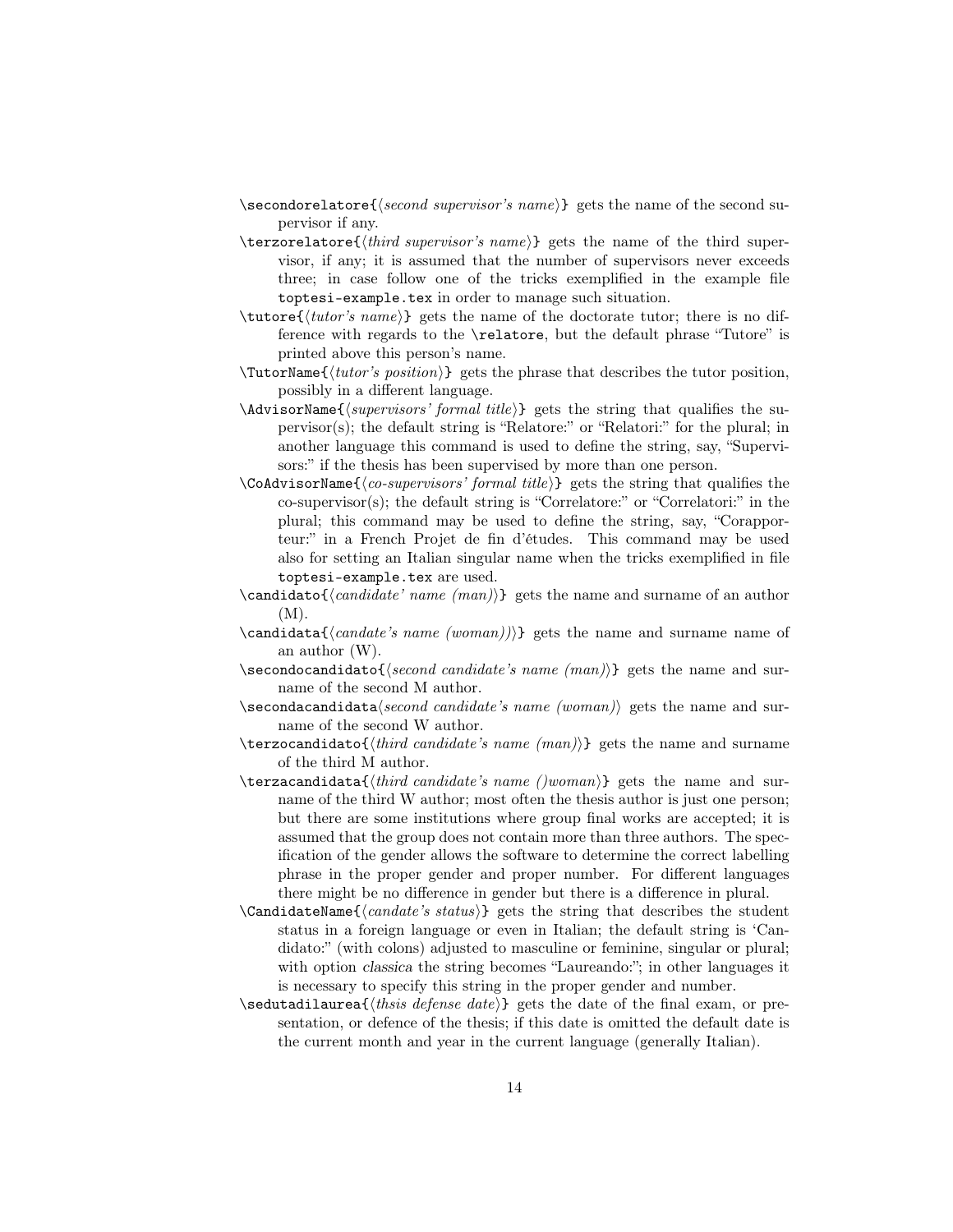- \esamedidottorato{ $\langle Ph.D.$  defense date}} an alias for \sedutadilaurea to be used for doctoral dissertations.
- $\c{cyclic1}$  gets the ordinal numeral that specifies the doctoral cycle.
- $\C{cycleName} \{cycle name\}$  redefines the string that expresses the name of the doctoral cycle; by default this is "ciclo" but this command is useful to set the name in a different language.
- $\corsodilaurea$ { $\degree$  course proper name}} gets the proper name of the degree course; the phrase that describes the degree course is specified, if necessary, with the next command; with this one you specify just, say, "Electrical Engineering".
- $\text{CorsoDilau}$ reaIn{ $\text{degree course}$  generic name}} gets the generic name of the degree course, for example "Bachelor Degree in".
- $\text{TestDilaurea}\{\text{thesis generic name}\}$  gets the generic phrase that describes the thesis; by default it is "Tesi di Laurea"; in English one might set it to "Master Thesis".
- $\text{NoneMonographic}$ {bachelor's report name}} gets the phrase that describes the bachelor's final report; by default this package sets it tois "Monografia di Laurea". In some Italian universities it might be called "Tesi di Laurea", so that the master thesis should be given another qualification, for example "Tesi di Laurea Magistrale".
- $\Omega$  \NomeDissertazione{ $\langle Ph.D.$  thesis name}} gets the phrase that describes the doctoral thesis; by default this package sets it to "Tesi di Dottorato".
- $\{\langle in' name \rangle\}$  infix strings often require that their prepositions are adjusted the; this macro gets the preposition that stands for "in" (the default). In German it might become "auf".
- $\Omega$  \NomeAnnoAccademico{ $\langle academic\ year\ name\rangle$ } defines the infix string that stands for "Academic year". This macro is defined only if the option classica is in force; after all the command \annoaccademico is defined only with that option. In any case, even without the classica option you can use any string in the field of \sedutadilaurea.
- $\log$ osede $\{\log$  file name)} specifies the name of the file or the files that contain the university logos; no default is defined; rather a warning message is issued if no name is given or the file is missing, but typesetting goes on without the inclusion of any logo. A list of logos can be specified, useful when a thesis is carried on in a multiple University environment such as, for example, in a double degree Erasmus program; or under the Erasmus Mundus program. The "string" of logos is scaled properly so that they may fit in \textwidth.
- \setbindingcorrection{hbinding correctioni} sets up the length to displace the text block to the external margin so as to have a wider internal margin to accommodate the binding correction. Its argument is not optional and is used to modify the default correction of 7 mm. Notice that 7 mm is already a large displacement; most often than not the binding correction is unnecessary.
- $\text{rotromt}$  espizio $\{ \text{copyright page text} \}$  with its argument, made up of one or more paragraphs, defines what should be printed on the verso of the title page, generally named "copyright page"; if this command is specified with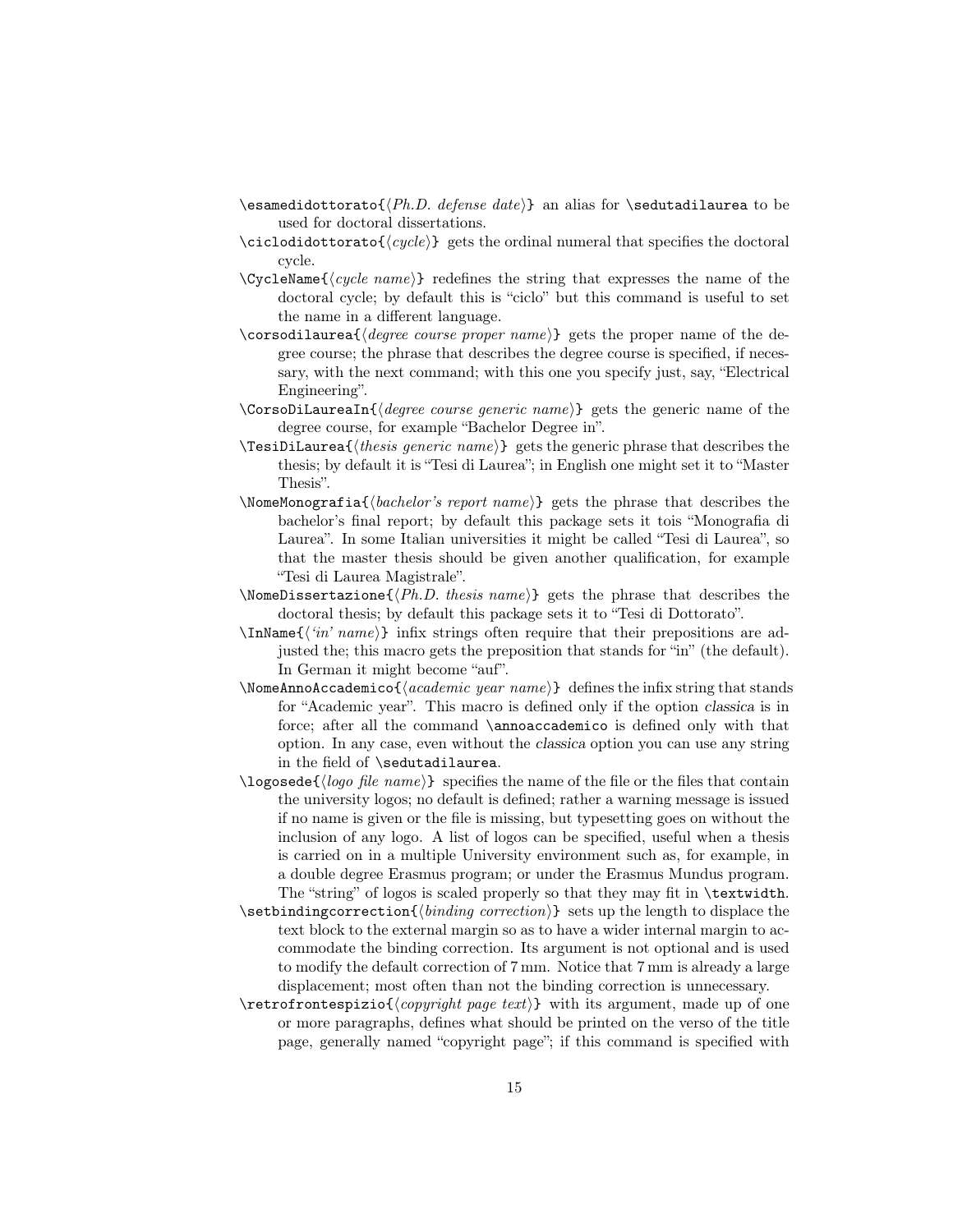an empty text or if it is not used at all, no copyright page is assumed.

Since the infix strings are all memorised into control sequences and for each of them it is possible to use a defining command, all strings can be modified at will, so that there is no difficulty to localise the package in another language; this comes particularly handy for the Erasmus students on double degree programs.

As a final remark notice that the commands for typesetting the title page and the copyright page are contained in the package topfront.sty, which can be used as an autonomous extension to the report document class. One could easily typeset either just the title page with a separate T<sub>EX</sub> source so as to test the completeness of the commands and coherence of the configuration file, or for just printing the isolated title and copyright pages (if any). The same applies if you use the special modules for each thesis type.

# 4 ScuDo doctoral theses

Theses at the ScuDo doctoral school require special facilities that are described in the code description section; here we focus on the title page.

#### 4.1 The ScuDo titlepage

The title page for such special theses is typeset by making use of a specific environment within which the following commands are available to set up the necessary information.

- ThesisTitlePage is the environment within which the title page data are specified; some data are preset to default values; some data receive global definitions so that they remain available for setting up some metadata. In the following every command with its argument is described and it is specified which is the preset value, if any. If a preset value is specified, the user does not need to use the command, unless s/he wants to change the preset value. If an empty preset value is specified, the command and its value may be optional; but personal data are never preset because, obviously, they are mandatory.
- $\Phi$ logo file name $\rho$  (preset: Logo-Scudo) selects an image specified with  $\langle logo file name \rangle$  to insert the school logo; a file logo Logo-Scudo.jpg is available from the ScuDo doctoral school; the students must ask such logo file from the Student Office, because such file is a legal property of the School and can be used only with permission. In any case the logo file must be of one of the allowed formats: PDF, EPS, JPG, PNG; vector files are generally preferred, but they might not be available; raster files should be of a minimum definition of 150 pixels per inch.
- $\M{dissection}$  (*dissertation name*) (preset: Doctoral Dissertation) specifies the specific name of the document.
- $\N$ doctoralprogram $\{$  $\{dotctoral program\}$  (preset: Doctoral Program in) specifies the degree course name prefix.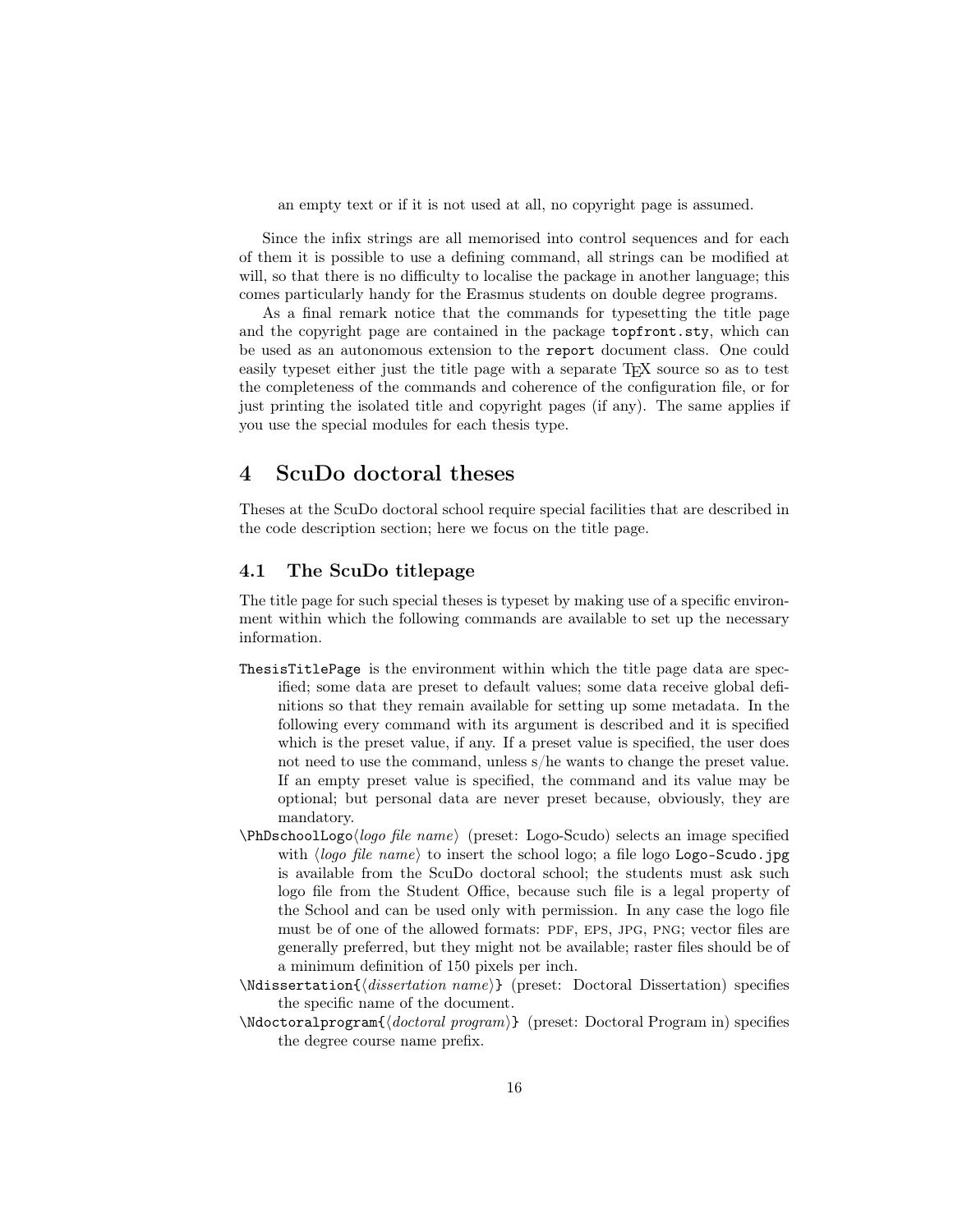- $\P$  programName $\{propram \ name\}$  (mandatory: preset empty) specifies the degree course name.
- $\C{c}$  \CycleNumber  $[\langle ordinal\ number \rangle]$  (optional; preset empty) specifies the ordinal number of the program cycle; at ScuDo it is a mandatory information. In other doctoral schools it might be useless.
- $\tilde{\text{dissection title}}$  (preset empty) sets the specific title of the dissertation; it is better to keep it short, and use the sub title to add further titling information.
- $\substack{\text{subtitle}}$  (dissertation subtitle) (the whole command with its argument is optional) if used, it adds a subtitle.
- $\auchor\{\alpha, name\}$  (mandatory: preset empty); it is recommended to pay attention to insert proper name(s) first and surname(s) second.
- $\N$ supervisor $\text{Supervisor}(s)$  heading) (preset: Supervisor:) specifies the short heading to the list of supervisors; the preset value is singular and followed by a colon. In case of more than one supervisor, it is necessary to specify a plural name; the colon sign is optional.
- $\SupervisorList\{list of supervisors\} \$  (mandatory: preset empty) specifies the list of supervisors, one per line, with a  $\setminus$  at the end of each line; the name(s) and surname(s) are preceded by their academic title, and followed by their role as supervisor, or co-supervisor.
- $\N$ ExaminationCommittee{ $\{examination\ commuttee\ heading\}$  (preset: Doctoral Examination Committee:) specifies the list-of-examiners heading.
- $\Examples\$  (preset empty) specifies the list of examiners, one per line, each line terminated by \\; each line contains the academic title, the name(s) and surname(s), the role (referee for the supervisors; nothing for the other examiners), the academic institution they belong to  $-$  full official institution name, city and country.
- $\N$ location $\{examination~location\}$  (preset: Politecnico di Torino) specifies the institution where the examination takes place.
- \ExaminationDate{ $\{examination\ date\}$ } (preset empty) specifies the date when the examination is to take place.
- $\Delta$ isclaimer  $\{disclaimer statement\}$  (preset: some long sentences agreed upon with the ScuDo doctoral school) mandatory in most universities; the specific statement(s) may be different in different universities.
- $\Sigma$  is signature  $\{the author's signature field\}$  (preset: a few lines where the city is preset to "Turin", and the date is assumed to be equal to the examination date; also the signer name is assumed equal to that of the dissertation author) specifies a different layout of the signature field.

Several examples of thesis title-page are shown in the toptesi-it.pdf Italian"- English documentation.

#### 4.2 Languages

The TOPtesi bundle and the toptesi document class accept all LAT<sub>EX</sub> commands provided by the LATEX kernel, the report document class, and the graphicx ex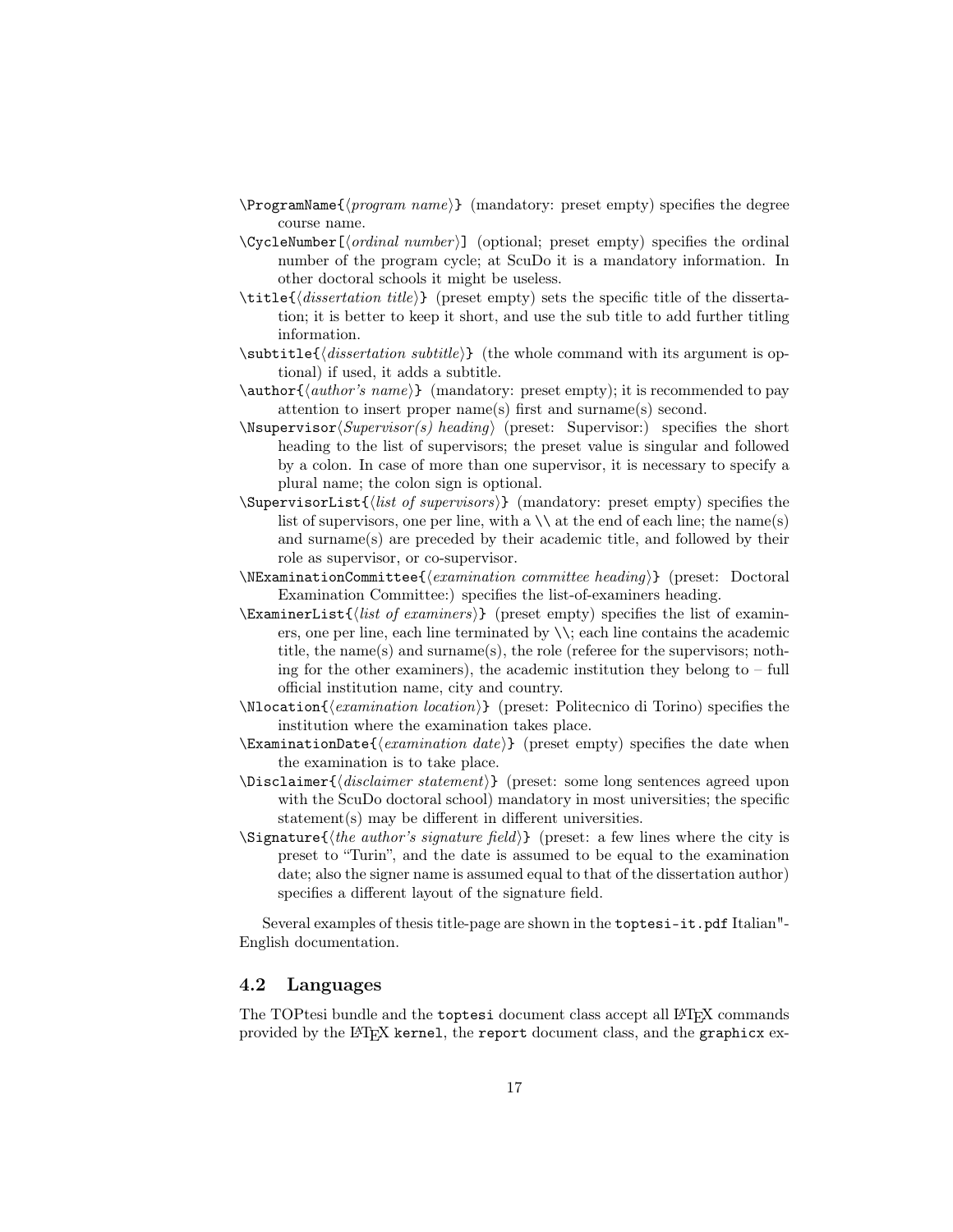tension package, besides those provided by the babel package. If the source thesis file is being typeset by means of  $X \rightarrow Y$  or  $LuaI \rightarrow T_E X$  the babel package is not loaded; in its place the polyglossia package gets loaded; it should implement in  $X$   $H$   $\Delta$   $H$   $\Delta$   $H$   $\Delta$   $H$   $\Delta$   $H$   $\Delta$   $H$   $\Delta$   $H$   $\Delta$   $H$   $\Delta$   $H$   $\Delta$   $H$   $\Delta$   $H$   $\Delta$   $H$   $\Delta$   $H$   $\Delta$   $H$   $\Delta$   $H$   $\Delta$   $H$   $\Delta$   $H$   $\Delta$   $H$   $\Delta$   $H$   $\Delta$   $H$   $\Delta$   $H$   $\Delta$   $H$   $\Delta$   $H$   $\Delta$   $H$   $\Delta$  "Most" means that not all the functionality is available, therefore it is better to consult the documentation of polyglossia before using its built-in commands.

With this respect it must be underlined that the Italian and English languages are specified by default, the Italian one being the main language. Only with the tipotesi=scudo option in force, the main language is English. An initial specification of \selectlanguage{english} sets the English language as the default (unnecessary when scudo is in force).

Should a student typeset the thesis in French by means of pdflatex, it would be necessary to specify the option french among the class options, and then start the document by specifying \selectlanguage{french}. But the user should pay attention to use babel in the proper way.

1. Due to the way LATEX classes load the requested files, and to the fact that the babel package has already been loaded by the toptesi class, the user cannot reload it with a different list of language options; therefore the latter language options *must be specified* as a global class options; so if the thesis has to be typeset, for example, in French, is is necessary to do the following:

```
\documentclass[...,french,...]{toptesi}
...
\begin{document}
\selectlanguage{french}
```
But if the thesis should be typeset in French by means of  $X \rightarrow E X$  or LuaLATEX, then it is perfectly legal to specify the auxiliary language in this way:

```
\documentclass[...]{toptesi}
\setotherlanguage{french}
...
\begin{document}
\selectlanguage{french}
```
2. With the 2010 TEX system complete distributions, both TeXLive and MiK-TeX, all language hyphenation rules known (to LAT<sub>EX</sub>) are preloaded; with other less up to date TEX system distributions this might not be true. With both distributions also the language hyphenation rules known to  $X \rightarrow E X$ are all preloaded. On the opposite LuaL<sup>AT</sup>EX loads the hyphenation rules at run time and only for the declared languages of the current document. Remember that babel and polyglossia macros select the language typesetting rules, but hyphenation is activated only if the program format file has been generated with the pertinent language hyphenation rules. You can check this detail by reading the first dozen lines of your thesis .log file; it contains the list of all language hyphenation rules that are available in the format file.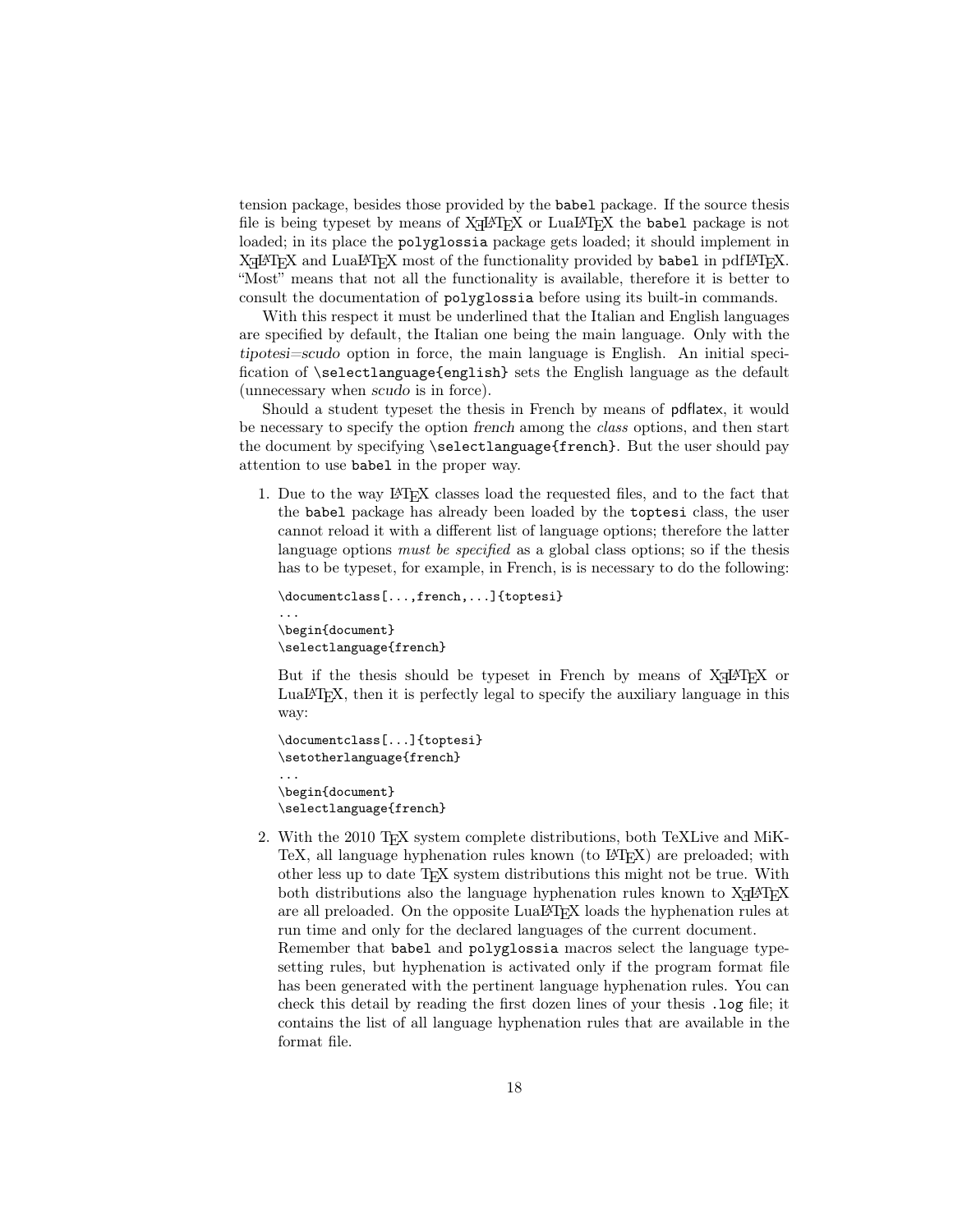While (American) English is the default language and almost any basic distribution of the TEX system has several preloaded languages, it is more likely that French is preloaded while Italian is not. Complete distributions don't exhibit this flaw.

Should the required language(s) be missing, the user is forced to read his/her distribution instructions, so as to find out how to configure his/her system in order to preload the languages s/he wants to work with, and finally s/he must recreate the format files.

The user is invited to carefully investigate on these fine points and to properly configure the system; it would be very upsetting to use fine software to produce a perfectly typeset thesis that, unfortunately, has wrong hyphenation points! Luckily enough, most recent distributions of the T<sub>E</sub>X system have all the known hyphenation rules preloaded; in any case, even older distributions have available command-line commands or graphical user interfaces that make it easy to perform the tasks of changing the list of preloaded hyphenation rules and rebuilding all the format files, moving them to the proper places.

#### 4.3 Bibliography

The ScuDo module is the only one that preloads some suitable packages to typeset one or more bibliographies. None of the other modules preloads any bibliography management utility. This is due to the fact that the module was originally developed for typesetting PhD theses in the scientific domains related to the Institute of Electrical and Electronics Engineers (IEEE); such module was in facts used primarily by PhD students in those fields. The ScuDo doctoral School does not manage doctoral curriculums only for the "electrically oriented doctorands", therefore alternatives had to be offered to the other PhD students in order to typeset their bibliographies according to the styles normally used in their scientific domains. The procedure is better described in section 4 but it is suitable with minimal modifications also for the other thesis types.

#### 4.4 Typesetting commands provided by topcoman

The TOPtesi bundle adds very little to the user commands defined by the report class; nevertheless the package topcoman.sty, that is part of this bundle and is automatically loaded, defines some useful commands for typesetting technical matters in such a way as to fulfil some (not all) iso regulations. Some of these commands are already defined with the babel Italian option, but if your thesis is written in different languages it may happen that such commands are not available any more when you select another language; with the presence of the definitions contained in topcoman.sty such useful commands should remain available with every language. The polyglossia package does not produce any useful additional command for writing in an almost ISO compliant way<sup>2</sup>, therefore the macros con-

 $^{2}$ Nevertheless, when typesetting with XqL<sup>A</sup>T<sub>E</sub>X or LuaL<sup>A</sup>T<sub>E</sub>X and using OpenType fonts, even for typesetting math, the calling of the unicode-math package with option mathstyle=iso lets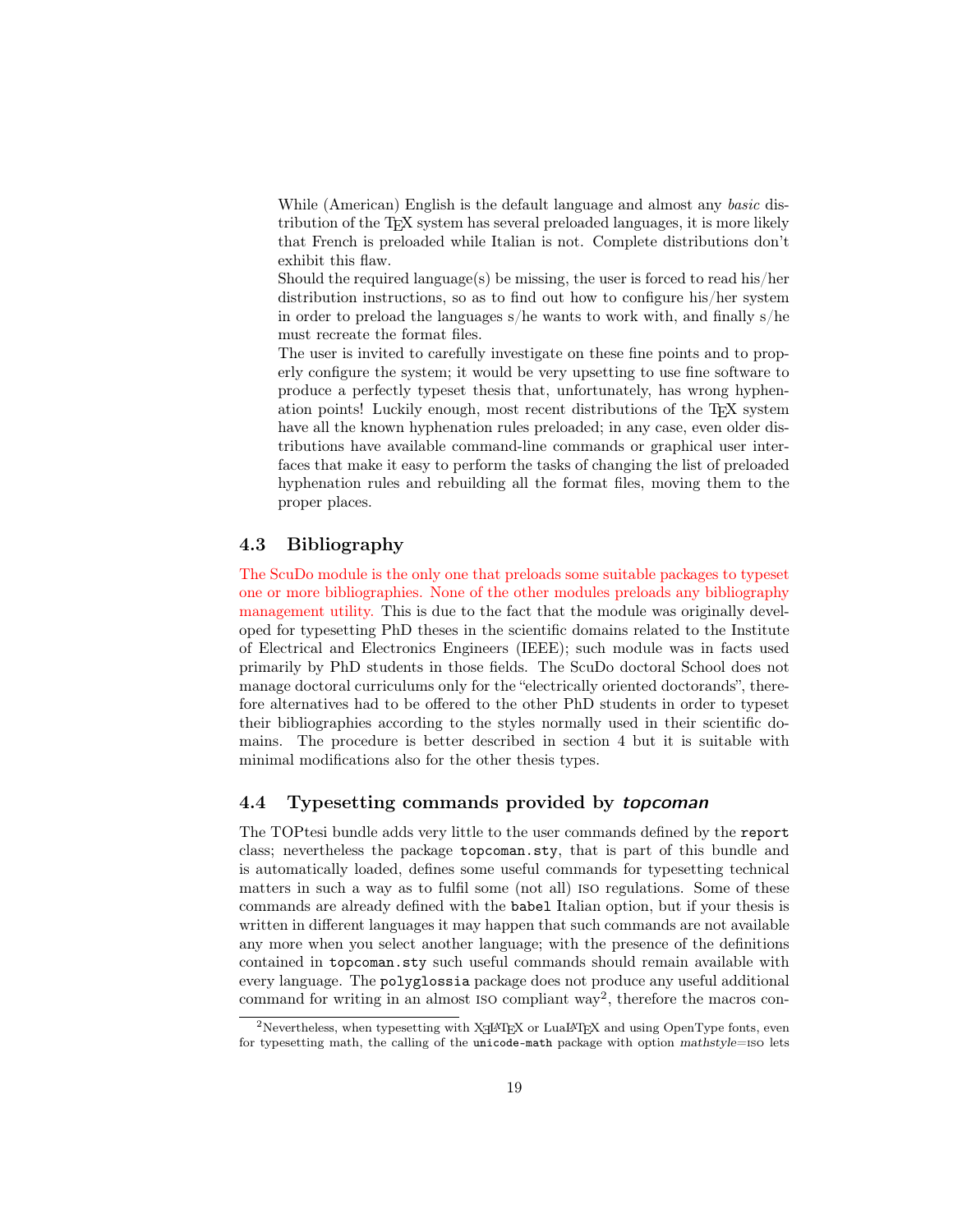tained in the topcoman.sty package may come handy.

The following description specifies these particular commands.

- \DeclareSlantedCapitalGreekLetters does exactly what its name means: it changes the definitions of the mathematical capital Greek letters so that they are typeset in "italics"; they are actually taken from the math italic alphabet, instead of the default roman one. This command is useful with LAT<sub>E</sub>X, while with  $X\text{d}H\text{d}X$  and  $\text{Lua}H\text{d}X$  it is unnecessary due to the larger set of glyphs and math font commands that are available with proper unicode math fonts and options.
- \ensuremath should be already defined in the LATEX kernel; should you miss it for any reason, thei package provides it.
- \ohm typesets an upright capital omega even if the capital Greek letters are in italics; another good point is that \ohm can be used also in text mode.
- \ped inserts an index/subscript in upright type; the iso regulations require the use of italics for physical or mathematical variables, and upright type for anything that is not a variable, from the names of functions (such as sin, cos, log, etc.), to the indices that contain information on something that is not variable. This means that  $V_i$  requires an italic index to imply that the object  $V$  is the *i*-th in a set, while, say,  $V_{\text{max}}$  indicates the maximum value of the variable  $V$ . This command  $\peq$  may be used in both math and text mode.
- \ap similarly \ap inserts an apex/superscript in upright type, in both math and text mode.
- \unit sets the unit of measure close to the numerical measure value by inserting a non breakable thin space and by setting the units of measure in upright type; this works both in math and text mode. Of course it is necessary to input the \unit command without intervening spaces in the source file; it's necessary to typeset, say,  $35\unit{km}$  while avoiding a form such as  $35\unit{km}$ . This command, as it is defined, conflicts with the definition of the homonymous command \unit as defined by some packages such as unitx, siunitx, etc., but since one of these packages is necessarily input in the preamble, while topcomand.sty is read at the execution of \begin{document}, the latter file has provisions to test if any of those packages has already been loaded, so as not to overwrite the latter package definition and to avoid every possible conflict.
- $\langle$  sets the decimal prefix  $\mu$  (providing, if possible, the sign with serifs,  $\mu$ , taken from the Text Companion font or any other font that contains this variety of the Greek letter  $\mu$ ) when typesetting units of measure.
- \gradi sets the small circle that defines the sexagesimal degrees, for example 35◦ ; it may be used also for the celsius degrees by writing in the source file, say, 35\unit{\gradi C} in order to get  $35^{\circ}$ C; notice the difference with 35\gradi, that yields 35◦ without any space between the measure and the "degree" little circle; this is what the iso regulations require; the small space inserted by \unit is required when the unit of measure symbol contains at

you typeset in an iso compliant way almost everything you need.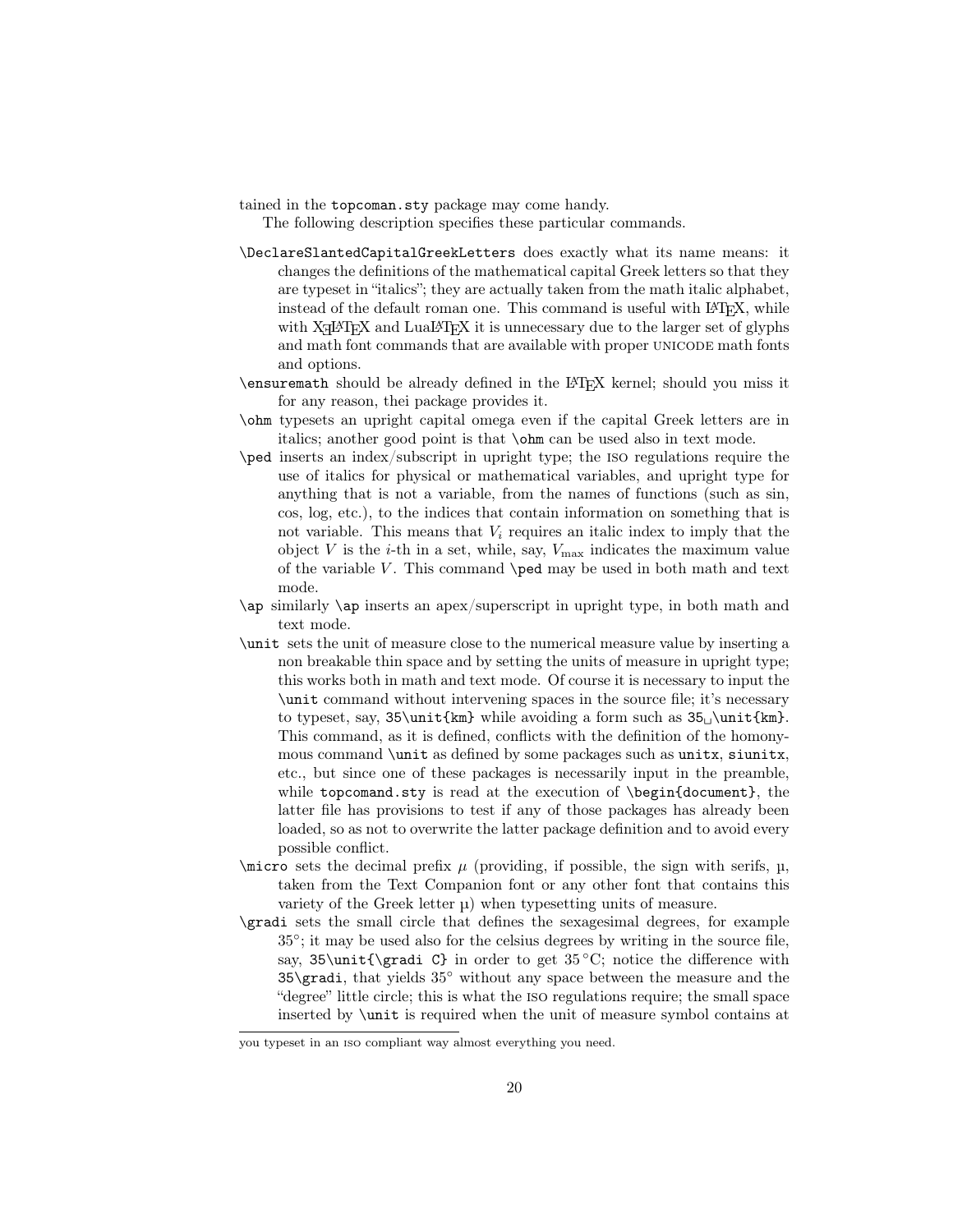least one letter.

- \gei inserts the imaginary unit in upright type with the "spelling" used by the Italian technologists: "j". This command may be redefined, of course, but this strange name is due to the fact that nowadays the letter "j" in Italian is called with the one-syllable English name (much shorter than the traditional Italian three syllable name "i lunga") and the indicated spelling "gei" is the phonetic Italian rendering of the English word. The imaginary unit is not a variable, and the iso regulations require it is typeset with an upright serifed font.
- \eu inserts the Napier number symbol "e" in upright type; since this entity is not a variable, but it is a mathematical constant, the iso regulations require it to be typeset in upright type. The iso regulations require the upright type for "e" and any other mathematical constant, but requires that the electron charge e is typeset in math italics because this is a physical "constant", not a mathematical one. X<sub>T</sub>T<sub>E</sub>X and LuaLT<sub>E</sub>X allow to typeset upright math Greek letters, so there is the facility to typeset an upright "π" (the number) to be distinguished from a slanted " $\pi$ " (the angle).
- \goodpagebreak[hni] inserts a conditional page break after the point where this command appears; it is not equivalent to the \raggedbottom declaration that does not vertically justify any single page; this command tests the amount of space remaining on the page, and if it is less than a given number of lines, it inserts a page break; the result is a ragged bottom single page, that sometimes is better than excessive spacing between paragraphs, or within items of a list, or before or after displayed material. It is handy also to use before starting a new section, because at least four lines are required by  $\Delta$ EX in order to avoid orphan lines.  $\qquad$ coodpagebreak accepts an optional argument $\langle n \rangle$  that sets the number of lines to test the necessary space for a break; by default this number is 4.
- $\langle$ listing $\langle$ *filename* $\rangle$  requires for its argument the name of a file and typesets it in verbatim mode; this command is very useful for typesetting the listings of the programs that were written for the thesis; for best results it is recommended that the source program has lines not longer than 80 characters.
	- The original definition of command \listing dates back to the old times of LATEX 209; it has become obsolete; for backwards compatibility it is maintained but as an alias to the command \VerbatimInput of package fancyvrb; its functionality may be configured with the same commands specified in the fancyvrb documentation for the original command. The fancyvrb package was preferred to the listings one, because it typesets verbatim material even while using font with multibyte encoded characters (therefore it works fine with  $X \rightarrow Y$  and  $LuaI \rightarrow T<sub>E</sub>X$ ), while the fancier package listings performs correctly only with ascii characters and requires special settings to use selected characters encoded with more than 7 bits.

All these commands are defined into the separate package topcoman.sty that might be used as an independent extension package with any document class.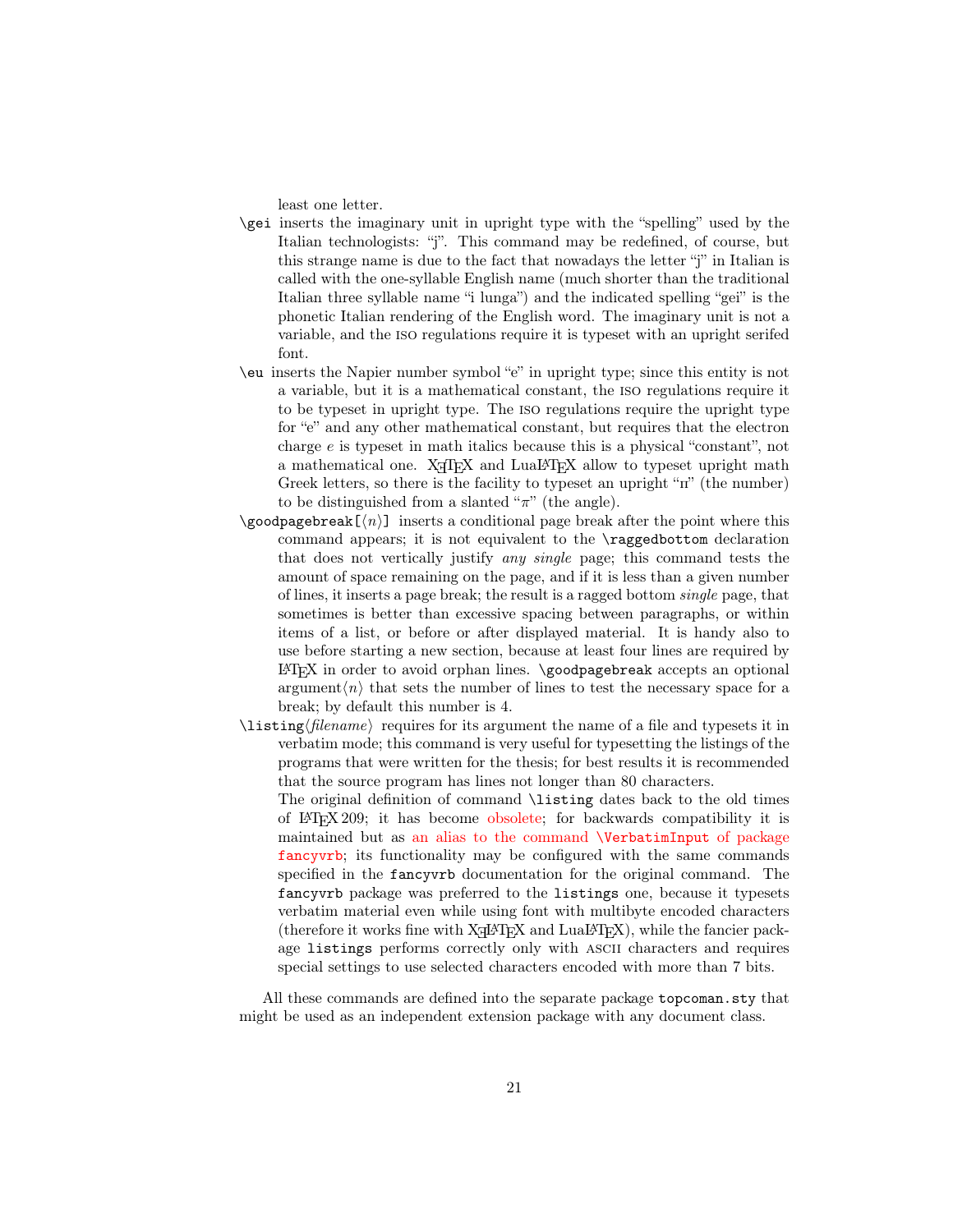### 5 The monografia module

The toptesi-monografia module gets loaded if one of the tipotesi=triennale or tipotesi=monografia options was specified to the TOPtesi class. It can be used as a standalone module, as well as the topfront general one, although supposedly, it is used most often with its mother class.

In order to use it as a standalone module, some definitions must be established in order to have available at least some if not all of the settings and the switches that are available when the module is used with TOPtesi. Of course suitable tests are made in order to check if certain packages are already loaded and if certain switches are already defined; and some options are defined.

The rest of the module is a subset of the topfront package; all commands that refer to information used for other types of theses are eliminated and the title page is typeset by means of another environment that does not rely on the environment frontespizio (with or without asterisk). The new environment ThesisTitlePage is more or less the only difference compared to the way a bachelor thesis title page is typeset with the topfront package. It will be described later on; but, with the due differences, this environment mimics the one defined in the toptesi-scudo module.

The commands contained in this module are divided in three sorts.

- 1. The commands to define the infix words, so as to use them explicitly within the ThesisTitlePage environment or within a configuration file either to change the default strings or to define them for languages different from Italian; no attempt was made to establish such strings for English, because is is supposed that most often than not this module is used by Italian students to write their bachelor degree final works in Italian universities; nevertheless the possibility to change these strings is always available.
- 2. The commands that define the default values for every command that may be used or may be skipped while setting up the title page.
- 3. The commands that define the values for the variable information necessary for every individual thesis.

As explained above the first group is used essentially to define or redefine the infix strings. The second group is to define most default values for information that might or might not be entered by the user; these values are tested against the \empty value in order to decide if using or neglecting them. The third group is the one that the user directly or through a configuration file uses for his/her personal data and his/her specific thesis.

#### 5.1 The configuration file

This module for the bachelor thesis final work searches for a configuration file with the same name as the thesis main file and with extension .cfg. Internally this main file name is stored in the internal variable \jobname; therefore this module searches the file \jobname.cfg. If this file does not exist, the typesetting engine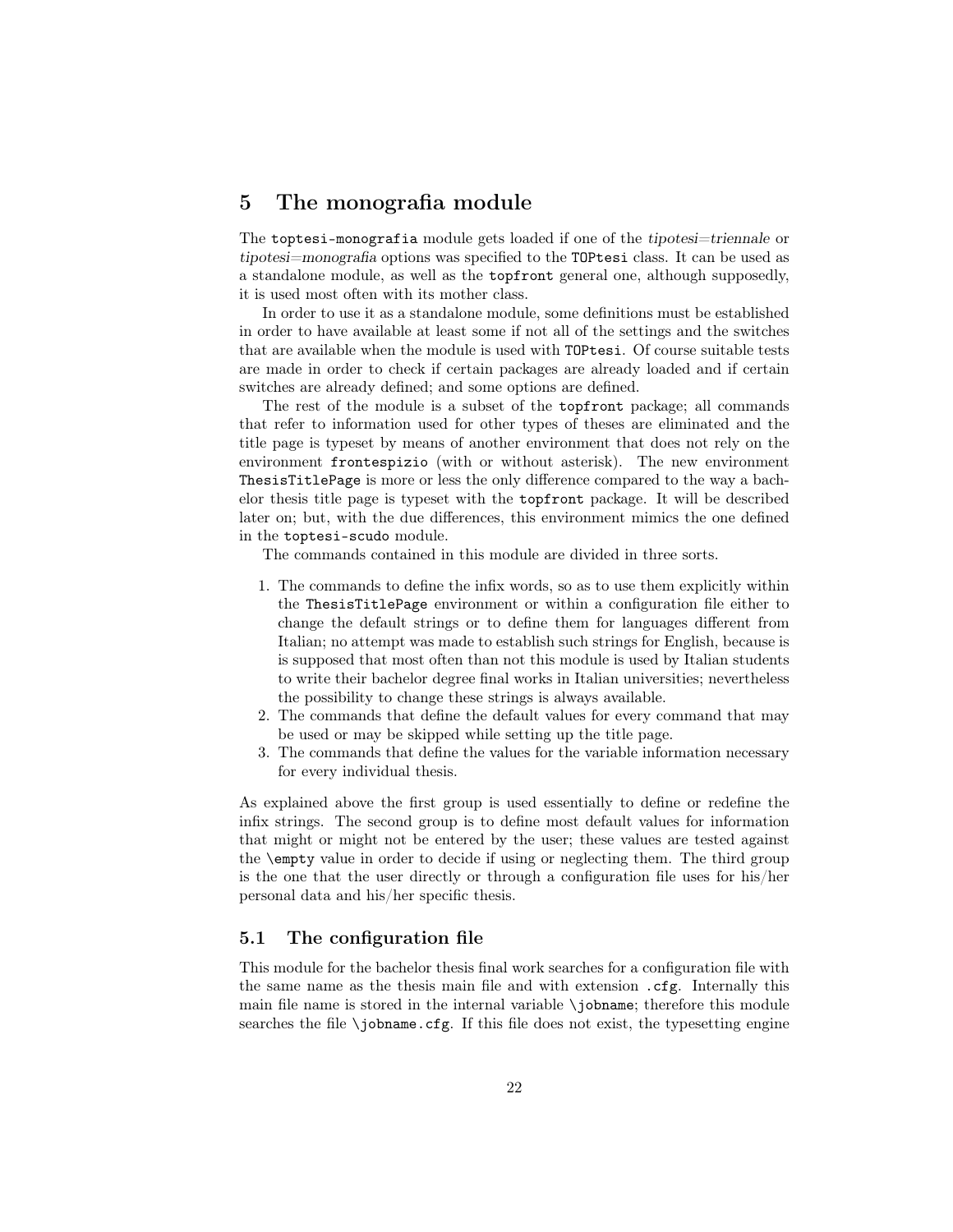does not use any specific setup, except what has been defined in this module for the default settings.

Such configuration file might contains the redefining commands for the infix strings, and/or the other commands that can be used within the ThesisTitlePage environment.

If a configuration file was loaded, the commands it contains are overwritten by those that are specified within the ThesisTitlePage environment body. So the user should pay attention to what the configuration file contains and to what s/he writes within the ThesisTilePage environment, but if s/he uses again a command already used in the configuration file, it should be for a good reason; simply  $s/he$ should remember that the last setting is the one that is actually used.

#### 5.2 Module options

If the module is loaded by toptesi, it receives the necessary options by toptesi itself. If the module is used as a self standing one and called by another class, it may be called with specific options that are listed here. In general they behave as the toptesi options; should they perform differently the details are explained hereafter.

- evenboxes The box containing the supervisor name(s) and that containing the candidate name(s) are typeset by aligning their first lines; if this option is not specified the boxes are skewed, so that there is enough place to set the supervisor signature(s) on the right and the candidate signature on the left; if the bachelor degree final work does not imply a supervisor, the candidate name is centred and there is no question of aligning any box.
- cucitura Specifies a displacement of the text body towards the outer margin. See the toptesi description. This option, differently from the one defined in toptesi and topfront is not of the type  $key = value$ ; therefore in order to change its preset value it is necessary to use the \setbindingcorrection command. This remark applies only to the case when this module is called by another class.
- classica Uses some classica features; see the toptesi description.
- autoretitolo Similarly with the main stream toptesi bundle, this questionable option is for changing the internal page style; it is useless for this module, but there are some tests that derive from the general topfront package, so that the option is maintained for compatibility purposes.
- oldstyle On the opposite this option is maintained, at least to typeset the academic year interval with old style numbers.

#### 5.3 User commands and environments

The only user environment defined by this module is ThesisTitlePage. It plays the same role as the frontespizio environment, but it is incompatible with the \frontespizio command. In other words if this module is used, the user must use the ThesisTitlePage environment only and does not have available the various title page environments and commands available with the topfront package.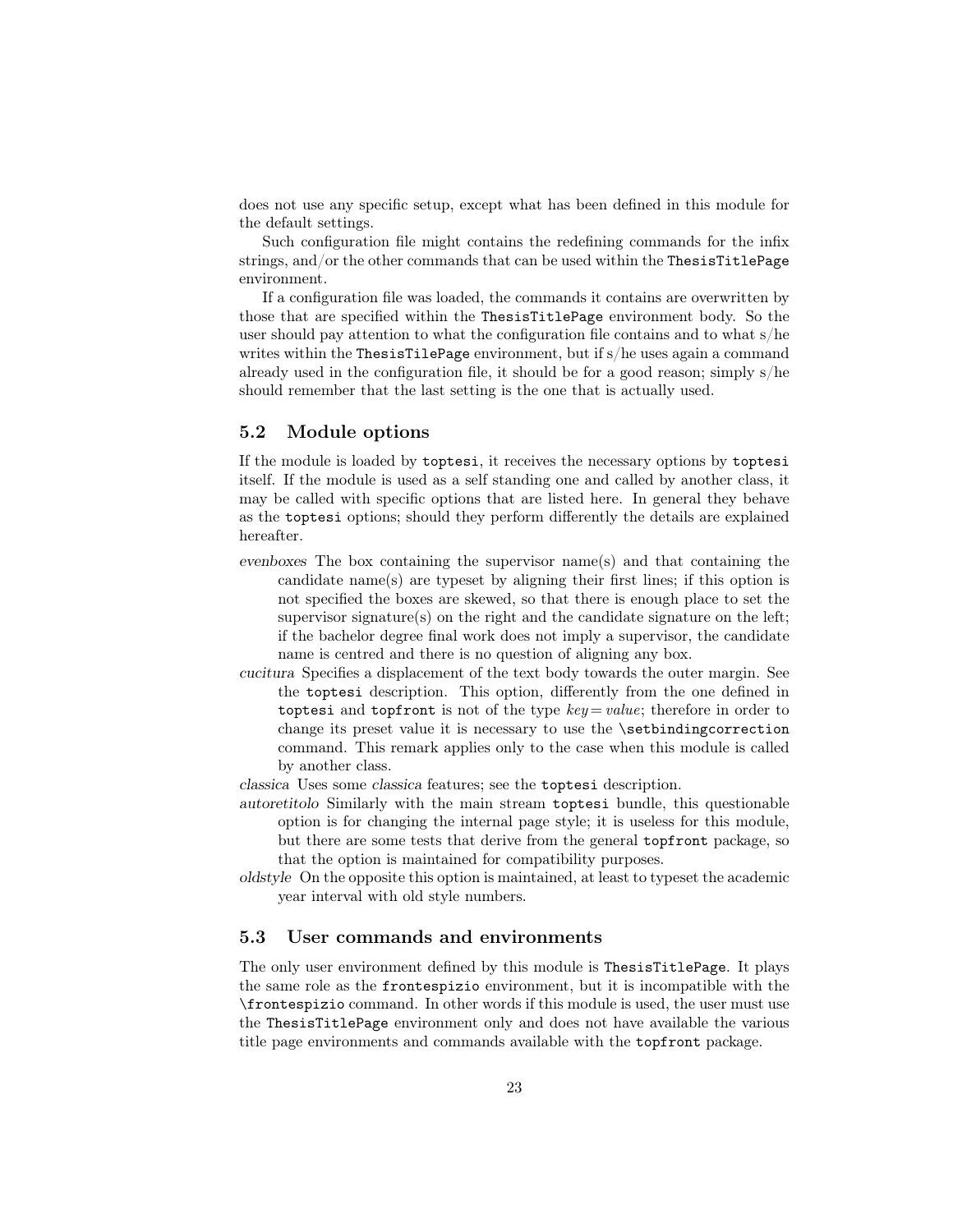This environment accepts an optional asterisk as an argument; the syntax is the following:

 $\begin{align} \begin{bmatrix} \text{The}\end{bmatrix}^* \end{align}$  $\langle$ *thesis definition commands* $\rangle$ \end{ThesisTitlePage}

where, differently from other LAT<sub>EX</sub> environments that accept an optional asterisk, this optional token is not within the opening (and closing) environment braces, but it is the very first entered element into the environment body. Its function is the following: if the asterisk is missing, the university  $log<sub>o</sub>(s)$  are typeset at the top of the page; if the asterisk is present, the  $logo(s)$  are set in the page lower half, below the possible subtitle.

The commands available with this module, divided into the three groups described above, are the following.

- **String settings** \NomeAnnoAccademico{\*academicyear string*}} Sets the default string for the "Academic Year"; by default it is "Anno accademico".
	- $\Omega$  \NomeCorso{ $\langle Degree \ course \ name \rangle$ } sets the default string "Corso di laurea in" followed by an intelligent space \xspace.
	- $\Lambda$ nnoAccademico{ $\langle$ substitute string for academic year $\rangle$ } Sets a different string in place of the default "Anno Accademico" one.
	- $\text{Strutura di}\{\text{structure prefix}\}\$  sets the default structure prefix; for example, this prefix might be "Department of", while the structure name entered with \struttura might be "Electrical Engineering"; therefore the title page is typeset with the complete string "Department of "Electrical Engineering". The default string is in Italian, but by using this command, remember to enter the string you need terminated by the intelligent space macro \xspace.
	- \CorsoDiStudi{ $\langle degree\ course\ name\rangle$ } sets the default string for the degree course type; it might be "Laurea triennale", or "Bachelor degree" or similar strings in other languages. It replaces the obsolete following command:
	- $\text{CorsoDilaureaIn}$ { $\text{degree course name}$ } Remains available to be backwards compatible with topfront standard module command; its use is discouraged.
	- \NomeElaborato{hthesis namei} Sets the name that qualifies the document; by default it is "Monografia", but this user command may be used to set it, for example, to "Tesi di laurea triennale", or anything else in Italian, in English, or the used main language. The topfront command \NomeMonografia is let to to \NomeElaborato for backwards compatibility and its use is evidently discouraged.
	- \CandidateNames $\{\langle candidate\ list\ headings\rangle\}$  Sets the labelling command for the list of the candidate names; by default these names are the masculine, feminine, singular and plural Italian names starting with "Candidato"; if the classica option is in force they start with "Laureando"; the user could use this command which has a non standard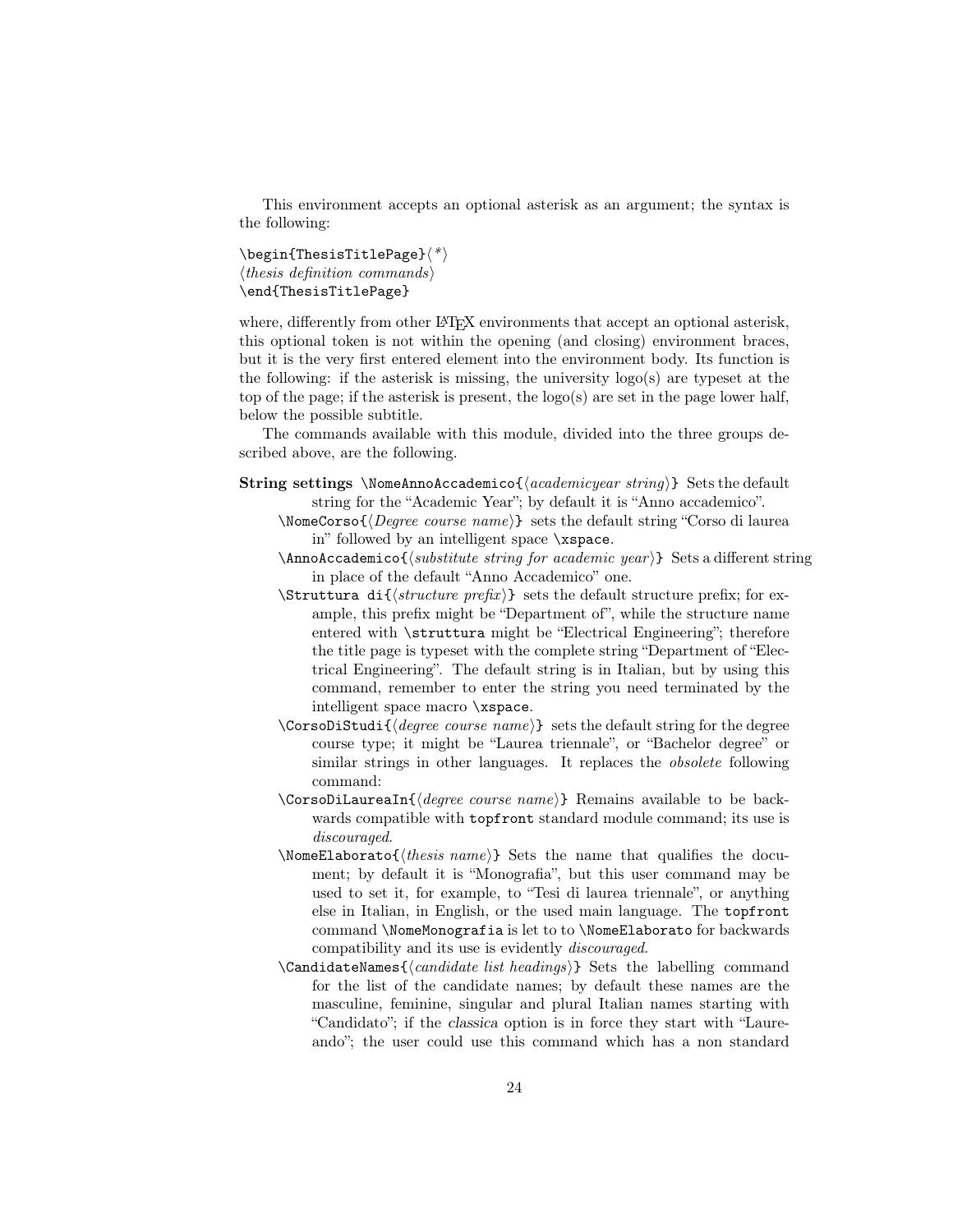syntax (delimited arguments); therefore it is suggested that end users refrain from using it, unless they know how to handle the delimited argument commands. This command sets the four strings to any desired value, if, as in English, there is no difference between masculine and feminine, repeat the same names for the feminine positions, the last ones; the syntax in facts is the following:

#### \CandidateNames%

 $\{\langle masculine\ singular\rangle\},\%$  $\{\langle masculine~plural \rangle\},\%$  $\{\langle \text{feminine singular} \rangle\},\%$  $\{\langle \text{feminine plural} \rangle\}$ ,!

 $\Theta$  is a much simpler command the user should prefer to the previous one; in facts it accepts a single argument formed by a comma separated list of names; from zero up to four names (in the same order as described above). Therefore the following commands are all valid ones:

\TitoloListaCandidati{} \TitoloListaCandidati{Étudiant} \TitoloListaCandidati{Estudiante,Estudiantes} \TitoloListaCandidati{Kandidat,Kandidaten,Kandidatin,Kandidatinen}

- $\text{CandidateName}\{\text{candidate list heading}\}\$  This command used to be the default one with the standard topfront module, and remains available with this package; it sets just one name to substitute the default ones. Please notice that this command is not available with the other thesis type options.
- $\Re\Lambda$  (advisor list heading) Sets the string that labels the supervisor box; by default it is the Italian name "Relatore"; the command may be used to set any different string.
- \Correlatore{ $\langle co\text{-}advisor\ list\ heading\rangle$ } Sets the string that labels the list of co-superpervisor when there is just one "second" supervisor; in facts, with just one co-supervisor the heading it the singular name "Correlatore".
- \Correlatori $\{\langle co\text{-}advisor\ \text{list}\ \text{heading}\rangle\}$  Sets the heading of the list of cosupervisors when there are a supervisor and two co-supervisors.
- Variable data settings \titolo{ $\{title\}$ } Sets the bachelor degree final work title. The main module topfront uses in its place the command \monografia; the user can still use the old command, but \titolo is more descriptive.
	- $\setminus$ sottotitolo{ $\langle \text{subtitle} \rangle$ } Sets an optional subtitle.
	- \corsodistudi and \corsodilaurea specify the actual name of the degree course; \corsodistudi should be preferred; \corsodilaurea is *depre*cated, but is maintained for backwards compatibility.
	- $\mathcal{dist}(\text{discpline})$  and  $\mathcal{dist}(\text{discpline})$  set the optional discipline the thesis deals with.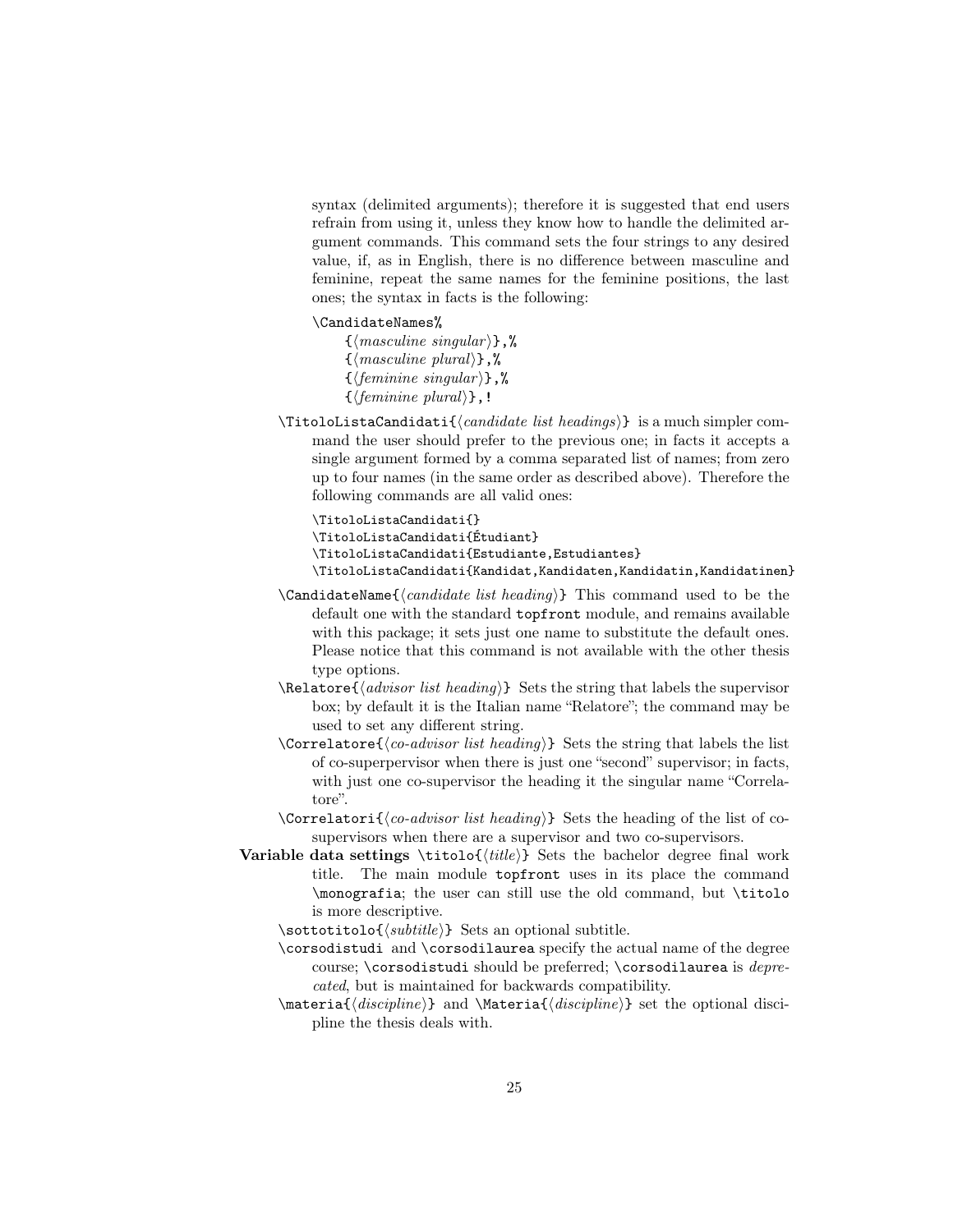- $\ref{advisor's name}$  sets the name of the only or the principal supervisor.
- $\setminus$ secondorelatore $\{\text{second advisor's name}\}$  sets the name of a second supervisor, if any.
- $\text{terzorelator}\{\text{third advisor name}\}$  sets the name of a third supervisor, if any.
- $\{\c{candidate name (man)}\}$  sets the name of the first or only 'M' candidate; in general bachelor degree final works are done by just one candidate but, in case, there are available also the commands for a second and a third candidate. Masculine and feminine commands are available and the heading of the candidates list is labelled accordingly.
- $\c{candidate name (woman)}$  sets the name of the first or only 'W' candidate.
- $\setminus$ secondocandidato $\{second\ M\ candidate\}$ or  $\setminus$ secondacanddata $\{second\$  $W \ncand *idade*$  set the name for a possible second 'M' or 'W' candidate.
- $\texttt{\{third\ }M\ }$  candidates  $\texttt{\{third\ }W\ }$  $\text{didate}$  set the name for a possible 'M' or 'W' third candidate.
- $\ID\{ID code\}$  to be used just after the candidate's name, but as part of the setting command argument, establishes the candidate's ID label string \IDlabel that prefixes the candidate's ID number. The user should not worry about this string, unless s/he wants to modify it; by default it is set to  $\lambda$  in other words, the ID number is set indented under the candidate's name and a space is put between the string and the number.
- $\setminus$ sedutadilaurea{ $\{examination\ date\}$  sets the date of the final examination; by default the current month and year are typeset if this command is not specified; but the user can specify anything; s/he can even prefix the year range with the \AnnoAccademico command, that typesets (in the current language if localisation has been made by means of the suitable command of group 1) a string equivalent to "Academic Year"; in any case the user can write down what s/he likes best in place of the predefined value.
- $\Omega_{\text{NoneAteneo}}$  /*University name*} sets the proper name of a specific university; it will be typeset in suitable uppercase type under the generic name of the university; if this command is not used, no name gets typeset in the title page.
- $\text{quad number}[{\text{current}]\{(\text{structure name})\}$  sets the name of the university entity that supervises the development of the degree course; it may be a "faculty", a "department", a "school", it depends from the specific university. Some universities do not require this information on the title page. In any case if this command is used it accepts two arguments: the first one is optional, and, if used, is an uppercase roman ordinal numeral that distinguishes the structure; the second argument is the complete structure name.
- \setlogodistance{hdistancei} sets the distance between adjacent university logos, if more than one are used.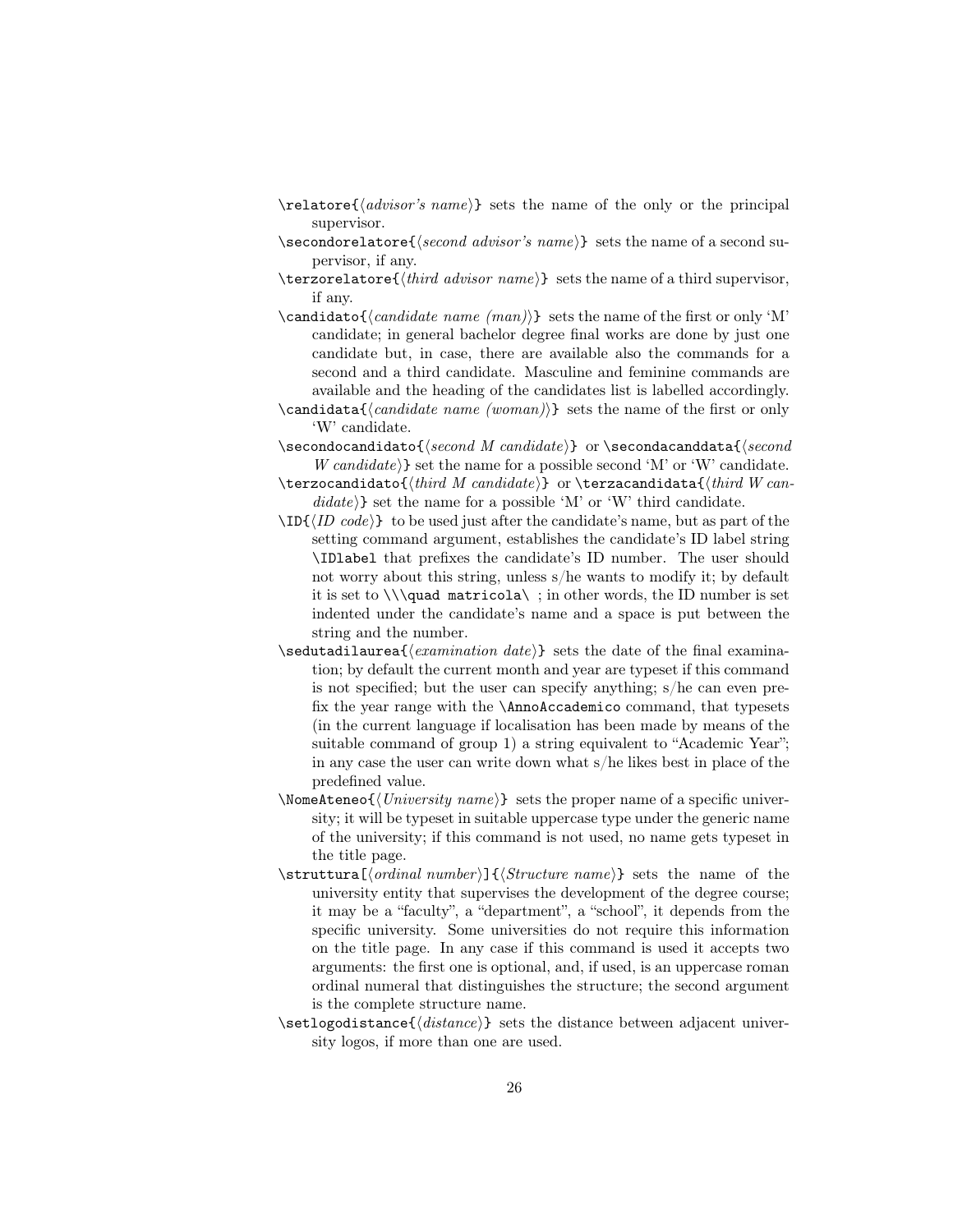- $\log$ osede[ $\langle height \rangle$ ] $\{ \langle log\ of \ linear\}\$  sets the name of a graphics file that contains the logo of the university; the default value of this command il \empty; this macro may be used several times, in case the bachelor degree final work is developed within a multiple degree Erasmus program; this might be unusual with bachelor degree courses but not impossible. In any case if no logo file name is specified, no logos are printed and no space is used in the title page; if one or more logos are used they are assembled with the same height into a horizontal box, that before being printed is measured; if the width exceeds the text width, the whole box is scaled down by preserving the aspect ratio so as to fit it inside the text width; after these tests and possible scaling down, the logo box is printed. The logo distance my be varied from its 3em default value by using \setlogodistance, but it is suggested not to vary it too much. The **\logosede** accepts an optional value that is the common height of the logos; this possibility does exist but it is strongly discouraged.
- $\text{tutoreaziendale} \langle \text{company } tutor \text{ name} \}$  set the name of a possible company tutor, in case the final work is developed in a Company external to the university

#### 6 The module for a master degree thesis

The module for the master degree thesis, toptesi-magistrale.sty is almost identical to the generic module topfront; the obvious differences are that it lacks the latter module commands that refer to the bachelor degree or the Ph.D. theses. Evidently such specific commands are useless in a master degree thesis.

Such eliminated commands include \manografia, \sedutadidottorato, \ciclo, \Direttore, and so forth.

A tricky situation arises if the thesis is typeset in several tomes. There are substantially two different situations with different implementations with the generic module topfront and this specific module toptesi-magistrale.

1. Setting the tome number on each tome title-page is realised by means of the \tomo command that requires a preliminary specification of all the necessary data before \tomo can play its role; it actually uses the \frontespizio environment, but before the tomo counter is stepped up.

This allows to typeset the various tomes in a single document, so that the user can cross-reference elements belonging to different tomes. When the single multitome document is completed the user can split its PDF file in separate files (by means of the pdfpages package functionalities) and print them; in printed pages the cross-references do not require hyperlinking, while the single document file may be completely hyperlinked; reading the printed tomes is correct, and reading the whole thesis in a single document on the screen allows the cross-linked navigation from one point to another.

The draw back of this procedure is that splitting the single PDF file in several files requires another processing job, and any editing of the source thesis files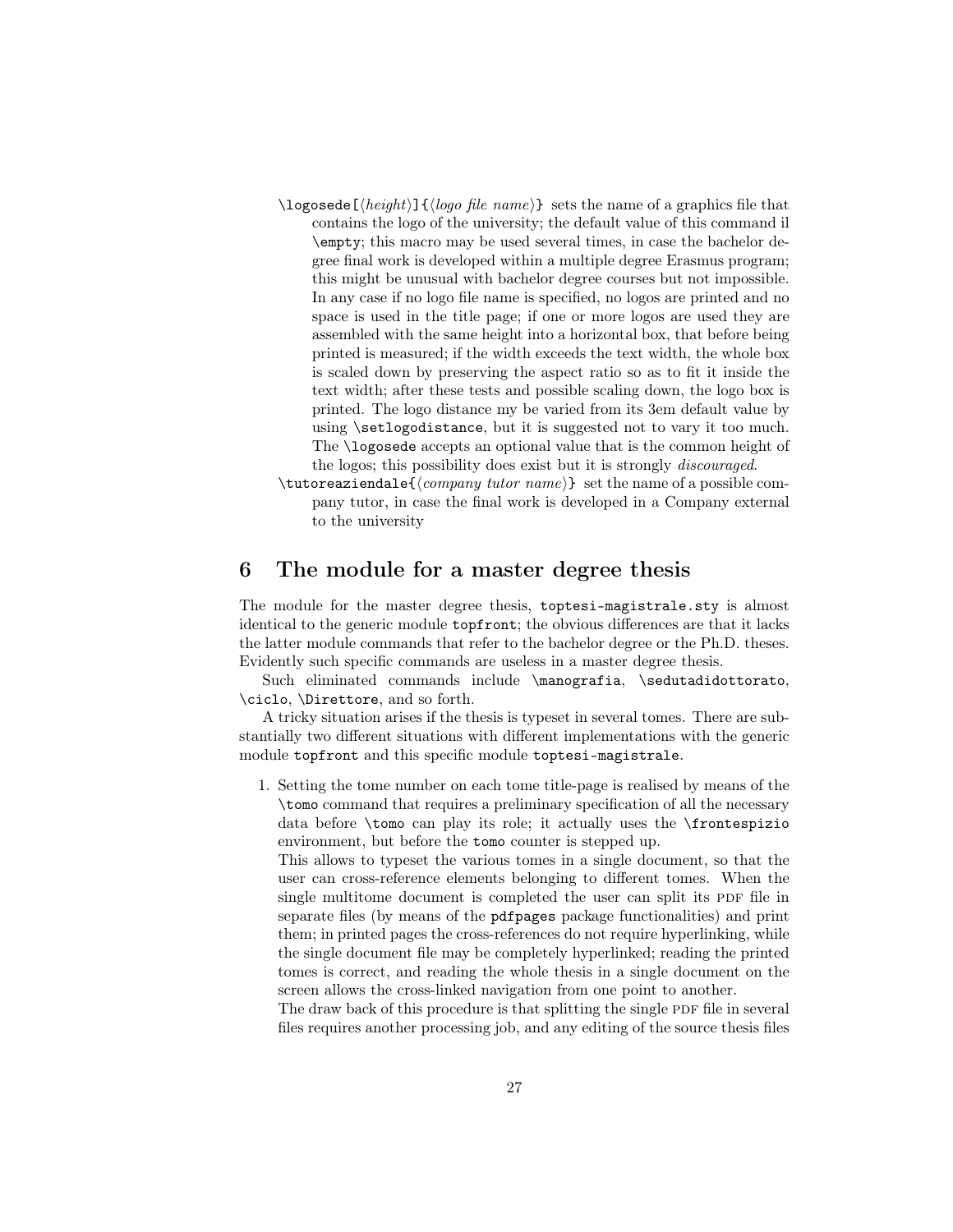may require repeating this splitting job because the number of pages may be modified and/or cross references do not point to the correct page number.

2. With the ThesisTitlePage environment of this toptesi-magistrale module the \tomo command is used before or within within the environment and it just steps up the tomo counter while allowing typesetting the necessary tome information on the title page.

In this way it is necessary to typeset each tome with its own source  $file(s)$ to produce different output PDF files; when printed they are substantially identical to the split documents obtained with the previous approach but it simply avoids splitting the single document file in several files. The drawback is that if hyperlinked cross-referencing is used, each tome is correctly hyperlinked to its internal targets, but no cross-referencing can automatically be done to items in other tomes. I do not think this is a real draw back in practical situations, but of course it produces a limitation to reading the tomes on the screen.

I assume that multitome theses are very rare; LATEXcan handle the production of different documents (different tomes/volumes) maintaining correct cross references also to material external to any specific volume, but the handling of the whole job becomes very complicated not to mention the programming difficulties. For master theses I would avoid splitting one's thesis is several tomes; nevertheless this functionality has been asked for, so that this bundle realises a couple of solutions that require some compromise and some manual work by the author. A better solution is on the TODO list, but it is not to come in a short time.

In summary this toptesi-magistrale module keeps all the commands defined on the topfront module; modifies the definition of the \tomo command; adds the ThesisTitlePage environment within which the configuration file is read and where all commands for the title page data are to be inserted. The peculiarity of this environment is that the possible asterisk necessary to switch from the the logos set in the title page lower half (no asterisk) to the logos at the page top (asterisk) must be inserted the same way as in the other modules, that is as the first token at the beginning of the environment.

# 7 The Ph.D. module for general use

Except for the ScuDo theses, for which the University specified the necessary requirements for both contents and appearance of the title page, we provide a generic module for Ph.D. theses for other universities. It goes by itself that if the specifications cannot be customised by using the customising commands of the ScuDo module, nor by this module, it is necessary to use a custom module that the user must create as specified in the next section.

This module is generic as much as the topfront one. It differs only for the elimination of the title page commands that refer to other thesis types and the only addition is the ThesisTitlePage environment, just as it has been done for the other bundle modules.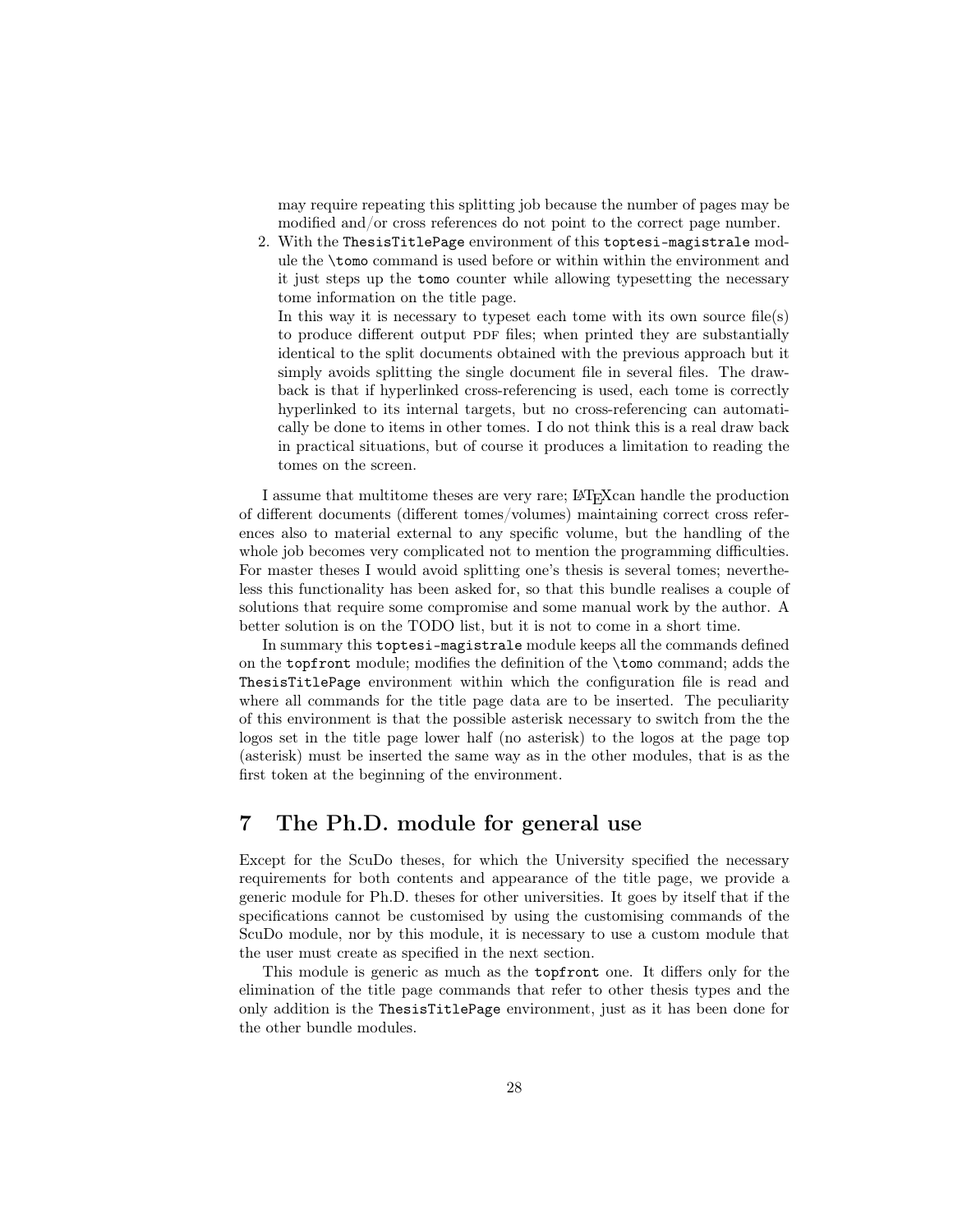The data insertion or modification commands are a subset of those described in subsection 12.4, of course without those that are specific to other thesis types; therefore we do not repeat them here.

Special care should be dedicated to the university specifications; in some universities the supervisor(s) should not be indicated and in such a case the (unique) candidate may be indicated without any legend on top of it. The University logo might already contain the explicit wording with the the university name and in this case repeating the name would be pleonastic. At my level I cannot foresee the user requirements therefore it is up to the user to take care of inputting the correct fixed word data and the specific thesis data. I hope this module is useful for most Ph.D. students, but if the user compares the title page requirements with those prescribed for the ScuDo theses, s/he sees how much such requirement might be different from one university to the other.

May be in such circumstances the user might prefer to create his/her custom title page and would not use this module at all.

### 8 The custom module for the title-page

The construction of the customised title page module is the full responsibility of the user. In facts the user, beyond specifying the tipotesi=custom option to the toptesi class class, at the beginning of the document explicitly inputs a personal package file, say mycustomfile.sty by means of the simple \usepackage{mycustomfile} command, and this is all the user needs. Of course this is an understatement; in facts s/he should select a package form the many existing ones, s/he can create him/herself a new package branched on other existing software; s/he may refrain form using external packages, and simply insert his/her title page data within a titlepage environment where s/he wants, with the fonts families, series, shapes, and sizes s/he prefers and so on.

Needless to say that in order to create a custom title page module the user must perfectly know the intricacies of the LATEX language. It may be helpful to read the Italian documentation toptesi-it.pdf where an example of landscape title page is already described in full detail. Of course a landscape title page requires a custom layout and is no surprise that the example deals with this particular one. Nevertheless that example gives a good idea on how to create a custom title page.

We don't go further in describing the **tipotesi=custom** option, except remembering that this option just inhibits loading both the standard default module, and any other predefined module, unless the user directly loads one with or without the specific module options.

# 9 The high school final work module

The suffix sss is the acronym for the Italian name of "High School", Scuola Secondaria Superiore. Elegance of bureaucratic language: the elementary school now is 'Scuola Primaria', and junior high school is 'Scuola Secondaria Inferiore'. As well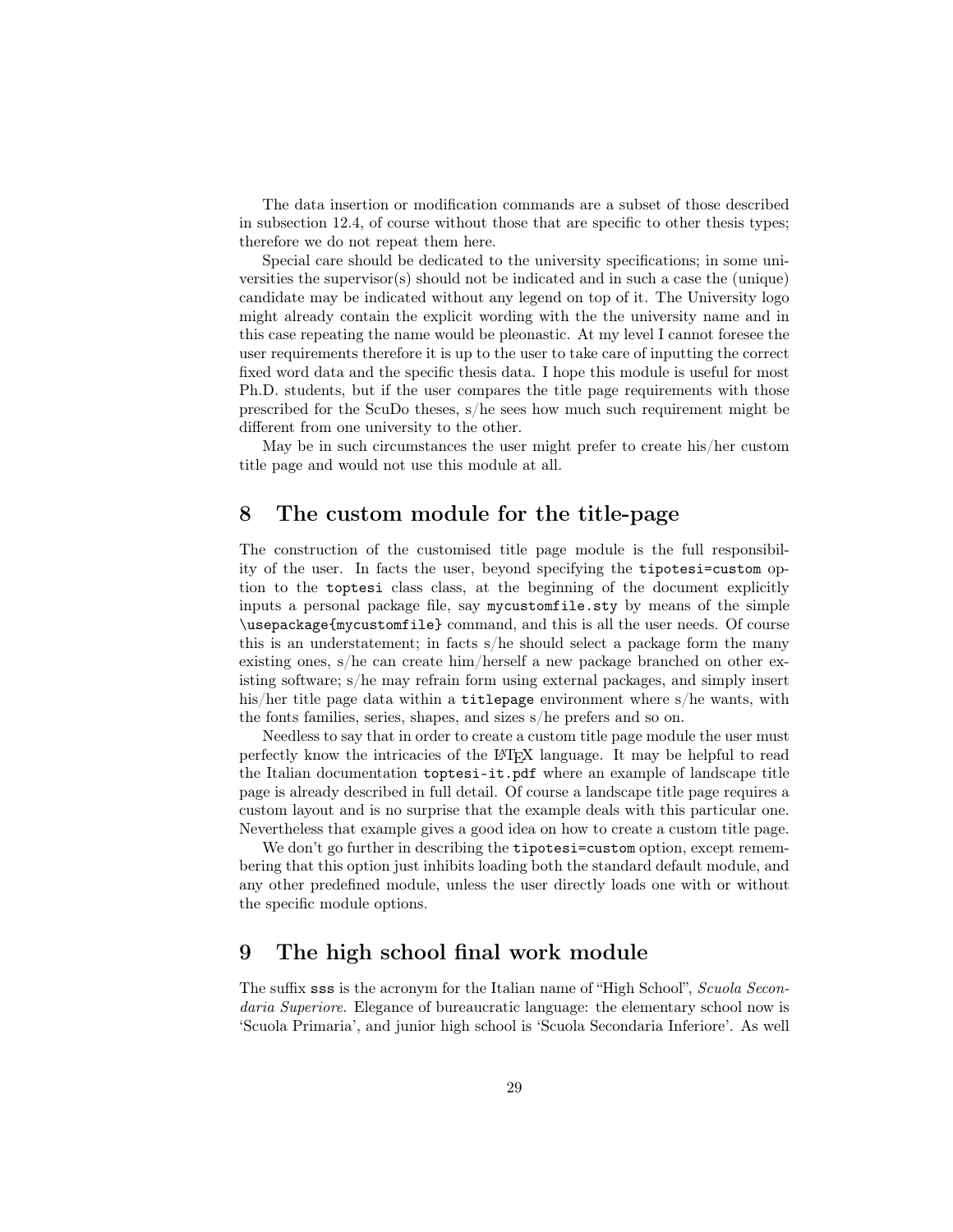as it was in Germany and in some Swiss Cantons, the total number of school years is 13 instead of 12, as it is in most countries. The advantage is that no general education is taught in university, no classes préparatoires, because it is assumed that the high school diploma assures a sufficient level of general education.

Differently from most high school systems in the world, in Italy each school has a special "mission" and receives different names, all under the general definition of Scuola Secondaria Superiore. But it s possible to distinguish between Licei (University preparatory), Istituti tecnici with various specialisation (for technical education in different domains); Istituti professionali (for vocational training); all of them end with a state examination, and almost all of them allow entrance in University, although a certain level of autoselection is actually performed. Many university Schools, formerly Faculties, submit applicants to entrance tests intended mostly to let them perform a conscious choice of their future studies; sometimes the tests are intended also to form ranks in those schools where the numerus clausus is applied.

This off topic is necessary to let the general reader understand the importance of the esame di maturità and the important role that the high school final work (nicknamed thesina, 'little thesis') plays in this generally difficult exam; statistics say that the percentage of flunking students is very low, but the final passing grade (a numerical value in the range from 60 to 100 with honours) plays also an important role in the following career, therefore students work very hard to pass with good grades.

The above off topic explains why in Italy the final high school state exam includes the evaluation of a personal written report on some subject chosen by each student; this choice is often performed with an initial support by a teacher, that gives help in choosing the subject, and, maybe, offers some initial input. They do not supervise the student work; but this work is submitted to the examining committee (the members of which are external to the specific school) that after due reading, ask questions on the work and investigate the depth to which the student has gone into his/her chosen subject.

Certainly this final work has not the importance of a university thesis, but it is the first time when the student is asked questions on a subject of his/her choice, where the examining committee assumes s/he has examined all the facets with the approach of a young adult, not that of an old teenager.

Some high school students have discovered LATEX, and some of them do really appreciate the typesetting results all LATEX users love; therefore they like the idea of typesetting their final high school work with the powerful LATEX functionalities.

Of course their title page must be very different from those suitable for university theses, therefore a special module is necessary, and we decided to to add such a module to this bundle.

Actually high school students require less information on the title page; the school generic and proper names, obviously the title and a possible subtitle, their name, maybe the logo of their school, the examination date, and such similar data.

They certainly do not need the advanced features needed for the functionalities of the topfront extension package; nevertheless the title page must have a professional look, not just what they may achieve by using a word processor.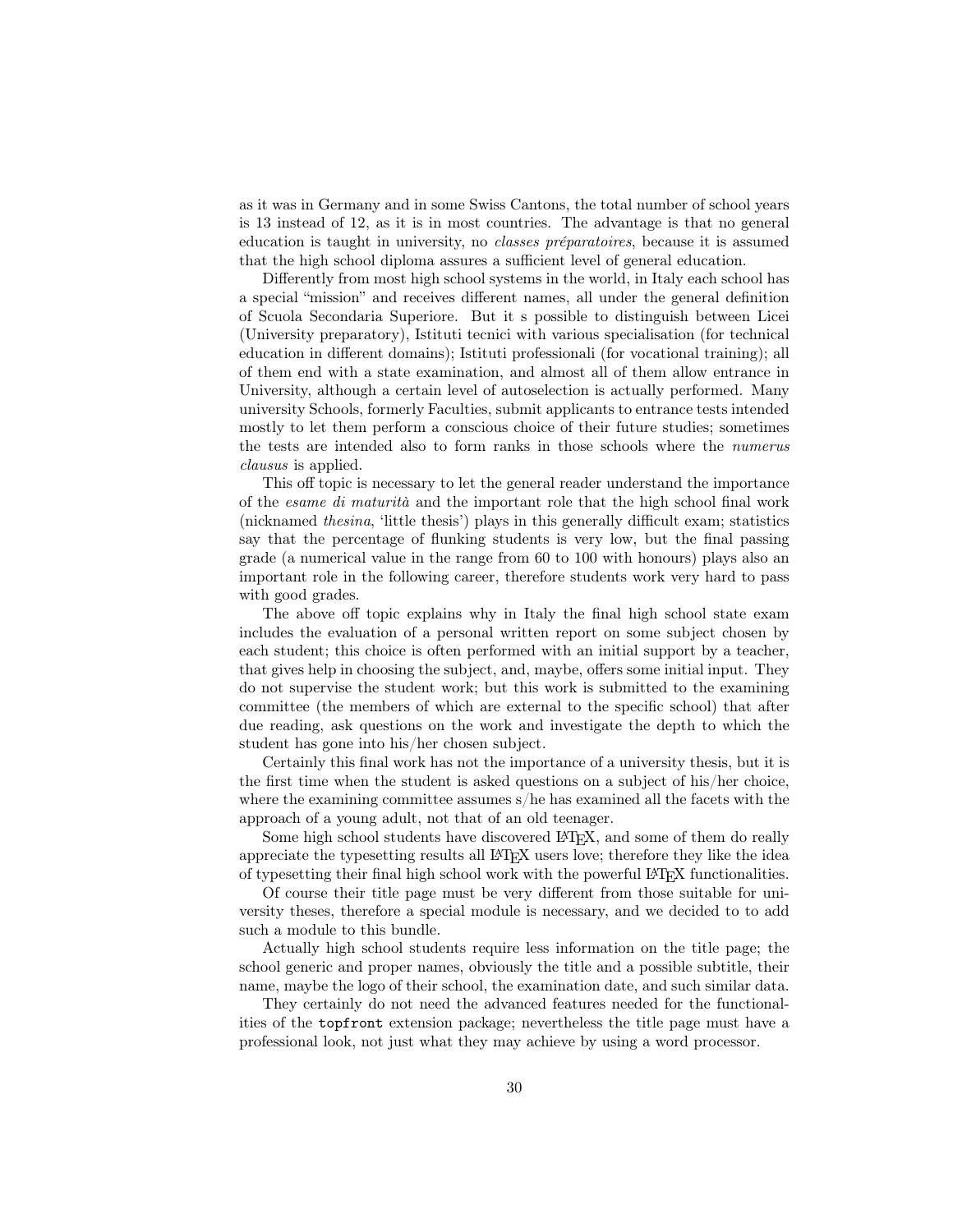The contents of the tesina may also have a professional look if the students do not tickle the typesetting program to behave as a word processor. Several guides are available for high school students, as well for university ones, to recall how a "technical report" should be properly written; unfortunately today students prefer to read their smartphones, rather than real printed or electronic books; but those students who use LATEX know very well that they need reading suitable guides for using the program and for structuring their document.

Mirko Mondini suggested to extend the TOPtesi bundle to include the title page for high school final works. He also suggested the layout of the page. This module may be considered "work in progress" because we both have little experience with the requirements of such final works. As the maintainer of this bundle I thank him very much; Marco may suggest specific changes in the near future; his contributions are very welcome. I would add that commentaries and suggestions by the students to whom this module is dedicated are very welcome just as well.

We assume the student already knows the fundamentals of LAT<sub>EX</sub>; we assume the Italian student has read the companion documentation toptesi-it.pdf distributed with this bundle; we assume also that the student has already a valid installation of the T<sub>E</sub>X system, preferably TeXLive, that is available for all most popular operating systems, Windows included of course, although for Windows there is also the alternative installation MiKTeX. As my personal opinion, I think that TeXLive may be updated more easily than MiKTeX and, not negligibly, its default installation is complete, while MiKTeX by default has a basic installation, so that very often offline MiKTeX users suffer from "missing package" errors.

Since this module is going to be used only by Italian high school students, all user commands are in Italian.

Here we concentrate on the title page. But before entering this subject let us recall that this module already loads a certain number of packages.

- 1. Packages amsmath, amssymb (only pdfLAT<sub>EX</sub>) and amsthm are already loaded, but a test is made to verify if the user has loaded in his/her preamble the math packages newtxmath or newpxmath (possibly together with their companions new...text), because the latter packages already provide for their functionalities.
- 2. If they typeset with  $\text{LuaI4TEX}$  or  $\text{XqI4TEX}$ , the suitable packages are already loaded, in particular the unicode-math one; the user, though, should load a matching OpenType Math font among those available with the TeXLive distribution.
- 3. Service packages such as xparse, xspace, and xcolor are already loaded for the benefit of this bundle and this module, but the user is free to use their functionalities, in particular those of xcolor.
- 4. Packages calc and ifthen are functional for the module; supposedly the end users should not have any necessity to use them, but, of course, they can if they need to.
- 5. Package multirow has been loaded, because many users like to imitate word processor functionalities; this package allows to create table cells that span several rows; as a general rule this practice should be avoided.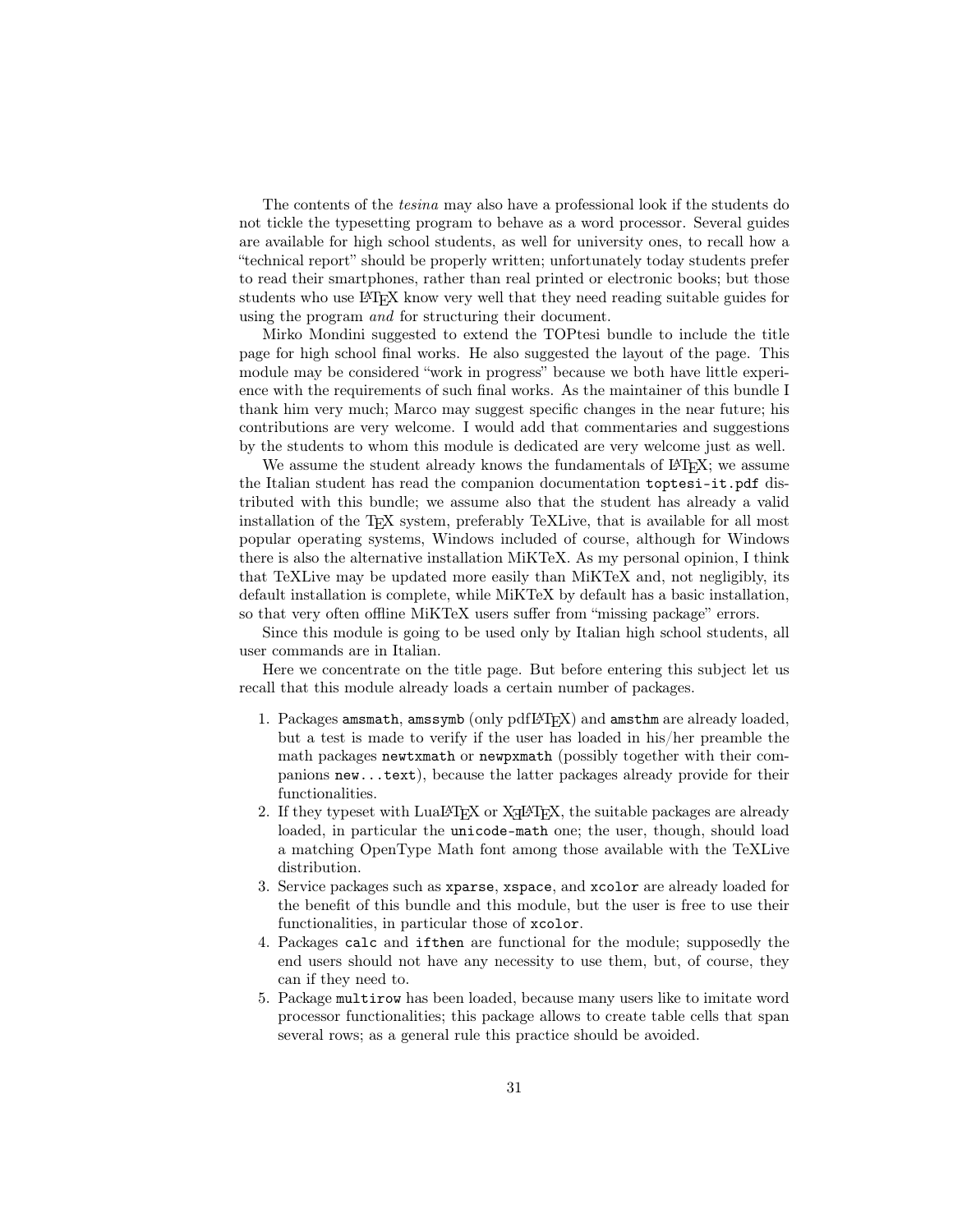- 6. Package booktabs, is very useful to set professional tables (reading its documentation is necessary).
- 7. No particular package has been loaded to create a specialised bibliography; either the student directly uses its own thebibliography environment, or provides to chose whatever style s/he likes best and, if s/he decides to load package biblatex, s/he should specify the desired options. In the first case one of the most useful packages is natbib; in the second case biblatex supports other bibliographic style files. Both approaches require the preparation of a bibliography database by means of programs jabref, bibdesk, or similar applications: but with natbib the bibtex database handler is required, while with biblatex case the biber handler yields the best performances. In both cases it is required the careful reading of either package documentation.

The commands the user can use for the title page follow.

Remember that they may be used directly within the FrontespizioTesina environment; if the user prefers, s/he can write them in a configuration file; such file must be named with the same name as the document main file, and it must be saved in the same folder; the information read from the configuration file is possibly overridden by the same commands, with different data, specified within the FrontespizioTesina environment. Just to be sure to be clear, if your document main file is named LaMiaBellaTesina.tex, the configuration file should be named LaMiaBellaTesina.cfg and both files should be saved in the same folder.

The title page commands are the following:

- $\SSSLog\{\delta\$  logo file name} is used to define the name of the graphic file containing the high school logo; not necessarily the school allows to use its logo; in any case if such command is not used, the logo information is ignored. Remember that the graphic file must have one of these extensions: .pdf, .eps, .png, or .jpg; the first two may contains vector images and give the best results; the second two are bitmapped, therefore their rendering depends very much on the pixel density of the file contents.
- $\Omega$  \NomeTesina{ $\{document \ name\}$ } sets the name of the document; the default value is "Tesina di maturità".
- \NomeCandidato{ $\{heading over the candidate name\}$  is used to set the heading over the author's name; since the "tesina" is individual, the default value is "Studente" or "Studentessa" depending on his/her gender. See below the \studente and \studentessa command descriptions. This command might be used also to set the heading with a different name in the correct gender.
- $\Lambda$ IndirizzoMiur{ $\M$ inistry of Education special address)} sets the Ministry of Education special address. If this command is omitted, this address, considered optional, is neglected.
- $\Omega$ )  $\Omega$  is the specification that distinguishes the school mission, if any.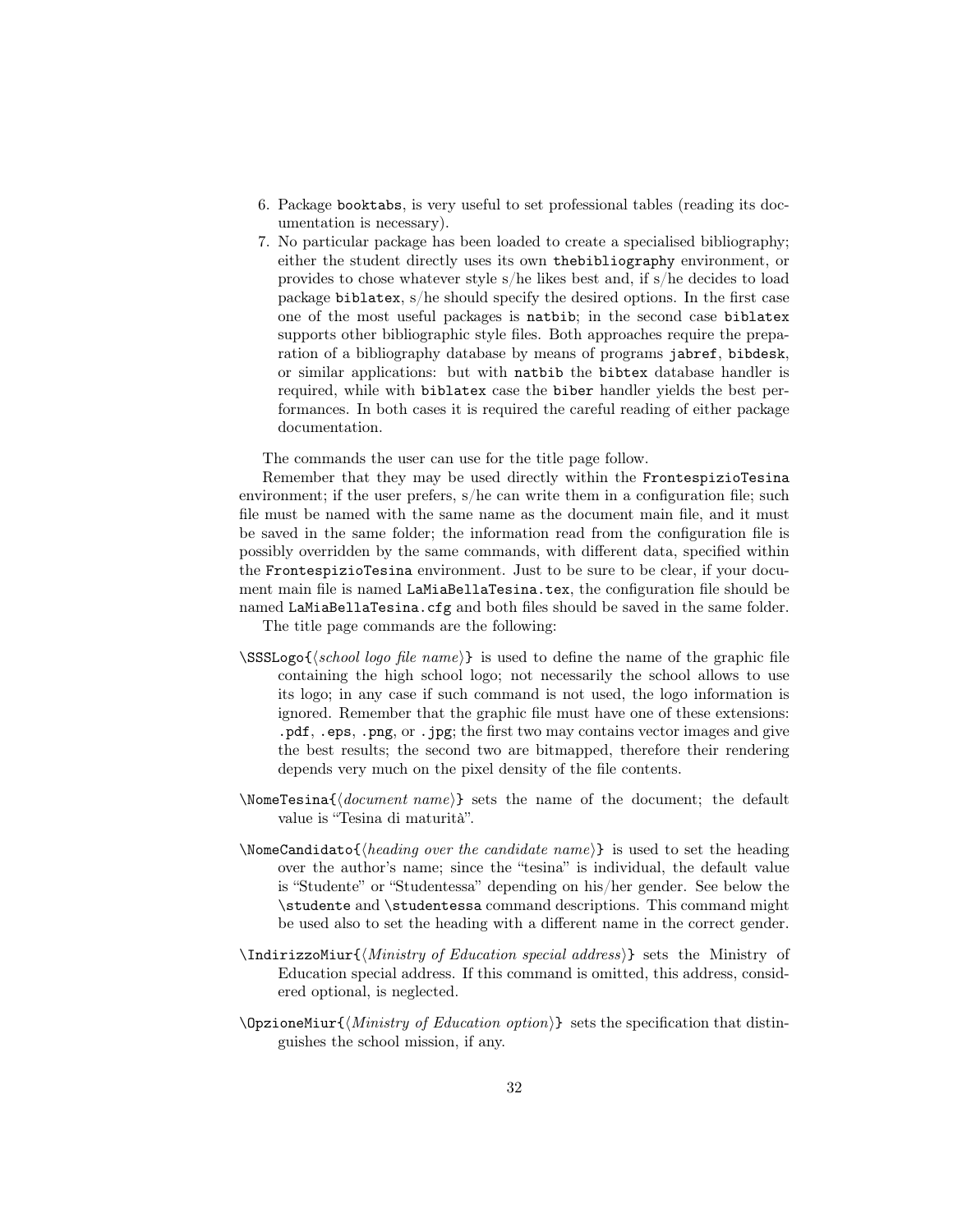- $\Theta$  and  $\{generic school name\}$  sets the specific generic name of the school; default none; therefore use of this commands is mandatory; the user might specify "Liceo classico", or "Istituto tecnico industriale di stato", or whatever applies for the students' specific school.
- $\Omega_{\text{some} \text{Scuola}} \$  sets the specific name of the school; generally schools are dedicated to famous scientists or heroes, or presidents, or kings/queens, or writers, et cetera; default "empty".
- $\S$ edeScuola{ $\{school address\}$  sets the actual location of the school; it may be just the city or a full postal address; it may contain new line commands in order to format a full address of several lines; no default.
- $\Lambda$  is a set of  $\{school \, year\}$  sets the school year at the end of which the state examination is undertaken; no default.
- $\tilde{\dot{\alpha}}$  (*document main title*)} sets the title of the document; please don't use long titles; if a short sentence is not descriptive enough, use the \sottotitolo argument to add specifications to the title; no default.
- $\setminus$ sottotitolo{ $\langle document \; substitute \rangle$ } sets an optional subtitle; if this command is not used the subtitle field is ignored; no default. The subtitle, if any, is typeset in a normal sized font, therefore it can be several lines long; nevertheless pay attention to use the tie command  $\tilde{\phantom{a}}$  to connect with an unbreakable space to the following ones such words as prepositions, articles, short adverbs, and such similar items.
- $\text{Student}(student name (Man))\}$  or  $studentessa{\text{student name } Woman)\},$ depending on the gender of the student, sets the name of the author of the document, i.e. the name of the student undergoing the examination; no default. Remember: never ever use the surname(s) before the name(s). If the \NomeCandidato macro has not been used, these commands set the proper status to the femminile switch, so that the proper default heading is used.
- $\text{Persidente}\langle \text{char} \rangle$  sets the name of the chairperson of the examining committee; no default. Again remember to write the necessary academic titles in lowercase, and the name(s) before the surname(s).
- $\N$ umeroCommissione $\{Examing\ commute\ ID\ number\}$  sets the examining committee ID number; no default.

The actual title page is created within the environment FrontespizioTesina. This environment first reads a the configuration file if one exists, then it analyses the commands set within the environment by the author, possibly superseding the information read from the configuration file; the environment closing command actually typesets the title page; the schematic working is the following: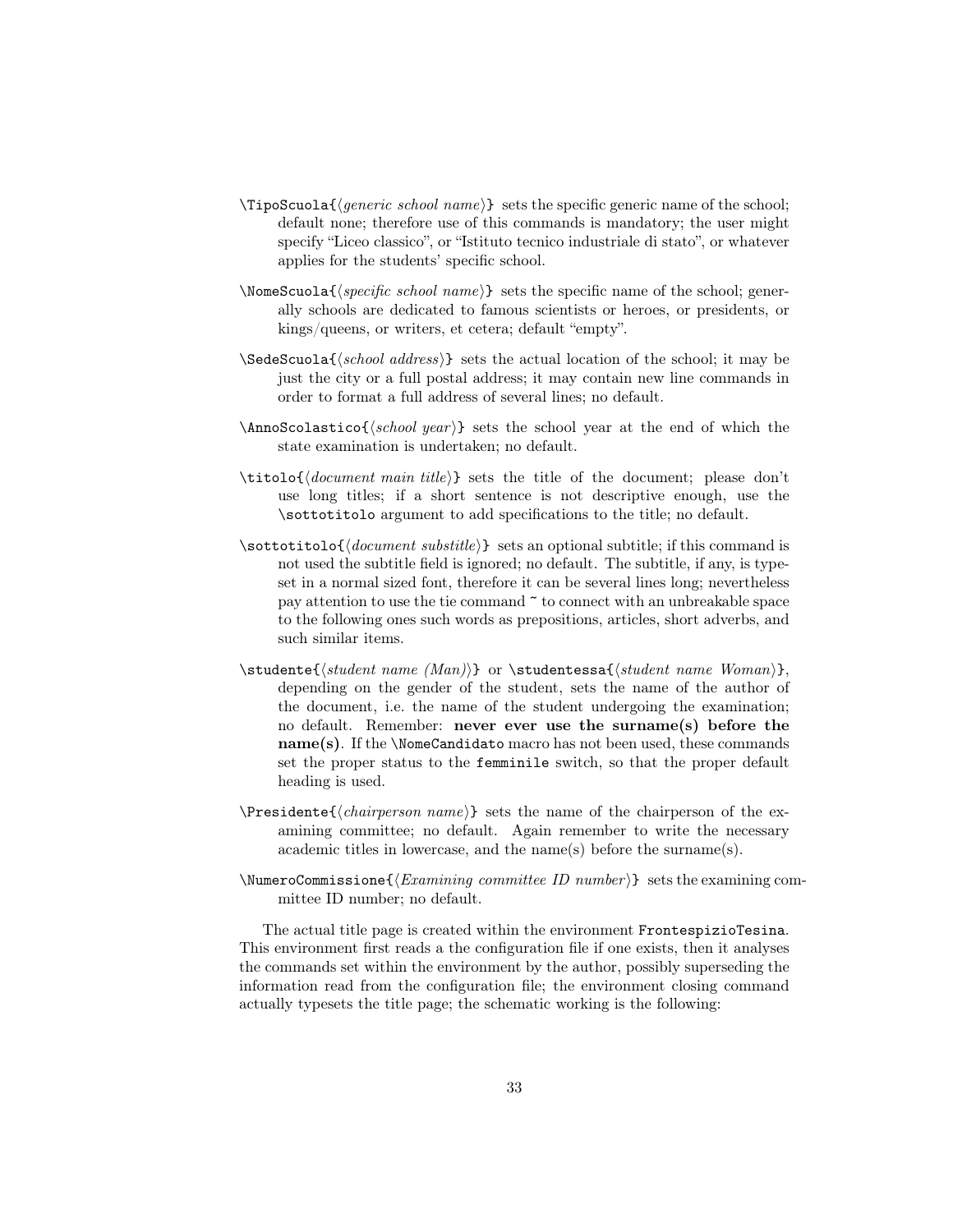```
\begin{FrontespizioTesina} % reads the config. file if any
\langleuser commands with user data\rangle\end{FrontespizioTesina} % typesets the title page
```
There are no options to specify; the title page is sort of rigid in the sense that every piece of information goes where it should and interlaced with proper spaces so as to fill up the text grid in a sensible way. No doubt some users may complain that the title page does not allow to do this or that; that the spacings should be different from what they actually are; and so on.

There are work-arounds to these complains.

- 1. Instead of using the above environment, s/he uses the titlepage environment within which s/he inserts what s/he wants and where  $s$ /he likes best, with the typefaces s/he prefers, with the vertical spacings that accomodate his/her aesthetical feelings. Of corse it is necessary to know what is being done; if not, the results may be worse than the predefined layout.
- 2. Even better: the user may use a custom layout and set it following the instructions described in section 8.

### $10$  PDF/A archivable format

This section in general applies also if the thesis is typeset by means of LuaL<sup>AT</sup>EX or X<sub>H</sub>AT<sub>E</sub>X, but with X<sub>H</sub>AT<sub>E</sub>X special attention should be paid to the details of the procedure as described in the documentation of the  $\rho d\kappa$  package. Even better, LuaL<sup>AT</sup>EX, whose source file is practically the same as that of  $X_{\mathcal{I}}$  L<sup>AT</sup>EX, may produce in a simpler way a  $PDF/A$  compliant output file if the users follow attentively the instructions contained in the documentation of the  $p\,d\hat{x}$  package.

More details are given in the Italian documentation contained in the toptesiit which is part of the TOPtesi bundle.

Politecnico di Torino and several other Italian and foreign universities are moving towards archiving theses in electronic format, specifically in the PDF one. The problem of course is: "Will it be possible to read the archived documents, say, fifty years from now?"

This essential question has been answered by the International Standards Organisation (iso) that in 2005 published the regulation iso 19005-1; in 2011 and 2012 enhancements of this regulation have been published. This regulation defines a PDF variant suitable for archiving, named  $PDF/A$ , that has two sub-formats distinguished as PDF/A-1a, and PDF/A-1b, PDF/A-2A, PDF/A-2B. and so on. The 'a' sub-format is more exacting, while the 'b' one is less stringent. In spite of the recently published upgrades, here we stick to the  $\rm PFD/A-b$  and  $\rm PDF/A-2b$ , that are a sub set of the newer ones, and for which suitable software is available.

The requirements for the 'a' sub-format imply not only those requested for the 'b' one, but also that the logical structure of the document be accessible from outside (Tagged PDF). The requirements for the  $b'$  sub-format are that the document must be reproducible without modifications exactly as it was at the moment of archiving. All sub-formats must contain *metadata* that are searchable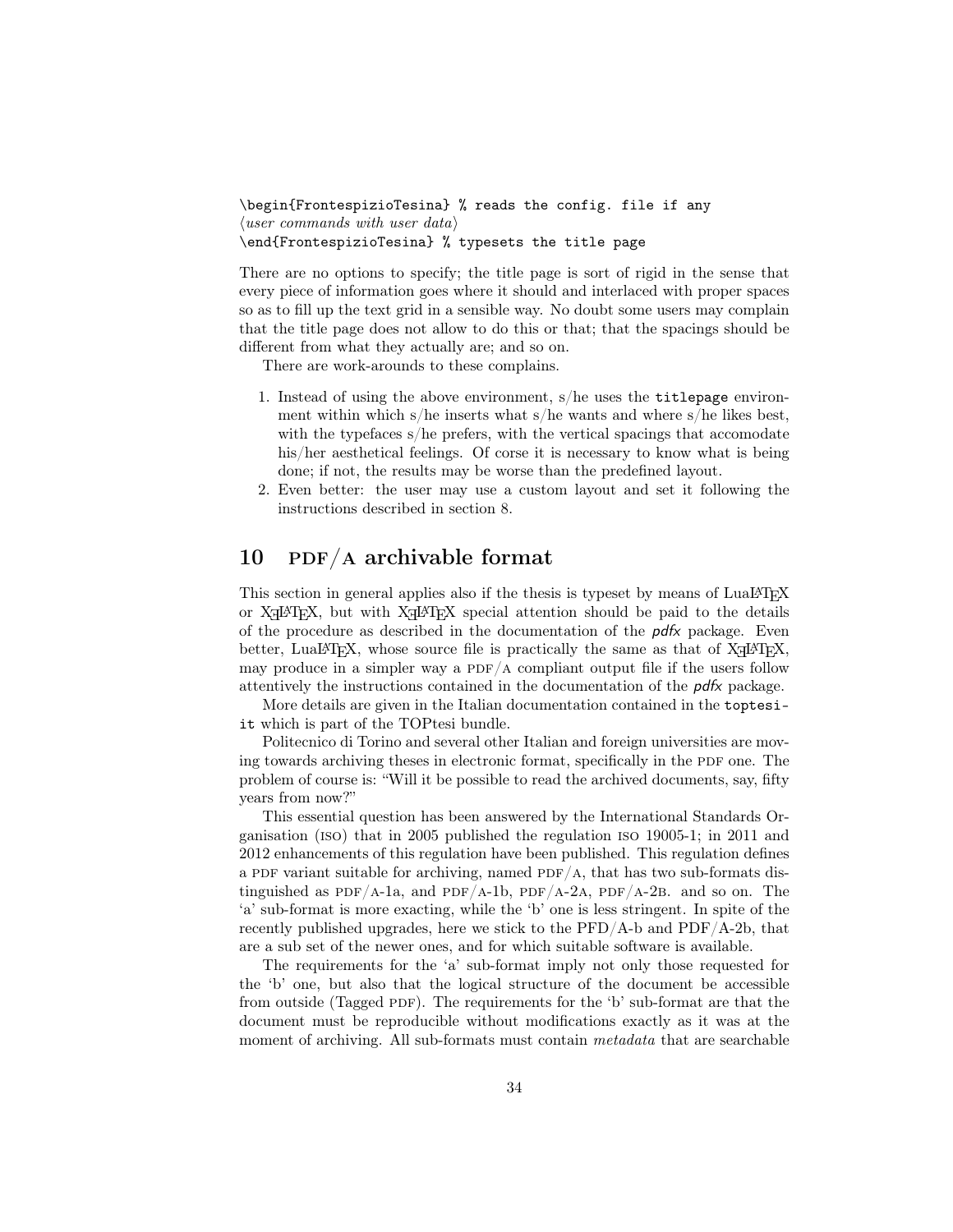even without decompressing the normally compressed PDF file, and that contain information useful for archive maintenance; among these informations, of course, the PDF/A category the document belongs to, the document title, the authors, and few other optional pieces of information, such as the keywords that ease up library searches.

Since version 1.40, the program pdflatex is capable of producing  $PDF/A-1b$ compliant files, provided that some attention is put into editing of the thesis source file. Since the year 2008 the TEX system, the executable pdflatex has version number 1.40.9 (or higher); therefore today there is no difficulty in producing  $PDF/A$ compliant documents, even at level 2.

The particular attention needed to avoid problems with the  $\text{PDF}/\text{A}$  compliance is summarised as follows:

- 1. The preliminary essential requirement is that the pdflatex or lualatex engine used to typeset the thesis be sufficiently recent to support the  $PDF/A$ requirements. It's better to have the most recent distribution of the T<sub>E</sub>X system installed on your PC. Do not try to typeset the thesis with the 'old' latex; you *must* process the input thesis file(s) with pdflatex or with lualatex or with xelatex; in the following, no specific check will be made in order to verify if you are actually using pdflatex. If you really need to use the 'old' LAT<sub>E</sub>X, you get a DVI file and you need to transform it with dvips into a PS file; at this point you have lost the possibility of exploiting the internal commands of pdflatex version 1.40.9 or later. You can still produce a  $PDF/A$  final document, but you have to transform it by means of the procedures described in the Italian documentation; such documentation describes several more or less effective methods to transform a non compliant  $PDF/A$  file into a compliant one, and how to correct the "imperfections" that forbid any valid transformation.
- 2. Since 2016 the TeXLive distribution contains a new version of  $\rho d\kappa$  and now PDF documents produced with lualatex may be fully compatible with the standard PDF/A. With some special care and some post"processing, even xelatex can now produce  $PDF/A$  compliant output files.
- 3. Your up-to-date complete T<sub>E</sub>X distribution should contain the package pdfx; if it does not, upgrade your TEX system complete distribution. Be sure that the version number of the  $pdx$  package has version number 1.6.0 or higher.
- 4. If your thesis main file, the one you run your typesetting program on, is named, say, JohnSmithMasterThesis.tex, prepare in the same directory another file named JohnSmithMasterThesis.xmpdata that contains the metadata relative to the thesis. Pay attention to follow the stringent metadata syntax described and exemplified in the pdfx documentation. A minimal example set of metadata would be the following one:

```
\Title{Experiments in Trichotetratomy}
\Author{John Smith}
```
The keyword list requires a specific format that can be examined in the pdfx package documentation. The best way to be sure that this file accompanies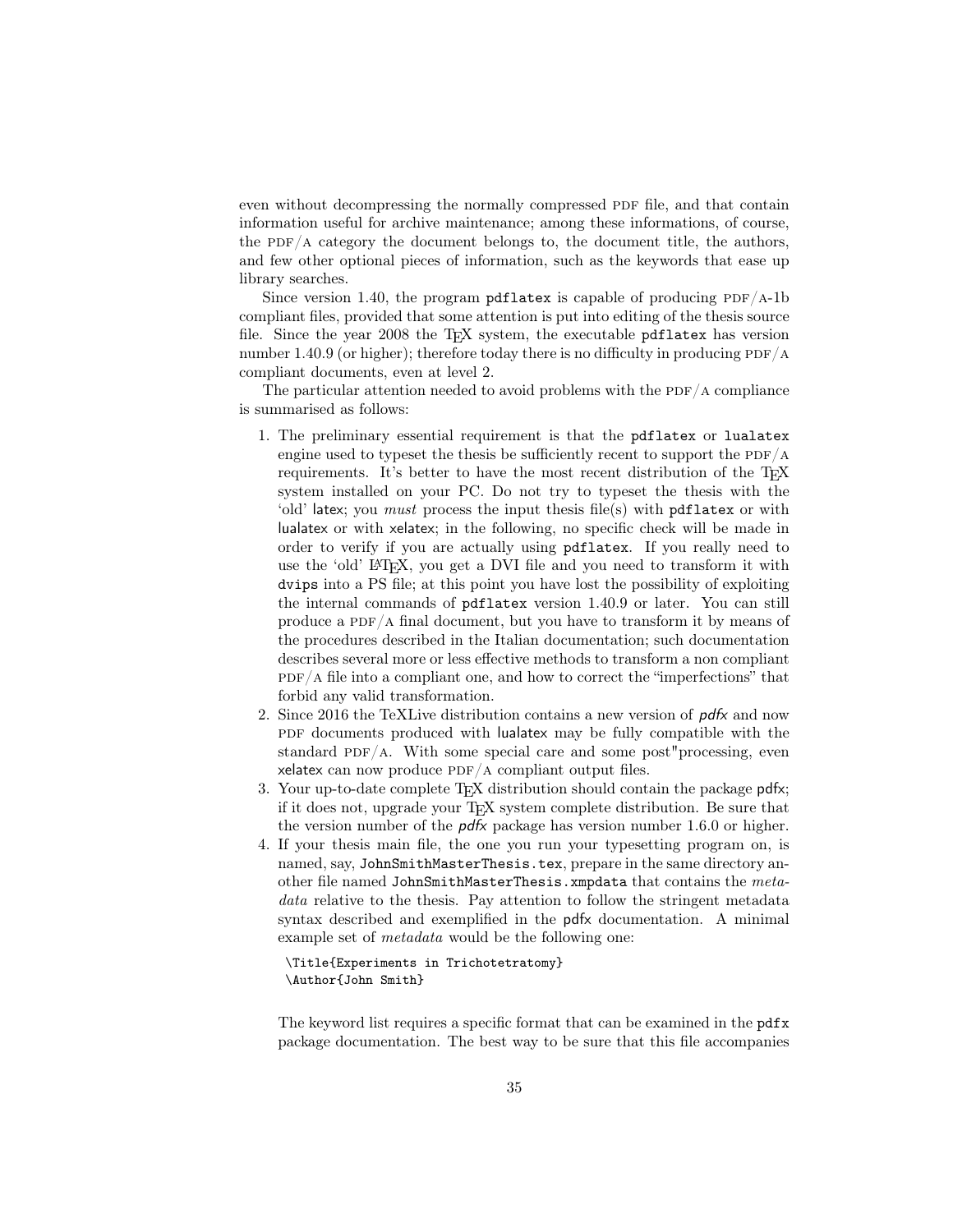the thesis main file, is to put its contents inside a *filecontents*<sup>\*</sup> environment. The details are in the documentation of the pdfx package and examples are shown in the Italian documentation of TOPtesi. The environment may used within the preamble, in any case before loading the pdfx package. Actually this does not forbid to use the environment before the \documentclass statement, as it was in the previous versions of TOPtesi. The new version of environment filecontents is backwards compatible with the previous ones with this "simple" difference: it accepts some options the most important of which are overwrite and noheader; the latter avoids inserting header comment lines into the saved file, while the former allows overwriting it at each compilation. Omitting overwrite the environment does not overwrite an existing .xmpdata file; so that if some modification has been made to the source lines within the environment, such modifications do not get saved in the metadata file. Such behaviour of the filecontents environment was introduced by the end of 2019; therefore if you are using the options but have a vintage version of the T<sub>E</sub>Xsystem you get errors. You are warned: never use vintage versions of the T<sub>E</sub>Xsystem, but be careful to maintain your (complete) installation up to date. To avoid this situation and be totally transparent with respect to the date of the LATEXkernel date, we introduce a new environment named pdfxmetadata that performs the necessary controls and hides such differences to the user.

- 5. Some mathematical symbol commands obtained from the standard LATEX set-up and the standard mathematical fonts require some patching that is already included in this TOPtesi bundle; but it is not excluded that with other fonts similar patches might be requested. The unicode math fonts used by  $X \rightarrow X$  and  $LuaI4T<sub>E</sub>X$  do not require any patch. If you seek conformance with level 2, this patch is not needed.
- 6. Use only PNG and JPG images with RGB color profiles. But if a PNG image file contains some transparencies, the document PDF cannot be validated as  $PDF/A-1b$  compliant, but it can with  $PDF/A-2B$ .
- 7. If you include PDF images that contain some text, be sure that the fonts for this text are completely embedded in the included files. Should the PDF files come from external drawing programs, be sure to configure that program so that it embeds all the fonts used in each image. If you don't succeed, open the pdf file with the free software inkscape and save it back in PDF format; the missing fonts will be replaced with their outlines and this will not disturb the  $PDF/A$  conformity. Pay attention, because Inkscape might save your file with some specifications for transparency; but transparency specifications destroy the PDF/A-1B compliance, not the PDF/A-2B one. Should this inconvenience take place, instead of asking inkscape to save in PDF format, ask to save in eps format; this format does not support transparencies, therefore they get abolished from the very beginning. This is useful also when inkscape is used to change the color profile of an image. Once this program is used to convert an image to EPS format without transparencies and/or with the accepted RGB color profile, import the image as usual with **\includegraphics**; all the suggested typesetting programs, pdflatex included, can import eps files,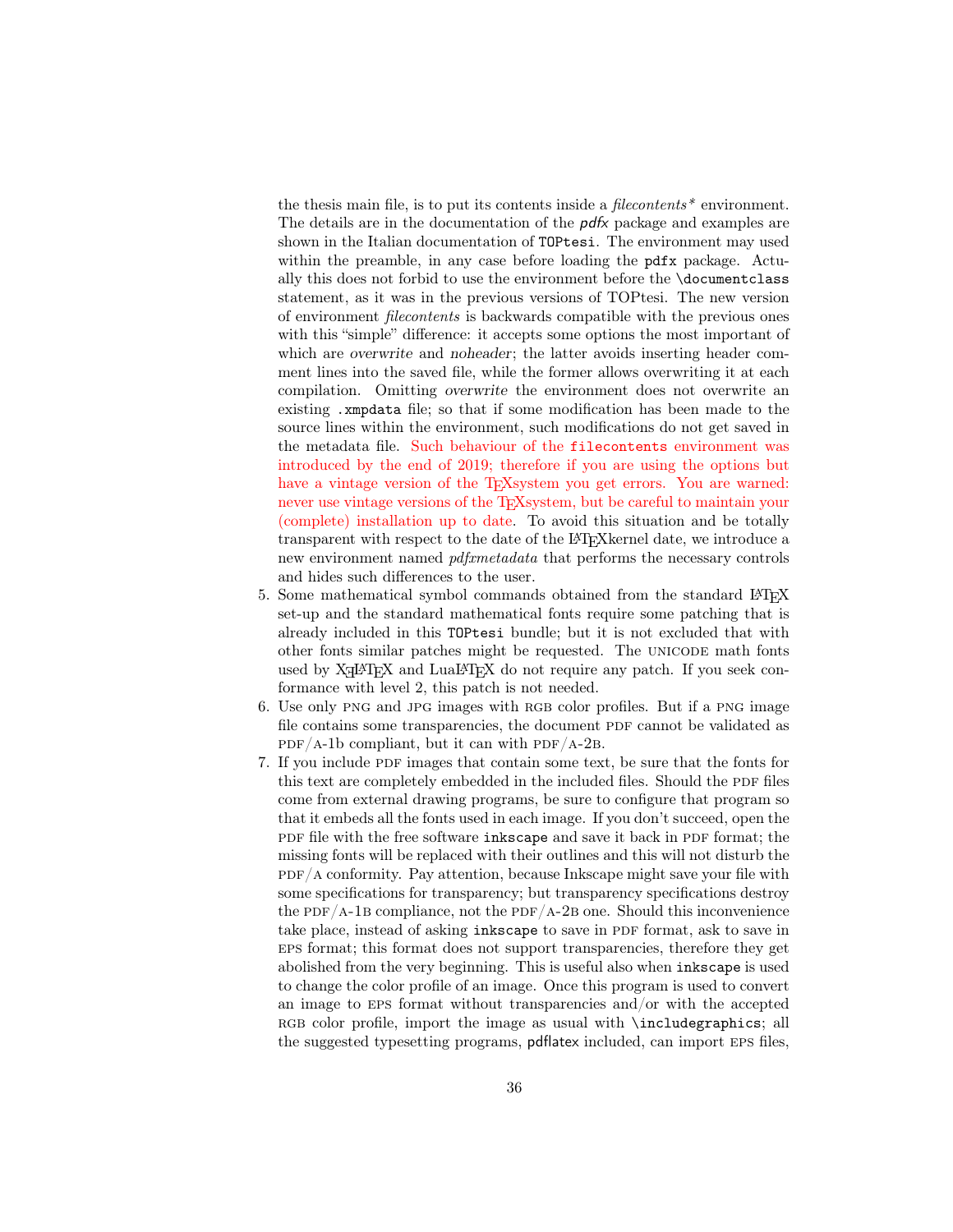therefore these problems, thanks inkscape may be easily overridden. Even better, once you got the corrected EPS file, you might distill it to PDF, so as to compress it in a compatible way; EPS files are generally human readable so they are very large in terms of memory size.

8. Verify your final PDF file with a suitable program and do not give up doing the necessary corrections or modifications while the verification program keeps saying that this or that is not compliant with the PDF/A specification. A suitable program is the Preflight module of Adobe Acrobat Pro XI (or later); this is the most authoritative, but it is a commercial program; probably your university has special facilities for this task. In any case you can install the veraPDF free and open software from the Internet, and use this handy verification program (since 2017 the program is stable).

Warning: if you are using Adobe Reader X (or later), this program will open a PDF file beginning with an information header stating that the file claims to be  $PDF/A$  compliant; maybe it's true, but do not trust this information too much, at least don't believe that this information is a "certification" of the PDF/A compliance. I have seen files with this comforting information that did not pass the Preflight test! Actually the Reader is correct in saying that "... the program claims to be  $PDF/A$  compliant..."; the Reader just notices that the metadata contain such a claim, but this does not imply that the claim is true.

Up to today the realisation of  $PDF/A$  conforming files sets forth several problems that are of great concern for large Institutions that have thousands of documents a year to archive; it is not a question implied in the free nature of the pdflatex, xelatex, and lualatex programs, that, on the opposite, according to my experience, have a very high rate of success in producing  $PDF/A$  compliant documents. If you stick to the default TEX system Type 1, 256-glyph fonts, or to the UNICODE encoded OpenType or TrueType fonts and use this version of the TOPtesi bundle you should be able to avoid most problems.

# 11 Customisation

Customisation of parts of this bundle is discouraged, but is not forbidden, provided that it is done according to the LATEX Project Public Licence (LPPL). The full text of this licence is contained at the end of the Italian documentation file toptesi-it.pdf, besides being available from the CTAN web site.

The parts of this bundle already contain several customising commands and environments; other parts are not directly customisable; for example the geometry of the page; the various standard title pages (where the tipotesi=custom option already allows complete customisation of the title page); the super sectioning of the final document by means of \frontmatter, \mainmatter, and \backmatter; what appears in the table of contents; and so on.

Nevertheless, in spite of being discouraged, some user might want to customise some details. There are several ways to do such customisation that conform the LPPL.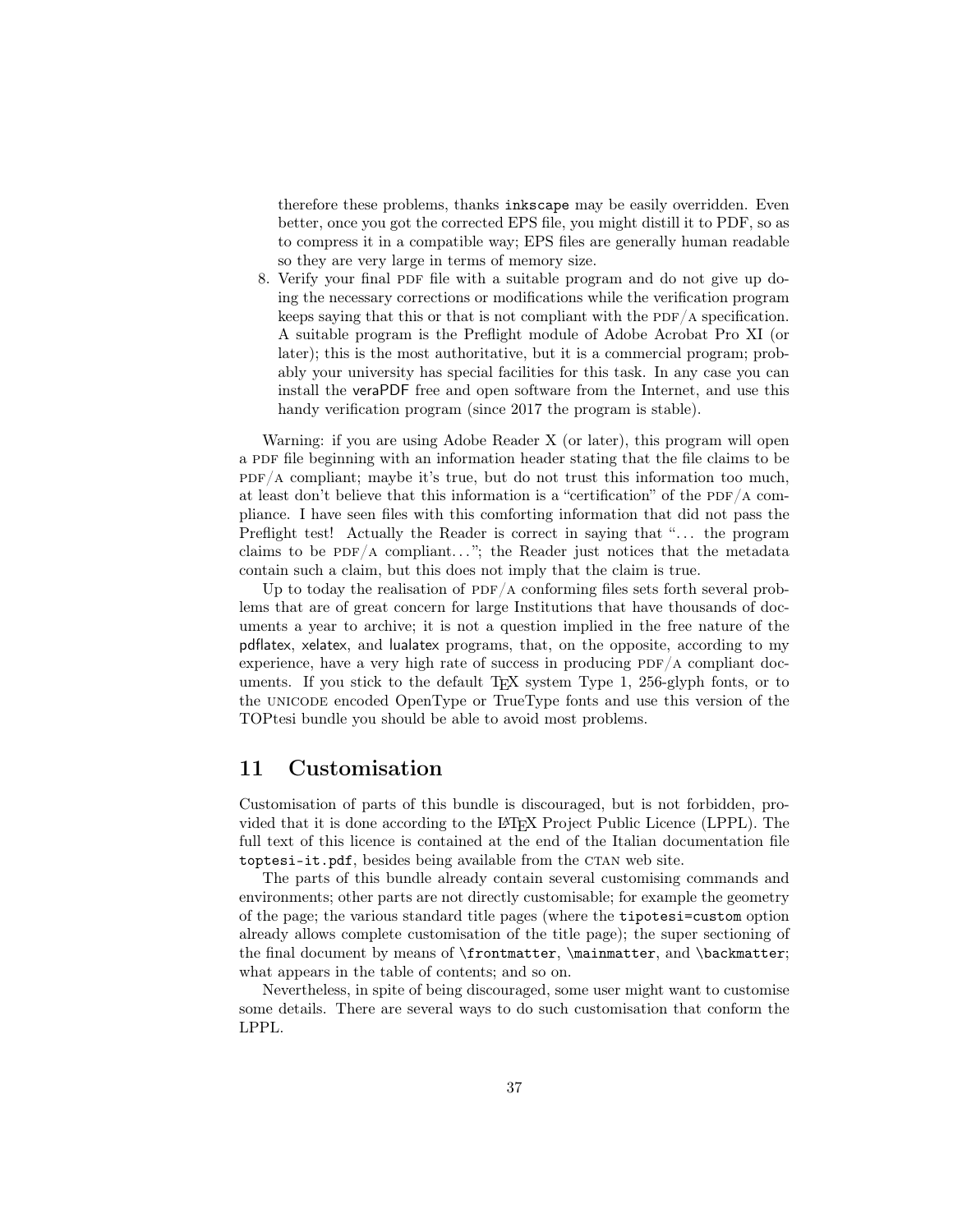The main restriction set by the LPPL is that the bundle files may be modified, but their names must be changed, although the original author and licence are maintained in their initial comments, and that the file maintainer name is changed so that any user of the modified version knows to whom address him/herself in case of need; the original author is not responsible of any modified file.

Direct modification In order to make a direct modification to any original file, first duplicate the original file and change name to the duplicated file; then modify this copy name and make the changes that are deemed necessary, without forgetting to delete my name as the maintainer while adding your name; it would be useful if some comments are added so as to describe what has been modified, why and how.

Remember to change accordingly the references to the modified file(s) in the other bundle files; this implies that all the bundle files get modified and that their names must be changed accordingly while modifying the initial comment lines so as to delete my name as the maintainer.

Modification of single commands and/or environments Another way to perform some customisation that does not infringe the LPPL licence is the following.

In facts a simpler way to customise some commands and or environments is to copy their code from the original bundle files, and paste it into a personal .sty file to be input with a \usepackage command inside the argument of another \AtBeginDocument command; modify your personal file the way you like, and test the result.

If your modifications do not produce any difference in the output PDF file, then you have to load your modified file after the \begin{document} line. In this case you have to change your file extension from .sty to .tex, and you probably have to start your file with a \makeatletter and finish it with a \makeatother commands, since many macros used inside the original code are "protected" with an @ sign with its category code changed to "letter". Needless to say that in order to use this .tex file after the begin{document} statement, the \input command must be used in place of the \usepackage one.

Command patching A third way to modify some commands and/or environments is to patch their definitions by means of the patching commands provided by the etoolbox package, that is already loaded by this bundle. Such etoolbox commands allow to add or to append some code to selected macros; other etoolbox commands allow to insert some code in the middle of a replacement text of selected macros or to replace some code in any position of its replacement text.

The use of these patching commands requires some attention and is not recommended for LATEX beginners; nevertheless it is the best way to apply personal modifications to existing commands. The details of this procedure must be examined in the etoolbox documentation.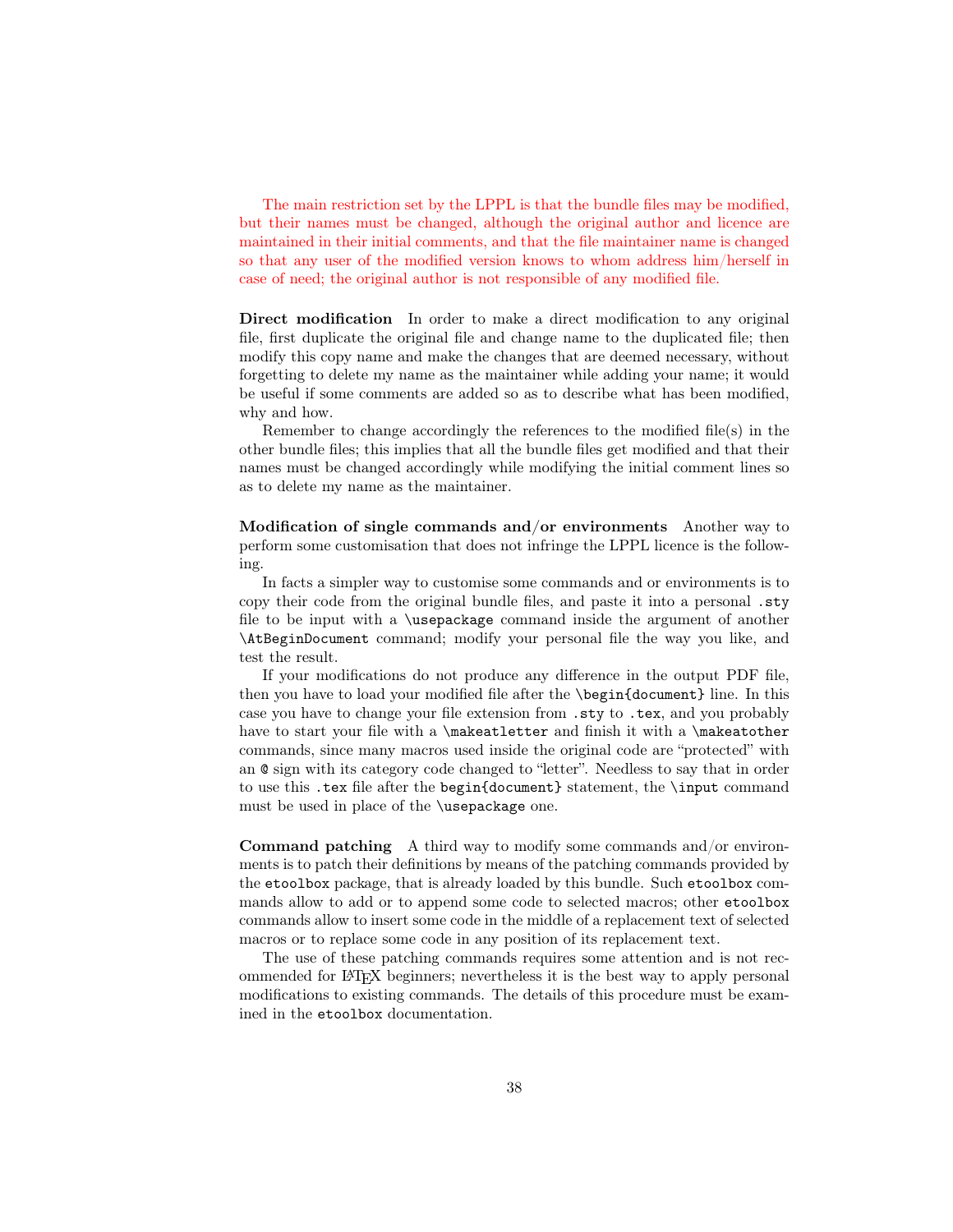# 12 Documented code

## 12.1 The class code

Here begins the usual machinery for stating the required T<sub>EX</sub> format and for sharing some code between the driver and the class part of the code, since they are supposed to carry the same date and version number, besides their specific description string.For these reasons such machinery has already been set at the very beginning of this .dtx file.

The class itself is very simple since it loads just the report document class and some packages with a few default options. All options specified to the toptesi class are passed on to the report class; the a4paper option is made the default, but the user can invoke the class with any valid LATEX paper size. According to the  $EFT$ K and xkeyval machinery of option passing, the  $\E$ xecuteOptionX command assures that a4paper is the default size, but it is not used if another paper size code is specified to the class.

The same holds true for the other class options, except for the encoding string because their option passing machinery does not hold true for the inputenc package; therefore this package is not loaded any more as it was in previous versions of the  $class<sup>3</sup>$ .

On the opposite, while typesetting with pdfLaTeX, if another language is specified in the list of toptesi class options this language is appended to the babel package default options and, beware!, it would become the default language; with XeLaTeX and LuaLaTeX a language option is useless (and harmless) due to their way of specifying languages; with these programs other languages must be specified with their \setotherlanguage or \setotherlanguages commands which do not change the preset main language.

The filecontents package used to be loaded in the previous versions of TOPtesi, in oder to create the .xmpdata file containing the metadata necessary to produce PDF/A compliant files. Its functionalities are now included in the LATEXkernel filecontents environment; therefore it is no longer needed; in any case it is easier to use an environment defined in TOPtesi for this specific task; it relies on some low level native TEXcode contained in package fancyvfb; here we load it: the new environment pdfxmetadata is defined further on.

#### 1 \RequirePackage{fancyvrb}

Remember: this new environment must be loaded between the \documentclass and the usepackage[a-1b]{pdfx} statements.

Another piece of code follows in order to abort the job if the toptesi date, contained in it \ProvidePacckage argument is older than the class date. Should this happen, the job is aborted with a strong message on the console. In order to work properly the toptesi package is loaded and its date is fetched by means of the defined \GetFileInfo macro. This macro is almost identical to the one that is available when this documented file is processed; it simply differs in the sense that the v. prefix to the file version number is taken as a separator; should

<sup>3</sup>Thanks to Enrico Gregorio who pointed out this feature.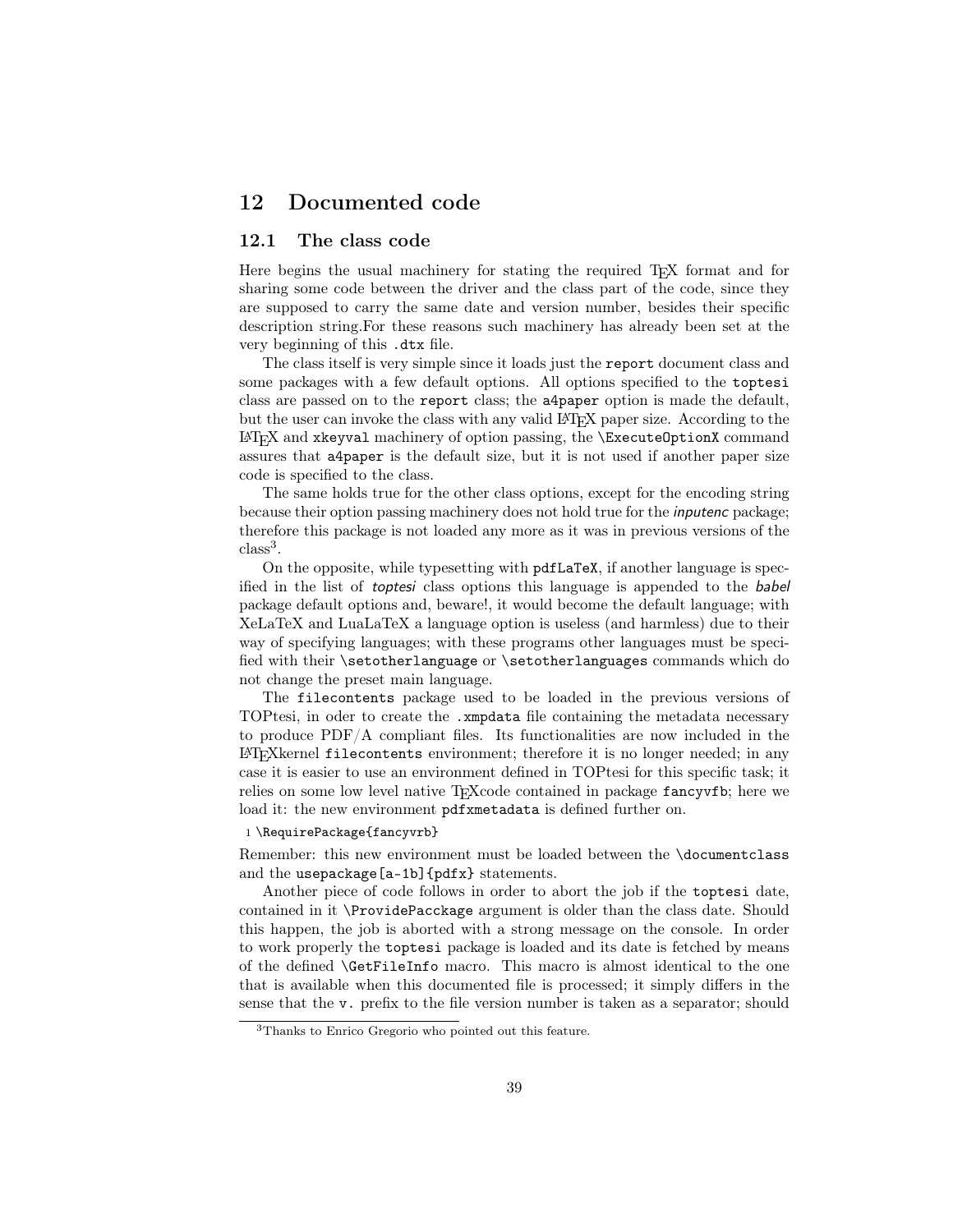be necessary to compare also the version number, the \fileversion macro gets defined properly without any prefix. The **\@parse@version** macro is a LAT<sub>EX</sub> kernel one; in spite of its name, it extracts from the first macro token the data in a form suitable for comparison with the second macro token, so that a numerical test can be performed without the intervention of non digit symbols. The prominent class error message is output only if the numerical value of the package date is strictly lower than the class date. This version control was necessary because apparently there are some vintage versions still on the web, and some newbie TEXies fetch them instead of using the most recent TEX system complete and updated installation.

```
2 \usepackage{trace}
3 \usepackage{xkeyval}
4 \DeclareOptionX{formato}[a4paper]{\PassOptionsToClass{#1}{report}}
5 \DeclareOptionX*{\PassOptionsToClass{\CurrentOption}{report}}
6 \ExecuteOptionsX{formato}
7 \ProcessOptionsX*\relax
8 \LoadClass{report}
 9
10 \usepackage{iftex}
11 \ifPDFTeX
12 \usepackage[english,italian]{babel}
13 \else
14 \usepackage{fontspec}
15 \defaultfontfeatures{Ligatures=TeX}
16 \usepackage{polyglossia}
17 \setmainlanguage{italian}
18 \setotherlanguage{english}
19 \renewcommand*{\iflanguage}[1]{%
20 \ifnum\the\language=\csname l@#1\endcsname
21 \expandafter\@firstoftwo\else
22 \expandafter\@secondoftwo\fi}
23 \fi
24 \providecommand\GetFileInfo[1]{%
25 \def\filename{#1}%
26 \def\@tempb##1 v.##2 ##3\relax##4\relax{%
27 \def\filedate{##1}%
28 \def\fileversion{##2}%
29 \def\fileinfo{##3}}%
30 \edef\@tempa{\csname ver@#1\endcsname}%
31 \expandafter\@tempb\@tempa\relax? ? \relax\relax}
32
33 \usepackage{toptesi}
34 \GetFileInfo{toptesi.sty}\let\stydate\filedate
35 \GetFileInfo{toptesi.cls}\let\classdate\filedate
36
37 \ifnum\expandafter\@parse@version\stydate//00\@nil<%
38 \expandafter\@parse@version\classdate//00\@nil
39 \ClassError{toptesi}{\MessageBreak
40 ******************\MessageBreak
```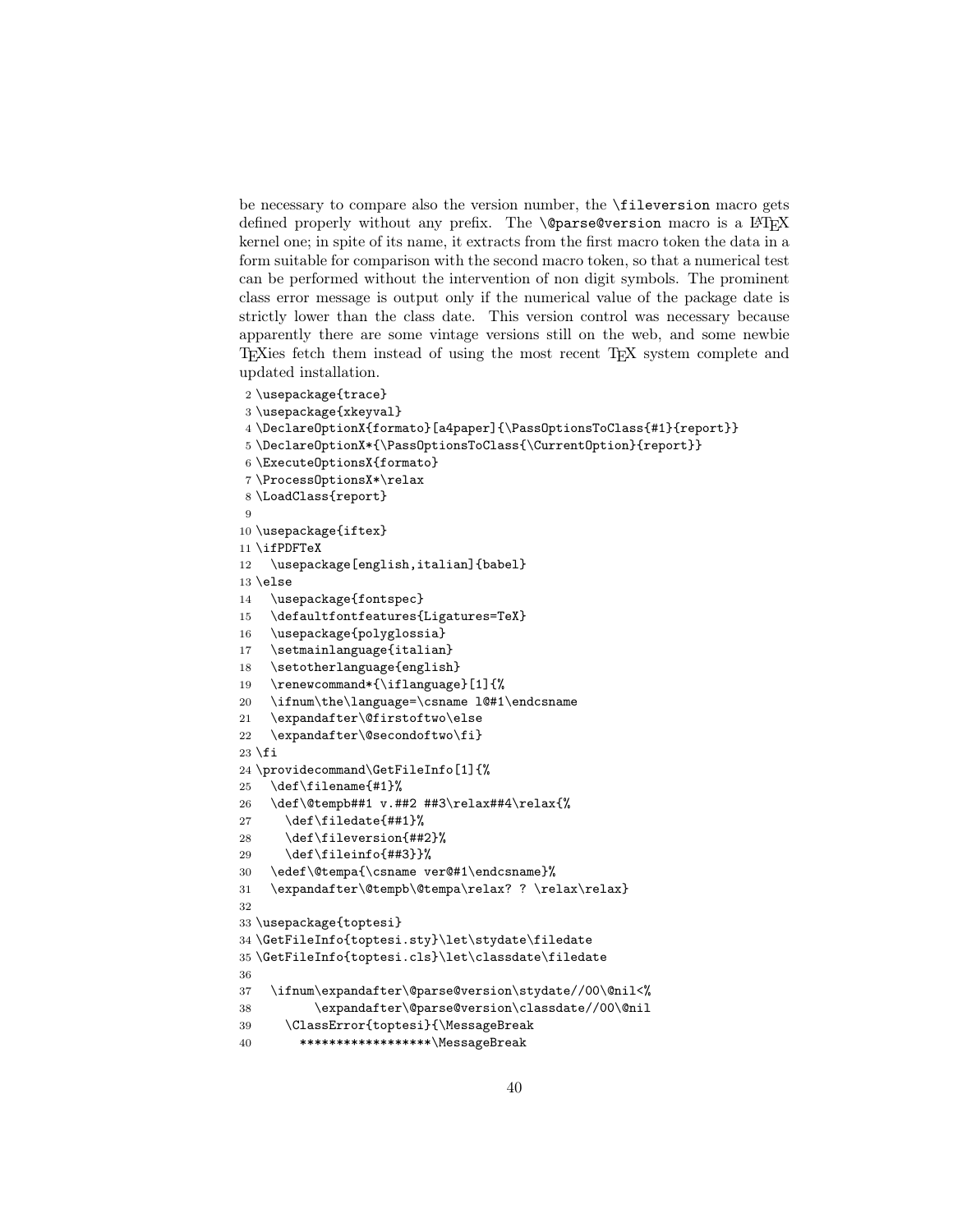```
41 This class requires a sty file not older than the class\MessageBreak
42 This class has a date of \classdate\space while\MessageBreak
43 the sty file you are using has a date of \stydate\MessageBreak
44 \MessageBreak
45 This job is therefore aborted\MessageBreak\@gobble
46 ******************\MessageBreak
47 \MessageBreak
48 Update your TeX system installation and/or \MessageBreak
49 avoid using vintage toptesi.sty files%
50 }{%
51 }
52 \expandafter\stop
53 \fi
54 %
```
## 12.2 The toptesi.sty code

The greatest part of the toptesi class code is saved into a separate file partly for backward compatibility reasons (before version 3.x toptesi was just an extension to the report class) and partly because it might be used as a stand alone package, but, take notice, it might create some conflicts with other classes internal code, although with the latest versions of toptesi we did not notice any conflict with the book class; it is certainly incompatible with the article class.

This package toptesi.sty must contain its own T<sub>EX</sub> format declaration in view that it might be used as an extension to other classes

We start by defining the debugging macros; these trace commands and macros are the usual ones I used for debugging. I know the trace package is supposed to be much better, but sometimes I use these ones, especially when I want to trace math snippets, where the tracing functionalities of *trace* are turned off.

```
55 \def\TRON{\tracingcommands \tw@ \tracingmacros \tw@}
56 \def\TROFF{\tracingcommands\z@ \tracingmacros \z@}
57 \let\TROF\TROFF
58
```
Now we define the specific package options: classica and trieste are identical; the use of trieste is deprecated, but this option is maintained for backward compatibility.

The option scudo is used only to typeset doctoral dissertations with the special look required by the "Scuola di Dottorato" of Politecnico di Torino. The other options for specific thesis types, triennale, monografia, magistrale, dottorale, secondaria, are described further on; options frontespizio and custom avoid loading the default module topfront or any of the previous listed modules; they are used to create title pages different from the ones that are available with TOPtesi.

The corpo = value option can receive "any" value; if this value is not lower than  $14$  pt, the  $\iota$  suitch is set to true; the value assigned to corpo specifies the normal size; the TOPtesi bundle uses the **\changefontsizes** macro provided by package scrextend, that is part of any TEX system complete and up-to-date TeXLive or MiKTeX installation.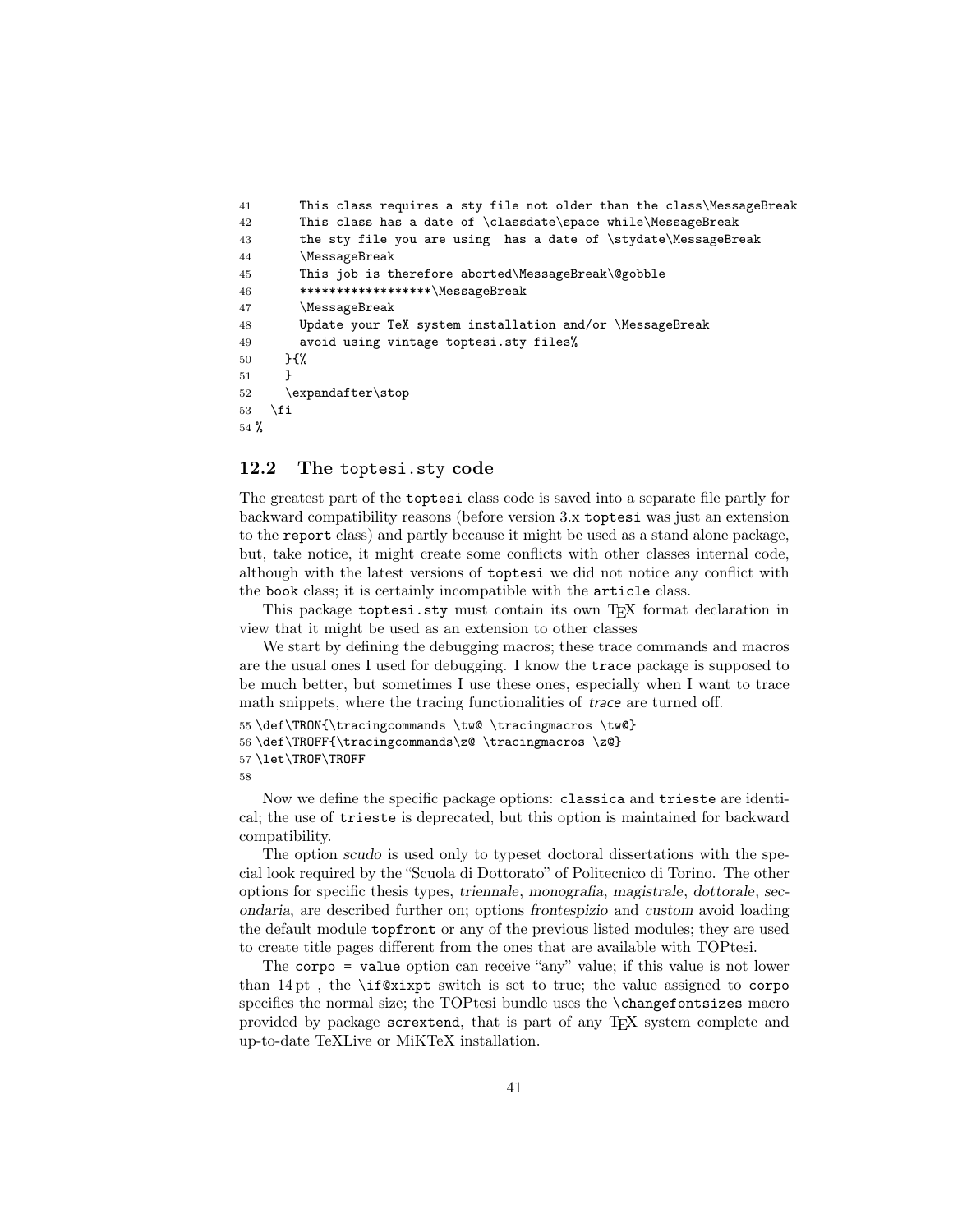Option chapterbib allows to set a list of references at the end of each chapter. The option is maintained for backward compatibility, but we discourage its use, because of the amount of manual work involved; it is much better to use the biblatex functionalities and/or other packages created for this purpose.

For other options some boolean variables are defined and the option definitions set some of them to the value "true".

```
59 \newif\ifevenboxes \evenboxesfalse
60 \newif\if@utoretitolo \@utoretitolofalse
61 \newif\if@ldstyle \@ldstylefalse
62 \newif\if@xivpt \@xivptfalse
63 \newif\iflibro \librofalse
64 \newif\ifT@Pfrontespizio \T@Pfrontespiziofalse
65 \newif\ifTOPfront \TOPfronttrue
66 %
67 \newif\ifScuDo \ScuDofalse
68 \newif\ifmonografia\monografiafalse
69 \newif\iftriennale\monografiafalse
70 \newif\ifmagistrale\magistralefalse
71 \newif\ifdottorato\dottoratofalse
72 \newif\ifsecondaria\secondariafalse
73 \newif\ifcustom\customfalse
74 \newif\ifTOPnumerazioneromana\TOPnumerazioneromanafalse
75 \newif\ifTOPnocenterfolio \TOPnocenterfoliofalse
76 \newif\ifTOPnocenterhead \TOPnocenterheadfalse
77 \newif\ifTOPfolioinhead \TOPfolioinheadfalse
```
A binding correction is established; its default value is parametrised to the paper dimensions, even if this correction should actually not depend on the paper size; the paper flexibility at the spine margin should be independent from its width; nevertheless large sizes allow for larger default corrections. In any case the user can override this setting by using the specific command \setbindingcorrection. The recommendation to the user is to not exaggerate with this correction. In particular the user is warned not to use this option in order to move che text body grid towards the outer edge, simply because s/he does not understand why two side typesetting uses an inner margin smaller than the outer one. In any case see further on a deeper explanation about margins and binding correction.

The options concerning the folio position and the header text position have been requested after version 6.3.06. Beware! While the folio position close to the outer edge is acceptable, it turns to be quite bad looking if also the header text is moved to the fore edge; therefore avoid this position pair.

The options usefrontespizio and noTOPfront are set by the specific "function" executed by the **tipotesi**= $\langle value \rangle$  options.

```
78 \newlength\T@Pbinding
```

```
79 \def\setbindingcorrection#1{\T@Pbinding=#1}
```

```
80 \newif\if@binding \@bindingfalse
```

```
81 \newif\ifchapterbibliography \chapterbibliographyfalse
```

```
82 \newif\ifclassica \classicafalse
```

```
83
```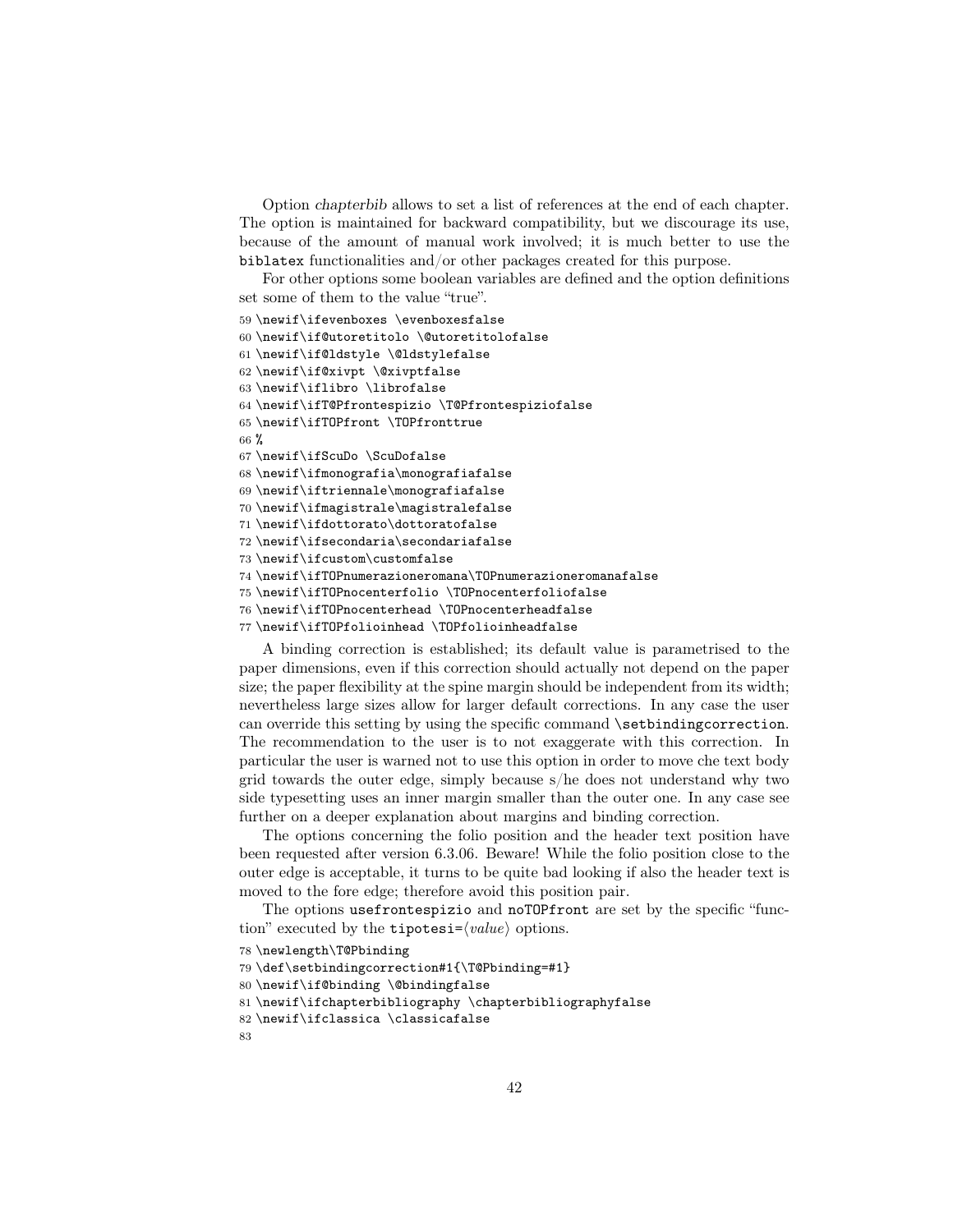```
84 \@ifpackageloaded{xkeyval}{}{\RequirePackage{xkeyval}}
85 \@ifpackageloaded{scrextend}{}{\RequirePackage{scrextend}}
86 \@ifpackageloaded{iftex}{}{\RequirePackage{iftex}}
87 \@ifpackageloaded{xspace}{}{\RequirePackage{xspace}}
88 \@ifpackageloaded{xparse}{}{\RequirePackage{xparse}}
89
90 \DeclareOptionX{cucitura}[7mm]{\setlength\T@Pbinding{#1}\@bindingtrue}
91 \DeclareOptionX{corpo}[10pt]{\unless\ifdim#1<\@xivpt\p@\@xivpttrue\fi
92 \changefontsizes{#1}}
93 \DeclareOptionX{chapterbib}[true]{\chapterbibliographtrue}
94 \DeclareOptionX{evenboxes}[true]{\evenboxestrue}
95 \DeclareOptionX{libro}[true]{\librotrue}
96 \DeclareOptionX{stile}[standard]{\setkeys{toptesi}{stile=#1}}
97 \define@choicekey{toptesi}{stile}[\val\nr]{standard,classica,trieste}{%
98 \ifcase\nr
99 \typeout{valore=\number\nr}\classicafalse
100 \overline{\arctan}101 \typeout{valore=\number\nr}\classicatrue
102 \qquad \text{or}103 \typeout{valore=\number\nr}\classicatrue
104 \else
105 \typeout{valore=\number\nr}\classicafalse
106 \quad \text{If } i107 \DeclareOptionX{autoretitolo}[true]{\ifclassica\@utoretitolotrue\fi}
108 \DeclareOptionX{oldstyle}[true]{\ifclassica\@ldstyletrue\fi}
109 \DeclareOptionX{nocenterfolio}[true]%
110 {\unless\ifclassica\TOPnocenterfoliotrue\fi}
111 \DeclareOptionX{nocenterhead}[true]%
112 {\unless\ifclassica\TOPnocenterheadtrue\fi}
113 \DeclareOptionX{folioinhead}[true]{\unless\ifclassica\TOPfolioinheadtrue\fi}
114 \DeclareOptionX{pdfa}{\PackageWarning{toptesi}{%
115 ***********************************************\MessageBreak%
116 Option pdfa ignored.\MessageBreak%
117 Read documentation toptesi-it-*.pdf,\MessageBreak%
118 because package pdfx has changed\MessageBreak%
119 ***********************************************\MessageBreak%
120 }}
121
122 \DeclareOptionX{numerazioneromana}[true]{\TOPnumerazioneromanatrue}
123
124 \newcommand\NoValidTipo[1]{%
125 \PackageError{toptesi}{Option value '#1' not defined\MessageBreak
126 }{Type 'X' to exit and check your input}}
127
128
129 \DeclareOptionX{tipotesi}[topfront]{%
130 \ifstrequal{#1}{frontespizio}{\TOPfrontfalse\T@Pfrontespiziotrue
131 \AtEndOfPackage{\RequirePackage{frontespizio}}%
132 }{%
133 \ifstrequal{#1}{topfront}{\TOPfronttrue\T@Pfrontespiziofalse
```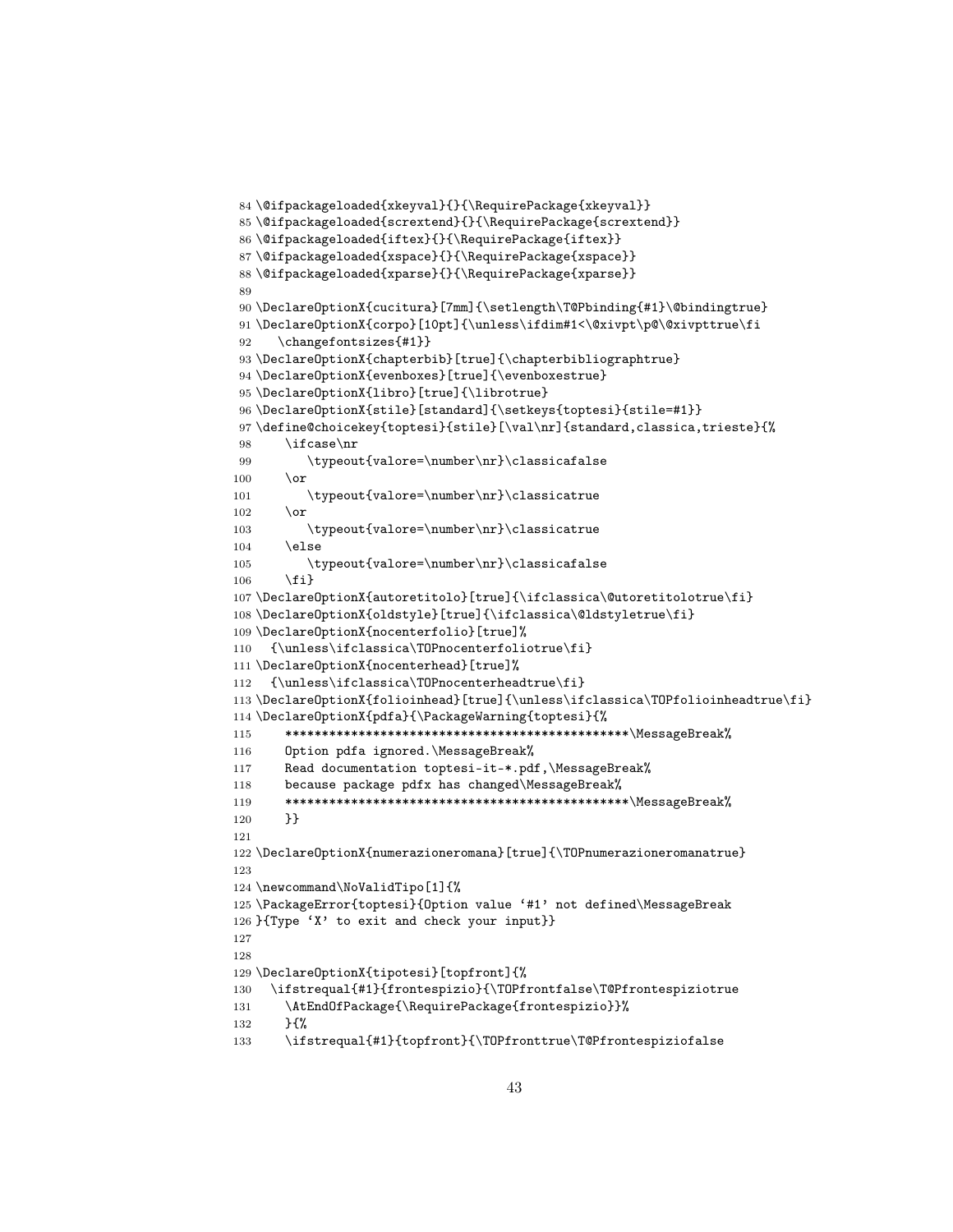```
134 \AtEndOfPackage{\RequirePackage{topfront}}%
135 }{%
136 \TOPfrontfalse\T@Pfrontespiziofalse
137 \ifstrequal{#1}{custom}{\relax}{%
138 \ifstrequal{#1}{triennale}{%
139 \def\TPT@tipo{toptesi-monografia}% opz: monografia
140 }{\ifstrequal{#1}{secondaria}{% opz: secondaria
141 \edef\TPT@tipo{toptesi-sss}%
142 }{%
143 \edef\TPT@tipo{toptesi-#1}% opz: triennale,
144 }% % magistrale, dottorale
145 } }146 \AtEndOfPackage{%
147 \IfFileExists{\TPT@tipo.sty}%
148 {\RequirePackage{\TPT@tipo}}{\NoValidTipo{#1}}%
149 }%
150 }% opz: custom
151 }% opz: topfront
152 }% opz: frontespizio
153 }
154 \ProcessOptionsX*
155
```
The graphicx package is loaded by default; it is required to insert the university  $logo(s)$ ; if the user forgets that this package has already been loaded nothing dramatic happens, because the \usepackage and \RequirePackage macros perform the necessary tests in order to avoid reloading the same packages again and again. On the occasion of loading packageetoolbox, we define \ifempty that controls if its argument is a void or empty string; it is not sufficient to use \ifdefempty or \ifdefvoid, because the argument generally is not a macro; neither it is possible to check the string by means of \ifcsempty or \ifcsvoid, because sometimes it is a macro and in any case there might be situations when the argument string happens to equal an existing control sequence name; therefore first we expand the possible argument into an internal macro, then we test such macro for emptiness.

```
156 \RequirePackage{graphicx}
157 \RequirePackage{etoolbox}
158 \newcommand*\ifempty[1]{\edef\@tempA{#1}%
159 \ifx\@tempA\@empty\expandafter\@firstoftwo
160 \else\expandafter\@secondoftwo\fi}
```
The \textheight is parametrised to the paper height and adjusted so as to contain an integer number of normal text lines. A new dimension is defined to hold the actual value of the inner/spine margin.

```
161 \newlength\interno
162 \normalsize% necessary to have the correct value for \baselineskip
163 \textheight=\paperwidth
164 \setlength{\textheight}{%
```

```
165 \dimexpr\textheight*\baselineskip/\baselineskip+\topskip}
```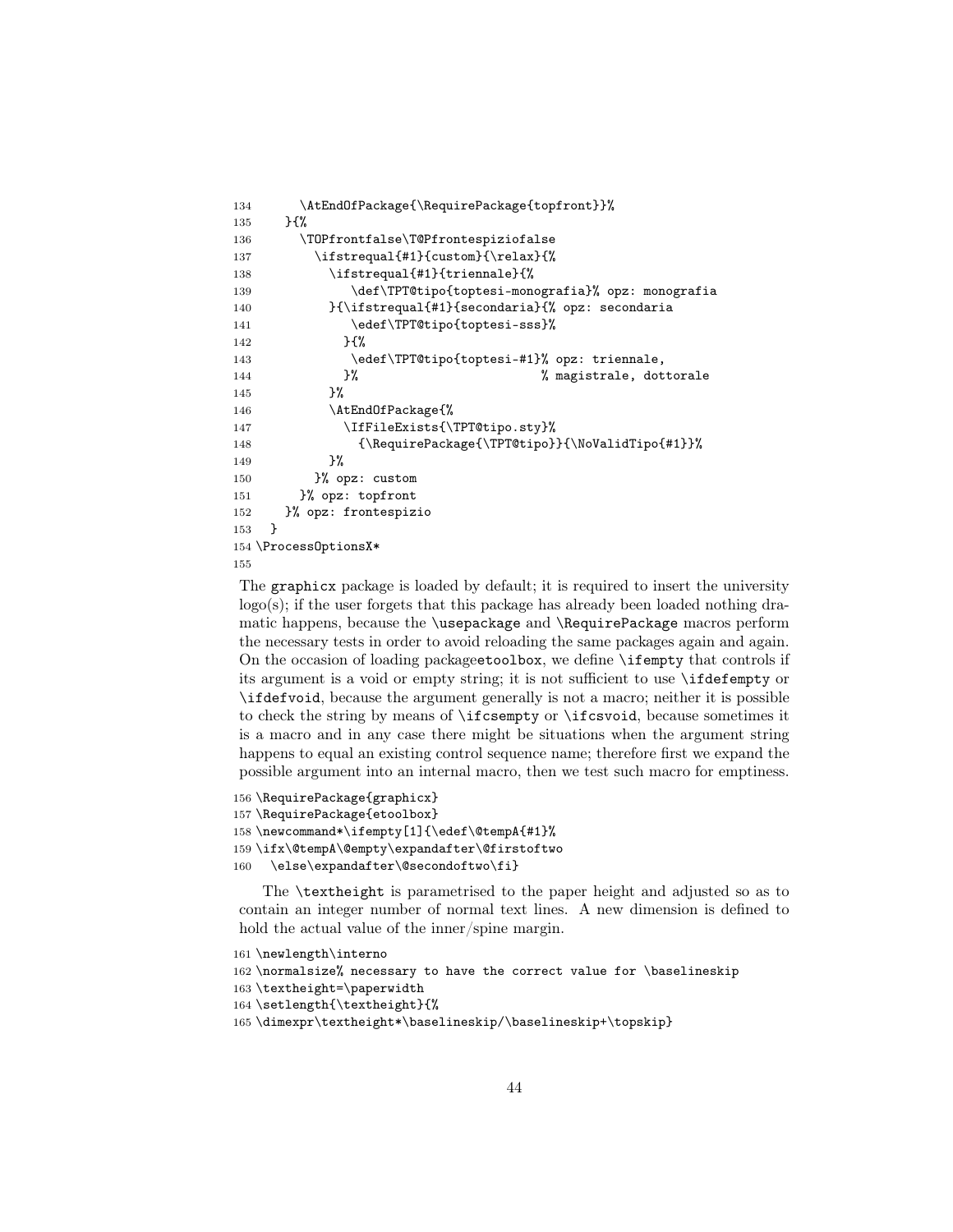The inner margin is parametrised to the paper width, but a small correction is made if the extra size of 14pt is chosen. Also \footskip is parametrised to the paper height in a slightly different way when the large normal font size is not smaller than 14 pt; the **\if@xivpt** switch is set to true when the value is assigned to the key corpo.

```
166 \iflibro
167 \unless\if@xivpt
168 \textwidth=\dimexpr0.70711\paperwidth\relax
169 \setlength\interno{\dimexpr\paperwidth/8}
170 \footskip=1.5\baselineskip
171 \else
172 \textwidth=\dimexpr0.79549875\paperwidth\relax
173 \setlength\interno{\dimexpr\paperwidth/9}
174 \footskip=2\baselineskip
175 \fi
176 \else
177 \unless\if@xivpt
178 \textwidth=\dimexpr0.70711\paperwidth\relax
179 \setlength\interno{\dimexpr\paperwidth/6}
180 \footskip=1.5\baselineskip
181 \else
182 \textwidth=\dimexpr0.79549875\paperwidth\relax
183 \setlength\interno{\dimexpr\paperwidth/7}
184 \footskip=2\baselineskip
185 \fi
186 \fi
187
```
The convenience of holding the spine margin within a dimensional register becomes really useful now in order to define the other text-body-grid dimensions. Without binding correction the inner and outer margin are chosen equal, but the grid is moved outwards if the binding correction option is specified. With the libro option in force, the outer and the lower margin are larger than the corresponding inner and top margins. Without such option, the margins are initially set equal, unless the binding correction is specified.

```
188 \iflibro
```

```
189 \interno=\dimexpr\paperwidth-\textwidth\relax
```

```
190 \oddsidemargin=0.414214\interno\relax
```

```
191 \evensidemargin=\dimexpr\paperwidth-\textwidth-\oddsidemargin\relax
```
 $192$  \else

```
193 \oddsidemargin=\dimexpr(\paperwidth-\textwidth)/2\relax
```

```
194 \evensidemargin=\oddsidemargin
```
 $195 \text{ t}$ 

```
196 \marginparwidth=\dimexpr\evensidemargin-2.5\marginparsep
```

```
197 \oddsidemargin=\dimexpr\oddsidemargin-1in\relax
```

```
198 \evensidemargin=\dimexpr\evensidemargin-1in\relax
```

```
199 \AtBeginDocument{%
```

```
200 \if@binding
```

```
201 \PackageInfo{TOPtesi}{Margin width recalculation}
```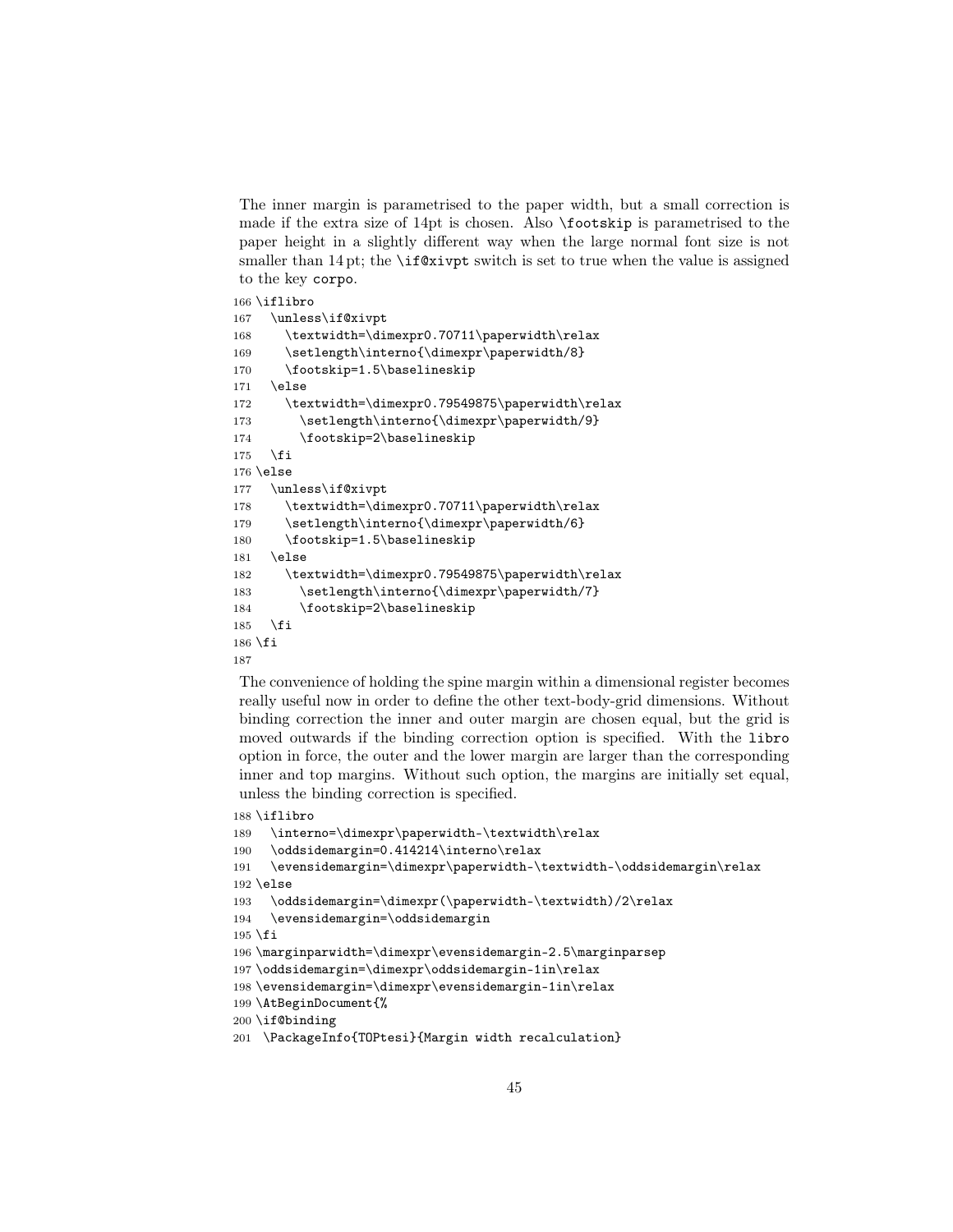```
202 \PackageInfo{TOPtesi}{Before:\MessageBreak
203 oddsidemargin\space\space \the\oddsidemargin\MessageBreak
204 evensidemargin\space \the\evensidemargin}
205 \advance\oddsidemargin \T@Pbinding
206 \advance\evensidemargin -\T@Pbinding
207 \advance\marginparwidth -\T@Pbinding
208 \PackageInfo{TOPtesi}{After:\MessageBreak
209 oddsidemargin\space\space \the\oddsidemargin\MessageBreak
210 evensidemargin\space \the\evensidemargin}
211 \fi}
212
```
We now establish the page style. We start by setting to "empty" the tokens that keep the left and the right marks; we define a box so as to set the headers inside this box.

By defining \lapagina to be equivalent to \thepage we can later on redefine \lapagina the way we like; we actually do so with option classica. Since there are options for setting the head information in a centred or lateral (external) position and similarly for the folios, plus the possibility to have the folio in the head or in the foot, we need to redefine the plain and headings page styles according to the options chosen by the user through the available keys.

```
213 \def\lapagina{\thepage}
214 \text{{?}}215 \newbox\@intesta
216 %
217 \def\ps@plain{\let\@mkboth\@gobbletwo
218 \let\@oddhead\@empty\let\@evenhead\@empty%
219 \if@twoside
220 \ifTOPnocenterfolio
221 \def\@oddfoot{\makebox[\textwidth][r]{\scshape\lapagina}}
222 \def\@evenfoot{\makebox[\textwidth][l]{\scshape\lapagina}}
223 \else
224 \def\@oddfoot{\makebox[\textwidth][c]{\scshape\lapagina}}%
225 \def\@evenfoot{\makebox[\textwidth][c]{\scshape\lapagina}}%
226 \fi
227 \else
228 \ifTOPnocenterfolio
229 \def\@oddfoot{\makebox[\textwidth][r]{\scshape\lapagina}}%
230 \let\@evenfoot\@oddfoot
231 \else
232 \def\@oddfoot{\makebox[\textwidth][c]{\scshape\lapagina}}%
233 \let\@evenfoot\@oddfoot
234 \fi
235 \fi
236 }
237
```
Other page styles are defined in a different way according to the choice of one side or two side printing. In any case the header is set without the uppercasing that is done in all the default document classes, and it is underlined at a fixed distance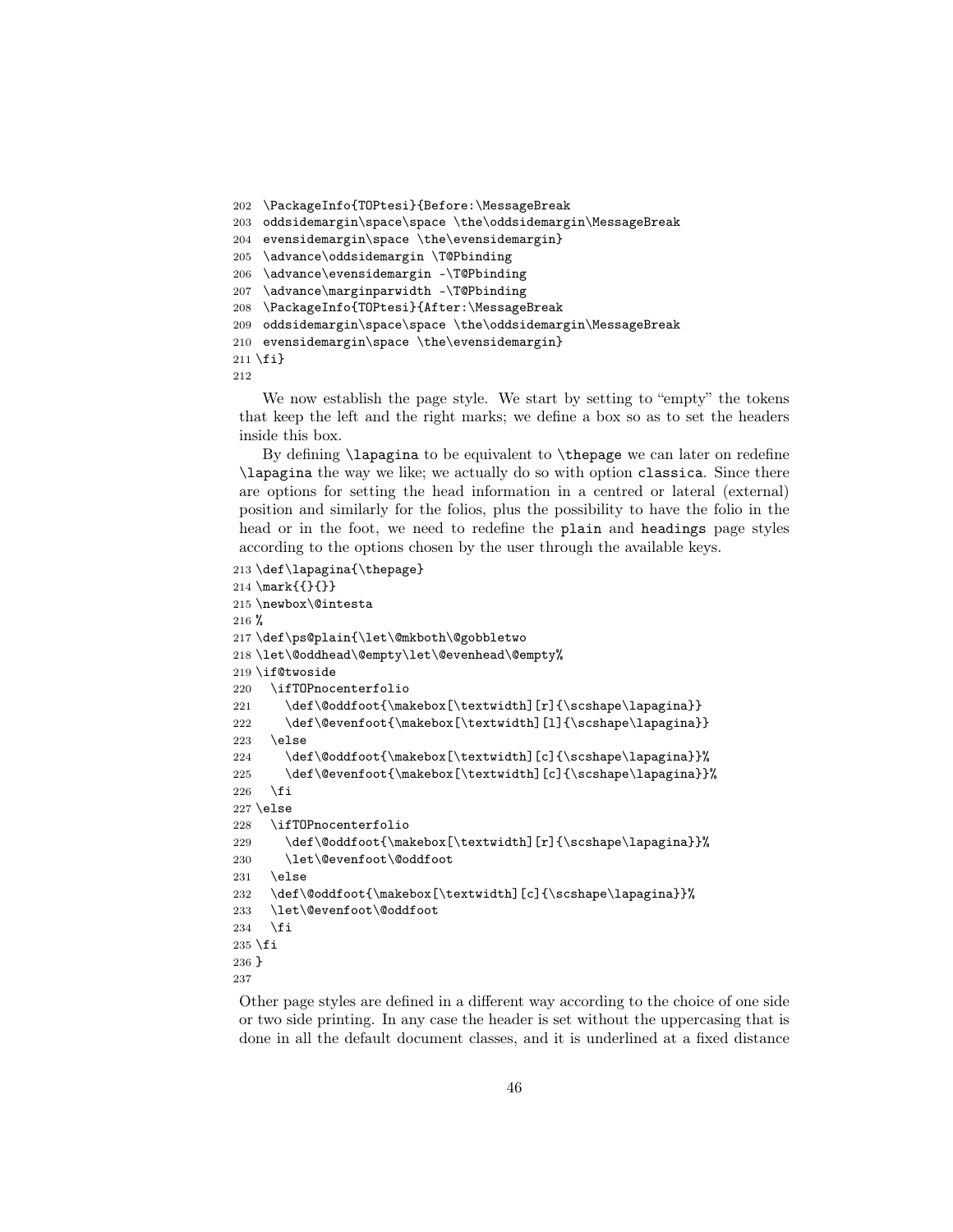from the base line. If the chapter or section heading exceed the \textwidth a warning is issued so as to invite the user to exploit the sectioning commands optional short argument.

```
238 \if@twoside % two side
239 \def\ps@headings{\let\@mkboth\markboth% autoretitolo
240 \let\@oddhead\@empty\let\@evenhead\@empty
241 \unless\ifTOPfolioinhead % folio in head
242 \ifTOPnocenterfolio
243 \def\@oddfoot{\makebox[\textwidth][r]{\scshape\lapagina}}
244 \def\@evenfoot{\makebox[\textwidth][l]{\scshape\lapagina}}
245 \else
246 \def\@oddfoot{\makebox[\textwidth][c]{\scshape\lapagina}}
247 \def\@evenfoot{\makebox[\textwidth][c]{\scshape\lapagina}}
248 \setminusfi
249 \def\@oddhead{\setbox\@intesta\hbox{\footnotesize\slshape
250 \rightmark}%
251 \ifdim\wd\@intesta>\textwidth \headWarn{\chapter}\fi%
252 \ifTOPnocenterhead
253 \underline{\makebox[\textwidth][r]{\footnotesize\slshape
254 \strut\rightmark}}%
255 \else
256 \underline{\makebox[\textwidth][c]{\footnotesize\slshape
257 \strut\rightmark}}%
258 \fi}%
259 \def\@evenhead{\setbox\@intesta\hbox{\footnotesize\slshape
260 \rightmark}%
261 \ifdim\wd\@intesta>\textwidth \headWarn{\section}\fi%
262 \ifTOPnocenterhead
263 \underline{\makebox[\textwidth][r]{\footnotesize\slshape
264 \strut\leftmark}}%
265 \else
266 \underline{\makebox[\textwidth][c]{\footnotesize\slshape
267 \strut\leftmark}}%
268 \fi}%
269 \else % folio in foot
270 \let\@oddfoot\@empty\let\@evenfoot\@empty
271 \def\@oddhead{\setbox\@intesta\hbox{\footnotesize\slshape
272 \rightmark}%
273 \ifdim\wd\@intesta>\textwidth \headWarn{\section}\fi%
274 \ifTOPnocenterhead
275 \underline{\makebox[\textwidth][r]{\footnotesize\slshape
276 \strut\rightmark}}\rlap{\quad\scshape\lapagina}%
277 \else
278 \underline{\makebox[\textwidth][c]{\footnotesize\slshape
279 \strut\rightmark}}\rlap{\quad\scshape\lapagina}%
280 \{f_i\}281 \def\@evenhead{\setbox\@intesta\hbox{\footnotesize\slshape
282 \rightmark}%
283 \ifdim\wd\@intesta>\textwidth \headWarn{\chapter}\fi%
```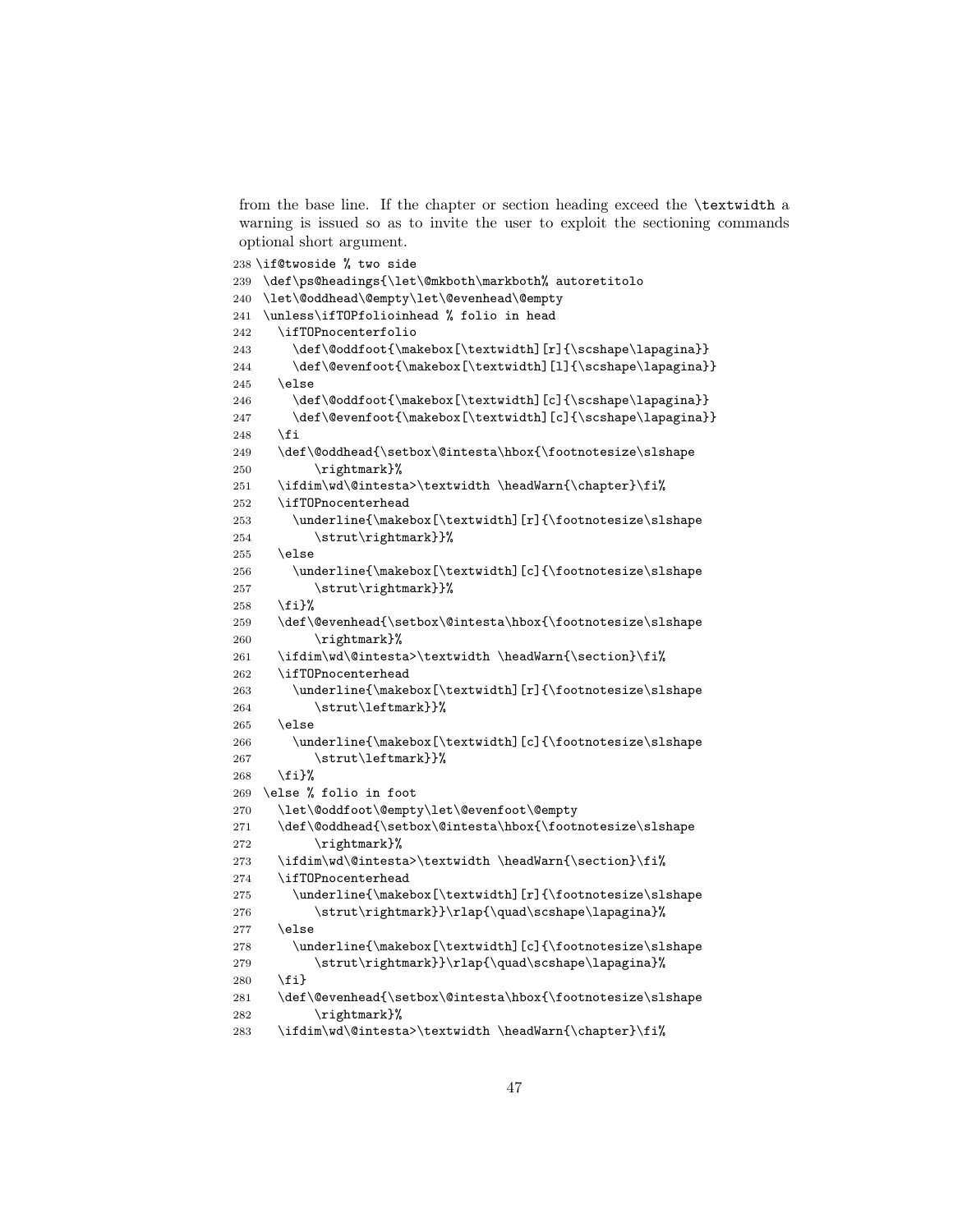```
284 \ifTOPnocenterhead
285 \underline{\llap{\scshape\lapagina\quad}%
286 \makebox[\textwidth][l]{\footnotesize\slshape\strut\rightmark}}%
287 \else
288 \underline{\llap{\scshape\lapagina\quad}%
289 \makebox[\textwidth][c]{\footnotesize\slshape\strut\rightmark}}%
290 \{f_i\}291 \overline{1}292 \def\chaptermark##1{\markboth{\thechapter\ -- ##1}{\thechapter\ -- ##1}}
293 \def\sectionmark##1{\markright{\ifnum\c@secnumdepth>\z@
294 \thesection\ -- \fi ##1}}%
295 }
296 \else% oneside
297 \def\ps@headings{%
298 \let\@mkboth\markboth\let\@oddhead\@empty\let\@evenhead\@empty
299 \let\@oddfoot\@empty\let\@evenfoot\@empty
300 \def\@evenfoot{}\def\@evenhead{}%
301 \unless\ifTOPfolioinhead % folio in head
302 \ifTOPnocenterfolio
303 \def\@oddfoot{\makebox[\textwidth][r]{\scshape\lapagina}}
304 \else
305 \def\@oddfoot{\makebox[\textwidth][c]{\scshape\lapagina}}
306 \fi
307 \def\@oddhead{%
308 \setbox\@intesta\hbox{\footnotesize\slshape
309 \rightmark}%
310 \ifdim\wd\@intesta>\textwidth \headWarn{\chapter}\fi%
311 \ifTOPnocenterhead
312 \underline{\{\makebox[\textwidth][r]}{\footnotesize\check{slshape}}313 \strut\rightmark}}%
314 \else
315 \underline{\makebox[\textwidth][c]{\footnotesize\slshape
316 \strut\rightmark}}%
317 \fi
318 }%
319 \else % folio in foot
320 \let\@oddfoot\@empty\let\@evenfoot\@empty
321 \def\@oddhead{\setbox\@intesta\hbox{\footnotesize\slshape
322 \rightmark}%
323 \ifdim\wd\@intesta>\textwidth \headWarn{\chapter}\fi%
324 \ifTOPnocenterhead
325 \underline{\makebox[\textwidth][r]{\footnotesize\slshape
326 \strut\rightmark}}\makebox[\z@][l]{\enspace\scshape\lapagina}%
327 \else
328 \underline{\makebox[\textwidth][c]{\footnotesize\slshape
329 \strut\rightmark}}\makebox[\z@][l]{\enspace\scshape\lapagina}%
330 \fi}
331 \fi
332 \def\chaptermark##1{\markright{\thechapter\ -- ##1}}%
333 }
```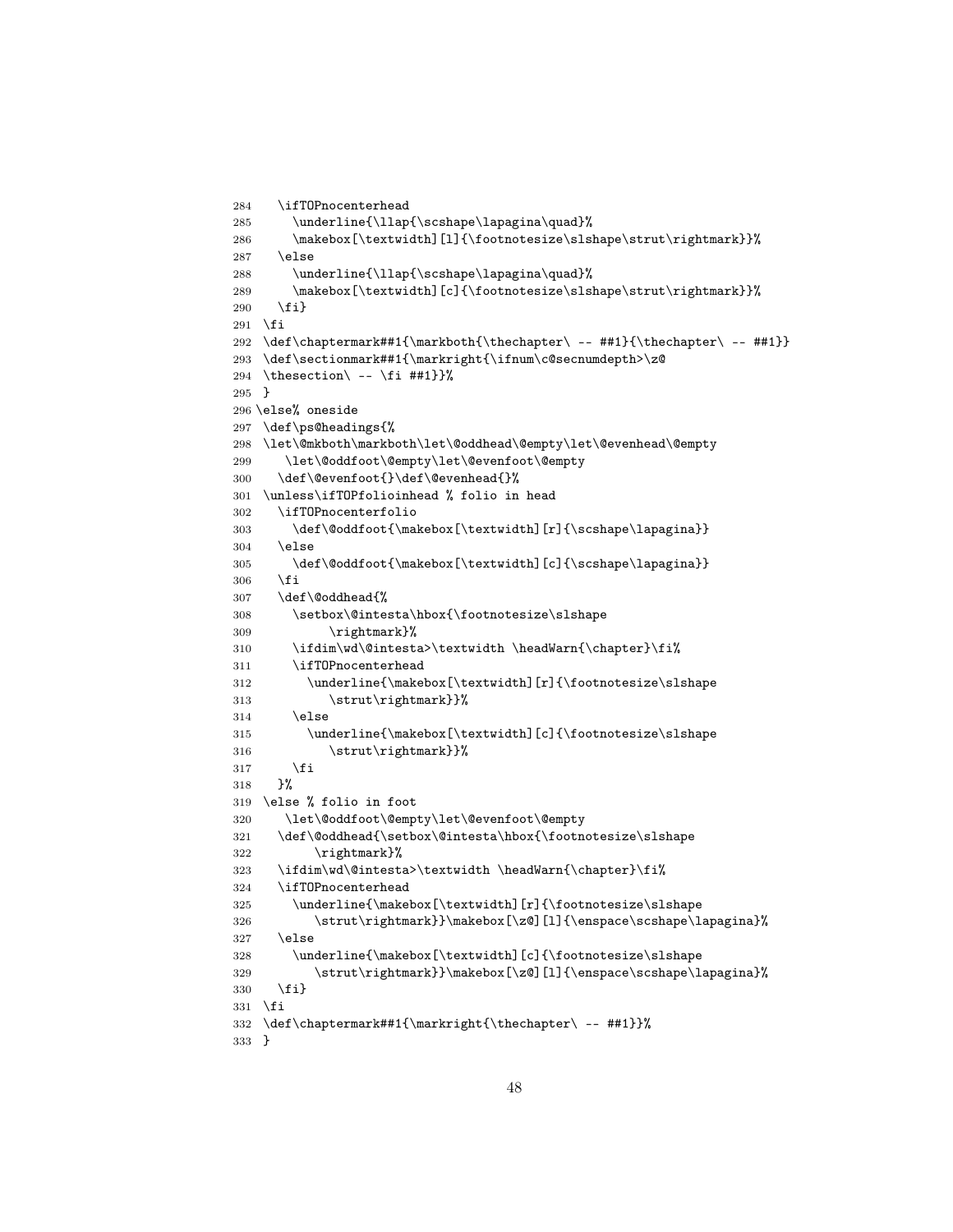```
334 \fi
335
336 \def\headWarn#1{\PackageWarning{toptesi}{%
337 *******************************************\MessageBreak
338 THE HEADING IS TOO LONG\MessageBreak
339 Use the optional argument of command \string#1\MessageBreak
340 See the LaTeX Handbook (1994) on section C.4.1\MessageBreak
341 *******************************************\MessageBreak}}
```
It is also necessary to redefine the format of the unnumbered chapter entries in the table of contents so as to have page numbers in small caps.

```
342 \renewcommand\l@chapter[2]{%
343 \ifnum \c@tocdepth >\m@ne
344 \addpenalty{-\@highpenalty}%
345 \vskip 1.0em \@plus\p@
346 \setlength\@tempdima{1.5em}%
347 \begingroup
348 \parindent \z@ \rightskip \@pnumwidth
349 \parfillskip -\@pnumwidth
350 \leavevmode \bfseries
351 \advance\leftskip\@tempdima
352 \hskip -\leftskip
353 #1\nobreak\hfil \nobreak
354 \hb@xt@\@pnumwidth{\hss\ifPDFTeX\normalfont\fi\scshape{#2}}\par
355 \penalty\@highpenalty
356 \endgroup
357 \fi}
358
```
The various tables of contents, or figures, or tables require some boolean variables to be defined; in facts, although the iso regulations require that every technical report contains the list of figures and/or tables, in Italy theses rarely contain these lists; the question is: "is a thesis a technical report?". In Italy, in most cases, the answer is "no".

We require also some other boolean variables to handle the difference between front matter and main matter; these differences are already defined in the book document class, but not in the report one.

```
359 \newif\iffigurespage
360 \newif\iftablespage
361 \newif\ifnumeriromani
362 \newif\if@mainmatter
363 \newif\iffrontmatter
```
The \frontmatter and \mainmatter commands are defined and at the beginning of the document the default situation of front matter is established. For the \backmatter command it suffices to turn out sectional numbering, and to allow opening chapters also on even numbered pages.

```
364 \def\frontmatter{\clearpage\ps@plain\@mainmatterfalse
```

```
365 \ifTOPnumerazioneromana\numeriromanitrue\fi
```

```
366 \frontmattertrue\@openrightfalse\c@secnumdepth=-2\relax
```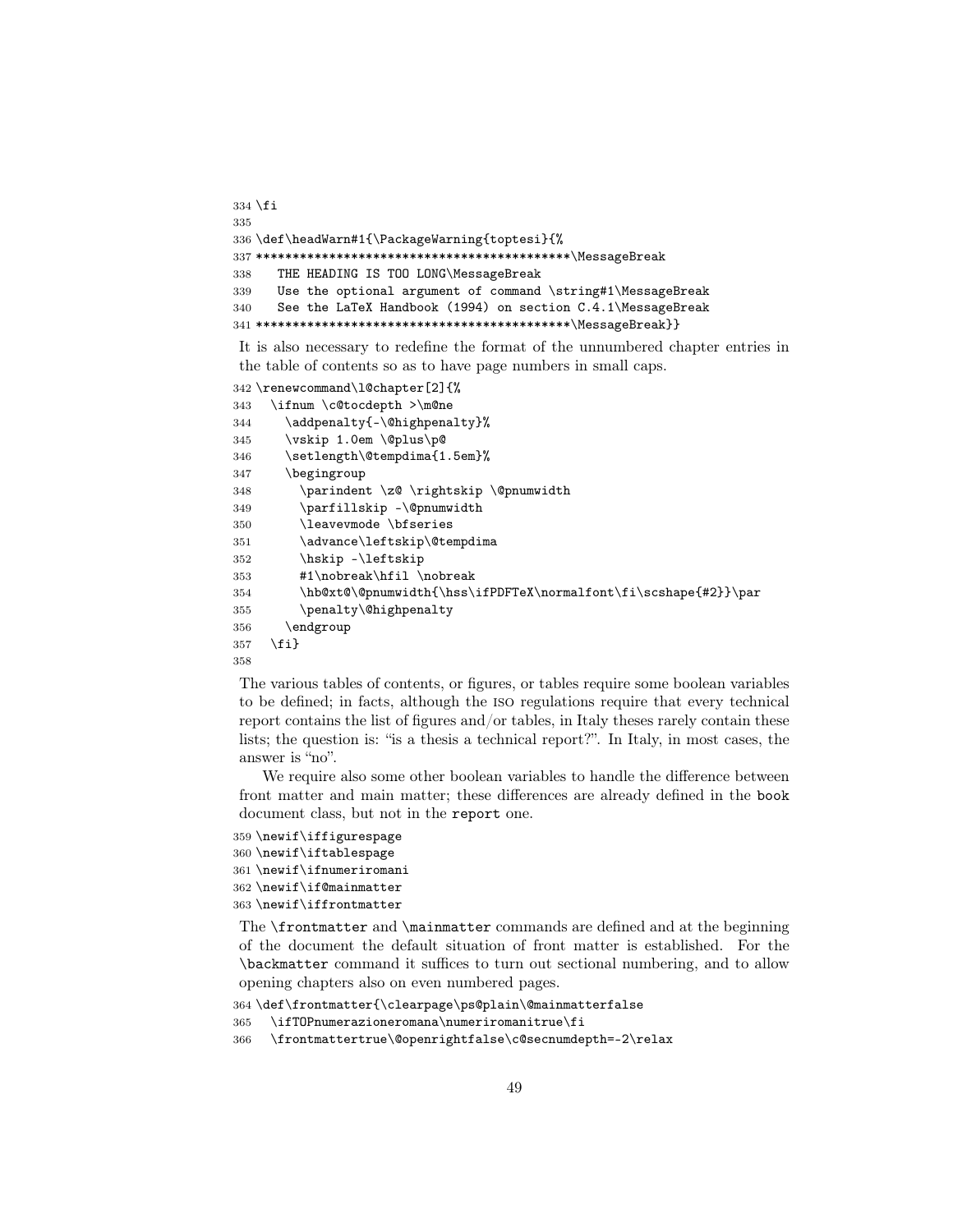```
367 }
368
369 \def\mainmatter{\@mainmattertrue
370 \if@twoside\@openrighttrue\fi
371 \ifTOPnumerazioneromana\numeriromanifalse\fi
372 \frontmatterfalse
373 \c@secnumdepth=2
374 \clearpage\ps@headings
375 \ifTOPnumerazioneromana\pagenumbering{arabic}\fi
376 }
377 \newcommand\backmatter{\cleardoublepage[empty]%
378 \@mainmatterfalse
379 \setcounter{secnumdepth}{-1}\if@twoside\@openrightfalse\fi}
380
381 \AtBeginDocument{%
382 \ifTOPnumerazioneromana\pagenumbering{roman}\fi\frontmatter
383 }
```
The main matter is automatically established with the first \chapter command issued by the user; this means that every command that starts a section at the "chapter" level within the front matter must be executed without an explicit call to \chapter. This refers especially to the \sommario/\summary and \ringraziamenti/\acknowledgements sections. On the contrary even an unnumbered chapter (for example a preface) turns on the main matter typesetting style.

By default we set to false the boolean variables that control the typesetting of the list of figures and the list of tables.

```
384 \figurespagefalse
385 \tablespagefalse
386
```
Before going further on, we redefine the \cleardoublepage command so that it uses by default the plain page style for the blank page to be possibly inserted if chapters should start on an odd page: but with the \blankpagestyle command can be set to any other style, for example the empty page style.

```
387 \let\ps@blank\ps@plain
388 \newcommand*\blankpagestyle[1]{%
389 \expandafter\let\expandafter\ps@blank\csname ps@#1\endcsname}
390 \renewcommand\cleardoublepage[1][blank]{\clearpage
391 \unless\ifodd\value{page}
392 \if@twoside
393 \if@openright
394 \null\thispagestyle{#1}\clearpage
395 \{fi\}396
```
We have to define the front matter sectioning names \sommario (alias \summary) and \ringraziamenti (alias \acknowledgements) so as to remain in the front matter.

\def\sommario{%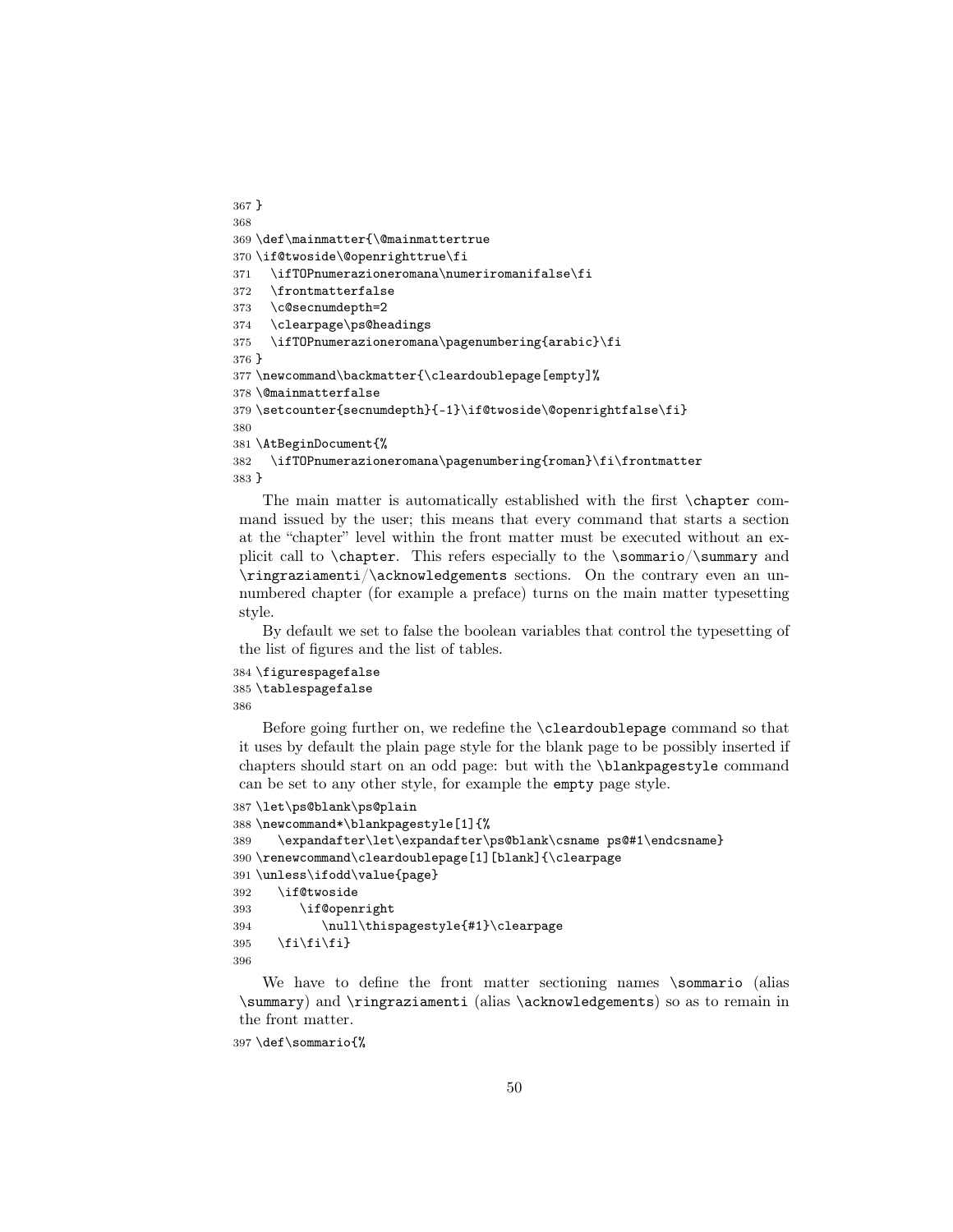```
398 \iffrontmatter\else\frontmattertrue\fi
399 \chapter*{\summaryname}}
400 \let\summary\sommario
401
402 \def\ringraziamenti{%
403 \iffrontmatter\else\frontmattertrue\fi
404 \chapter*{\acknowledgename}}
405 \let\acknowledgements\ringraziamenti
406
```
The strings \summaryname and \acknowledgename are not defined for every language option to babel. Default definitions are given below, and the user must define new names for localising the package in a language different from Italian and English.

When and if a PDF/A compliant file has to be produced, it is necessary to load the  $p\,d\mathbf{x}$  package in the document to be typeset and to create a special metadata file. The Italian documentation toptesi-it explains how to do these actions, in particular how to generate the necessary metadata and how to prepare the \jobname.xmpdata file; it was suggested to use the filecontents environment as redefined by package filecontents. But the situation has become a little clumsy by the end of 2019 because the functionalities of the package have been introduced int the LATEXkernel. But the new upgraded kernel definition of the filecontents environment as redefined by the previous version of filecontents becomes available only trough suitable options. This makes previous versions of theses typeset with the previous versions behave as if the filecontents package was not loaded. In other words what was made in the examples accompanying this class and package does not work anymore as it used to do, when they are typeset with an updated version of the TEXsystem; today with the 2020 TeXLive version, they do not perform as they used to do, since they do not update the metadata without deleting the previous file that contained the previous version. You get the previous functionality if you edit the files and add the suitable options: noheader and overwrite to the opening environment statement. For new files we suggest to use a new environment in order to create the proper metadata file, with the proper name and contents. This new environment can be used in the thesis preamble anywhere before using the pdfx package.

The new environment has a very descriptive name: *pdfxmetadata*; it does not require asterisks or options; its contents are the metadata. Its use is a such:

```
\documentclass[\langle options \rangle]{toptesi}
\langle special\ packages \rangle\begin{pdfxmetatada}
\langle \text{meta} \rangle\end{pdfxmetadata}
```
\usepackage[[]a-1b]{pdfx}  $\langle other\ packages\rangle$  $\langle$  settings and definitions) \begin{document}

...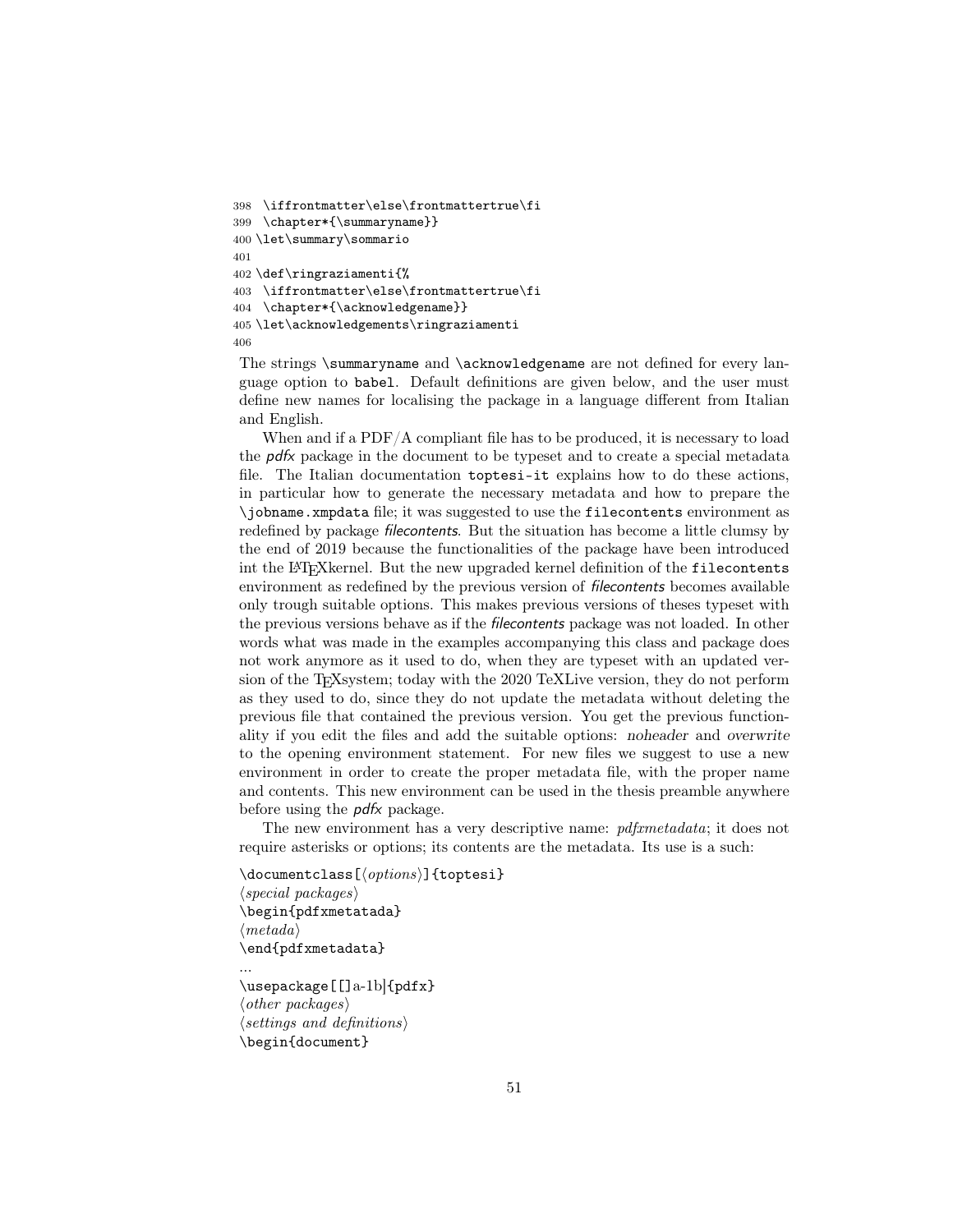Here is the very simple code thanks to the VerbatimOut environment defined by the fancyvrb package, invoked without the \begin and \end commands that may not perform correctly within other environments.

407 \newenvironment{pdfxmetadata}{%

408 \VerbatimOut{\jobname.xmpdata}}{\endVerbatimOut}

We have to modify the **\chapter** and **\part** commands so that as the user first uses one of these commands the typesetting style is switched to that of the main matter. But by exploiting certain facilities of the xparse package, some delicate tests could be developed by xparse itself; therefore the whole commands were redefined so that the new syntax is the following:

 $\begin{equation*} \label{c-approx} \begin{bmatrix} \kappa \end{bmatrix} \left[ \langle \text{loc entry} \rangle \right] \left[ \langle \text{headings entry} \rangle \right] \left[ \langle \text{trile} \rangle \right] \left[ \langle \text{pagestyle} \rangle \right] \end{equation*}$ 

The  $\langle \star \rangle$  is optional, and simply implies that no toc entry will be generated and the chapter title will not be numbered. In this way the previous LATEX kernel macros \chapter and \chapter\* maintain their usual behaviour:

```
\label{thm:rel} \chapter [\langletoc entry}]{\langletitle}}
\text{char*}\{\langle\mathit{title}\rangle\}
```
But the various optional arguments play different roles and implement new functionalities. The star itself now is a special argument, numbered #1, therefore the total number of arguments is five. Their meaning is the following.

 $\langle \star \rangle$  Controls the chapter numbering and the toc entry; its absence implies numbering and toc entry; its presence implies no numbering and no toc entry; nevertheless is does not cancels the possibility of having an header (if the page style accepts left and right marks); for example, a command such as this one

\chapter\*[Short entry]{Long title}

does not number the chapter with the Long title, but gets the string Short entry; lacking the optional argument both headers (see below) will contain the string Long title. If you want an empty header, you have to specify an empty optional argument; or before using the command, you specify an empty or a plain page style.

- *(toc entry)* is the entry for the table of contents; its default value is *(title)*, but since more often than not the actual  $\langle title \rangle$  is a long string, it is better to use such optional argument: of course, if the optional star is used, its  $\langle \text{toc} \rangle$ entry) is passed on as a default value for the  $\langle \text{headings entry} \rangle$ .
- $\langle \text{headings entry} \rangle$  contains the string to be inserted in both left and right headers, if the page style uses such pieces of information; this is a deliberate choice in order to have both headers correctly indicating the chapter title even if the "chapter" contains no sections, for example indices, lists of figures and/or tables, forewords and similar thesis items. Of course if sections are used, their entries replace that chapter entry in the right header. This choice of defining both headings is useful also for those numbered chapters that have a longish text preceding the first section.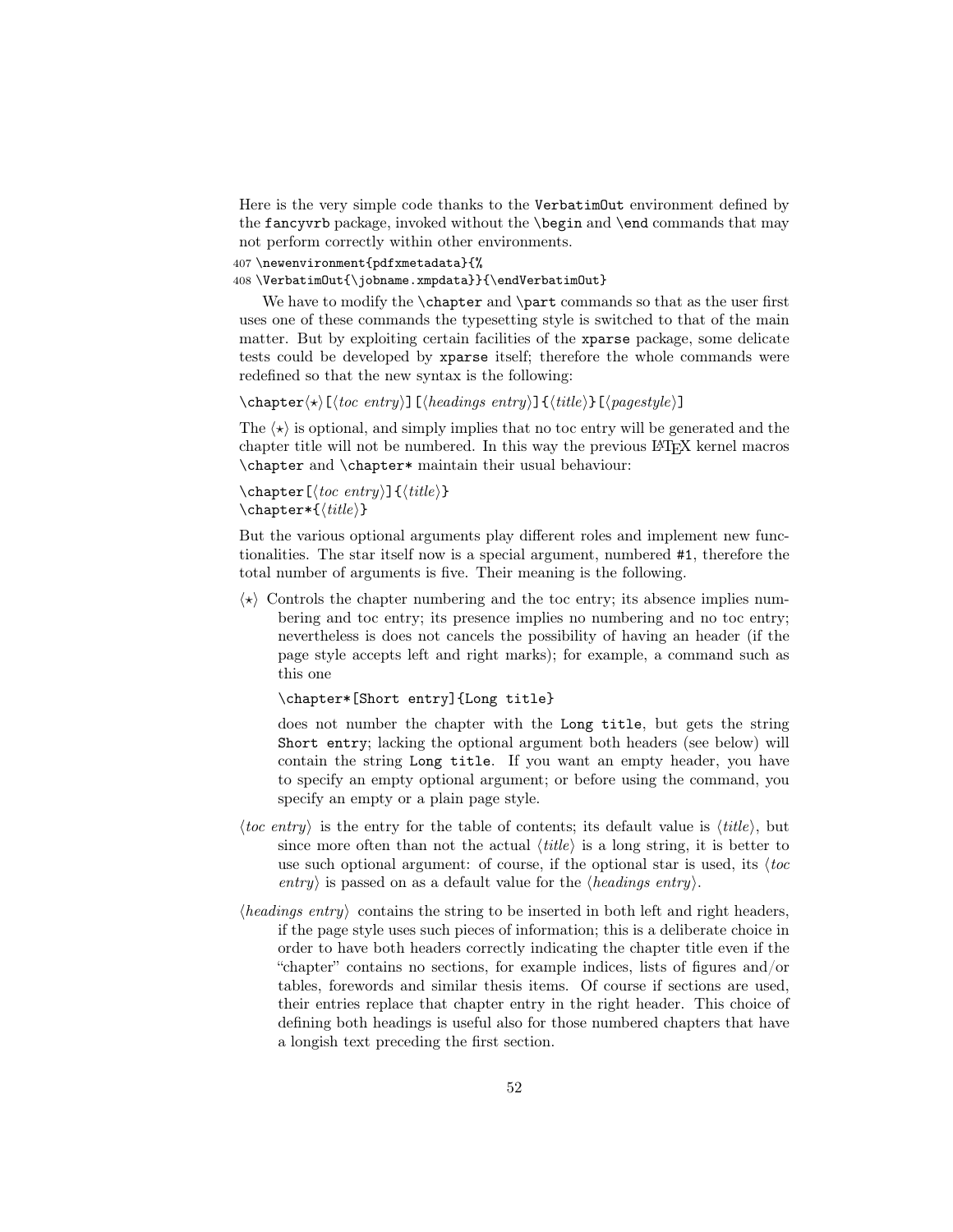- $\langle title \rangle$  with no surprise is the chapter title that is printed in its opening page. It defines also the default  $\langle \text{toc entry} \rangle$  and therefore the  $\langle \text{headings entry} \rangle$  if these optional arguments are not specified.
- $\langle$ *pagestyle* $\rangle$  solves a problem that arises more often than not: by default the chapter opening page is typeset with the plain page style; sometimes a different style is desired, for example the empty one. The use of this optional argument with empty allows to have an opening page without both a header and a printed folio. Actually the user can specify any page style, provided it satisfies the typographical best practice.

Actually the commands to typeset the Summary and the Acknowledgements chapters, as defined above, are regularly typeset in the front matter style, opening on any page (even or odd) and possibly with folios numbered with small caps roman numerals. The \chapter\* does not switch from front to main matter; while the unstarred one does. Moreover \chapter\*, besides avoiding numbering the specific chapter, inhibits its entry in the toc file. In previous versions of this bundle the \chapter\* command would set the secnumdepth counter to  $-3$  in a global manner. This did not produce any effects while in front or back matters, except avoiding the chapter entry in the toc file, but it inhibited chapter numbering in all following chapters while in main matter. This had no consequences if a final main matter unnumbered chapter, such as a Conclusions one, or a postface had to be typeset; but if numbered appendices had to conclude the main matter, these could not be numbered<sup>4</sup>. To avoid this "feature", the user had to mask the **\chapter**\* command and its  $argument(s)$  within a group, like this:

```
{\Lambda_{\text{theader entry}}}{\ch{chapter\ title}}
```
With the new definition there is no need to employ such (actually simple) trick, because the secnumdepth counter value is saved, and this previous value is restored after the \chapter command is fully completed.

```
409
410 \newcount\TOPsecnumdepth
411 \newif\iftoc
412
413 \RenewDocumentCommand{\chapter}{s O{#4} O{#2} m O{plain}}{%
414 \if@openright\cleardoublepage
415 \else\clearpage\fi
416 \thispagestyle{#5}%
417 \global\@topnum\z@
418 \@afterindentfalse
419 \IfBooleanTF{#1}{%
420 \TOPsecnumdepth=\c@secnumdepth
421 \c@secnumdepth=-3\relax
422 \tocfalse
423 }{%
424 \iffrontmatter\mainmatter\fi
```
<sup>4</sup>Thanks to Damiano Del Sarto who spotted this bug.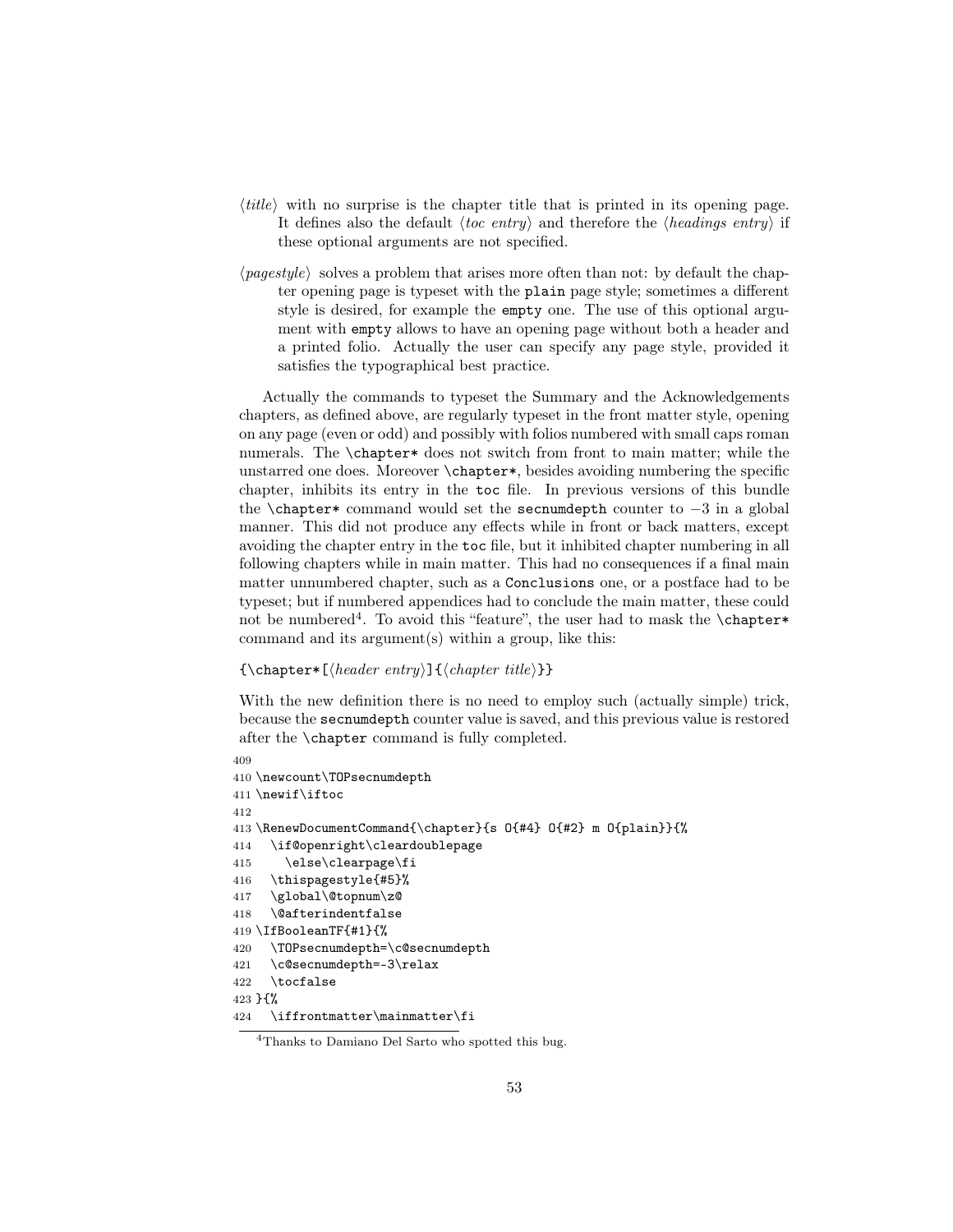```
425 \toctrue
426 }%
427 \ifnum \c@secnumdepth >\m@ne
428 \if@mainmatter % where \if@mainmatter is defined
429 % (e.g. book.cls, toptesi.cls)
430 \refstepcounter{chapter}%
431 \typeout{\@chapapp\space\thechapter.}%
432 \iftoc
433 \ddcontentsline{toc}{chapter}{%
434 \protect\numberline{\thechapter}#2}%
435 \text{else } \text{\%}436 \addcontentsline{toc}{chapter}{#2}%
437 \fi
438 \else % When \mainmatter is not defined (e.g.report.cls)
439 \refstepcounter{chapter}%
440 \typeout{\@chapapp\space\thechapter.}%
441 \iftoc
442 \ddcontentsline{toc}{chapter}{%
443 \protect\numberline{\thechapter}#2}%
444 \else %
445 \addcontentsline{toc}{chapter}{#2}%
446 \fi
447 \fi
448 \fi
449 %
450 \markboth{#3}{#3}% No \MakeUppercase
451 \iftoc
452 \addtocontents{lof}%
453 {\protect\addvspace{10\p@}}%
454 \addtocontents{lot}%
455 {\protect\addvspace{10\p@}}%
456 \overline{1}457 %
458 \if@twocolumn
459 \@topnewpage[\@makechapterhead{#4}]%
460 \else
461 \@makechapterhead{#4}%
462 \@afterheading
463 \fi
464 \IfBooleanTF{#1}{\c@secnumdepth=\TOPsecnumdepth}{}%
465 }
466
```
It would be possible to redefine in a similar manner also the \part command, but originally it was deemed unnecessary, since theses are seldom divided into parts; now with the options on the folio position it is necessary to redefine also the part command.

```
467 \RenewDocumentCommand\part{s O{#3} m}{\iffrontmatter\mainmatter\fi
468 \if@openright \cleardoublepage \else \clearpage \fi
469 \thispagestyle{plain}\if@twocolumn \onecolumn \@tempswatrue \else \@tempswafalse \fi \null \vfi
```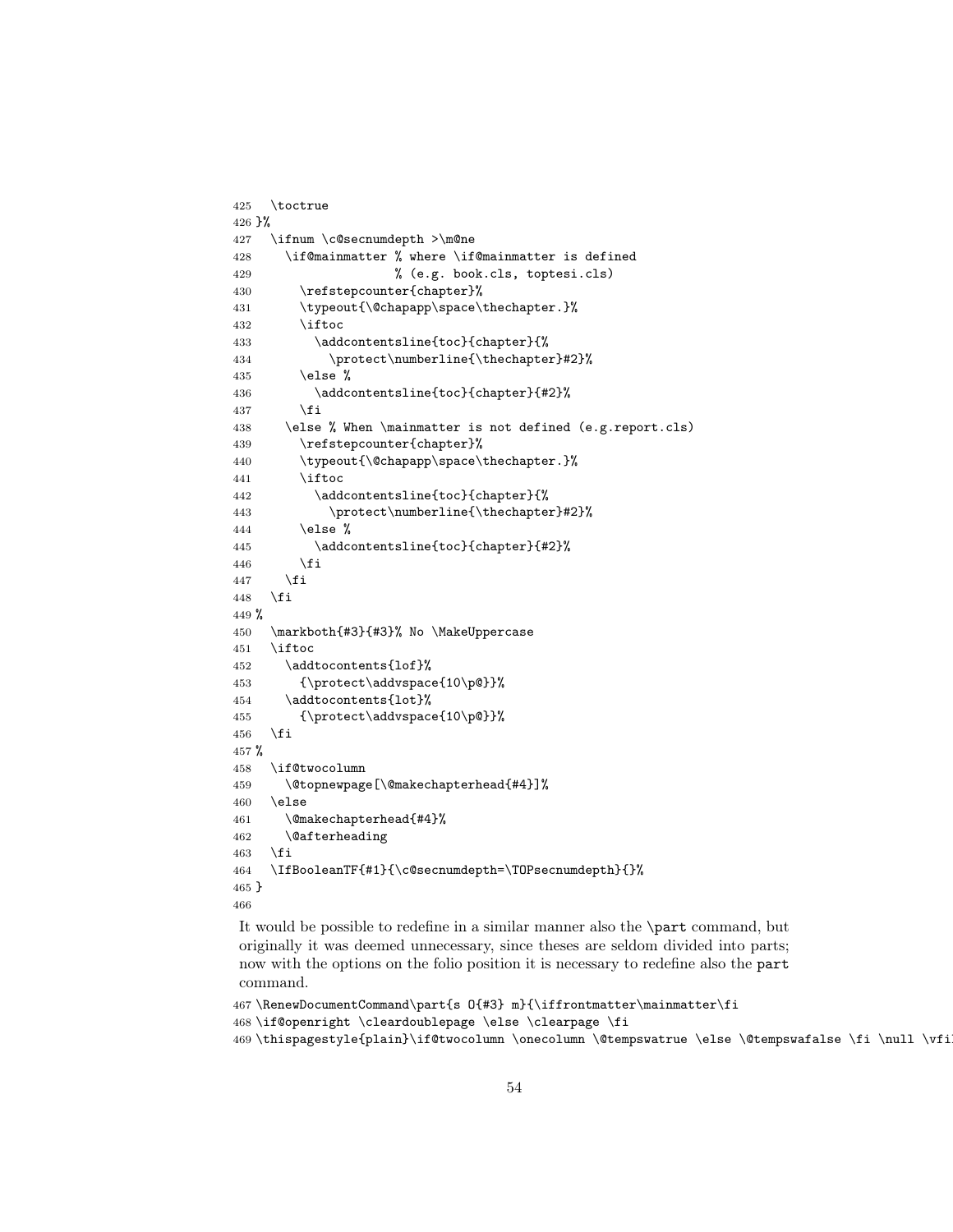```
470 \def\@part[#1]#2{\iffrontmatter\mainmatter\fi
471 \ifnum \c@secnumdepth >-2\relax
472 \refstepcounter{part}%
473 \addcontentsline{toc}{part}{\thepart\hspace{1em}#1}%
474 \else
475 \addcontentsline{toc}{part}{#1}%
476 \fi
477 \mathbb{}\mathbb{}{}
478 {\centering
479 \interlinepenalty \@M
480 \normalfont
481 \ifnum \c@secnumdepth >-2\relax
482 \huge\bfseries \partname\nobreakspace\thepart
483 \par
484 \vskip 20\p@
485 \fi
486 \Huge \bfseries #2\par}%
487 \@endpart}
```
The syntax is the following

 $\partial^*$   $\langle * \rangle$  [ $\langle short \ title \rangle$ ]title

where the optional star implies no toc entry; in absence of the star, the toc entry is the  $\langle short\ title \rangle$  which, in turn, if not specified, assumes the same value as  $\langle title \rangle$ . The starred version of  $\part$ , contrary to the starred version of  $\chapter$ , switches from front to main matter.

At the same time we have to make sure that \tableofcontents, \listoftables and \listoffigures do not exit from the front matter style. We assume these commands are issued while in front matter, the default at the begin document phase, so we use starred \chapter commands but add the necessary toc entries with the native commands. We need not define the headers, because the default title is good for this purpose; but since such thesis elements are typeset with the front matter page style (plain), no headers are used; with long indices and/or lists of tables and/or figures, the user might desire to have headers, so that the declaration \pagestyle{headings} should be specified before using the \indici or \allcontents commands.

The table of contents itself is not linked at all, but in order to link the lists of tables and figures, that are listed into the toc, it is better that such lists contain a possible target; the \phantomsection macro defined by the hyperref package is used; in case hyperref is not loaded, a dummy definition avoids "Undefined control sequence" error messages.

```
488 \renewcommand\tableofcontents{%
489 \chapter*{\contentsname}%
490 \@starttoc{toc}%
491 \clearpage
492 \if@restonecol\twocolumn\fi
493 }
494
```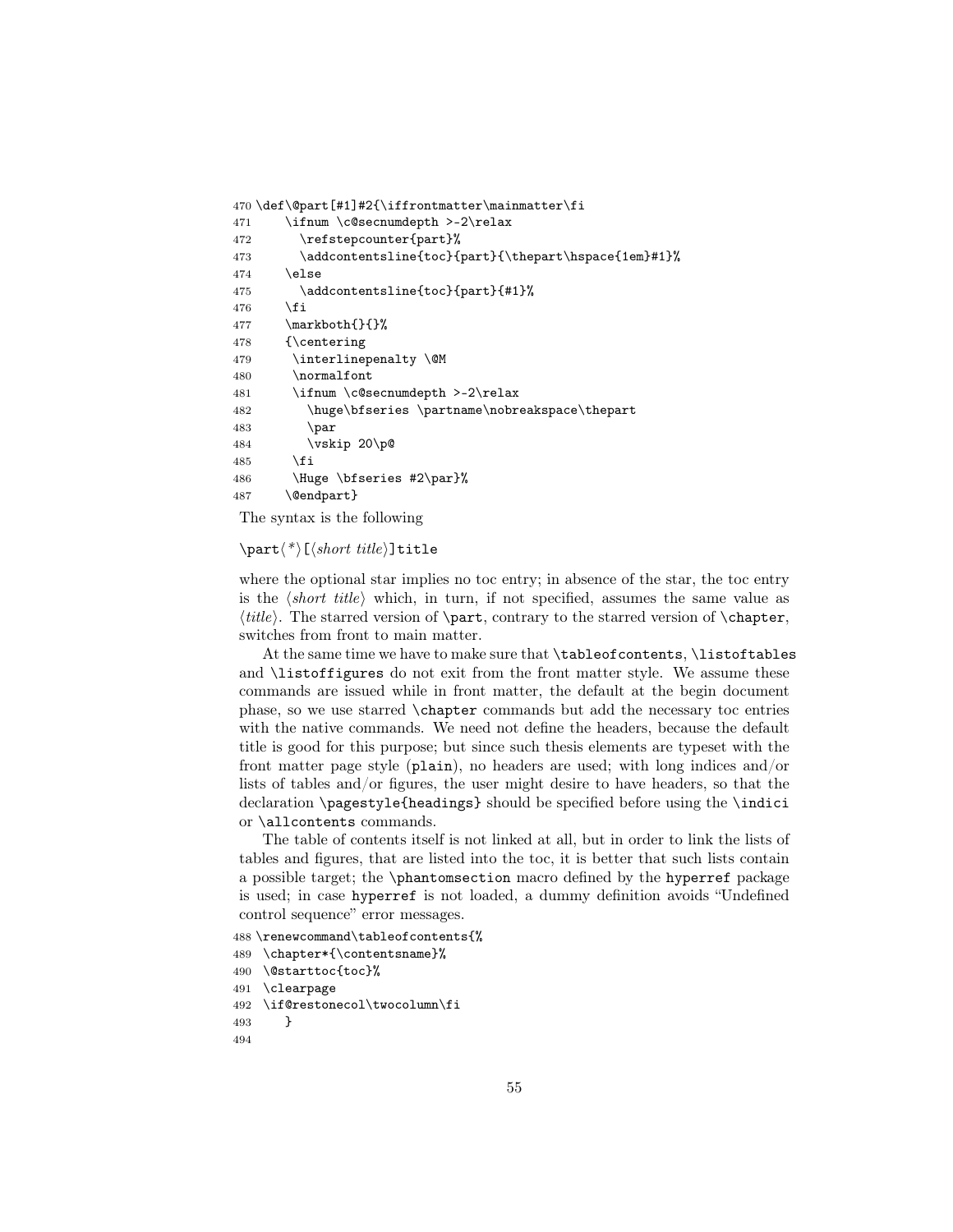```
495 \providecommand\phantomsection{}% in case \hyperref was not loaded
496
497 \renewcommand\listoffigures{%
498 \phantomsection
499 \chapter*{\listfigurename}%
500 \addcontentsline{toc}{chapter}{\listfigurename}
501 \@starttoc{lof}%
502 \clearpage
503 \if@restonecol\twocolumn\fi
504 }
505
506 \renewcommand\listoftables{%
507 \phantomsection
508 \chapter*{\listtablename}%
509 \addcontentsline{toc}{chapter}{\listtablename}
510 \@starttoc{lot}%
511 \clearpage
512 \if@restonecol\twocolumn\fi
513 }
```
We need to define \indici (alias \allcontents) that typesets the table of contents and, optionally, the lists of tables and/or figures while softly maintaining the front matter style for typesetting.

The various tables and lists are typeset by default with the plain page style; if another style is desired the \indici command accepts an optional argument; the user may specify any (already defined) page style that will apply to all lists: table of contents, and if the suitable switches are true, also to the list of tables and/or the list of figures.

```
514 \NewDocumentCommand\indici{O{plain}}{%
515 \iffrontmatter\else\frontmattertrue\fi
516 \pagestyle{#1}%
517 \tableofcontents
518 \iftablespage
519 {\addvspace{10pt}
520 \let\saveaddvspace=\addvspace
521 \def\addvspace##1{}
522 \listoftables
523 \let\addvspace=\saveaddvspace}
524 \fi
525 \iffigurespage%
526 {\addvspace{10pt}
527 \let\saveaddvspace=\addvspace
528 \def\addvspace##1{}
529 \listoffigures
530 \let\addvspace=\saveaddvspace}
531 \qquad \qquad \text{if}532 \ifbool{@twoside}{\cleardoublepage[empty]}{}}
533 \let\allcontents\indici
534
```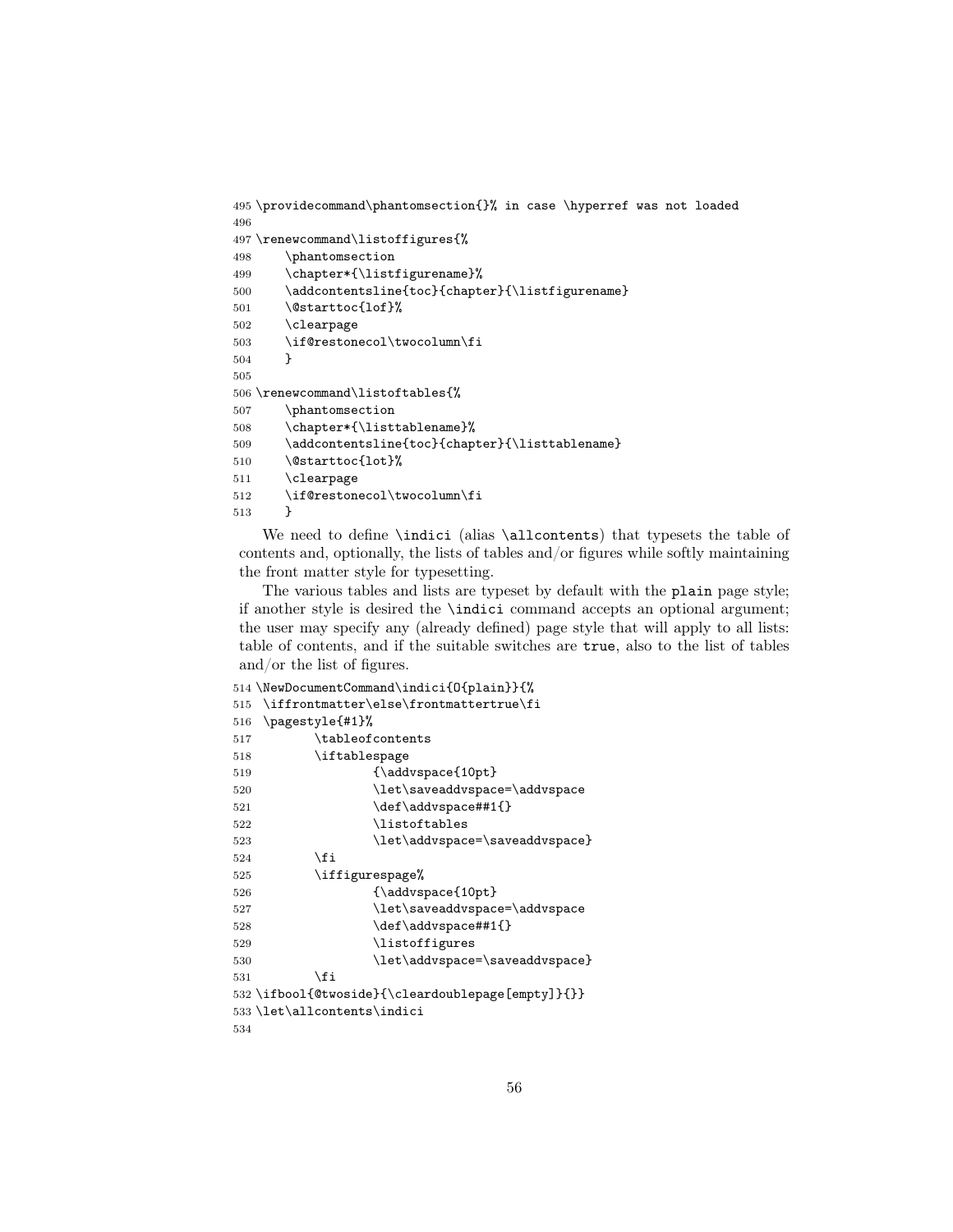Command \onecolumn is not actually necessary; it simply overrides the possible misused option twocolumn in the opening document class statement; no thesis should be typeset in two columns.

### 535 \onecolumn

Here come some declarations for vertical justification and for avoiding an hyphenated word at the bottom of a page

536 \if@twoside

```
537 \unless\ifScuDo
538 \flushbottom
539 \else
540 \raggedbottom
541 \fi
542 \else
543 \ifx\@xivpt\f@size
544 \raggedbottom
545 \else
546 \flushbottom
547 \fi
548 \fi
549 \brokenpenalty=10000
```
Now a questionable command and/or environment is defined; good typesetting requires the baseline skip to be proportioned to the font size, generally it is some 10–20% larger than the font size. In some reasonable instances a larger or a smaller baseline skip might be required; the LATEX kernel allows to use the \linespread command; in the previous versions of this bundle a command \interlinea and an environment interlinea were defined so as to allow setting the line spread factor. The experience has shown that some students tend to use this command so as to typeset a poor and thin thesis on more pages. Well, every instrument can be judiciously or maliciously used; this is one of those double sided instruments.

```
550 \def\interlinea#1{\linespread{#1}\selectfont}
551 \def\endinterlinea{\par}
```
But whatever might be the current line spread factor within figures and tables we reset this factor to the unit value; floating bodies do not belong to this or that section of text where a different spread factor might be reasonable.

552 \def\@floatboxreset{% 553 \reset@font

```
554 \linespread{1}%
555 \normalsize
556 \@setminipage
557 }
```
Since we are at it we define the floating bodies placing parameters; not only the values "here", "page top" and "page bottom", that we set as the default ones leaving to the user to explicitly specify the "page of floats", but also the numerical and geometrical parameters that control the float placements. These geometrical parameters are critical and everybody has his/her own ideas of what are the best values for them. According to my experience the parameters set by this extension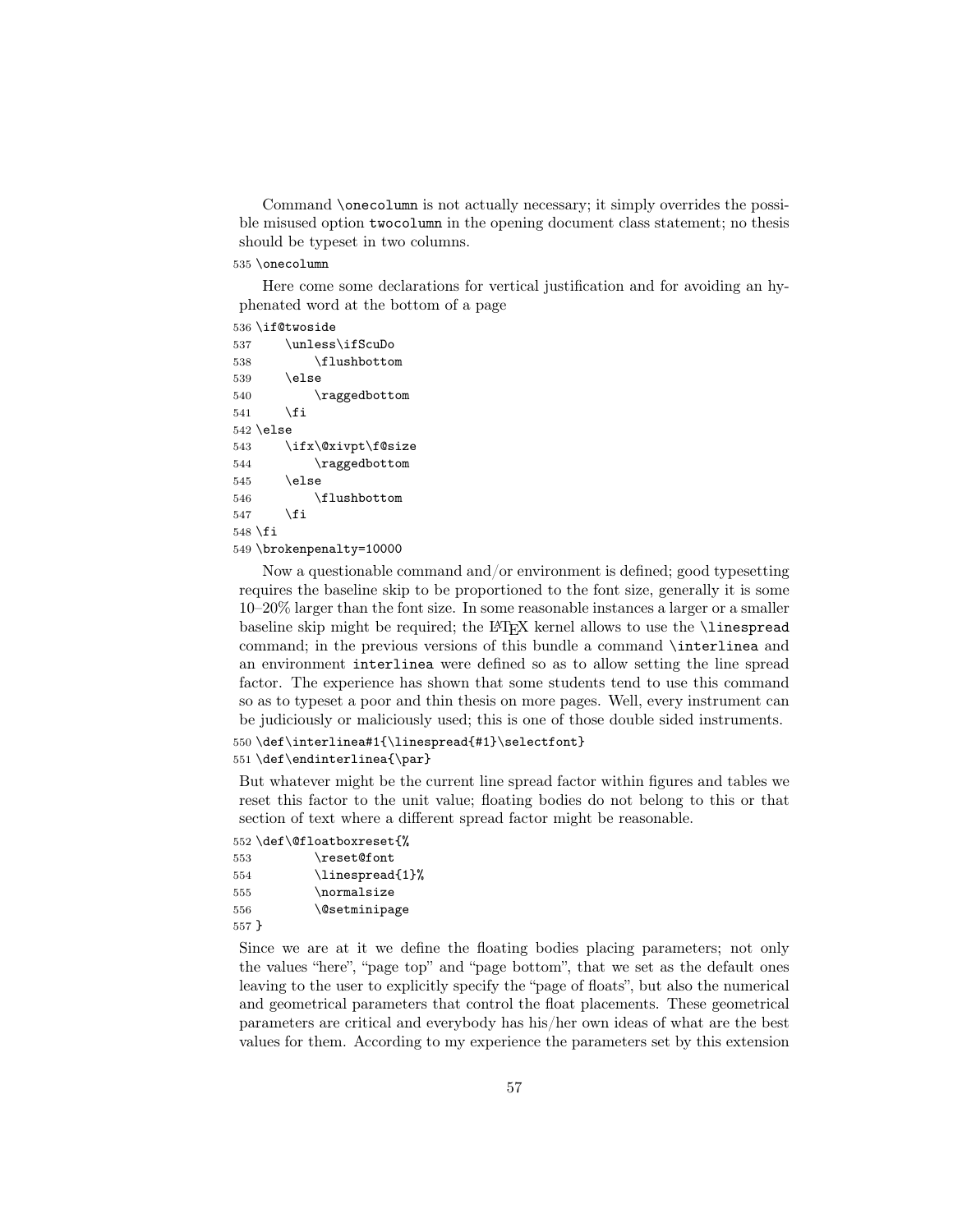file work quite well but I would not claim that they are suitable for any typewritten document.

In particular the zero value for the text fraction appears strange, but students have the tendency to create large figures (more often than large tables) and these tend to clog the figures queue. A 100% space for the top of page figures and a requirement of 0% text allows large floats to exit the queue provided they do not exceed the text height.

```
558 \def\fps@figure{htb} \def\fps@table{htb}
559 %
560 \setcounter{topnumber}{2}
561 \def\topfraction{1}
562 \setcounter{bottomnumber}{1}
563 \def\bottomfraction{.5}
564 \setcounter{totalnumber}{2}
565 \def\textfraction{0}
566 \def\floatpagefraction{0}
567 \setcounter{dbltopnumber}{2}
568 \def\dbltopfraction{1}
569 \def\dblfloatpagefraction{0}
570
```
One command that the default definition does not satisfy me very much is the \caption command; of course it is possible to configure the caption styles by means of the caption package and its handy set of option styles specified by means of the  $key = value$  syntax; but if this package is not used, then it is convenient to redefine the internal \@makecaption macro that performs the job as explained hereafter. Since it does not cost much I add also the definition of \captionof.

The issue is that I prefer a narrower justified caption rather than one where the last line is just a short word or the right segment of a hyphenated last word. If one sets the \finalhyphendemerits parameter to an extremely high value, one might succeed in avoiding a hyphenated penultimate caption line, but this might lead to a very loose typesetting of the caption paragraph, especially if the horizontal box that contains it hardly exceeds the caption width. I initially set the caption width (a new length) to the overall text width diminished by 3em; then if the caption text, inclusive of the caption label and number, is shorter than this text width, it is typeset as centred text; if it exceeds the text width, it is set as a justified paragraph whose line length equals the established caption width; but in any case the last line of the paragraph is measured and, if it is shorter than one third of the caption width, this width is shortened a little bit and the paragraph is set again with this shortened caption width; in order to be sure that one iteration is sufficient, the caption width shrinking must be computed according to the number of lines the paragraph occupies.

In order to count the number of lines of the caption paragraph, it is necessary to recall that the first line occupies a vertical space that equals \topskip while the other lines occupy a vertical space equal to \baselineskip; the latter one is generally larger than \topskip therefore the integer division of the height of the vertical box divided by the \baselineskip is truncated to count one line less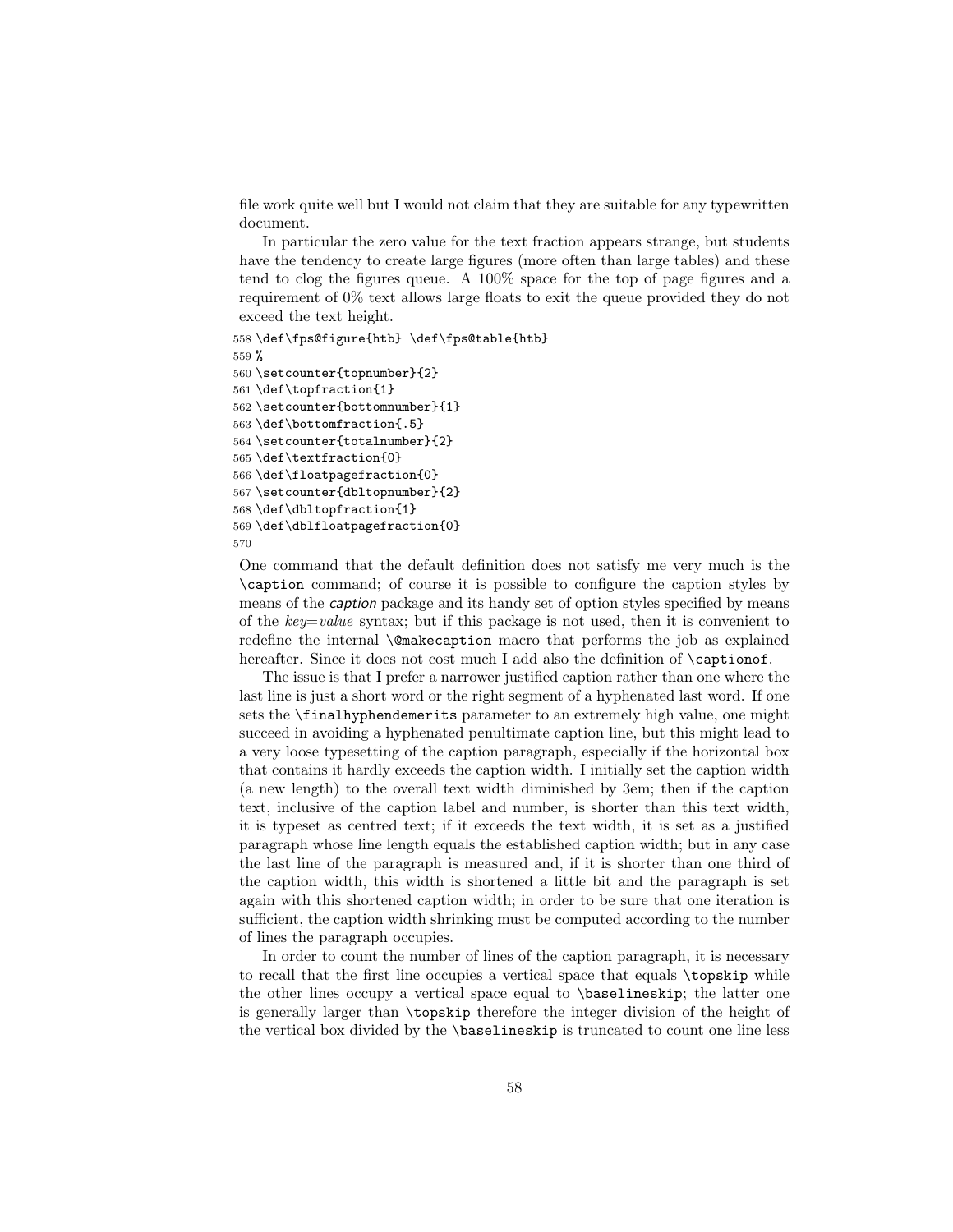than the true value. In our case if the caption does not stay in one line, its text is typeset in a vertical box with a line spread of 0.95 so as to make the caption a little more compact than the regular text. Therefore the baseline skip is a little shorter than the regular one, but it should still exceed the default \topskip; when we first typeset the caption in a vertical box we strip off the last line and we must remember the presence of this line in our arithmetics.

If the length of the stripped last line is larger that one third of the caption width, then the vertical box is recomposed by restacking the individual lines, but if this last line is shorter than one third of the caption width, this width is recomputed in this way: let  $N-1$  be the number of lines obtained with the integer division, i.e. one line less than those actually contained in the vertical box. Let  $x$ be the initial caption width, and  $x_2$  the last line width; let y be the new caption width; then the total length of the caption of width x is  $Nx + x_2$  and this should be distributed over  $N+1$  lines; if we obtained the new caption width y by dividing the total length by  $N + 1$  we should be able to typeset the whole caption with all the lines of equal length. This does not actually take place because the new lines do not necessarily contain the same amount of inter word space, some words might have been hyphenated in a different way, and so on.

Moreover we do not want a caption that barely exceeds the length of \captionwidth to be retyped into a two line caption width that is about one half of the width of the other captions.

Therefore we allow for some white space in the last line by computing the new caption width with the following formula

$$
y = \frac{(N+0.5)x + x_2}{N+1}
$$

By the way, if the package caption has been loaded in the preamble, this specific recalculation must not be executed at all; it is necessary to delay this definition at \AtBeginDocument so we know for sure if that package has been actually loaded. Of course if the caption package has not been loaded the \captionsetup macro is not defined and its use (for example, as a leftover of some experiments with the caption package) would produce an error; for this reason we define it as a gobbling macro so as to neutralise its presence.

At this point it is very simple to add the \captionof command in order to use a caption also for figures that are set outside floating bodies; it might be useful when small figures or tables are inserted in unusual places, such as a table, a minipage, or similar non floating environments. The only thing that suffices to insert is the name of the corresponding not used float.

574

<sup>571</sup> \AtBeginDocument{\@ifpackageloaded{caption}{}{%

<sup>572</sup> \providecommand\captionsetup{}\renewcommand\captionsetup[2][]{}%

<sup>573</sup> \providecommand\captionof[1]{\def\@captype{#1}\caption}

<sup>575</sup> \let\originalcaption\caption

<sup>576</sup> \newdimen\captionwidth

<sup>577</sup> \newdimen\fullwidth

<sup>578</sup> \if@twocolumn\fullwidth=\columnwidth\else\fullwidth=\textwidth\fi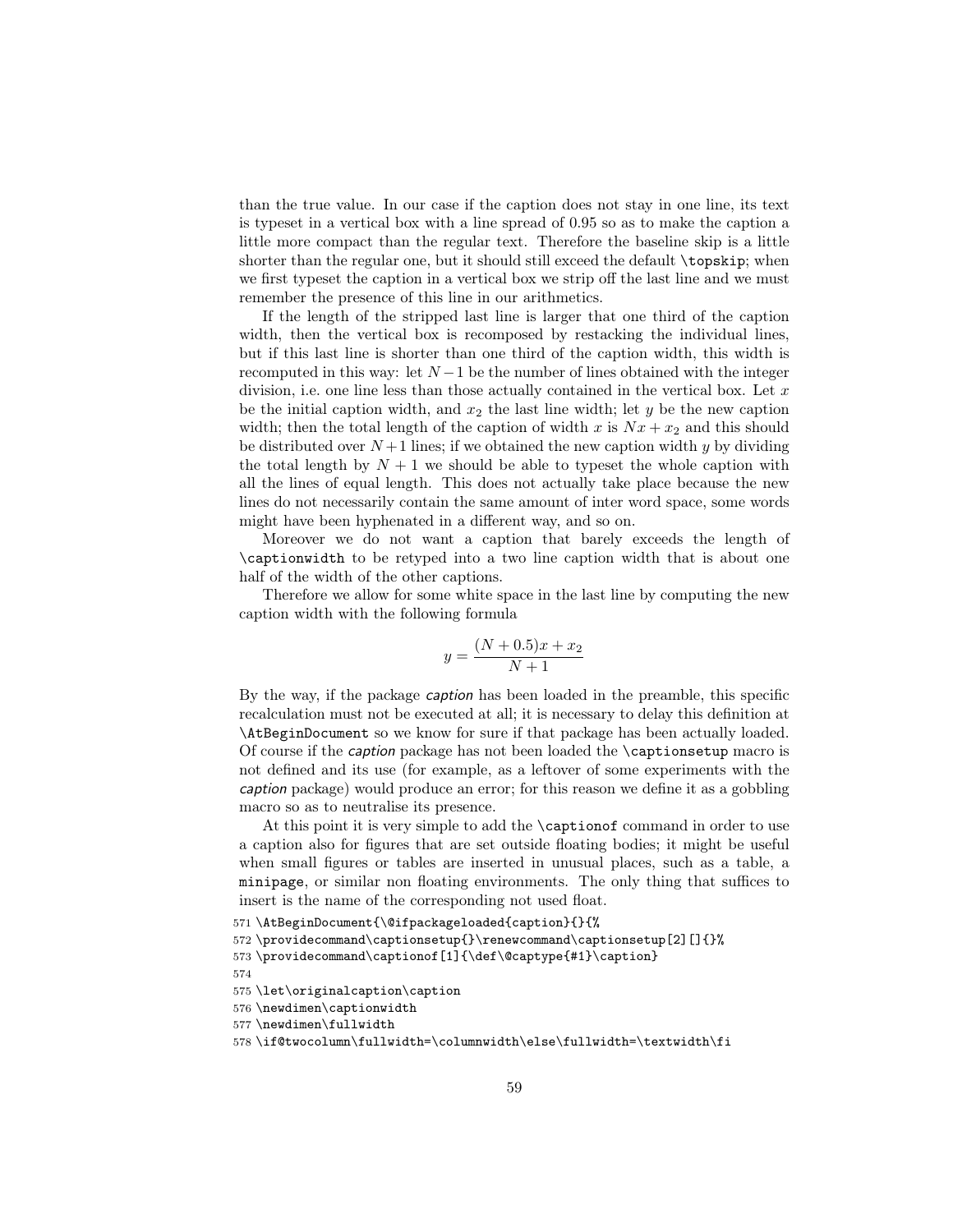```
579 \belowcaptionskip=\abovecaptionskip
580 \long\def\@makecaption#1#2{%
581 \begingroup
582 \small \parskip\z@ \parindent\z@
583 \finalhyphendemerits 100000\relax
584 \linespread{0.95}\selectfont
585 \vskip \abovecaptionskip
586 \ifdim\hsize<\fullwidth \captionwidth=\hsize\else
587 \captionwidth=\dimexpr\hsize-3em\fi
588 \setbox0 \hbox{\ifblank{#1}{}{#1.\quad}#2}%
589 \ifdim\wd0>\hsize
590 \setbox1 \vbox{\hsize=\captionwidth
591 \unhbox0\par\global\setbox2\lastbox}%
592 \setbox2\hbox{\unhbox2}%
593 \ifdim\wd2<0.333333\captionwidth
594 \count255=\ht1 \advance\count255 \dp1
595 \divide\count255\baselineskip
596 \advance\count255\@ne
597 \@tempdima=\wd2
598 \advance\@tempdima \count255\captionwidth
599 \advance\@tempdima 0.5\captionwidth
600 \advance \count255\@ne
601 \divide \@tempdima \count255
602 \captionwidth=\@tempdima
603 \setbox0 \vbox{\hsize\captionwidth
604 #1.\quad#2}
605 \else
606 \setbox2\hbox to\captionwidth{\unhbox2 \hfill}%
607 \setbox0\vbox{\unvbox1\box2}%
608 \setminusfi
609 \setminusfi
610 \makebox[\hsize]{\box0}%
611 \vskip \belowcaptionskip
612 \endgroup
613 }}}
614
```
Always delayed to the \begin{document} statement execution, we define a new (possibly floated) environment SD that creates a box where there is the main environment contents with its caption to a side, precisely to the side close to the outer margin of the page. This implies that in one side printing the caption is always on the right, while in two side printing the caption is on the right in right/odd pages and on the left in left/even pages.

The environment opening statements requires the name of a floating object, even if this environment does not float anything, but the name is just used to describe its contents; it is possible therefore to specify \begin{SD}{figure} or \begin{SD}{table}, or whatever other environment name defined with the float package functionality; this little repetition is for using the correct prefix to the caption text even when the environment is used outside a formal floating one. In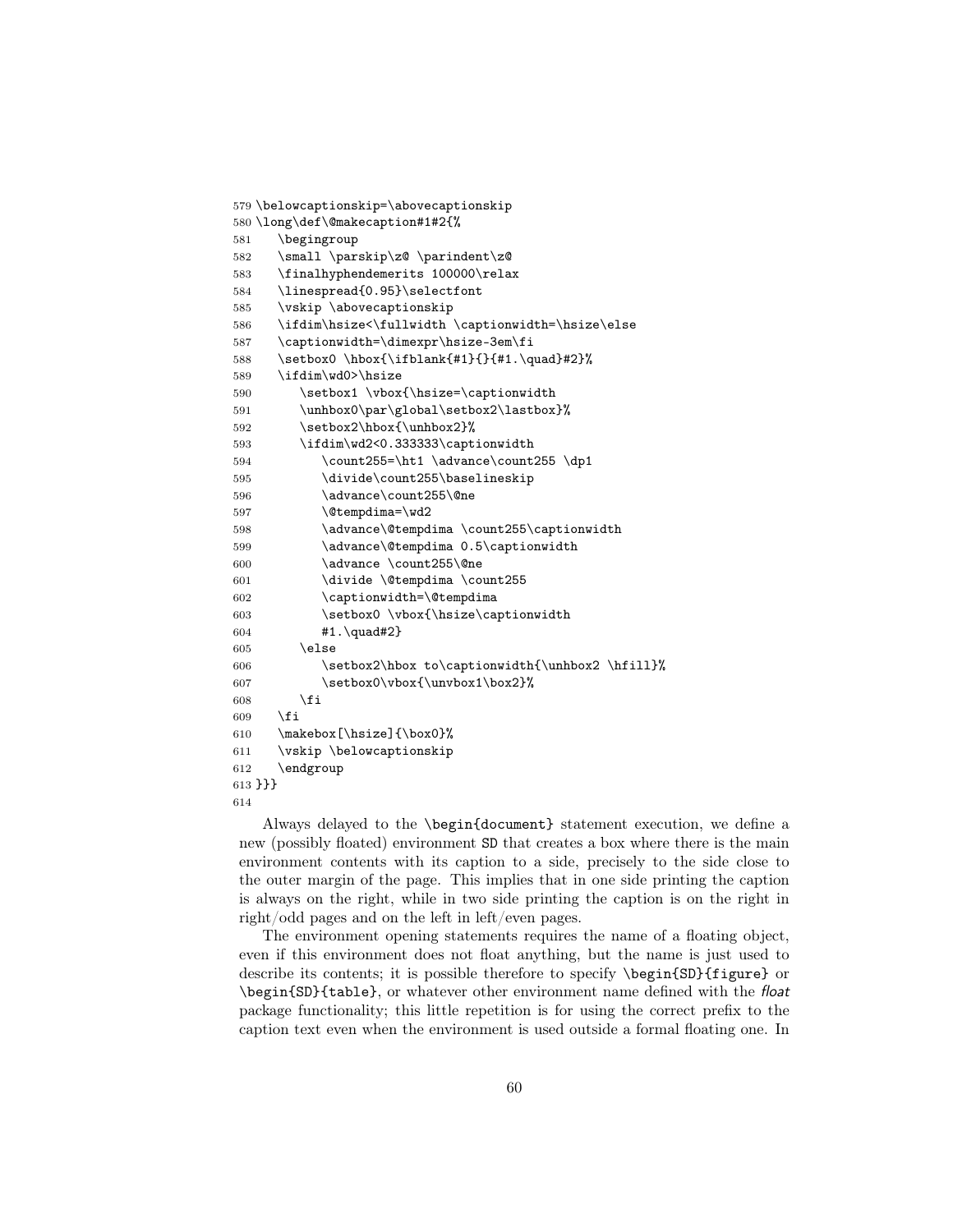the following paragraphs we speak about an "image" to mean the "environment main contents".

This new special environment box gets actually floated if explicitly inserted within a formal floating environment; but this special environment box is usable even as a standalone environment, or as an object in a fixed position, such as when it is set within a mini-page or another similar environment; in such situations it is not required to use \captionof; actually this command is simulated within this very SD environment.

The actual commands for inserting the image and its caption within the figure environment have names starting with SD, namely \SDcaption and \SDimage. Its syntax is as follows:

 $\begin{align} \begin{bmatrix} \delta \end{bmatrix} < \text{constant} \end{align}$  $\S$ Dimage{ $\langle image\ commands \rangle$ }  $\SDeaption[\langle\text{left}{} \rangle]{\{\langle\text{caption}\}\{\langle\text{label}\rangle\}}$ \end{SDfigure}

The  $\langle contents kind \rangle$  equals one of the formal floating environments; this information is used to prefix the caption text with the proper name and number.

The meaning of the optional asterisk is that its presence allows protrusion of the box into the external margin, while its absence forces the box width to equal the text width. The optional  $\langle fraction \rangle$  is used to specify the fraction of the current object width that is dedicated to the caption, the remaining space being dedicated to the image; actually both widths are reduced a little bit to allow a space between the caption and image boxes. But remember this simple rule: a small value of this  $\langle fraction \rangle$  implies a narrow caption.

Since it is necessary to maintain in separate independent areas the picture and the caption, and we need to shuffle them when odd or even pages are involved, their handling is particular. The \SDimage (or \SDtabular as an alias of \SDimage) command syntax is very simple:

```
\SDimage{\langle image\ commands \rangle}
```
where the  $\langle image\ commands \rangle$  may be anything suitable so be used within a a floating environment; a picture, a tabular, a drawing, a box, any command to place the object in the correct position within the dedicated space; any argument is substantially valid with the caution that this "anything" remains local to that particular "image". In any case when the "image" is a real picture and has to be resized to a relative dimension, remember that both the picture and its caption are typeset within boxes narrower than the total text width or the total environment width; the best way to access the width is to use its \histse value.

The **\SDcaption** is very similar to that of **\caption** except for a small detail; its syntax is the following:

```
\SDeaption[\langle lof entry \rangle]{\langle image \rangle}{\langle label \rangle}
```
where the parameters have the following meanings.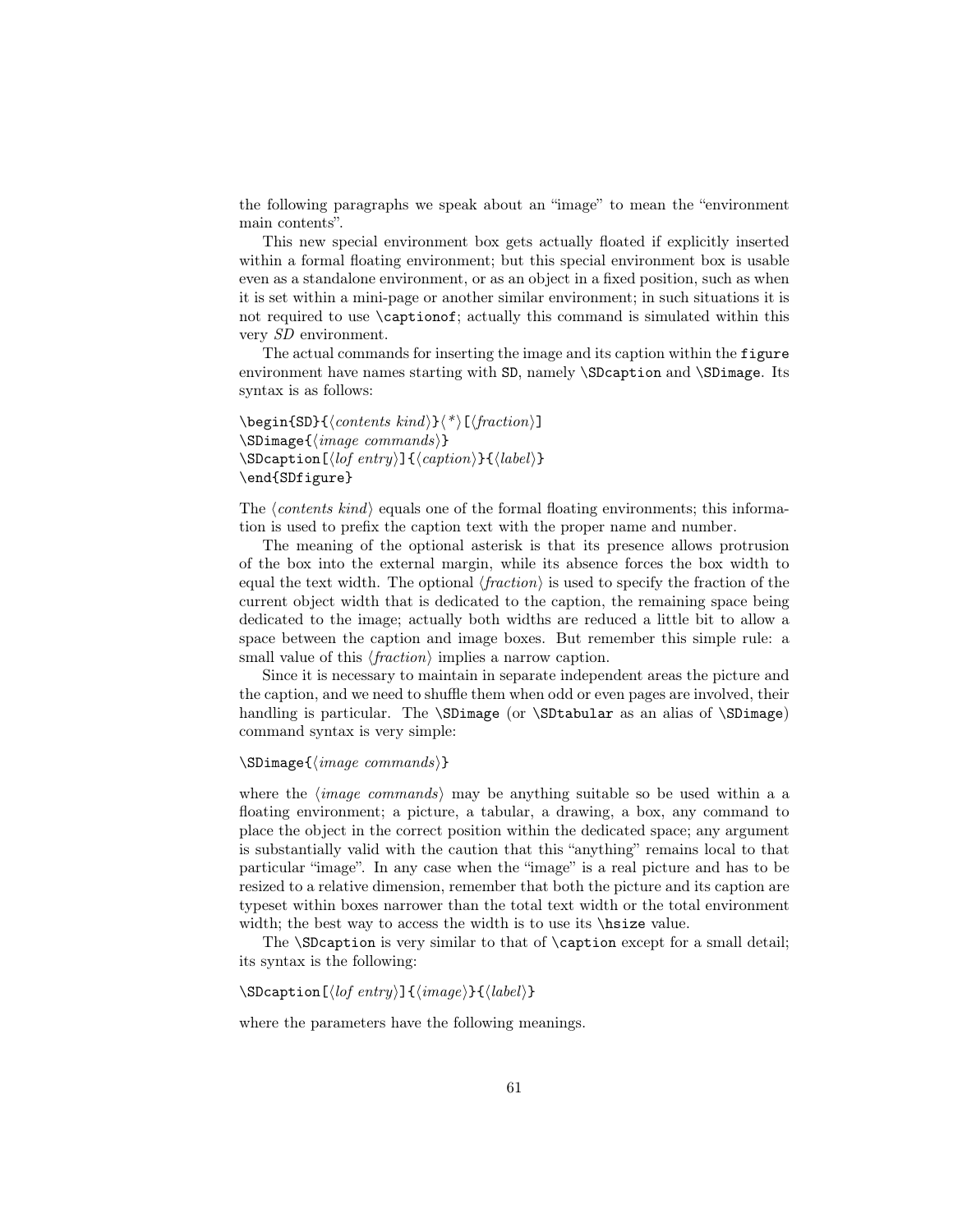- 1. The  $\left[\langle\log\:entry\rangle\right]$  optional bracket delimited argument contains the usual short caption entry for the list of figures or tables or specific other floats.
- 2. The  $\{\langle caption\rangle\}$  mandatory brace delimited argument contains the image caption text.
- 3. The  $\{\langle label \rangle\}$  mandatory brace delimited argument contains the string that is usually passed to the \label command; this string is mandatory in the sense that it is the \SDcaption command that takes care of issuing the  $\langle$ label $\{\langle label \rangle\}$  command but, since this  $\langle label \rangle$  is used to recover the page number (possibly after a second compilation run) in order to establish the page number parity, it is necessary that the \label command is issued at the proper moment and that at the same time the  $\langle label \rangle$  string is globally saved into a suitable macro so as to use it at the right moment.

Remember: the TOPtesi caption setting differs from the standard one and from its redefinitions with other packages such as the caption one. The TOPtesi particular redefinition tries to adjust the caption with in such a way as to avoid an unusually short last line in multi line captions. Therefore it may be noticed that sometimes some captions are slightly less wide than expected. It is not a bug, it may be considered a feature.

Here comes its documented code. First some dimension registers, counters and boxes must be defined.

```
615
616 \newdimen\SDcaptionwidth
617 \newdimen\SDfigurewidth
618 \newdimen\SDlinewidth
619 \newbox\SDfigbox \setbox\SDfigbox\hbox{}%
620 \newbox\SDcapbox \setbox\SDcapbox\hbox{}%
621 \newcounter{SDpage}%
622 \newcounter{NumberSD} \setcounter{NumberSD}{0}
623 \providecommand*\theNumberSD{\value{NumberSD}}
624 \newif\ifNumberFloat \NumberFloattrue
```
Then we redefine the \caption command in order to add the \caption\* variety that prints just the caption without any numbering and any prefix; of course it does not increment the suitable float counter nor it adds any entry to the list of any float. We have to memorise the original definition and add the xparse extended new definition. Notice that this new \caption macro accepts the same syntax as the original one when no asterisk is specified, while when the  $\emptyset$ command is used only the long caption argument is used, and the list of floats entry, if present, is neglected. This new command may be directly used by the final user in those rare circumstances where just an explanation is required and the object being explained does not require to be cross referenced.

```
625 \NewDocumentCommand\captionSD{s O{} m}{%
626 % O: optional arg. with null default
627 \IfBooleanTF{#1}%
628 \{ \%
```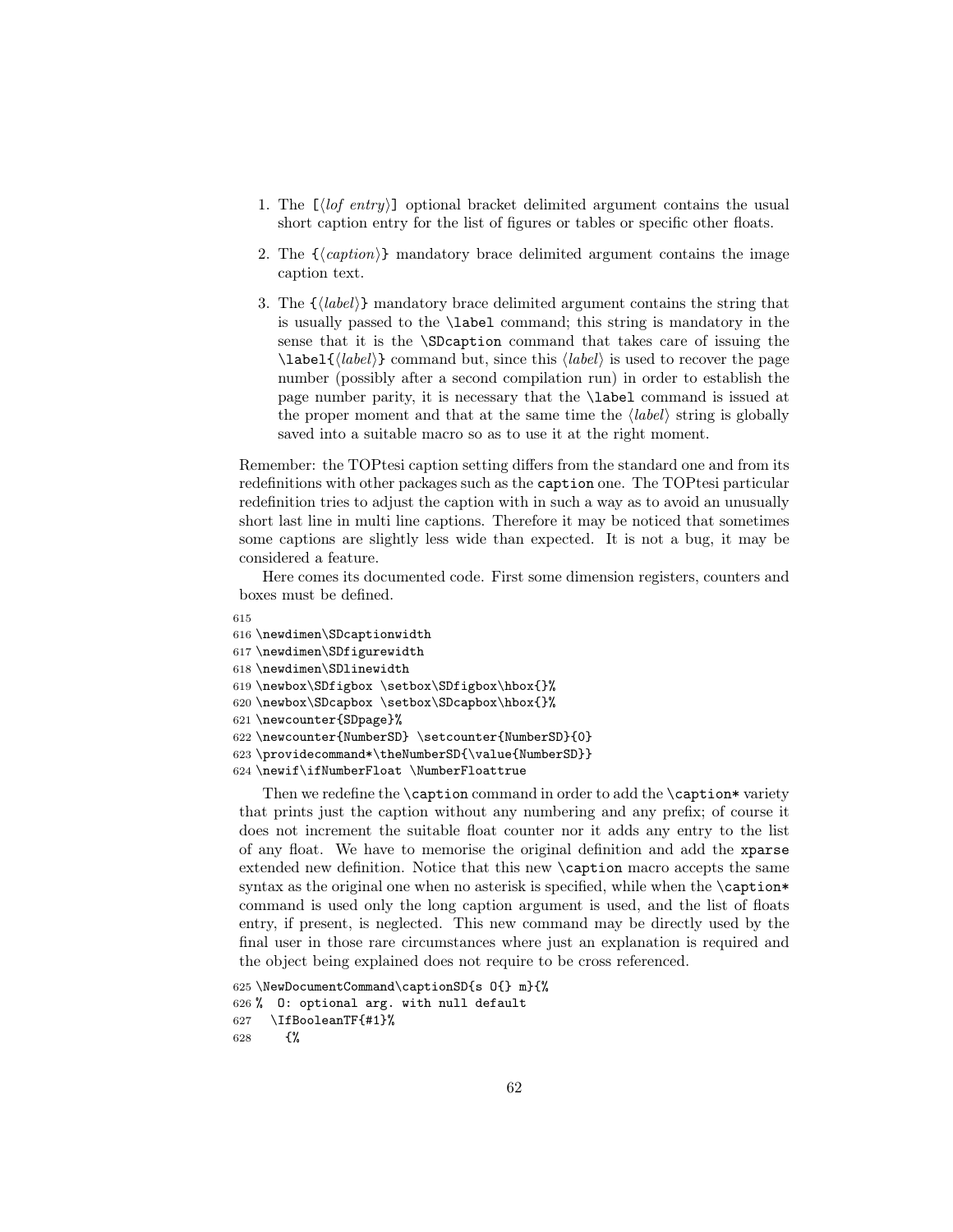```
629 \@makecaption{}{#3}%
630 }{%
631 \ifempty{#2}%
632 \{%633 \originalcaption{#3}%
634 }{%
635 \originalcaption[#2]{#3}%
636 }%
637 }%
638 }
```
Then the environment SDbox is defined by means of the facilities of the xparse package; this allows the use of the "non delimited" asterisk argument. It also requires other arguments, the first of which is mandatory and specifies the contents kind, be it a figure, or a table, or an algorithm, or anything else that has been introduced with the facilities of the float package; . . . or nothing, in the sense that the float should not be numbered and therefore its caption should have no number. Among the opening commands we deal with the (optional) asterisk dependent box width; with the asterisk the SD environment protrudes into the external margin.

```
639 \DeclareDocumentEnvironment{SDbox}{ G{} s O{0.5} }{%------OPENING
640 \NumberFloattrue
641 \setminus \text{impty}{#1}%
642 {\NumberFloatfalse}%
643 {\def\@captype{#1}}%
644 \IfBooleanTF{#2}%
645 {\SDlinewidth=\dimexpr\textwidth+0.8\marginparwidth}%
646 {\SDlinewidth=\textwidth}%
 Then we fix our attention to the correct use of the optional third argument, whose
 descriptor assigns it a default value of 0.5:
```

```
647 \SDcaptionwidth=#3\SDlinewidth
648 \ifdim\SDcaptionwidth<0.3\SDlinewidth
649 \SDcaptionwidth=0.3\SDlinewidth
650 \fi
651 \ifdim\SDcaptionwidth>0.7\SDlinewidth
652 \SDcaptionwidth=0.7\SDlinewidth
653 \fi
654 \SDfigurewidth=\dimexpr\SDlinewidth-\SDcaptionwidth\relax
655 \SDcaptionwidth=\dimexpr\SDcaptionwidth-\columnsep\relax
656 \SDfigurewidth=\dimexpr\SDfigurewidth-\columnsep\relax
```
We add some test to verify if the environment is used within the **figure** floating environment, or it is used as a fixed object; we first test if we are within a floating environment; if not we define \@captype to contain the string 'figure'; if yes, we have to test if we are really within the **figure** environment: if not, we locally define \@captype else we relax. This means that we can insert the SDfigure even within a table environment as sometimes a tabular and a drawing should float together (may be because a drawing with its own caption represents the tabular entries).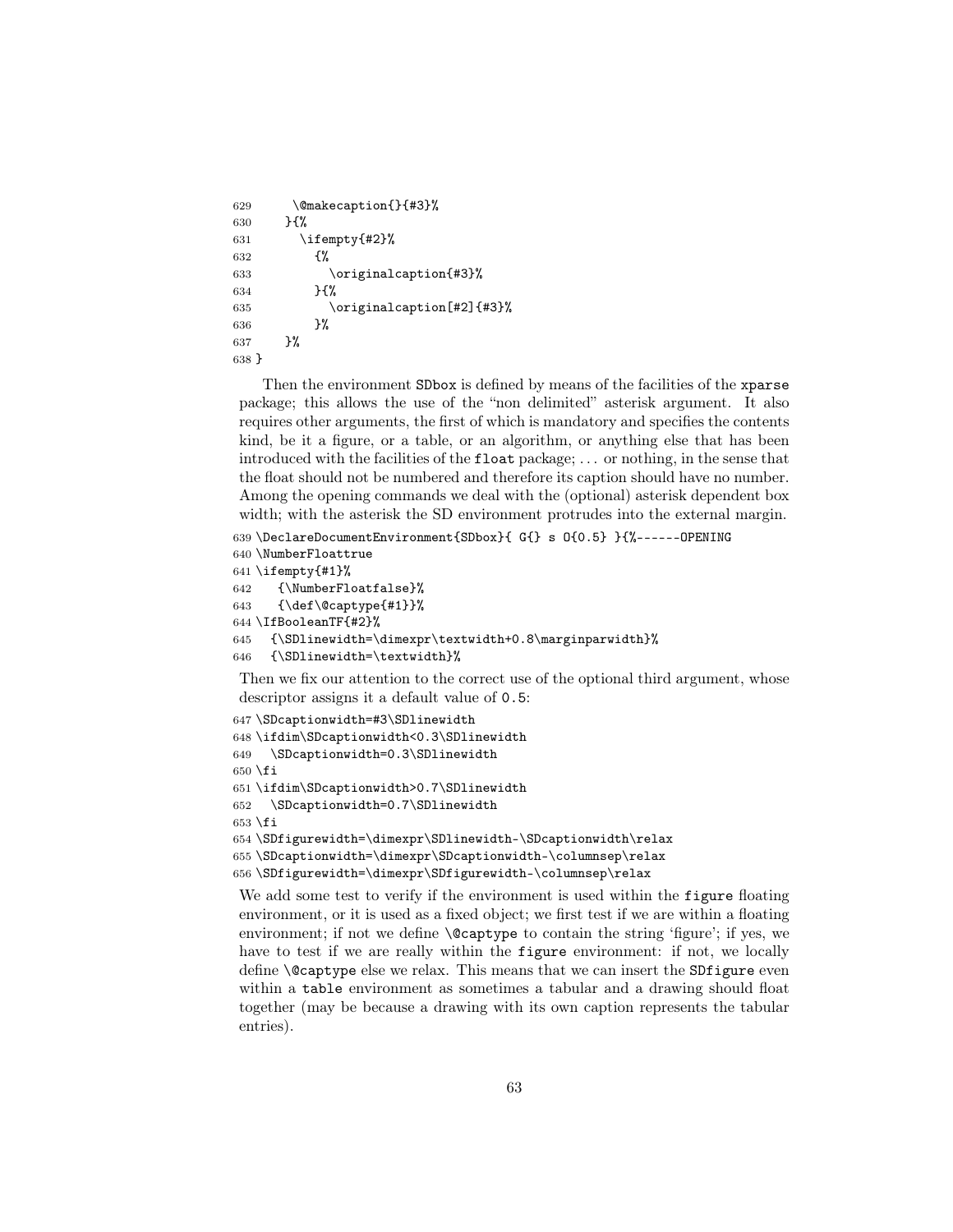And this is all for the opening commands; all these settings shall be used by \SDimage and \SDcaption described hereafter; here we describe the environment closing commands, taking into account that the above commands have saved the  $\langle label \rangle$  string into the **\@tempSD** macro and have set their image and caption-text respectively into boxes \SDfigbox and \SDcapbox.

The code tests if the saved  $\langle label \rangle$  string is empty; this should never take place, but it is better to perform such task. If the string is empty, a fall back value equal to the page number of the page that is still open at processing time is used; may be a warning message would be helpful, but since this empty string should never be empty, it appears as a super luxury feature, that we can do without.

But if the string is not empty, we test if the saved \label data, possibly read from the .aux file on a second typesetting run, has the normal LAT<sub>EX</sub> structure or the hyperref modified one; the former contains two braced arguments, while the latter contains five such arguments; in both cases the interesting page number is the second argument. The existence of a ver<sup>@hyperref.sty macro allows to know</sup> if the hyperref package has been invoked in the preamble, therefore upon testing this macro we know if we should use \@secondoffive or \@secondoftwo to read the real page number of the current SDfigure environment. Before reading the actual value of the .aux file \label saved data, we must access the string that contains these data but we have to expand several times the saved macros until we have the real string in **\@tempD**.

| $657$ } {% - - - |    |    | --------------------------------<br>CLOSING            |
|------------------|----|----|--------------------------------------------------------|
| 658              |    |    | $\{\iota\;f\;csdef\;f@\;fempSD\}\$                     |
| 659              |    | £% |                                                        |
| 660              |    |    | \edef\@tempD{r@\@tempSD}%                              |
| 661              |    |    | \edef\@tempD{\expandafter\csuse\expandafter{\@tempD}}% |
| 662              |    |    | \edef\@tempD{\@tempD}%                                 |
| 663              |    |    | \ifcsdef{ver@hyperref.sty}%                            |
| 664              |    |    | £%                                                     |
| 665              |    |    | \edef\@tempD{\noexpand\@secondoffive\@tempD}%          |
| 666              |    |    | }‰                                                     |
| 667              |    |    | £%                                                     |
| 668              |    |    | \edef\@tempD{\noexpand\@secondoftwo\@tempD}%           |
| 669              |    |    | ጉ%                                                     |
| 670              |    |    | \edef\@tempD{\@tempD}%                                 |
| 671              |    |    | \setcounter{SDpage}{\@tempD}%                          |
| 672              |    | }‰ |                                                        |
| 673              |    | £% |                                                        |
| 674              |    |    | \setcounter{SDpage}{\thepage}%                         |
| 675              |    | }‰ |                                                        |
| 676              | }‰ |    |                                                        |
|                  |    |    |                                                        |

At this point we have all the necessary pieces of information and we can shuffle the caption and image boxes depending on one or two side typesetting, and on the parity of the correct page number.

677 \ifbool{@twoside}%

678 {%

679 \ifnumodd{\value{SDpage}}%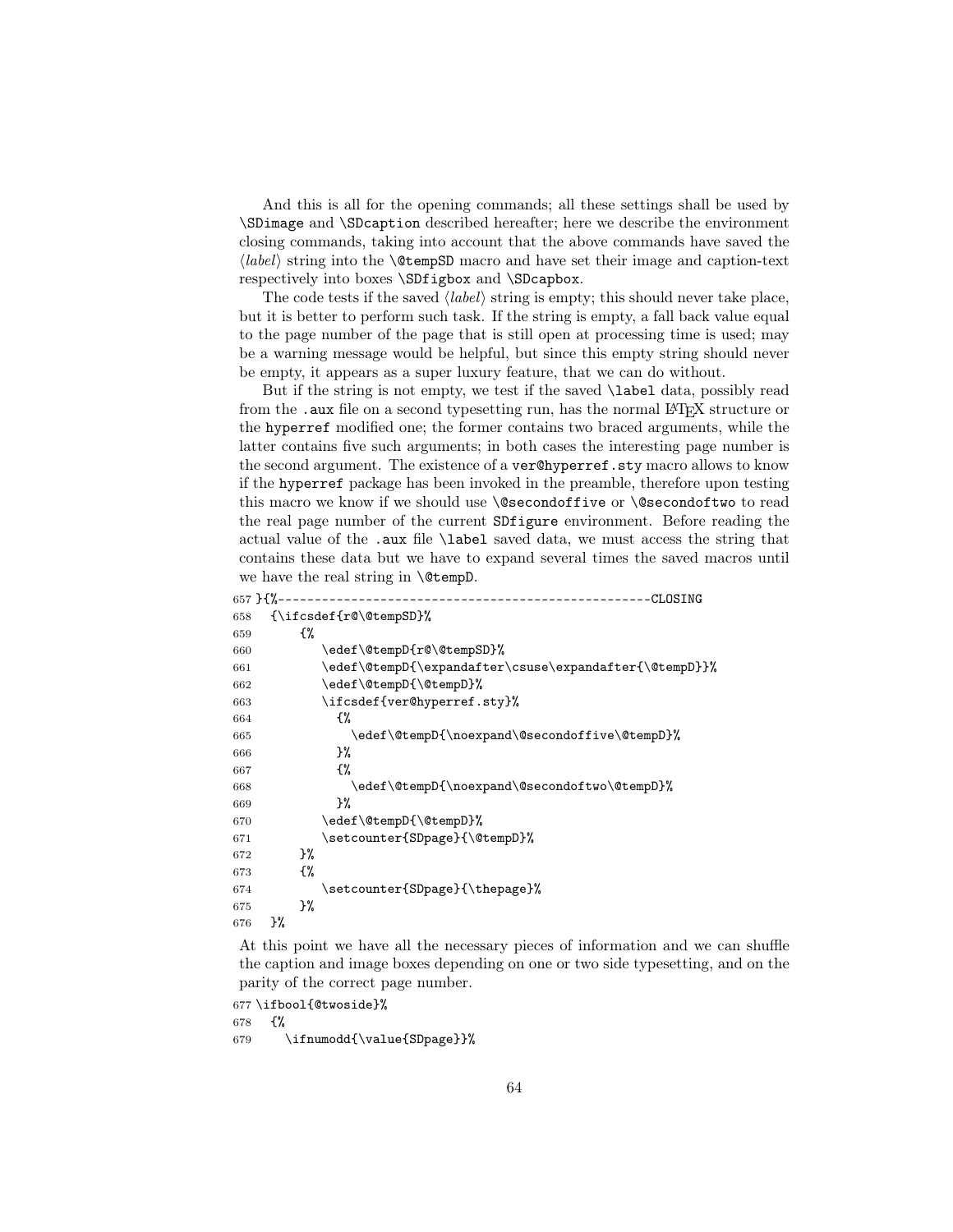```
680 {%
681 \makebox[\textwidth][l]{\makebox[\SDlinewidth]{%
682 \usebox{\SDfigbox}\hfill\usebox{\SDcapbox}}}%
683 }{%
684 \makebox[\textwidth][r]{\makebox[\SDlinewidth]{%
685 \usebox{\SDcapbox}\hfill\usebox{\SDfigbox}}}%
686 }%
687 }{%
688 \makebox[\textwidth][l]{\makebox[\SDlinewidth]{%
689 \usebox{\SDfigbox}\hfill\usebox{\SDcapbox}}}%
690 }
691 }
```
The \SDcaption code appears to be strangely complicated; but it actually performs several actions; the first (optional) argument is intended to collect the "short caption" to be used, if specified, for the list of floats entry; if not specified, as usual, the "long caption" second argument is used for this entry. The third (optional) brace delimited argument, on the contrary, is the label string that usually is passed as the argument of the \label command. If specified it is this \SDcaption macro duty to enter this command at the proper moment; the caption prefix is established by the value of the first (optional) argument of the SDbox environment, or by the floating environment where the SDbox one is nested. On the opposite if this macro \SDcaption argument is not specified, the caption is not numbered nor prefixed, and cannot be cross referenced; there are circumstances when this situation is very useful, but it is up to the user to decide when it is useful for his/her needs.

In this macro definition the boolean switch NumberSD has been already set by the opening statement commands of the SDbox environment; it is true only if the first environment (optional) argument has been specified or the environment is nested within a floating environment. Therefore if this boolean is false the unnumbered caption gets typeset, otherwise a second boolean is tested, the contents of the third (optional) argument of this macro \SDcaption. If it is specified, the numbered and prefixed caption gets typeset and this argument is used to label this caption; otherwise and unnumbered and not prefixed caption gets typeset with and internally generated label that allows to fetch the final page number so as to decide if the caption has to be typeset to the right or to the left side of the object depending on the page number parity.

```
692 \NewDocumentCommand\SDcaption{ O{} m G{} }{%
693 \notbool{NumberFloat}%
694 {%
695 \stepcounter{NumberSD}%
696 \edef\@tempSD{SD\the\c@NumberSD}%
697 \begin{lrbox}{\SDcapbox}%
698 \parbox[t]{\SDcaptionwidth}%
699 {%
700 \captionSD*{#2}\relax
701 \expandafter\label\expandafter{\@tempSD}%
702 }%
```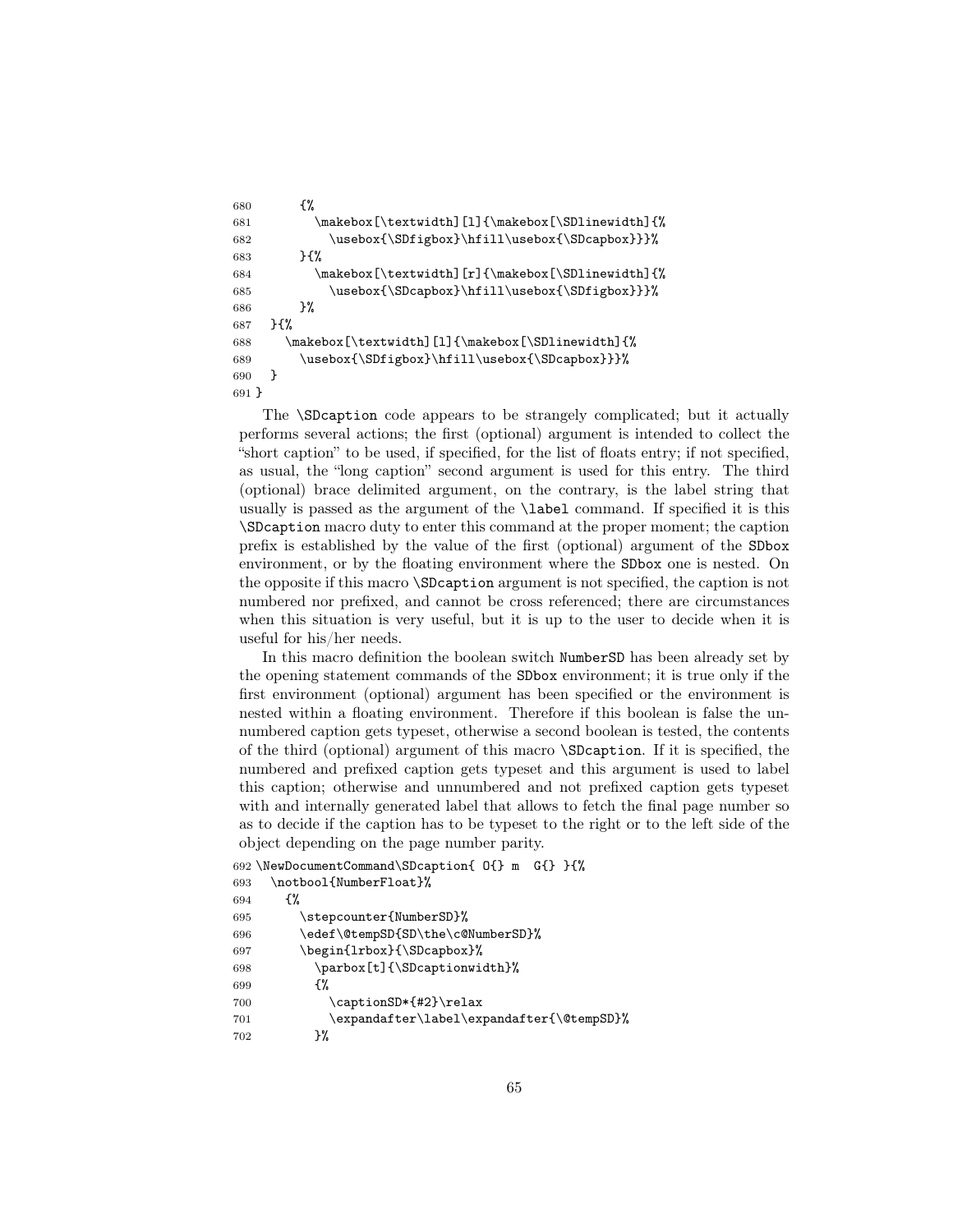```
703 \end{lrbox}%
704 }%
705 {%
706 \ifempty{#3}%
707 {%
708 \NumberFloatfalse
709 \stepcounter{NumberSD}%
710 \edef\@tempSD{SD\the\c@NumberSD}%
711 \begin{lrbox}{\SDcapbox}%
712 \parbox[t]{\SDcaptionwidth}%
713 {%
714 \captionSD*{#2}\relax
715 \expandafter\label\expandafter{\@tempSD}%
716 }%
717 \end{lrbox}%
718 }{%
719 \begin{lrbox}{\SDcapbox}%
720 \parbox[t]{\SDcaptionwidth}%
721 \{ \%722 \captionSD[#1]{#2}\label{#3}\gdef\@tempSD{#3}%
723 }%
724 \end{lrbox}%
725 }%
726 }%
727 }
```
We call the object to be shown within the SDbox with the name "image" which can be anything that can be enclosed in a parbox or a minipage; it can be an actual picture imported with an includegraphics command, it can be a drawing or a diagram created with the picture, or tikz, or pgfplots, or pstricks commands/environments; it can be a table, an algorithm, an example, a theorem; anything that can be typeset within a box. With this name in mind we create the SDimage command to insert the object into our SDbox. A \SDtabular command is an alias to \SDimage; the user may define other such aliases for inserting other objects that suit his/her preferences and the logical contents.

Also the \SDimage command is not so simple; in order to have both caption and image boxes aligned at the top, we must be sure that such boxes have their reference points at their top left corner; due to the heterogeneity of such "images", we need to lower the image box to have the upper left corner raised with respect to the base line the amount of a capital 'M' in the current font.

```
728 \newcommand\SDimage[1]{%
```

```
729 \setbox0\hbox{M}\dimen0\ht0\relax
```

```
730 \begin{lrbox}{\SDfigbox}\parbox[t]{\SDfigurewidth}{#1}\end{lrbox}%
```

```
731 \dimen2\dimexpr\ht\SDfigbox+\dimen0\relax
```

```
732 \setbox\SDfigbox\hbox{\raisebox{-\dimen2}{\box\SDfigbox}}%
```

```
733 }
```
## 734 \let\SDtabular\SDimage

We do not suggest to use a floating or a fixed **SDbox** environment for all figures, tables or what else; its use simply depends on the box contents; this environment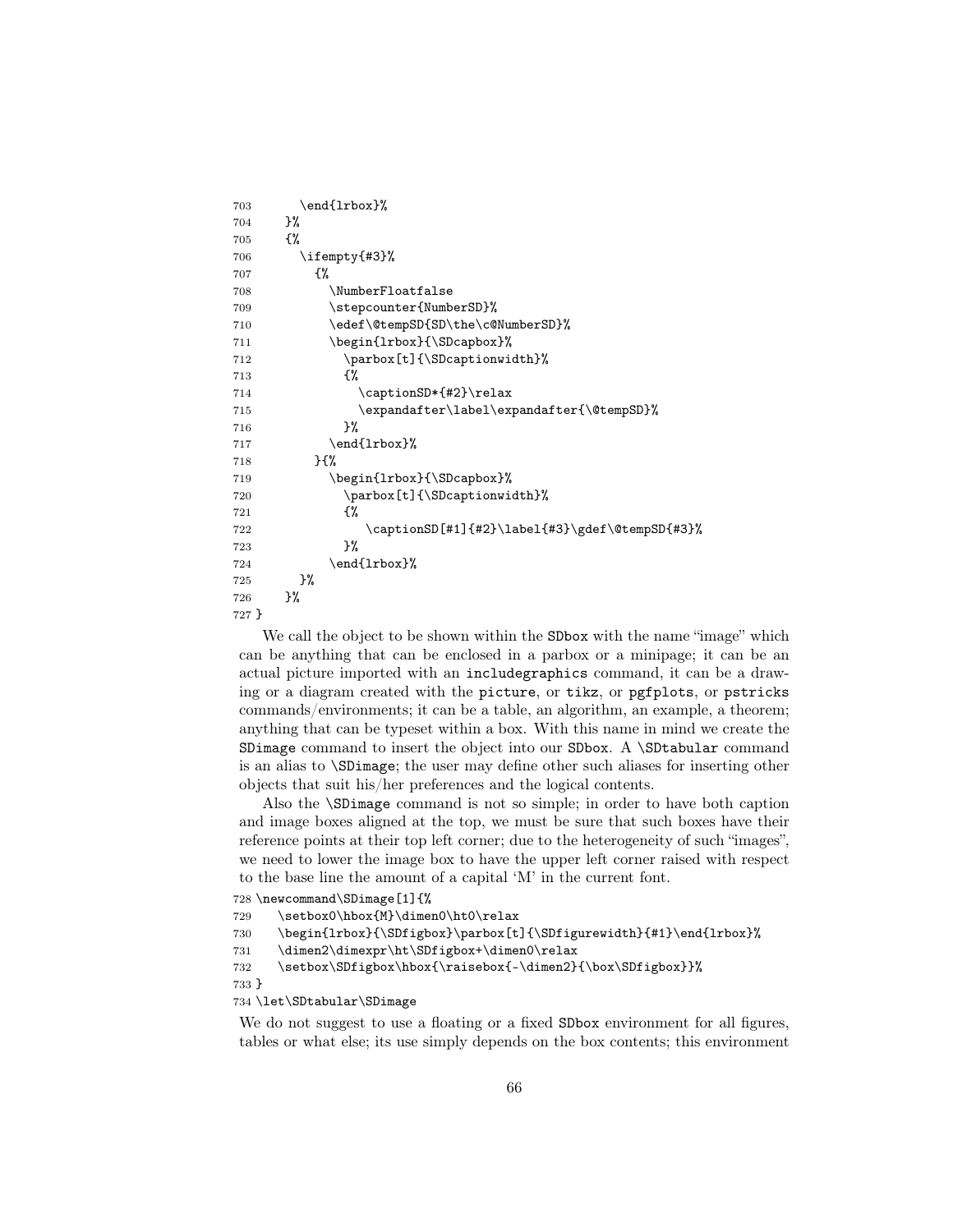may be useful when a normal setting would cause a lot of white space around the displayed material.

We define the  $\qquad$  codpagepbreak command; we have to distinguish if the command is issued in vertical or in horizontal mode; in the former instance we assume it has been issued between two paragraphs and a potential page break is required before the second paragraph; while in the latter case we assume that a  $\varepsilon$   $\Delta$ element should be inserted so that a page break takes place after the current line has been typeset. The command accepts an optional argument that represents the maximum number of lines that should be available on the page in order to issue a \newpage command; in other words if the number of lines available on the page are less or equal to the optional number, then a \newpage command is issued, otherwise noting is done; the test \ifhmode is used in order to avoid any action if in math mode.

```
735 \newcommand\goodpagebreak[1][4]{\ifvmode
736 \unless\ifdim\dimexpr\pagegoal-\pagetotal>#1\baselineskip\newpage\fi
737\else\ifhmode\vadjust{\newpage}\fi\fi}
```
The (deprecated) option chapterbib requires a redefinition of the thebibliogrpahy environment in case a separate reference list is required for every chapter. The point is that for this task the reference key must contain also the chapter number; the rest is simply a redefinition of the environment that behaves differently according to the chosen option. In any case the bibliography goes to the table of contents as an unnumbered chapter or section.

```
738 \def\redef@bibitem{\def\@bibitem##1{\item\if@filesw
```

```
739 \immediate\write\@auxout
740 {\string\bibcite{##1}{\thechapter.\the\c@enumi}}\fi\ignorespaces}}
741 %
742 \def\thebibliography#1{%
743 \ifchapterbibliography\section*{\bibname}\relax
744 \if@twoside\markright{\bibname}\fi
745 \addcontentsline{toc}{section}{\bibname}\relax
746 \redef@bibitem
747 \list{[\thechapter.\arabic{enumi}]}{%
748 \settowidth\labelwidth{[\thechapter.#1]}\leftmargin\labelwidth
749 \advance\leftmargin\labelsep\itemsep\z@ plus 1pt\parsep\z@
750 \usecounter{enumi}}
751 \else
752 \chapter*{\bibname}\relax
753 \ddcontentsline{toc}{chapter}{\bibname}\relax
754 \list{[\arabic{enumi}]}{\settowidth\labelwidth{[#1]}%
755 \leftmargin\labelwidth
756 \advance\leftmargin\labelsep\itemsep\z@ plus 1pt\parsep\z@
757 \usecounter{enumi}}
758 \fi
759 \def\newblock{\hskip .11em plus .33em minus -.07em}
760 \sloppy
761 \sfcode'\.=1000\relax}
762
```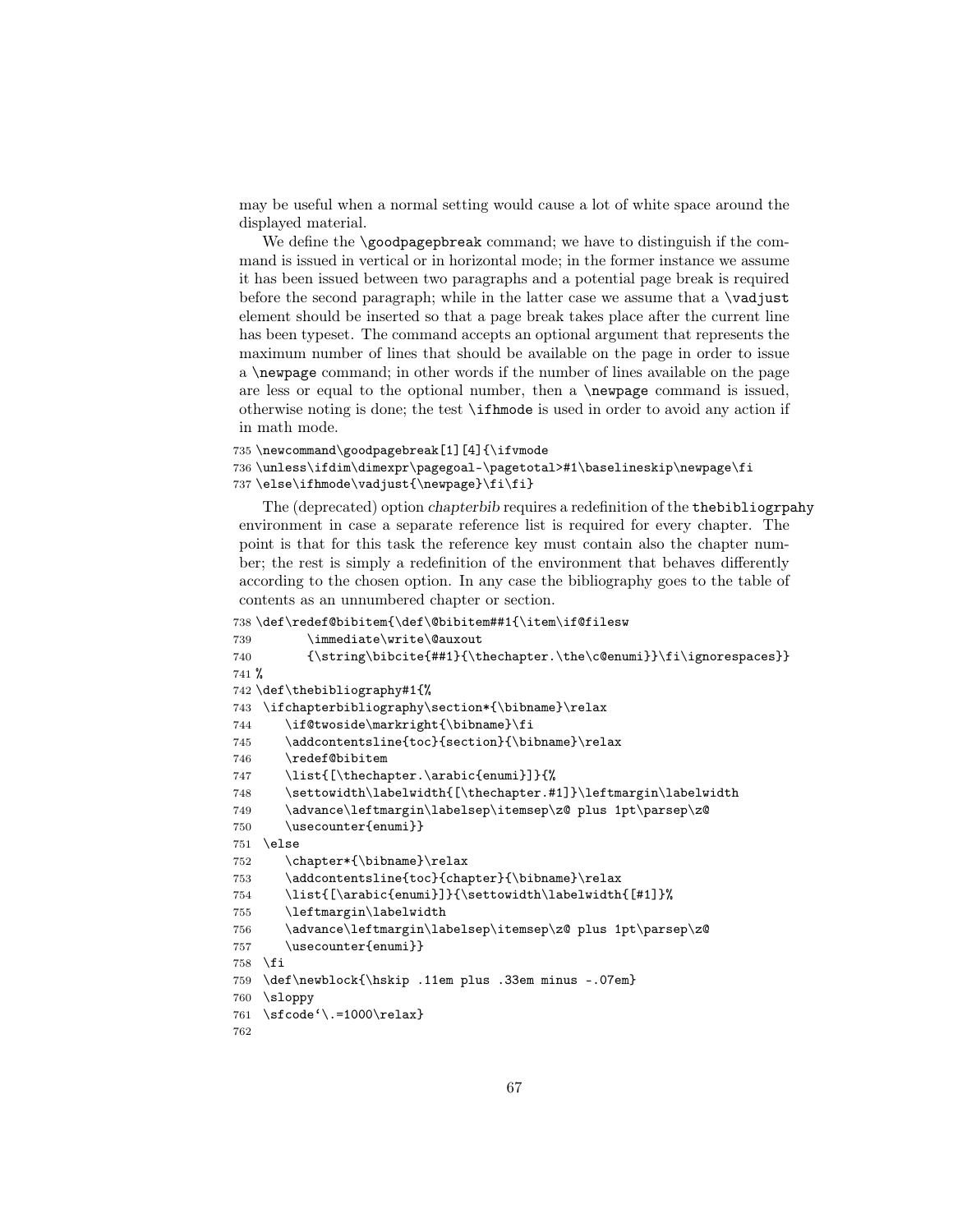#### 763 \let\endthebibliography=\endlist

For what regards footnotes nothing is changed except resetting the line spread to one, in case the current value is different.

```
764 \long\def\@footnotetext#1{\insert\footins{\linespread{1}\footnotesize
765 \interlinepenalty\interfootnotelinepenalty
766 \splittopskip\footnotesep
767 \splitmaxdepth \dp\strutbox \floatingpenalty \@MM
768 \hsize\columnwidth \@parboxrestore
769 \edef\@currentlabel{\csname p@footnote\endcsname\@thefnmark}%
770 \@makefntext{\rule{\z@}{\footnotesep}\ignorespaces#1\strut}}}
```
The following last heterogeneous definitions are partly important and partly residues of the good old times of MS-DOS v.3 when a Ctrl-Z character would be placed at the end of files. It's a long time that such DOS version is not being used, but some old time files might still be around.

The cryptic code that redefines the comma in math mode establishes that this character is a normal math character, instead of a math punctuation mark. Actually the code that defines the mathematical active comma is a new addition that lets the comma perform correctly in its double function (decimal separator and punctuation mark). The only point where this code fails is when a list of numbers is typeset: when a numeric list must be typeset, such as, for example,  $\forall i = 0, 1, 2, 3, n$ , in the source code a space must be inserted after every punctuating comma while no space follows a decimal comma: for example \$\forall␣i=0,␣1,␣2,␣3,n\$. The space before the n is not necessary (but it wouldn't hurt) because **n** is not recognised as a digit, therefore the "intelligent" comma inserts the necessary space by itself.

```
771 \DeclareMathSymbol{\virgola}{\mathpunct}{letters}{"3B}
772 \DeclareMathSymbol{\virgoladecimale}{\mathord}{letters}{"3B}
773 \AtBeginDocument{\mathcode'\,=\string"8000}
774 {\catcode ',=\active \gdef,{\futurelet\let@token\m@thcomma}}
775 \def\m@thcomma{\let\@tempB\virgola
776 \@tfor\@tempA:=0123456789\do{%
777 \expandafter\ifx\@tempA\let@token\let\@tempB\virgoladecimale
778 \@break@tfor\fi}\@tempB}
779 %
780 \catcode'\^^Z=10
781 \topmargin 0pt
```
The TOPtesi bundle contains two new chapter-like sections activated with the commands \sommario (alias \summary) and \ringraziamenti (alias \acknowledgements) respectively. The infix strings that start these sections depend on the used language.

Because of this, it is necessary to extend the list of infix string definitions provided by the  $\cap \langle \langle \rangle \rangle$  macros defined by the babel or polyglossia language description files; for this purpose we define a macro for adding new items for these two new sectioning commands. This macro receives three arguments: the first is the babel language name, the second is the string for the summary name, and finally the third is the string for the acknowledgements name; everything is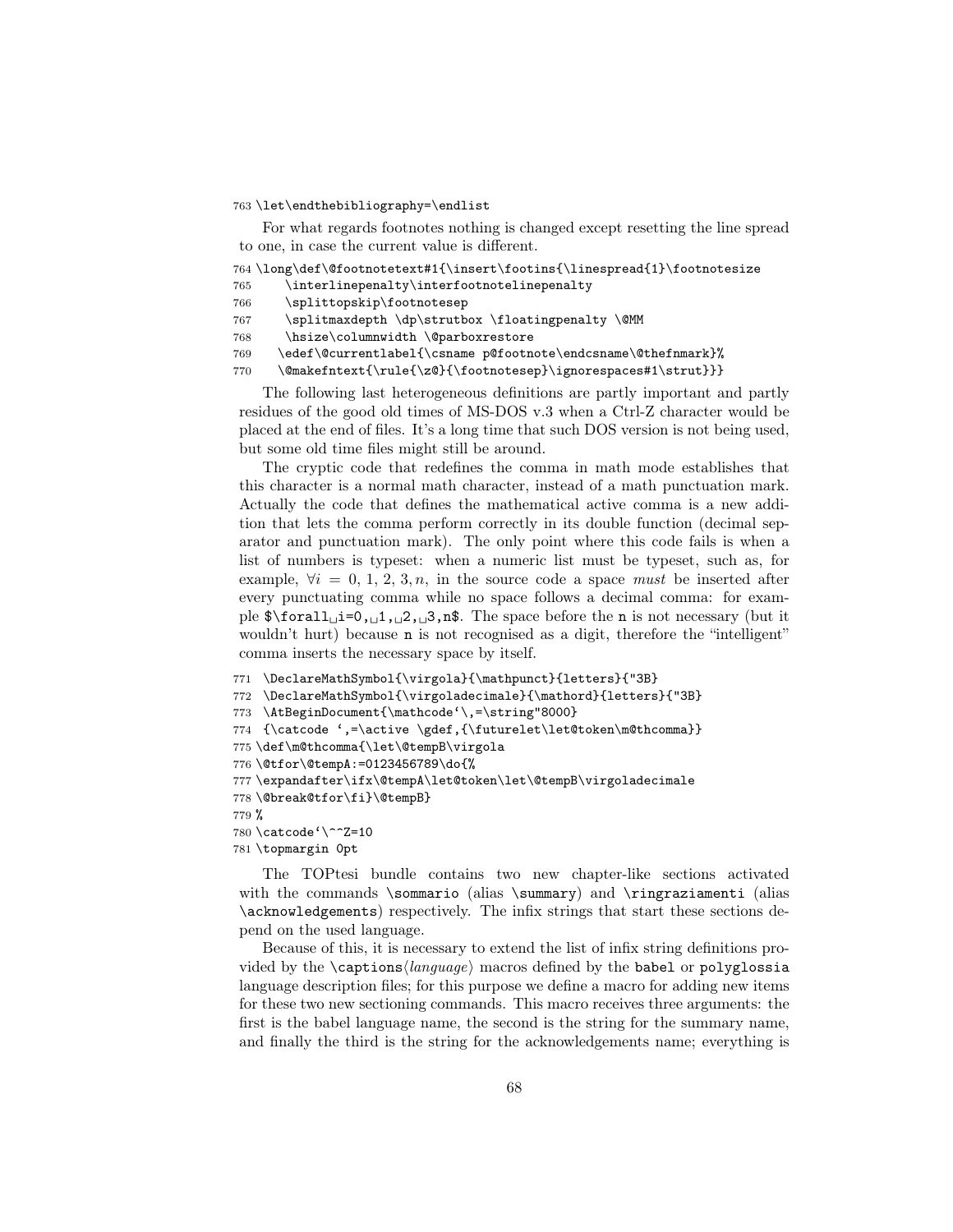contained within a group and only the relevant sectioning macro is globally redefined. The token register '0' is normally for scratch usage, but the fact that its value is restored upon exiting the group provides the necessary protection against an involuntary reassignment to this register. At the same time if a specific language option was not specified, a warning message is issued, but compilation goes on any way without the sectioning string names. To be sure, no other 'undefined' error messages are issued, and the \summaryname and \acknowledgename are let to \empty.

```
782 \providecommand*\summaryname{}
783 \providecommand*\acknowledgename{}
784 \newcommand*\ExtendCaptions[3]{{%
785 \@ifundefined{captions#1}{%
786 \PackageWarning{toptesi}{%
787 Language option #1 not specified\MessageBreak
788 Skipping any redefinition\MessageBreak}%
789 }{%
790 \expandafter\let\expandafter\@tempA\csname captions#1\endcsname
791 \toks0=\expandafter{\@tempA%
792 \def\summaryname{#2}%
793 \def\acknowledgename{#3}}%
794 \expandafter\xdef\csname captions#1\endcsname{\the\toks0}%
795 }}}%
```
For Italian and English there are no problems; we provide immediately these extensions by means of the newly available macros:

```
796 \ExtendCaptions{italian}{Sommario}{Ringraziamenti}
797 \ExtendCaptions{english}{Summary}{Acknowledgements}
```
In facts the babel and polyglossia options for Italian and English have already been loaded by default; therefore both caption macros \captionsitalian and \captionsenglish are already defined and can be freely extended. For any other language the corresponding language option must be entered in the class opening statement if babel is used, or it must be set with polyglossia \setotherlanguage when the latter language handler is being used; otherwise a warning is issued but compilation is not stopped. Therefore if, for example, the user wants to write the thesis in Spanish, the thesis main file shall start like this:

```
\documentclass[...,spanish]{toptesi}
\ExtendCaptions{spanish}{Resumen}{Agradecimientos}
...
\begin{document}
\selectlanguahe{spanish}
...
```
and the rest of the thesis will be typeset correctly in Spanish. similarly, if polyglossia is being used The code is:

```
\documentclass[...]{toptesi}
```
...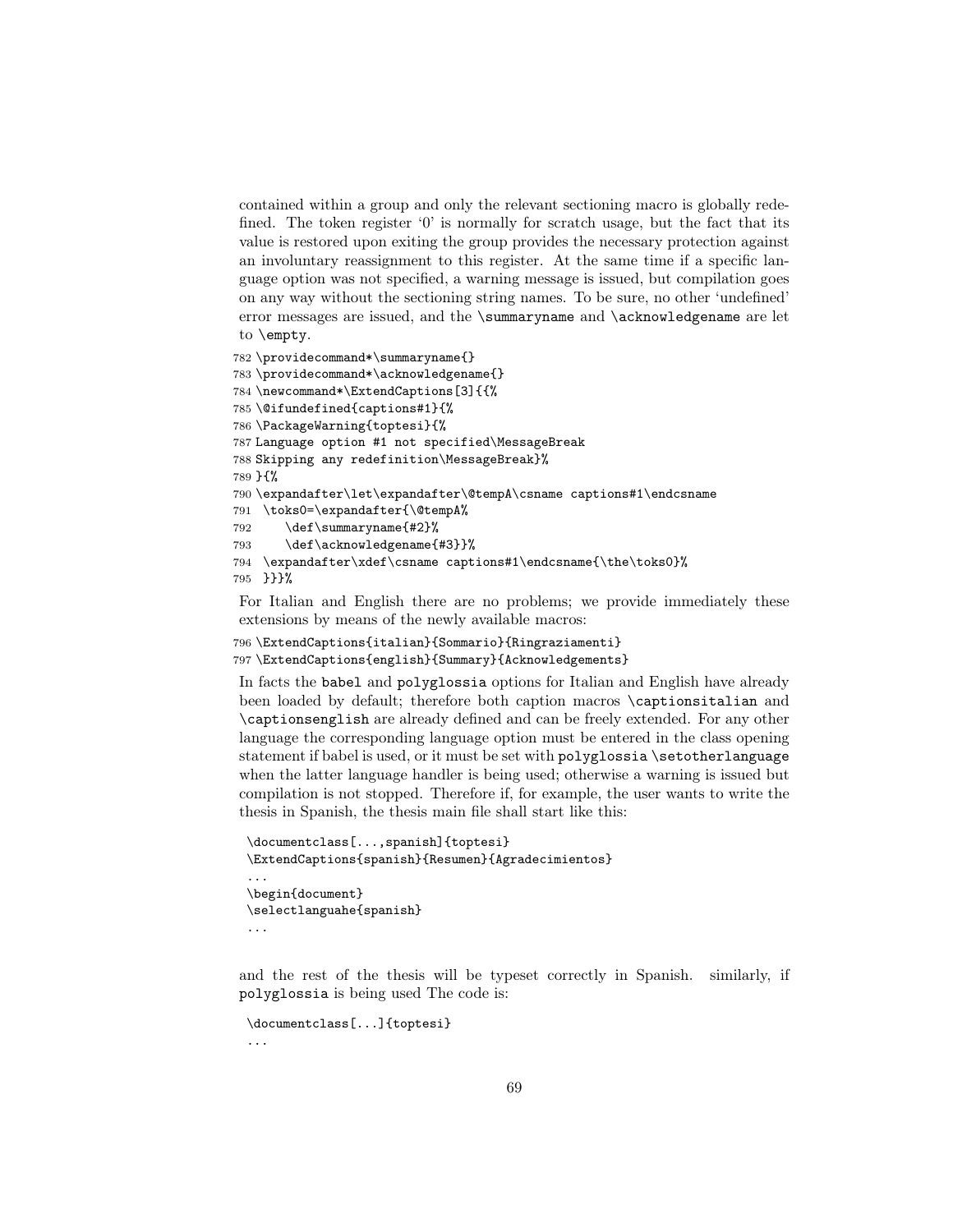```
\setotherlanguage{spanish}
\ExtendCaptions{spanish}{Resumen}{Agradecimientos}
...
\begin{document}
\selectlanguahe{spanish}
...
```
Remember that Italian is the main language and nothing is necessary to set up the Italian defaults. If English is desired, then after \begin{document} it is necessary to specify the default language; for ease of use the following macros are defined so they can be used instead of the lengthy babel or polyglossia command; after the beginning of the document it is then possible to specify \inglese or \english, and the default language is changed to English. These shorthand commands can be alternated so as to switch from one language to the other; nevertheless remember that there are more correct ways to switch languages with the babel and polyglossia commands without changing the infix strings.

```
798 \def\italiano{\selectlanguage{italian}}%
799 \def\english{\selectlanguage{english}}%
800 \let\inglese\english
```
At the beginning of the document the following commands are executed; the general macro \italiano sets the summary and the acknowledgements names in Italian, as the main language; and the \@chapapp macro is redefined so as to agree with the default language. If a different default language is desired, we recall it again, it is necessary to do the following:

- specify \english after the \begin{document} statement, if English is supposed to be the main language, or
- if babel is being used, specify the language name, other than Italian or English, among the class options; use the \ExtendCaptions macro for extending the list of sectioning commands infix strings as explained above; specify with \selectlanguage the new language as the default one *after* the \begin{document} statement;
- if  $X \rightarrow Y$  or LuaLaTeX is being used for type<br>setting, it suffices to specify in the preamble the name of the other language to be used, by means of the setotherlanguage command, and to define the summary and acknowledgments names in the same way as with pdfLATFX; the same must be done at the beginning of the document to declare the new language as the default one.

801 \AtBeginDocument{%

```
802 \italiano
803 \renewcommand\@chapapp{\chaptername}%
804 }
```
At last the subsidiary and independent packages topcoman and topfront are requested for input; the latter is loaded only when the switch noTOPfront has NOT been set true by using any tipotesi= $\langle option \rangle$ . This action, therefore has to be delayed till the "begin document" step, in order to be sure that other packages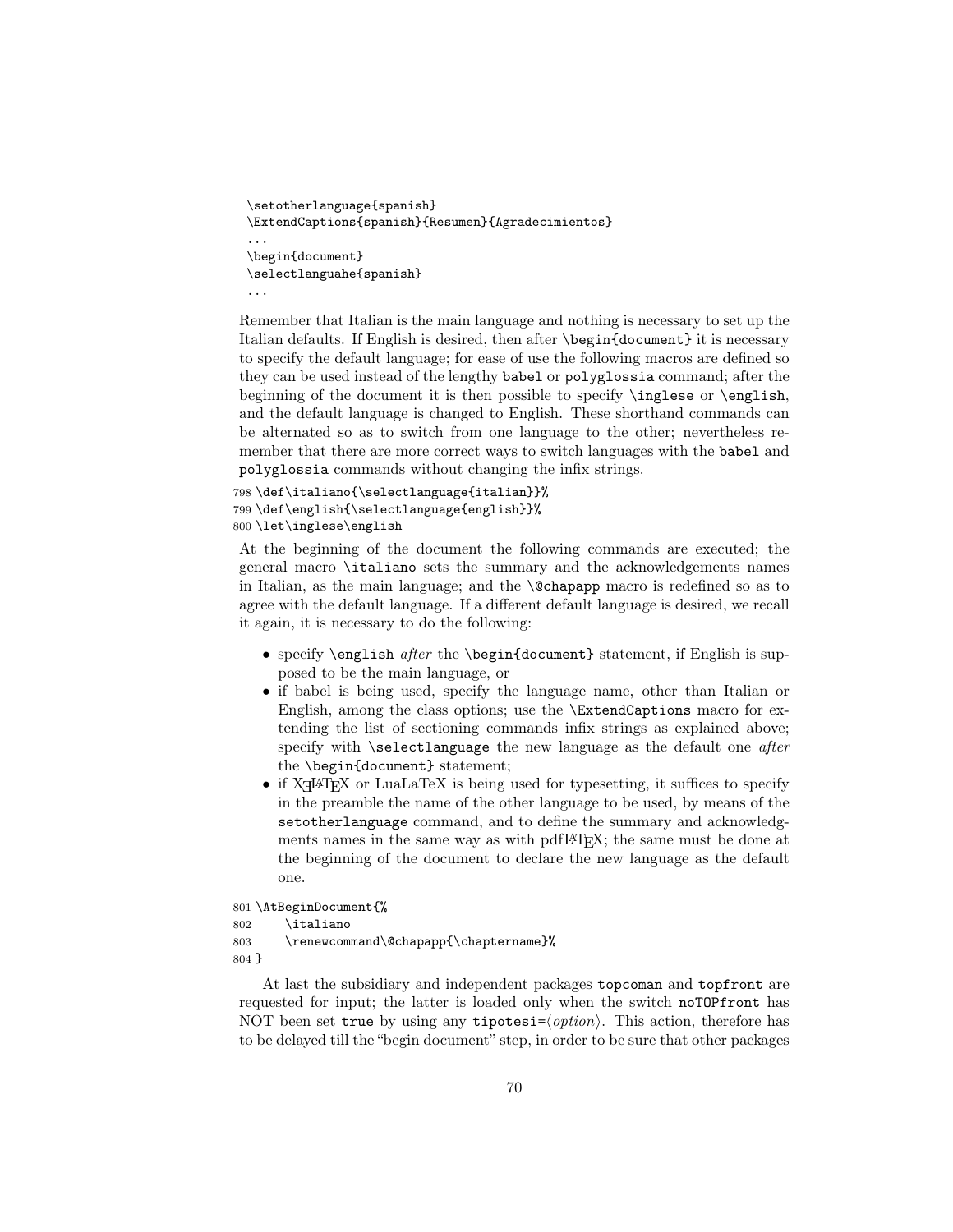have possibly been loaded to typeset the title page, and/or other packages have been loaded to properly use the units of measure. This delayed loading implies that the commands defined in topfront and in topcomand cannot be used in the preamble. Notice that also the scudo option value implies that the title page is typeset with its special commands and environments, therefore it sets the suitable switches so as to avoid loading the topfront module. This applies also to the other modules specific for special thesis types.

```
805 \AtBeginDocument{%
806 \unless\ifT@Pfrontespizio\ifTOPfront
807 \RequirePackage{topfront}
808 \if{if}809 \RequirePackage{topcoman}%
810 }
```
Last but not least, here comes the specification set for the  $PDF/A-1b$  format.

First of all the patches to the macros **\not** and **\mapstochar** that produce problems with that format, because they have a declared width of 0 pt; this is no problem for  $pdflatex$ , but it is a problem for the  $PDF/A$  format. Therefore, and only when pdflatex is used for typesetting the document, these commands must be replaced by equivalent ones that do not use zero-width glyphs. For  $\not\to\ldots$ another slash can be used, but in order to have it the right size in all math typesetting modes it is necessary to have a different command for every mode; this is achieved with the \mathchoice primitive as such:

```
811 \ifPDFTeX
```

```
812 \renewcommand*\not{\mathrel{\mathchoice%
813 {\rlap{$\displaystyle\mkern2.5mu\mathnormal{/}$}}%
814 {\rlap{$\textstyle\mkern2.5mu\mathnormal{/}$}}%
815 {\rlap{$\scriptstyle\mkern2.5mu\mathnormal{/}$}}%
816 {\rlap{$\scriptscriptstyle\mkern2.5mu\mathnormal{/}$}}%
817 }}
```
Actually the zero-width property of the slash must be simulated with a zero-width box but within this box it is necessary to specify the typesetting style of the math mode material.

A similar trick is used to patch the \mapstochar command but no other glyph was found suitable for substituting the original one; therefore we had to make it up with the picture environment:

```
818 \renewcommand\mapstochar{\mathrel{\mathchoice
819 {\displaystyle\unitlength=0.0555\fontdimen6\font
820 \picture(0,0)\put(1,1.5){\linethickness{0.72\unitlength}%
821 \line(0,1){6}}\endpicture}
822 {\textstyle\unitlength=0.0555\fontdimen6\font
823 \picture(0,0)\put(1,1.5){\linethickness{0.72\unitlength}%
824 \line(0,1){6}}\endpicture}
825 {\scriptstyle\unitlength=0.0555\fontdimen6\font
826 \ \pt{picture(0,0)\put(1,0.55)}{\line{the}times{0.61\unitlength}\%}827 \line(0,1){5}}\endpicture}
828 {\scriptscriptstyle\unitlength=0.0555\fontdimen6\font
829 \picture(0,0)\put(1,0.2){\linethickness{0.56\unitlength}%
```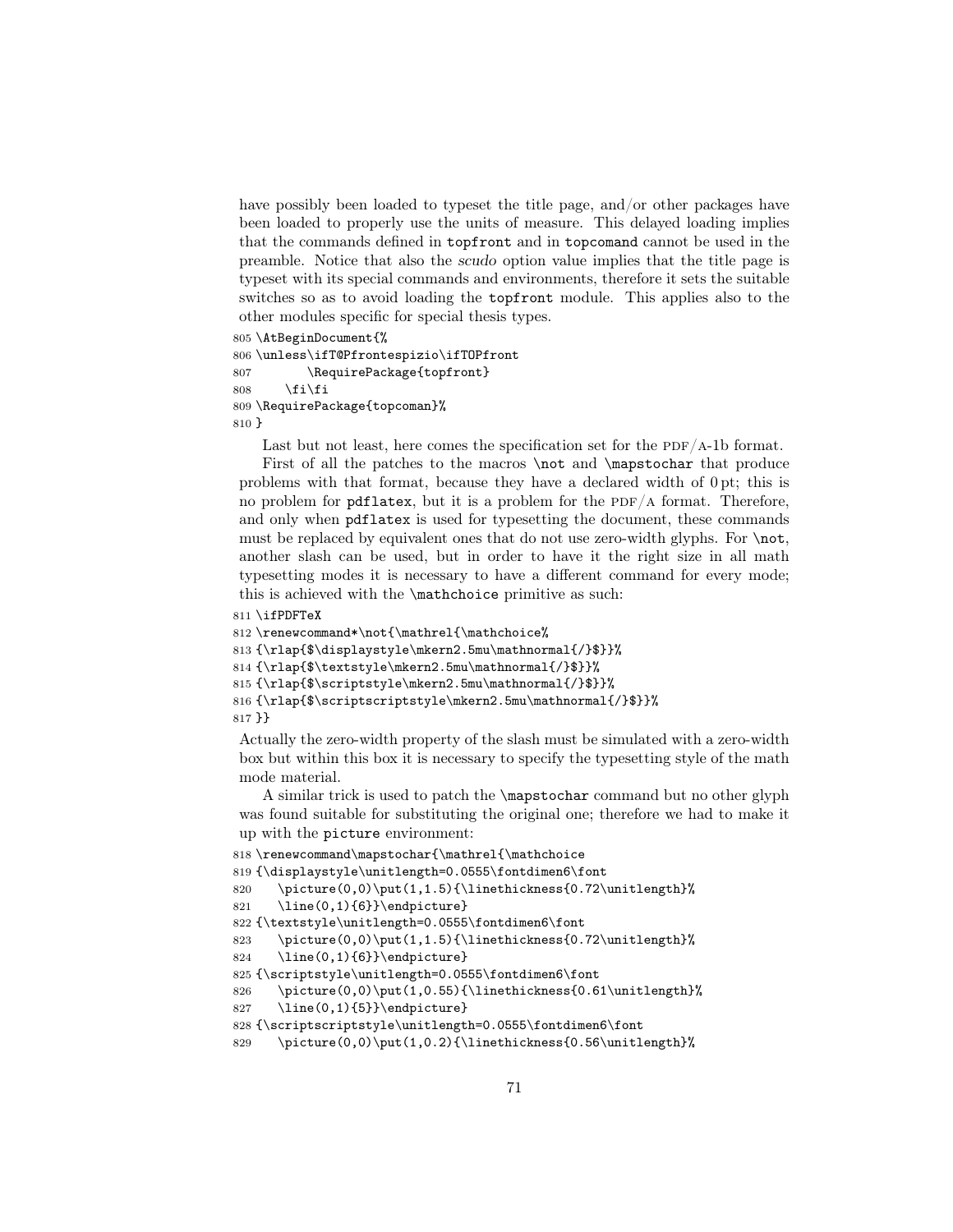#### 830 \line(0,1){4}}\endpicture} 831 }}\fi

The above patches are introduced irrespective of using pdflatex for producing a  $PDF/A$  compliant file; one might need to produce a traditional PDF file, or even a DVI file, to be converted to the PDF format, in order to possibly further transform it into a PDF/A one by means of other useful packages, such as *pdfpages*.

### 12.3 The classica option

As mentioned above, the classica option was devised in order to cope with theses in humanities and the specifications came from Paolo Ciacchi, a student of the University of Trieste, who was preparing a master thesis in classical Greek philology. The necessity of the large normal size derived from the necessity of having clear mark-up signs among the myriad signs philologists use; sometimes I believe that the philological mark-up requires typesetting environments similar to the mathematical ones: in facts the material to be typeset does not form linear sequences, as in plain text, but bi-dimensional structures as in mathematics.

The other requirements involve the title page and I agreed to implement them, since they are likely to be useful for other universities as well; the effort for localising this bundle makes this point less stringent compared to previous versions, but there are other layout fine points that cannot be solved with a simple substitution of infix strings.

The singular and plural masculine and feminine strings for "candidate" are redefined in the topfront module. For other languages using the configuration file is very handy.

Since theses in humanities may end up to occupy several volumes<sup>5</sup> a mechanism is set up to create a different title page for each volume; we need a volume counter and a command to start each volume.

The localisation allows to change the infix string that is going to be printed in the title page. But when several tomes are involved, instead of using the \frontespizio macro or frontespizio environment, use the \tomo macro. This classica thesis style does no allow to use a title page environment; therefore all necessary data necessary for the title pages of each tome must be specified before using the \tomo macro. This macro provides to stepping up the volume counter before actually printing the new tome title page.

832 \newcounter{tomo}

833 \newcommand\*{\tomo}{\clearpage\stepcounter{tomo}\boolfalse{topTPTlogos}% 834 \fr@ntespizio}

Folios as well are to be redefined and also the page styles require a redefinition so as to being able to use old style numbers. The macro \lapagina (it's not a case that this macro name is the direct translation of "thepage") contains the folio number; if

<sup>5</sup>Classically "tomo" in Italian means "volume", although the latter word is valid also in Italian with the same meaning but appears to be neglected by the humanists; in English "tome" indicates a "large book"; in Italian the meaning nuance of "tomo" is a little different because it is used to indicate each of the volumes into which a large printed work is divided; the humanists, as usual, know well their words and use them properly!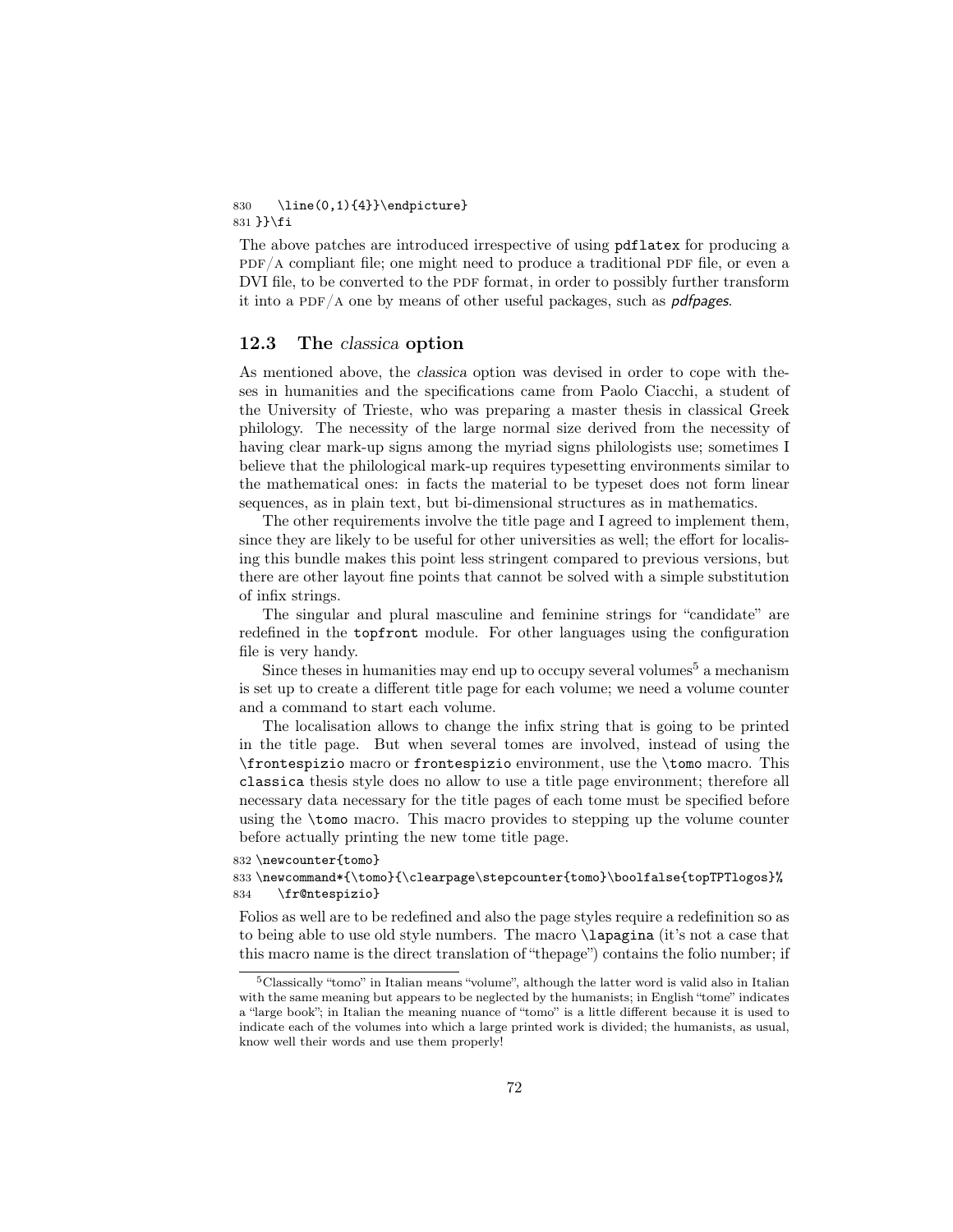it is in roman numerals nothing happens, but if the old style numbers are required the folio is surrounded by the proper macros so as to expand the folio macro before typesetting it in old style. The page style does not need an actual redefinition, because the original definition in file toptesi.sty already uses \lapagina as the typeset folio indicator.

835 \renewcommand\*{\lapagina}{%

| 836   | $\verb \ifnumeriromani $                         |
|-------|--------------------------------------------------|
| 837   | \thepage                                         |
| 838   | \else                                            |
| 839   | \if@ldstyle                                      |
| 840   | \expandafter\oldstylenums\expandafter{\thepage}% |
| 841   | \else                                            |
| 842   | \thepage                                         |
| 843   | \fi                                              |
| 844   | \fi                                              |
| 845 P |                                                  |

But we actually have to redefine the page style for the new headings because the classica option changes completely the left and the right headers depending on the option autoretitolo; in this case the left header contains the candidate's name and the (short) version of the thesis title, while the right heading contains the chapter (short) title; if this option is not in force, headings appear as usual, but without using the settings relative to the folio position and the header text position.

The redefinition of the headings page style is made only if this option is in force. In case of two-sided printing where the left head and the right heads are different, the left heading contains the author name and the short title name; if there are other authors the first author name is printed followed by "et al."; if the overall header string exceeds the text width, a message is printed so as to suggest the user to use the optional \titolo argument, the one that is supposed to contain the short title. In the right heading there is the chapter title; again if the header turns out to be too wide, a message is issued to the user.

More complicated things are done when typesetting on one side; in facts the author name (possibly followed by "et al.") and the short thesis title are typeset on the left of the only header while the chapter title is typeset on the right; in the unlikely situation where these two elements separated by at least 2em of white space do not exceed the text width, they are printed, but if they do, as it is likely to happen, then my suggestion would be not to use the autoretitolo option; but if the user absolutely wants this layout, then the author's name, possibly followed by "et al.", and the short thesis title are set in a vertical box; the same happens for the chapter title in another box; these texts are set with ragged margins, and eventually these boxes are set one next to the other with an intermediate glob of infinitely stretchable glue, and finally set in the header box with a rule underneath both of them. The result might be barely acceptable if both vertical boxes do not exceed two lines and no words have to be hyphenated, but in general I believe it is an ugly layout; the user is warned! Remember also that \@@author contains the author's name without the ID number if any.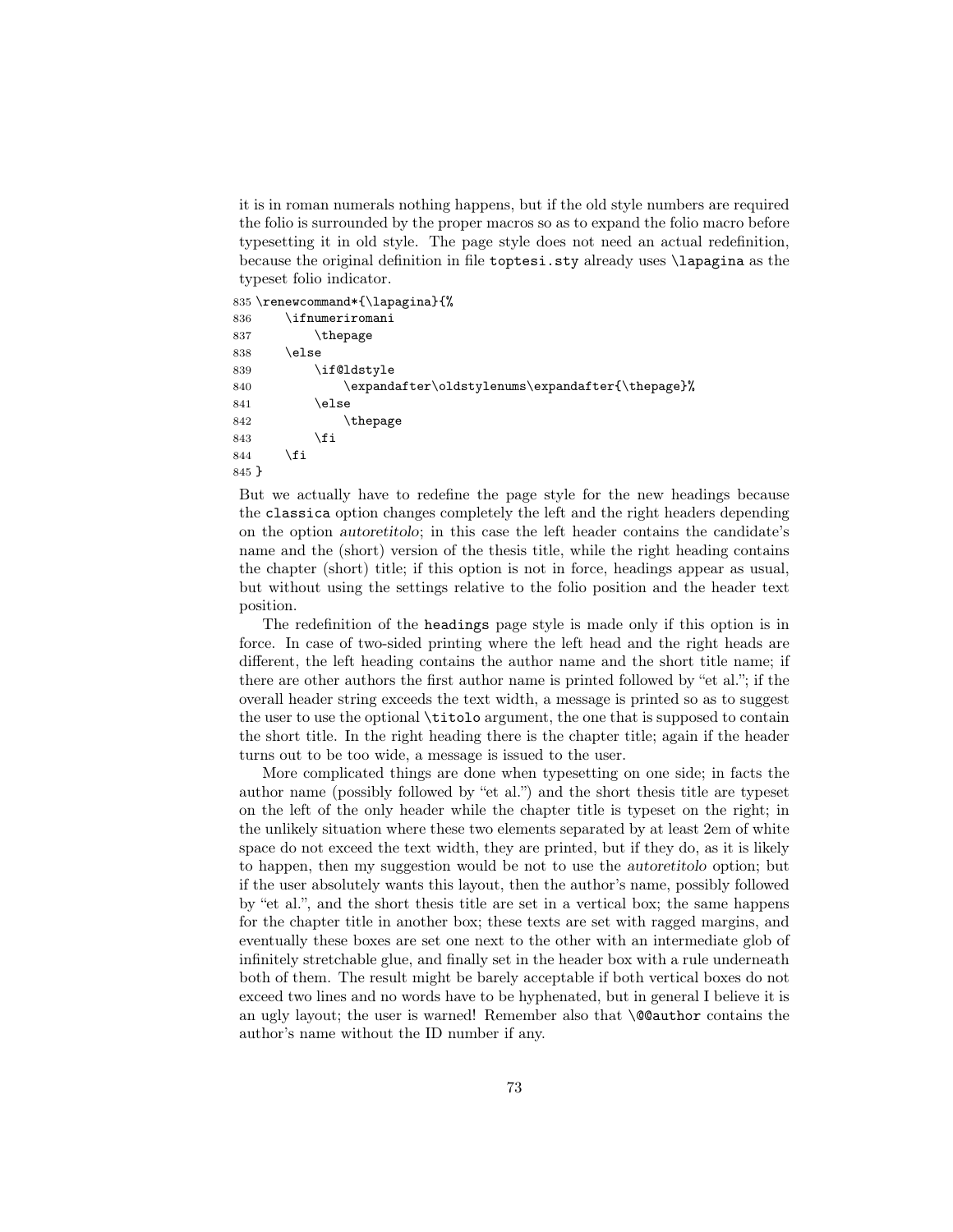```
846 \if@utoretitolo
847 \if@twoside
848 %
849 \renewcommand*{\ps@headings}{\let\@mkboth\markboth%
850 \def\@oddfoot{\null \hfill \textbf{\lapagina} \hfill \null}%
851 \let\@evenfoot\@oddfoot
852 \def\@evenhead{%
853 \setbox\@intesta\hbox{\ifPDFTeX\latintext\fi
854 \footnotesize\strut\textsc{%
855 \@@author\ifcsvoid{@secondauthor}{\ et al.}: \@stitle}%
856 }%
857 \ifdim\wd\@intesta>\textwidth\headwrn{\titolo}\fi
858 \underline{\makebox[\textwidth]{\box\@intesta}}}%
859 \def\@oddhead{\ifPDFTeX\latintext\fi
860 \setbox\@intesta\hbox{%
861 \footnotesize\strut\textsl{\rightmark}}%
862 \ifdim\wd\@intesta>\textwidth \headWarn{\section}\fi%
863 \underline{\makebox[\textwidth]{\box\@intesta}}}%
864 \def\chaptermark##1{\markright{\thechapter\ -- ##1}}%
865 \def\sectionmark##1{}}%
866 \else
867 \renewcommand*{\ps@headings}{\let\@mkboth\markboth
868 \def\@oddfoot{\null \hfill \textbf{\lapagina}\hfill \null}%
869 \let\@evenfoot\empty\let\@evenhead\empty
870 \def\@oddhead{{\setbox\z@\hbox{\ifPDFTeX\latintext\fi
871 \footnotesize\textsc{%
872 \@@author\ifcsvoid{@secondauthor}{}{\ et al.}: \@stitle}}%
873 \setbox\tw@\hbox{\ifPDFTeX\latintext\fi
874 \footnotesize\textsl{\rightmark}}%
875 \dimen@=\dimexpr2em + \wd\z@ + \wd\tw@\relax
876 \unless\ifdim\dimen@<\textwidth
877 \setbox\z@\vbox{\hsize.48\textwidth\parindent\z@
878 \raggedright
879 \ifPDFTeX\latintext\fi
880 \footnotesize\textsc{%
881 \@@author\ifcsvoid{@secondauthor}{}{\ et al.}: \@stitle
882 }}%
883 \setbox\tw@\vbox{\hsize.48\textwidth\parindent\z@
884 \raggedleft
885 \ifPDFTeX\latintext\fi\footnotesize
886 \textsl{\rightmark}}%
887 \fi
888 \setbox\@intesta\vbox to\z@{%
889 \qquad \texttt{obx to\textbf{\strut}box\z0\hfil1\boxtimes\texttt{}}890 \underline{\box\@intesta}}}%
891 \def\chaptermark##1{\markright{\thechapter\ -- ##1}}}
892 \fi
893 \fi
```
The footnote rule separator is also longer than the default one. Dealing with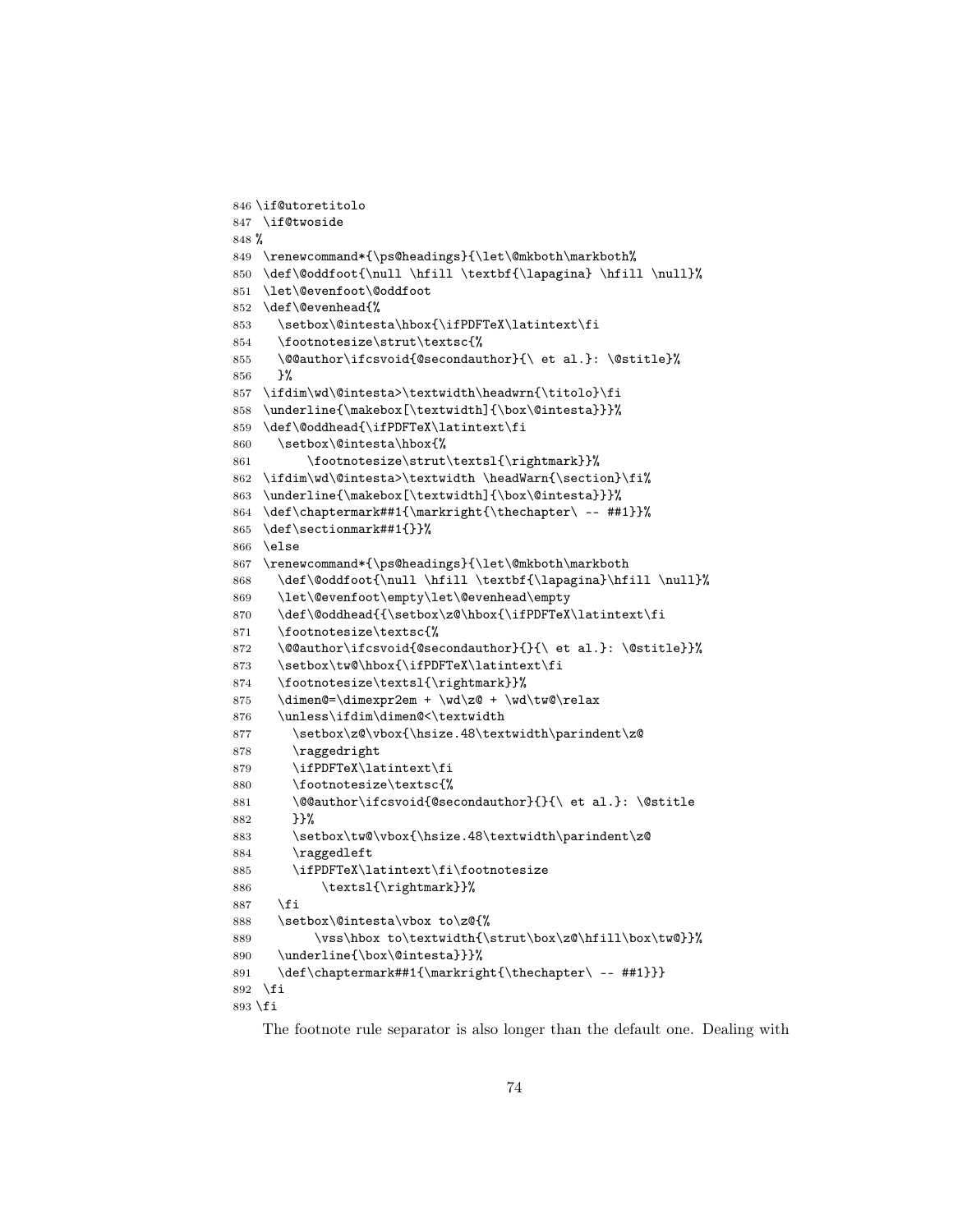notes the footnote separator is also changed as well as the footnote skip. But the humanists like to have also unnumbered notes within numbered ones, as if they were two separate sets; of course specialised extension modules, such as, for example, the eledmac, reledmac, or xreledmac packages, are available in TeXLive and MiKTeX, but as a poor man solution the command **\nota** was introduced that inserts a note with a symbol as a note mark; the symbol must be a mathematical one as the dagger or the double dagger; by default it is the asterisk. At the same time the default definition of the mathematical asterisk is that of a binary operator; I have experienced that the note symbol gets a better positioning if it is used as an ordinary symbol through \mathord. This is why its math code is redefined.

A final unusual request was to be able to put a blank unnumbered note, as a (rather wide) note separator. The command \NoteWhiteLine has to be used at the end of the text of the preceding note.

```
894 \renewcommand\footnoterule{%
895 \kern-6\p@
896 \hrule\@width.4\columnwidth
897 \kern5.6\p@}
898 \setlength\footnotesep{12\p@}
899 \setlength{\skip\footins}{24\p@ \@plus 4\p@ \@minus 2\p@}
900 \newcommand*\nota[1][\mathord{*}]{%
901 \xdef\@thefnmark{\ensuremath{\m@th#1}}\@footnotemark\@footnotetext
902 }
```

```
903 \newcommand*{\NoteWhiteLine}{\par\vspace*{-.3\baselineskip}}
```
The humanists asked me to create some other simple macros: one for skipping a whole page, without header and footer; another to compose a dedication page; a third one for typesetting a page with one or more witty sentences. The first request has a trivial solution, but at least \paginavuota (alias \emptypage) is much shorter to type than its expansion.

The environments dedica (alias dedication) for the dedication, and citazioni (alias wittysentences) for the witty sentences are almost identical; both typeset their content with a reduced text width, half of the normal one; this column is typeset on the right of the page. The dedica/dedication environment is supposed to be used in the front matter, while the witty sentence environment may be used anywhere.

The dedication is typeset in \Large font size and in italics; if the author wants a different size and/or a different shape s/he must specify it at the beginning of the dedication text. The citazioni/wittysentences environment typesets its material with the default font shape series and size, so the author has to specify any change s/he desires.

These three commands and environments, though, are available irrespective of the classica option, so that they can be used also for theses outside the field of humanities.

```
904 \newcommand*\paginavuota{\clearpage\thispagestyle{empty}\null\clearpage}
905 \let\emptypage\paginavuota
906 %
```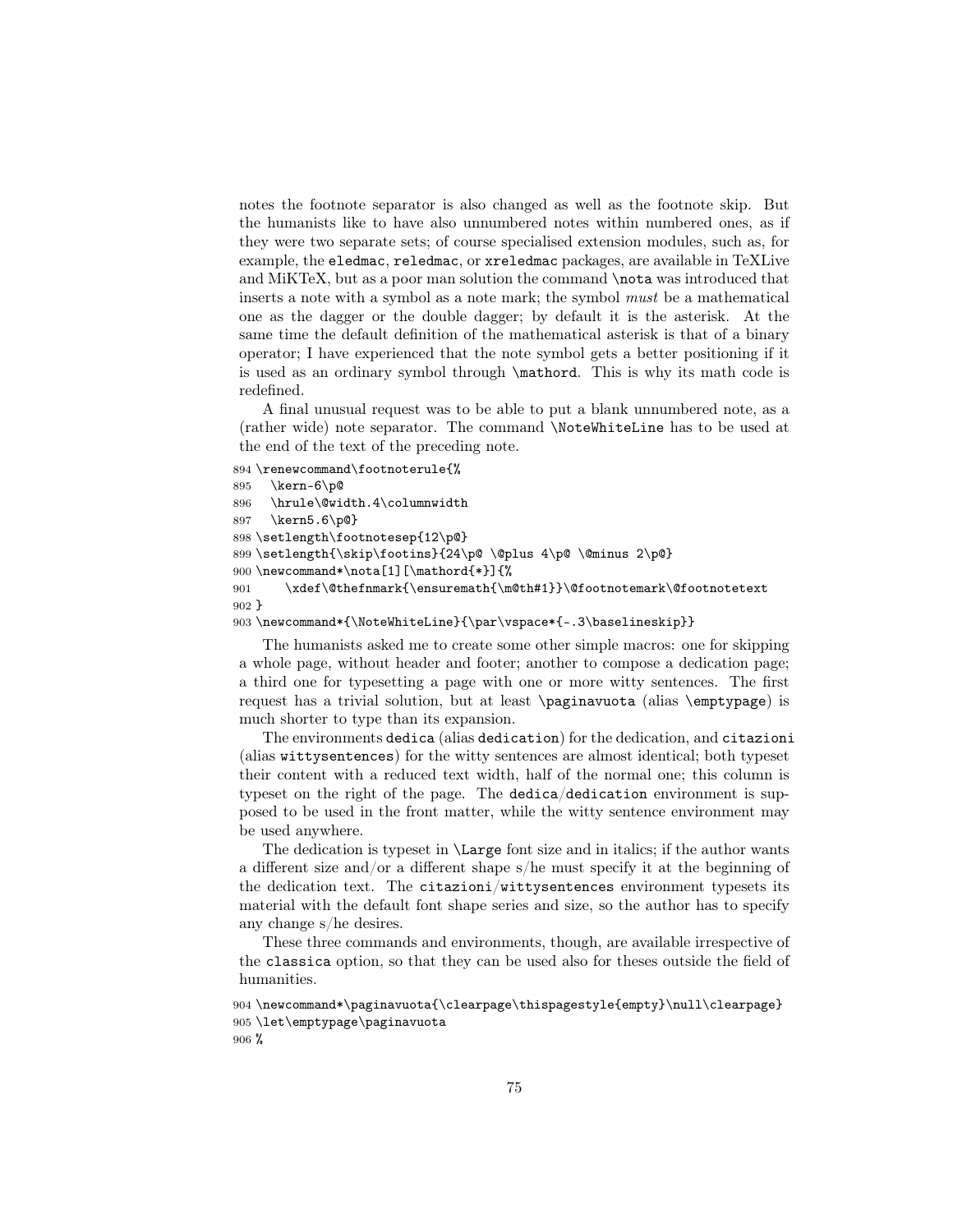```
907 \newenvironment{dedica}{\clearpage
908 \if@twoside
909 \ifodd\c@page\else\thispagestyle{empty}\null\clearpage\fi
910 \overline{f}911 \thispagestyle{empty}%
912 \list{}{\labelwidth\z@
913 \leftmargin.5\textwidth
914 \parindent\z@
915 \raggedright\LARGE\itshape}\item[]
916 }{%
917 \endlist\clearpage
918 }
919 \let\dedication\dedica \let\enddedication\enddedica
920 %
921 \newenvironment{citazioni}{%
922 \clearpage\thispagestyle{empty}
923 \list{}{\labelwidth\z@
924 \leftmargin.5\textwidth
925 \parindent\z@
926 \raggedright}\item[]
927 }{%
928 \endlist\clearpage
929 }
930 \let\wittysentences\citazioni \let\endwittysentences\endcitazioni
```
# 12.4 The topfront.sty code

This file is input by toptesi, version 6 and higher provided that no title page or thesis type options have been specified by the user; it can also be used as an independent extension module with (hopefully) any document class.

It contains all the definitions for the composition of just the title page of "standard" theses along the style requirements of toptesi, version 5.x or higher. It is not loaded by toptesi even when typesetting the title page for theses made according the requirements of the ScuDo doctoral school; with the scudo option to toptesi loading of topfront is inhibited and in its place another extension module, toptesi-scudo, is loaded. The same holds true with the other special thesis modules. This latter files are described in subsequent sections.

The topfront package makes use of an optional configuration file where the user can define a lot of default information and all the infix language dependent strings that are peculiar to the title page. Among other things it can typeset also the copyright page on the verso of the title page if the \retrofrontespizio macro argument is not empty.

This file specifies that it requires the LAT<sub>EX</sub>  $2<sub>\epsilon</sub>$  format and identifies itself. Since this module might be used to extend the performances of other classes, this file does not specify any input encoding, on the assumption that the calling class already provided this information.

In oder to use topfront as a stand-alone extension package with other classes it is necessary to verify if the classica option corresponds to a valid setting of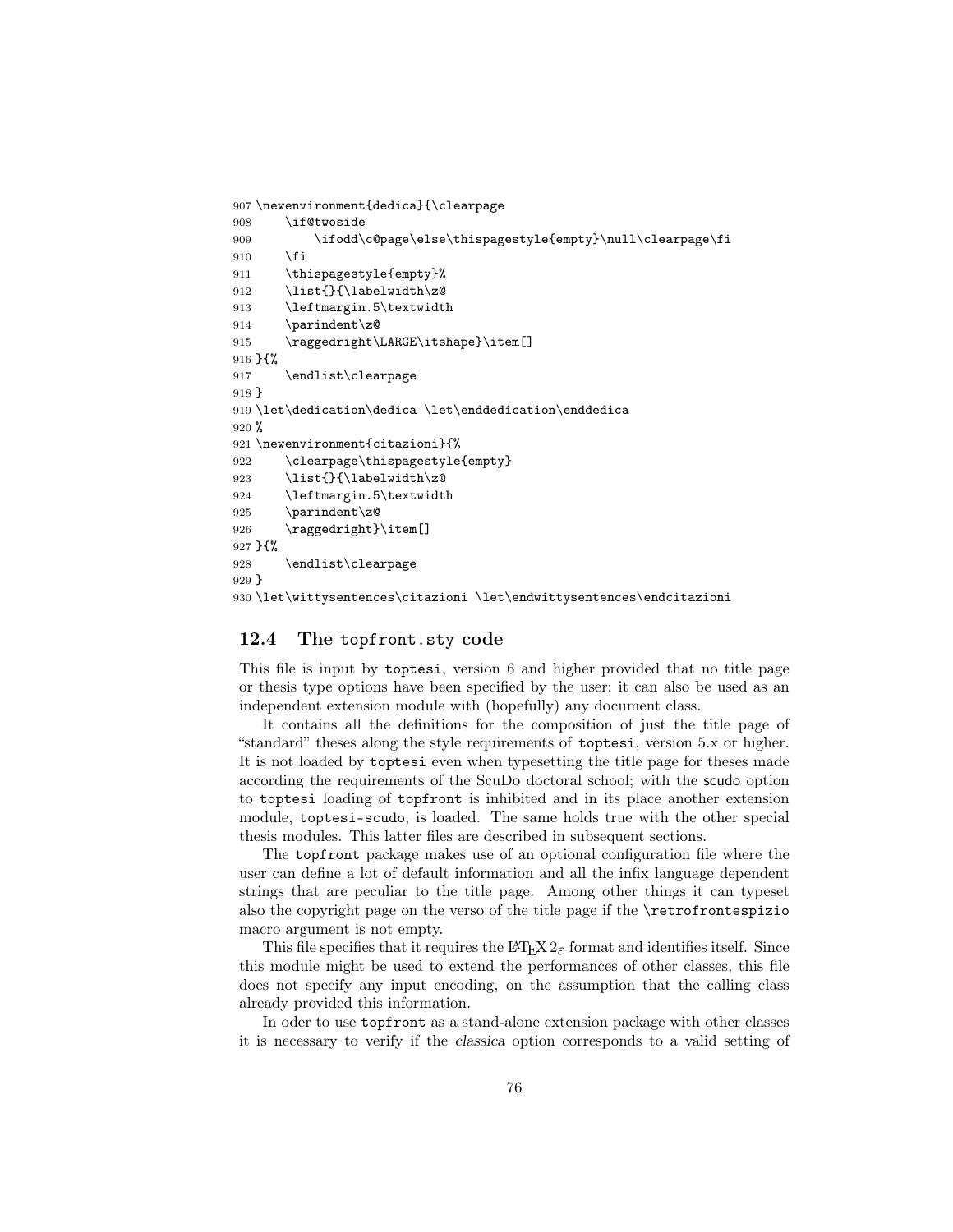\ifclassica; since this test is defined in the toptesi class, here we need to verify its existence and, in case, to set its value to false. This implies two points: we need a powerful macro package to test a "switch", and, when this topfront module is used as a stand-alone one, the settings of the classica options are not available. This requires to define switches and counters, besides options for this package, even if they may be specified to the toptesi class; of course when topfront is used as a standalone package, the class might not be toptesi therefore a complete set up even with the classica option must be set again.

```
931 \@ifpackageloaded{etoolbox}{}{\RequirePackage{etoolbox}}
932 \@ifpackageloaded{xspace}{}{\RequirePackage{xspace}}
933 \@ifpackageloaded{xparse}{}{\RequirePackage{xparse}}
934
935 \ifcsundef{ifclassica}{\newif\ifclassica \classicafalse}{}
936 \ifcsundef{if@utoretitolo}{\newif\if@utoretitolo\@utoretitolofalse}{}
937 \ifcsundef{if@ldstyle}{\newif\if@ldstyle\@ldstylefalse}{}
938 \ifcsundef{if@xivpt}{\newif\if@xivpt \@xivptfalse}{}
939 \ifcsundef{if@binding}{\newif\if@binding\@bindingfalse}{}
940 \ifcsundef{ifScuDo}{\newif\ifScuDo \ScuDofalse}{}
941 \ifcsundef{ifmonografia}{\newif\ifmonografia\monografiafalse}{}
942 \ifcsundef{iftriennale}{\newif\iftriennale\triennalefalse}{}
943 \ifcsundef{ifmagistrale}{\newif\ifmagistrale\magistralefalse}{}
944 \ifcsundef{ifdottorale}{\newif\ifdottorale\dottoralefalse}{}
945 \ifcsundef{ifsecondaria}{\newif\ifsecondaria\secondariafalse}{}
946 \ifcsundef{ifplurale}{\newif\ifplurale\pluralefalse}{}
947
948 \ifcsundef{ifTOPfront}{\newif\ifTOPfront \TOPfronttrue}{}
949 \ifcsundef{ifevenboxes}{\newif\ifevenboxes \evenboxesfalse}{}
950
951 \ifcsundef{c@tomo}{\newcounter{tomo}}{}
952
953\DeclareOption{evenboxes}{\evenboxestrue}
954 \DeclareOption{cucitura}{\@bindingtrue}
955 \DeclareOption{14pt}{\@xivpttrue}
956 \DeclareOption{classica}{\classicatrue}
957 \DeclareOption{autoretitolo}{\ifclassica\@utoretitolotrue\fi}
958 \DeclareOption{oldstyle}{\ifclassica\@ldstyletrue\fi}
959 \ProcessOptions*\relax
960
```
For the title page we need a special style, in order to put some information in the header and some other in the footer, without actually changing the page layout, except for horizontally centring the grid in the page. The headers, due to a specific request of Politecnico di Torino, is to have the university logo(s) in the header; other universities maintain their logo(s) in the lower part of the page as it was done all the time in the past. We need some device to switch position to the logos, without actually changing the page layout. Since the logo(s) are sort of large, the header must smash the header contents, so as to avoid any modification of the position and size of the other parts of the page. The \TPT@logobox box shall be defined later on and the \logosede command takes care of filling it up. Besides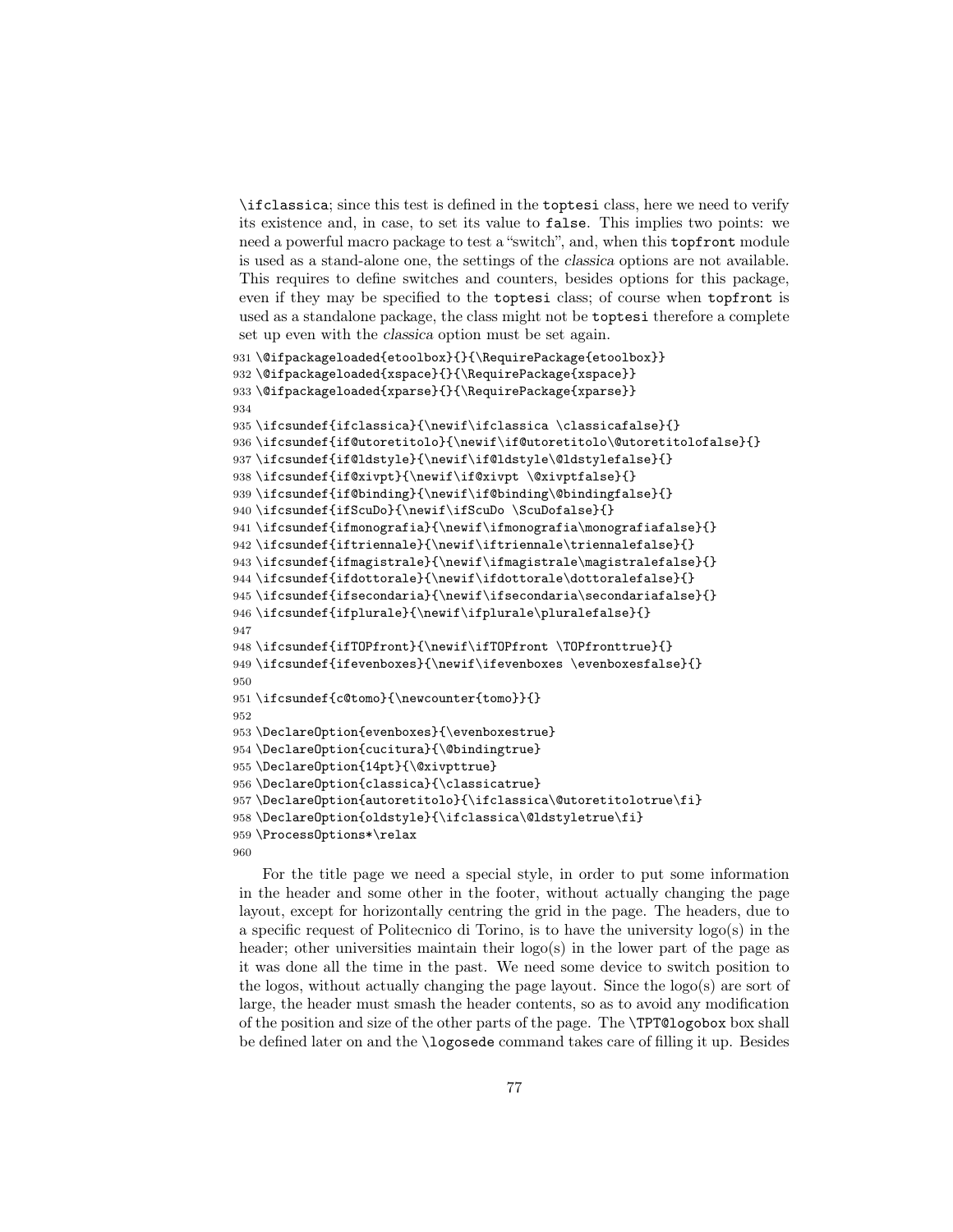these devices, the \frontespizio command and the frontespizio environments (with or without asterisk) produce either layout depending on the state of the boolean topTPTlogos.

```
961\def\headstrut{\vrule \@depth4\p@ \@height\z@ \@width\z@}
962 \def\ps@titlepage{\let\@mkboth\@gobbletwo
963 \def\@oddfoot{\vbox to 0.05\paperheight{\vss
964 \hbox to\hsize{\hfil{\Large{\@submitdate}}\hfil}}}%
965 \let\@evenfoot\@oddfoot
966 \def\@oddhead{%
967 \vbox to\headheight{\vss
968 \iftopTPTlogos
969 \hbox to\textwidth{%
970 \headstrut\hfil
971 \raisebox{3\baselineskip}{\usebox\TPT@logobox}\hfil\null%
972 }
973 \ifmmode{\bmod}5\else{thm35B.pdf\fi974 \ifcsvoid{@ateneo}{}{%
975 \hbox to\textwidth{\hss\LARGE\rule[-1ex]{0pt}{3.3ex}%
976 \MakeUppercase{\@ateneo}\hss}}
977 \forallss
978 }%
979 }%
980 \let\@evenhead\@oddhead
981 \def\chaptermark##1{}\def\sectionmark##1{}%
982 }
```
Similarly a different title page style for typesetting the logos in the lower half of the page is defined; since it is the only style usable with the classica option, we call it the classica page style:

```
983 \def\ps@classica{\let\@mkboth\markboth
984 \def\@oddhead{\vbox{%
985 \setbox256=\hbox{\LARGE\MakeUppercase{\@ateneo}}
986 \unless\ifdim\wd256<\textwidth
987 \setbox256=\hbox{\resizebox{\textwidth}{!}{\box256}}%
988 \fi
989 \hbox to \hsize{\hss\box256\hss}%
990 \ifclassica
991 \hbox to \hsize{\hfil\vrule\@width\z@
992 \@height2ex\vrule\@height1.4\p@\@depth-\p@\@width50mm\hfil}%
993 \fi
994 }}%
995 \def\@oddfoot{\vbox to \dimexpr\paperheight/20\relax{\vss
996 \ifclassica
997 \hbox to \hsize{\hfil\raisebox{-.3ex}[\z@][\z@]{%
998 \vrule\@height-2.6\p@\@depth3\p@\@width
999 \dimexpr\textwidth/3}\hfil}%
1000 \quad \text{tri}1001 \hbox to\hsize{\hfill{\Large{\@submitdate}}\hfill}}%
1002 }%
1003 \let\@evenhead\@oddhead
```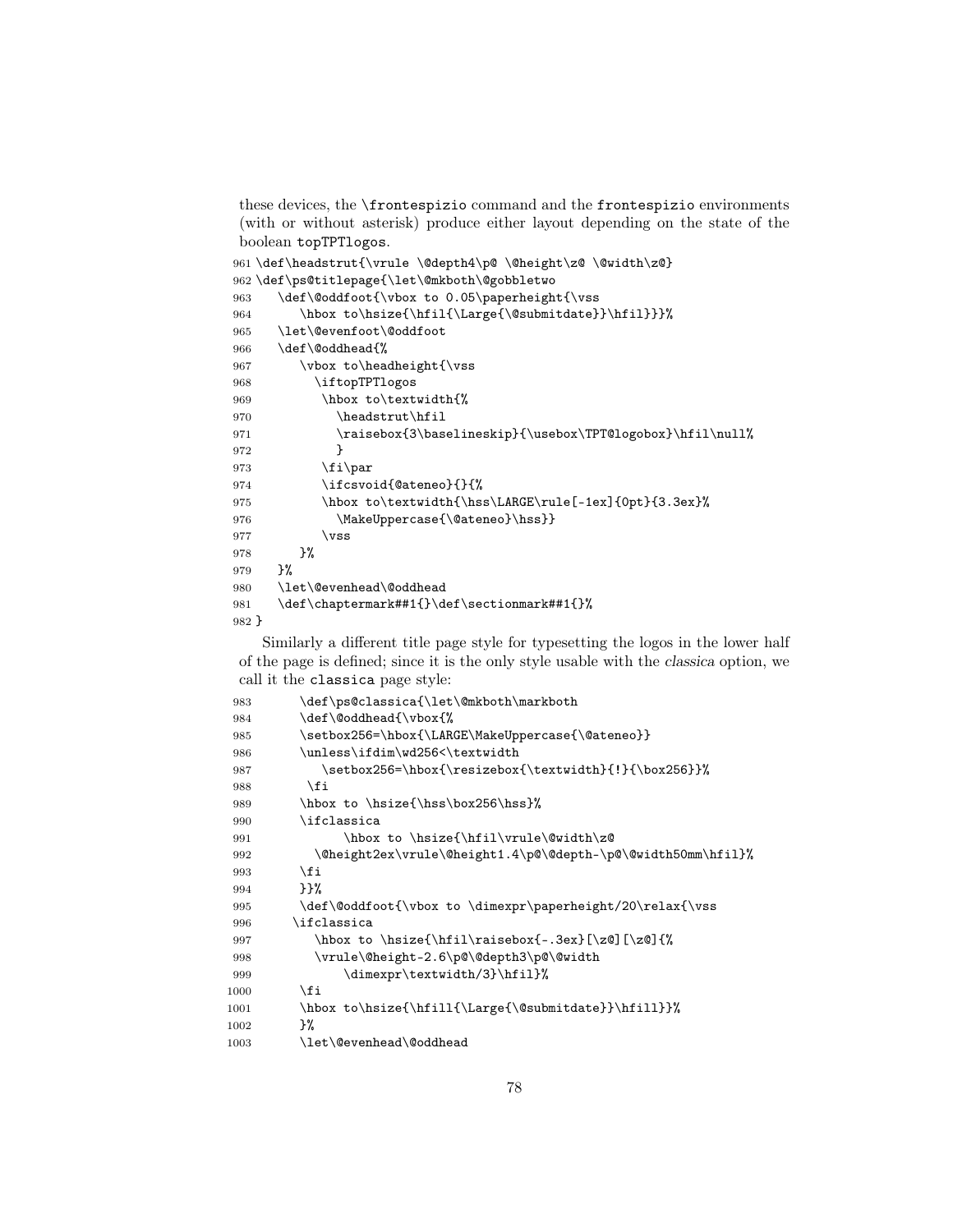## 1004 \let\@evenfoot\@oddfoot 1005 }%

The title page information depends on the type of "thesis" that is being typeset. The following commands specify the kind of information that is going to be typeset. Some boolean variables are automatically set by the commands in order to change some formatting depending on the kind of thesis. For languages that distinguish feminine from masculine adjectives or qualifications, some automatic machinery is set up in order to format some infix strings in a way that copes with the singular or plural forms; in particular when there is a multitude of authors (maximum three) of different gender, the adjectives or qualifications are set as masculine plural names, while when there is just one author or the authors are of the same gender the adjectives or qualifications are set according to number and gender. All this is done by setting or resetting the truth value associated to the boolean variable femminile. The boolean variable dottorato controls the Ph.D thesis format (except for the ScuDo school), while the other variable triennale controls the formatting of the bachelor's degree report. All other theses are treated as master theses, and in all cases the appropriate infix string is typeset in the title page:

```
1006 \newif\iffemminile
1007 \newif\ifdottorato \dottoratofalse
1008 \newif\iftriennale \triennalefalse
```
The infix words for the classica option are redefined.

```
1009 \ifTOPfront
1010 \ifclassica
1011 \def\Candidato{Laureando}
1012 \def\Candidata{Laureanda}
1013 \def\Candidati{Laureandi}
1014 \def\Candidate{Laureande}
1015 \text{fi}
```
The thesis title is specified by means of the following commands;  $\mod$  for  $\mod$ the name of the bachelors degree final report, sets also the corresponding boolean variables and redefines the command \titolo so as to avoid duplications and inconsistencies; of course something might still be inconsistent if the commands are given in the wrong order.

\titolo accepts an optional argument, the "short title", more or less as the standard sectioning commands; this is due to the fact that with the class option autoretitolo the thesis title is written together with the author's name in the even page headings; if the thesis full title is too long it produces overfull headlines with ugly results; a short title may solve the inconvenience. The \sottotitolo command is another way to maintain a short title; all the supplementary title information may be typeset in the subtitle.

```
1016 \def\monografia#1{\global\triennaletrue
1017 \global\dottoratofalse
1018 \global\def\titolo##1{\PackageWarning{topfront}%
1019 {Il titolo e' gia' stato impostato con
1020 il comando \string\monografia}}%
```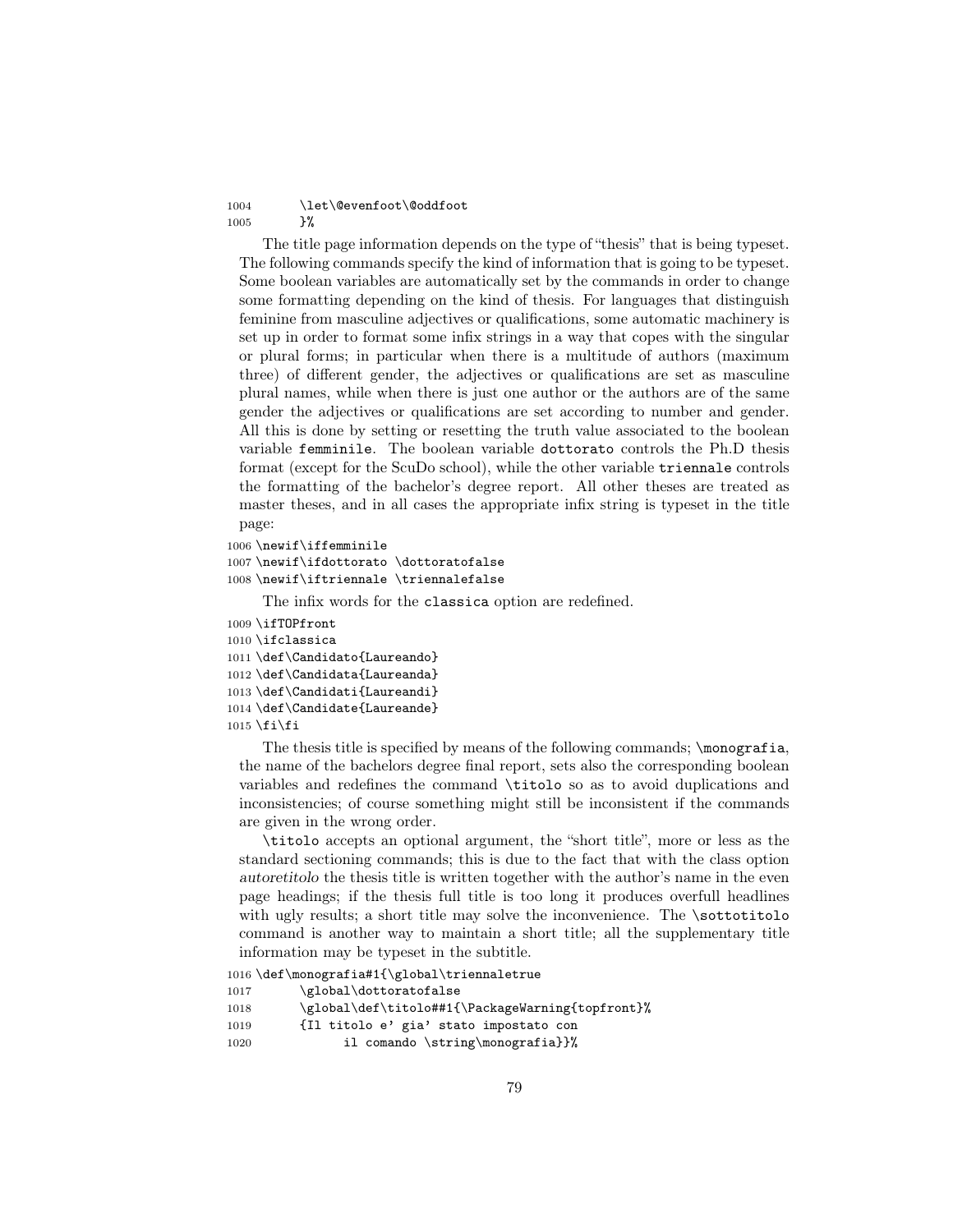```
1021 \gdef\@titolo{#1}}
1022
1023 \let\@stitle\empty
1024
1025 \providecommand\titolo{}
1026 \RenewDocumentCommand\titolo{O{#2} m}{%
1027 \ifbool{triennale}{%
1028 \PackageWarning{topfront}{Il titolo deve essere impostato con
1029 il comando \string\monografia}
1030 }{%
1031 \gdef\@stitle{#1}}\gdef\@titolo{#2}%
1032 }
1033 \def\sottotitolo#1{\gdef\@subtitle{#1}}
```
The **\materia** or its alias **\Materia** are used to specify the subject of the thesis; as a silly example a set of commands that reflects this subtle difference might be the following:

```
\materia{Applied Tetratricotomy}
\titolo{Tetratricotomy of blond hair}
\sottotitolo{Accurate measurements of the four fourths
  of tetratricotomised blond hair}
```
and the title page, for example, will contain something like this:



#### 1034 \let\@materia\empty 1035 \def\Materia#1{\def\@materia{#1}}\let\materia\Materia

Things get more complicated for doctoral theses; in general there is no supervisor; at most if a professor is assigned to supervise or control the PhD student's work this may be called in whatever mode but here we assume his name is input with the command **\tutore** even if "tutor" does not appear to be the best choice; in any case in Italian "tutore" does not have the same meaning as the English word "tutor".

Most Doctoral Schools require to name the School's director or coordinator instead of the tutor. This is why this person's name can be introduced with \direttore or \coordinatore; the actual label printed over this person name is "Direttore" or "Coordinatore" but it can be changed with \QualificaDirettore.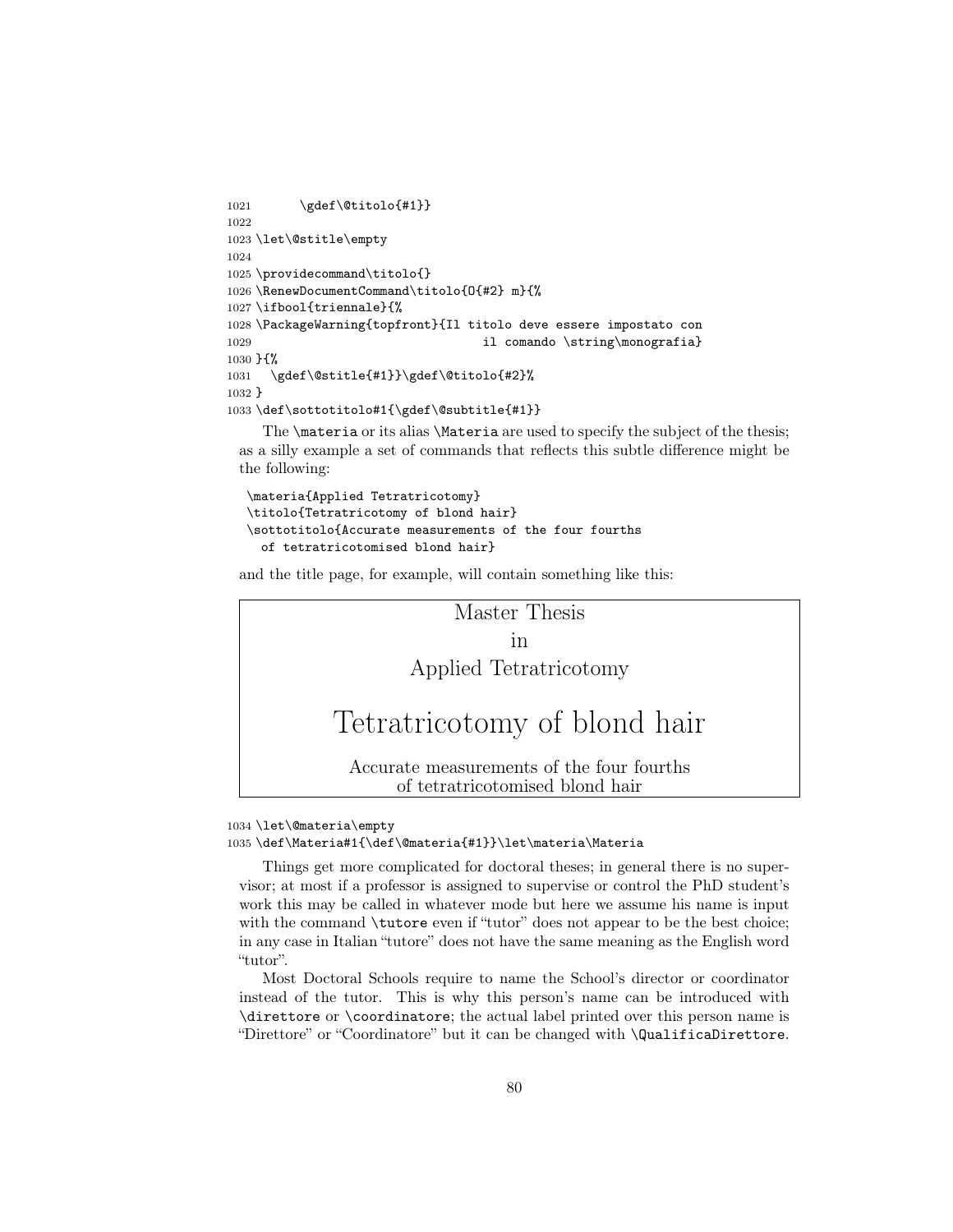```
1036 \newif\ifDirettore \Direttorefalse
1037 \def\tutore#1{\gdef\@tutore{#1}}
1038 \def\direttore{\Direttoretrue\relatore}%
1039 \def\coordinatore{\Direttorefalse\relatore}%
1040 \def\QualificaDirettore#1{\gdef\@PhDdirector{#1}}%
```
For "normal" theses we may have from one to three supervisors and from one to three authors; not all universities accept a multitude of supervisors and/or authors of the same thesis, but some do; this is why this bundle accepts up to three names for each category. The \second... commands set the plural forms of the labels printed above the name lists. For the candidates there are different commands to input women or men names; according to the masculine (ending in 'o') or feminine (ending in 'a') commands, the appropriate true or false values are assigned to the boolean variable femminile and the labels are set accordingly.

Notice that in the case of bachelor degree final report no supervisor name is printed even if one or more supervisor names are specified. This must be kept in mind in order to avoid surprises in finding missing information in the title page. Further on, there are suggestions for getting around this feature.

```
1041 \def\relatore#1{\gdef\@principaladviser{#1}}
1042 \def\secondorelatore#1{\gdef\@secondadviser{#1}}
1043 \def\terzorelatore#1{\gdef\@thirdadviser{#1}}
```
The next set of macros is used to typeset the "date" of the thesis defence or presentation or whatever is done for the final exam. The macro is sort of complicated because the input format for this "date" may vary from a single year, to a year range, to a month and year specification so that different actions must be taken; if the option classica is in force, then the formatting of the "date" may be still different. For PhD theses this command is aliased by **\esamendidottorato** which literally means "defence of the doctoral dissertation"; nevertheless both commands refer to a simple date in one of those formats.

\getseduta splits the date into its two components, month and year; if the argument is a single string without intervening spaces, the first one is the string itself and the second is empty; this emptiness may be tested and, in case, the date formatting is modified accordingly. In particular if the string is a single spaceless one, this string is assigned to \@submitdate; otherwise a different treatment is made according to the fact that classica is in force; if classica is not in force the total string, including spaces, is assigned to \@submitade. If classica is in force, \s@dutaclassica is called with the whole string. On turn \s@dutaclassica verifies if the date should be typeset with old style numbers or with the usual lining figures; in the latter case the whole string is assigned to \@submitdate; in the former one the year part may be either a single year or a year range; this separation is tested by splitting the year part across one dash; if the dash is present the extremes of the year range are assigned to  $\lambda$ 1 and  $\lambda$ 2, otherwise the year part is a single year. If a single year is given, this is simply typeset with old style numbers and the appropriate commands are assigned to the **\@submitdate** control sequence. If a year range is given, this year range is also typeset with old style numbers, and the dash is executed with a special en-dash surrounded with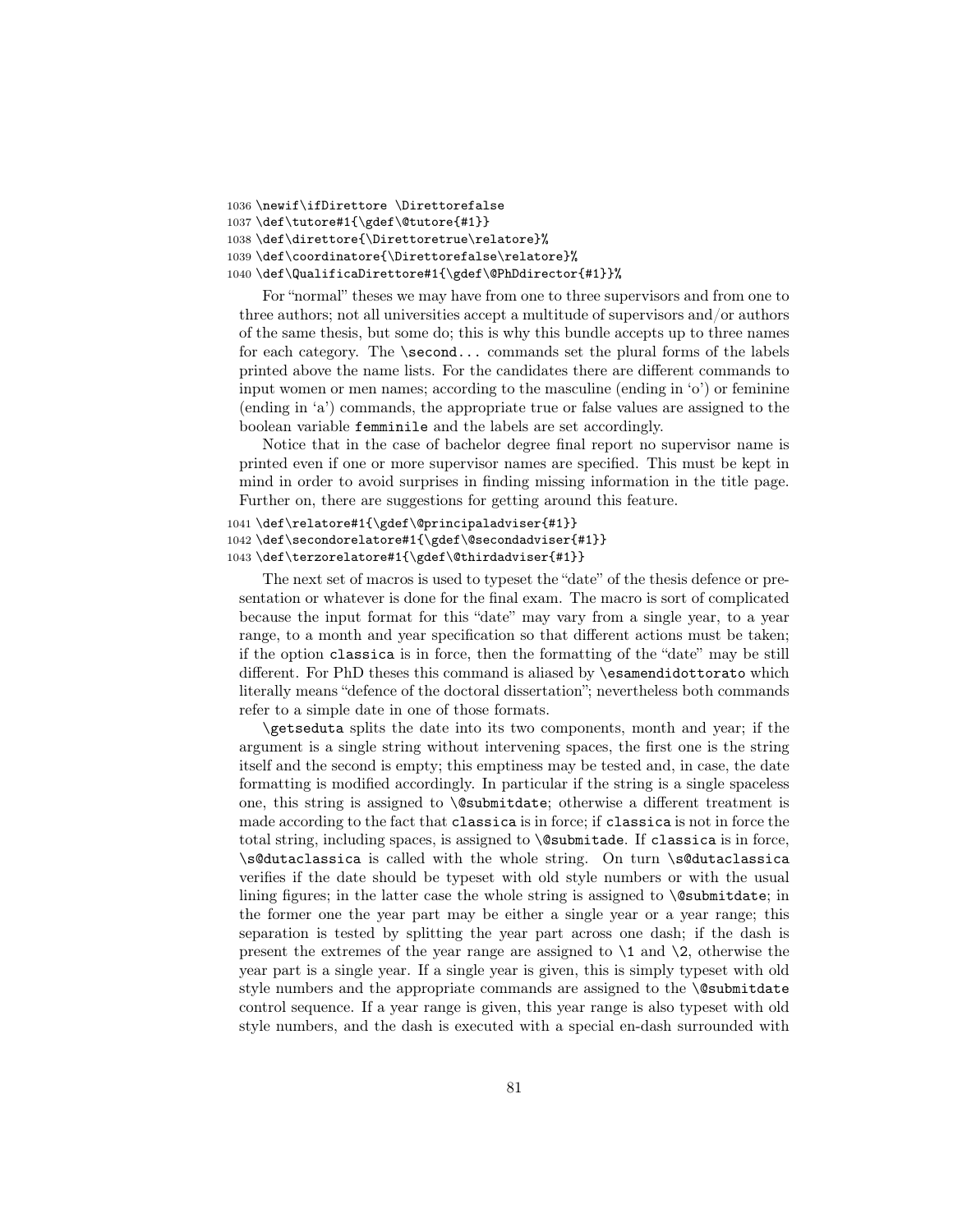```
white space.
1044 \def\sedutadilaurea#1{\getseduta#1 !}
1045 \def\getseduta#1 #2!{%
1046 \def\@tempA{#2}%
1047 \ifx\@tempA\empty
1048 \def\@submitdate{#1}%
1049 \lambdaelse
1050 \unless\ifclassica
1051 \def\@submitdate{#1 #2}%
1052 \else
1053 \s@dutaclassica#1 #2!%
1054 \fi
1055 \fi
1056 }%
1057 \def\s@dutaclassica#1 #2!{%
1058 \if@ldstyle
1059 \s@paranumeri#2-!%
1060 \ifx\2\rangleempty
1061 \edef\@submitdate{\noexpand#1 \noexpand\oldstylenums{#2}}%
1062 \else
1063 \s@paranumeri#2!%
1064 \edef\@submitdate{\noexpand#1
1065 \noexpand\oldstylenums{\1} -- \noexpand\oldstylenums{\2}}%
1066 \fi
1067 \let\1\undefined
1068 \let\2\undefined
1069 \else
1070 \def\@submitdate{#1 #2}%
1071 \fi
1072 }
1073 \def\s@paranumeri#1-#2!{\def\1{#1}\def\2{#2}}%
1074 \let\esamedidottorato\sedutadilaurea
```
Here \annoaccademico is defined to typeset the infix string corresponding to "Anno accademico" followed by the year range in old style numbers (irrespective of the oldstyle option); localisation commands are provided so as to set a different string, possibly through the configuration file. In order to set an adequate en-dash between the old style numbers a new definition is given that takes care to set the dash at a height above the base line that copes with the specific shape of the old style numbers. Notice that \annoaccademico and \sedutadilaurea do not do the same things, besides the fact that \annoaccademico works only with the classica option in force and a special format is chosen. Therefore the user has to use only one of these two commands, and if s/he uses \annoaccademico while the classica option is not in force, s/he gets an warning and the "date" gets formatted in a special way so as to remember the user that \annoaccademico requires the classica option.

```
1075 \newcommand*\NomeAnnoAccademico[1]{\gdef\AnnoAccademico{#1}}
1076 \@ifundefined{AnnoAccademico}{\gdef\AnnoAccademico{Anno accademico}}{}
1077 %
```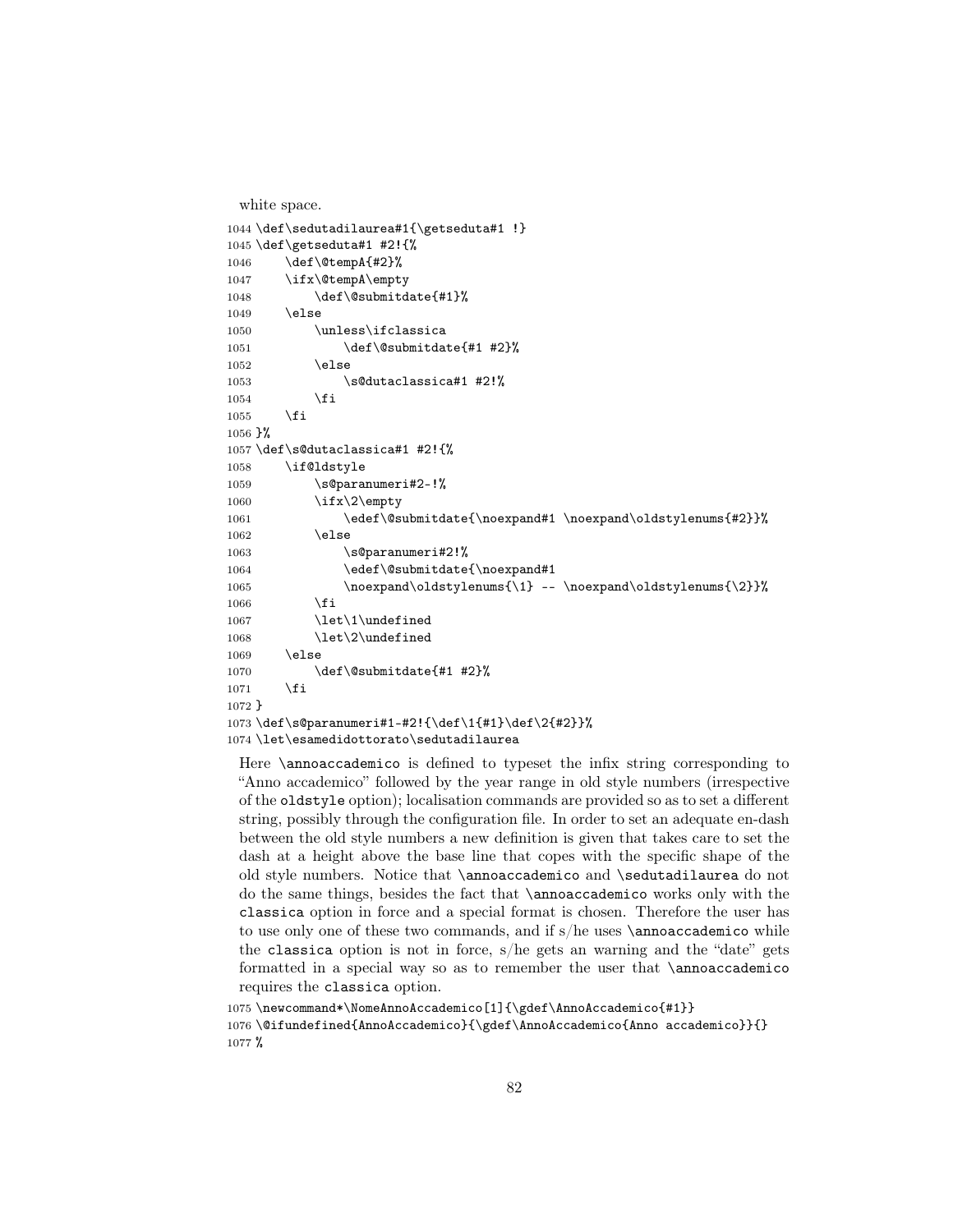```
1078 \def\annoaccademico#1{\ifclassica
1079 \def\@submitdate{{\large\textsc{\AnnoAccademico}} {\Large\s@tanno#1!}}
1080 \else
1081 \PackageWarning{topfront}{\string\annoaccademico\space
1082 is usable only when the\MessageBreak
1083 'classica' option is in force}%
1084 \def\@submitdate{\AnnoAccademico\ #1 --- Needs the 'classica' option}
1085 \fi}
1086 \def\s@tanno#1-#2!{\oldstylenums{#1}\EnDash\oldstylenums{#2}}
1087
1088 \def\EnDash{{\settowidth{\dimen@}{\large\scshape I}%
1089 \setbox\tw@\hbox{2}\dimen\tw@.5\ht\tw@\advance\dimen\tw@-.5\dp\tw@
1090 \dimen4\dimen\tw@\advance\dimen4by.0385ex\relax
1091 \advance\dimen\tw@-.0385ex\relax
1092 \makebox[1.5\dimen@]{%
1093 \vrule\@width\dimen@\@height\dimen4\@depth-\dimen\tw@}}}
```
The next macros are used to assign strings to some literal information to be typeset in the title page. \ciclodidottorato requires an uppercase roman numeral (in Italy), but it can accept anything that can precede the infix word "cycle". Notice: in many contries roman numerals are generally used as ordinal adjectives; in other countries roman numerals are just numbers; therefore the fortieth cycle in Italy is marked as "XL ciclo", while in France it is marked as "XL<sup>e</sup> cycle". Macros \corsodilaurea and \corsodidottorato specify the degree course qualification; you would specify just "Elettronica", for example, and the module will write in the title page "Corso di Laurea in Elettronica". The infix part may be changed depending on the default language and the configuration file.

\scuoladidottorato gets the name of the PhD School; \ateneo gets the generic name of the university; \nomeateneo gets the proper name of the university. In Italy Universities are generally named after the city they are in; in large cities where there are several universities, each one of them has a proper name. For example the generic name might be "Università di Roma" and the proper name might be "La Sapienza".

\facolta may receive an optional argument that is the uppercase roman numeral specific of the faculty and a compulsory argument that corresponds to the type of faculty; for example, with \facolta[II]{Ingegneria} the package typesets in the title page "II Facoltà di Ingegneria"; if the optional argument is not specified, no roman numeral is typeset; the infix string  $\text{Facolt}\xspace(\mathbf{a}_\text{d} \mathbf{d}_\text{L}$  may be changed with the configuration file depending on the default language. It might be necessary to define another name in place of "Facoltà di␣", since with recent bills, the administrative structure of all Italian universities has been changed and the activities formally assigned to the Faculties may be now the responsibility of other structures that may have different names in different universities. If the internal command defined by \FacoltaDi is empty, no name is printed at all and the title page will not have any indication of a particular faculty or other educational structure. Therefore the Degree Course name, specified with \corsodilaurea should always be specified. The alias commands \StrutturaDidattica and \struttura are defined as equivalent commands to \FacoltaDi and \facolta respectively.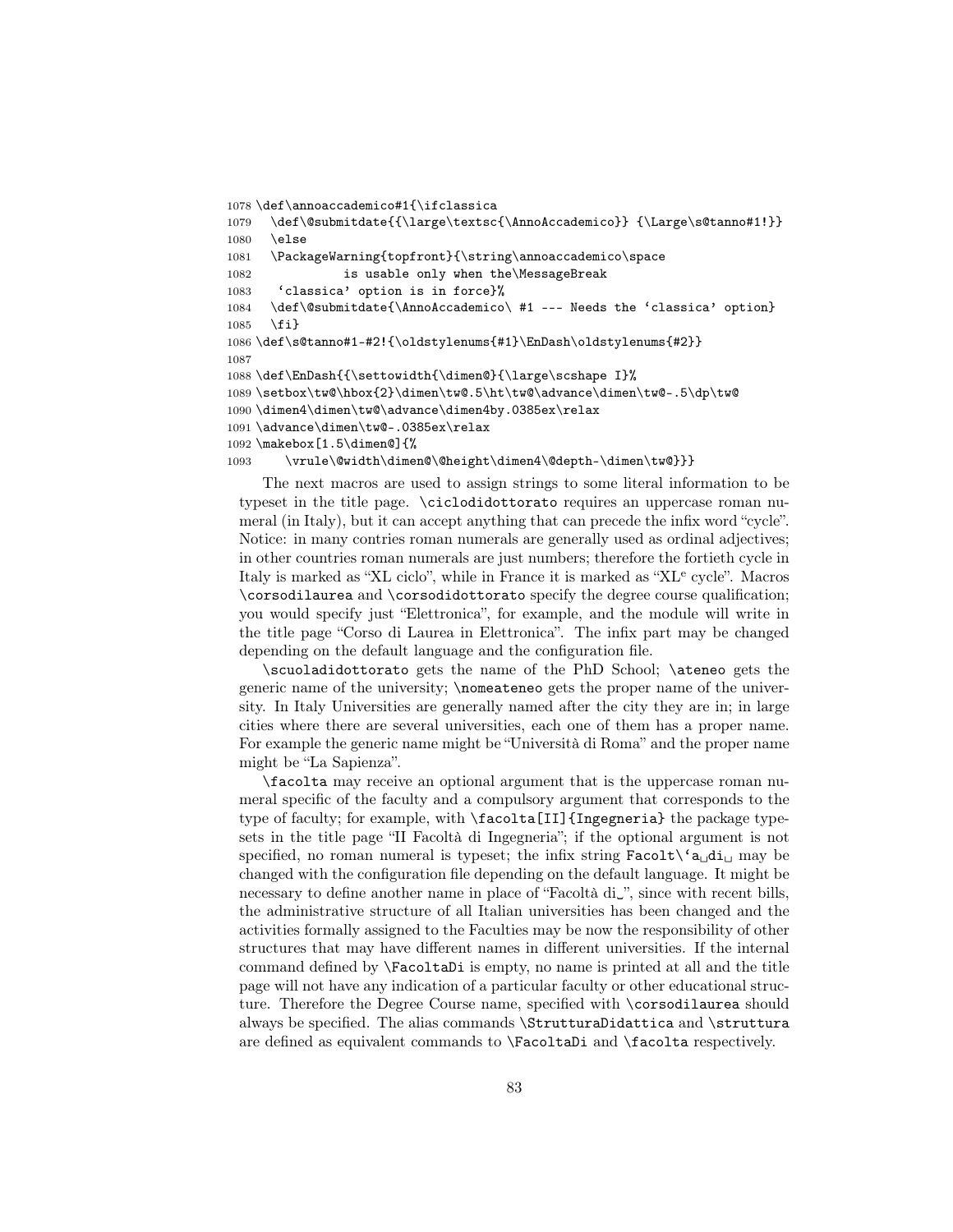Finally \logosede gets the name of the graphic file that contains the information relative to the university logo; it may receive also a comma separated list of logo file names, as it might be necessary when a thesis is developed in a multiple university environment. If such logo file is not available, the user should not specify this command; if the thesis is typeset on smaller paper size than A4 or letter, it would be much better to avoid inserting one or more logos in the title page; this is particularly important when using A5 paper size. Nevertheless this decision is left to the user and this package neither controls this fact nor outputs any warning. If the user uses this command to insert one or more university logo files but some file is not available, the usual graphicx package warning is issued but compilation may go on without the missing logo.

The treatment of one or more logo files requires some extra commands and control sequences suitable to store temporary data or to specify style parameters: one is the name of a save box; another is the default spacing between the logos in the typeset page; the third is the height of the logos. The default spacing may be set with the help of the macro \setlogodistance – notice that the default value is 3em, and if a different distance is desired, it should not be much larger or much smaller than the default one; the default logo height is specified as an option command to the \logosede command, while the default size is given by the \T@Tlogoheight length. This length is specified in the main toptesi package in order to compute the typesetting grid, so that if the topfront module is used by itself with other classes, the existence of the \T@Tlogoheight control sequence is tested and if it is undefined, then and only then it is defined in this module and assigned a default value.

The save box name is just for internal workings and does not require any customisation.

The analysis and processing to the possible list of logo file names is done through the usual means of the delimited argument extraction of the single names from the list; the "string" of logos is then composed in a save box; as the list has been completely processed, the box is measured; if its width is shorter than the \textwidth it is typeset without further processing; if it is larger, on the opposite, the box gets scaled down so that its width equals the \textwidth.

The \tutoreaziendale macro is the last title page addition; several students, who work on their thesis or final project in a company, want to have the company supervisor name printed in the title page; this does not preclude expressing the student's deepest thanks in the acknowledgements section, but it does not harm to name this person also in the title page.

Eventually the \retrofrontespizio command, that by default is empty, allows to typeset a copyright page; the argument of this command is in total responsibility to the user who must write it in the thesis main language; the user can specify from zero to several paragraphs, separated by the vertical spaces s/he thinks best; the argument by default is typeset at the bottom of the text block of the copyright page. The user can specify any pertinent space at the bottom of his/her argument, so as to set the text in the position s/he likes best. In order to handle the copyright page in the proper way we need to test if its definition is empty or blank so we need the powerful advanced macros of the package etoolbox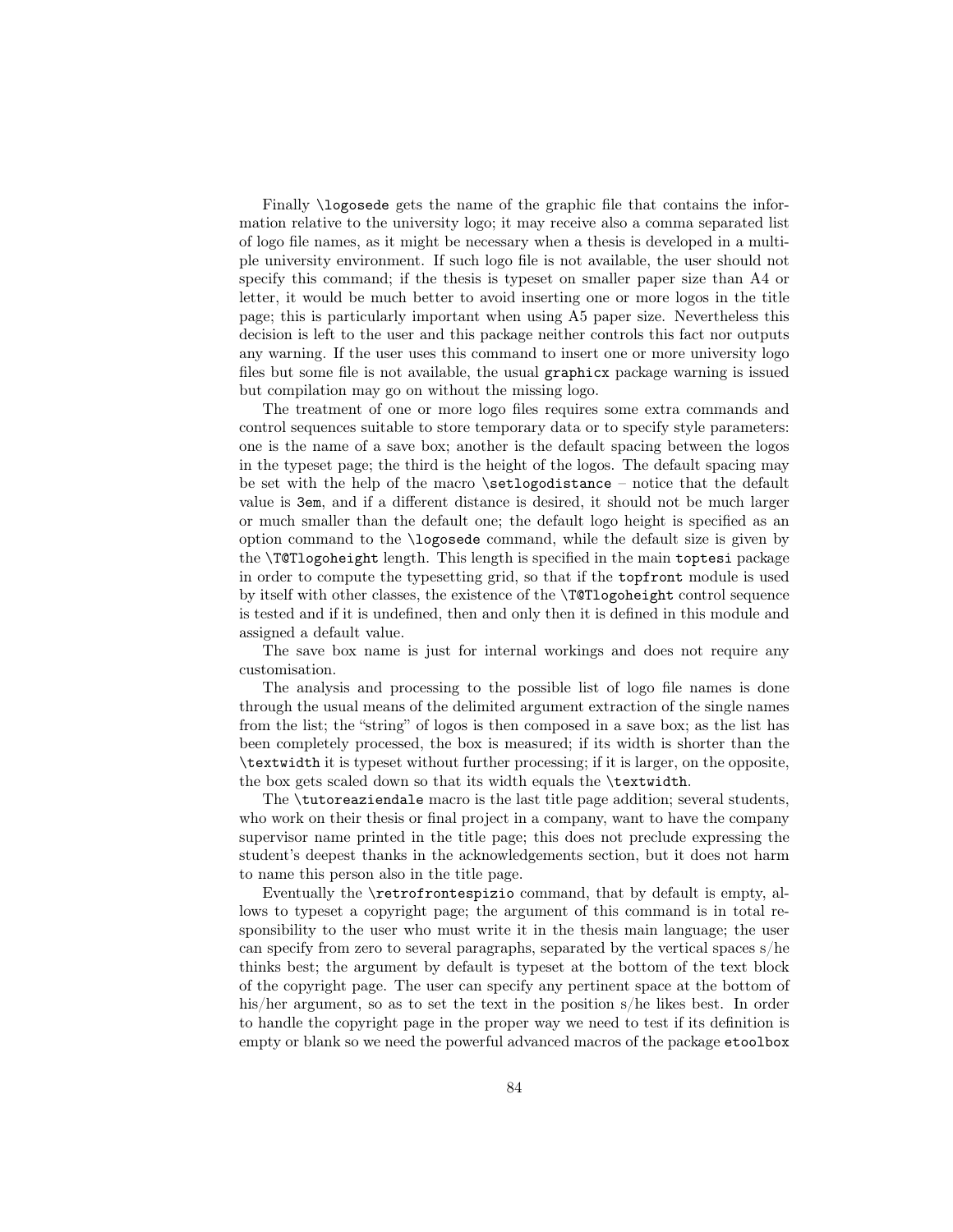```
that has already been loaded by this module or by the main toptesi one.
1094 \def\ciclodidottorato#1{\gdef\@ciclo{#1 \@cyclename}}%
1095 \def\corsodilaurea#1{\global\dottoratofalse\gdef\@corso{#1}}
1096 \def\corsodidottorato#1{\global\dottoratotrue\global\triennalefalse
1097 \gdef\@corso{#1}}
1098 \def\scuoladidottorato#1{\global\dottoratotrue\global\triennalefalse
1099 \gdef\@phdschool{#1}}
1100 \def\ateneo#1{\gdef\@ateneo{#1}}
1101 \def\nomeateneo#1{\gdef\@nomeat{\expandafter\uppercase{\expandafter #1}}}
1102 \newcommand\facolta[2][]{\gdef\@facname{#2}\gdef\@facnumber{#1}}
1103 \let\struttura\facolta
1104
1105 \newlength{\TPT@logospace}\TPT@logospace=3em\relax
1106 \newsavebox{\TPT@logobox}
1107 \newdimen\TPT@logoheight
1108 \newcommand*\setlogodistance[1]{\TPT@logospace=#1}
1109 \providecommand*{\@logosede}{}
1110
1111 \ifcsundef{T@Tlogoheight}{%\
1112 \newlength\T@Tlogoheight
1113 \setlength\T@Tlogoheight{0.8\dimexpr(\paperwidth-\textwidth)/2}}{}
1114
1115 \newcommand\logosede[2][\T@Tlogoheight]%
1116 {\def\@logosede{#2}\TPT@logoheight=#1\relax
1117 \ifcsvoid{@logosede}{\sbox{\TPT@logobox}{}}{%
1118 \begin{lrbox}{\TPT@logobox}%
1119 \expandafter\fillup@TCP@logobox\@logosede,!}}
1120
1121 \def\fillup@TCP@logobox#1,#2!{%
1122 \ifblank{#1}{\end{lrbox}\ifdim\wd\TPT@logobox>\textwidth
1123 \sbox\TPT@logobox{\resizebox{\textwidth}{!}{\box\TPT@logobox}}\fi}%
1124 {\def\@logosede{#2}%
1125 \includegraphics[height=\TPT@logoheight]{#1}\hskip\TPT@logospace
1126 \expandafter\fillup@TCP@logobox\@logosede,!}}
1127
1128 \newcommand\printloghi{\unless\ifvoid\TPT@logobox\usebox{\TPT@logobox}\fi}
1129
1130 \def\tutoreaziendale#1{\gdef\@tutoreaziendale{#1}}
1131 \newcommand\retrofrontespizio[1]{\long\gdef\@retrofrontespizio{#1}}
```
The following commands are user commands that modify the infix strings according to the language used and to the specifications of the actual university. All these commands can be put in the configuration file so as to specify what is desired as a default. If these commands are specifically used to redefine something before issuing the \frontespizio command or one of the title page environments, the new definitions override the configuration ones.

\\FacoltaDi sets or changes the string "Facoltà di" in, say, "Faculty of" \\DottoratoIn sets or changes the string "Dottorato in" in, say, "PhD in"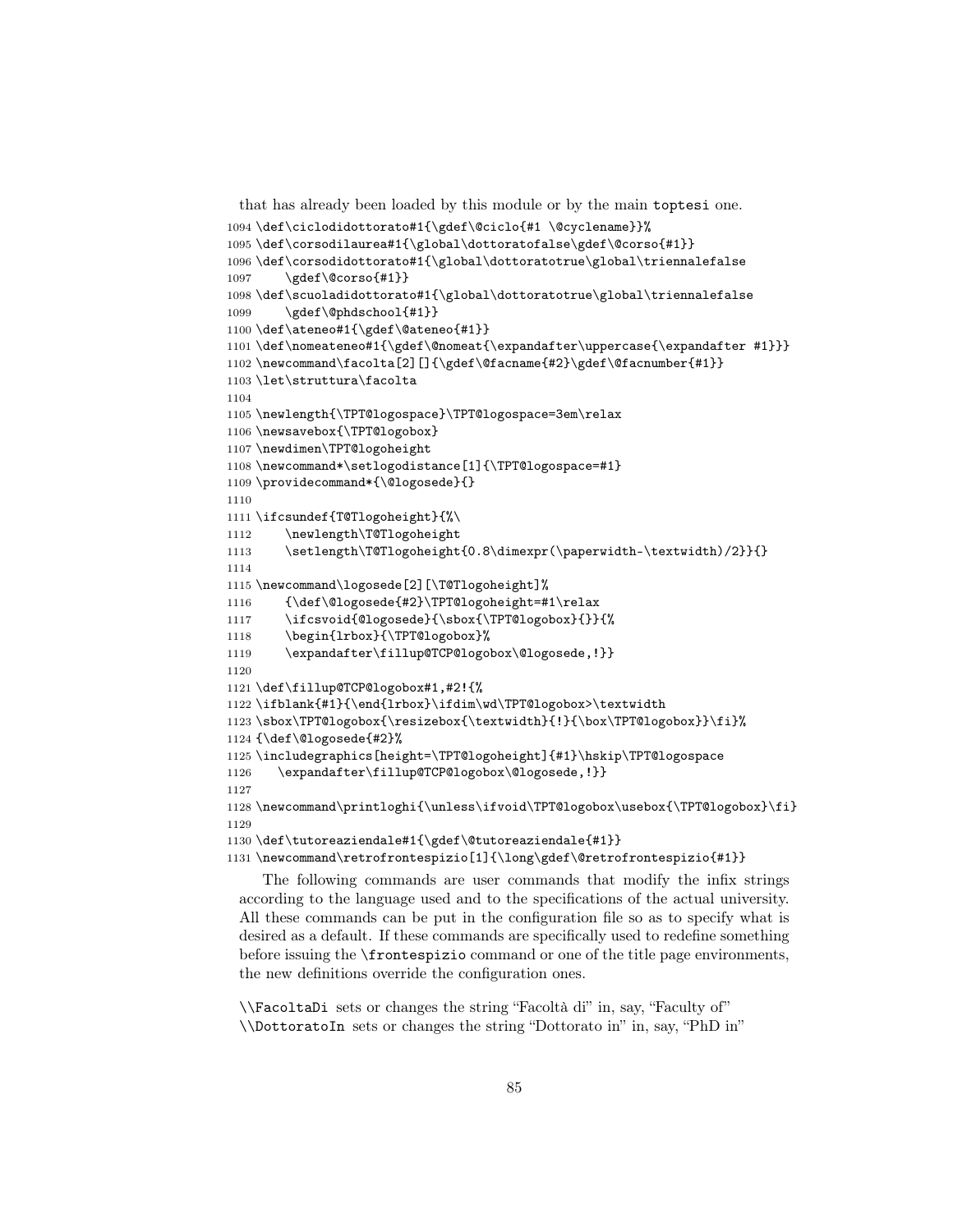- \\CorsoDiLaureaIn sets or changes the string "Corso di Laurea in" in, say, "Master of Science in"
- \\TesiDiLaurea sets or changes the string "Tesi di Laurea" in, say, "Tesi di Laurea Magistrale"
- \\NomeMonografia sets or changes the string "Monografia di Laurea" in, say, "Tesi di Laurea"
- \\NomeDissertazione sets or changes the string "Dissertazione" in, say, "PhD dissertation"
- \\InName sets or changes the string "in" in, say, "auf"
- \\CandidateName sets or changes the string "Candidato" in, say, "Laureando"
- \\AdvisorName sets or changes the string "Relatore" in, say, "Supervisors"
- \\CoAdvisorName sets or changes the string "Correlatore" in, say, "Corapporteur"
- \\NomeTutoreAziendale sets or changes the string "Supervisore aziendale" in, say, "XYZ Company Supervisor"
- \\TutorName sets or changes the string "Tutore" in, say, "Supervisor"
- \\CycleName sets or changes the string "ciclo" in, say, "cycle"
- \\NomePrimoTomo sets or changes the string "Tomo primo" in, say, "First volume" \\NomeSecondoTomo sets or changes the string "Tomo secondo" in, say, "Second volume"

\\NomeTerzoTomo sets or changes the string "Tomo terzo" in, say, "Third volume" \\NomeQuartoTomo sets or changes the string "Tomo quarto" in, say, "Fourth volume"

In the above description the first string is generally the default one, while the second string is just an example of the corresponding string to be set in another language or to be changed in Italian. The last four commands clearly show the difficulty of localising language strings: it is necessary to localise the whole phrase, because of the position of the adjectives.

```
1132 \newcommand\FacoltaDi[1]{\gdef\@faculty{#1}}
```

```
1133 \let\StrutturaDidattica\FacoltaDi
```

```
1134 \newcommand\DottoratoIn[1]{\gdef\@PhDname{#1}}
```

```
1135 \newcommand\CorsoDiLaureaIn[1]{\gdef\@laureaname{#1}}
```

```
1136 \newcommand\TesiDiLaurea[1]{\gdef\@TesiDiLaurea{#1}}
```

```
1137 \newcommand\NomeMonografia[1]{\gdef\@monografia{#1}}
```

```
1138 \newcommand\NomeDissertazione[1]{\gdef\@dissertazione{#1}}
```

```
1139 \newcommand\InName[1]{\gdef\@InName{#1}}
```
1140 \newcommand\CandidateName[1]{\gdef\@nomecandidato{#1}}

```
1141 \newcommand\AdvisorName[1]{\gdef\Relatore{#1}\gdef\Relatori{#1}}
```

```
<code>1142</code> \newcommand\CoAdvisorName[1]{\gdef\Correlatore{#1}\gdef\Correlatori{#1}}
```

```
1143 \newcommand\TutorName[1]{\gdef\Tutore{#1}}
```
1144 \newcommand\NomeTutoreAziendale[1]{\gdef\@tutoreaziendalename{#1}}

```
1145 \newcommand\CycleName[1]{\gdef\@cyclename{#1}}
```

```
1146 \newcommand\NomePrimoTomo[1]{\gdef\PrimoTomo{#1}}
```

```
1147 \newcommand\NomeSecondoTomo[1]{\gdef\SecondoTomo{#1}}
```

```
1148 \newcommand\NomeTerzoTomo[1]{\gdef\TerzoTomo{#1}}
```

```
1149 \newcommand\NomeQuartoTomo[1]{\gdef\QuartoTomo{#1}}
```

```
1150 \providecommand\IDlabel{\\\quad matricola\ }
```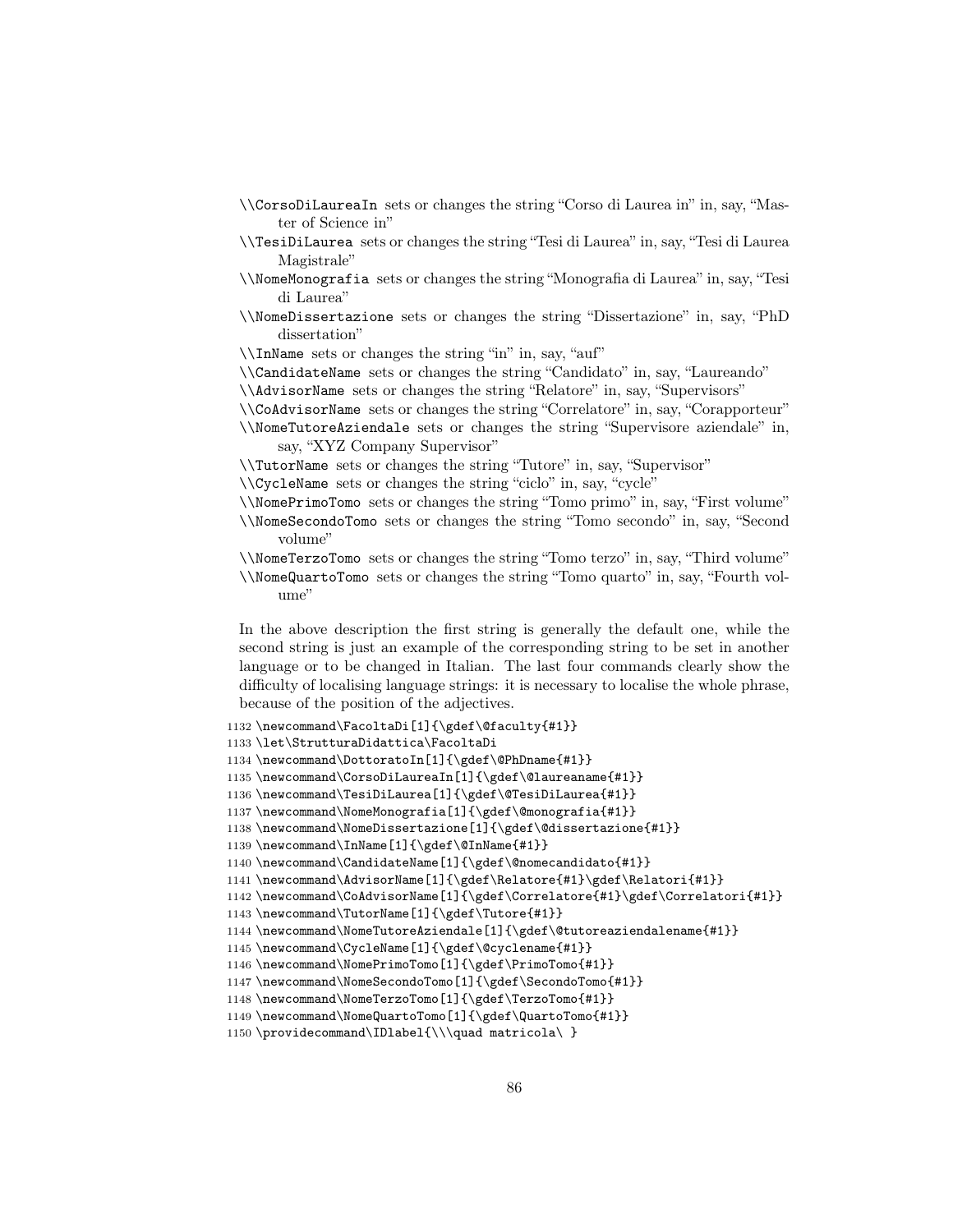Now we can read the configuration file if it exists; in any case what is possibly defined or redefined in the configuration file must not be redefined in the following Lines and this is why everything is subject to the test  $\Diamond$  ifundefined. Most default definitions are simply "blank"; the others are in Italian. All of them, except the supervisor and candidate strings may be individually redefined in the configuration file or in the preamble. Those that cannot be redefined such as the four "candidate" strings may be actually redefined through the single \CandidateName that should be used in a language depended way and with the correct number and gender once for all. The four endings in the Italian strings used to allow the correct selection only for Italian. With the current of this TOPtesi bundle the tests work in a different way, so as to perform correctly also in other languages. The same is true for the supervisor and the co-supervisor strings that may be changed once for all with \AdvisorName and \CoAdvisorName.

```
1151 \IfFileExists{\jobname.cfg}{\input{\jobname.cfg}}%
1152 {\IfFileExists{toptesi.cfg}{\input{toptesi.cfg}}{}}
1153 %
1154 \@ifundefined{@cyclename}{\def\@cyclename{ciclo}}{}
1155 \@ifundefined{@titolo}{\def\@titolo{}}{}
1156
1157 \providecommand\@author{}\providecommand\@@author{}
1158 \NewDocumentCommand\candidato{m o}{\gdef\@@author{#1}%
1159 \IfNoValueTF{#2}{\gdef\@author{#1}}%
1160 {\qquad\qquad {\gdef\@author{#1\IDlabel#2}}
1161 \femminilefalse\pluralefalse}
1162 \NewDocumentCommand\candidata{m o}{\gdef\@@author{#1}%
1163 \IfNoValueTF{#2}{\gdef\@author{#1}}%
1164 {\qquad \qquad {\qquad \qquad {\qquad \qquad {\qquad \qquad {\qquad \qquad {\qquad \qquad {\qquad \qquad {\qquad \qquad {\qquad \qquad {\qquad \qquad {\qquad \qquad {\qquad \qquad {\qquad \qquad {\qquad \qquad {\qquad \qquad {\qquad \qquad {\qquad \qquad {\qquad \qquad {\qquad \qquad {\qquad \qquad {\qquad \qquad {\qquad \qquad {\qquad \qquad {\qquad \qquad {\qquad \qquad {\qquad \qquad {\qquad \qquad {\qquad \qquad {\qquad \qquad {\qquad \qquad {\qquad \qquad {\qquad \qquad {\qquad \qquad {\qquad \qquad {\qquad \qquad {\qquad \qquad1165 \femminiletrue\pluralefalse}
1166 \providecommand\@secondauthor{}
1167 \NewDocumentCommand\secondocandidato{m o}{%
1168 \IfNoValueTF{#2}{\gdef\@secondauthor{#1}}%
1169 {\qquad \qquad} \{\hspace{1pt} \1170 \femminilefalse\pluraletrue}
1171 \NewDocumentCommand\secondacandidata{m o}{%
1172 \IfNoValueTF{#2}{\gdef\@secondauthor{#1}}%
1173 {\qquad \qquad {\qquad \qquad {\qquad \qquad {\qquad \qquad {\qquad \qquad {\qquad \qquad {\qquad \qquad {\qquad \qquad {\qquad \qquad {\qquad \qquad {\qquad \qquad {\qquad \qquad {\qquad \qquad {\qquad \qquad {\qquad \qquad {\qquad \qquad {\qquad \qquad {\qquad \qquad {\qquad \qquad {\qquad \qquad {\qquad \qquad {\qquad \qquad {\qquad \qquad {\qquad \qquad {\qquad \qquad {\qquad \qquad {\qquad \qquad {\qquad \qquad {\qquad \qquad {\qquad \qquad {\qquad \qquad {\qquad \qquad {\qquad \qquad {\qquad \qquad {\qquad \qquad {\qquad \qquad1174 \pluraletrue}
1175 \providecommand\@thirdauthor{}
1176 \NewDocumentCommand\terzocandidato{m o}{%
1177 \IfNoValueTF{#2}{\gdef\@thirdauthor{#1}}%
1178 {\gdef\@thirdauthor{#1\IDlabel#2}}%
1179 \femminilefalse\pluraletrue}
1180 \NewDocumentCommand\terzacandidata{m o}{%
1181 \IfNoValueTF{#2}{\gdef\@thirdauthor{#1}}%
1182 {\gdef\@thirdauthor{#1\IDlabel#2}}%
1183 \pluraletrue}
1184 \providecommand\IDlabel{matricola\ }
1185
```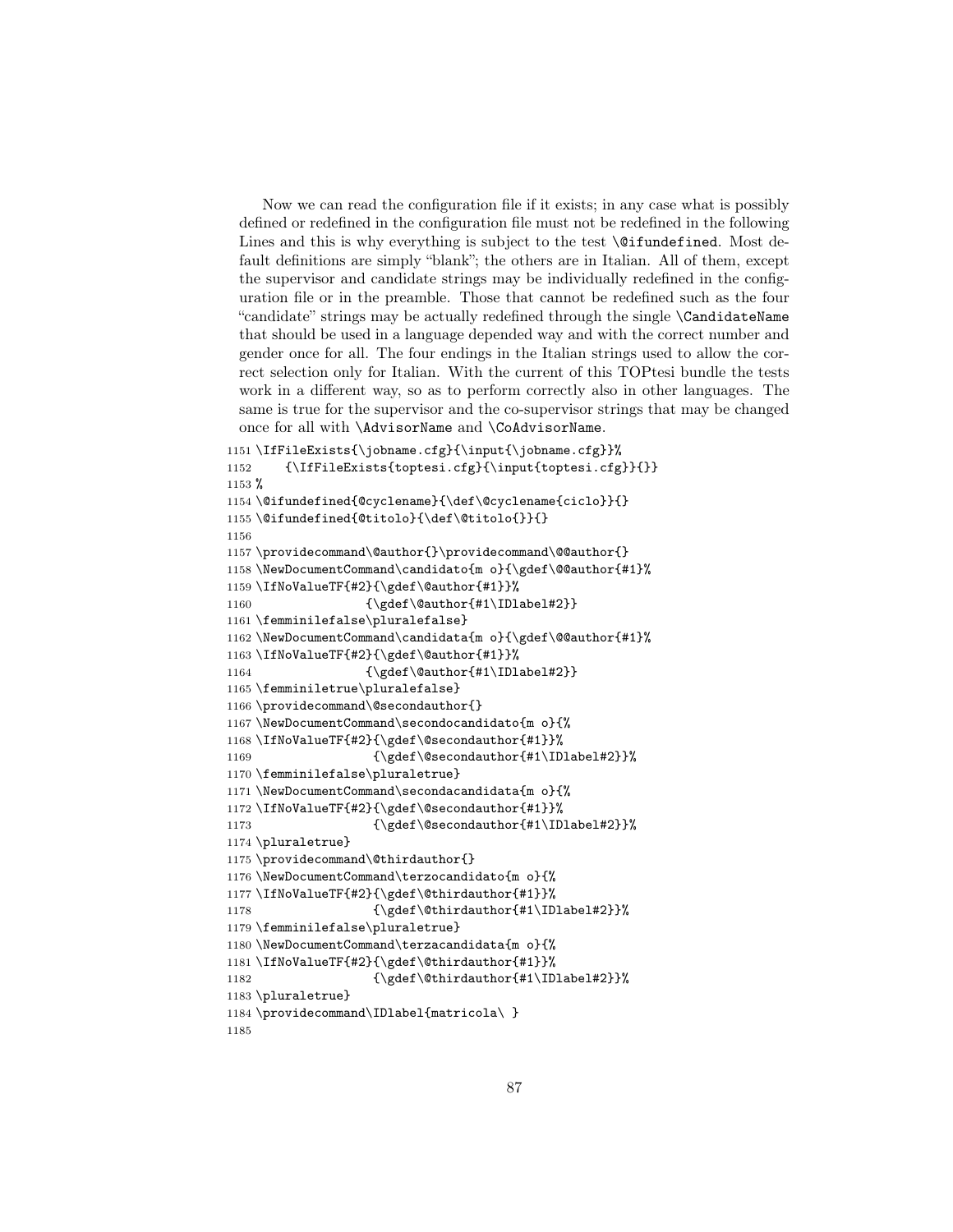```
1186 \@ifundefined{@principaladviser}{\def\@principaladviser{}}{}
1187 \@ifundefined{@secondadviser}{\def\@secondadviser{}}{}
1188 \@ifundefined{@thirdadviser}{\def\@thirdadviser{}}{}
1189 \ifcsundef{@PhDdirector}{%
1190 \ifDirettore\def\@PhDdirector{Direttore del corso di dottorato}\else
1191 \def\@PhDdirector{Coordinatore del corso di dottorato}\fi}{}
1192 \@ifundefined{@tutore}{\def\@tutore{}}{}
1193 %
1194 \@ifundefined{@nomerelatore}{\def\@nomerelatore{}}{}
1195 \@ifundefined{@nomecandidato}{\def\@nomecandidato{}}{}
1196 \@ifundefined{Candidato}{\def\Candidato{Candidato}}{}
1197 \@ifundefined{Candidata}{\def\Candidata{Candidata}}{}
1198 \@ifundefined{Candidati}{\def\Candidati{Candidati}}{}
1199 \@ifundefined{Candidate}{\def\Candidate{Candidate}}{}
1200 \@ifundefined{Relatore}{\def\Relatore{Relatore}}{}
1201\@ifundefined{Relatori}{\def\Relatori{Relatori}}{}
1202 \@ifundefined{Correlatore}{\def\Correlatore{Correlatore}}{}
1203 \@ifundefined{Correlatori}{\def\Correlatori{Correlatori}}{}
1204 \@ifundefined{Tutore}{\def\Tutore{Tutore}}{}
1205 \@ifundefined{@tutoreaziendale}{\def\@tutoreaziendale{}}{}
1206 \@ifundefined{@tutoreaziendalename}%
1207 {\def\@tutoreaziendalename{Supervisore Aziendale}}{}
1208 \@ifundefined{@retrofrontespizio}{\def\@retrofrontespizio{}}{}
1209 \@ifundefined{@subtitle}{\def\@subtitle{}}{}
1210 %
1211 \@ifundefined{@corso}{\def\@corso{}}{}
1212 \@ifundefined{@ciclo}{\def\@ciclo{}}{}
1213 \@ifundefined{@ateneo}{\def\@ateneo{POLITECNICO DI TORINO}}{}
1214 \@ifundefined{@nomeat}{\def\@nomeat{}}{}% Nome proprio dell'ateneo
1215 \@ifundefined{@facolta}{\def\@facname{}}{}
1216 \@ifundefined{@facnumber}{\def\@facnumber{}}{}
1217\@ifundefined{@faculty}{\def\@faculty{}}{}
1218 %
1219 \@ifundefined{PrimoTomo}{\def\PrimoTomo{Tomo primo}}{}
1220 \@ifundefined{SecondoTomo}{\def\SecondoTomo{Tomo secondo}}{}
1221 \@ifundefined{TerzoTomo}{\def\TerzoTomo{Tomo terzo}}{}
1222 \@ifundefined{QuartoTomo}{\def\QuartoTomo{Tomo quarto}}{}
     The infix word for the classica option are redefined.
1223 \ifTOPfront
1224 \ifclassica
1225 \def\Candidato{Laureando}
1226 \def\Candidata{Laureanda}
1227 \def\Candidati{Laureandi}
1228 \def\Candidate{Laureande}
```
If the final exam date is not given, the default value is the current month and the current year typeset in Italian; therefore the user is strongly requested to enter a date either with the \sedutadilaurea or the \esamedidottorato com-

 \fi \fi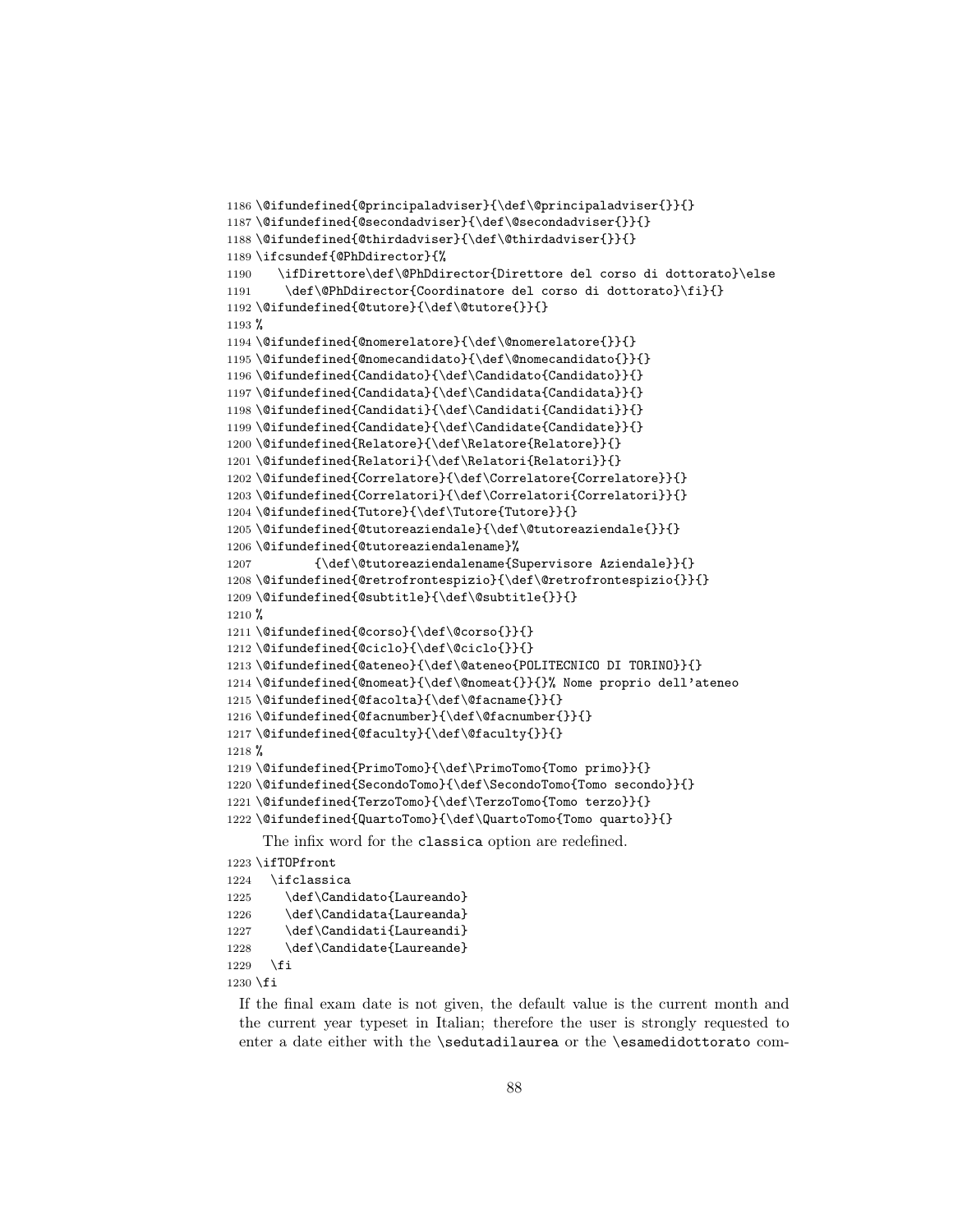mands. The default value of the university logo command has already been defined "empty".

```
1231\@ifundefined{@submitdate}{\def\@submitdate{\ifcase\the\month\or%
1232 Gennaio\or Febbraio\or Marzo\or Aprile\or Maggio\or Giugno\or
1233 Luglio\or Agosto\or Settembre\or Ottobre\or Novembre\or Dicembre\fi
1234 \space \the\year}}{}
1235 %
1236 \@ifundefined{@TesiDiLaurea}{\def\@TesiDiLaurea{Tesi di Laurea}}{}
1237 \@ifundefined{@phdschool}{\def\@phdschool{SCUOLA DI DOTTORATO}}{}
1238 \@ifundefined{@PhDname}{\def\@PhDname{Dottorato in }}{}
1239 \@ifundefined{@laureaname}{\def\@laureaname{Corso di Laurea in }}{}
1240 \@ifundefined{@dissertazione}{\def\@dissertazione{Tesi di Dottorato}}{}
1241 \@ifundefined{@monografia}{\def\@monografia{Monografia di Laurea}}{}
1242 \@ifundefined{@InName}{\def\@InName{in}}{}
```
Finally we have the real macro \frontespizio and the corresponding environments, the real macros or environments that actually typeset the title page.

I recommend to use the environments, a new feature of version 5.85. But the legacy command \frontespizio is still usable. The principle on which these environments work is that the frontespizio environment typesets the title page with  $\log o(s)$  set in the page header, while the frontespizio\* environment typesets the logos after the information on the title, the possible sub title and tome information, i.e. in the lower half of the title page. In order to achieve this result each environment sets the boolean variable topTPTlogos to either value true (for header logos) or false (otherwise). The key of the different typesetting style is this boolean-variable state.

Now, since the internal frontespizio environment opening command is \frontespizio how is it possible to distinguish this opening statement from the homonymous user command? The solution is a little tricky, but, after all, very simple. The \begin command, with which an environment is started, before calling the opening statement defines the internal service macro \@currenvir to contain the environment name; this is used by the \end statement to control that it is closing the last opened environment.

If the \frontespizio command is directly used, the \@currenvir macro does not contain the name "frontespizio"; therefore if in the opening environment definition we check the contents of \@currenvir against the string frontespizio we can decide if the user resorted to the legacy command, or the environment was correctly opened by means of \begin. If the user resorted to the legacy command, the service macro \fr@ntespizio is called that typesets the title page according to the current status of the boolean topTPTlogos, a boolean that has a default value but the user can set at its will. Otherwise the frontespizio environment is regularly executed. Notice that the service macro \fr@ntespizio tests the state of the boolean classica and accordingly uses a different page style.

1243 \newbool{topTPTlogos} \booltrue{topTPTlogos}

1244

1245 \newenvironment{frontespizio\*}{\boolfalse{topTPTlogos}}{\fr@ntespizio} 1246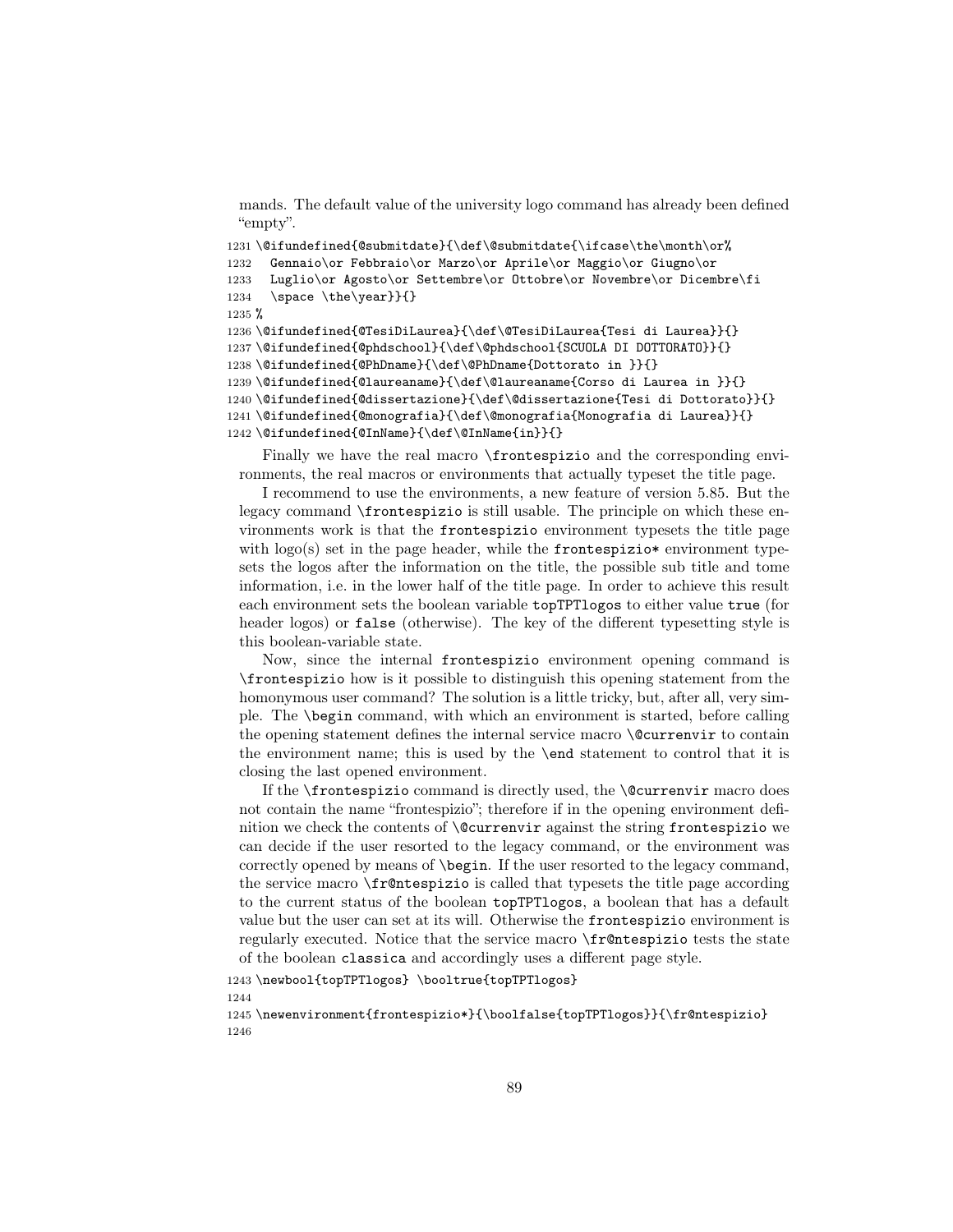```
1247 \newenvironment{frontespizio}{%
1248 \ifdefstring{\@currenvir}{frontespizio}
1249 {\booltrue{topTPTlogos}}{\TPTmaybestar}
1250 }{%
1251 \fr@ntespizio
1252 }
1253
```
With the new boolean **AteneoInHead** we can mark these situations where the university common name goes into the header; with the classica option the title page must have this name in the header and if the user forgets to specify one, this module fakes it with a clear message that the university name has been forgotten, but at the same time this fake message fills up the header position. On the other hand, when the classica option has not been specified, the user can use either an empty university name or a specific name. So only when the \@ateneo macro remains empty the university name in the header remains really blank; this is good when the university name is part of the university logo (this is the case for Politecnico di Torino, and for many other universities). When no university name is set in the header some little attention in formatting the title page is necessary.

#### 1254 \newbool{AteneoInHead}\boolfalse{AteneoInHead}

In order to use the command \frontespizio\* as an isolated command instead of the starting command of the frontespizio\* environment, we have to behave as with the \frontespizio command, but we must test for a possible asterisk following the command; for this reason we defined the \TPTmaybestar that absorbs one following token: if the token is an asterisk, we set the appropriate settings for the previous behaviour of the isolated command, but if it is not an asterisk we must set it back into the list after finishing the execution of the \fr@ntespizio service macro, whose function is to set the title page information at the proper position, but must not contain any spurious material.

```
1255 \newcommand\TPTmaybestar[1]{\def\@tempA{#1}%
1256 \ifdefstring{\@tempA}{*}%
1257 {\boolfalse{topTPTlogos}\booltrue{AteneoInHead}\fr@ntespizio}
1258 {\booltrue{topTPTlogos}\fr@ntespizio\@tempA}
1259 }
```
We start defining the complex macro **\fr@ntespizio**. We start with a group so that any settings performed by this command remain local; if the title page environments had been used, this group would be useless, but if the isolated commands are used, then this group protects the rest of the document from unusual local settings valid only for the title page.

1260 \def\fr@ntespizio{%

1261 \begingroup\par

We want also the title page to be set in the middle of the page irrespective of the binding correction; so we assign the average of the two side margins to both of them.

```
1262 \oddsidemargin=\dimexpr(\oddsidemargin+\evensidemargin)/2\relax
```

```
1263 \evensidemargin \oddsidemargin
```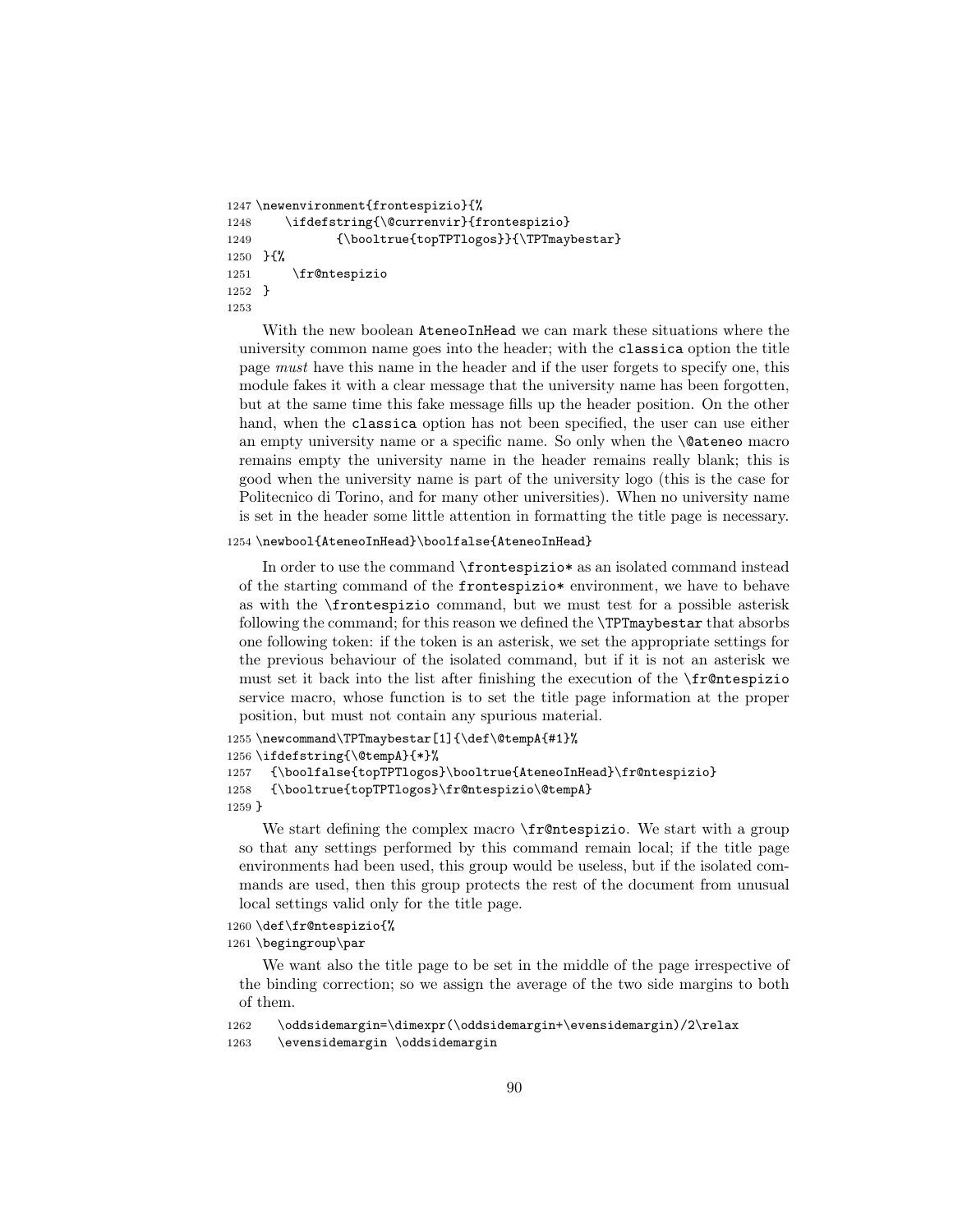The \null command inserts a void horizontal box into the vertical list; it is useful to act as a block against which the vertical glue pushes for setting the subsequent material. The normal font is chosen in case preceding commands did change the font characteristics.

```
1264 \null
1265 \setcounter{page}{1}%
1266 \normalfont
```
Depending on the style of the title page a different \pagestyle is set with appropriate switches and settings. If with the classica style a university name is blank, it is set to an explicit string equivalent to "The university name is missing".

```
1267 \ifclassica
```

```
1268 \boolfalse{topTPTlogos}
1269 \thispagestyle{classica}
1270 \ifcsvoid{@ateneo}{\def\@ateneo{Manca il nome dell'ateneo}
1271 }{}
1272 \else
1273 \thispagestyle{titlepage}
1274 \fi
1275 \ifcsvoid{@ateneo}{}{\booltrue{AteneoInHead}}
```
The generic university name should already be in the header either in the logo or in the header text; but in spite of this we test if the university generic name macro is void, if it contains something, then we typeset also the generic name; some candidates might obey to university regulations that require the name of the university be at the top, just under the logo. The switch \ifcsvoid is true if @ateneo is empty or blank, false otherwise; but even with page top logos, no test is made in order to give the possibility to repeat the university name. It is the user responsibility to set an empty value to the \ateneo macro so as to avoid repeating the university name possibly already present in the logo itself.

```
1276 \ifcsvoid{@ateneo}{%
1277 \ifbool{topTPTlogos}
1278 {}{\booltrue{AteneoInHead}\def\@ateneo{Manca il nome dell'ateneo}}%
1279 }{%
1280 \booltrue{AteneoInHead}%
1281 }
1282
1283 \ifbool{AteneoInHead}{}{%
1284 {\centering\LARGE \@ateneo\par}}
1285 }
```
If it is non blank the first thing we set on the page is the university proper name and some vertical glue.

```
1286 \ifcsvoid{@nomeat}{}
1287 {\ifbool{topTPTlogos}{\vspace*{\dimexpr \headsep+2.5ex}}{\vspace*{-3ex}}%
1288 {\centering\@nomeat\par}\vfill}
1289
```
Then the faculty name comes next; but for the doctoral school it uses the doctoral school name entered with \scuoladidottorato, otherwise it inserts the faculty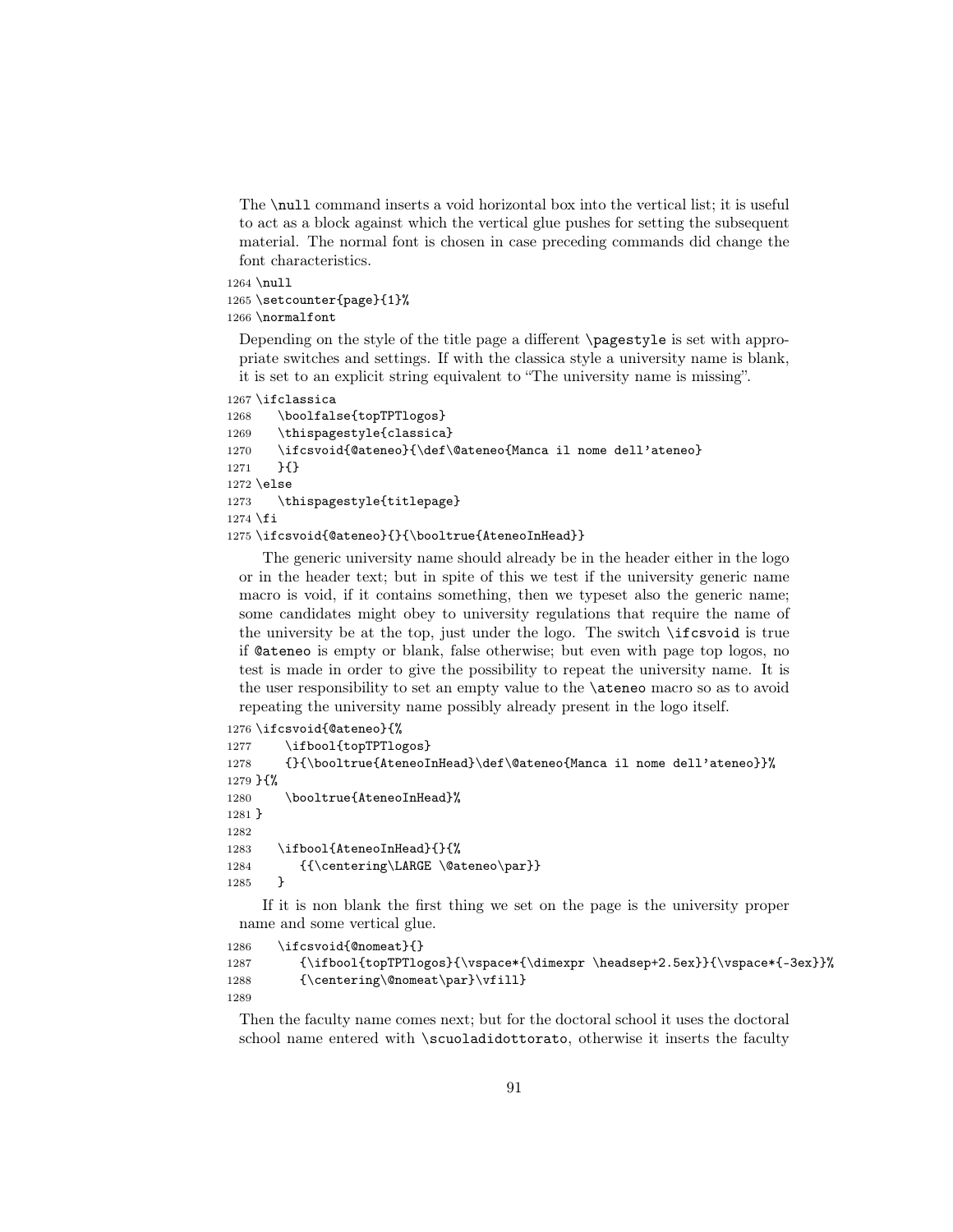ordinal number or prefix and name already entered with the optional and required arguments of \facolta.

| 1290 | \begin{center}                                       |
|------|------------------------------------------------------|
| 1291 | $\{\rm amly\md{series\}$                             |
| 1292 | \ifdottorato                                         |
| 1293 | \large \@phdschool\par\medskip                       |
| 1294 | \else                                                |
| 1295 | \ifcsvoid{@faculty}{}{%                              |
| 1296 | \LARGE\ifx\@facnumber\empty\else\@facnumber\space\fi |
| 1297 | \@faculty\unskip\xspace\@facname\par\medskip         |
| 1298 |                                                      |
| 1299 | \fi                                                  |
| 1300 | }‰                                                   |

Further specification: it inserts the field of the PhD research or the degree course name; it inserts a line such as, for example, "Philosophy Degree in Applied Tetratricotomy – XVI cycle" or "Master of Science in Applied Tetratricotomy".

| 1301 | \ifcsvoid{@corso}{}{{\large                 |
|------|---------------------------------------------|
| 1302 | \ifdottorato                                |
| 1303 | \@PhDname\unskip\xspace                     |
| 1304 | \@corso\ifx\@ciclo\empty\else~--~\@ciclo\fi |
| 1305 | \else                                       |
| 1306 | \@laureaname\unskip\xspace\@corso           |
| 1307 | \fi                                         |
| 1308 | $\bar{\}$                                   |
| 1309 | $\end{scriptstyle}$                         |

It now centres the name of the report, be it "Doctoral Dissertation" or "Master Thesis" or whatever; in case the command \materia was used, it then centres the discipline which the thesis deals with.

| 1310 | \vspace{\stretch{0.2}}     |
|------|----------------------------|
| 1311 | \begin{center}             |
| 1312 | \LARGE                     |
| 1313 | \ifdottorato               |
| 1314 | \@dissertazione%           |
| 1315 | \else                      |
| 1316 | $\iota$ iftriennale        |
| 1317 | \@monografia%              |
| 1318 | \else                      |
| 1319 | \@TesiDiLaurea%            |
| 1320 | \fi                        |
| 1321 | \fi                        |
| 1322 | \unless\ifx\empty\@materia |
| 1323 | \\\@InName\\\@materia      |
| 1324 | \fi                        |
| 1325 | \end{center}               |
|      |                            |

Next comes the real title entered with \titolo or \monografia and the possible subtitle.

1326 \vspace{\stretch{0.2}}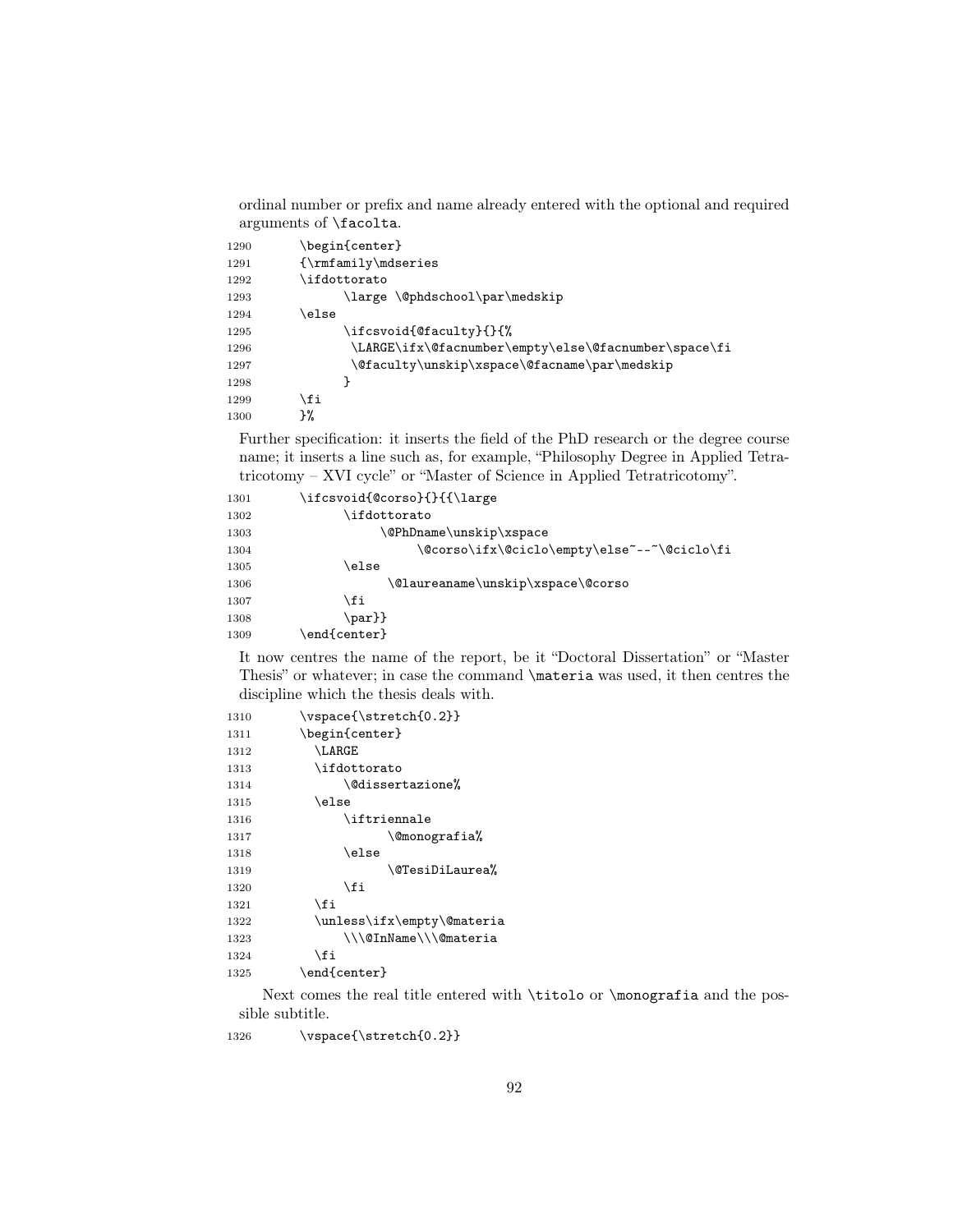| \begin{center}                                |  |
|-----------------------------------------------|--|
| {\huge\bfseries \baselineskip=0.95em plus 1pt |  |
| \@titolo \par}                                |  |
| \end{center}                                  |  |
| with the possible subtitle:                   |  |
| \unless\ifx\@subtitle\empty                   |  |
| \begin{center}%                               |  |
| \large\textrm{\@subtitle}\par                 |  |
| \end{center}%                                 |  |
| ∖fi                                           |  |
|                                               |  |

If the option classica is in force the thesis might be divided in several volumes; theses in humanities apparently are often oversized. In this case the \tomo command may be given at the beginning of every volume and the counter tomo is stepped up; the volume number is therefore printed in each title page; the infix string may be redefined as it was shown above.

| 1336 | \ifclassica                            |
|------|----------------------------------------|
| 1337 | \ifnum\value{tomo}>\z@                 |
| 1338 | \par\bigskip                           |
| 1339 | \noindent\makebox[\textwidth]{%        |
| 1340 | \large\textbf{%                        |
| 1341 | \ifcase\c@tomo%                        |
| 1342 | \or \PrimoTomo%                        |
| 1343 | \or \SecondoTomo%                      |
| 1344 | \or \TerzoTomo%                        |
| 1345 | \or \QuartoTomo%                       |
| 1346 | \else                                  |
| 1347 | \PackageWarning{toptesi}{%             |
| 1348 | Counter tomo equals                    |
| 1349 | \the\c@tomo\MessageBreak               |
| 1350 | We never considered a thesis might get |
| 1351 | divided in more than four volumes}%    |
| 1352 | \fi}}%                                 |
| 1353 | \fi                                    |
| 1354 | $\verb \vspace{1em} $                  |
| 1355 | \fi                                    |
| 1356 | \par                                   |

Going down in the title page, now comes the optional insertion of the university logo(s); "optional" in both meanings: one or more university logos are not generally required in a thesis, and, in case, it depends if the logo(s) have to be put in the header or here. This is a simple task since the **\logosede** already defined the contents to the box \TPT@logobox, and this was done either with the explicit command \logosede with its argument in a specific line of the configuration file or within the frontespizio environment. If such box \TPT@logobox is void, the already defined \printloghi macro does not do anything.

 \unless\iftopTPTlogos {\vfill\centering \printloghi\par}\fi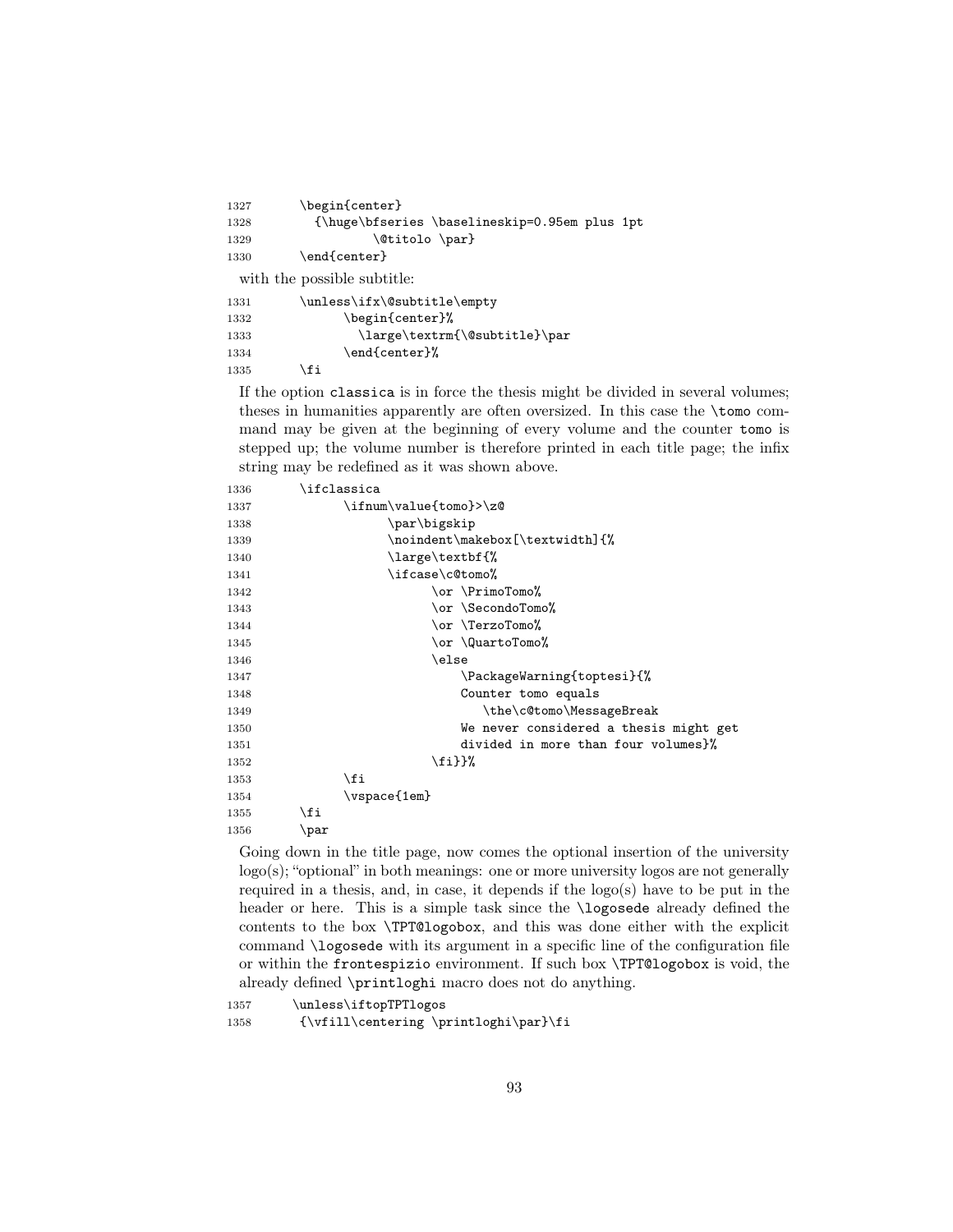The final task is to typeset the possible supervisors' names, the candidates' names and all the rest of the bureaucratical terms. We have to distinguish between a bachelor degree report that is not supposed to have a supervisor, from the doctoral dissertation where we do not indicate the supervisor, but the School Director, and the master thesis where there might be one or more supervisors; with the classica option in force no label is printed over the supervisor's name, unless there is a plurality of supervisors.

| 1359 | \vfill                              |
|------|-------------------------------------|
| 1360 | $\backslash$ iftriennale            |
| 1361 | \let\@nomerelatore\empty            |
| 1362 | \else                               |
| 1363 | \ifdottorato                        |
| 1364 | \edef\@nomerelatore{\@PhDdirector}% |
| 1365 | \else                               |
| 1366 | \ifcsvoid{@principaladviser}{}{%    |
| 1367 | \def\@nomerelatore{\Relatore}}      |
| 1368 | \unless\ifclassica                  |
| 1369 | \ifcsvoid{@secondadviser}{}{%       |
| 1370 | \def\@nomerelatore{\Relatori}}%     |
| 1371 | \fi                                 |
| 1372 | \fi                                 |
| 1373 | ∖fi                                 |

Similarly the label names for the exam candidates are chosen; in Italian such names are infix strings that are selected according to the gender and the number; if these labels have to be set in a different language it is necessary to define one string that has to be selected by the user according to number and gender. The label for the PhD candidate is left empty.

| 1374 | \ifdottorato                     |
|------|----------------------------------|
| 1375 | \let\@nomecandidato\empty        |
| 1376 | \else                            |
| 1377 | \iflanguage{italian}{%           |
| 1378 | \iffemminile                     |
| 1379 | \def\@nomecandidato{\Candidata}% |
| 1380 | \else                            |
| 1381 | \def\@nomecandidato{\Candidato}% |
| 1382 | \fi                              |
| 1383 | \ifcsvoid{@secondauthor}{}{%     |
| 1384 | <b>\iffemminile</b>              |
| 1385 | \def\@nomecandidato{\Candidate}% |
| 1386 | \else                            |
| 1387 | \def\@nomecandidato{\Candidati}% |
| 1388 | \fi}                             |
| 1389 | H                                |
| 1390 | \fi                              |
|      |                                  |

For the supervisor(s) and the candidate(s) name(s) a different approach is used for each one of the three categories of theses persons. If a bachelor degree report is dealt with, the name of the single candidate is centred and written in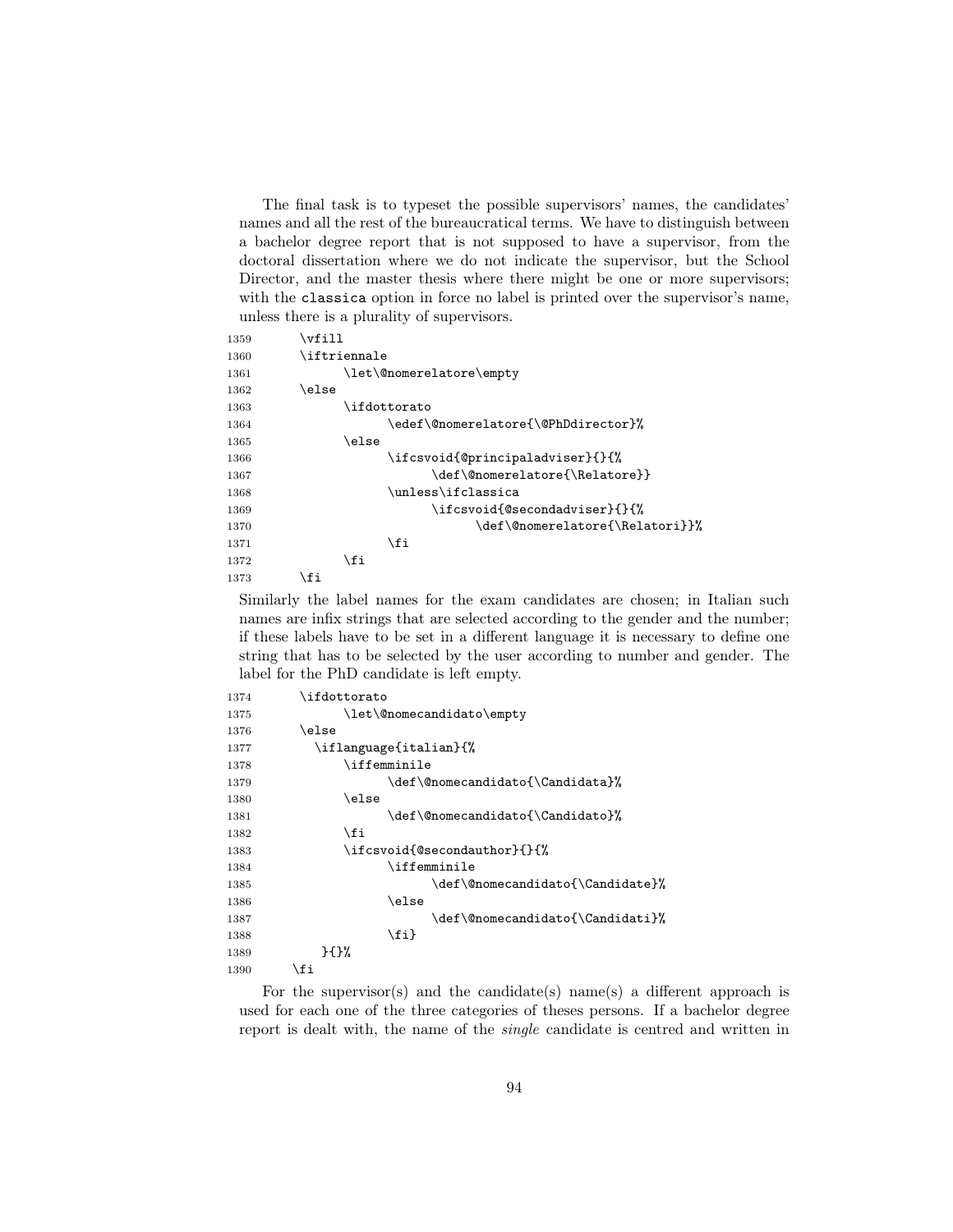caps-and-small-caps.

| 1391 | \iftriennale                     |
|------|----------------------------------|
| 1392 | \begin{center}%                  |
| 1393 | \large\mdseries\textsc{\@author} |
| 1394 | \end{center}%                    |

For doctoral and master theses two virtual boxes (actually macros) are filled up so as to align the supervisor name(s) and, respectively, the candidate name(s). The label is set in the first line with proper number and gender; in the second line the first name, and in the subsequent lines, if there are any, the other names. These virtual boxes in reality contain a tabular environment each; these environments shall be actually typeset when these virtual box macros are executed. If the classica option is in force no label is set over the principal advisor name, but a label is set over the co-advisor name(s). The type size is also a little different for the classica option. The \protect command is used to protect the names in case they contain accent macros that might be expanded at the wrong moment.

The candidate name(s) are typeset in another nested tabular environment of two lines when the user typesets the entry in such a way:

## \candidato{Mario Rossi}[123456]

The optional argument contains the ID number of the candidate; if it is specified, it is typeset below the candidate name, with an indentation, and prefixed with the  $\text{matricola}_{\text{u}}$  label; of course if the optional ID number (and the enclosing brackets) is not specified, nothing is printed after or below the candidate's name. If the user wants it typeset on the same line and or with a different label s/he has to redefine the macro \IDlabel by means of the \ID macro described in previous sections.

Example redefinitions are shown in the sample files. Notice that with the new definition of the candidates' setting macros it is guaranteed that the ID number, if specified, is typeset in the title page, but not in the headers if the autoretitolo option is in force.

It is useful to recall that the ID number must be entered only if required by the University regulations; it must not be typeset in the title page just because it is possible to do it.

| 1395            | else\                                                                      |
|-----------------|----------------------------------------------------------------------------|
|                 | 1396 % For theses of any kind that expect the supervisor and co-supervisor |
| $1397$ % names: |                                                                            |
| 1398            | \def\BoxRelatori{%                                                         |
| 1399            | \begin{tabular}[t]{1}%                                                     |
| 1400            | \hbox{\ifclassica\else\large\fi                                            |
| 1401            | \textbf{\protect\@nomerelatore}}\\[.6ex]                                   |
| 1402            | \hbox{\large\textrm{\protect\@principaladviser}}%                          |
| 1403            | \ifx\@secondadviser\empty \else                                            |
| 1404            | \ifclassica                                                                |
| 1405            | \ifx\@thirdadviser\empty                                                   |
| 1406            | \ifx\@secondadviser\empty\else                                             |
| 1407            | \\[1.5ex]\textbf{\Correlatore:}%                                           |
| 1408            | \fi                                                                        |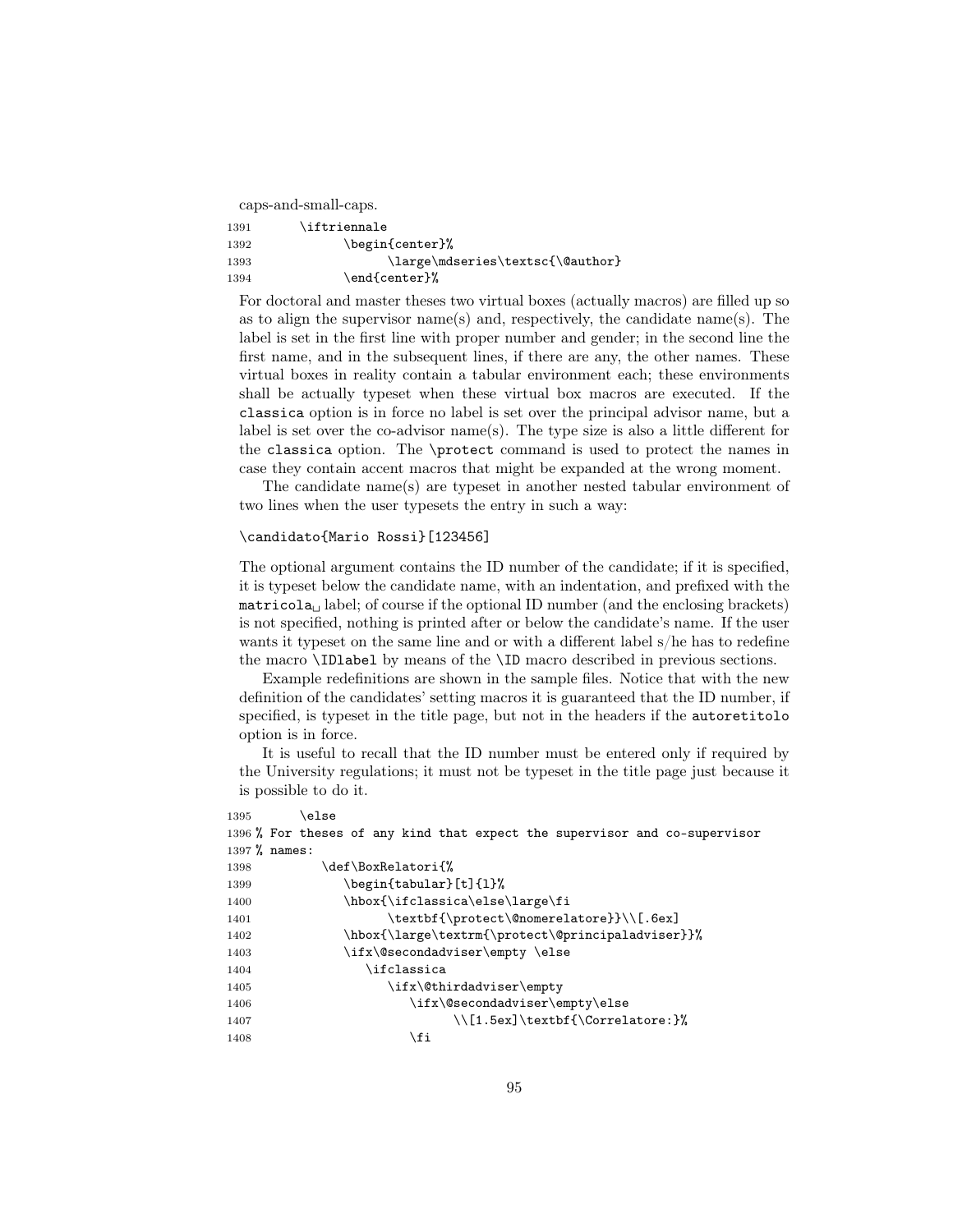| 1409 | else\                                                    |
|------|----------------------------------------------------------|
| 1410 | $\setminus$ [1.5ex]\textbf{\Correlatori:}%               |
| 1411 | \fi                                                      |
| 1412 | \fi                                                      |
| 1413 | \\[.6ex]\hbox{{\large\textrm{\protect\@secondadviser}}}% |
| 1414 | \fi                                                      |
| 1415 | \ifx\@thirdadviser\empty \else                           |
| 1416 | \\[.6ex] \hbox{{\large\textrm{\protect\@thirdadviser}}}% |
| 1417 | \fi                                                      |
| 1418 | \end{tabular}%                                           |
| 1419 | }‰                                                       |

A similar approach is taken for the candidate name(s), although for code clarity I prefer to define two secondary macros in order to format the other candidates names and ID in a clearer way.

| 1420 | \def\print@secondocandidato{\\\relax                             |
|------|------------------------------------------------------------------|
| 1421 | \hbox{\large\tabular{@{}1@{}}\@secondauthor\endtabular}}         |
| 1422 | \def\print@terzocandidato{\\\relax                               |
| 1423 | \hbox{\large\tabular{@{}1@{}}\@thirdauthor\endtabular}}          |
| 1424 | \def\BoxCandidati{%                                              |
| 1425 | \begin{tabular}[t]{1}%                                           |
| 1426 | \hbox{\unless\ifclassica\large\fi                                |
| 1427 | \textbf{\protect\@nomecandidato}}\\[.6ex]                        |
| 1428 | \hbox{\large\tabular{@{}1@{}}\@author\endtabular}%               |
| 1429 | $\it \ifccosoid$ (@secondauthor} {} { \print@secondocandidato} % |
| 1430 | \ifcsvoid{@thirdauthor}{}{\print@terzocandidato}%                |
| 1431 | \end{tabular}%                                                   |
| 1432 | ን%                                                               |
|      |                                                                  |

The real typesetting of these name lists takes place now; if the thesis is referred to the PhD school, one type of layout is used, otherwise the default master thesis layout is used; remember that the bachelor degree case has already taken place. For the doctoral dissertation the doctoral candidate name is typeset centred in one line by itself and everything else is set 3em below into a three column table extended to the \hsize, the first line containing the applicable labels and the second line containing the true names. The central column is used just for spacing, but it does not contain anything.

| 1433 | ifdottorato                                             |
|------|---------------------------------------------------------|
| 1434 | \begin{center}\large                                    |
| 1435 | \textbf{\@author}\\[3em]                                |
| 1436 | {\normalsize}                                           |
| 1437 | \begin {tabular*}{\hsize}{@{\extracolsep{\fill}}ccc}    |
| 1438 | \ifcsvoid{@tutore}{}{\textbf{\Tutore}}                  |
| 1439 | &\relax&                                                |
| 1440 | \ifcsvoid{@principaladviser}{}{\textbf{\@nomerelatore}} |
| 1441 | ハ                                                       |
| 1442 | \ifcsvoid{@tutore}{}{\@tutore}                          |
| 1443 | $\&\$ relax $\&$                                        |
| 1444 | \ifcsvoid{@principaladviser}{}{\@principaladviser}      |
| 1445 | end{tabular*}\                                          |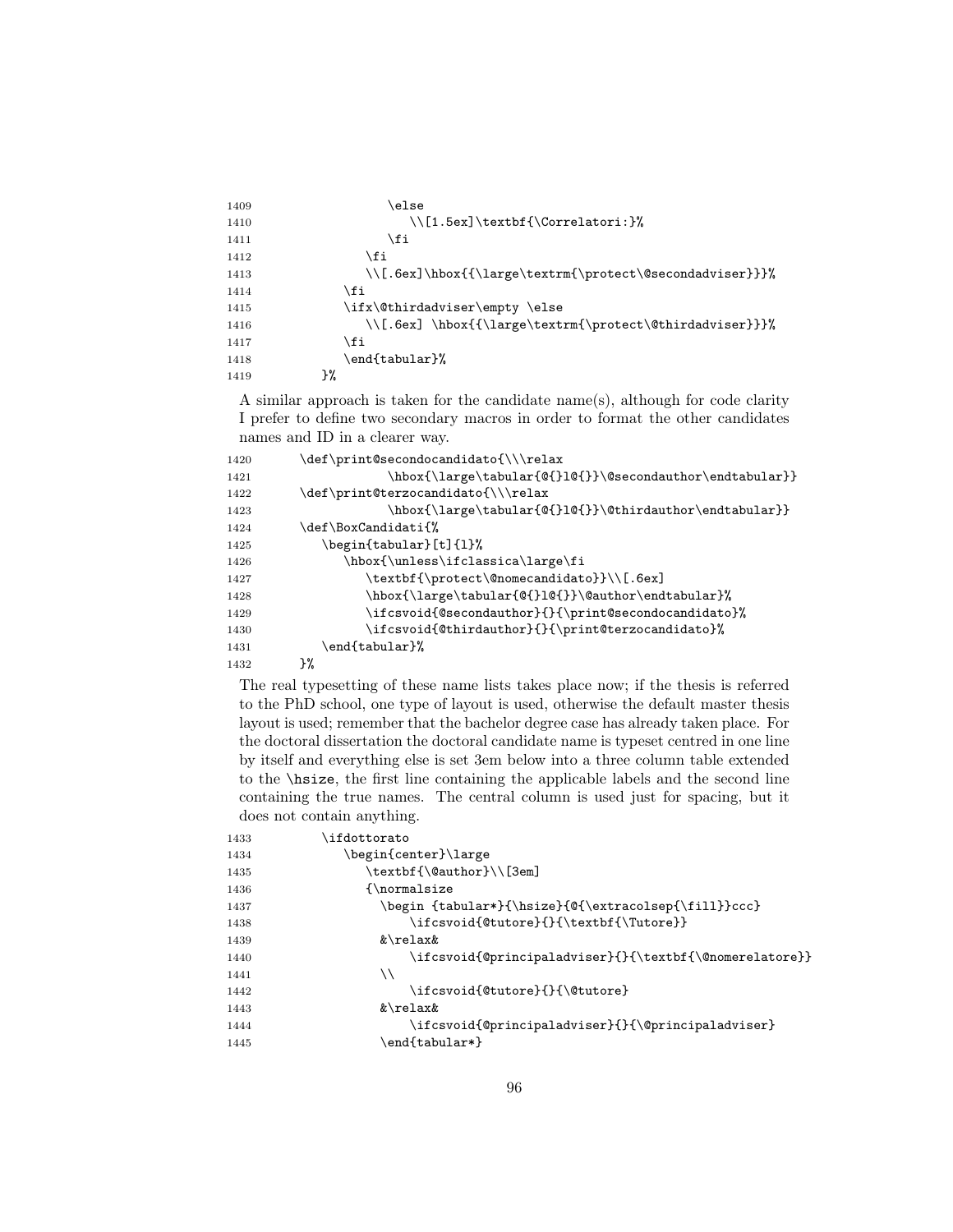| 1446 | ጉ%           |
|------|--------------|
| 1447 | \end{center} |
| 1448 | \else        |

For the master thesis the two virtual boxes are set one besides the other but skewed to the right or, respectively, to the left of every name so that there is enough space for the signature. With the classica option in force the two boxes are simply aligned.

| 1449 | \unless\ifclassica                                    |
|------|-------------------------------------------------------|
| 1450 | \unless\ifevenboxes                                   |
| 1451 | \begin{flushleft}%                                    |
| 1452 | \BoxRelatori                                          |
| 1453 | \end{flushleft}\par\vspace*{-1.5\baselineskip}        |
| 1454 | \begin{flushright}%                                   |
| 1455 | \BoxCandidati                                         |
| 1456 | \end{flushright}%                                     |
| 1457 | \else                                                 |
| 1458 | \makebox[\textwidth]{\BoxRelatori\hfill\BoxCandidati} |
| 1459 | \fi                                                   |
| 1460 | \else                                                 |
| 1461 | \noindent                                             |
| 1462 | \makebox[\textwidth]{%                                |
| 1463 | \BoxRelatori\hfill\BoxCandidati}\par                  |
| 1464 | \fi                                                   |
| 1465 | \fi                                                   |
| 1466 | \fi                                                   |

The final item is the optional name of the company supervisor.

1467 \ifcsvoid{@tutoreaziendale}{}{% 1468 \vfill\vfill 1469 {\centering \textbf{\@tutoreaziendalename}\\[.6ex] 1470 \@tutoreaziendale\par}}

All the material now is on the page; we put some more vertical glue and handle the copyright page; then we close the page sending it to the output file; the final \endgroup closes the \begingroup that was set at the beginning of this long macro. In order to handle the copyright page, we test if the internal definition of the copyright page text is empty; in this case no copyright page should be output, and a \cleardoublepage works fine in both one and two side printing; if the copyright page text is not empty, after shipping out the title page, we set the copyright page text flush bottom with the text block, and then we ship out also this copyright page.

```
1471 \par\clearpage
1472 \ifcsvoid{@retrofrontespizio}{}%
1473 {\null\vfill\thispagestyle{empty}\@retrofrontespizio\par\clearpage}%
1474 \endgroup}
```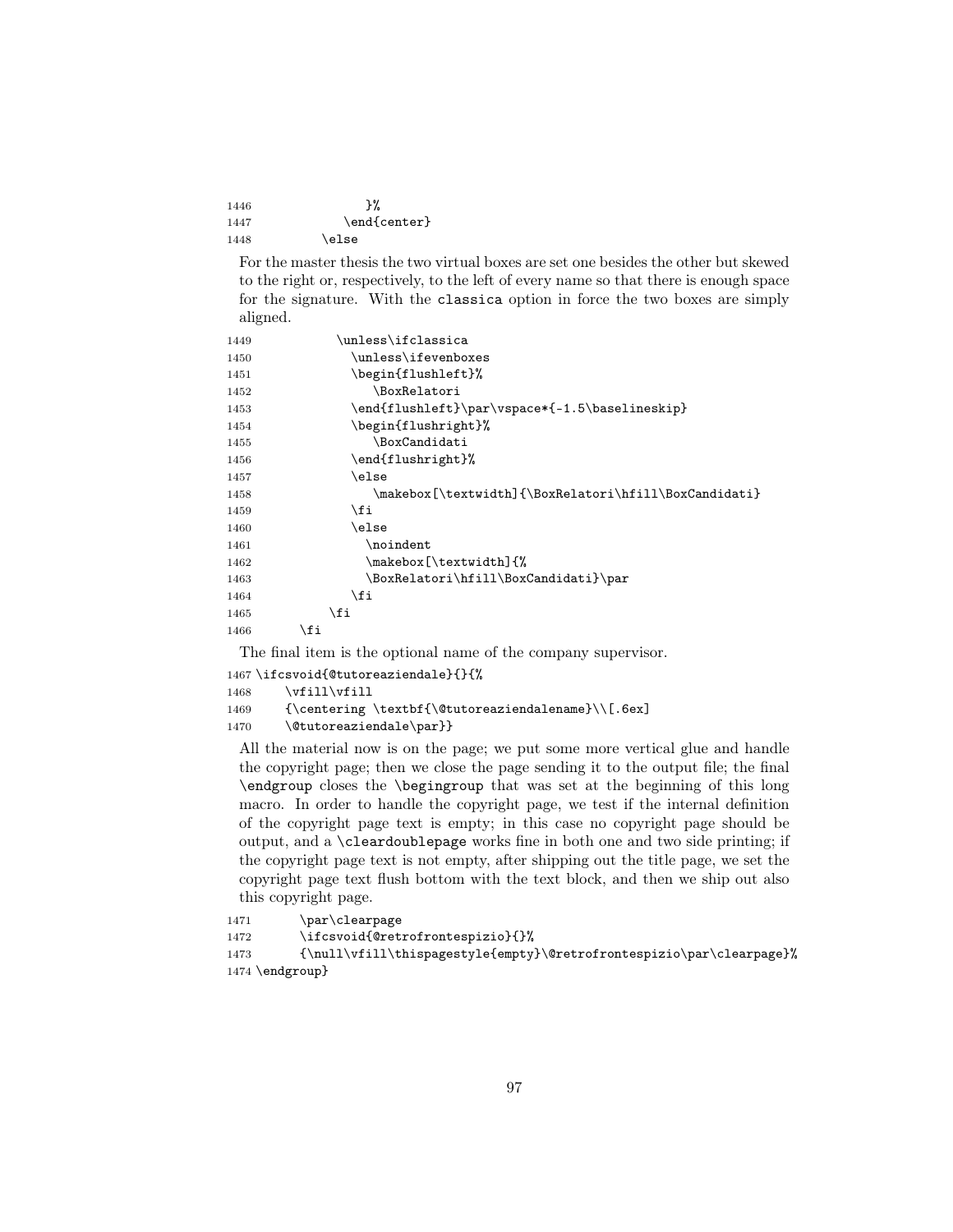# 12.5 Further settings for the ScuDo doctoral school

Doctoral theses to be developed at the Scuola di Dottorato (ScuDo) doctoral school of Politecnico di Torino require a particular set of other packages and commands to be available by default to the student writing his/her doctoral thesis. It requires also a title page with a layout completely different from those that can be typeset with the topfront extension file and, as far as I can tell, different from what is possible to create with the excellent frontespizio package.

This task is reached by selecting the thesis type by means of the tipotesi=scudo option to the toptesi class; this option sets on or off the necessary switches and loads the toptesi-scudo.sty module in place of the topfront one. This specific module loads the extra packages, defines some special commands, provides the customising commands to modify the title page infix words and labels, and the commands to introduce the specific thesis data; eventually it specifies the title page layout and provides for its generation and to a copyright and disclaimer sentence on its page verso.

The module produces also a colophon where some data concerning the thesis typesetting details are given. This colophon is saved and used on the last even page of the complete thesis.

Some if not all the data required for the title page may be entered by means of a configuration file \jobname.cfg that can be modelled on the toptesi.cfg file that is part of this bundle. The user should remember to copy the sample file in his/her thesis directory, change its name (not the extension) to match that of the thesis, modify the data according to his/her needs, and this extension file will read the configuration file at the proper moment and acquire its data.

This toptesi-scudo.sty module is meant to load a certain number of packages in order to ease the user work when typesetting a dissertation in an engineering doctorate school such as ScuDo.

The chosen packages are supposed to be sufficient to typeset any technical thesis or dissertation; but this does not limit its use to the fields of engineering; anybody can load the packages s/he needs for the particular discipline s/he is working on. At the same time nobody forbids to load other packages, in addition, not in substitution, of the packages loaded by this extension file of the toptesi class.

We start by loading the math packages produced by the American Mathematical Society, differentiating what is necessary to load when using pdfLATEX or the OpenType-aware programs  $X \oplus Y \oplus Y$  or Lual4T<sub>E</sub>X. The extension file  ${\tt iftex}$ that defines the switches \ifPDFTeX, \ifXeTeX, and \ifLuaTeX, has already been loaded. The AMS fonts should not be used when type<br>setting with  $\text{XgI4T}\text{FX}$  or LuaLATEX, because these programs get them directly from the unicode math fonts, so that package amssymb has to be loaded only when pdfL<sup>AT</sup>F<sub>X</sub> is used.

```
1475 \ScuDotrue
```

```
1476 \ifPDFTeX
1477 \RequirePackage{amsmath,amssymb,amsthm}
1478 \else
1479 \RequirePackage{amsmath,amsthm}
```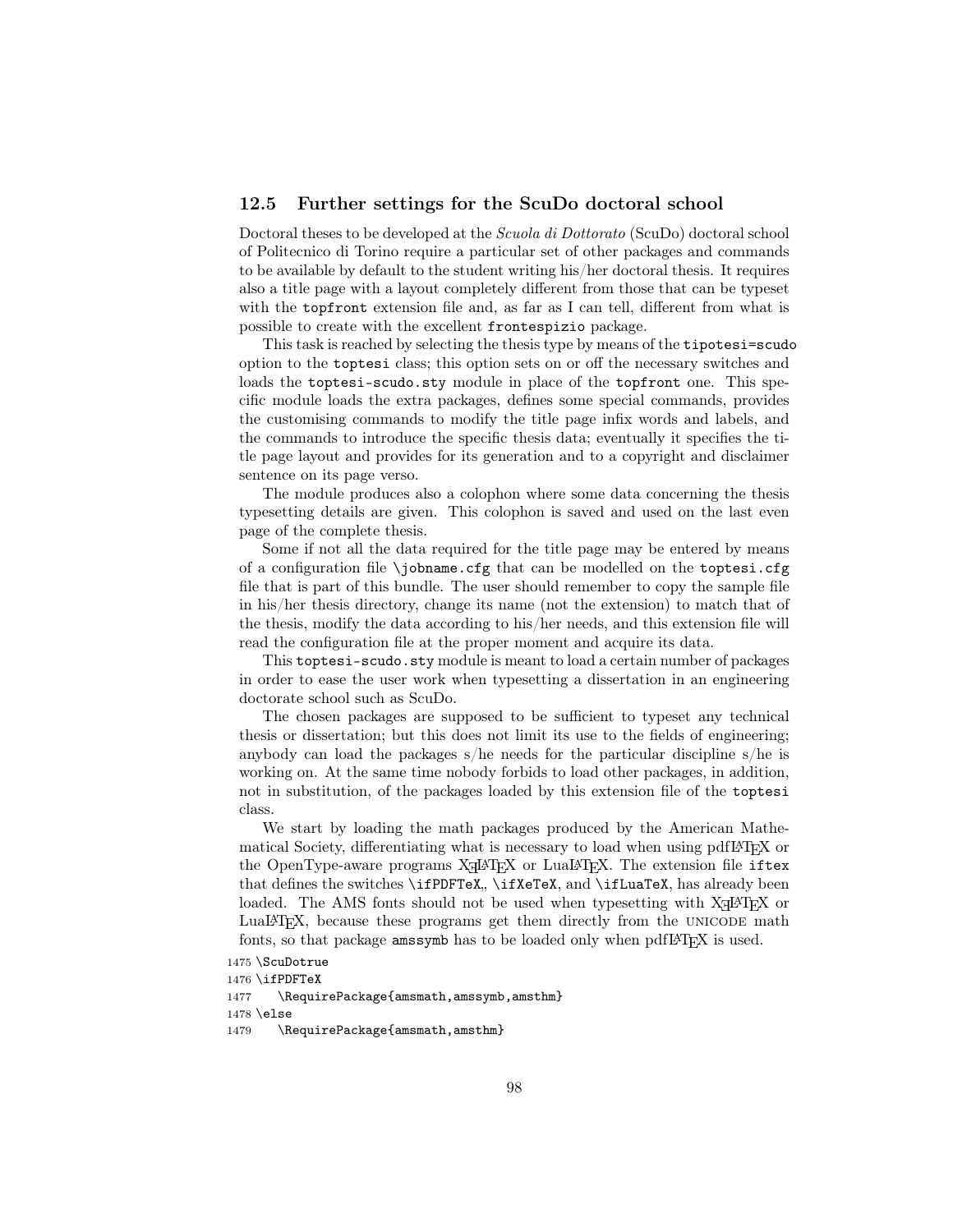### 1480 \RequirePackage{unicode-math} 1481 \fi

The suitable macro for using the differential sign in the proper iso compliant way (upright font) with the suitable spacing before and no space after, is the following:

```
1482 \AtBeginDocument{%
```

```
1483\providecommand\diff{}\renewcommand{\diff}{\mathop{}\!\mathrm{d}}
```

```
1484 \providecommand{\iu}{\ensuremath{\mathop{\mathrm{\mathstrut i}}\nolimits}}
1485 \providecommand{\ju}{\ensuremath{\mathop{\mathrm{\mathstrut j}}\nolimits}}
1486\providecommand{\eu}{\ensuremath{\mathop{\mathrm{e}}\nolimits}}
```
1487 \let\gei\ju}

Such a definition allows to typeset math expression containing integrals with a small space between the integrand and the integrating differential; on the contrary the leading space does not disturb typesetting differential equations. The above definitions include also the iso compliant ways of writing the Napier number 'e', and the two forms of imaginary unit \iu and \ju that set an operator-like roman 'i' or'j' as it is customary in most engineering disciplines. The common alias \gei to the \ju command may be redefined if the PhD student wants to use a common phonetically transliterated name for the letter 'j'; the example file toptesi-scudo-example.tex uses the Greek 'iota' and specifies that this use is wrong!

Next an option is defined, mybibliostyle which allows the user to establish his own style for the bibliography. By default the toptesi-scudo module loads biblatex with a set of options that allow numerical listing and numerical citation according to the IEEE standards for its Transactions. PhD students doing their theses in other scientific domains may use different styles for bibliographics listings and citation methods. By setting this option mybibliostyle among the class ones, it is automatically treated as a global option so that it is passed on to the called packages; in particular this option reaches this toptesi-scudo module, that has the following definition and handling lines:

### 1488

```
1489 \ifcsundef{ifmybibstyle}{\newif\ifmybibstyle\mybibstylefalse}{}
1490 \DeclareOption{mybibliostyle}{\mybibstyletrue}
1491 \ProcessOptions*\relax
1492
```
The switch mybibstyle is used below when the biblatex package is possibly loaded. Actually when this option is active (i.e. when this switch is 'true') nothing is loaded, and the user is free to load the packages s/he likes best in order to handle the bibliographic databases and to typeset one or more bibliographies with different styles. Since in the other thesis types nothing is preloaded for customising the user's bibliography, the user does not need to specify the above mybibliostyle option, and can proceed loading his/her preferred packages for bibliographic styles. With the other thesis types if the user specifies this option, nothing is done and it remains in the list of 'unused options'.

Some other packages are loaded next. Please take notice that xparse is very useful to define advanced commands and environments containing different kind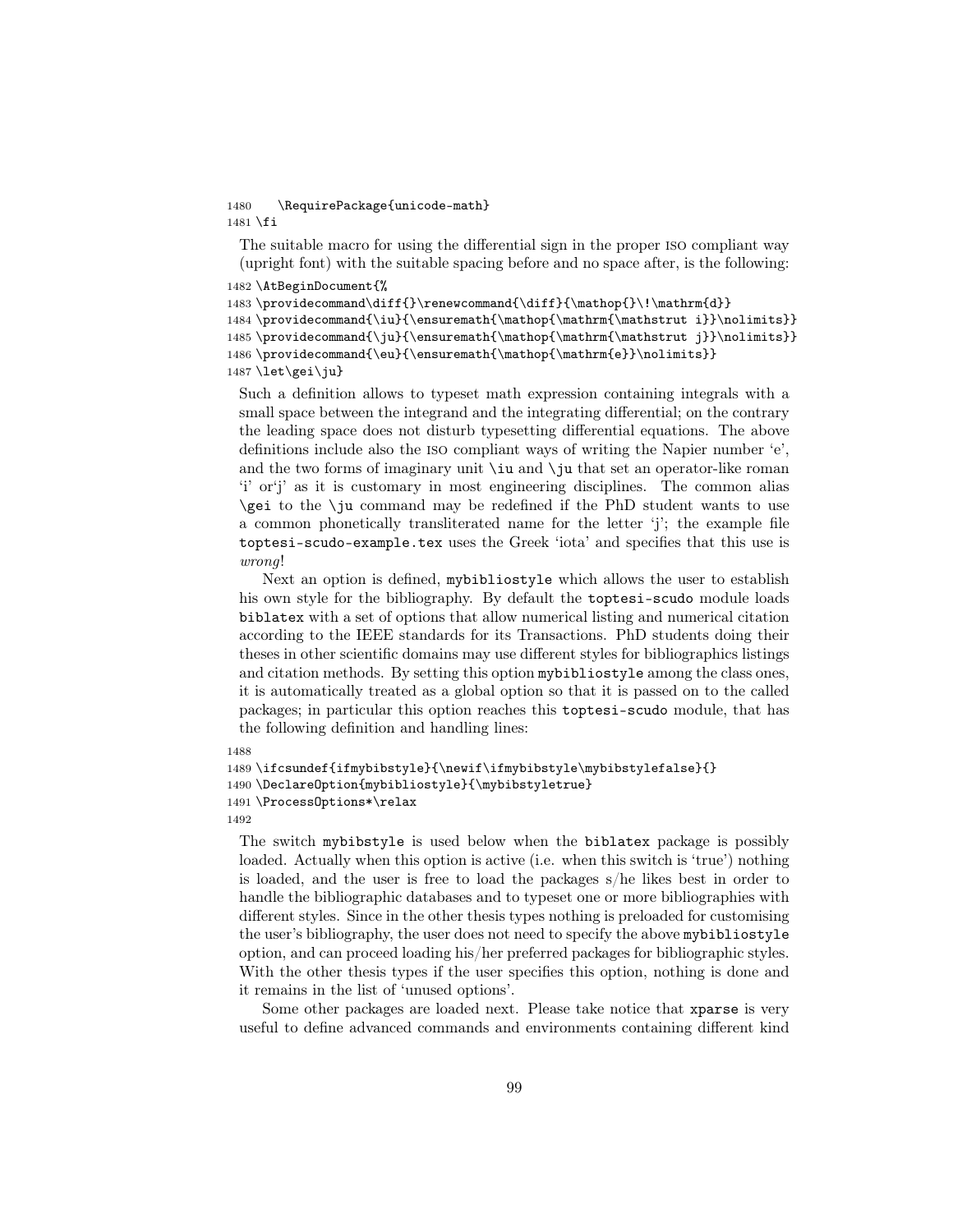of delimited arguments; parameters entered as arguments to the opening statement of an environment are available also for the closing commands; read the documentation if you want to use this package facilities. Since this package is already loaded by the toptesi class, a test is performed as to avoid reloading; but if this module is used independently from the toptesi class, the package is actually loaded.

Using the facilities of setspace may be tolerated only while typesetting a thesis draft. It is bad typography to use its facilities when doing the thesis final printing.

Packages ifthen and calc, in spite of being the standard traditional ones for accomplishing their tasks, are preferred by many users who are not aware that  $computations$  are now native of modern typesetting programs<sup>6</sup>; also advanced tests are natively available with such programs, but since this class loads the etoolbox, its powerful and robust commands are already available; therefore these packages are loaded only for the user comfort, although they are not really required.

Packages caption and subcaption have been optional for several TOPtesi versions before version 6.x; here they are pre-loaded only with the tipotesi=scudo option.

Package tabularx provides an alternative way to produce tables of specified width by means of a new column type X; this column type behaves as  $p\{\langle width \rangle\},\$ where  $\langle width \rangle$  is computed by the package in order to expand the column(s) so as to fill the specified table width. It is very handy in a number of situations.

For professional typesetting tables, package booktabs is highly recommended; we load also package multirow, although its use is deprecated by many professionals.

The sample template file toptesi-scudo-example.tex shows a couple of tables typeset with and without using multirow; the results without using this package are marginally more elegant, but the user is more free to specify every detail, without the support of automatic (and limited) typesetting macros.

Package siunitx is highly recommended; its management of fractional measures, of units of measure, and of table columns that contain numerical values aligned on the decimal separator is very useful.

Package float is very handy to define new floating environments; unfortunately many users load it in order to have available the float positioning option H, which should never be used, especially while using this TOPtesi class, where provisions for large floats are already taken care of.

```
1493 \@ifpackageloaded{xparse}{}{%
```

```
1494 \RequirePackage{xparse}}% Command and environment advanced definitions
1495 \RequirePackage{lscape} % Supports landscape Layout
1496 \RequirePackage{setspace} % Define line spacing in paragraph. Don't use it!
1497 \RequirePackage{calc} % Calculation macros
1498 \RequirePackage{ifthen} % Conditional statements
1499 \RequirePackage{caption} % Configure captions
1500 \RequirePackage{subcaption}% Defines env. subfigure and its caption
```
<sup>6</sup>All the three typesetting programs we are dealing with here. All modern programs may benefit from the advances of the LAT<sub>E</sub>X3 language, that has special facilities to perform floating point calculations.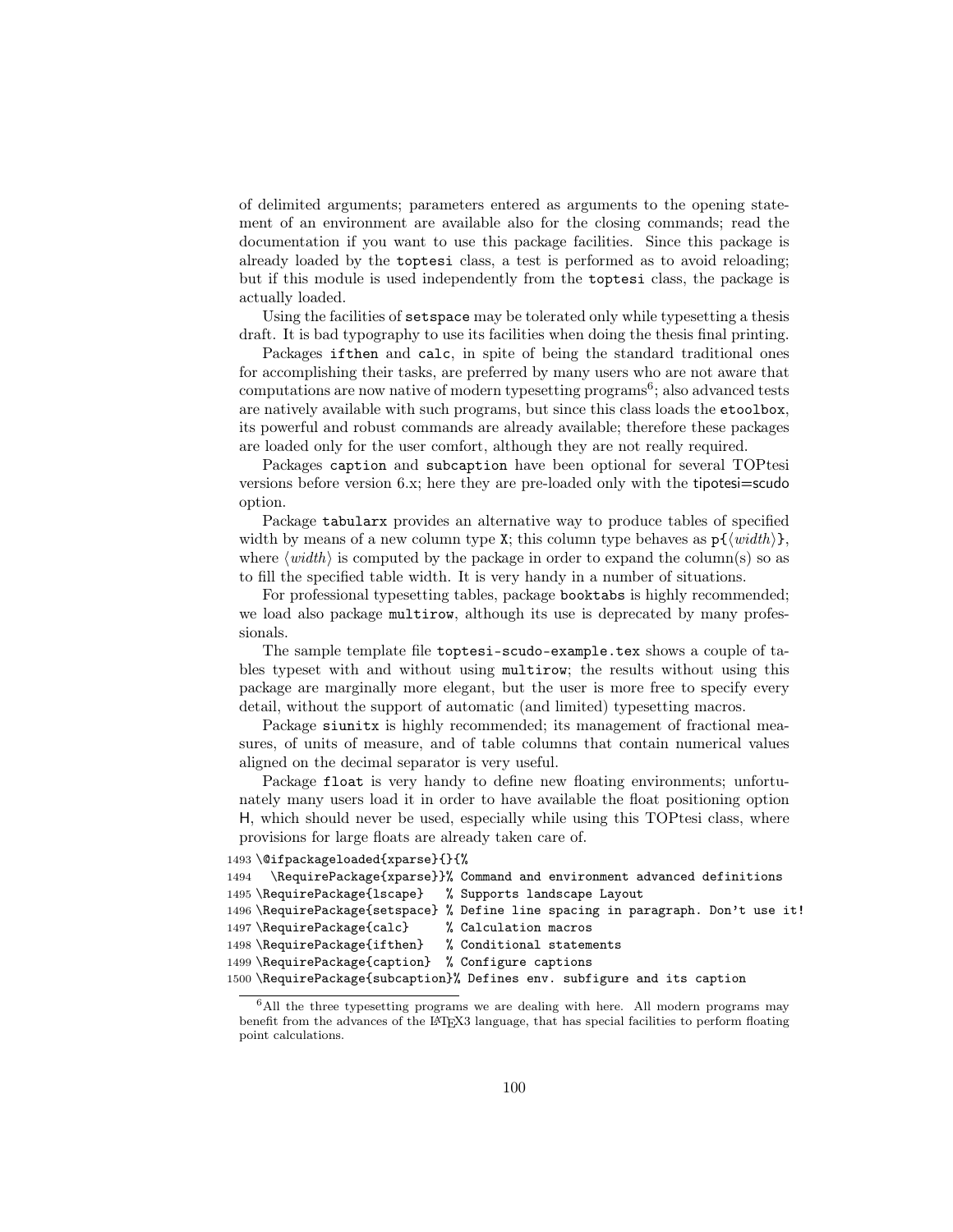```
1501 \RequirePackage{tabularx} % Tables with expandable columns
1502 \RequirePackage{booktabs} % professional rules in tables
1503 \RequirePackage{multirow} % Multirow cells are not professional
1504 \RequirePackage{siunitx} % advanced management of units of measure
1505 \RequirePackage{float} % Use only to define new floating objects!
```
Package nomencl is loaded and a sample of nomenclature groups is defined; they are mostly examples of "how to"; and in particular they are models to define other nomenclature groups. Notice that the string comparison tests are made through the robust testing commands provided by the etoolbox package.

```
1506 \usepackage[intoc]{nomencl}% Generate nomenclatures or glossaries
1507 \makenomenclature
1508 \renewcommand{\nomgroup}[1]{%
1509 \ifstrequal{#1}{A}{\item[\textbf{Roman Symbols}]}{%
1510 \ifstrequal{#1}{G}{\item[\textbf{Greek Symbols}]}{%
1511 \ifstrequal{#1}{Z}{\item[\textbf{Acronyms / Abbreviations}]}{%
1512 \ifstrequal{#1}{R}{\item[\textbf{Superscripts}]}{%
1513 \ifstrequal{#1}{S}{\item[\textbf{Subscripts}]}{%
1514 \ifstrequal{#1}{X}{\item[\textbf{Other Symbols}]}{}}}}}}}
```
1515

1516 \renewcommand{\nompreamble}{\markboth{\nomname}{\nomname}}

It is important to note that the nomenclature raw file must be processed by means of program makeindex with special options. Assuming that your thesis main file is named MyPhDthesis.tex, after compiling with pdfLaTeX, you should open a terminal, change the working directory into that where your main file is stored, and enter and execute the line command

### makeindex -s nomencl.ist -t MyPhDthesis.nlg -o MyPhDthesis.nls MyPhDthesis.nlo

Afterwards you should have your processed nomenclature ready and up to date, so that by running again the typesetting program your nomenclature appears in the back matter; a second typesetting run, as usual, updates the table of contents with the entry and page number of the Nomenclature section. It is important to do this action before printing the final version of the thesis; you do not need to update the nomenclature every time you edit one of your thesis source files.

All this fuzz is bypassed in the sense that all typesetting programs can run safe OS commands, among which makeindex, in order to do all these actions by themselves if we procede by closing the auxiliary file that collect nomenclature entries, and run makeindex with the proper options and file names directly through the "magic command" \write18. Again all this is automatically performed by the macros defined by the toptesi-scudo module, therefore your nomenclature is up to date at each run, without any need to explicitly use unusual undocumented native T<sub>EX</sub> commands. In facts we define a new command to process the nomenclature files and print them out.

Again the test for an empty optional argument is made by means of a macro defined in etoolbox. When using LuaLaTeX it is necessary a special treatment, because the typesetting engine does not use the \write18 functionality, but accesses the operating system commands by means of its own Lua facilities. The user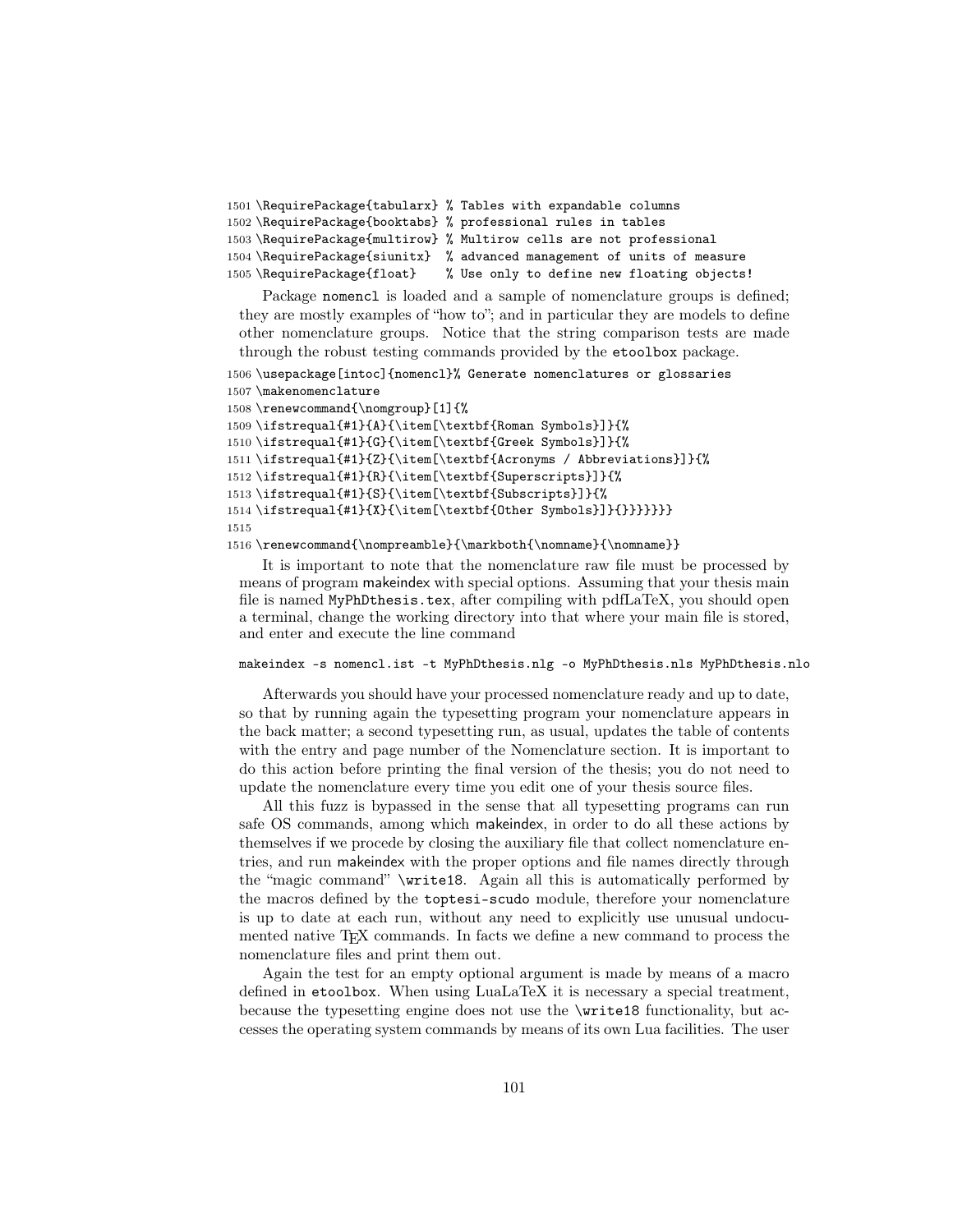is not obliged to know these details, but this extension file must be programmed accordingly.

```
1517 \newcommand{\printnomencl}[1][]{%
1518 \immediate\closeout\@nomenclaturefile
1519 \ifLuaTeX
1520 \chardef\T@T@shellescape\directlua{tex.write(os.execute())}
1521 \def\exec@makeindex{%
1522 \directlua{os.execute("\luaescapestring
1523 {makeindex -s nomencl.ist -t \jobname.nlg -o \jobname.nls \jobname.nlo}")}}
1524 \else
1525 \def\exec@makeindex{\immediate\write18{%
1526 makeindex -s nomencl.ist -t \jobname.nlg -o \jobname.nls \jobname.nlo}}
1527 \fi
1528 \exec@makeindex
1529 \ifblank{#1}{\printnomenclature}{\printnomenclature[#1]}%
1530 }
```
The result is a synchronous typesetting of the nomenclature in the same way as for the index.

The bibliography by default is typeset through the facilities of package biblatex with suitable options; according to the tradition in scientific works, in particular of the IEEE standards for its Transactions, the references are labelled with bracketed numbers as well as citations. Nevertheless some PhD students working in other scientific domains ask for different styles for using BiBTeX compatible bibliographies to be run also with pdflatex, or bibliographies styled in a more humanistic way.

In this case they should specify the specific option mybibliostyle to the toptesi class, and the following code will not be loaded, since the switch mybibstyle is set to 'true' only when using such an option. Therefore if the user uses the above option, the code loads neither biblatex with its options, nor csquotes; furthermore the bibliographic database remains unspecified. It is the user responsibility to insert in his/her thesis preamble whatever necessary to typeset his/her bibliography or bibliographies the way s/he prefers. In the following code the module preloads the bibliographic database resources.bib, if it exists; since a generic name is not recommended, we suggest to name at least one of your databases with the same name as the user's thesis master file with extension .bib; the \jobname macro, actually contains the thesis master file name. If neither resources.bib nor \jobname.bib exist or the typesetting engine cannot find them, it is the user's responsibility to create a .bib file and include it in his/her master file preamble as an argument to \addbibresource or to move an his/her existing .bib file(s) to the main file folder.

```
1531 \unless\ifmybibstyle
1532 \usepackage[autostyle]{csquotes} % necessary for biblatex
1533 \usepackage[backend=biber,
1534 style=numeric-comp,
1535 citestyle=numeric,
1536 sorting=nty,
1537 natbib]{biblatex} % LaTeX specific bibliography handler
```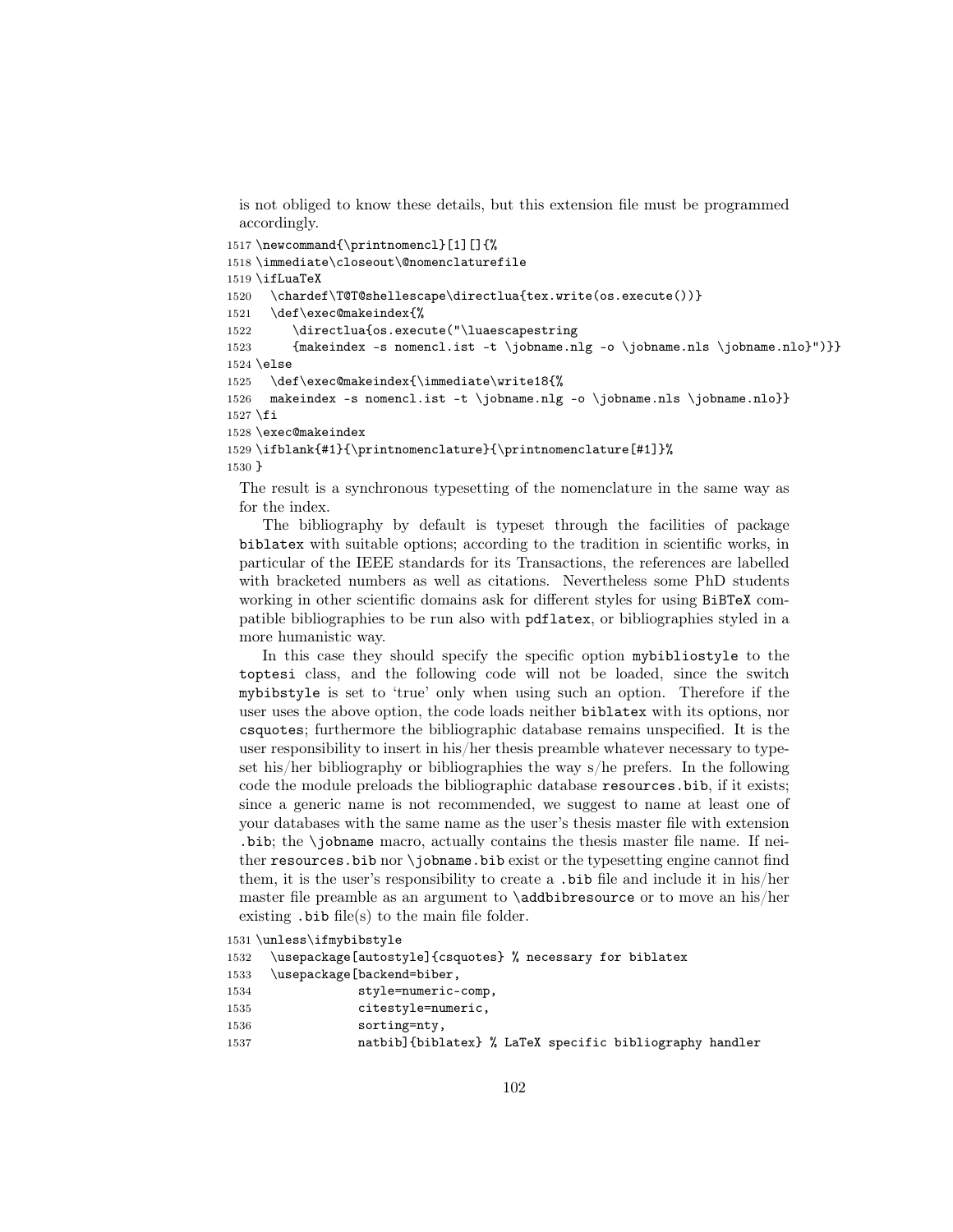```
1538 \IfFileExists{references.bib}% bibliographic data base(s}
1539 {\addbibresource{references.bib}}%
1540 {\IfFileExists{\jobname.bib}%
1541 {\addbibresource{\jobname.bib}}%
1542 \quad \{ \relax\}1543 \fi
```
Package imakeidx is loaded, but it is up to the user to specify command \makeindex with its options; in the sample template file toptesi-scudo-example.tex the index is made by configuring \makeindex by specifying only the intoc option, so as to have an entry for the index in the table of contents. The user who wants to prepare an index for his/her thesis is urged to read the imakeidx package documentation.

#### 1544 \usepackage{imakeidx}% to generate automatic indices

Eventually while using pdfLAT<sub>E</sub>X we require the indentfirst package so as to indent the first paragraph after a sectioning command, according to a common usage in Europe and in Italy in particular.

```
1545 \ifPDFTeX \usepackage{indentfirst}\fi
1546 \raggedbottom
1547
1548 \AfterEndPreamble{\english}% Set English as default language
1549
```
The toptesi-scudo.sty module contains also everything is needed to typeset the Ph.D. title page and the disclaimer page; remember that the tipotesi=scudo option to the class sets the default language to English, and inhibits loading the topfront extension file; therefore a complete new set of commands and a complete new title page environment are required to fill up the necessary information.

We start with the default values for all pieces of information. Those macros that contain an empty expansion are obviously for mandatory data. Those that contain a text string insert default data, that can be possibly modified by suitable commands. Those that contain just macros insert into the title page the expansions of these macros.

```
1550 \TOPfrontfalse
1551
1552 \providecommand*\@Ndissertation{Doctoral Dissertation}
1553 \providecommand*\@Ndoctoralprogram{Doctoral Program in\xspace}
1554 \providecommand*\@programname{}
1555 \providecommand\@Cyclenumber{}
1556 \providecommand*\@title{}
1557 \providecommand*\@subtitle{\vspace{\stretch{1}}}
1558 \providecommand*\@author{}
1559 \providecommand*\@Nsupervisor{Supervisor}
1560 \providecommand*\@Nsupervisors{Supervisors}
1561 \newcount\@supervisornumber
1562 \providecommand*\@supervisorlist{}
1563 \providecommand\@Nexaminationcommittee{Doctoral Examination Committee:}
1564 \providecommand*\@Examinerlist{}
```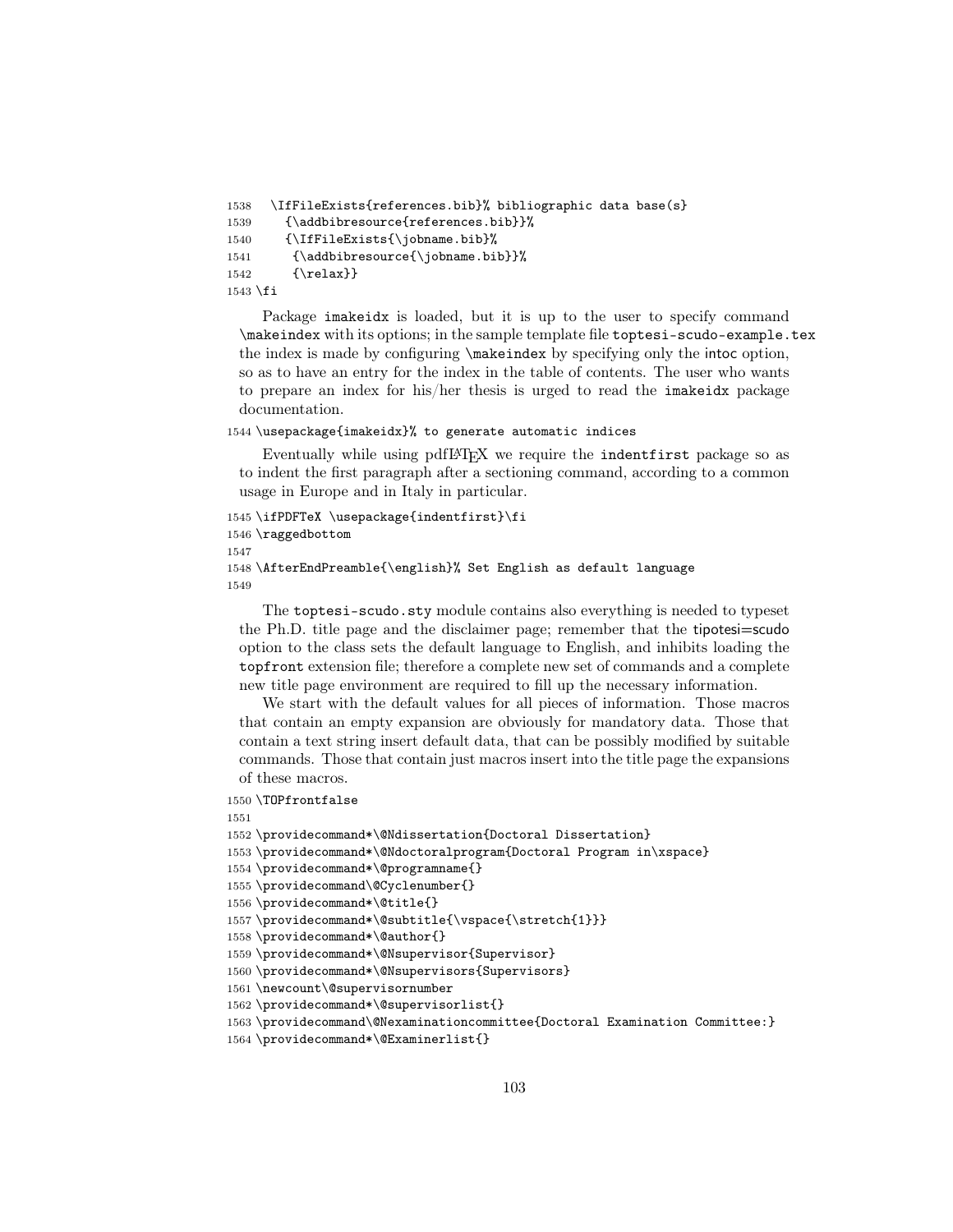```
1565 \providecommand*\@examlocation{Politecnico di Torino}
1566 \providecommand*\@examinationdate{}
1567 \providecommand*\@creativecommons{This thesis is licensed
1568 under a Creative Commons License, Attribution - Noncommercial-
1569 NoDerivative Works 4.0 International: see \url{www.creativecommons.org}.
1570 The text may be reproduced for non-commercial purposes, provided that
1571 credit is given to the original author.}
1572 \providecommand\@disclaimer{\noindent I hereby declare that
1573 the contents and organisation of this dissertation constitute
1574 my own original work and does not compromise in any way the
1575 rights of third parties, including those relating to the
1576 security of personal data.}
1577
```
There are the user macros to change or define the required data; of course the mandatory data must be present in the student's thesis source file; the other data may be changed, but don't need to be changed: it depends on the university specifications, if any are given.

In any case if the "examiner list" is not specified, so that the default list remains empty, no label and no list is typeset; therefore leaving this list empty is an easy and logical method for completely omitting such a list.

```
1578 \newcommand*\Ndissertation[1]{\gdef\@Ndissertation{#1}}
1579 \newcommand*\Ndoctoralprogram[1]{\gdef\@Ndoctoralprogram{#1\xspace}}
1580 \newcommand*\ProgramName[1]{\gdef\@programname{#1\xspace}}
1581 \newcommand*\CycleNumber[1]{\gdef\@Cyclenumber{\ifblank{#1}{}{(#1 cycle)}}}
1582 \renewcommand*\title[1]{\gdef\@title{#1}}
1583\newcommand*\subtitle[1]{\gdef\@subtitle{\ifblank{#1}{}{\medskip\par
1584 {\Large #1\par}}\vspace{\stretch{1}}}}
1585 \renewcommand*\author[1]{\gdef\@author{#1}}
1586 \newcommand*\NSupervisor[2]
1587 {\gdef\@Nsupervisor{#1}\gdef\@Nsupervisors{#2}}
1588 \newcommand*\SupervisorList[1]{\gdef\@supervisorlist{#1}}
1589 \newcommand\SupervisorNumber[1]{%
1590 \ifblank{#1}{\@supervisornumber=0}{\@supervisornumber=#1}}
1591 \newcommand\Nexaminationcommittee[1]{\gdef\@Nexaminationcommittee{#1}}
1592 \newcommand*\ExaminerList[1]{\gdef\@Examinerlist{#1}}
1593 \newcommand*\Nlocation[1]{\gdef\@examlocation{#1}}
1594 \newcommand*\ExaminationDate[1]{\gdef\@examinationdate{#1}}
1595
1596 \newlength{\TPT@logospace}\TPT@logospace=3em\relax
1597 \newsavebox{\TPT@logobox} \setbox\TPT@logobox\hbox{}
1598 \newdimen\TPT@logoheight
1599 \newcommand*\setlogodistance[1]{\TPT@logospace=#1}
1600 \providecommand*{\@logosede}{}
1601
1602 \ifcsundef{T@Tlogoheight}{%\
1603 \newlength\T@Tlogoheight
1604 \setlength\T@Tlogoheight{0.8\dimexpr(\paperwidth-\textwidth)/2}}{}
1605
1606 \newcommand\PhDschoolLogo[2][\T@Tlogoheight]%
```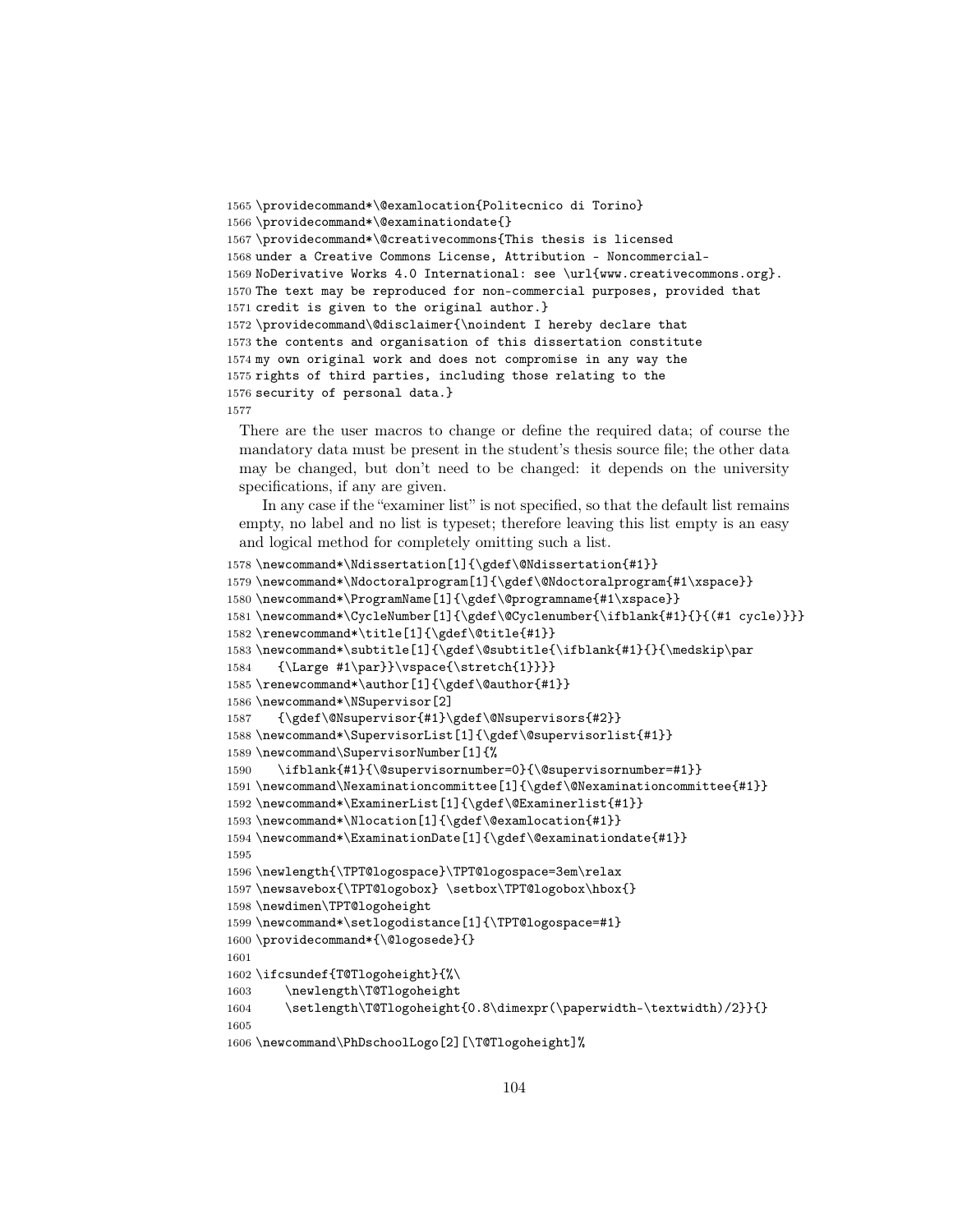```
1607 {\def\@logosede{#2}\TPT@logoheight=#1\relax
1608 \ifcsvoid{@logosede}{\sbox{\TPT@logobox}{}}{\begin{lrbox}{\TPT@logobox}%
1609 \expandafter\fillup@TCP@logobox\@logosede,!}}
1610
1611 \def\fillup@TCP@logobox#1,#2!{%
1612 \ifblank{#1}{\end{lrbox}\ifdim\wd\TPT@logobox>\textwidth
1613 \sbox\TPT@logobox{\resizebox{\textwidth}{!}{\box\TPT@logobox}}\fi}%
1614 {\def\@logosede{#2}%
1615 \includegraphics[height=\TPT@logoheight]{#1}\hskip\TPT@logospace
1616 \expandafter\fillup@TCP@logobox\@logosede,!}}
1617
1618 \newcommand\printloghi{\unless\ifvoid\TPT@logobox\usebox{\TPT@logobox}\fi}
```
The author/candidate name by defaukt is underlined by five spaced stars; This is the decoration approved by the ScuDo directors. After all, such a decoration might be a little soberer something else, such as a thin rule, or simply omitted; this is possible by redefining the following macro:

```
1619 \newcommand\fivestars\{******\}
```
Next the disclaimer and the signature macros are defined; the disclaimer text and the signature layout may be changed by these commands; but if the user does not use these macros, the name of the person who undersigns the disclaimer text is assumed to be the thesis author and the signature date is assumed to equal the examination date. The \Signature macro is intended to modify the signature layout contained in the internal macro \@signature; the PhD student can layout the signature part of the copyright page the way s/he likes best; the default definition of \@signature is an example from which the student can get a general idea of what is compulsory in this field. The sample file toptesi-scudo-example.tex contains also an example of modified signature.

Remember: the disclaimer text is very important, in the sense that the student writing his/her Ph.D. thesis must be completely aware that by undersigning that statement s/he assumes any legal liability for any event that might betray other people rights. A kind of infringement, of course, is plagiarism. Therefore the under signer must be completely aware that his/her signature is not just a simple bureaucratical action.

```
1620 \newcommand\Disclaimer[1]{\gdef\@disclaimer{#1}}
1621 \newcommand\CClicence[1]{\gdef\@creativecommons{#1}}
```

```
1622 \providecommand\@signature{%
```
1623 \begin{flushright}

```
1624 \parbox{0.5\textwidth}{\centering
```

```
1625 \dotfill\\
```

```
1626 \text{Quthor}\
```

```
1627 Turin, \@examinationdate
```

```
1628 }%
```

```
1629 \end{flushright}}
```

```
1630 \newcommand\Signature[1]{\gdef\@signature{#1}}
```
The ThesisTitlePage environment is defined; in the opening commands the configuration file is read; this file may contain any kind of definition or redefinition by using the above commands with suitable arguments.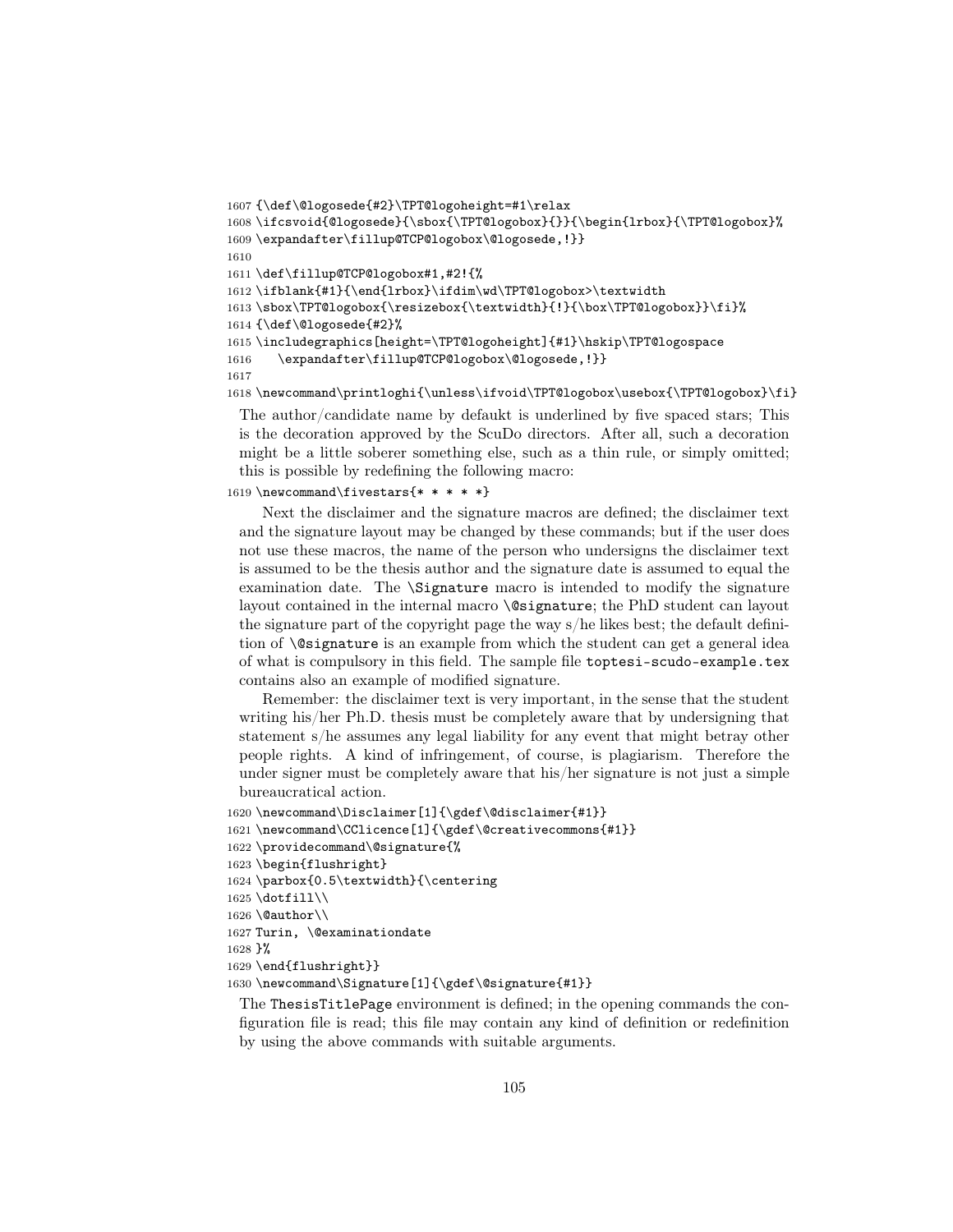The data possibly read from the configuration file now are available, or they may be entered in the body of the title page environment ThesisTitlePage. If some commands are repeated, the last ones, i.e. those entered in the body of the environment, prevail.

```
1631 \newenvironment{ThesisTitlePage}{% Apertura
1632 \InputIfFileExists{\jobname.cfg}{\relax}{\relax}%
1633 }{%Chiusura
1634 \begin{titlepage}\parindent=0pt
1635 {\centering
1636 \raisebox{-1ex}[0pt][0pt]{\makebox[\textwidth]{\printloghi}}\par
1637 \vspace{\baselineskip}
1638 \@Ndissertation\\
1639 \@Ndoctoralprogram \@programname\@Cyclenumber
1640 \bigskip
1641
1642 {\Huge\bfseries \@title\par}
1643 \@subtitle
1644 {\Large\bfseries \@author\par}
1645 \smallskip
1646 \mbox{\fivestars}
1647 \vspace{\stretch{1}}
1648
1649 {\large\bfseries \ifcase\@supervisornumber
1650 \relax\or \@Nsupervisor\else\@Nsupervisors\fi\par}
1651 \@supervisorlist
1652 \par}
1653
1654 \vspace{\stretch{1}}
1655
1656 \ifcsvoid{@Examinerlist}{\relax}{%
1657 \noindent\begin{tabular}{@{}l}
1658 \bfseries \@Nexaminationcommittee\\
1659 \@Examinerlist
1660 \end{tabular}}
1661
1662 \begin{center}
1663 \raisebox{-3\baselineskip}[0pt][0pt]{%
1664 \parbox{0.5\textwidth}{\centering
1665 \@examlocation\\
1666 \@examinationdate}}
1667\end{center}
1668 \end{titlepage}
1669 %
1670 \newpage\thispagestyle{empty}
1671 \vspace*{\stretch{1}}
1672 \@creativecommons
1673 \vspace{3\baselineskip}
1674
1675 \ifempty{\@keywords}{\relax}{Keywords: \@keywords\par
```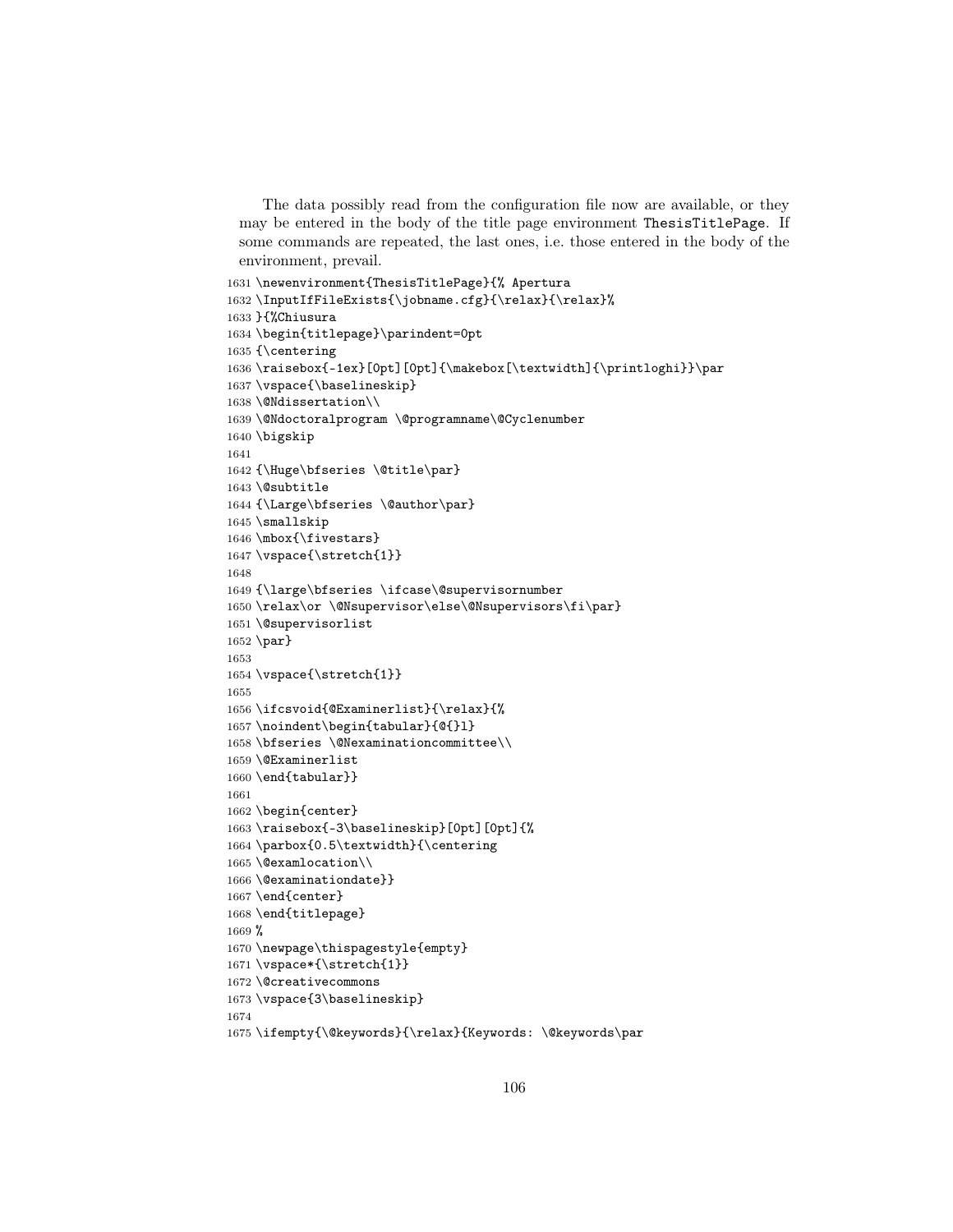```
1676 \vspace{2\baselineskip}}
1677
1678 \@disclaimer
1679 \vspace{3\baselineskip}
1680
1681 \@signature}
1682
```
The above code is almost everything is needed to enter the relevant data and to typeset the doctoral thesis and the signed disclaimer. But it is wise to enter some basic metadata for a reasonably well typeset PDF file. Notice that these metadata have nothing to do with the metadata required for  $PDF/A$  compliance; for the latter metadata it is necessary to load the pdfx package and enter the required metadata in a special way that is taken care of by pdfx. Read the details in the Italian-English documentation toptesi-it.pdf that is part of the TOPtesi bundle.

```
1683 \providecommand*\subject{}\providecommand*\@subject{}
1684 \renewcommand\subject[1]{\gdef\@subject{#1}}
1685 \providecommand*\keywords{}\providecommand*\@keywords{}
1686 \renewcommand\keywords[1]{\gdef\@keywords{#1}}
1687 \AtBeginDocument{% Set some metadata
1688 \hypersetup{%
1689 pdftitle = {\text{\%title}},
1690 pdfauthor = {\quad}1691 pdfsubject = {\@subject},
1692 pdfkeywords= {\@keywords}
1693 }
1694 }
```
The School required also a colophon where it is explained how the thesis has been typeset and who are the authors of the LATEX code; my name appears there because the School requested it in a formal way; mentioning the TOPtesi bundle might have been sufficient for this colophon.

Of course this colophon must be typeset in the last page, possibly an even one if the thesis is typeset with the twoside option in force.

```
1695 \AtEndDocument{%
1696 \clearpage
1697 \ifbool{@twoside}%
1698 {\ifodd\value{page}\thispagestyle{empty}\newpage\fi}{\relax}%
1699 \vspace*{\stretch{1}}%
1700 \noindent
1701 \begin{tabularx}{\textwidth}{Xp{0.45\textwidth}X}
1702 &
1703 This Ph.D.\ thesis has been typeset by means of the \TeX-system
1704 facilities. The typesetting engine was
1705 \ifPDFTeX
1706 \ifcsdef{pdfLaTeX}{\pdfLaTeX}{pdf\/\LaTeX}%
1707 \else
1708 \ifLuaTeX
1709 \ifcsdef{LuaLaTeX}{\LuaLaTeX}{Lua\/\LaTeX}%
```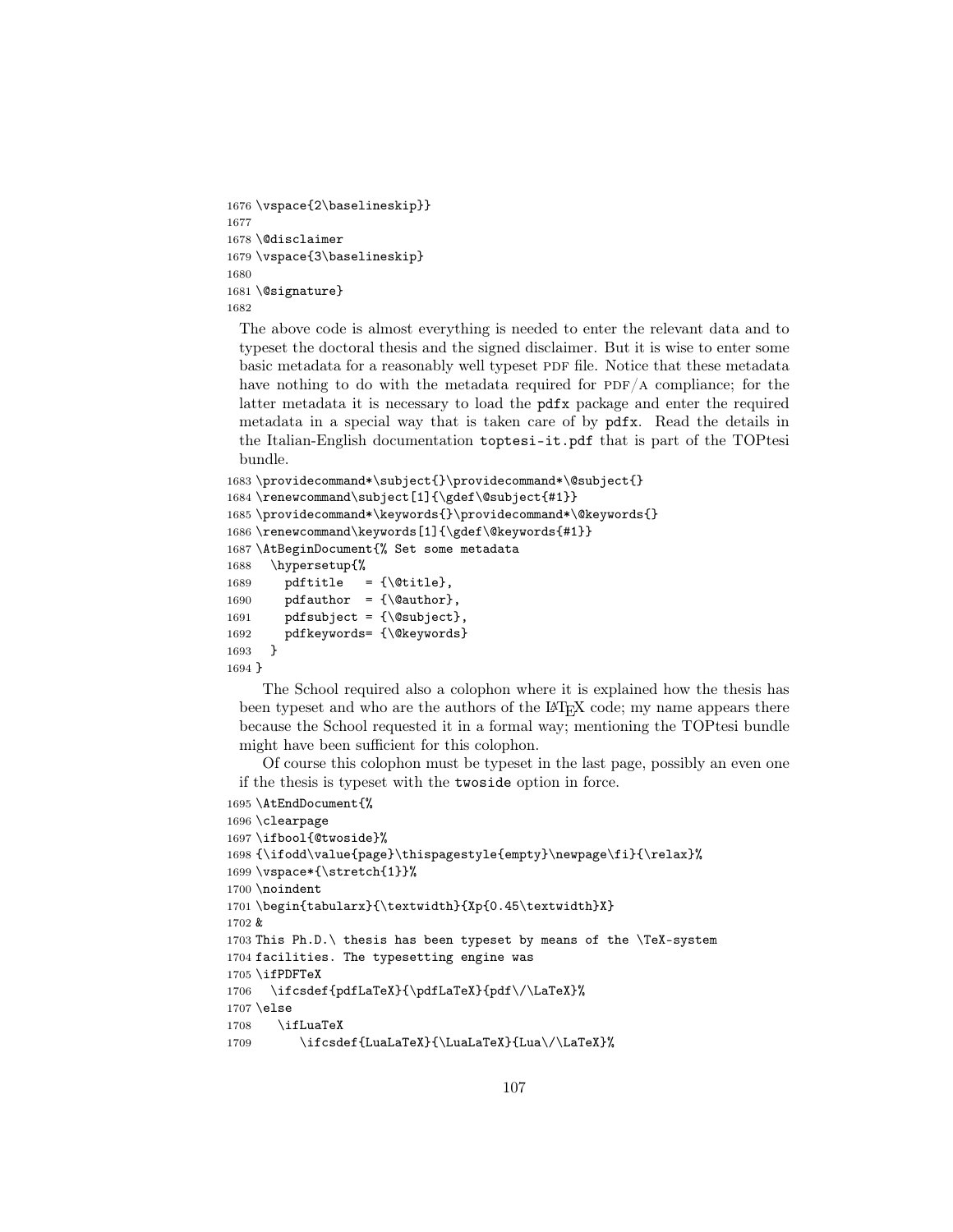```
1710 \else
1711 \ifcsdef{Xe}{\Xe\LaTeX}{Xe\/\LaTeX}
1712 \fi
1713 \fi.
1714 The document class was \texttt{toptesi}, by Claudio Beccari,
1715 with option \texttt{tipotesi\discretionary{}{=}{=}scudo}.
1716 This class is available in every up-to-date and complete
1717 \TeX-system installation.
1718 &
1719 \end{tabularx}
1720 \vspace*{\stretch{2}}%
1721 }
```
# 12.6 A configuration file

The following code generates a sample configuration file that the user can change at will after changing also its name; it can be used as a template for generating a really personal configuration file. Remember: this template file is named toptesi.cfg, but in order to use it for a specific thesis, whose main file is named JohnSmithMSthesis.tex, the configuration file must be named JohnSmithMSthesis.cfg.

```
1722 %%
```

```
1723 %%================================================================
1724 %% Use this file by copying the relevant section to another file
1725 %% to be named as the thesis main file and with extension .cfg.
1726 %% This copied and renamed file is the only file of the TOPtesi
1727 %% bundle that the user can modify without restrictions in order to
1728 %% customise the contents of this configuration file to his/her needs.
1729 %% The user can add or remove lines, comment or uncomment lines,
1730 %% change the arguments to macros, add definitions and so on.
1731 %% This bundle will try to read "\jobname.cfg"; if this file does
1732 %% not exist, the bundle files don't do anything. This implies that
1733 %% the provided file toptesi.cfg is to be used as a model, not to
1734 %% be used directly.
1735 %%================================================================
1736 %%
1737 \ifmagistrale
1738 \ateneo{}%% The PoliTO name is contained in its logo
1739 \facolta{}%% nessun nome di default/ no default name for PoliTO
1740 \FacoltaDi{}%% nessun prefisso per la facolta'/no default faculty
1741 %% label for PoliTO
1742 \CorsoDiLaureaIn{Corso di Laurea in\xspace}%%
1743 \TesiDiLaurea{Tesi di Laurea Magistrale}
1744 \InName{in}
1745 %%\retrofrontespizio{Questo testo e' soggetto alla
1746 %% Creative Commons Licence}
1747 \fi
1748 \ifsecondaria
1749 \relax
```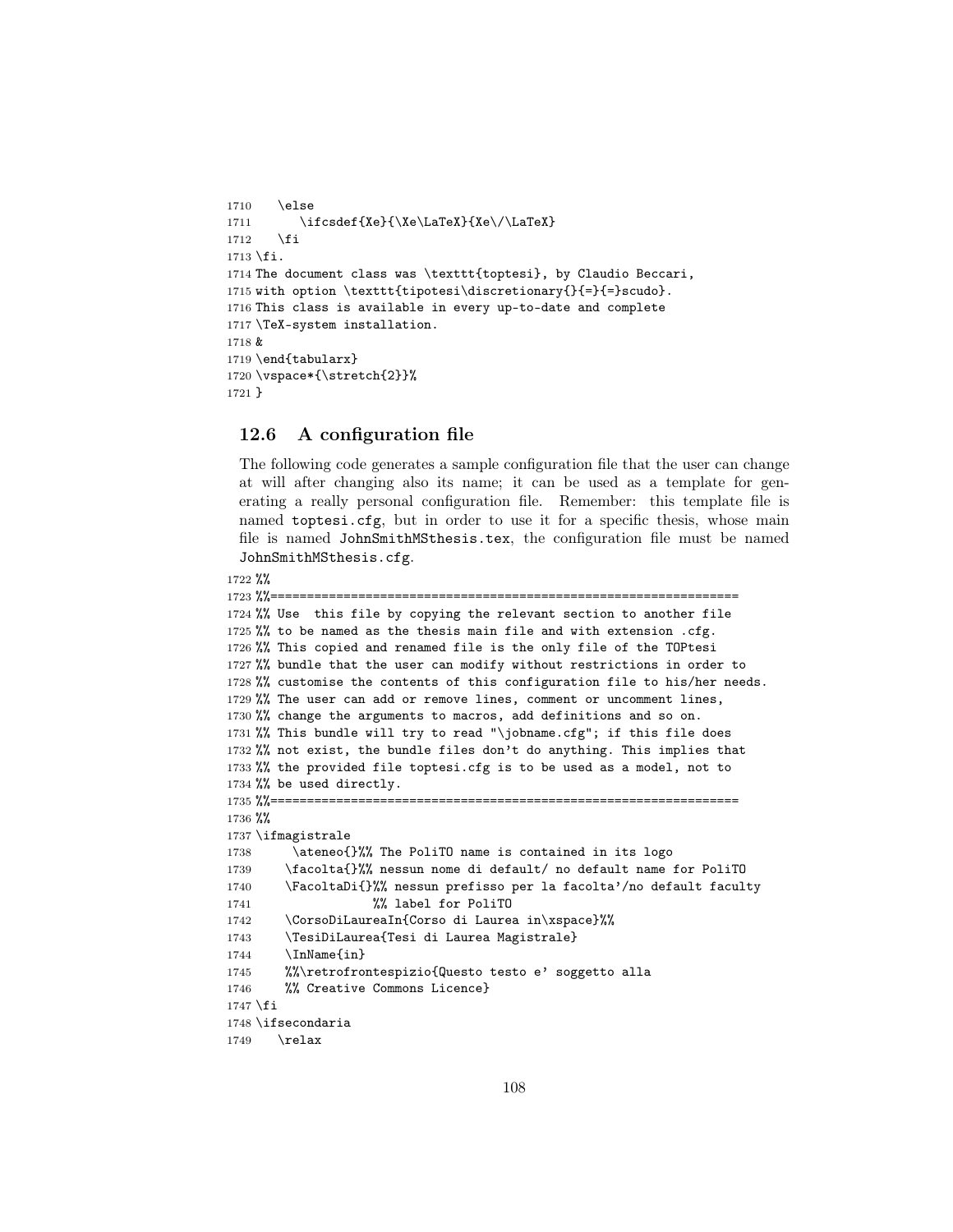```
1750 \fi
1751 \ifScuDo
1752 \PhDschoolLogo{Logo-Scudo}
1753 \Ndissertation{Docoral Dissertation}
1754 \Ndoctoralprogram{Doctoral Program in\xspace}
1755 \NSupervisor{Supervisor}{Supervisors}
1756 \SupervisorNumber{1}
1757 \Nexaminationcommittee{Doctoral Examination Committee:}
1758 \Nlocation{Politecnico di Torino, Turin, Italy}
1759 \Disclaimer{\noindent I hereby declare that the
1760 contents and organisation of this dissertation
1761 constitute my own original work and does not
1762 compromise in any way the rights of third parties,
1763 including those relating to the security of personal
1764 data.}
1765 \CClicence{This thesis is licensed under a Creative Commons
1766 License, Attribution - Noncommercial- NoDerivative Works 4.0
1767 International: see \url{www.creativecommons.org}.
1768 The text may be reproduced for non-commercial purposes,
1769 provided that credit is given to the original author.}
1770 \fi
```
## 12.7 The topcoman.sty code

This file may be used as an independent extension package for the report document class, and possibly for other classes.

The new command \DeclareSlantedCapitalGreekLetters optionally sets the capital Greek letters in math mode with the glyphs taken from the math italic fonts, not from the math roman fonts, as it is by default; some authors prefer to use both symbols with different meanings, so this command lets them do so. This may be useful unless the  $X \nsubseteq T$  are LuaT<sub>EX</sub> typesetting engine is used; in facts the Unicode math defines specific commands for setting any Latin or Greek mathematical letter in any possible font shape and series. Actually with  $X$   $H$   $\Delta$  and  $L$ ual $A$   $T$   $\Delta$  $X$  it is possible to invoke the unicode-math package with the style=\sigla{ISO} option; in this way the iso math typesetting becomes available; this includes the slanted Greek letters and many other facilities necessary to fulfil the iso regulations for "physical sciences and technology".

With pdfL<sup>AT</sup>EX there are available several packages and fonts suitable for typesetting math according to the iso regulations. The fonts Libertinus together with the math fonts LibertinusT1math are the best choice for this task; the isomath package can do an excellent work with other fonts; a "poor man" solution with the pdfLATEX typesetting program is given by the pm-isomath package; this latter package is, in facts, a poor man approach to the problem, so it has several limitations, but it completely avoids the problem of loading several other math alphabets, therefore avoiding to exhaust the limited number of math alphabets pdfLATEX can handle.

This topcoman module offers another "poor man" solution only for using by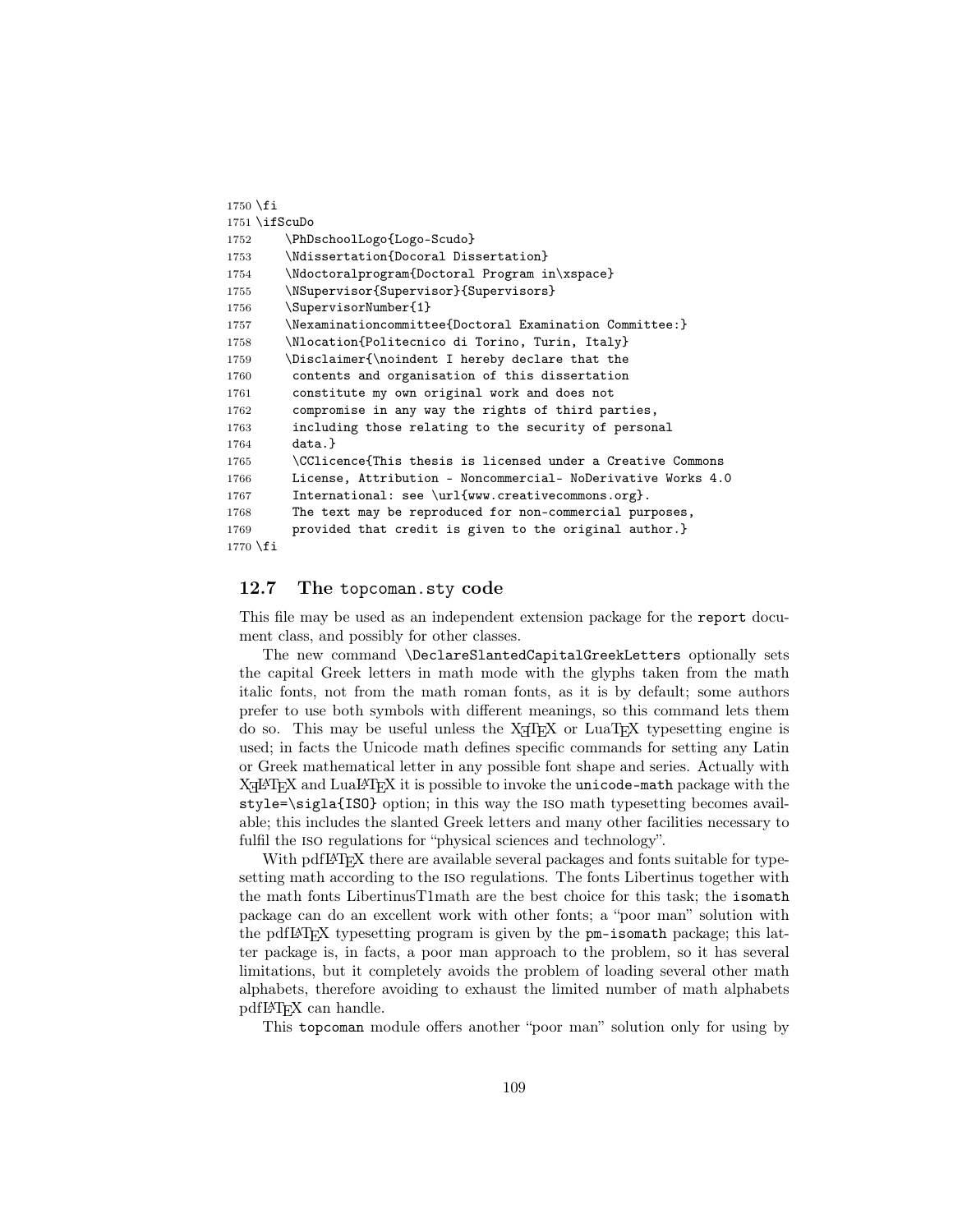default slanted capital Greek letters taken from the math italic font; the upright ones are still available within the \mathrm command argument. Warning: \DeclareSlantedCapitalGreekLetters is defined only when using pdflatex; with the other two engines it is disabled and produces a warning.

```
1771 \RequirePackage{iftex}
1772 \ifPDFTeX
1773 \newcommand*\DeclareSlantedCapitalGreekLetters{%
1774 \mathchardef\Gamma="7100
1775 \mathchardef\Delta="7101
1776 \mathchardef\Theta="7102
1777 \mathchardef\Lambda="7103
1778 \mathchardef\Xi="7104
1779 \mathchardef\Pi="7105
1780 \mathchardef\Sigma="7106
1781 \mathchardef\Upsilon="7107
1782 \mathchardef\Phi="7108
1783 \mathchardef\Psi="7109
1784 \mathchardef\Omega="710A
1785 }\else
1786 \newcommand*\DeclareSlantedCapitalGreekLetters{%
1787 \PackageWarning{toptesi}{%
1788 When using LuaLaTeX or XeLaTeX specify\MessageBreak
1789 option math-style=ISO to package unicode-math\MessageBreak}
1790 }
1791 \fi
```
The **\ensuremath** command is defined in the LATEX  $2\varepsilon$  kernel from a certain version on; should the user employ a really old LAT<sub>E</sub>X  $2\varepsilon$  implementation, this definition supplies the missing one. Should the babel package not be loaded, then we provide the useful command \textormath provided by babel. We define the text version of the subscript and ensure also that the textcomp package is loaded; of course if it is already loaded the \RequirePackage command performs the necessary tests and possibly does not load anything.

```
1792 \providecommand*\ensuremath[1]{\ifmmode#1\else$#1$\fi}%
1793 \providecommand*\textormath{}
1794 \renewcommand*\textormath{\ifmmode\expandafter\@secondoftwo\else
1795 \expandafter\@firstoftwo\fi}
1796 \providecommand*\textsubscript{\raisebox{-0.5ex}}
1797
1798 \ifPDFTeX
1799 \@ifpackageloaded{textcomp}{}{\RequirePackage{textcomp}}
1800 \fi
```
The following commands may be already defined; should they be missing they are supplied here. Most of them are already defined in the Italian option to the babel language if the thesis is typeset with pdflatex that loads that package; these commands are not predefined if the thesis is typeset with  $X_{\overline{d}}A^{\prime}E^{\prime}X$  or  $LuaA^{\prime}E^{\prime}X$ that often load polyglossia instead of the babel package; but remember; this package may be used as a stand alone one, without the initial call by the toptesi document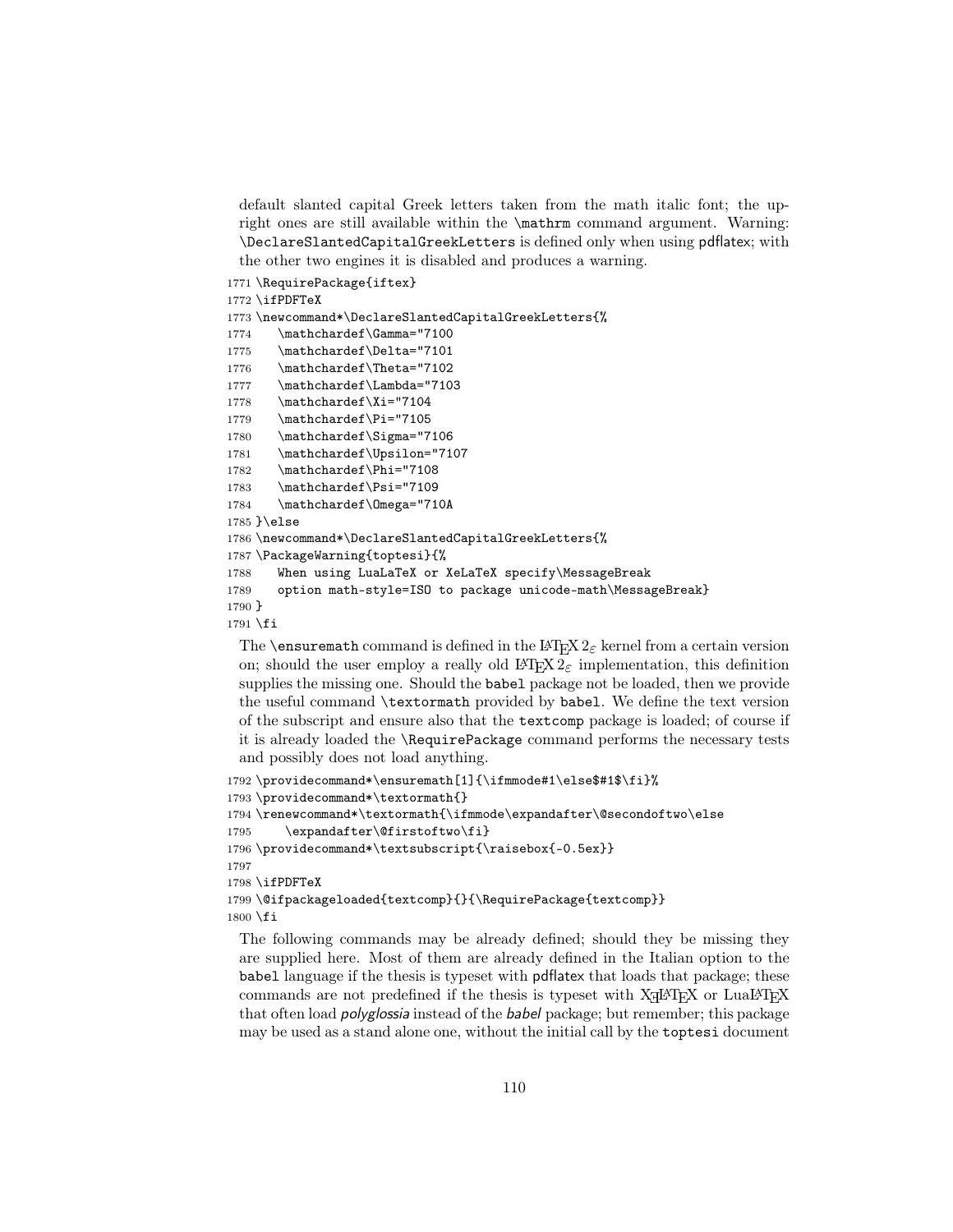class, so that the language Italian might be undefined. These commands are also defined by the various iso math compliant packages, in particular by pm-isomath; no problem: if they already defined they don't get redefined.

```
1801\providecommand{\ohm}{\textormath{\textohm}{\mathrm{\Omega}}}
1802 \@ifpackageloaded{toptesi}{%
1803 \providecommand\ped{}\providecommand\ap{}%
1804 \renewcommand*{\ped}[1]{\textormath{\textsubscript{#1}}{_{\mathrm{#1}}}}%
1805 \renewcommand*{\ap}[1]{\textormath{\textsuperscript{#1}}{^{\mathrm{#1}}}}%
1806 \providecommand\diff{}\renewcommand{\diff}{\mathop{}\!\mathrm{d}}
1807 %
1808 }{%
1809 \providecommand*{\ped}[1]{\textormath{\textsubscript{#1}}%
1810 {_{\mathrm{#1}}}}%
1811 \providecommand*{\ap}[1]{\textormath{\textsuperscript{#1}}%
1812 {^{\mathrm{#1}}}}%
1813 }
1814 %
1815 \@ifpackageloaded{siunitx}{%
1816 \def\unit#1{\si{\,#1}}
1817 }{%
1818 \providecommand\unit{}%
1819 \renewcommand\unit[1]{\ensuremath{{\mathrm{\,#1}}}}}
1820 }
1821 \providecommand{\gei}{\ensuremath{\mathop{\mathrm{\mathstrut j}}\nolimits}}
1822 \providecommand{\eu}{\ensuremath{\mathop{\mathrm{e}}\nolimits}}
1823 \providecommand{\micro}{%
1824 \textormath{\textmu}{%
1825 \ifPDFTeX
1826 \ifdefined\muup\muup\else\mbox{\textmu}\fi
1827 \else
1828 \mathup{\mu}%
1829 \fi
1830 }%
1831 }
1832 \providecommand{\gradi}{\textormath{\textdegree}{^\circ}}
```
Before this major version 6, this package used to define the command \listing for listing program sources; those definitions became obsolete compared to several packages available for this task. For example the package listings,that is very elegant also for the various configurations it can use; un fortunately it works fine only for verbatim sources that contain only ascii characters; yes, it is possible the definition of special commands to typeset isolated characters not belonging to the ascii table, but it is an error prone process. Giving up the niceties of listings, the fancyvrb works very well with UNICODE and UTF-8 encoded characters.

For backwards compatibility we maintain the command \listing as a user interface to the VerbatimInput of package fancyvrb with an initial setting of a \small font size.

```
1833 \RequirePackage{fancyvrb}
1834 \fvset{fontsize=\small}
```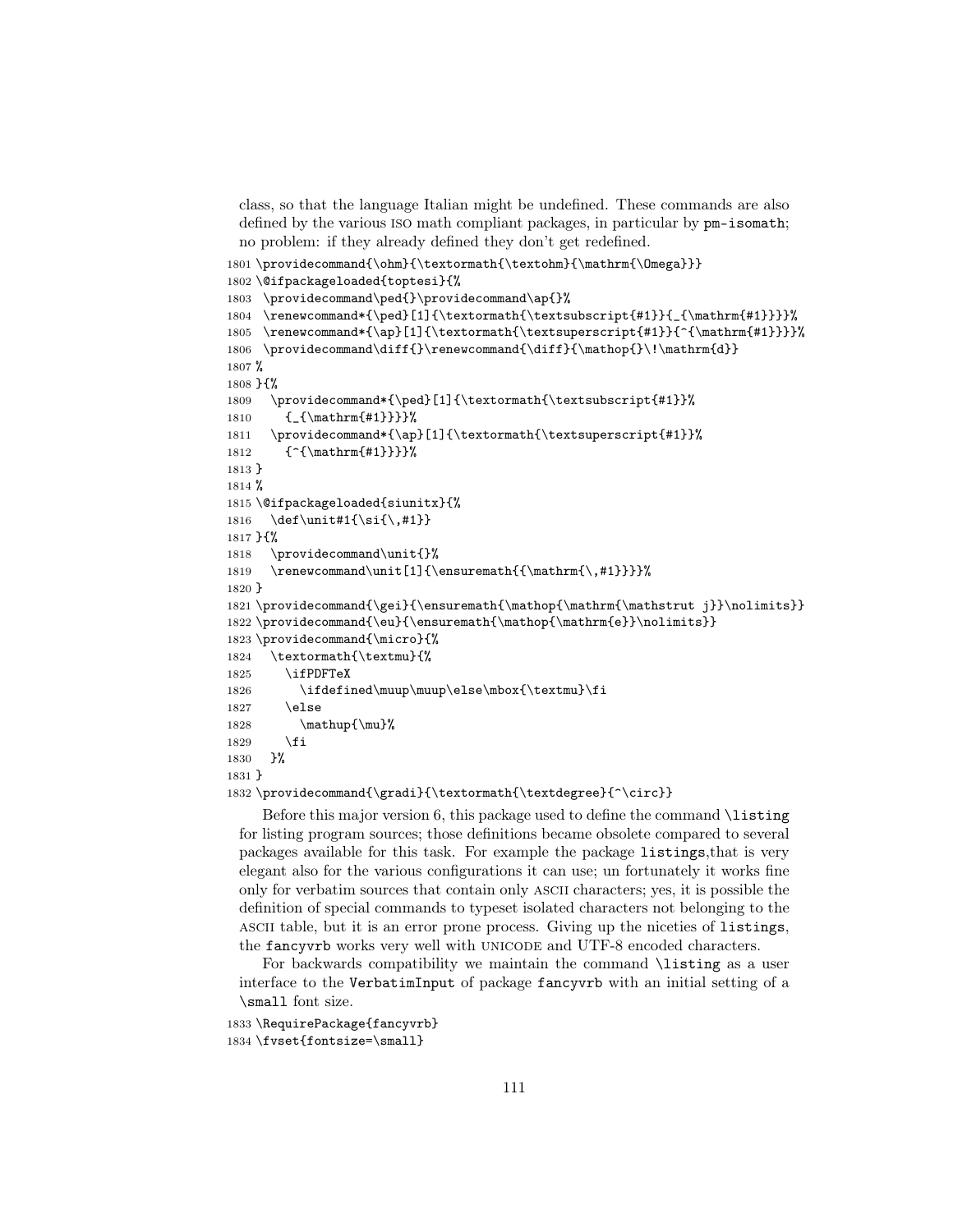#### 1835 \let\listing\VerbatimInput

Of course before using \listing the user can set any other special configuration s/he desires among those usable with package fancyvrb; the default set-up shown above is good for LAT<sub>EX</sub> code input, as well as for any programming language, whose source lines are shorter than 75–80 characters, depending on the normal font size and the document text width; the user can edit the source file as well as setting a font size smaller than  $\mathrm{small}$ . In certain circumstances the user should accept protruding lines as well as a compromise between editing the source file and selecting a smaller font size. This is not a bug of the package, nor a fault of the algorithm; verbatim typesetting is always problematic.

Let us come to another specific typesetting problem: the double role the comma character plays in math mode: a decimal separator and a punctuation mark.

Remember that the comma as a decimal separator is required for all languages except English. If you use this module outside TOPtesi, but as an extension to other classes or modules, it's up to you to define an "intelligent comma" macro or to load either the icomma.sty or the ncccomma.sty modules that define such a macro: the icomma package defines the comma as a mathematical active character that recognises if the subsequent token is a space token so as to insert a punctuation comma; ncccomma behaves more or less as the macro defined in TOPtesi and recognises if the following token is a digit so as to use a decimal comma.

This particular package topcoman does not define any intelligent comma command; therefore it does not do anything for other packages; the main toptesi.sty packages already define a form of intelligent comma, therefore topcomand does not have to add anything to toptesi. But if this package is used independently from toptesi, the user has two choices: either loads one of the two packages mentioned above, or, if s/he is typesetting in Italian, the italian module for babel already defines the intelligent comma, but its definition is disabled by default; the user can turn it on and off by using the commands \IntelligentComma and \NoIntelligentComma.

The best solution would be using the siunitx package; its \num command handles any fractional decimal number in the proper way and also adds the triplet digit separation when they exceed the number of four before and/or after the decimal separator. In many cases this might be a heavy burden to load a whole complex package just for this task, but siunitx offers many other functionalities, so that it would be a good idea if the user loads that excellent package.

The following commands are used to write the "lower case" roman numerals with the small-caps font; in order to avoid complications with missing fonts or with math environments, we make sure to typeset these numerals with script size capitals; this solution is not probably the best one but it works; it typesets these roman numerals with the current font; in TOPtesi roman numerals are used only for folios, but in order to comply with the hyperref module, I avoided using this new macro for folios; in other situations there are no problems with the choice of font shapes and series. We need a robust command in order to set the script math size and some attention to turn the operand into uppercase letters to be typeset in script size.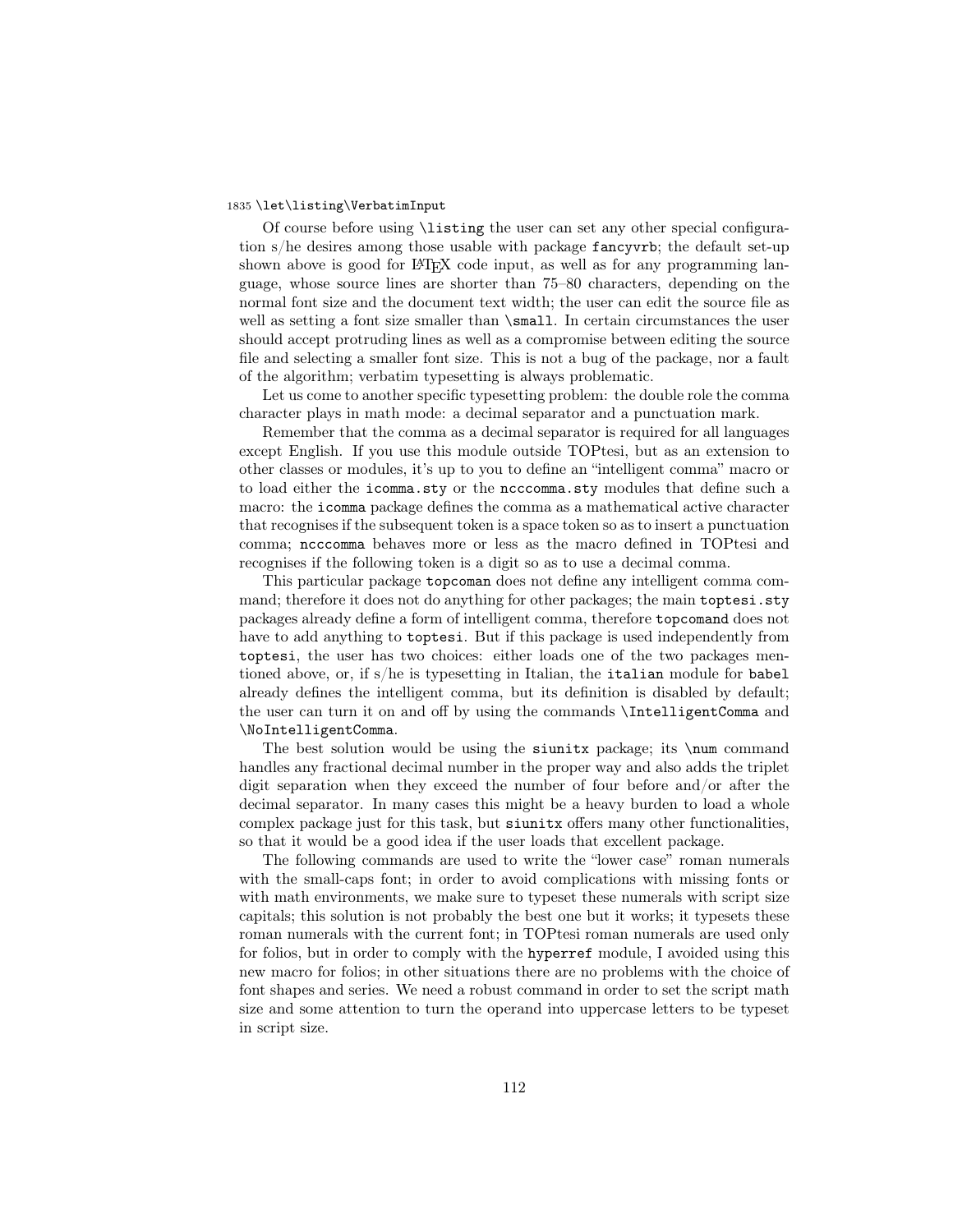```
1836 \DeclareRobustCommand*{\fakeSC}[1]{%
1837 {\dimen@=\f@size\p@\dimen@=0.75\dimen@
1838 \fontsize{\dimen@}{\f@baselineskip}\selectfont
1839 \expandafter{\uppercase{#1}}}}%
1840 \ifPDFTeX\let\simulatedSC\fakeSC\else\let\simulatedSC\textsc\fi
 For example, the BIBT<sub>EX</sub> contains the string 'ib' in lowercase serifed small caps;
```
if one wants to typeset it with sans serif fonts, that lack the small caps shape, the user could use the code

\textsf{B\simulatedSC{ib}\TeX}

in order to get a decent approximation of small caps; this poor man solution is not necessary when using OpenType fonts that have their facilities to use fake small caps in case this shape was missing from the selected font collection. This is why the \simulatedSC macro is defined only if pdfLaTeX is being used for typesetting.

A user, Antonio Mele, suggested and requested the possibility of having the figure and table names inserted automatically when the \ref command is issued. Actually this functionality is provided by package hyperref, but, in my opinion, it works fine in English, not in other languages. I do not think the solution reported here solves the problems that arise when a document is typeset in Italian. In any case the definitions are here; they can be enabled and disabled; by default they are disabled.

For single citations the solution works fine, but for range references it does not work. In Italian the name must be lower case while in other languages, specifically in English, the name has a capital initial. Since this feature might be handy in certain circumstances and annoying in other ones, this feature can be turned on and off at will with the enabling and disabling commands. As already said, by default the feature is disabled.

```
1841 \def\ft@figure{\iflanguage{italian}{\MakeLowercase{\figurename}}%
1842 {\figurename}<sup>~}</sup>
1843 \def\ft@table{\iflanguage{italian}{\MakeLowercase{\tablename}}%
1844 {\tablename}"}
1845 %
1846 \newcommand*\EnableFigTabNames{%
1847 \let\p@figure\ft@figure\let\p@table\ft@table}
1848 \newcommand*\DisableFigTabNames{%
1849 \let\p@figure\empty\let\p@table\empty}
1850 %
1851 \DisableFigTabNames
```
## 12.8 The toptesi-monografia module code

We start by checking if certain files have ben loaded and in case we load then. We check if certain switches are defined, and in case we define such switches. Notice that by loading this module for bachelor theses the facilities for selecting the folio and/or the header text position are not available if this module is used with any class different from toptesi; after all this module defines mainly the way of typesetting the title page.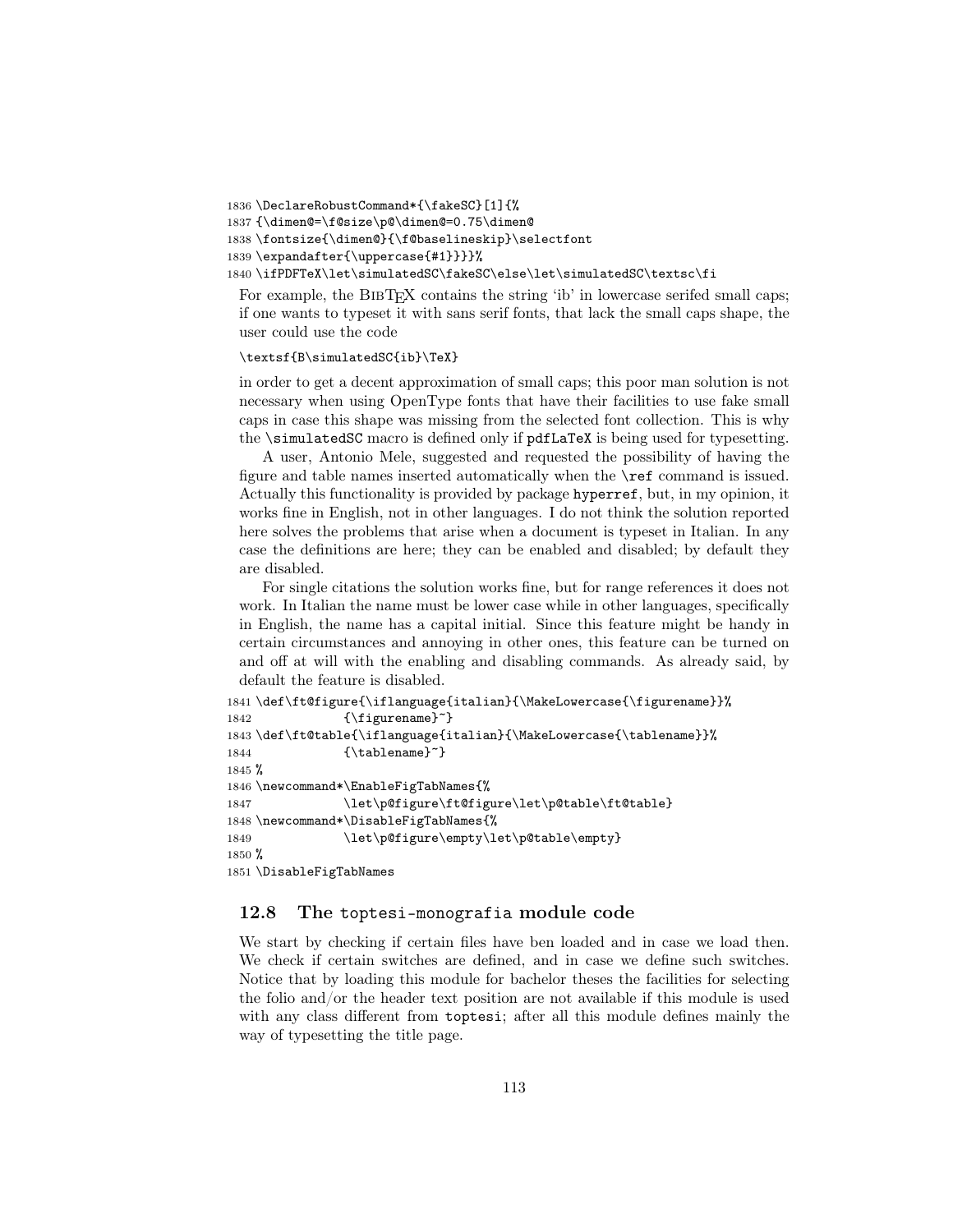```
1852 \monografiatrue
1853 \@ifpackageloaded{etoolbox}{}{\RequirePackage{etoolbox}}
1854 \@ifpackageloaded{xparse}{}{\RequirePackage{xparse}}
1855 \@ifpackageloaded{xspace}{}{\RequirePackage{xspace}}
1856
1857 \ifcsundef{ifclassica}{\newif\ifclassica \classicafalse}{}
1858 \ifcsundef{if@autoretitolo}{\newif\if@utoretitolo \@utoretitolofalse}{}
1859 \ifcsundef{if@ldstyle}{\newif\if@ldstyle \@ldstylefalse}{}
1860 \ifcsundef{if@xivpt}{\newif\if@xivpt \@xivptfalse}{}
1861 \ifcsundef{if@binding}{\newif\if@binding \@bindingfalse}{}
1862
1863 \ifcsundef{ifTOPfront}{\newif\ifTOPfront \TOPfronttrue}{}
1864 \ifcsundef{ifevenboxes}{\newif\ifevenboxes \evenboxesfalse}{}
 We define the applicable options.
1865 \DeclareOption{evenboxes}{\evenboxestrue}
1866 \DeclareOption{cucitura}{\@bindingtrue}
1867 \DeclareOption{classica}{\classicatrue}
1868 \DeclareOption{autoretitolo}{\ifclassica\@utoretitolotrue\fi}
1869 \DeclareOption{oldstyle}{\ifclassica\@ldstyletrue\fi}
1870 \ProcessOptions\relax
1871
 We define the titling commands...
1872 \def\monografia#1{\gdef\@titolo{#1}}
1873 \let\titolo\monografia
1874 \let\@stitle\empty
1875 \let\@subtitle\empty
1876 \def\sottotitolo#1{\gdef\@subtitle{#1}}
 . . . and the other setting or resetting commands to be used within the ThesisTitlePage
 environment. Remember that all these commands may be used within the config-
 uration file, if the user wants to use such file.
1877 \providecommand\@materia{}
1878 \def\Materia#1{\gdef\@materia{#1}}
1879 \let\materia\Materia
1880 \providecommand\@nomerelatoresingolare{}
```

```
1881 \providecommand\@nomerelatoreplurale{}
1882 \newcommand\NomeRelatore[2]{%
```
\gdef\@nomerelatoresingolare{#1}\gdef\@nomerelatoreplurale{#2}}

```
1884 \NomeRelatore{Relatore}{Relatori}
```

```
1885 \providecommand\@principaladviser{}
```

```
1886 \def\relatore#1{\gdef\@principaladviser{#1}}
```

```
1887 \providecommand\@secondadviser{}
1888 \def\secondorelatore#1{\gdef\@secondadviser{#1}}
```

```
1889 \providecommand\@thirdadviser{}
```

```
1890 \def\terzorelatore#1{\gdef\@thirdadviser{#1}}
```

```
1891
```

```
1892 \unless\ifcsname iffemminile\endcsname
1893 \newif\iffemminile\femminilefalse
```

```
1894 \fi
```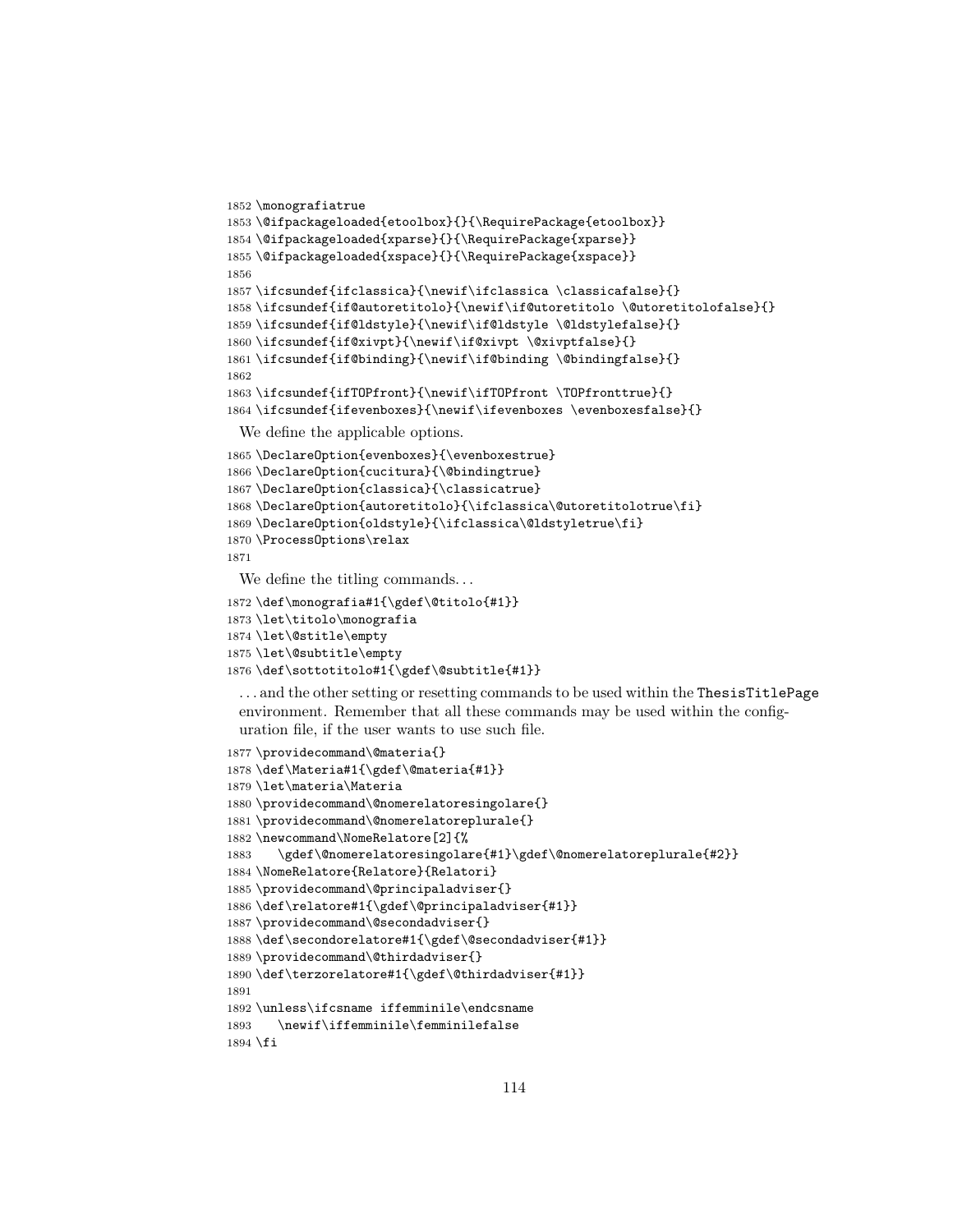```
1895 \unless\ifcsname ifplurale\endcsname
1896 \newif\ifplurale\pluralefalse
1897 \fi
1898 \providecommand\@author{}\providecommand\@@author{}
1899 \NewDocumentCommand\candidato{m o}{\gdef\@@author{#1}%
1900 \IfNoValueTF{#2}{\gdef\@author{#1}}%
1901 {\gdef\@author{#1\IDlabel#2}}
1902 \femminilefalse\pluralefalse}
1903 \NewDocumentCommand\candidata{m o}{\gdef\@@author{#1}%
1904 \IfNoValueTF{#2}{\gdef\@author{#1}}%
1905 {\gdef\@author{#1\IDlabel#2}}
1906 \femminiletrue\pluralefalse}
1907 \providecommand\@secondauthor{}
1908 \NewDocumentCommand\secondocandidato{m o}{%
1909 \IfNoValueTF{#2}{\gdef\@secondauthor{#1}}%
1910 {\qdet\@sec\@and\@t{+1\IDlabel#2}}\1911 \femminilefalse\pluraletrue}
1912 \NewDocumentCommand\secondacandidata{m o}{%
1913 \IfNoValueTF{#2}{\gdef\@secondauthor{#1}}%
1914 {\qdet\@sec\@match}1915 \pluraletrue}
1916 \providecommand\@thirdauthor{}
1917 \NewDocumentCommand\terzocandidato{m o}{%
1918 \IfNoValueTF{#2}{\gdef\@thirdauthor{#1}}%
1919 {\gdef\@thirdauthor{#1\IDlabel#2}}%
1920 \femminilefalse\pluraletrue}
1921 \NewDocumentCommand\terzacandidata{m o}{%
1922 \IfNoValueTF{#2}{\gdef\@thirdauthor{#1}}%
1923 {\gdef\@thirdauthor{#1\IDlabel#2}}%
1924 \pluraletrue}
1925
1926 \providecommand\IDlabel{\\\quad matricola\ }
1927
1928 \edef\@submitdate{{\let\today\relax\unskip\today}}
1929
1930
1931 \def\sedutadilaurea#1{\getseduta#1 !}
1932 \def\getseduta#1 #2!{%
1933 \def\@tempA{#2}%
1934 \ifx\@tempA\empty
1935 \def\@submitdate{#1}%
1936 \else
1937 \unless\ifclassica
1938 \def\@submitdate{#1 #2}%
1939 \else
1940 \s@dutaclassica#1 #2!%
1941 \fi
1942 \fi
1943 }%
1944 \def\s@dutaclassica#1 #2!{%
```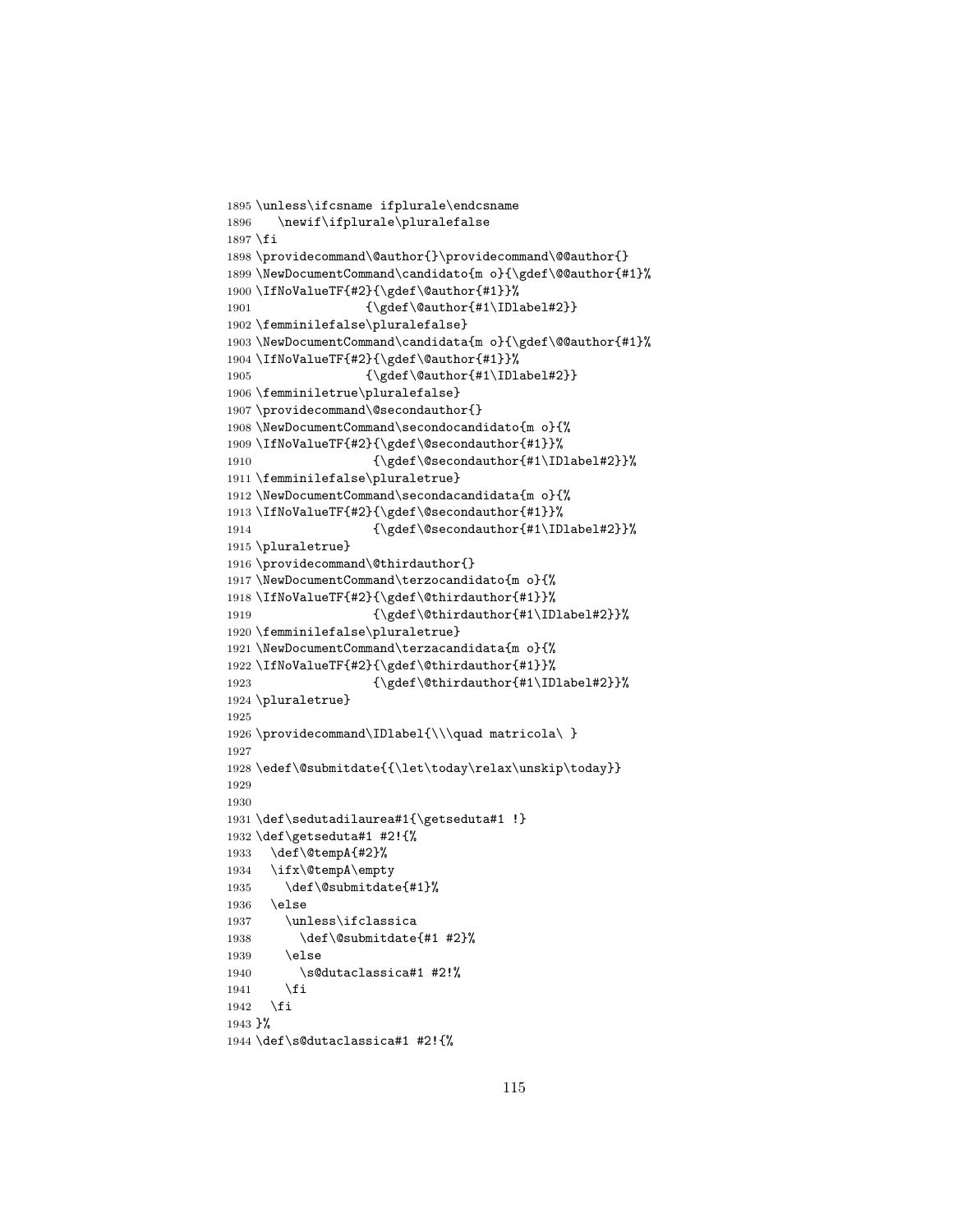```
1945 \if@ldstyle
1946 \s@paranumeri#2-!%
1947 \ifx\2\empty
1948 \edef\@submitdate{\noexpand#1 \noexpand\oldstylenums{#2}}%
1949 \else
1950 \s@paranumeri#2!%
1951 \edef\@submitdate{\noexpand#1
1952 \noexpand\oldstylenums{\1} -- \noexpand\oldstylenums{\2}}%
1953 \fi
1954 \let\1\undefined
1955 \let\2\undefined
1956 \else
1957 \def\@submitdate{#1 #2}%
1958 \fi
1959 }
1960 \def\s@paranumeri#1-#2!{\def\1{#1}\def\2{#2}}%
1961
1962 \newcommand*\NomeAnnoAccademico[1]{\gdef\AnnoAccademico{#1}}
1963 \@ifundefined{AnnoAccademico}{\gdef\AnnoAccademico{Anno accademico}}{}
1964
1965 \newcommand\NomeCorsoDiStudi{Corso di laurea in\xspace}
1966 \providecommand\@ateneo{}
1967 \newcommand\ateneo[1]{\gdef\@ateneo{#1}}
1968 \providecommand\@NomeAteneo{}
1969 \newcommand\NomeAteneo[1]{\gdef\@NomeAteneo{#1}}
1970 \let\nomeateneo\NomeAteneo
```
The following command accepts a first optional argument that should contain an ordinal number, in general an uppercase roman numeral, that optionally qualifies the "academic structure" in charge of the degree course. The user might, for example specify something as \struttura[III]{Faculty of Engineering}, if such kind of information is required.

```
1971 \providecommand\@strutturadi{}
1972 \newcommand\StrutturaDi[1]{\gdef\@strutturadi{#1\unskip\xspace}}
1973 \newcommand\struttura[2][]{\gdef\@struttura{\ifempty{#1}{}{#1 }%
1974 \@strutturadi #2}}
1975 \let\FacoltaDi\StrutturaDi \let\facolta\struttura
```
Generally bachelor degree courses are not developed within international agreements such as Erasmus, but it may not be excluded; therefore several University names and several university logos might be necessary. The following is the general machinery for lining several logos within a horizontal box to be output at the proper moment. Remember, though, that if the logos are output in the lower half of the page, the top of the title page should contain the university name list (if this list does not fit in one line, it is necessary to use some tricks described in the Italian documentation toptesi-it.pdf); but if the logos contain also the name of the university, and are printed at the top of the page, the university name list becomes unnecessary.

1976 \ifcsundef{TPT@logospace}{\newlength{\TPT@logospace}\TPT@logospace=3em}{}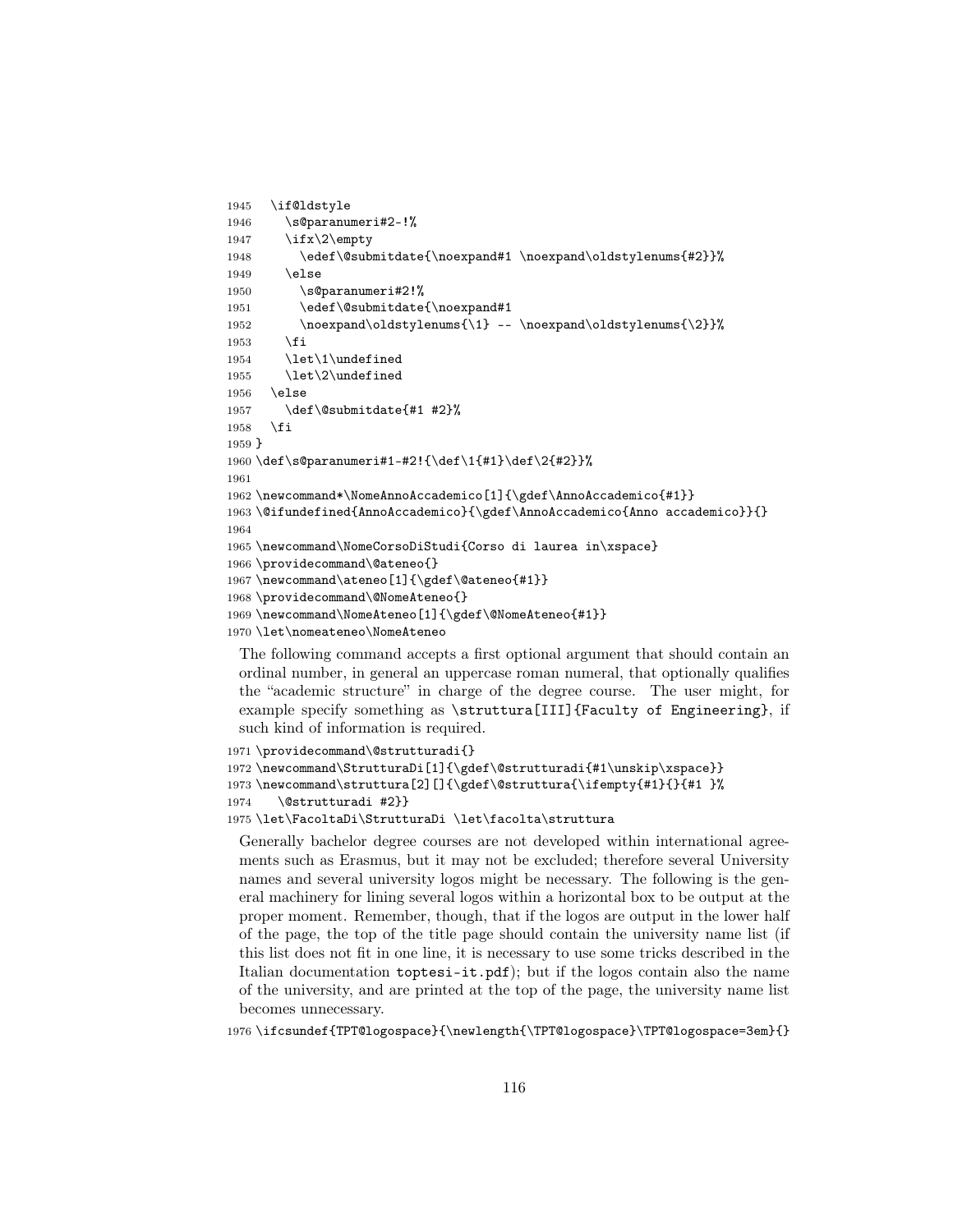```
1977 \ifcsundef{TPT@logobox}{\newsavebox{\TPT@logobox}}{}
1978 \ifcsundef{TPT@logoheight}{\newdimen\TPT@logoheight}{}
1979 \providecommand*\setlogodistance[1]{\TPT@logospace=#1}
1980 \providecommand*{\@logosede}{}
1981
1982 \ifcsundef{T@Tlogoheight}{%\
1983 \newlength\T@Tlogoheight
1984 \setlength\T@Tlogoheight{0.8\dimexpr(\paperwidth-\textwidth)/2}}{}
1985
1986 \newcommand\logosede[2][\T@Tlogoheight]%
1987 {\def\@logosede{#2}\TPT@logoheight=#1\relax
1988 \ifcsvoid{@logosede}{\sbox{\TPT@logobox}{}}{\begin{lrbox}{\TPT@logobox}%
1989 \expandafter\fillup@TCP@logobox\@logosede,!}}
1990
1991 \def\fillup@TCP@logobox#1,#2!{%
1992 \ifblank{#1}{\end{lrbox}\ifdim\wd\TPT@logobox>\textwidth
1993 \sbox\TPT@logobox{\resizebox{\textwidth}{!}{\box\TPT@logobox}}\fi}%
1994 {\def\@logosede{#2}%
1995 \includegraphics[height=\TPT@logoheight]{#1}\hskip\TPT@logospace
1996 \expandafter\fillup@TCP@logobox\@logosede,!}}
1997
1998 \providecommand\printloghi{}
1999 \renewcommand\printloghi{%
2000 \unless\ifvoid\TPT@logobox\usebox{\TPT@logobox}\fi}
```
The name of a company tutor may be required if the bachelor degree final work is developed within an institution or a company external to the university.

```
2001 \providecommand\@tutoreaziendale{}
2002 \def\tutoreaziendale#1{\gdef\@tutoreaziendale{#1}}
2003 \providecommand\@tutoreaziendalename{Supervisore Aziendale}
```

```
2004 \def\NomeTutoreAziendale#1{\gdef\@tutoreaziendalename{#1}}
```
The following command sets up the information for a legal or copyright page; this information might contain just a simple statement that indicates a copyright notice or a licence that specifies the clauses for the intellectual property of the work. But it might also contain a disclaimer where the only author takes his/her responsibility and liability for not infringing any applicable law on intellectual property; such disclaimer should be dated and undersigned by the (single) author. Therefore within this \retrofrontespizio command two more commands are optionally used: \luogo to establish the location of the signature, and \giorno to establish a signature date different from the current date. If the \giorno is not specified, its value is a meaningless default string, and upon testing for such a string, no location, date and signature is typeset in the copyright page; if the current date should be used, the user should specify \giorno{}, with a really empty argument.

```
2005 \let\@luogo\empty\def\@giorno{*}
2006 \def\luogo#1{\def\@luogo{#1}}%
2007 \def\giorno#1{\def\@giorno{#1}}
2008 \let\@retrofrontespizio\empty
```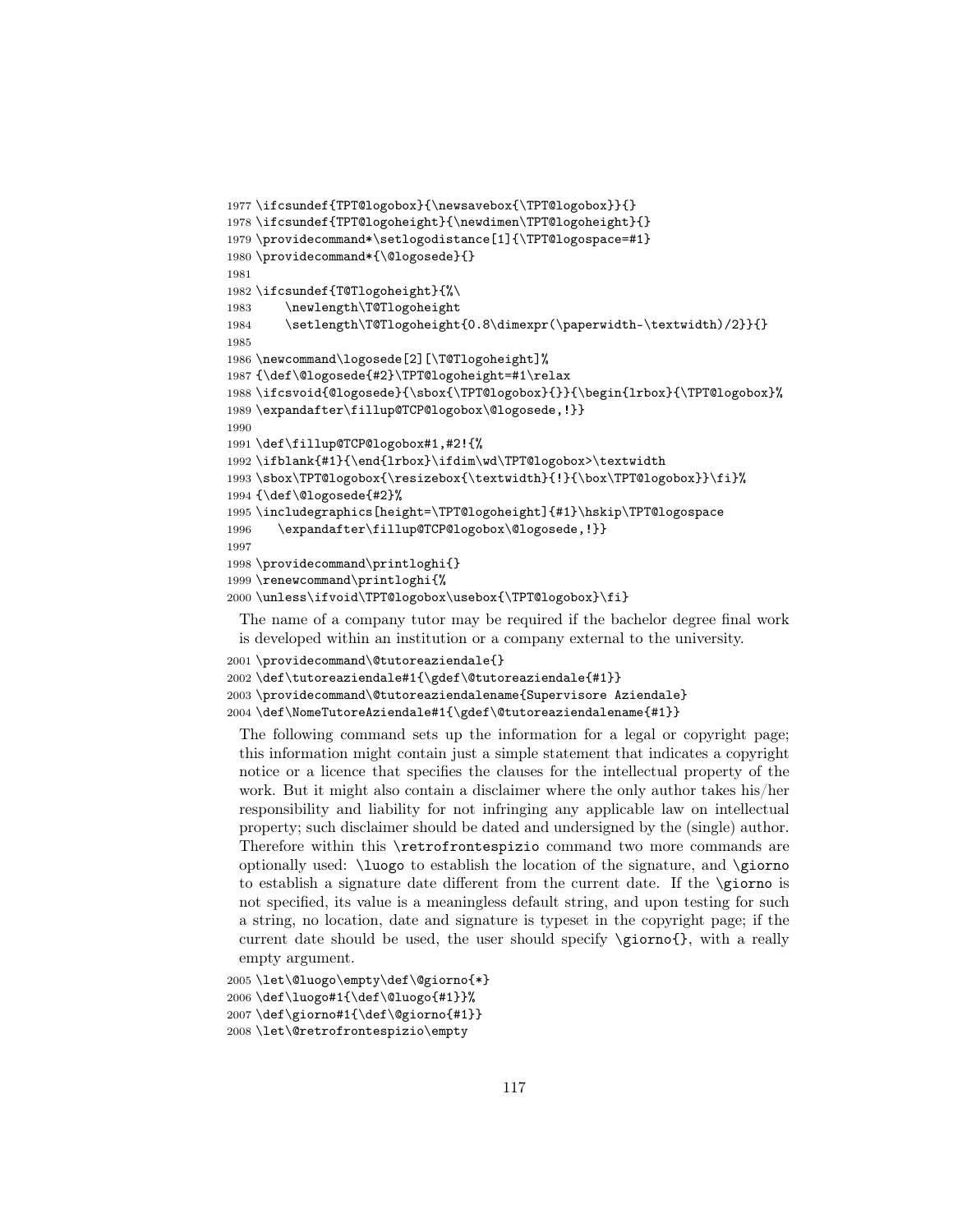```
2009 \newcommand\retrofrontespizio[1]{%
2010 \long\gdef\@retrofrontespizio{#1}}
 We restart with the definition of other data setting commands.
2011 \providecommand\@corsodistudi{}
2012 \newcommand\corsodistudi[1]{\gdef\@corsodistudi{#1}}
2013 \let\corsodilaurea\corsodistudi
2014 \providecommand\@monografia{Monografia}
2015 \newcommand\NomeElaborato[1]{\gdef\@monografia{#1}}
2016 \let\NomeMonografia\NomeElaborato
2017 \def\@nomecandidato{\ifclassica Laureando\else Candidato\fi}
2018 \def\@nomecandidata{\ifclassica Laureanda\else Candidata\fi}
2019 \def\@nomecandidati{\ifclassica Laureandi\else Candidati\fi}
2020 \def\@nomecandidate{\ifclassica Laureande\else Candidate\fi}
```
The label for the candidate list requires a list of comma separated names, to a maximum of four names; in order they should be the singular masculine, the plural masculine, the singular feminine, and the plural feminine names. No one is mandatory, and the list may be completely empty if the label should remain blank. The list is scanned and the names are assigned to some internal variables that will be used according the the gender and the number of candidates. If the list is void, no name is going to be used at all, and the candidates list is typeset as a centred one without any label.

In this way, these settings are all valid:

```
\TitoloListaCandidati{}
\TitoloListaCandidati{Estudiante,Estudiantes}
\TitoloListaCandidati{ExamenKandidat,ExamenKandidaten,%
    ExamenKandidatin,ExamenKandidatinen}
```
This command, as it may be seen, may be used also to set the name list in languages different from Italian. It goes without saying that if the user typesets the thesis in a language where names are gender indifferent (as English, Spanish, and other ones) s/he has two choices: ether s/he uses the command with just two arguments, as shown above, and uses only the masculine commands \candidato, \secondocandidato, and \terzocoandidato even with names of student women, or s/he specifies the same names in the arguments 3 and 4, as in arguments 1 and 2. Lacking this action, the corresponding titling names are blank.

```
2021 \newcommand\TitoloListaCandidati[1]{\CandidateNames#1,,,,!}
2022 \def\CandidateNames#1,#2,#3,#4,!{%
2023 \gdef\@nomecandidato{#1}% Masc/neutr-sing
2024 \gdef\@nomecandidati{#2}% Masc/neutr-plur
2025 \gdef\@nomecandidata{#3}% Fem-sing
2026 \gdef\@nomecandidate{#4}% Fem-plur
2027 }
2028 \providecommand\Relatore{Relatore}
2029 \newcommand\AdvisorName[1]{\gdef\Relatore{#1}}
2030 \providecommand\Correlatore{Correlatore}
2031 \providecommand\Correlatori{Correlatori}
```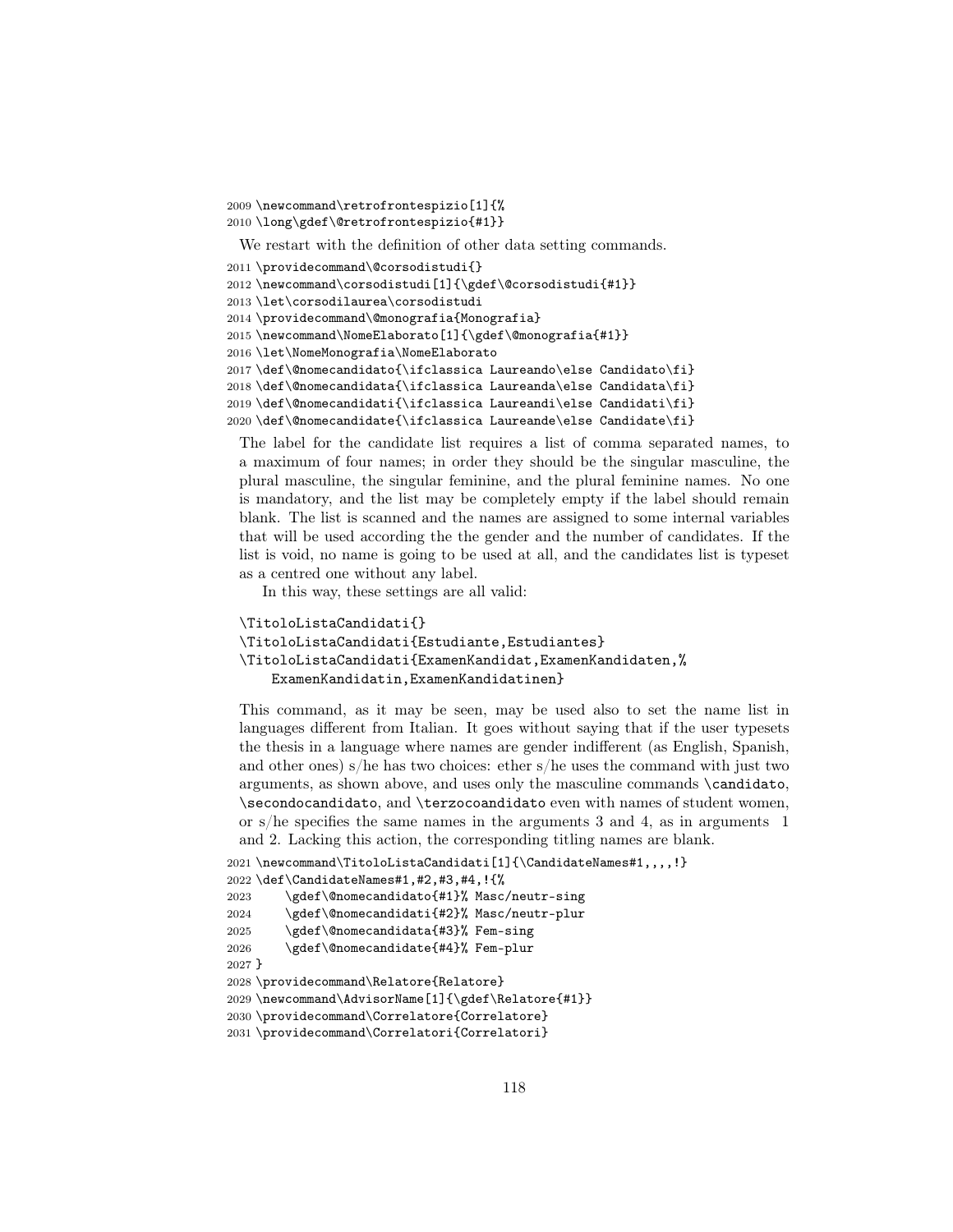\newcommand\CoAdvisorName[2]{\gdef\Correlatore{#1}% 2033 \gdef\Correlatori{#2}}

A new boolean is defined in order to have a suitable switch to set the logo(s) "string" at the top or in the second half of the page.

```
2034 \ifcsundef{iftopTPTlogos}{\newbool{topTPTlogos}%
2035 \booltrue{topTPTlogos}}{}
2036 % \end{macrodoe}
2037 % We eventually define the whole construction of the title
2038 % page with this new command defined by means of the |xparse|
2039 % package facilities. This environment accepts an optional
2040% asterisk; its presence means that the logo(s) string should
2041 % be typeset in the lower half of the title page; differently
2042 % from the \LaTeX\ kernel environments that accepts an optional
2043 % asterisk that becomes part of the environment name, and must
2044 % be repeated in the closing environment statement, with the
2045 % |xparse| facilities the asterisk is just an argument among the
2046 % argument list of the opening command: therefore the source
2047 % file contains an opening statement of the form
2048 % |\begin{environment}*|, not |\begin{environment*}|. The user
2049 % should remember this peculiar way of specifying certain optional
2050 % arguments, in particular the optional "star" one.
2051 %
2052 % Another important difference is that environments defined
2053 % with the |xparse| facilities may receive optional and
2054 % mandatory arguments of many kinds in the opening command,
2055 % but differently form the standard \LaTeX\ kernel environments
2056 % such arguments are available not only in the opening commands,
2057 % but also in the closing ones. We actually don't use this
2058 % property during the definition of the |ThesisTitlePage|
2059 % environment, but we preferred to use the previously defined
2060 % switch.
2061 % \begin{macrocode}
2062 \NewDocumentEnvironment{ThesisTitlePage}{s}
2063 {% OPENING
2064 \IfBooleanTF{#1}{\boolfalse{topTPTlogos}}{\booltrue{topTPTlogos}}%
2065 \begin{titlepage}
2066 \oddsidemargin=\dimexpr(\oddsidemargin+\evensidemargin)/2\relax
2067 \evensidemargin \oddsidemargin
2068 \IfFileExists{\jobname.cfg}{\input{\jobname.cfg}%
2069 }{%C
2070 \PackageWarning{monografia}{No configuration file found}%
2071 }%C
2072 }{% CLOSING
2073 \ifbool{topTPTlogos}{\noindent\raisebox{-0.5em}[\z@][\z@]%
2074 {\makebox[\textwidth]{\printloghi}}\par\bigskip}{}
2075 \ifdefempty{\ateneo}{}{{\centering\huge \@ateneo\par}}
2076 \ifdefempty{\@NomeAteneo}{}{\medskip{\centering\large
2077 \expandafter\MakeUppercase\expandafter{\@NomeAteneo}\par}}
2078 \ifdefempty{\@strutturadi}{}{\vspace{\stretch{0.1}}\par{\centering
```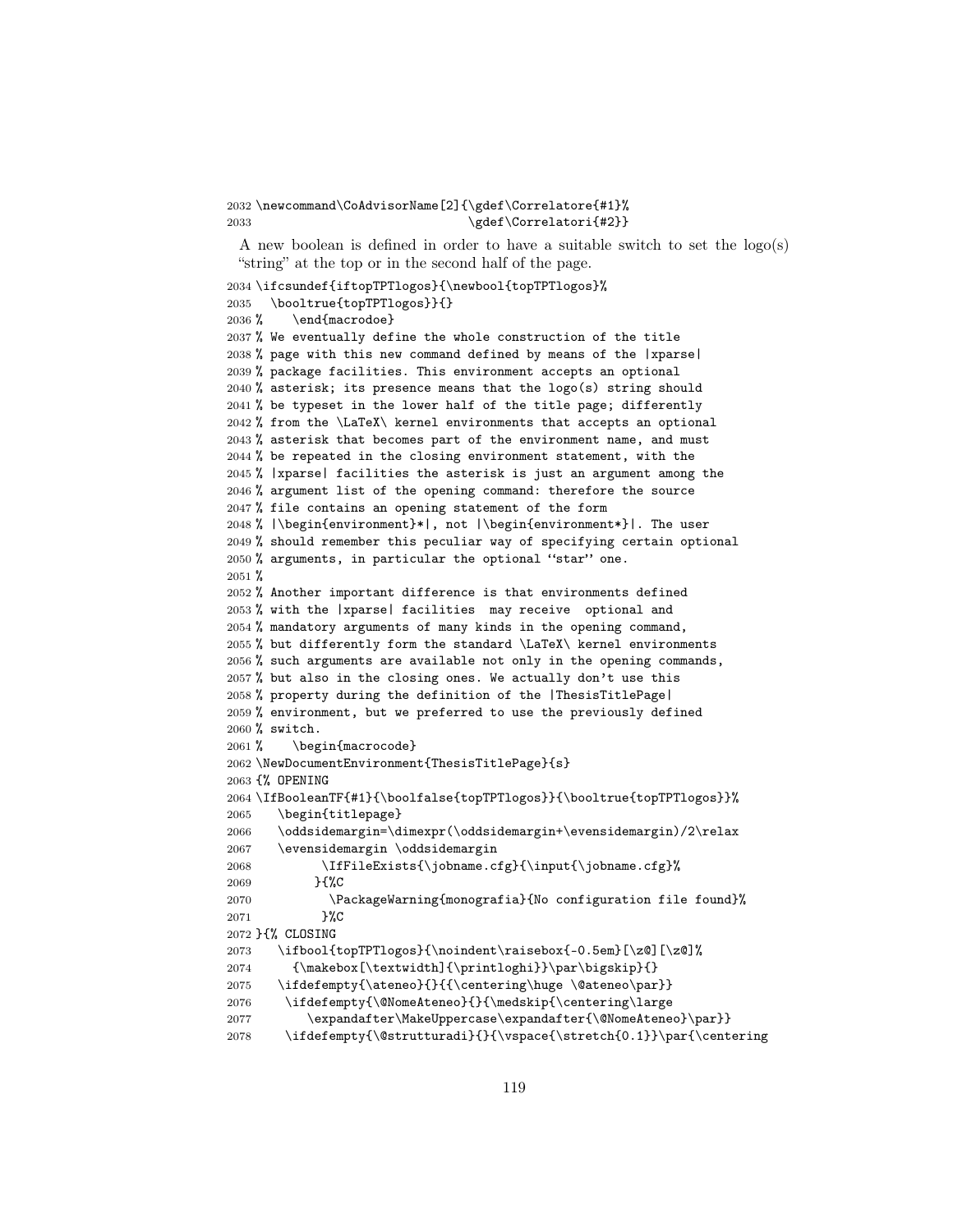```
2079 \Large\@struttura\par}}
2080 \ifdefempty{\@corsodistudi}{}{\bigskip{\centering\large
2081 \NomeCorsoDiStudi\ \@corsodistudi\par}}
2082 \ifdefempty{\@materia}{}{\medskip{\centering\large\@materia\par}}
2083 \vspace{\stretch{0.25}}
2084 {\centering\large \@monografia\par}
2085 \vspace{\stretch{0.1}}
2086 {\centering\LARGE\bfseries \@titolo\par}
2087 \ifdefempty{\@subtitle}{\vspace{\stretch{0.3}}}{\bigskip
2088 {\centering\large\@subtitle\par}}
2089 \ifbool{topTPTlogos}{}{\vspace{3em}\par\centering\printloghi\par}
2090 \vspace{\stretch{0.25}}
2091
2092 \ifdefempty{\@principaladviser}{\def\BoxRelatori{}}{%
2093 \def\BoxRelatori{%
2094 \begin{tabular}[t]{l}%
2095 \hbox{\unless\ifclassica\large\fi
2096 \ifdefempty{\@secondadviser}%
2097 {\let\@nomerelatore\@nomerelatoresingolare}%
2098 {\let\@nomerelatore\@nomerelatoreplurale}%
2099 \textbf{\@nomerelatore}}\\[.6ex]
2100 \hbox{\large\textrm{\protect\@principaladviser}}%
2101 \ifdefempty{\@secondadviser}{}{%
2102 \ifclassica
2103 \ifdefempty{\@thirdadviser}{%
2104 \ifdefempty{\@secondadviser}{}{%
2105 \{\Correlatore:}\2106 }
2107 }{%
2108 \\[1.5ex]\textbf{\Correlatori:}%
2109 }
2110 \fi
2111 \\[.6ex]
2112 \hbox{{\large\textrm{\protect\@secondadviser}}}%
2113 }
2114 \ifdefempty{\@thirdadviser}{}{%
2115 \\[.6ex]
2116 \hbox{{\large\textrm{\protect\@thirdadviser}}}%
2117 }
2118 \end{tabular}%
2119 }%
2120 }
2121 %
2122 \def\print@secondocandidato{\\\relax
2123 \hbox{\large\tabular{@{}l@{}}\@secondauthor\endtabular}}%
2124 \def\print@terzocandidato{\\\relax
2125 \hbox{\large\tabular{@{}l@{}}\@thirdauthor\endtabular}}%
2126
2127 \def\BoxCandidati{%
2128 \begin{tabular}[t]{l}
```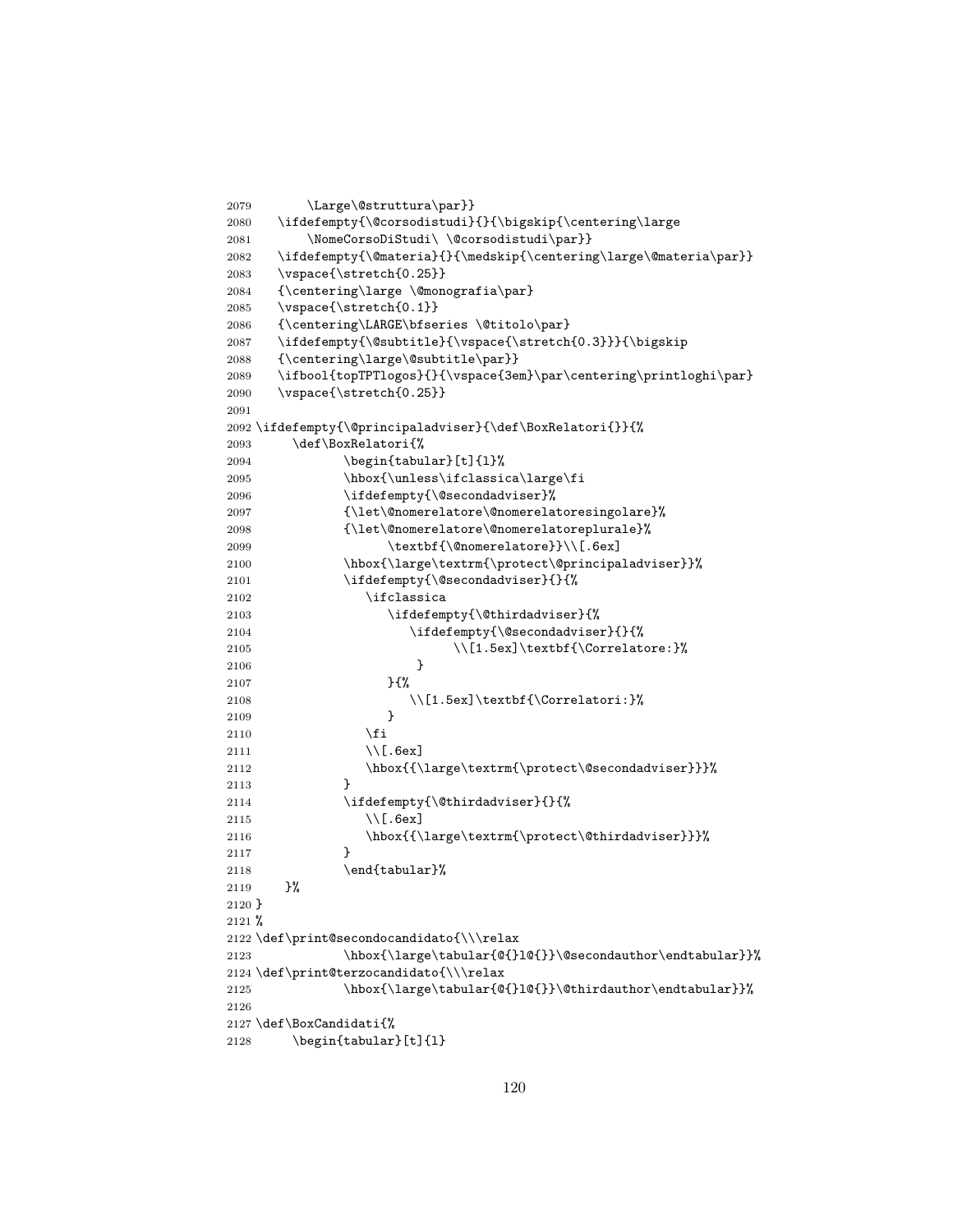```
2129 \hbox{\unless\ifclassica\large\fi
2130 \textbf{\ifplurale
2131 \iffemminile\@nomecandidate\else\@nomecandidati\fi
2132 \else
2133 \iffemminile\@nomecandidata\else\@nomecandidato\fi
2134 \{f_i\}\}\ \[\text{6ex}\]2135 \hbox{\large\tabular{@{}l@{}}\@author\endtabular}%
2136 \ifcsvoid{@secondauthor}{}{\print@secondocandidato}%
2137 \ifcsvoid{@thirdauthor}{}{\print@terzocandidato}%
2138 \end{tabular}%
2139 }%
2140 \unless\ifclassica
2141 \ifdefempty{\BoxRelatori}{%Bachelor degree without supervisors
2142 \noindent\makebox[\textwidth]{\tabular[t]{@{}c@{}}
2143 \unless\ifclassica\large\fi
2144 \textbf{\ifplurale
2145 \iffemminile\@nomecandidate\else\@nomecandidati\fi
2146 \else
2147 \iffemminile\@nomecandidata\else\@nomecandidato\fi
2148 \fi}\\[.6ex]
2149 \@author
2150 \ifccosoid (@secondauthor} {} {\\ \@secondauthor}
2151 \ifcsvoid{\@thirdauthor}{\}\2152 \endtabular}%
2153 }{%
2154 \unless\ifevenboxes
2155 \begin{flushleft}%
2156 \BoxRelatori
2157 \end{flushleft}\par
2158 \vspace*{-1.5\baselineskip}
2159 \begin{flushright}%
2160 \BoxCandidati
2161 \end{flushright}%
2162 \else
2163 \noindent
2164 \makebox[\textwidth]{\BoxRelatori\hfill\BoxCandidati}%
2165 \fi}
2166 \else
2167 \noindent
2168 \makebox[\textwidth]{\BoxRelatori\hfill\BoxCandidati}%
2169 \fi
2170 \par\vspace*{\stretch{0.5}}
\label{thm:main} $$ 2171 \ifdef empty{\\&tutoreaziendale}{\relax}{\begin{array}{c} \neg} \bigcup_{\neg} \bigcup_{\neg} \bigcup_{\neg} \bigcup_{\neg} \bigcup_{\neg} \bigcup_{\neg} \bigcup_{\neg} \bigcup_{\neg} \bigcup_{\neg} \bigcup_{\neg} \bigcup_{\neg} \bigcup_{\neg} \bigcup_{\neg} \bigcup_{\neg} \bigcup_{\neg} \bigcup_{\neg} \bigcup_{\neg} \bigcup_{\neg} \bigcup_{\neg} \bigcup_{\neg} \bigcup_{\neg} \bigcup_{\neg} \bigcup_{\neg} \bigcup_{\neg} \bigcup_{\neg} \big2172 \textbf{\@tutoreaziendalename}\\[0.6ex]
2173 \@tutoreaziendale
2174 \end{center}}
2175 \noindent\raisebox{-\baselineskip}[0pt][0pt]{%
2176 \makebox[\textwidth]{\@submitdate}}%
2177 \end{titlepage}\newpage
2178 % Legal/Copyright page
```

```
121
```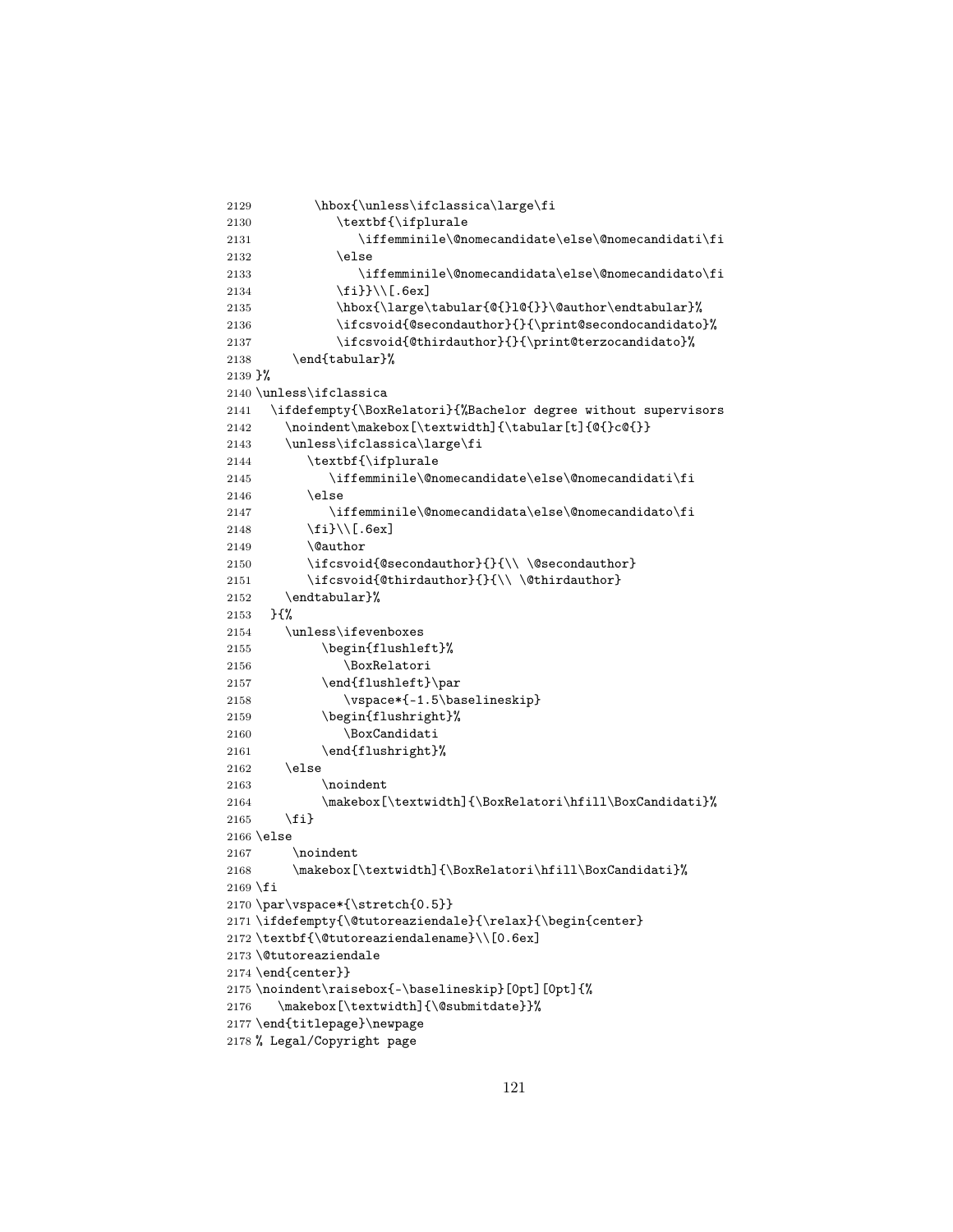```
2179 \ifdefempty{\@retrofrontespizio}{}{\thispagestyle{empty}%
2180 \vspace*{\stretch{1}}\par
2181 \@retrofrontespizio\par
2182 \ifdefstring{\@giorno}{*}{}{\medskip
2183 \noindent
2184 \begin{tabular*}{\textwidth}{@{\extracolsep{\fill}}lc@{}}
2185 \ifdefempty{\@luogo}{}{\@luogo, }%
2186 \ifdefempty{\@giorno}{\today}{\@giorno}
2187 & \@@author\\[3ex]
2188 \& \n\makebox{[0.5\textwidth]{\dot{1}}1}2189 \end{tabular*}\par}
2190 \newpage}
2191 }
```
This is the end of this module code.

# 12.9 The toptesi-magistrale module code

Here we document the code for the magistrale option. It is a little more complicated than the code for other thesis types, because the title page may be typeset in different modes, especially for theses in the humanities domain where they might be typeset in more than one volume (tome).

We start by providing the necessary commands, without duplicating those provided by the calling package toptesi. Nevertheless this module may be used as a standalone one, i.e. a package loaded by a different class; may be not always and not with any class, but the idea is this one. In facts if this module does not receive the suitable settings from package toptesi,it is possible to call it with the suitable options as explained below. In any case if the module is loaded by a class different from toptesi the facilities for chosing the folio and/or the header text positions are not available.

```
2192 \@ifpackageloaded{etoolbox}{}{\RequirePackage{etoolbox}}
2193\@ifpackageloaded{xspace}{}{\RequirePackage{xspace}}
2194 \@ifpackageloaded{xparse}{}{\RequirePackage{xparse}}
2195 \ifcsundef{ifclassica}{\newif\ifclassica \classicafalse}{}
2196 \ifcsundef{if@utoretitolo}{\newif\if@utoretitolo\@utoretitolofalse}{}
2197 \ifcsundef{if@ldstyle}{\newif\if@ldstyle\@ldstylefalse}{}
2198 \ifcsundef{if@xivpt}{\newif\if@xivpt \@xivptfalse}{}
2199 \ifcsundef{if@binding}{\newif\if@binding\@bindingfalse}{}
2200 \ifcsundef{ifScuDo}{\newif\ifScuDo \ScuDofalse}{}
2201 \ifcsundef{ifmonografia}{\newif\ifmonografia\monografiafalse}{}
2202 \ifcsundef{iftriennale}{\newif\iftriennale\triennalefalse}{}
2203 \ifcsundef{ifmagistrale}{\newif\ifmagistrale\magistralefalse}{}
2204 \ifcsundef{ifdottorale}{\newif\ifdottorale\dottoralefalse}{}
2205 \ifcsundef{ifsecondaria}{\newif\ifsecondaria\secondariafalse}{}
2206 \ifcsundef{ifplurale}{\newif\ifplurale\pluralefalse}{}
2207 \ifcsundef{iffemminile}{\newif\iffemminile\femminilefalse}{}
2208
2209 \magistraletrue
2210
```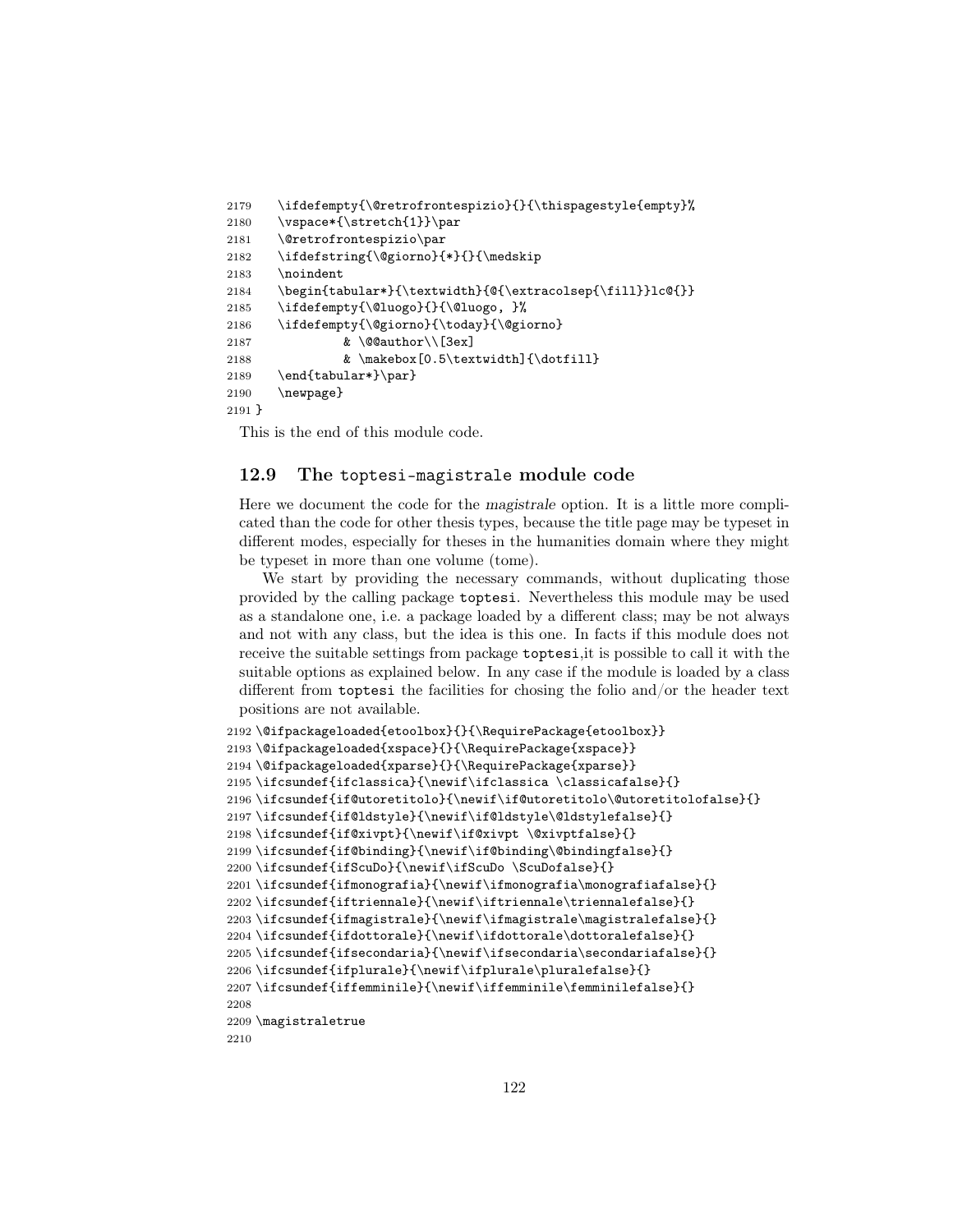```
2211 \ifcsundef{ifTOPfront}{\newif\ifTOPfront \TOPfrontfalse
2212 \newif\ifevenboxes \evenboxesfalse}{}
2213
```
We provide for the counter tomo and for a new definition of the command  $\times$ this new definition does not trigger the production of a title page as it does with the definition of package topfront.sty; it accepts an optional argument, the tome (arabic) number (that shall be transformed into a capital roman one while typesetting the title page); if this number is not specified the counter value is stepped up with the \refstepconter macro that renders it accessible to the \label command; otherwise a value equal to the given number minus one is loaded and afterwards "refstepped" up in the same way.

Since LATEX counter settings are global, the value kept in the counter remains available anyhow; therefore it is not excluded that multiple tomes might be typeset in one output PDF file to be split in separate files as described in section 6.

```
2214 \ifcsundef{c@tomo}{\newcounter{tomo}{\setcounter{tomo}{0}}}{}
```

```
2215 \providecommand\tomo{}
```

```
2216 \ifcsundef{tomo}{\renewcommand\tomo[1][]{%
```

```
2217 \ifstrequal{#1}{}{}{\setcounter{tomo}{\numexpr#1-1}}%
```

```
2218 \refstepcounter{tomo}}}{}
```
We define the options that set the same switches as those set by the class. If another class different from  $t$  toptesi is used, it is possible that  $14pt$  produces errors or does not produce the desired setting of the normal size to 14pt.

```
2219 \DeclareOption{evenboxes}{\evenboxestrue}
2220 \DeclareOption{cucitura}{\@bindingtrue}
2221 \DeclareOption{14pt}{\@xivpttrue}
2222 \DeclareOption{classica}{\classicatrue}
2223 \DeclareOption{autoretitolo}{\ifclassica\@utoretitolotrue\fi}
2224 \DeclareOption{oldstyle}{\ifclassica\@ldstyletrue\fi}
2225 \ProcessOptions*\relax
```
We define two different page styles to be used normally or when the classica option is in force. Both redefine the text grid to be more or less centred on the physical page; since it is the first page, no binding correction is taken care of, because the first page does not suffer from the curvature and thickness of the bound thesis. The headings and footers in both cases are already filled up with suitable title page data, therefore their space is used instead of being "wasted".

```
2226 \def\headstrut{\vrule \@depth4\p@ \@height\z@ \@width\z@}
2227 \def\ps@titlepage{\let\@mkboth\@gobbletwo
2228 \def\@oddfoot{\vbox to 0.05\paperheight{\vss
2229 \hbox to\hsize{\hfil{\Large{\@submitdate}}\hfil}}}%
2230 \let\@evenfoot\@oddfoot
2231 \def\@oddhead{%
2232 \vbox to\headheight{\vss\iftopTPTlogos
2233 \hbox to\textwidth{%
2234 \headstrut\hfil
2235 \raisebox{3\baselineskip}{\usebox\TPT@logobox}\hfil\null%
2236 }\fi
```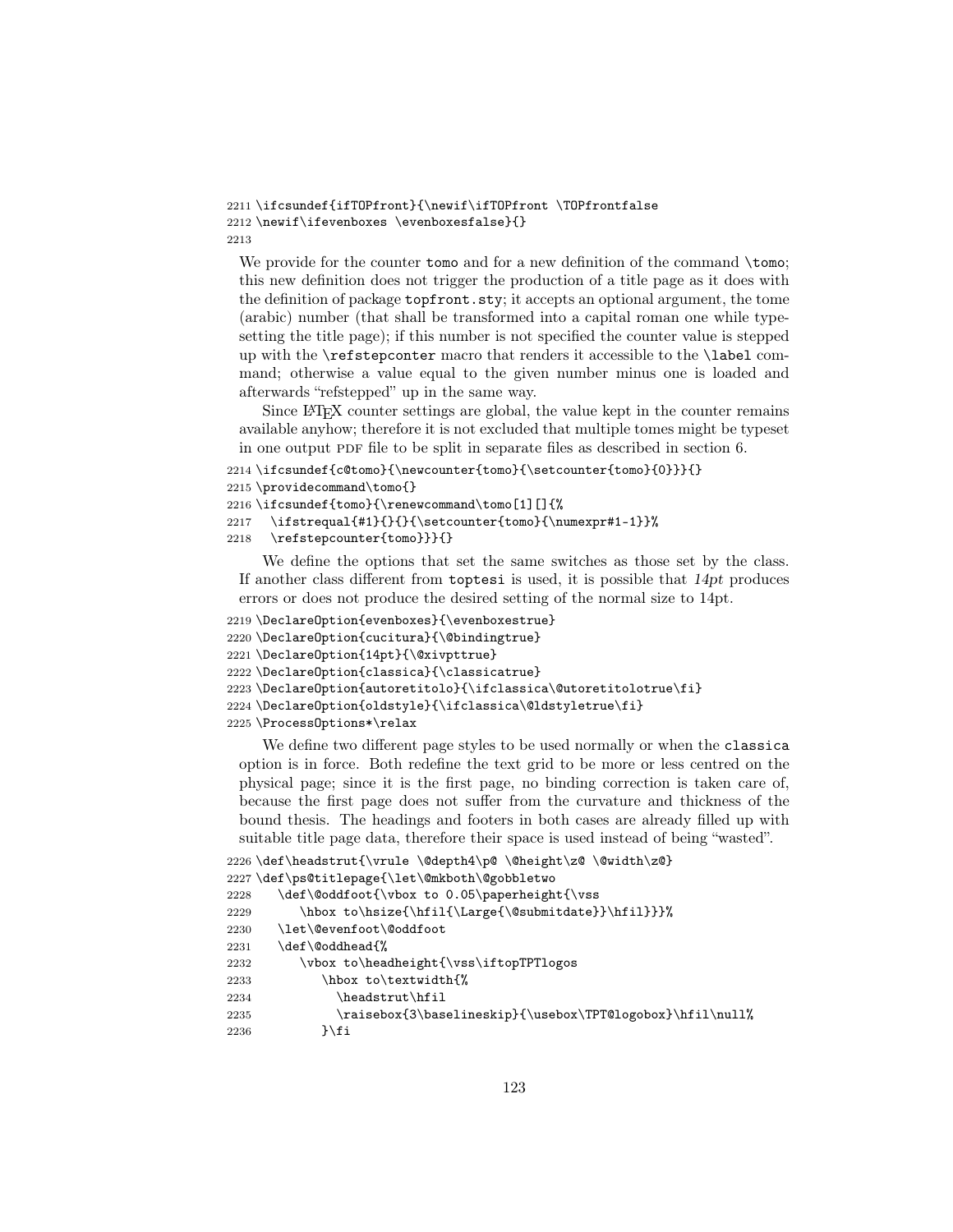```
2237 \ifcsvoid{@ateneo}{}{\vskip\smallskipamount
2238 \hbox to\textwidth{\hss\LARGE\MakeUppercase{\@ateneo}\hss}}
2239 \vss
2240 }%
2241 }%
2242 \let\@evenhead\@oddhead
2243 \def\chaptermark##1{}\def\sectionmark##1{}%
2244 }
2245
2246 \def\ps@classica{\let\@mkboth\markboth
2247 \def\@oddhead{\vbox{%
2248 \setbox256=\hbox{\LARGE\MakeUppercase{\@ateneo}}
2249 \unless\ifdim\wd256<\textwidth
2250 \setbox256=\hbox{\resizebox{\textwidth}{!}{\box256}}%
2251 \fi
2252 \hbox to \hsize{\hss\box256\hss}%
2253 \ifclassica
2254 \hbox to \hsize{\hfil\vrule\@width\z@
2255 \@height2ex\vrule\@height1.4\p@\@depth-\p@\@width50mm\hfil}%
2256 \fi
2257 }}%
2258 \def\@oddfoot{\vbox to \dimexpr\paperheight/20\relax{\vss
2259 \ifclassica
2260 \hbox to \hsize{\hfil\raisebox{-.3ex}[\z@][\z@]{%
2261 \vrule\@height-2.6\p@\@depth3\p@\@width
2262 \dimexpr\textwidth/3}\hfil}%
2263 \fi
2264 \hbox to\hsize{\hfill{\Large{\@submitdate}}\hfill}}%
2265 }%
2266 \let\@evenhead\@oddhead
2267 \let\@evenfoot\@oddfoot
2268 }%
```
Some redefinitions to handle both the heading label of the authors block and the proper gender of such names.

```
2269 \newif\iffemminile
2270
2271 \def\Candidato{\ifclassica Laureando\else Candidato\fi}
2272 \def\Candidata{\ifclassica Laureanda\else Candidata\fi}
2273 \def\Candidati{\ifclassica Laureandi\else Candidati\fi}
2274 \def\Candidate{\ifclassica Laureande\else Candidate\fi}
2275 \newcommand\TitoloListaCandidati[1]{\CandidateNames#1,,,,!}
2276 \def\CandidateNames#1,#2,#3,#4,!{%
2277 \gdef\Candidato{#1}% Masc/neutr-sing
2278 \gdef\Candidati{#2}% Masc/neutr-plur
2279 \gdef\Candidata{#3}% Fem-sing
2280 \gdef\Candidate{#4}% Fem-plur
2281 }
2282
```
We prepare the titolo command. Such command accepts a *short title* string,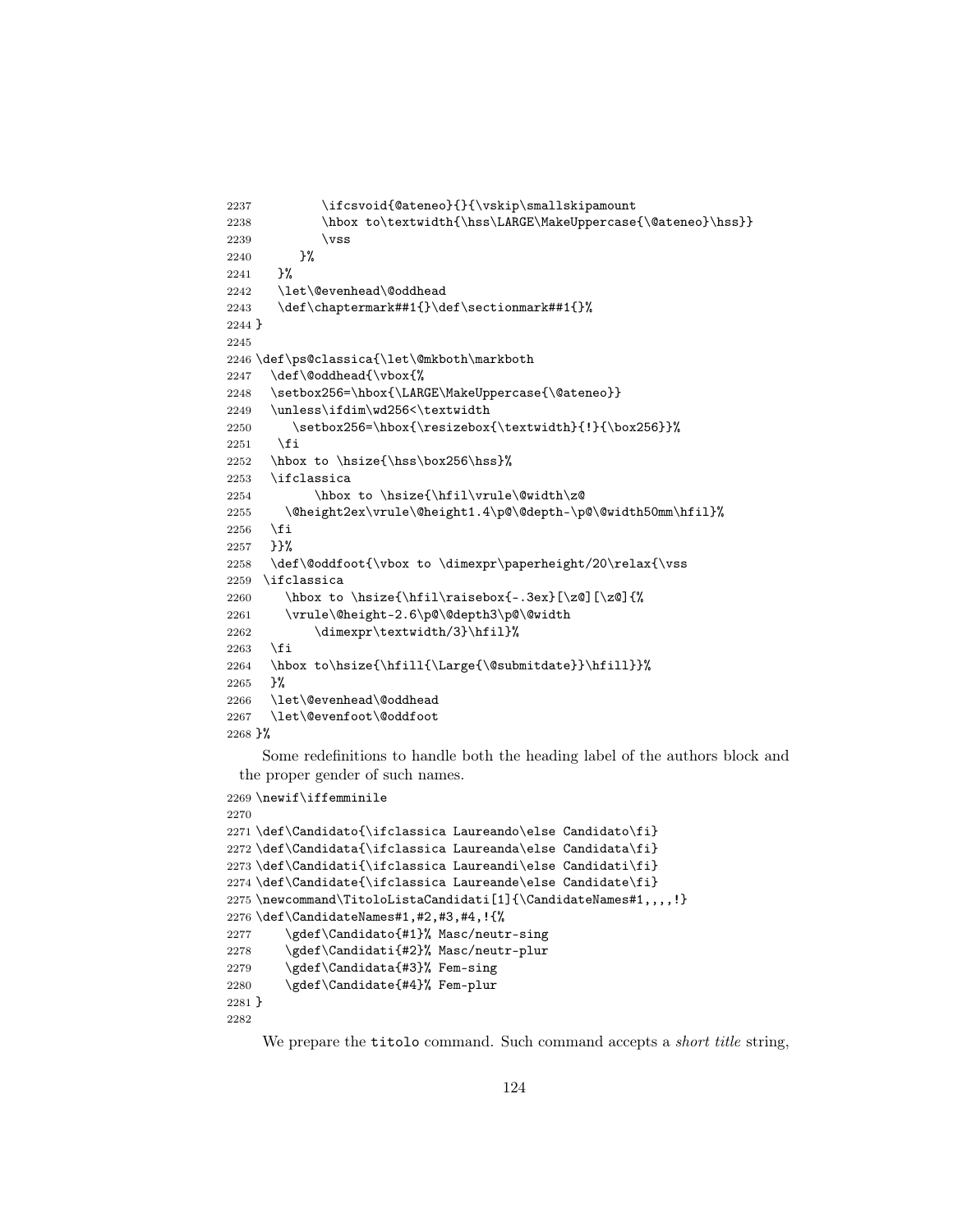no more, no less than the LATEX sectioning commands. It is always advisable to use short titles; nevertheless when the classica autoretitolo option is in force, long titles don't fit into the page headings, therefore an alternative short title is desirable. Long titles may be also shortened by transferring part of their information to a subtitle; but this must be an author's decision, it cannot be automated. Therefore a \sottotitolo command is also provided.

```
2283 \let\@stitle\empty % default short title string
2284
2285 \providecommand\titolo{}
2286 \RenewDocumentCommand{\titolo}{O{#2} m}{%
2287 \gdef\@stitle{#1}\gdef\@titolo{#2}%
2288 }%
2289 \def\sottotitolo#1{\gdef\@subtitle{#1}}
2290
```
The defining commands for both the preset fixed strings and the variable data strings are defined; somewhere these strings receive also the preset values; some of the following strings are used to modify such preset values, very useful to localise these strings for a particular language.

```
2291 \let\@materia\empty
2292 \def\Materia#1{\def\@materia{#1}}\let\materia\Materia
2293 \def\relatore#1{\gdef\@principaladviser{#1}}
2294 \def\secondorelatore#1{\gdef\@secondadviser{#1}}
2295 \def\terzorelatore#1{\gdef\@thirdadviser{#1}}
2296 \def\sedutadilaurea#1{\getseduta#1 !}
2297 \def\getseduta#1 #2!{%
2298 \ifstrequal{#2}{}%
2299 {\def\@submitdate{#1}}%
2300 {\unless\ifclassica
2301 \def\@submitdate{#1 #2}%
2302 \else
2303 \s@dutaclassica#1 #2!%
2304 \fi}
2305 }%
2306 \def\s@dutaclassica#1 #2!{%
2307 \if@ldstyle
2308 \s@paranumeri#2-!%
2309 \ifx\2\empty
2310 \edef\@submitdate{\noexpand#1 \noexpand\oldstylenums{#2}}%
2311 \else
2312 \s@paranumeri#2!%
2313 \edef\@submitdate{\noexpand#1
2314 \noexpand\oldstylenums{\1} -- \noexpand\oldstylenums{\2}}%
2315 \fi
2316 \let\1\undefined
2317 \let\2\undefined
2318 \else
2319 \def\@submitdate{#1 #2}%
2320 \fi
```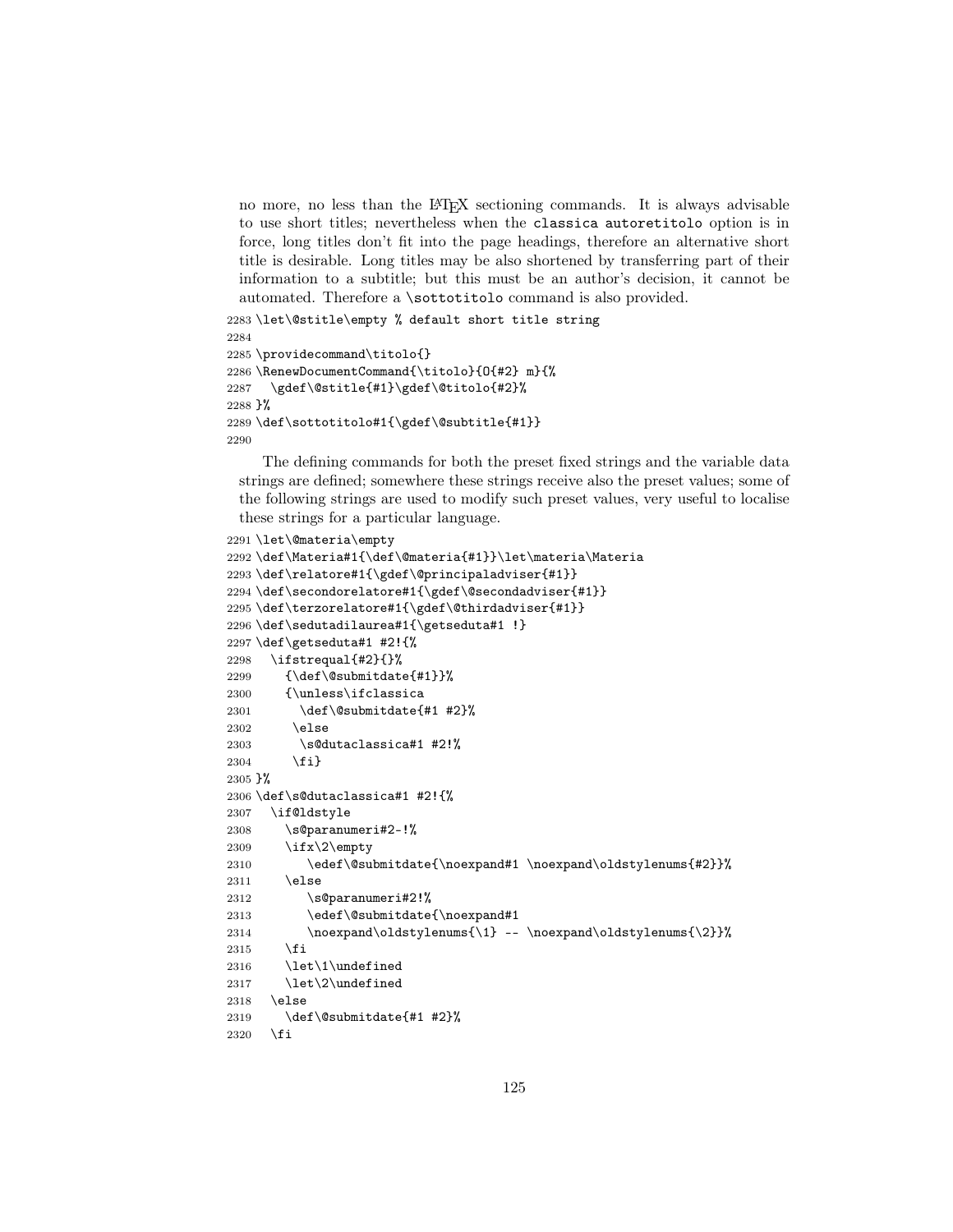```
2321 }
2322 \def\s@paranumeri#1-#2!{\def\1{#1}\def\2{#2}}%
2323
2324 \newcommand*\NomeAnnoAccademico[1]{\gdef\AnnoAccademico{#1}}
2325 \@ifundefined{AnnoAccademico}{\gdef\AnnoAccademico{Anno accademico}}{}
2326 \def\annoaccademico#1{%
2327 \ifclassica
2328 \def\@submitdate{{\large\textsc{\AnnoAccademico}}%
2329 {\Large\s@tanno#1!}}
2330 \else
2331 \PackageWarning{toptesi}{\string\annoaccademico\space
2332 is usable only when the\MessageBreak
2333 'classica' option is in force}%
2334 \def\@submitdate{\AnnoAccademico\ #1 ---
2335 Needs the 'classica' option}
2336 \fi}
2337 \def\s@tanno#1-#2!{\oldstylenums{#1}\EnDash\oldstylenums{#2}}
2338
2339 \def\EnDash{{\settowidth{\dimen@}{\large\scshape I}%
2340 \setbox\tw@\hbox{2}\dimen\tw@.5\ht\tw@\advance\dimen\tw@-.5\dp\tw@
2341 \dimen4\dimen\tw@\advance\dimen4by.0385ex\relax
2342 \advance\dimen\tw@-.0385ex\relax
2343 \makebox[1.5\dimen@]{%
2344 \vrule\@width\dimen@\@height\dimen4\@depth-\dimen\tw@}}}
2345 \def\corsodilaurea#1{\gdef\@corso{#1}}
2346 \def\ateneo#1{\gdef\@ateneo{#1}}
2347 \def\name{thm}{\gdef\@non\{ \expandafter\uparrow\expandafter\expandafter\expandafter \#1} \}2348 \newcommand\facolta[2][]{\gdef\@facname{#2}\gdef\@facnumber{#1}}
2349 \let\struttura\facolta
2350
```
Here we define the necessary commands to fill up a comma separated list of logo graphic-file names; we define everything up to the \printlogos command that provides printing a list of images, duly separated by adequate space, all scaled to the same height, and, possibly, even the whole logo string duly scaled to fit in the title page width. The \logosede command, that can be used several times with different logo file names, accepts an optional argument consisting in a dimension; it is used to scale the height of the logo image to the desired value, so that the whole string of images does not have unusual different logo heights. This dimension is preset to 80% the mean width of the page margins, and on the average it is well suited. With the standard toptesi class printed on A4 paper, such height equals about 25 mm; of course on smaller paper it is proportionally smaller; on American sized papers it may be a little larger, but in general it is adequate to the page size.

```
2351 \newlength{\TPT@logospace}\TPT@logospace=3em\relax
2352 \newsavebox{\TPT@logobox}
2353 \newdimen\TPT@logoheight
2354 \newcommand*\setlogodistance[1]{\TPT@logospace=#1}
2355 \providecommand*{\@logosede}{}
2356
```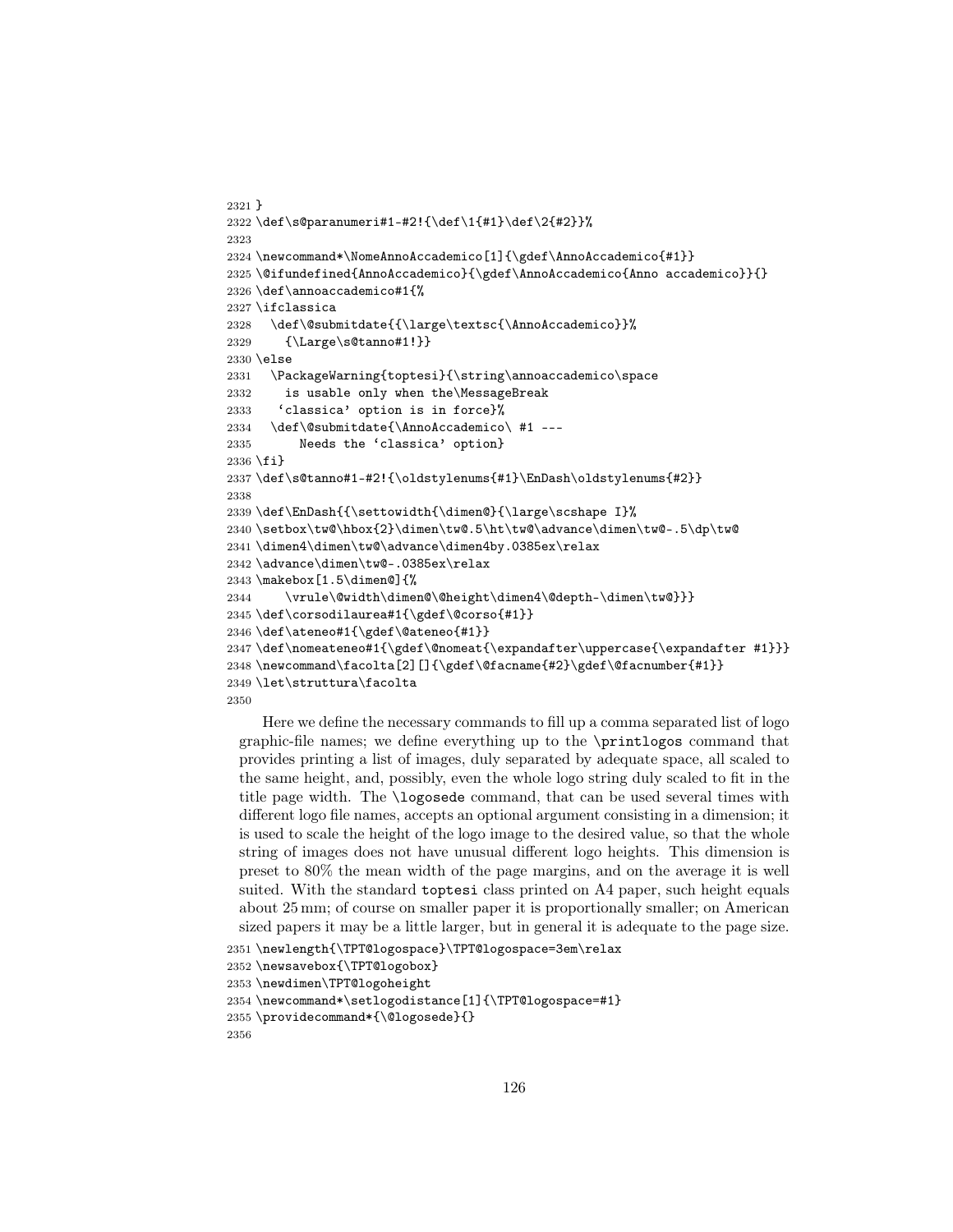```
2357 \ifcsundef{T@Tlogoheight}{%\
2358 \newlength\T@Tlogoheight
2359 \setlength\T@Tlogoheight{0.8\dimexpr(\paperwidth-\textwidth)/2}}{}
2360
2361 \newcommand\logosede[2][\T@Tlogoheight]{\def\@logosede{#2}\TPT@logoheight=#1\relax
2362 \ifcsvoid{@logosede}{\sbox{\TPT@logobox}{}}{\begin{lrbox}{\TPT@logobox}%
2363 \expandafter\fillup@TCP@logobox\@logosede,!}}
2364
2365 \def\fillup@TCP@logobox#1,#2!{%
2366 \ifblank{#1}{\end{lrbox}\ifdim\wd\TPT@logobox>\textwidth
2367 \sbox\TPT@logobox{\resizebox{\textwidth}{!}{\box\TPT@logobox}}\fi}%
2368 {\def\@logosede{#2}%
2369 \includegraphics[height=\TPT@logoheight]{#1}\hskip\TPT@logospace
2370 \expandafter\fillup@TCP@logobox\@logosede,!}}
2371
2372 \newcommand\printloghi{\unless\ifvoid\TPT@logobox\usebox{\TPT@logobox}\fi}
     Still more commands to define the necessary string data. For the ID number
 label the same remarks made in section 12.4 hold true.
2373 \def\tutoreaziendale#1{\gdef\@tutoreaziendale{#1}}
2374 \newcommand\retrofrontespizio[1]{\long\gdef\@retrofrontespizio{#1}}
2375 \newcommand\FacoltaDi[1]{\gdef\@faculty{#1}}
2376 \let\StrutturaDidattica\FacoltaDi
2377 \newcommand\CorsoDiLaureaIn[1]{\gdef\@laureaname{#1}}
2378 \newcommand\TesiDiLaurea[1]{\gdef\@TesiDiLaurea{#1}}
2379 \newcommand\InName[1]{\gdef\@InName{#1}}
2380 \newcommand\CandidateName[1]{\gdef\@nomecandidato{#1}}
2381 \newcommand\AdvisorName[1]{\gdef\Relatore{#1}\gdef\Relatori{#1}}
2382 \newcommand\CoAdvisorName[1]{\gdef\Correlatore{#1}\gdef\Correlatori{#1}}
2383 \newcommand\TutorName[1]{\gdef\Tutore{#1}}
2384 \newcommand\NomeTutoreAziendale[1]{\gdef\@tutoreaziendalename{#1}}
2385 \newcommand\NomePrimoTomo[1]{\gdef\PrimoTomo{#1}}
2386 \newcommand\NomeSecondoTomo[1]{\gdef\SecondoTomo{#1}}
2387 \newcommand\NomeTerzoTomo[1]{\gdef\TerzoTomo{#1}}
2388 \newcommand\NomeQuartoTomo[1]{\gdef\QuartoTomo{#1}}
2389 \newcommand\IDlabel{\\\quad matricola:\xspace}
2390 \IfFileExists{\jobname.cfg}{\input{\jobname.cfg}}%
2391 {\IfFileExists{toptesi.cfg}{\input{toptesi.cfg}}{}}
```
Here we define the preset strings; most of them are empty strings, but some are real words; the setting commands listed before can easily be used to localise such strings in different languages.

```
2392 \@ifundefined{@titolo}{\def\@titolo{}}{}
2393
2394 \providecommand\@author{}\providecommand\@@author{}
2395 \NewDocumentCommand\candidato{m o}{\gdef\@@author{#1}%
2396 \IfNoValueTF{#2}{\gdef\@author{#1}}%
2397 {\gdef\@author{#1\IDlabel#2}}
2398 \femminilefalse\pluralefalse}
2399 \NewDocumentCommand\candidata{m o}{\gdef\@@author{#1}%
```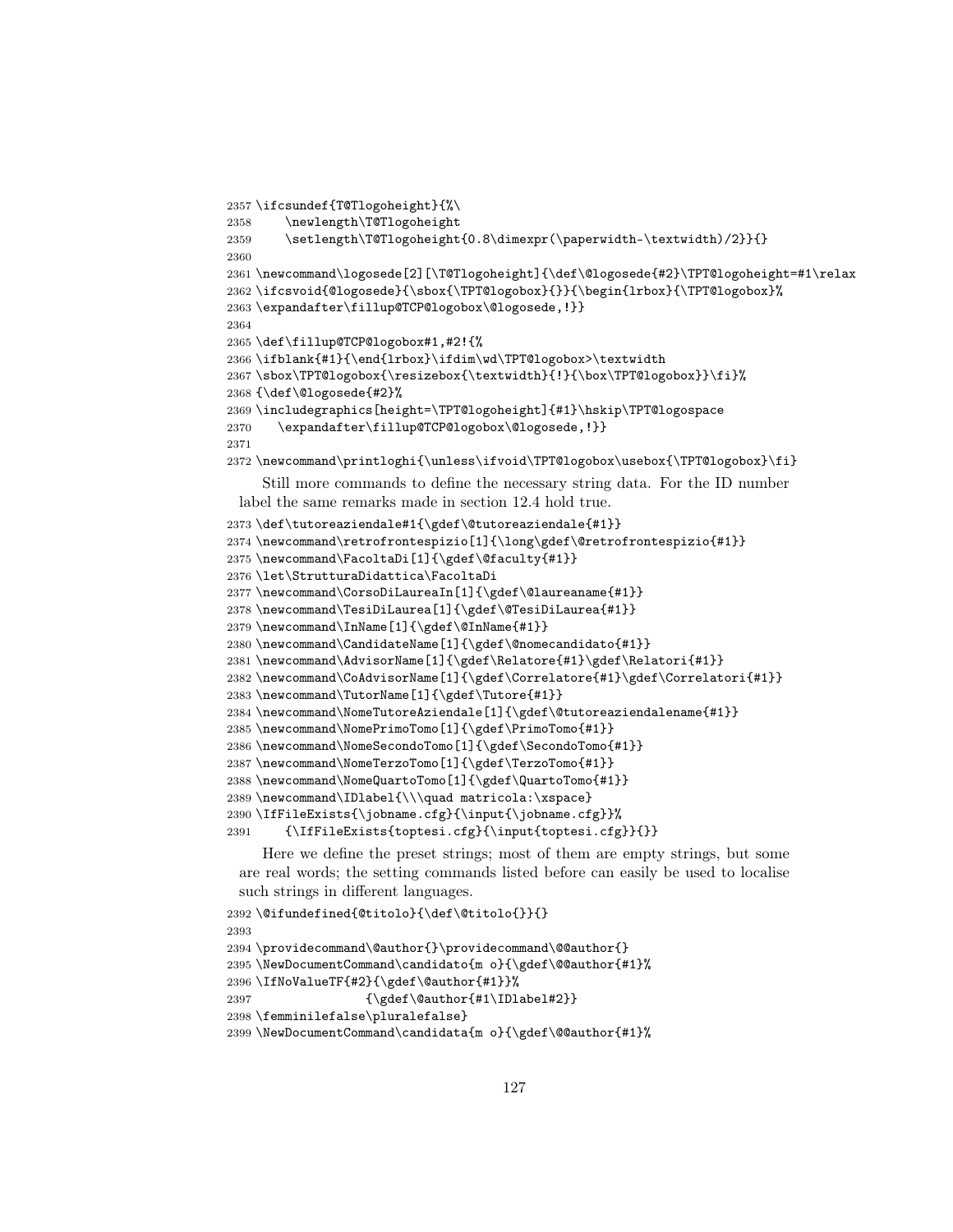```
2400 \IfNoValueTF{#2}{\gdef\@author{#1}}%
2401 {\qdet\text{#1}\IDlabel#2}}2402 \femminiletrue\pluralefalse}
2403 \providecommand\@secondauthor{}
2404 \NewDocumentCommand\secondocandidato{m o}{%
2405 \IfNoValueTF{#2}{\gdef\@secondauthor{#1}}%
2406 {\qquad\qquad {\gdef\@secondauthor{#1\IDlabel#2}}%
2407 \femminilefalse\pluraletrue}
2408 \NewDocumentCommand\secondacandidata{m o}{%
2409 \IfNoValueTF{#2}{\gdef\@secondauthor{#1}}%
2410 {\qdet\@sec\@and\@ath\@trm{+1\IDlabel#2}}\2411 \pluraletrue}
2412 \providecommand\@thirdauthor{}
2413 \NewDocumentCommand\terzocandidato{m o}{%
2414 \IfNoValueTF{#2}{\gdef\@thirdauthor{#1}}%
2415 {\qdet\;\text{d}thirdauthor{\#1\IDlabel#2}}\2416 \femminilefalse\pluraletrue}
2417 \NewDocumentCommand\terzacandidata{m o}{%
2418 \IfNoValueTF{#2}{\gdef\@thirdauthor{#1}}%
2419 {\qdet\text{d}thirdauthor{#1\IDlabel#2}}2420 \pluraletrue}
2421\providecommand\IDlabel{\\\quad matricola\ }
2422 \@ifundefined{@principaladviser}{\def\@principaladviser{}}{}
2423 \@ifundefined{@secondadviser}{\def\@secondadviser{}}{}
2424 \@ifundefined{@thirdadviser}{\def\@thirdadviser{}}{}
2425 \@ifundefined{@tutore}{\def\@tutore{}}{}
2426 \@ifundefined{@nomerelatore}{\def\@nomerelatore{}}{}
2427 \@ifundefined{@nomecandidato}{\def\@nomecandidato{}}{}
2428 \@ifundefined{Candidato}{\def\Candidato{Candidato}}{}
2429 \@ifundefined{Candidata}{\def\Candidata{Candidata}}{}
2430 \@ifundefined{Candidati}{\def\Candidati{Candidati}}{}
2431 \@ifundefined{Candidate}{\def\Candidate{Candidate}}{}
2432 \@ifundefined{Relatore}{\def\Relatore{Relatore}}{}
2433 \@ifundefined{Relatori}{\def\Relatori{Relatori}}{}
2434 \@ifundefined{Correlatore}{\def\Correlatore{Correlatore}}{}
2435 \@ifundefined{Correlatori}{\def\Correlatori{Correlatori}}{}
2436 \@ifundefined{Tutore}{\def\Tutore{Tutore}}{}
2437 \@ifundefined{@tutoreaziendale}{\def\@tutoreaziendale{}}{}
2438 \@ifundefined{@tutoreaziendalename}%
2439 {\def\@tutoreaziendalename{Supervisore Aziendale}}{}
2440 \@ifundefined{@retrofrontespizio}{\def\@retrofrontespizio{}}{}
2441 \@ifundefined{@subtitle}{\def\@subtitle{}}{}
2442 \@ifundefined{@corso}{\def\@corso{}}{}
2443 \@ifundefined{@ateneo}{\def\@ateneo{POLITECNICO DI TORINO}}{}
2444 \@ifundefined{@nomeat}{\def\@nomeat{}}{}% Nome proprio dell'ateneo
2445 \@ifundefined{@facolta}{\def\@facname{}}{}
2446 \@ifundefined{@facnumber}{\def\@facnumber{}}{}
2447\@ifundefined{@faculty}{\def\@faculty{}}{}
2448 \@ifundefined{PrimoTomo}{\def\PrimoTomo{Tomo primo}}{}
2449 \@ifundefined{SecondoTomo}{\def\SecondoTomo{Tomo secondo}}{}
```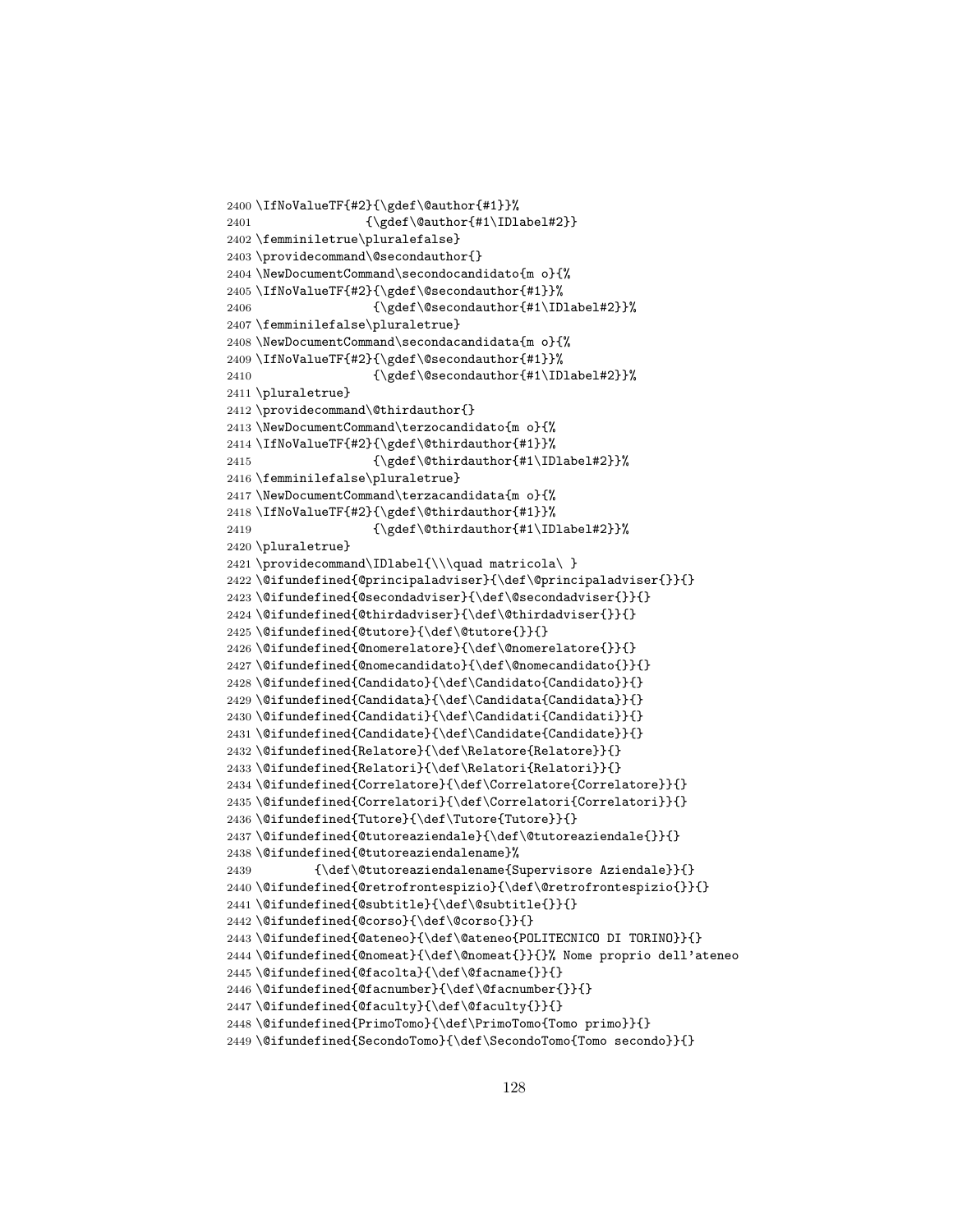```
2450 \@ifundefined{TerzoTomo}{\def\TerzoTomo{Tomo terzo}}{}
2451 \@ifundefined{QuartoTomo}{\def\QuartoTomo{Tomo quarto}}{}
2452 \ifclassica
2453 \def\Candidato{Laureando}
2454 \def\Candidata{Laureanda}
2455 \def\Candidati{Laureandi}
2456 \def\Candidate{Laureande}
2457 \fi
2458\@ifundefined{@submitdate}{\def\@submitdate{\ifcase\the\month\or%
2459 Gennaio\or Febbraio\or Marzo\or Aprile\or Maggio\or Giugno\or
2460 Luglio\or Agosto\or Settembre\or Ottobre\or Novembre\or Dicembre\fi
2461 \space \the\year}}{}
2462 \@ifundefined{@TesiDiLaurea}{\def\@TesiDiLaurea{Tesi di Laurea}}{}
2463 \@ifundefined{@laureaname}{\def\@laureaname{Corso di Laurea in }}{}
2464 \@ifundefined{@InName}{\def\@InName{in}}{}
2465 \newbool{topTPTlogos} \booltrue{topTPTlogos}
```
Here the real differences take place; the environments frontespizio and frontespizio\* are still usable, but we discourage them. Even the commands \frontespizio and \frontespizio\* are still usable but for even more reasons we discourage their usage; they remain available for a sort of backwards compatibility.

A new environment ThesisTitlePage is defined that actually resorts to the core command that stands behind the above discouraged environments and commands. This new environment uses the xparse commands to define it; therefore the asterisk that differentiates the four old environments and commands is not any more part of the environment name, but, if used, must be the first token after the environment opening statement, and should not be repeated with the closing statement; therefore

```
% Correct usage
\begin{ThesisTitlePage}*
...
\end{ThesisTitlePage}
```
is correct, while

% Wrong usage \begin{ThesisTitlePage\*} ... \end{ThesisTitlePage\*}

is wrong.

This choice was made because its programming is simpler, but also, in view of the end user, it is simpler to use: for example, if the user does not use the asterisk for typesetting the logos at the top of the page, and in a second time s/he decides that the title page should be typeset with the logos in the title page lower part, s/he has to add just one asterisk to the opening statement avoiding the possibility to forget its addition to the closing statement.

2466 \newenvironment{frontespizio\*}{\boolfalse{topTPTlogos}}{\fr@ntespizio}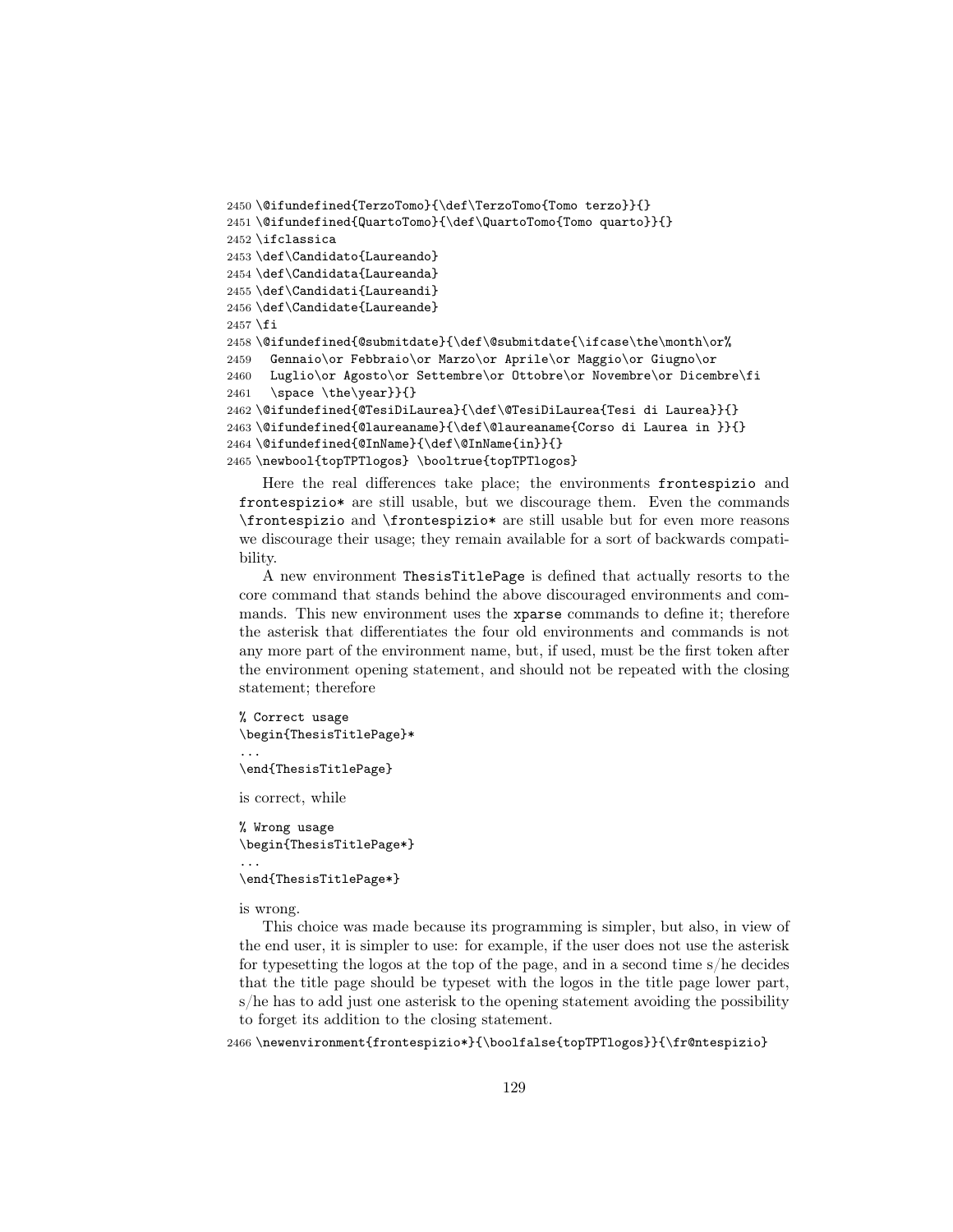```
2467
2468 \newenvironment{frontespizio}{%
2469 \ifdefstring{\@currenvir}{frontespizio}
2470 {\booltrue{topTPTlogos}}{\TPTmaybestar}
2471 }{%
2472 \fr@ntespizio
2473 }
2474
2475 \DeclareDocumentEnvironment{ThesisTitlePage}{s}{%
2476 \IfBooleanTF{#1}{\boolfalse{topTPTlogos}}{\booltrue{topTPTlogos}}%
2477 \InputIfFileExists{\jobname.cfg}{}{%
2478 \PackageInfo{toptesi-magistrale}{No configuration file found}}
2479 }{\fr@ntespizio}
```
The following code is substantially identical to that of the topfront package; just the statements concerning the bachelor degree and the Ph.D. degree theses have been deleted.

```
2480 \newbool{AteneoInHead}\boolfalse{AteneoInHead}
2481 \newcommand\TPTmaybestar[1]{\def\@tempA{#1}%
2482 \ifdefstring{\@tempA}{*}%
2483 {\boolfalse{topTPTlogos}\booltrue{AteneoInHead}\fr@ntespizio}
2484 {\booltrue{topTPTlogos}\fr@ntespizio\@tempA}
2485 }
2486 \def\fr@ntespizio{%
2487 \begingroup\par
2488 \oddsidemargin=\dimexpr(\oddsidemargin+\evensidemargin)/2\relax
2489 \evensidemargin \oddsidemargin
2490 \null
2491 \setcounter{page}{1}%
2492 \normalfont
2493 \ifclassica
2494 \boolfalse{topTPTlogos}
2495 \thispagestyle{classica}
2496 \ifcsvoid{@ateneo}{\def\@ateneo{Manca il nome dell'ateneo}
2497 }{}
2498 \else
2499 \thispagestyle{titlepage}
2500 \fi
2501 \ifcsvoid{@ateneo}{}{\booltrue{AteneoInHead}}
2502 \ifcsvoid{@ateneo}{%
2503 \ifbool{topTPTlogos}
2504 {}{\booltrue{AteneoInHead}\def\@ateneo{Manca il nome dell'ateneo}}%
2505 }{%
2506 \booltrue{AteneoInHead}%
2507 }
2508
2509 \ifbool{AteneoInHead}{}{%
2510 {{\centering\LARGE \@ateneo\par}}
2511 }
2512 \ifcsvoid{@nomeat}{}
```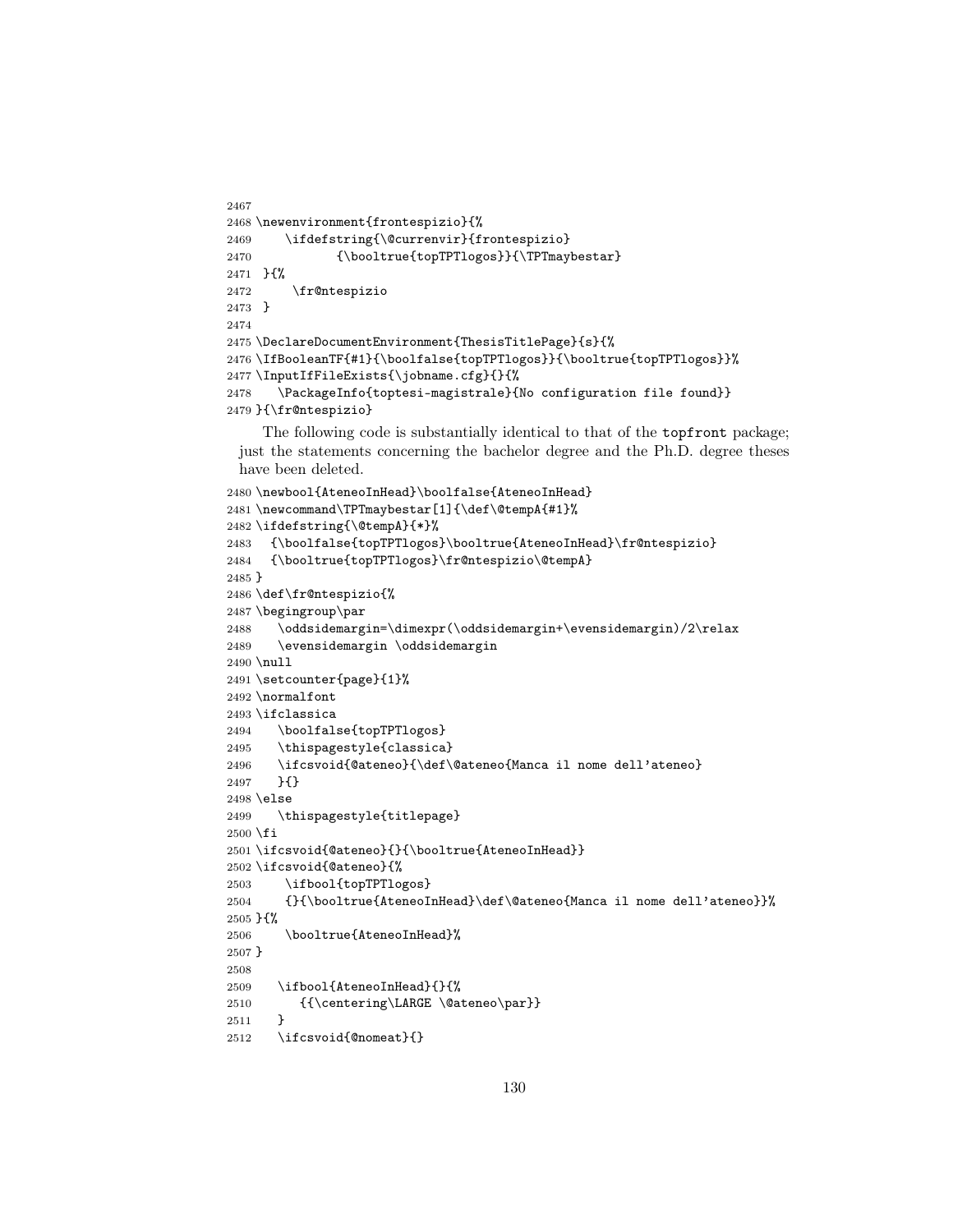```
2513 {\ifbool{topTPTlogos}{\vspace*{\dimexpr \headsep+2.5ex}}%
2514 {\vspace*{-3ex}}%
2515 {\centering\@nomeat\par}\vfill}
2516
2517 \begin{center}
2518 {\rmfamily\mdseries
2519 \ifdottorato
2520 \large \@phdschool\par\medskip
2521 \else
2522 \ifcsvoid{@faculty}{}{%
2523 \LARGE\ifx\@facnumber\empty\else\@facnumber\space\fi
2524 \of a \cup ty\unskip x space\@fa caname\parrow\medspace\leq 2525 }
2525 }
2526 \fi
2527 }%
2528 \ifcsvoid{@corso}{}{{\large
2529 \ifdottorato
2530 \@PhDname\unskip\xspace
2531 \@corso\ifx\@ciclo\empty\else~--~\@ciclo\fi
2532 \else
2533 \@laureaname\unskip\xspace\@corso
2534 \setminusfi
2535 \par}}
2536 \end{center}
2537 \vspace{\stretch{0.2}}
2538 \begin{center}
2539 \LARGE\@TesiDiLaurea%
2540 \unless\ifx\empty\@materia
2541 \\\@InName\\\@materia
2542 \fi
2543 \end{center}
2544 \vspace{\stretch{0.2}}
2545 \begin{center}
2546 {\huge\bfseries \baselineskip=0.95em plus 1pt
2547 \@titolo \par}
2548 \end{center}
2549 \unless\ifx\@subtitle\empty
2550 \begin{center}%
2551 \large\textrm{\@subtitle}\par
2552 \end{center}%
2553 \fi
2554 \ifclassica
2555 \ifnum\value{tomo}>\z@
2556 \par\bigskip
2557 \noindent\makebox[\textwidth]{%
2558 \large\textbf{%
2559 \ifcase\c@tomo%
2560 \or \PrimoTomo%
2561 \or \SecondoTomo%
2562 \or \TerzoTomo%
```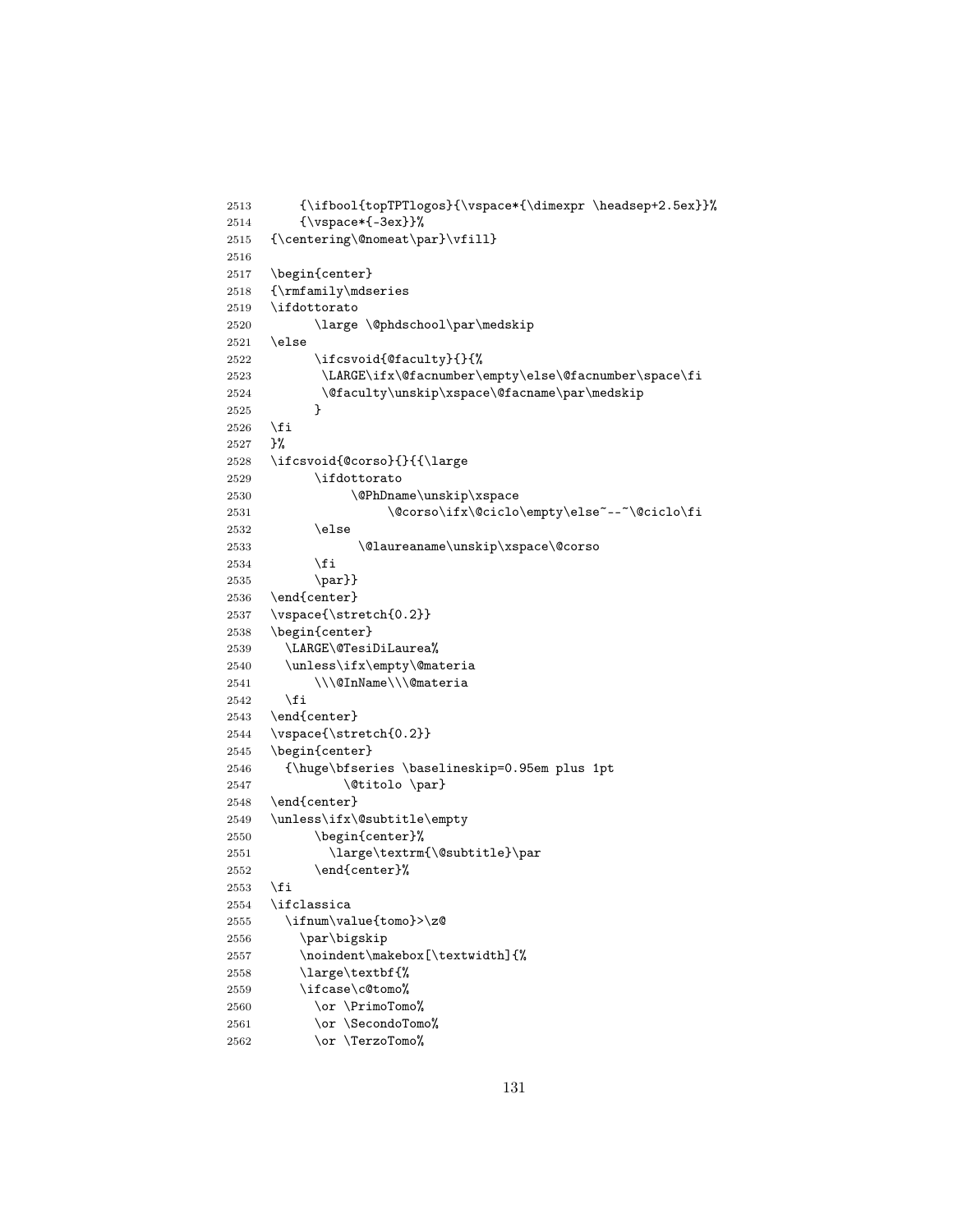```
2563 \or \QuartoTomo%
2564 \else
2565 \PackageWarning{toptesi}{%
2566 Counter tomo equals \the\c@tomo\MessageBreak
2567 We never considered a thesis might get\MessageeBreak
2568 divided in more than four volumes}%
2569 \fi}}%
2570 \fi
2571 \vspace{1em}
2572 \fi
2573 \par
2574 \unless\iftopTPTlogos
2575 {\vfill\centering \printloghi\par}\fi
2576 \forallfill
2577 \iffemminile
2578 \def\@nomecandidato{\Candidata}%
2579 \else
2580 \def\@nomecandidato{\Candidato}%
2581 \overline{f}2582 \ifcsvoid{@secondauthor}{}{%
2583 \iffemminile
2584 \def\@nomecandidato{\Candidate}%
2585 \else
2586 \def\@nomecandidato{\Candidati}%
2587 \fi}
2588 \unless\iftriennale
2589 \def\BoxRelatori{%
2590
2591 \begin{tabular}[t]{l}%
2592 \ifclassica
2593 \hbox{\textbf{\Relatore}}%
2594 \else
2595 \hbox{\large\bfseries
2596 \ifcsvoid{@secondadviser}{\Relatore}{\Relatori}}
2597 \fi\\[.6ex]
2598 \hbox{\large\textrm{\protect\@principaladviser}}%
2599 \ifx\@secondadviser\empty \else
2600 \ifclassica
2601 \ifx\@thirdadviser\empty
2602 \ifx\@secondadviser\empty\else
2603 \\[1.5ex]\textbf{\Correlatore:}%
2604 \fi
2605 \else
2606 \{\Correlatori:\}\2607 \setminusfi
2608 \fi
2609 \\[.6ex]\hbox{{\large\textrm{\protect\@secondadviser}}}%
2610 \fi
2611 \ifx\@thirdadviser\empty \else
2612 \\[.6ex]
```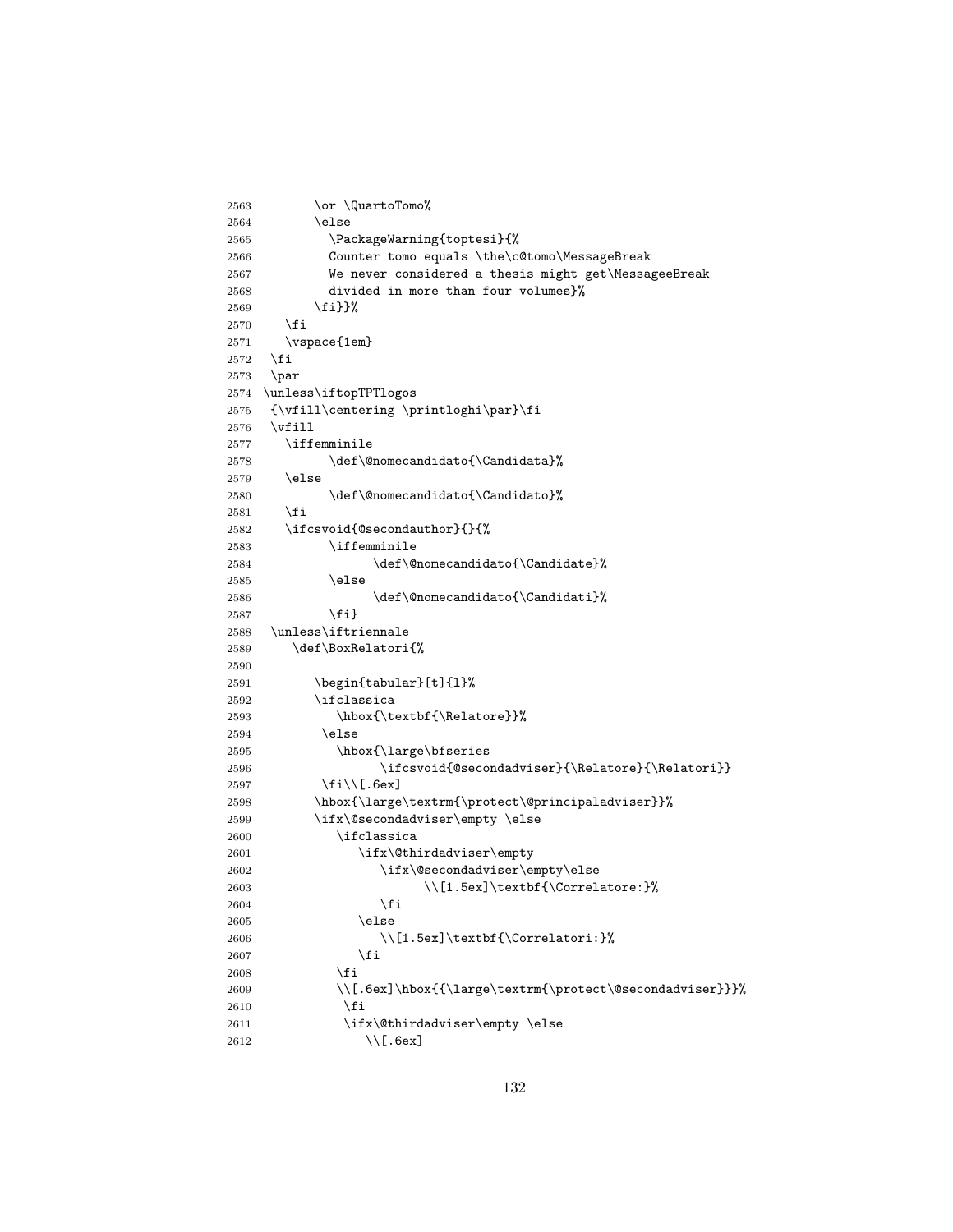| \fi<br>2614<br>\end{tabular}%<br>2615<br>}‰<br>2616<br>\def\print@secondocandidato{\\\relax<br>2617<br>\hbox{\large\tabular{@{}1@{}}%<br>2618<br>\@secondauthor\endtabular}}<br>2619<br>\def\print@terzocandidato{\\\relax<br>2620<br>\hbox{\large\tabular{@{}1@{}}%<br>2621<br>$\left\{ \mathcal{C} \right\}$<br>2622<br>\def\BoxCandidati{%<br>2623<br>\begin{tabular}[t]{1}%<br>2624<br>\hbox{\unless\ifclassica\large\fi<br>2625<br>\textbf{\protect\@nomecandidato}}\\[.6ex]<br>2626<br>\hbox{\large\tabular{@{}1@{}}\@author\endtabular}%<br>2627<br>\ifcsvoid{@secondauthor}{}{\print@secondocandidato}%<br>2628<br>\ifcsvoid{@thirdauthor}{}{\print@terzocandidato}%<br>2629<br>\end{tabular}%<br>2630<br>}%<br>2631<br>\unless\ifdottorato<br>2632<br>\unless\ifclassica<br>2633<br>\unless\ifevenboxes<br>2634<br>\begin{flushleft}%<br>2635 |  |
|--------------------------------------------------------------------------------------------------------------------------------------------------------------------------------------------------------------------------------------------------------------------------------------------------------------------------------------------------------------------------------------------------------------------------------------------------------------------------------------------------------------------------------------------------------------------------------------------------------------------------------------------------------------------------------------------------------------------------------------------------------------------------------------------------------------------------------------------------------|--|
|                                                                                                                                                                                                                                                                                                                                                                                                                                                                                                                                                                                                                                                                                                                                                                                                                                                        |  |
|                                                                                                                                                                                                                                                                                                                                                                                                                                                                                                                                                                                                                                                                                                                                                                                                                                                        |  |
|                                                                                                                                                                                                                                                                                                                                                                                                                                                                                                                                                                                                                                                                                                                                                                                                                                                        |  |
|                                                                                                                                                                                                                                                                                                                                                                                                                                                                                                                                                                                                                                                                                                                                                                                                                                                        |  |
|                                                                                                                                                                                                                                                                                                                                                                                                                                                                                                                                                                                                                                                                                                                                                                                                                                                        |  |
|                                                                                                                                                                                                                                                                                                                                                                                                                                                                                                                                                                                                                                                                                                                                                                                                                                                        |  |
|                                                                                                                                                                                                                                                                                                                                                                                                                                                                                                                                                                                                                                                                                                                                                                                                                                                        |  |
|                                                                                                                                                                                                                                                                                                                                                                                                                                                                                                                                                                                                                                                                                                                                                                                                                                                        |  |
|                                                                                                                                                                                                                                                                                                                                                                                                                                                                                                                                                                                                                                                                                                                                                                                                                                                        |  |
|                                                                                                                                                                                                                                                                                                                                                                                                                                                                                                                                                                                                                                                                                                                                                                                                                                                        |  |
|                                                                                                                                                                                                                                                                                                                                                                                                                                                                                                                                                                                                                                                                                                                                                                                                                                                        |  |
|                                                                                                                                                                                                                                                                                                                                                                                                                                                                                                                                                                                                                                                                                                                                                                                                                                                        |  |
|                                                                                                                                                                                                                                                                                                                                                                                                                                                                                                                                                                                                                                                                                                                                                                                                                                                        |  |
|                                                                                                                                                                                                                                                                                                                                                                                                                                                                                                                                                                                                                                                                                                                                                                                                                                                        |  |
|                                                                                                                                                                                                                                                                                                                                                                                                                                                                                                                                                                                                                                                                                                                                                                                                                                                        |  |
|                                                                                                                                                                                                                                                                                                                                                                                                                                                                                                                                                                                                                                                                                                                                                                                                                                                        |  |
|                                                                                                                                                                                                                                                                                                                                                                                                                                                                                                                                                                                                                                                                                                                                                                                                                                                        |  |
|                                                                                                                                                                                                                                                                                                                                                                                                                                                                                                                                                                                                                                                                                                                                                                                                                                                        |  |
|                                                                                                                                                                                                                                                                                                                                                                                                                                                                                                                                                                                                                                                                                                                                                                                                                                                        |  |
|                                                                                                                                                                                                                                                                                                                                                                                                                                                                                                                                                                                                                                                                                                                                                                                                                                                        |  |
|                                                                                                                                                                                                                                                                                                                                                                                                                                                                                                                                                                                                                                                                                                                                                                                                                                                        |  |
|                                                                                                                                                                                                                                                                                                                                                                                                                                                                                                                                                                                                                                                                                                                                                                                                                                                        |  |
| \BoxRelatori<br>2636                                                                                                                                                                                                                                                                                                                                                                                                                                                                                                                                                                                                                                                                                                                                                                                                                                   |  |
| \end{flushleft}\par\vspace*{-1.5\baselineskip}<br>2637                                                                                                                                                                                                                                                                                                                                                                                                                                                                                                                                                                                                                                                                                                                                                                                                 |  |
| \begin{flushright}%<br>2638                                                                                                                                                                                                                                                                                                                                                                                                                                                                                                                                                                                                                                                                                                                                                                                                                            |  |
| \BoxCandidati<br>2639                                                                                                                                                                                                                                                                                                                                                                                                                                                                                                                                                                                                                                                                                                                                                                                                                                  |  |
| \end{flushright}%<br>2640                                                                                                                                                                                                                                                                                                                                                                                                                                                                                                                                                                                                                                                                                                                                                                                                                              |  |
| \else<br>2641                                                                                                                                                                                                                                                                                                                                                                                                                                                                                                                                                                                                                                                                                                                                                                                                                                          |  |
| \makebox[\textwidth]{\BoxRelatori\hfill\BoxCandidati}<br>2642                                                                                                                                                                                                                                                                                                                                                                                                                                                                                                                                                                                                                                                                                                                                                                                          |  |
| \fi<br>2643                                                                                                                                                                                                                                                                                                                                                                                                                                                                                                                                                                                                                                                                                                                                                                                                                                            |  |
| \else<br>2644                                                                                                                                                                                                                                                                                                                                                                                                                                                                                                                                                                                                                                                                                                                                                                                                                                          |  |
| \noindent<br>2645                                                                                                                                                                                                                                                                                                                                                                                                                                                                                                                                                                                                                                                                                                                                                                                                                                      |  |
| \makebox[\textwidth]{%<br>2646                                                                                                                                                                                                                                                                                                                                                                                                                                                                                                                                                                                                                                                                                                                                                                                                                         |  |
| \BoxRelatori\hfill\BoxCandidati}\par<br>2647                                                                                                                                                                                                                                                                                                                                                                                                                                                                                                                                                                                                                                                                                                                                                                                                           |  |
| \fi<br>2648                                                                                                                                                                                                                                                                                                                                                                                                                                                                                                                                                                                                                                                                                                                                                                                                                                            |  |
| \fi<br>2649                                                                                                                                                                                                                                                                                                                                                                                                                                                                                                                                                                                                                                                                                                                                                                                                                                            |  |
| \fi<br>2650                                                                                                                                                                                                                                                                                                                                                                                                                                                                                                                                                                                                                                                                                                                                                                                                                                            |  |
| \ifcsvoid{@tutoreaziendale}{}{%<br>2651                                                                                                                                                                                                                                                                                                                                                                                                                                                                                                                                                                                                                                                                                                                                                                                                                |  |
| $\forall$ ill $\forall$ ill<br>2652                                                                                                                                                                                                                                                                                                                                                                                                                                                                                                                                                                                                                                                                                                                                                                                                                    |  |
| ${\centering \textbf{\(\texttt{Cutoreaziendalename}\(\Gamma) \text{.} 6ex}$<br>2653                                                                                                                                                                                                                                                                                                                                                                                                                                                                                                                                                                                                                                                                                                                                                                    |  |
| \@tutoreaziendale\par}%<br>2654                                                                                                                                                                                                                                                                                                                                                                                                                                                                                                                                                                                                                                                                                                                                                                                                                        |  |
| ጉ<br>2655                                                                                                                                                                                                                                                                                                                                                                                                                                                                                                                                                                                                                                                                                                                                                                                                                                              |  |
| \par\clearpage<br>2656                                                                                                                                                                                                                                                                                                                                                                                                                                                                                                                                                                                                                                                                                                                                                                                                                                 |  |

It is useful to remind that the copyright page in general is not compulsory, but it is becoming frequently requested by more and more universities. The user can fill up the \retrofrontespizio argument with as many paragraphs as are necessary by his/her university requirements.

In general there is a statement claiming the intellectual property of the the-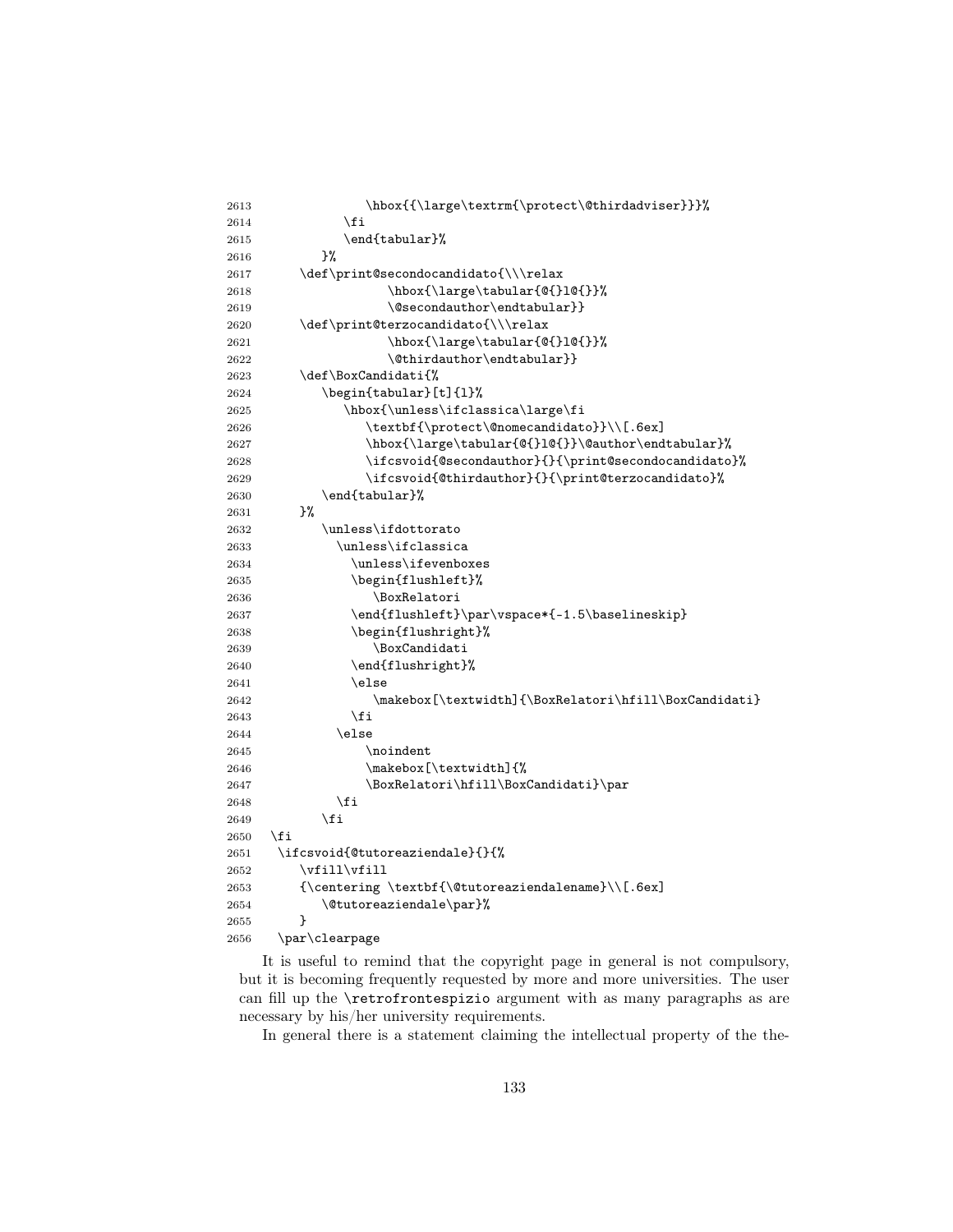sis contents; very often it makes reference to the Creative Commons licence that is internationally well known; other international licences may me used. At the same time very often a statement is needed where the thesis author assumes the necessary liability for any violation of other people intellectual property and/or copyright. Plagiarism and lack od attribution of other people rights are the most common illegal actions done by students writing their theses, and it is very important that the student responsibility is underlined by asking him/her to fulfil the legal obligations.

```
2657 \ifcsvoid{@retrofrontespizio}{}%
2658 {\null\vfill\thispagestyle{empty}\@retrofrontespizio\par\clearpage}%
2659 \endgroup}
```
#### 12.10 The toptesi-dottorale module code

What follows is mainly a replica of the topfront module where useless commands have been eliminated; "useless" in view of creating a title page for a Ph.D. thesis.

First we load the necessary packages.

```
2660\@ifpackageloaded{etoolbox}{}{\RequirePackage{etoolbox}}
2661 \@ifpackageloaded{xspace}{}{\RequirePackage{xspace}}
2662 \@ifpackageloaded{xparse}{}{\RequirePackage{xparse}}
```
Then we define, if they are not already defined, some boolean switches related to the possible options. The above packages, and the following switches are necessary in case this module is used by itself with a different class. The module accepts some options, that are declared just after these preliminary definitions.

```
2663 \ifcsundef{ifclassica}{\newif\ifclassica \classicafalse}{}
2664 \ifcsundef{if@utoretitolo}{\newif\if@utoretitolo\@utoretitolofalse}{}
2665 \ifcsundef{if@ldstyle}{\newif\if@ldstyle\@ldstylefalse}{}
2666 \ifcsundef{if@xivpt}{\newif\if@xivpt \@xivptfalse}{}
2667 \ifcsundef{if@binding}{\newif\if@binding\@bindingfalse}{}
2668 \ifcsundef{ifdottorale}{\newif\ifdottorale\dottoralefalse}{}
2669 \ifcsundef{ifevenboxes}{\newif\ifevenboxes \evenboxesfalse}{}
```
Using this module implies that some switches used in the following commands should be set to false.

```
2670 \ifcsundef{ifTOPfront}{\newif\ifTOPfront \TOPfrontfalse}{}
2671 \ifcsundef{ifT@Pfrontespizio}{\newif\ifT@Pfrontespiziofalse}{}
2672 \ifcsundef{c@tomo}{\newcounter{tomo}\setcounter{tomo}{0}}{}
2673 \newif\iffemminile\newif\ifplurale
2674 \newif\iftriennale\triennalefalse
2675 \newif\ifdottorato \dottoratotrue
2676
```
Here are the option declarations and their processing. Notice that the 14pt option implies that the calling class loads some package that can set a normal size to 14pt or 14.4pt, otherwise this option may produce an error or a warning; in the best case it does not do anything. The toptesi class loads such a suitable package and allows to set any integer or fractional size; this package is scrextend and the user who wants to use a normal size larger than 12pt or smaller than 10pt,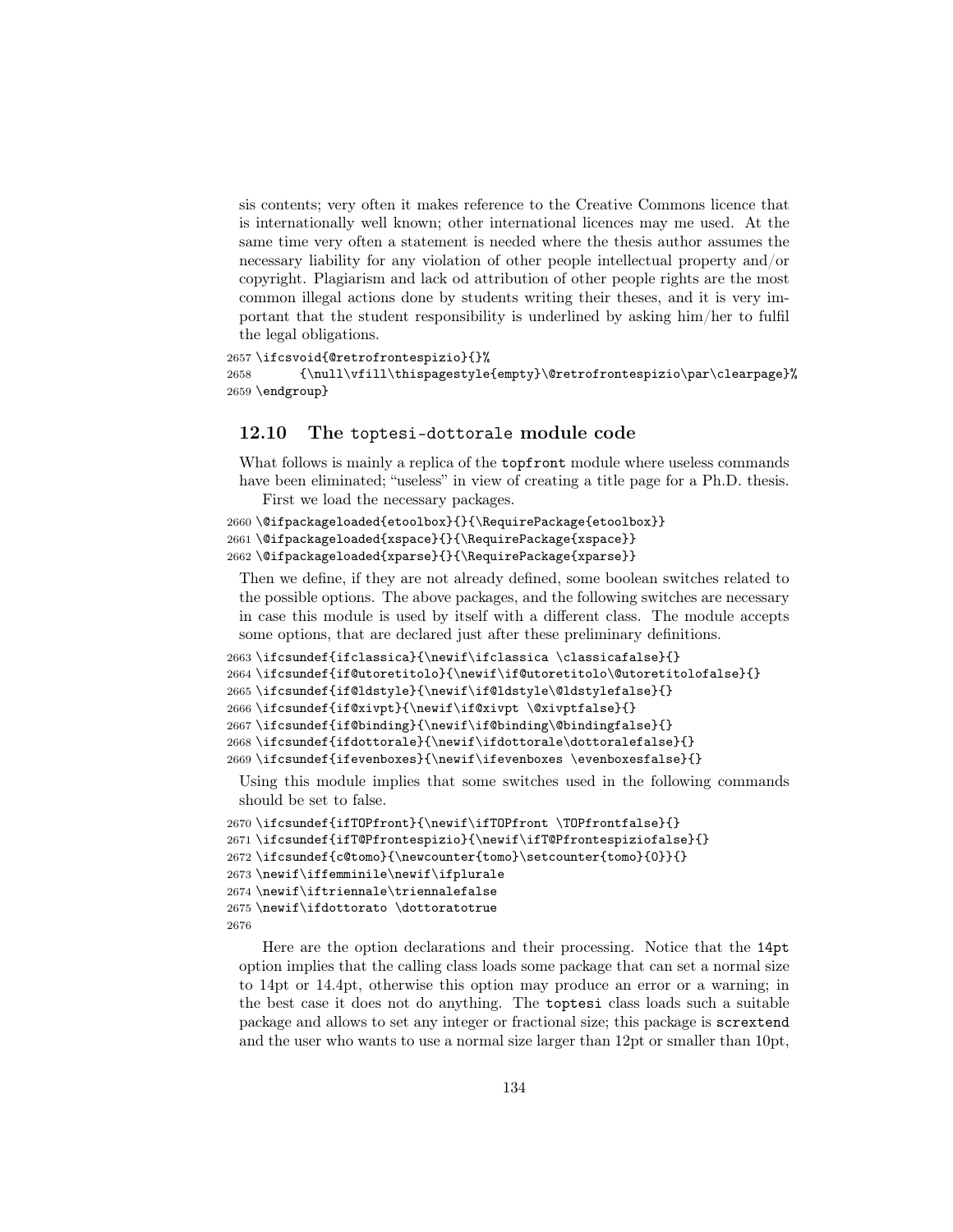can resort to that package; possibly that is not the only package suited for such acrobatic settings, but the important point is to avoid "acrobatics"; scientific books, reports, theses, and other such documents are supposed to be read by adults, not by children while normal sizes from 14pt on are more suited for elementary school pupils. On the opposite, normal sizes smaller than 10pt are difficult to read and should be avoided for documents to be read continuously; it is possible to use such small font sizes in footnotes, or in dictionaries, but both footnotes and dictionary entries do not generally occupy dozens of pages.

```
2677 \DeclareOption{evenboxes}{\evenboxestrue}
2678 \DeclareOption{cucitura}{\@bindingtrue}
2679 \DeclareOption{14pt}{\@xivpttrue}
2680 \DeclareOption{classica}{\classicatrue}
2681 \DeclareOption{autoretitolo}{\ifclassica\@utoretitolotrue\fi}
2682 \DeclareOption{oldstyle}{\ifclassica\@ldstyletrue\fi}
2683 \ProcessOptions*\relax
```
We now define two specific page styles, one for "normal" title pages, and one for theses typeset with the classica option in force: they are \ps@titlepge and \ps@classica.

```
2684 \def\headstrut{\vrule \@depth4\p@ \@height\z@ \@width\z@}
2685 \def\ps@titlepage{\let\@mkboth\@gobbletwo
2686 \def\@oddfoot{\vbox to 0.05\paperheight{\vss
2687 \hbox to\hsize{\hfil{\Large{\@submitdate}}\hfil}}}%
2688 \let\@evenfoot\@oddfoot
2689 \def\@oddhead{%
2690 \vbox to\headheight{\vss\iftopTPTlogos
2691 \hbox to\textwidth{%
2692 \headstrut\hfil
2693 \raisebox{3\baselineskip}{\usebox\TPT@logobox}\hfil\null%
2694 }\fi
2695 \ifcsvoid{@ateneo}{}{\vskip\smallskipamount
2696 \hbox to\textwidth{\hss\LARGE\MakeUppercase{\@ateneo}\hss}}
2697 \forallss
2698 }%
2699 }%
2700 \let\@evenhead\@oddhead
2701 \def\chaptermark##1{}\def\sectionmark##1{}%
2702 }
2703
2704 \def\ps@classica{\let\@mkboth\markboth
2705 \def\@oddhead{\vbox{%
2706 \setbox256=\hbox{\LARGE\MakeUppercase{\@ateneo}}
2707 \unless\ifdim\wd256<\textwidth
2708 \setbox256=\hbox{\resizebox{\textwidth}{!}{\box256}}%
2709 \fi
2710 \hbox to \hsize{\hss\box256\hss}%
2711 \ifclassica
2712 \hbox to \hsize{\hfil\vrule\@width\z@
2713 \@height2ex\vrule\@height1.4\p@\@depth-\p@\@width50mm\hfil}%
```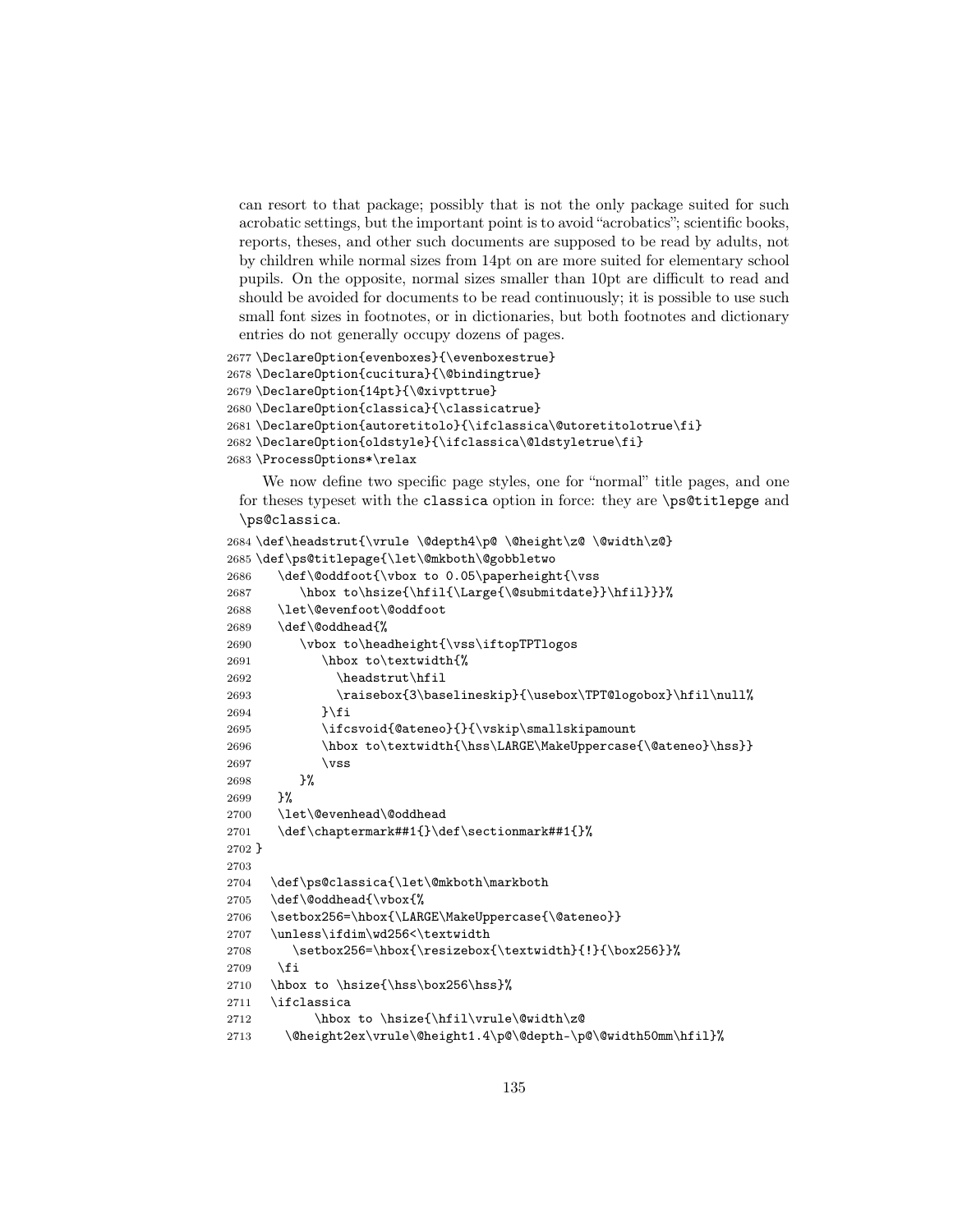```
2714 \fi
2715 }}%
2716 \def\@oddfoot{\vbox to \dimexpr\paperheight/20\relax{\vss
2717 \ifclassica
2718 \hbox to \hsize{\hfil\raisebox{-.3ex}[\z@][\z@]{%
2719 \vrule\@height-2.6\p@\@depth3\p@\@width
2720 \dimexpr\textwidth/3}\hfil}%
2721 \fi
2722 \hbox to\hsize{\hfill{\Large{\@submitdate}}\hfill}}%
2723 }%
2724 \let\@evenhead\@oddhead
2725 \let\@evenfoot\@oddfoot
2726 }%
```
We provide also the variant settings for when the classica option is in force together with the autoretitolo one.

```
2727 \if@utoretitolo
2728 \if@twoside
2729 %
2730 \renewcommand*{\ps@headings}{\let\@mkboth\markboth%
2731 \def\@oddfoot{\null \bf \textbf{\label{label} \bf} \bf{all}\2732 \let\@evenfoot\@oddfoot
2733 \def\@evenhead{%
2734 \setminus\@intesta\hbox{\iifPDFTeX\latintext\fi}2735 \footnotesize\strut\textsc{%
2736 \@@author\ifcsvoid{@secondauthor}{\ et al.}: \@stitle}%
2737 }%
2738 \ifdim\wd\@intesta>\textwidth\headwrn{\titolo}\fi
2739 \underline{\makebox[\textwidth]{\box\@intesta}}}%
2740 \def\@oddhead{\ifPDFTeX\latintext\fi
2741 \setbox\@intesta\hbox{%
2742 \footnotesize\strut\textsl{\rightmark}}%
2743 \ifdim\wd\@intesta>\textwidth \headWarn{\section}\fi%
2744 \underline{\makebox[\textwidth]{\box\@intesta}}}%
2745 \def\chaptermark##1{\markright{\thechapter\ -- ##1}}%
2746 \def\sectionmark##1{}}%
2747 \else
2748 \renewcommand*{\ps@headings}{\let\@mkboth\markboth
2749 \def\@oddfoot{\nnull \hfil \text{llapagina}\hfil \hull\%2750 \let\@evenfoot\empty\let\@evenhead\empty
2751 \def\@odd\theta{\\set\ox\z0\hbox{`tfPDFTeX\latintext{fi}}2752 \footnotesize\textsc{%
2753 \@@author\ifcsvoid{@secondauthor}{}{\ et al.}: \@stitle}}%
2754 \setbox\tw@\hbox{\ifPDFTeX\latintext\fi
2755 \footnotesize\textsl{\rightmark}}%
2756 \dim\mathbb{C}=\dim\exp2em + \wd\zeta + \wd\tw\relax2757 \ifdim\dimen@<\textwidth \relax
2758 \else
2759 \setbox\z@\vbox{\hsize.48\textwidth\parindent\z@
2760 \raggedright
```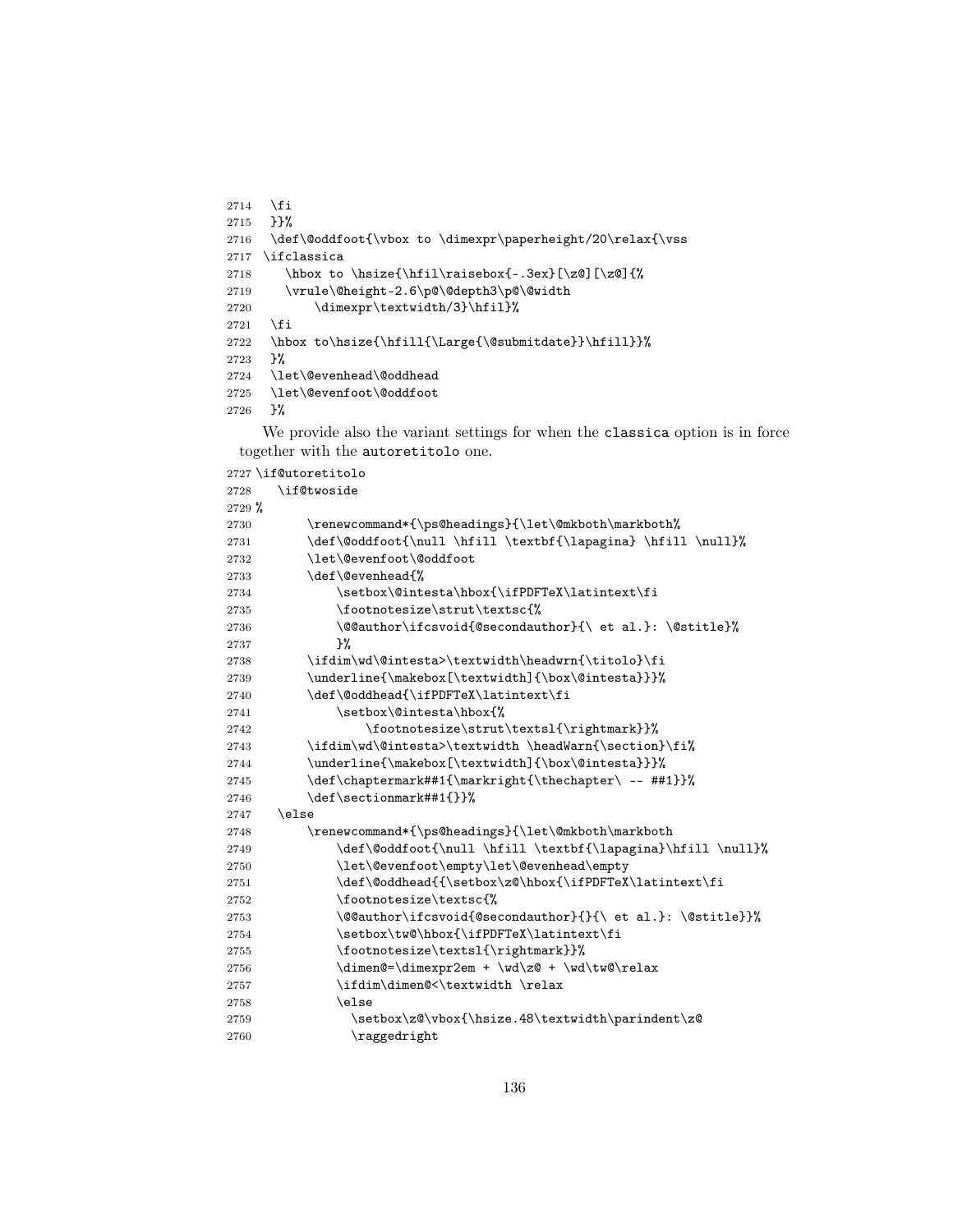```
2761 \ifPDFTeX\latintext\fi\footnotesize\textsc{%
2762 \@@author\ifcsvoid{@secondauthor}{}{\ et al.}: \@stitle
2763 }}%
2764 \setbox\tw@\vbox{\hsize.48\textwidth\parindent\z@
2765 \raggedleft
2766 \ifPDFTeX\latintext\fi\footnotesize
2767 \textsl{\rightmark}}%
2768 \fi
2769 \setbox\@intesta\vbox to\z@{%
2770 \vss\hbox to\textwidth{\strut\box\z@\hfill\box\tw@}}%
2771 \underline{\box\@intesta}}}%
2772 \def\chaptermark##1{\markright{\thechapter\ -- ##1}}}
2773 \fi
2774 \fi
 Now we define the title setting commands for both title (\titolo) and subtitle
 (\sottotitolo) and all the other commands for setting the fixed strings.
2775 \let\@stitle\empty
2776
2777 \newcommand*{\titolo}[2][]{%
2778 \def\@tempA{#1}\ifdefempty{\@tempA}%
2779 {\gdef\@stitle{#2}}{\gdef\@stitle{#1}}%
2780 \gdef\@titolo{#2}%
2781 }%
2782
2783 \def\sottotitolo#1{\gdef\@subtitle{#1}}
2784 \let\@materia\empty
2785 \def\Materia#1{\def\@materia{#1}}\let\materia\Materia
2786 \newif\ifDirettore \Direttorefalse
2787 \def\tutore#1{\gdef\@tutore{#1}}
2788 \def\direttore{\Direttoretrue\relatore}%
2789 \def\coordinatore{\Direttorefalse\relatore}%
2790 \def\QualificaDirettore#1{\gdef\@PhDdirector{#1}}%
2791 \def\relatore#1{\gdef\@principaladviser{#1}}
2792 \def\secondorelatore#1{\gdef\@secondadviser{#1}}
2793 \def\terzorelatore#1{\gdef\@thirdadviser{#1}}
2794 \def\esamedidottorato#1{\getseduta#1 !}
2795 \def\getseduta#1 #2!{%
2796 \def\@tempA{#2}%
2797 \ifx\@tempA\empty
2798 \def\@submitdate{#1}%
2799 \else
2800 \unless\ifclassica
2801 \def\@subscript{41} +2}%
2802 \else
2803 \s@dutaclassica#1 #2!%
2804 \fi
2805 \fi
2806 }%
2807 \def\s@dutaclassica#1 #2!{%
```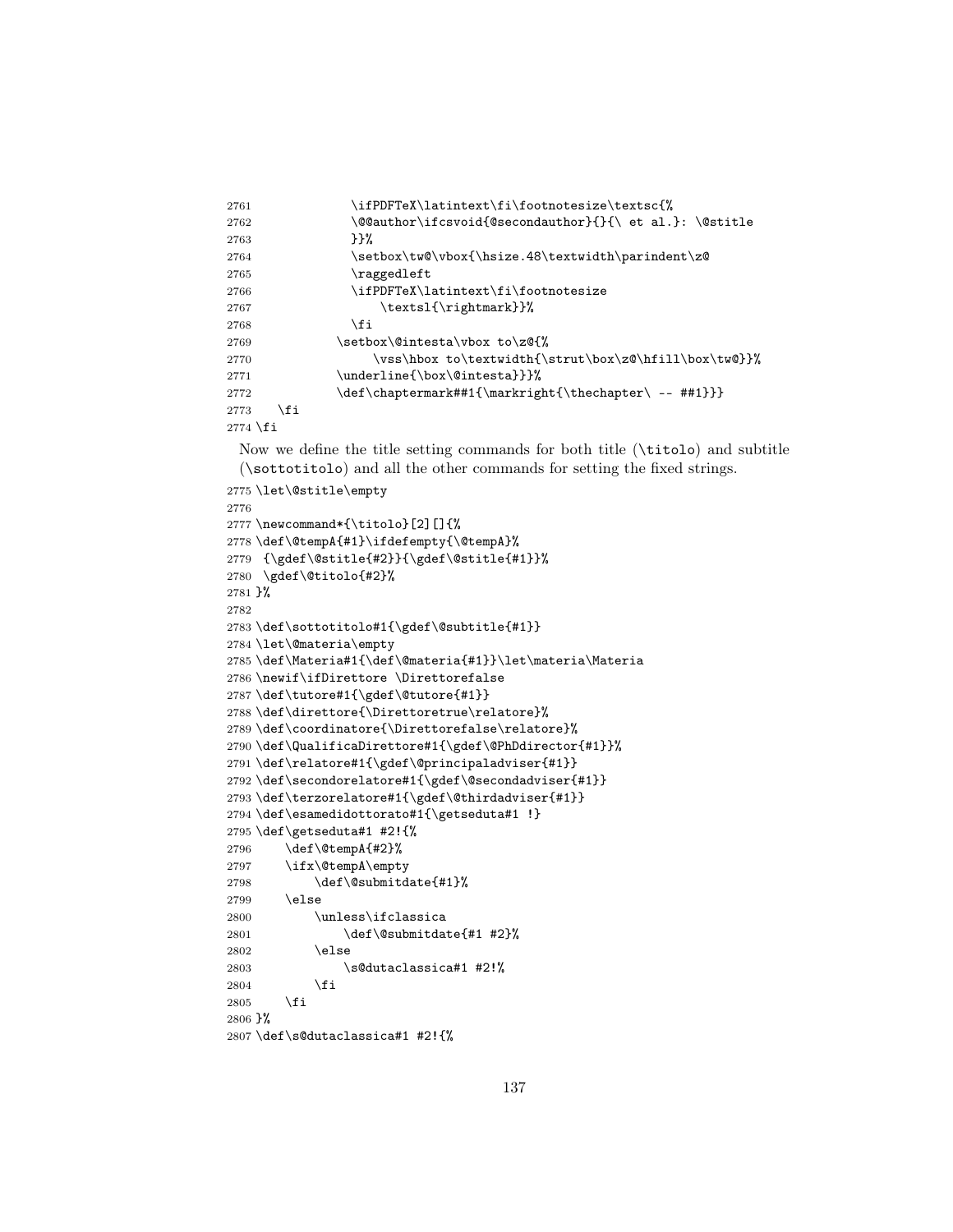```
2808 \if@ldstyle
2809 \s@paranumeri#2-!%
2810 \ifx\2\empty
2811 \edef\@submitdate{\noexpand#1 \noexpand\oldstylenums{#2}}%
2812 \else
2813 \s@paranumeri#2!%
2814 \edef\@submitdate{\noexpand#1
2815 \noexpand\oldstylenums{\1} -- \noexpand\oldstylenums{\2}}%
2816 \fi
2817 \let\1\undefined
2818 \let\2\undefined
2819 \else
2820 \def\@submitdate{#1 #2}%
2821 \fi
2822 }
2823 \def\s@paranumeri#1-#2!{\def\1{#1}\def\2{#2}}%
2824
2825 \newcommand*\NomeAnnoAccademico[1]{\gdef\AnnoAccademico{#1}}
2826 \@ifundefined{AnnoAccademico}{\gdef\AnnoAccademico{Anno accademico}}{}
2827 \def\annoaccademico#1{\ifclassica
2828 \def\@submitdate{{\large\textsc{\AnnoAccademico}} {\Large\s@tanno#1!}}
2829 \else
2830 \PackageWarning{toptesi}{\string\annoaccademico\space
2831 is usable only when the\MessageBreak
2832 'classica' option is in force}%
2833 \def\@submitdate{\AnnoAccademico\ #1 --- Needs the 'classica' option}
2834 \fi}
2835 \def\s@tanno#1-#2!{\oldstylenums{#1}\EnDash\oldstylenums{#2}}
2836
2837 \def\EnDash{{\settowidth{\dimen@}{\large\scshape I}%
2838 \setbox\tw@\hbox{2}\dimen\tw@.5\ht\tw@\advance\dimen\tw@-.5\dp\tw@
2839 \dimen4\dimen\tw@\advance\dimen4by.0385ex\relax
2840 \advance\dimen\tw@-.0385ex\relax
2841 \makebox[1.5\dimen@]{%
2842 \vrule\@width\dimen@\@height\dimen4\@depth-\dimen\tw@}}}
2843 \def\ciclodidottorato#1{\gdef\@ciclo{#1 \@cyclename}}%
2844 \def\corsodidottorato#1{\global\dottoratotrue
2845 \global\gdef\@corso{#1}}
2846 \def\scuoladidottorato#1{\global\dottoratotrue
2847 \gdef\@phdschool{#1}}
2848 \def\ateneo#1{\gdef\@ateneo{#1}}
2849 \def\name{1}{gdef}\@{nomeatf\expandafter\uppercase^{\expandafter\#1}}2850 \newline \newline \label{p:2} $$\newcommand{\facoltz[2][}{\get\@facname{#2}\gdef\@facnumber{#1}}" \leq \newcommand{\facoltz[2][}{\get\@facname{#2}\egdef\@facname{#1}}" \leq \newcommand{\facoltz[2][}{\get\@facname{#2}\egdef\@facname{#1}}" \leq \newcommand{\facoltz[2][}{\get\@facname{#2}\egdef\@facname{#1}}" \leq \newcommand{\facoltz[2][}{\get\@facname{#2}\egdef\@facname{#1}}" \leq \newcommand{\facoltz[2][}{\get2851 \let\struttura\facolta
```
Next we define how to handle one or more logos; even in PH.D. schools there might be situations where the Ph.D. program has been carried on in several universities; it might be required to set the logos of the universities where the research program leading to the Ph.D. has been developed. The user commands are \logosede and \printloghi; the latter does what its name suggests, i.e. it prints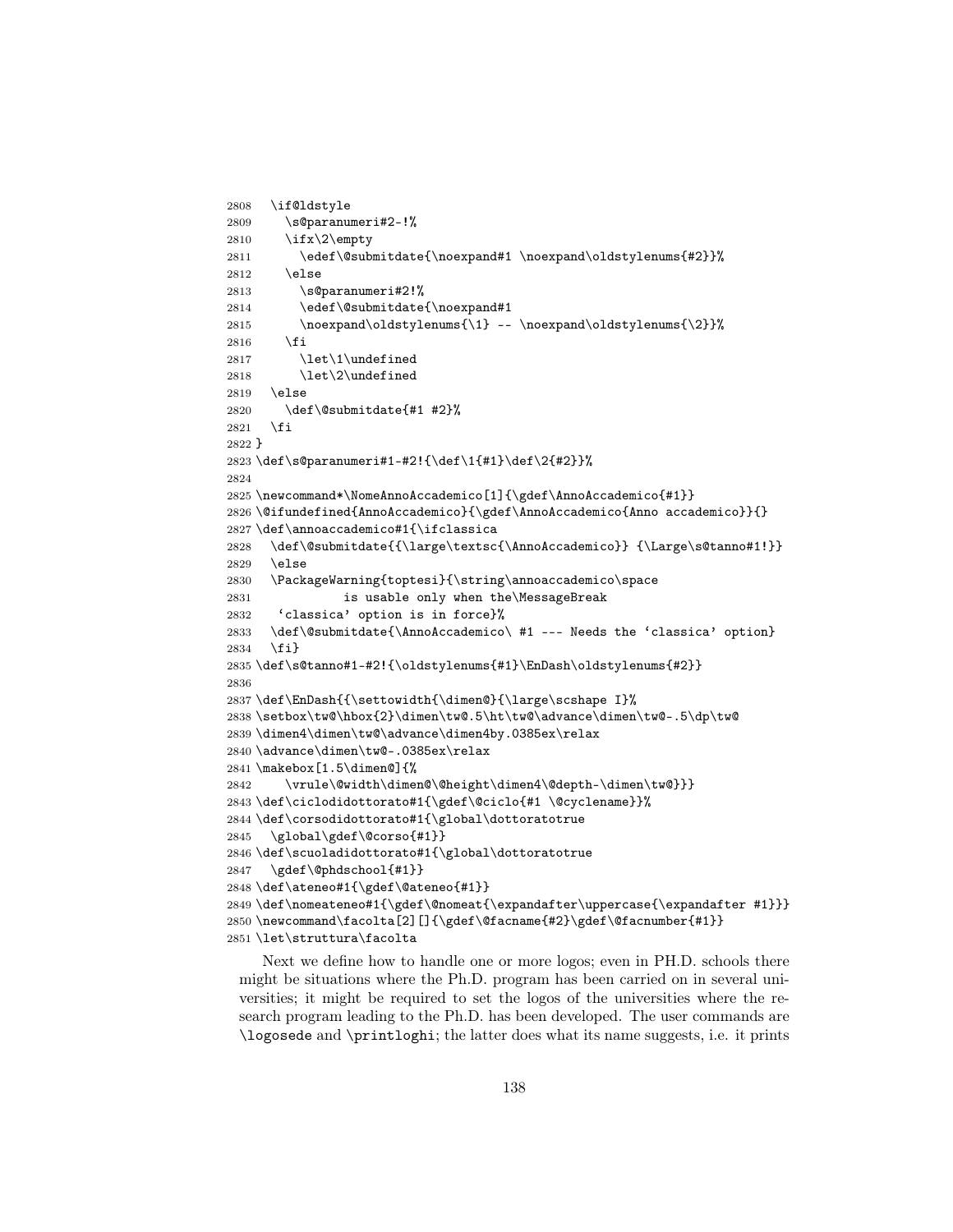the string of logos; the former command accepts one logo file name, and queues it into a logo list; this command may be used multiple times; of course if there are several logos, their "string" may become larger than the text width, and in this case \printloghi shrinks the whole string (maintaining the aspect ratio) so as to fit it within the measure. If the logos are too many and/or they are too wide, this shrinking may reduce them too much; there is no work around to avoid this problem except refraining from using too many and/or too wide logos.

```
2852 \newlength{\TPT@logospace}\TPT@logospace=3em\relax
2853 \newsavebox{\TPT@logobox}
2854 \newdimen\TPT@logoheight
2855 \newcommand*\setlogodistance[1]{\TPT@logospace=#1}
2856 \providecommand*{\@logosede}{}
2857
2858 \ifcsundef{T@Tlogoheight}{%\
2859 \newlength\T@Tlogoheight
2860 \setlength\T@Tlogoheight{0.8\dimexpr(\paperwidth-\textwidth)/2}}{}
2861
2862 \newcommand\logosede[2][\T@Tlogoheight]{\def\@logosede{#2}\TPT@logoheight=#1\relax
2863 \ifcsvoid{@logosede}{\sbox{\TPT@logobox}{}}{\begin{lrbox}{\TPT@logobox}%
2864 \expandafter\fillup@TCP@logobox\@logosede,!}}
2865
2866 \def\fillup@TCP@logobox#1,#2!{%
2867 \ifblank{#1}{\end{lrbox}\ifdim\wd\TPT@logobox>\textwidth
2868 \sbox\TPT@logobox{\resizebox{\textwidth}{!}{\box\TPT@logobox}}\fi}%
2869 {\def\@logosede{#2}%
2870 \includegraphics[height=\TPT@logoheight]{#1}\hskip\TPT@logospace
2871 \expandafter\fillup@TCP@logobox\@logosede,!}}
2872
2873 \newcommand\printloghi{\unless\ifvoid\TPT@logobox\usebox{\TPT@logobox}\fi}
     We keep defining macros to set fixed strings and/or variable data.
2874 \def\tutoreaziendale#1{\gdef\@tutoreaziendale{#1}}
2875 \newcommand\retrofrontespizio[1]{\long\gdef\@retrofrontespizio{#1}}
2876 \newcommand\FacoltaDi[1]{\gdef\@faculty{#1}}
2877 \let\StrutturaDidattica\FacoltaDi
2878 \newcommand\DottoratoIn[1]{\gdef\@PhDname{#1}}
2879 \newcommand\CorsoDiLaureaIn[1]{\gdef\@laureaname{#1}}
2880 \newcommand\TesiDiLaurea[1]{\gdef\@TesiDiLaurea{#1}}
2881 \newcommand\NomeMonografia[1]{\gdef\@monografia{#1}}
2882 \newcommand\NomeDissertazione[1]{\gdef\@dissertazione{#1}}
2883 \newcommand\InName[1]{\gdef\@InName{#1}}
2884 \newcommand\CandidateName[1]{\gdef\@nomecandidato{#1}}
2885 \newcommand\AdvisorName[1]{\gdef\Relatore{#1}\gdef\Relatori{#1}}
2886 \newcommand\CoAdvisorName[1]{\gdef\Correlatore{#1}\gdef\Correlatori{#1}}
2887 \newcommand\TutorName[1]{\gdef\Tutore{#1}}
2888 \newcommand\NomeTutoreAziendale[1]{\gdef\@tutoreaziendalename{#1}}
2889 \newcommand\CycleName[1]{\gdef\@cyclename{#1}}
2890 \newcommand\NomePrimoTomo[1]{\gdef\PrimoTomo{#1}}
2891 \newcommand\NomeSecondoTomo[1]{\gdef\SecondoTomo{#1}}
```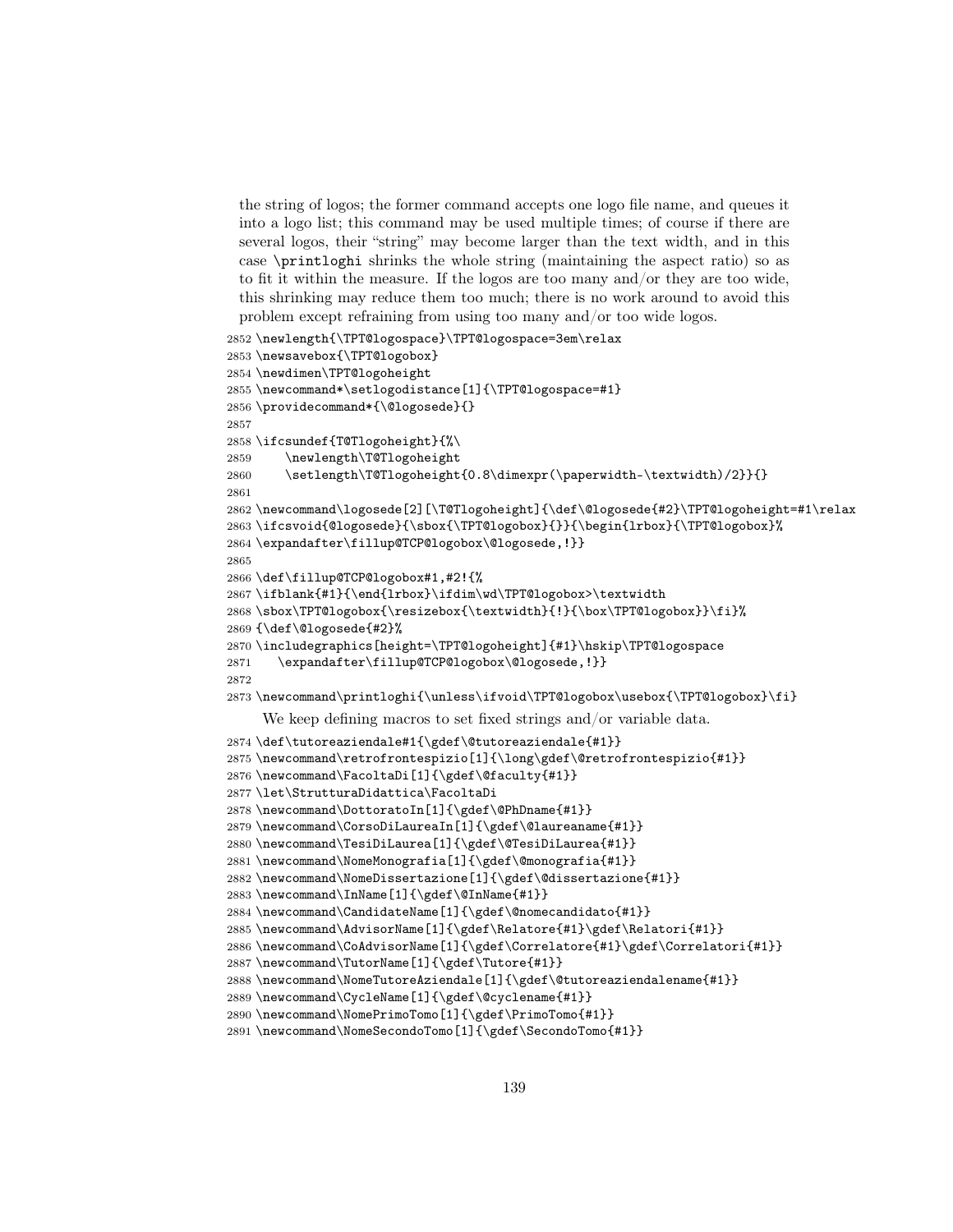```
2892 \newcommand\NomeTerzoTomo[1]{\gdef\TerzoTomo{#1}}
2893 \newcommand\NomeQuartoTomo[1]{\gdef\QuartoTomo{#1}}
2894 \newcommand\IDlabel{\\matricola:\xspace}
2895 \IfFileExists{\jobname.cfg}{\input{\jobname.cfg}}%
2896 {\IfFileExists{toptesi.cfg}{\input{toptesi.cfg}}{}}
2897 \@ifundefined{@cyclename}{\def\@cyclename{ciclo}}{}
2898 \@ifundefined{@titolo}{\def\@titolo{}}{}
2899 \NewDocumentCommand\candidato{m o}{\gdef\@@author{#1}%
2900 \verb|\IfNoValueTF{#2}{\gdef\@author{\#1}}\%2901 \qquad \qquad {\hspace{15pt} \verb|Addbot|#1\label{label#2}}2902 \femminilefalse\pluralefalse}
2903 \NewDocumentCommand\candidata{m o}{\gdef\@@author{#1}%
2904 \IfNoValueTF{#2}{\gdef\@author{#1}}%
2905 {\gdef\@author{#1\IDlabel#2}}
2906 \femminiletrue\pluralefalse}
2907 \providecommand\@secondauthor{}
2908 \NewDocumentCommand\secondocandidato{m o}{%
2909 \IfNoValueTF{#2}{\gdef\@secondauthor{#1}}%
2910 {\qdet\@sec\@match} {\\gdef\@secondauthor{#1\IDlabel#2}} }
2911 \femminilefalse\pluraletrue}
2912 \NewDocumentCommand\secondacandidata{m o}{%
2913 \IfNoValueTF{#2}{\gdef\@secondauthor{#1}}%
2914 {\qdet\@sec\@match}2915 \pluraletrue}
2916 \providecommand\@thirdauthor{}
2917 \NewDocumentCommand\terzocandidato{m o}{%
2918 \IfNoValueTF{#2}{\gdef\@thirdauthor{#1}}%
2919 {\qdet\text{d}thirdauthor{#1\IDlabel#2}}2920 \femminilefalse\pluraletrue}
2921 \NewDocumentCommand\terzacandidata{m o}{%
2922 \IfNoValueTF{#2}{\gdef\@thirdauthor{#1}}%
2923 {\qof\@thirdauthor{#1\IDlabel#2}}\2924 \pluraletrue}
2925
2926 \@ifundefined{@principaladviser}{\def\@principaladviser{}}{}
2927 \@ifundefined{@secondadviser}{\def\@secondadviser{}}{}
2928 \@ifundefined{@thirdadviser}{\def\@thirdadviser{}}{}
2929 \ifcsundef{@PhDdirector}{%
2930 \ifDirettore\def\@PhDdirector{Direttore del corso di dottorato}\else
2931 \def\@PhDdirector{Coordinatore del corso di dottorato}\fi}{}
2932 \@ifundefined{@tutore}{\def\@tutore{}}{}
2933 \@ifundefined{@nomerelatore}{\def\@nomerelatore{}}{}
2934 \@ifundefined{@nomecandidato}{\def\@nomecandidato{}}{}
2935 \@ifundefined{Candidato}{\def\Candidato{Candidato}}{}
2936 \@ifundefined{Candidata}{\def\Candidata{Candidata}}{}
2937 \@ifundefined{Candidati}{\def\Candidati{Candidati}}{}
2938 \@ifundefined{Candidate}{\def\Candidate{Candidate}}{}
2939 \@ifundefined{Relatore}{\def\Relatore{Relatore}}{}
2940 \@ifundefined{Relatori}{\def\Relatori{Relatori}}{}
2941 \@ifundefined{Correlatore}{\def\Correlatore{Correlatore}}{}
```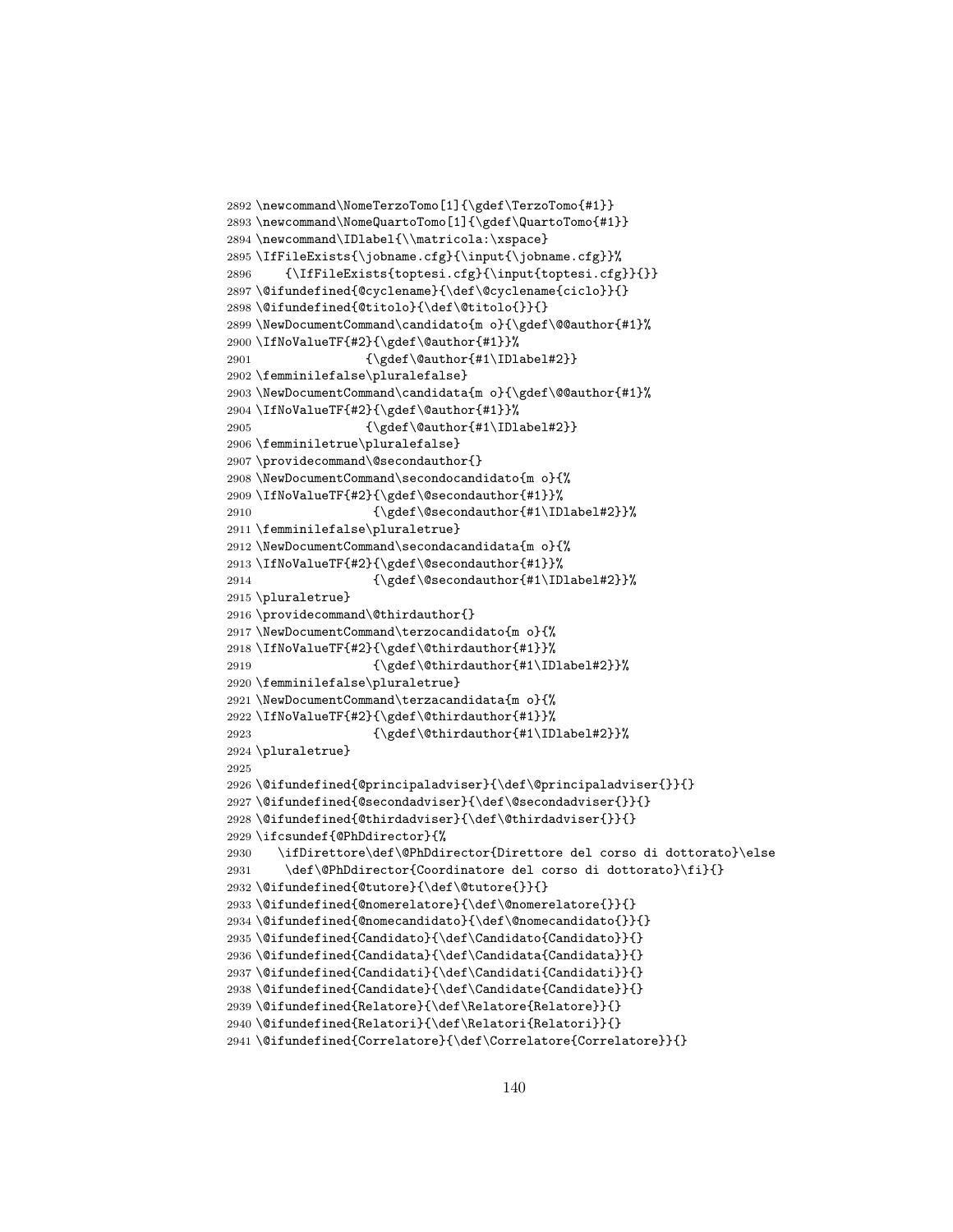```
2942 \@ifundefined{Correlatori}{\def\Correlatori{Correlatori}}{}
2943 \@ifundefined{Tutore}{\def\Tutore{Tutore}}{}
2944 \@ifundefined{@tutoreaziendale}{\def\@tutoreaziendale{}}{}
2945 \@ifundefined{@tutoreaziendalename}%
2946 {\def\@tutoreaziendalename{Supervisore Aziendale}}{}
2947 \@ifundefined{@retrofrontespizio}{\def\@retrofrontespizio{}}{}
2948 \@ifundefined{@subtitle}{\def\@subtitle{}}{}
2949 \@ifundefined{@corso}{\def\@corso{}}{}
2950 \@ifundefined{@ciclo}{\def\@ciclo{}}{}
2951 \@ifundefined{@ateneo}{\def\@ateneo{POLITECNICO DI TORINO}}{}
2952 \@ifundefined{@nomeat}{\def\@nomeat{}}{}% Nome proprio dell'ateneo
2953 \@ifundefined{@facolta}{\def\@facname{}}{}
2954 \@ifundefined{@facnumber}{\def\@facnumber{}}{}
2955 \@ifundefined{@faculty}{\def\@faculty{}}{}
2956 \@ifundefined{PrimoTomo}{\def\PrimoTomo{Tomo primo}}{}
2957 \@ifundefined{SecondoTomo}{\def\SecondoTomo{Tomo secondo}}{}
2958 \@ifundefined{TerzoTomo}{\def\TerzoTomo{Tomo terzo}}{}
2959 \@ifundefined{QuartoTomo}{\def\QuartoTomo{Tomo quarto}}{}
2960 \@ifundefined{@submitdate}{\def\@submitdate{\ifcase\the\month\or%
2961 Gennaio\or Febbraio\or Marzo\or Aprile\or Maggio\or Giugno\or
2962 Luglio\or Agosto\or Settembre\or Ottobre\or Novembre\or Dicembre\fi
2963 \space \the\year}}{}
2964 \@ifundefined{@TesiDiLaurea}{\def\@TesiDiLaurea{Tesi di Laurea}}{}
2965 \@ifundefined{@phdschool}{\def\@phdschool{SCUOLA DI DOTTORATO}}{}
2966 \@ifundefined{@PhDname}{\def\@PhDname{Dottorato in }}{}
2967 \@ifundefined{@laureaname}{\def\@laureaname{Corso di Laurea in }}{}
2968 \@ifundefined{@dissertazione}{\def\@dissertazione{Tesi di Dottorato}}{}
2969 \@ifundefined{@monografia}{\def\@monografia{Monografia di Laurea}}{}
2970 \@ifundefined{@InName}{\def\@InName{in}}{}
```
We now start setting the ThesisTitlePage environment; we use the xparse functionality to define it; the environment accepts an optional asterisk as its first and only (boolean type) argument, that is a single token is entered without brackets as the very first token after the environment opening statement. If the user wants to use this optional argument, s/he must enter \begin{ThesisTitlePage}\* with the asterisk after the closing brace. The presence of the asterisk sets the logo position to the title page lower half, while its absence sets such position to the title page top.

The opening commands provide also to read a configuration file, if it exists in the same folder as the thesis main file; such configuration file must be named  $\langle \text{thesis main file name} \rangle \cdot \text{cfg.}$  The environment body, besides the possible data already retrieved from the configuration file, accepts other setting commands for the title page necessary and optional data; if some commands are repeated with different data, the last ones prevail on the previous ones. The actual title page typesetting is done by the closing environment command.

Among the setting commands there might be also the legal page rendered with the \retrofrontespizio command; it closes the recto title page, and on the verso, if the command argument is void, nothing is printed except the blank verso page,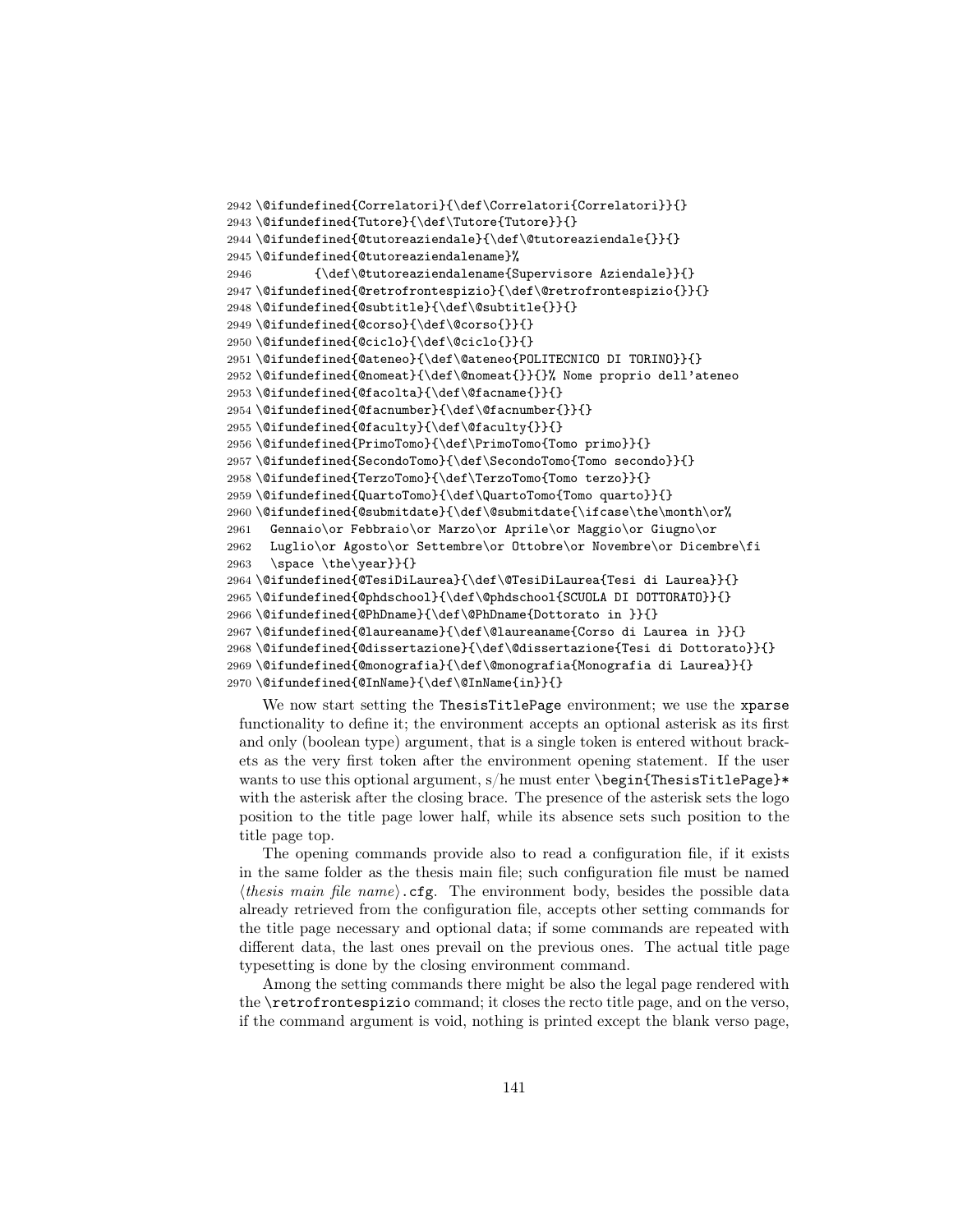but if it contains something, the legal notice is printed at the verso page bottom. \newbool{topTPTlogos}\newbool{AteneoInHead}

```
2972
2973 \DeclareDocumentEnvironment{ThesisTitlePage}{s}{%
2974 \IfBooleanTF{#1}{\boolfalse{topTPTlogos}\booltrue{AteneoInHead}}%
2975 {\booltrue{topTPTlogos}\boolfalse{AteneoInHead}}%
2976 \IfFileExists{\jobname.cfg}{\input{\jobname.cfg}}{%
2977 \PackageWarning{toptesi-dottorale}{%
2978 No configuration file found\MessageBreak}}
2979 }{%
2980 \fr@ntespizio
2981 }
```
Next we define the actual typesetting of the title page. The code is substantially that of the generic module topfront where we deleted the commands and the settings related to thesis kinds that have nothing to do with a generic doctoral thesis.

```
2982 \def\fr@ntespizio{%
2983 \begingroup\par
2984 \verb|\oddsidemargin=\\dimexpr(\oddsidemargin+\\evensidemargin)/2\relax2985 \evensidemargin \oddsidemargin
2986 \null
2987 \setcounter{page}{1}%
2988 \normalfont
2989 \ifclassica
2990 \boolfalse{topTPTlogos}
2991 \thispagestyle{classica}
2992 \ifcsvoid{@ateneo}{\def\@ateneo{Manca il nome dell'ateneo}
2993 }{}
2994 \else
2995 \thispagestyle{titlepage}
2996 \fi
2997 \ifcsvoid{@ateneo}{}{\booltrue{AteneoInHead}}
2998 \ifcsvoid{@ateneo}{%
2999 \ifbool{topTPTlogos}
3000 {}{\booltrue{AteneoInHead}\def\@ateneo{Manca il nome dell'ateneo}}%
3001 }{%
3002 \booltrue{AteneoInHead}%
3003 }
3004 \ifbool{AteneoInHead}{}{%
3005 {{\centering\LARGE \@ateneo\par}}
3006 }
3007 \ifcsvoid{@nomeat}{}
3008 {\ifbool{topTPTlogos}{\vspace*{\dimexpr \headsep+2.5ex}}{\vspace*{-3ex}}%
3009 {\centering\@nomeat\par}\vfill}
3010
3011 \begin{center}
3012 {\rmfamily\mdseries
3013 \ifdottorato
3014 \large \@phdschool\par\medskip
```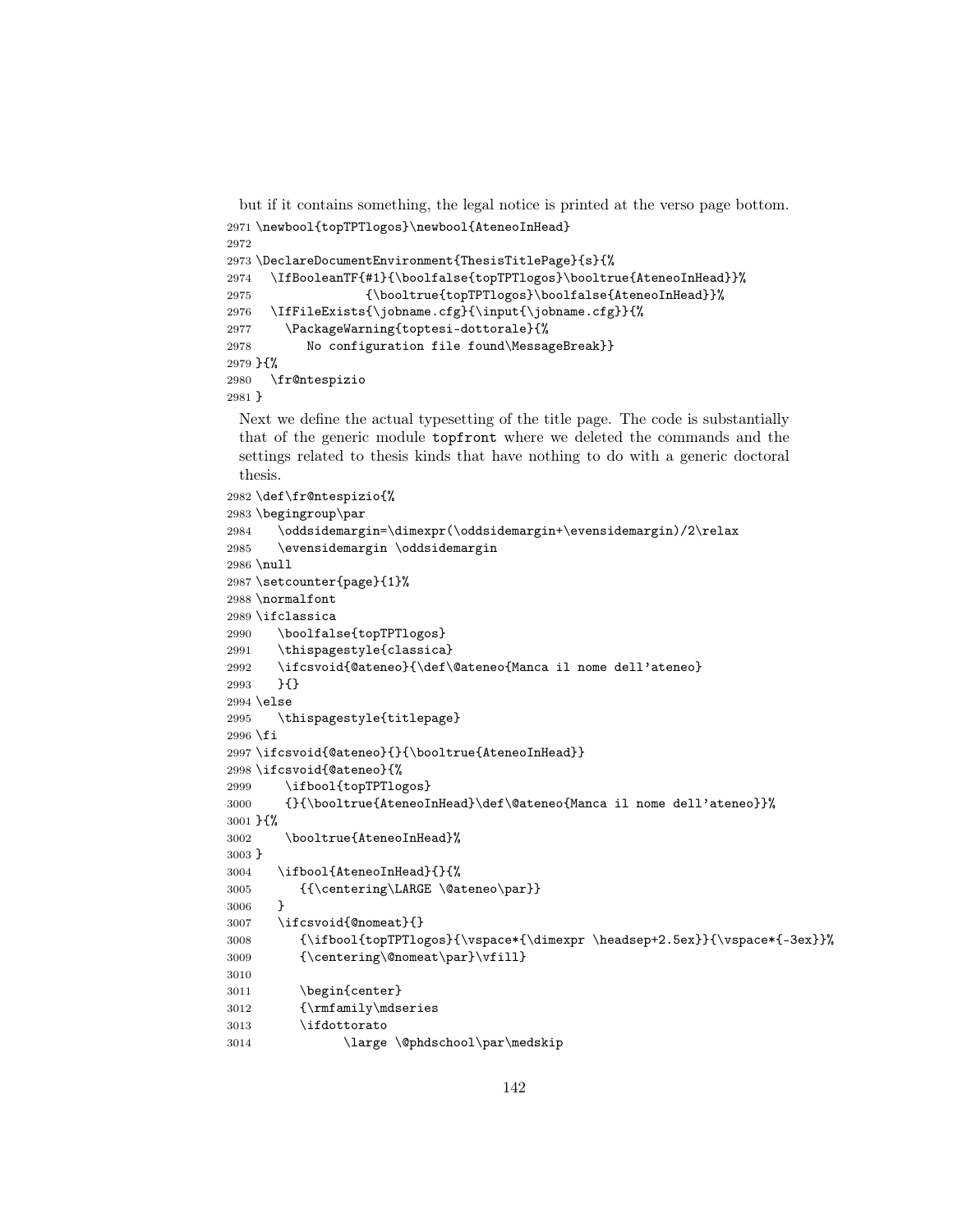| 3015 | \else                                                |
|------|------------------------------------------------------|
| 3016 | \ifcsvoid{@faculty}{}{%                              |
| 3017 | \LARGE\ifx\@facnumber\empty\else\@facnumber\space\fi |
| 3018 | \@faculty\unskip\xspace\@facname\par\medskip         |
| 3019 | }                                                    |
| 3020 | \fi                                                  |
| 3021 | }‰                                                   |
| 3022 | \ifcsvoid{@corso}{}{{\large                          |
| 3023 | \ifdottorato                                         |
| 3024 | \@PhDname\unskip\xspace                              |
| 3025 | \@corso\ifx\@ciclo\empty\else~--~\@ciclo\fi          |
| 3026 | \else                                                |
| 3027 | \@laureaname\unskip\xspace\@corso                    |
| 3028 | \fi                                                  |
| 3029 | $\parifnextchar[{\@model{I}}{\mathcal{B}}$           |
| 3030 | \end{center}                                         |
| 3031 | \vspace{\stretch{0.2}}                               |
| 3032 | \begin{center}                                       |
| 3033 | \LARGE\@dissertazione%                               |
| 3034 | \unless\ifx\empty\@materia                           |
| 3035 | \\\@InName\\\@materia                                |
| 3036 | \fi                                                  |
| 3037 | \end{center}                                         |
| 3038 | \vspace{\stretch{0.2}}                               |
| 3039 | \begin{center}                                       |
| 3040 | {\huge\bfseries \baselineskip=0.95em plus 1pt        |
| 3041 | \@titolo\par}                                        |
| 3042 | \end{center}                                         |
| 3043 | \unless\ifx\@subtitle\empty                          |
| 3044 | \begin{center}%                                      |
| 3045 | \large\textrm{\@subtitle}\par                        |
| 3046 | \end{center}%                                        |
| 3047 | \fi                                                  |
| 3048 | \ifclassica                                          |
| 3049 | \ifnum\value{tomo}>\z@                               |
| 3050 | \par\bigskip                                         |
| 3051 | \noindent\makebox[\textwidth]{%                      |
| 3052 | \large\textbf{%                                      |
| 3053 | \ifcase\c@tomo%                                      |
| 3054 | \or \PrimoTomo%                                      |
| 3055 | \or \SecondoTomo%                                    |
| 3056 | \or \TerzoTomo%                                      |
| 3057 | \or \QuartoTomo%                                     |
| 3058 | \else                                                |
| 3059 | \PackageWarning{toptesi}{%                           |
| 3060 | Counter tomo equals \the\c@tomo\MessageBreak         |
| 3061 | We never considered a thesis might get               |
| 3062 | divided in more than four volumes}%                  |
| 3063 | \fi}}%                                               |
| 3064 | \fi                                                  |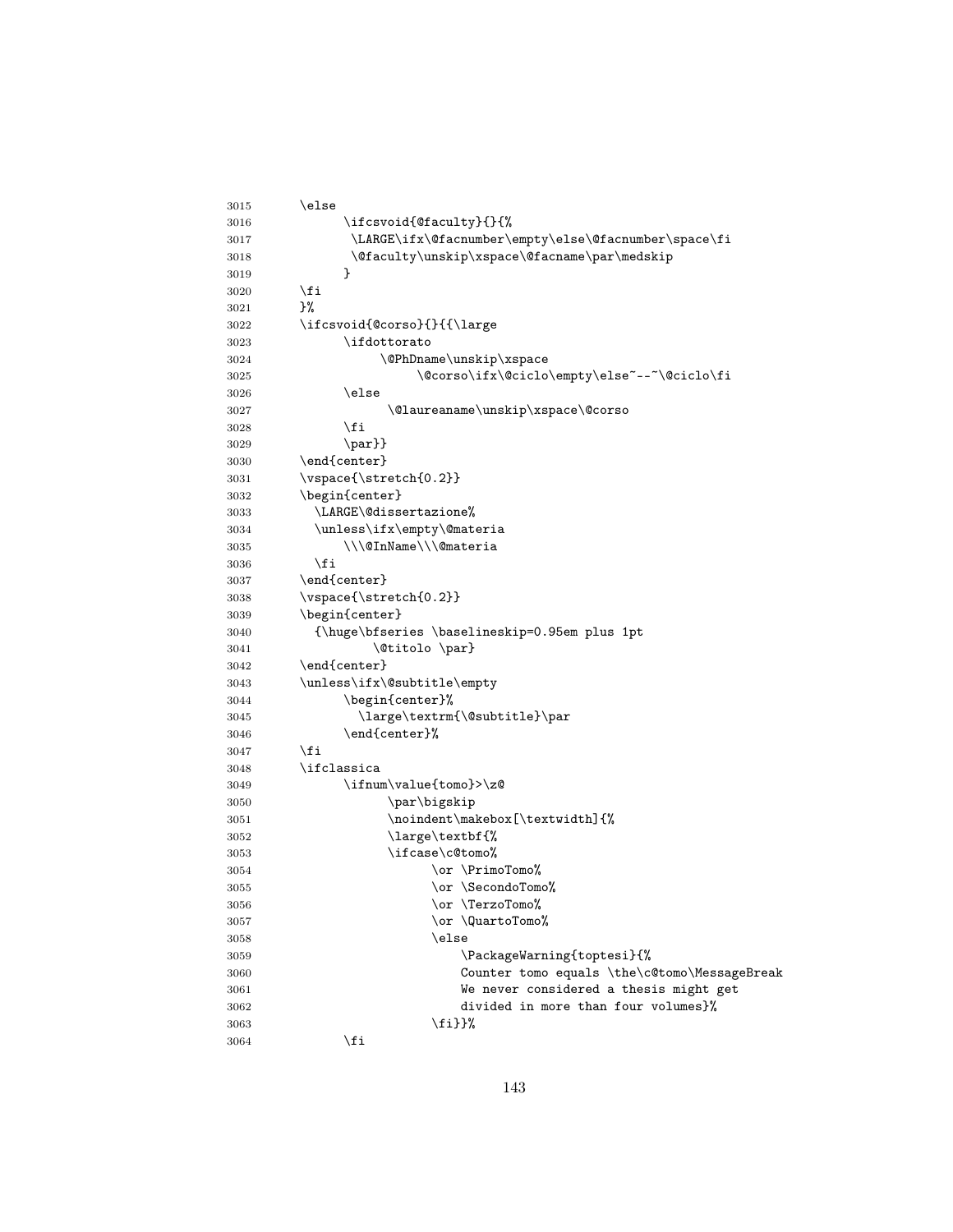| 3065 | \vspace{1em}                                      |
|------|---------------------------------------------------|
| 3066 | \fi                                               |
| 3067 | \par                                              |
| 3068 | \unless\iftopTPTlogos                             |
| 3069 | {\vfill\centering \printloghi\par}\fi             |
| 3070 | $\forall$ ill                                     |
| 3071 | \iftriennale                                      |
| 3072 | \let\@nomerelatore\empty                          |
| 3073 | \else                                             |
| 3074 | \ifdottorato                                      |
| 3075 | \edef\@nomerelatore{\@PhDdirector}%               |
| 3076 | \else                                             |
| 3077 | \ifcsvoid{@principaladviser}{}{%                  |
| 3078 | \def\@nomerelatore{\Relatore}}                    |
| 3079 | \unless\ifclassica                                |
| 3080 | \ifcsvoid{@secondadviser}{}{%                     |
| 3081 | \def\@nomerelatore{\Relatori}}%                   |
| 3082 | \fi                                               |
| 3083 | \fi                                               |
| 3084 | \fi                                               |
| 3085 | \ifdottorato                                      |
| 3086 | \let\@nomecandidato\empty                         |
| 3087 | \else                                             |
| 3088 | \iflanguage{italian}{%                            |
| 3089 | \iffemminile                                      |
| 3090 | \def\@nomecandidato{\Candidata}%                  |
| 3091 | \else                                             |
| 3092 | \def\@nomecandidato{\Candidato}%                  |
| 3093 | \fi                                               |
| 3094 | \ifcsvoid{@secondauthor}{}{%                      |
| 3095 | \iffemminile                                      |
| 3096 | \def\@nomecandidato{\Candidate}%                  |
| 3097 | \else                                             |
| 3098 | \def\@nomecandidato{\Candidati}%                  |
| 3099 | \fi}                                              |
| 3100 | }{}%                                              |
| 3101 | \fi                                               |
| 3102 | \iftriennale                                      |
| 3103 | \begin{center}%                                   |
| 3104 | \large\mdseries\textsc{\@author}                  |
| 3105 | $\end{center}$ <sup>%</sup>                       |
| 3106 | \else                                             |
| 3107 | \def\BoxRelatori{%                                |
| 3108 | \begin{tabular}[t]{1}%                            |
| 3109 | \hbox{\ifclassica\else\large\fi                   |
| 3110 | \textbf{\protect\@nomerelatore}}\\[.6ex]          |
| 3111 | \hbox{\large\textrm{\protect\@principaladviser}}% |
| 3112 | \ifx\@secondadviser\empty \else                   |
| 3113 | \ifclassica                                       |
| 3114 | \ifx\@thirdadviser\empty                          |
|      |                                                   |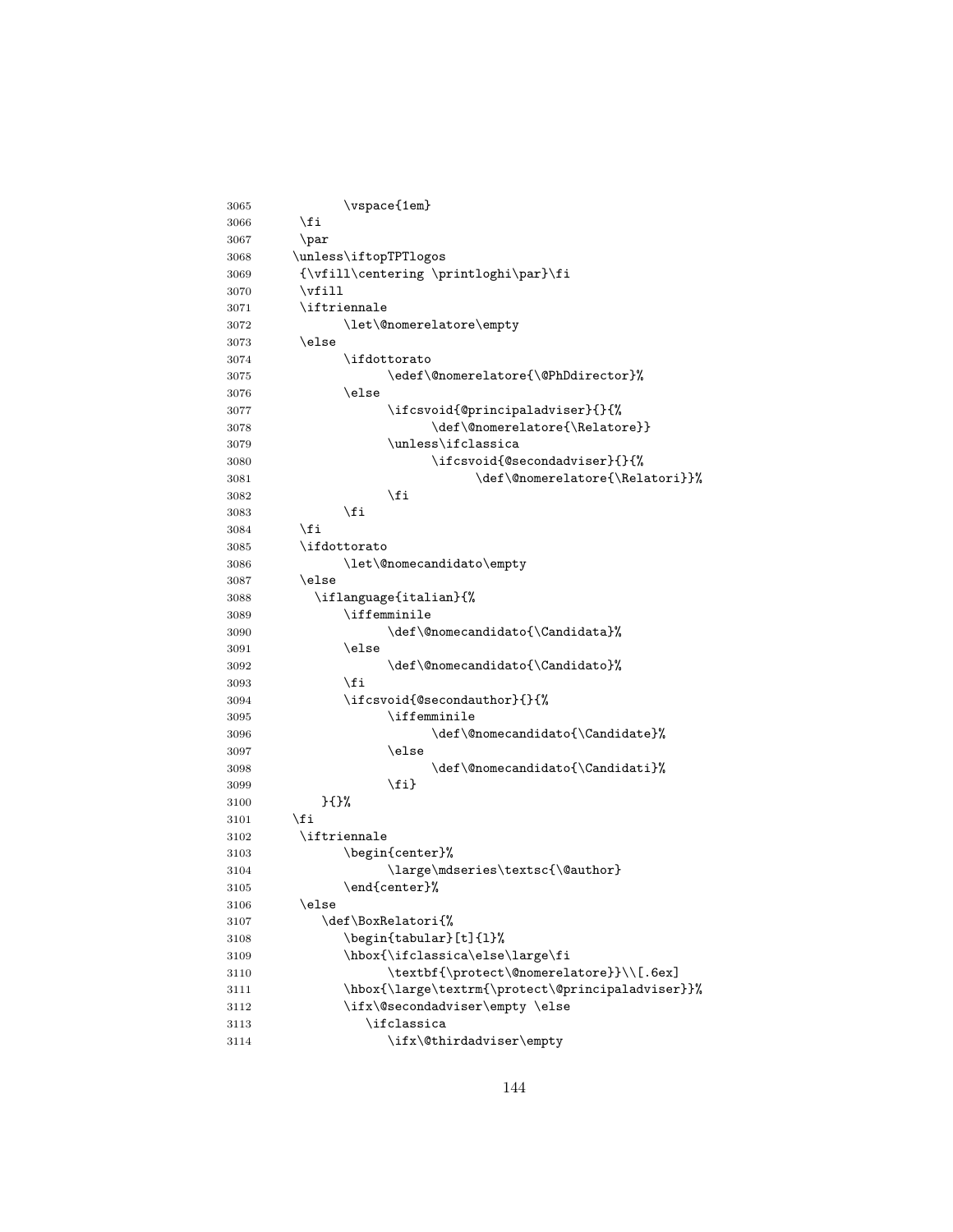| 3115 | \ifx\@secondadviser\empty\else                           |
|------|----------------------------------------------------------|
| 3116 | \\[1.5ex]\textbf{\Correlatore:}%                         |
| 3117 | \fi                                                      |
| 3118 | \else                                                    |
| 3119 | \\[1.5ex]\textbf{\Correlatori:}%                         |
| 3120 | \fi                                                      |
| 3121 | \fi                                                      |
| 3122 | \\[.6ex]\hbox{{\large\textrm{\protect\@secondadviser}}}% |
| 3123 | \fi                                                      |
| 3124 | \ifx\@thirdadviser\empty \else                           |
| 3125 | \\[.6ex]\hbox{{\large\textrm{\protect\@thirdadviser}}}%  |
| 3126 | \fi                                                      |
| 3127 | \end{tabular}%                                           |
| 3128 | }‰                                                       |
| 3129 | \def\print@secondocandidato{\\\relax                     |
| 3130 | \hbox{\large\tabular{@{}1@{}}\@secondauthor\endtabular}} |
| 3131 | \def\print@terzocandidato{\\\relax                       |
| 3132 | \hbox{\large\tabular{@{}1@{}}\@thirdauthor\endtabular}}  |
| 3133 | \def\BoxCandidati{%                                      |
| 3134 | \begin{tabular}[t]{1}%                                   |
| 3135 | \hbox{\unless\ifclassica\large\fi                        |
| 3136 | \textbf{\protect\@nomecandidato}}\\[.6ex]                |
| 3137 | \hbox{\large\tabular{@{}1@{}}\@author\endtabular}%       |
| 3138 | \ifcsvoid{@secondauthor}{}{\print@secondocandidato}%     |
| 3139 | \ifcsvoid{@thirdauthor}{}{\print@terzocandidato}%        |
| 3140 | \end{tabular}%                                           |
| 3141 | }‰                                                       |
| 3142 | \ifdottorato                                             |
| 3143 | \begin{center}\large                                     |
| 3144 | \textbf{\@author}\\[3em]                                 |
| 3145 | ${\normalsize}$                                          |
| 3146 | \begin {tabular*}{\hsize}{@{\extracolsep{\fill}}ccc}     |
| 3147 | \ifcsvoid{@tutore}{}{\textbf{\Tutore}}                   |
| 3148 | &\relax&                                                 |
| 3149 | \ifcsvoid{@principaladviser}{}{\textbf{\@nomerelatore}}  |
| 3150 | $\setminus$                                              |
| 3151 | \ifcsvoid{@tutore}{}{\@tutore}                           |
| 3152 | &\relax&                                                 |
| 3153 | \ifcsvoid{@principaladviser}{}{\@principaladviser}       |
| 3154 | \end{tabular*}                                           |
| 3155 | }‰                                                       |
| 3156 | \end{center}                                             |
| 3157 | \else                                                    |
| 3158 | \unless\ifclassica                                       |
| 3159 | \unless\ifevenboxes                                      |
| 3160 | \begin{flushleft}%                                       |
| 3161 | \BoxRelatori                                             |
| 3162 | \end{flushleft}\par\vspace*{-1.5\baselineskip}           |
| 3163 | \begin{flushright}%                                      |
| 3164 | \BoxCandidati                                            |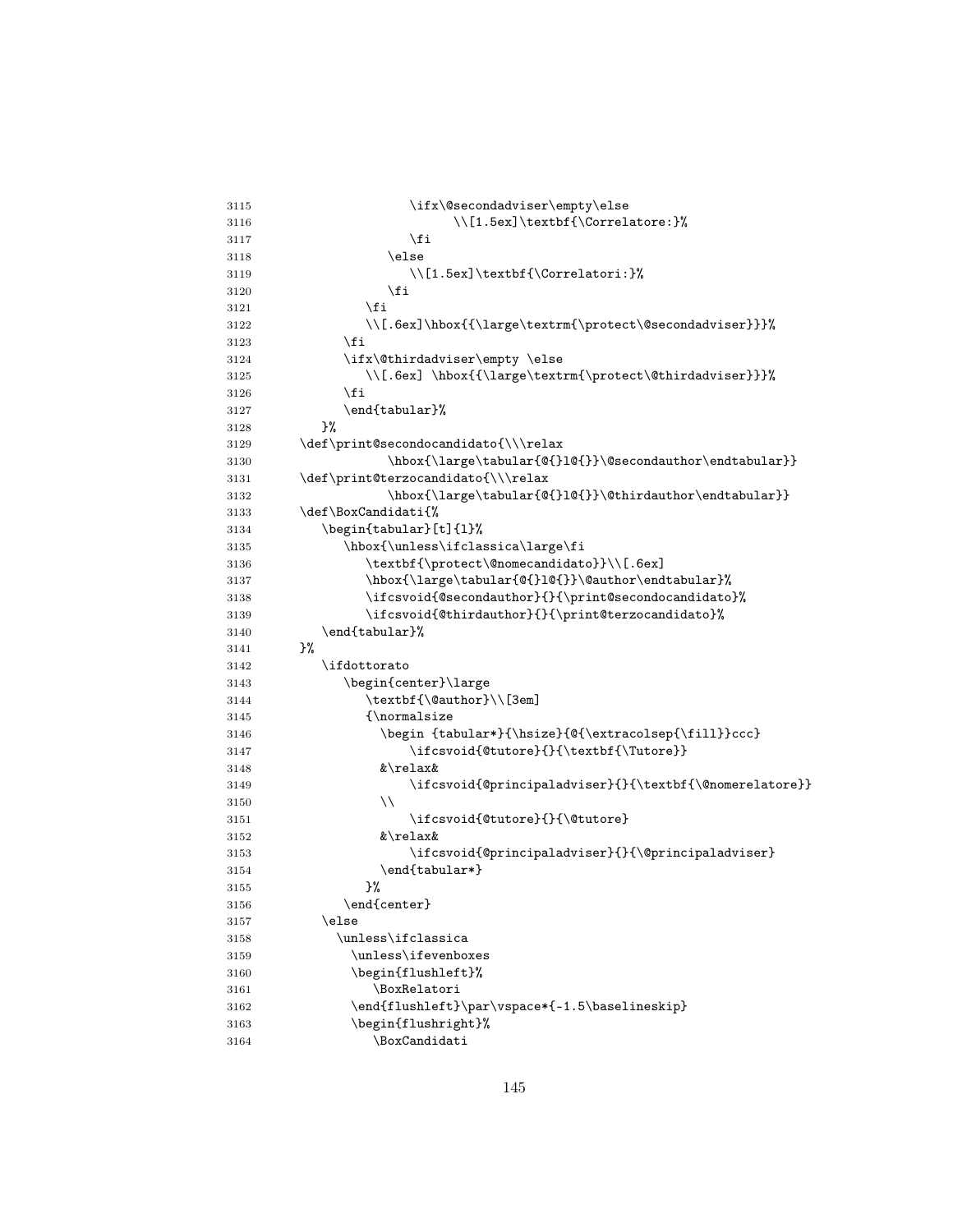```
3165 \end{flushright}%
3166 \else
3167 \makebox[\textwidth]{\BoxRelatori\hfill\BoxCandidati}
3168 \fi
3169 \else
3170 \noindent
3171 \makebox[\textwidth]{%
3172 \BoxRelatori\hfill\BoxCandidati}\par
3173 \fi
3174 \fi
3175 \setminusfi
3176 \ifcsvoid{@tutoreaziendale}{}{%
3177 \forallfill\forallfill
3178 {\centering \textbf{\@tutoreaziendalename}\\[.6ex]
3179 \@tutoreaziendale\par}}
3180 \par\clearpage
3181 % Legal page
3182 \ifcsvoid{@retrofrontespizio}{}%
3183 {\null\vfill\thispagestyle{empty}\@retrofrontespizio\par\clearpage}%
3184 \endgroup}
```
## 12.11 The toptesi-sss module code

The module for typesetting the high-school final-work title-page starts here. We avoid using a .def file and put all necessary commands in one file.

First we load the described packages using different loading schemes for  $pdfIATEX$  vs.  $LuaIATEX$  or  $XdIATEX$ .

```
3185 %%
3186 %%%% Math fonts and AMS extensions (|fontspec| is already loaded)
3187 \secondariatrue
3188 \ifPDFTeX
3189 \@ifpackageloaded{newtxmath}{}%
3190 {\@ifpackageloaded{newpxmath}{}%
3191 {%
3192 \RequirePackage{amsmath,amssymb,amsthm}%
3193 }%
3194 }%
3195 \else
3196 \RequirePackage{amsmath,amsthm}
3197 \RequirePackage{unicode-math}
3198 \fi
3199 \RequirePackage{xcolor} % Intelligent colors
3200 \RequirePackage{xspace} % Intelligent space
3201 \RequirePackage{xparse} % Command and environment advanced definitions 3202 \RequirePackage{calc} % Calculation macros
3202 \RequirePackage{calc}
3203 \RequirePackage{ifthen} % Conditional statements
3204 \RequirePackage{booktabs} % professional rules in tables
3205 \RequirePackage{multirow} % Multirow table cells are not professional
3206 \ifPDFTeX \RequirePackage{indentfirst}\fi
```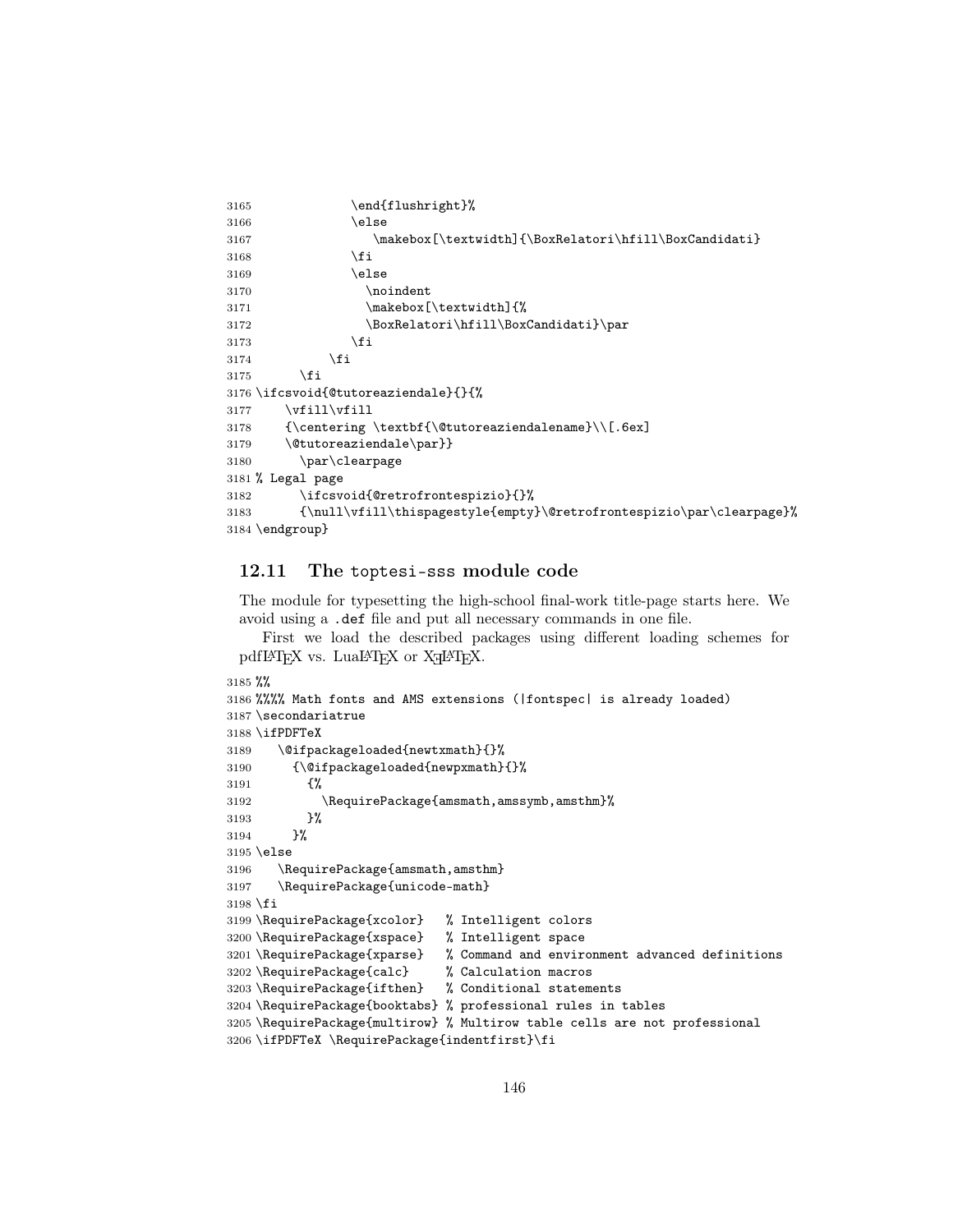## \raggedbottom

We initialise the internal macros to the default values; most of them are just empty strings.

```
3208 \providecommand*\@SSSLogo{}
3209 \providecommand*\@tiposcuola{}
3210 \providecommand*\@indirizzomiur{}
3211 \providecommand*\@opzionemiur{}
3212 \providecommand*\@nomescuola{}
3213 \providecommand*\@sedescuola{}
3214 \providecommand*\@annoscolastico{}
3215
3216 \providecommand*\@Ntesina{Tesina di maturit\'a}
3217 \providecommand*\@title{}
3218 \providecommand*\@subtitle{}
3219
3220 \ifcsundef{ifemminile}{\newif\iffemminile\femminilefalse}{}
3221 \providecommand*\@Ncandidato{\iffemminile Studentessa\else
3222 Studente\fi}
3223 \providecommand*\@author{}
3224 \providecommand*\@Npresidente{Presidente di commissione}
3225 \providecommand*\@presidente{}
3226 \providecommand*\@numerocommissione{}
3227
3228 \newcommand*\SSSLogo[1]{\gdef\@SSSLogo{#1}}
3229 \newcommand*\NomeTesina[1]{\gdef\@Ntesina{#1}}
3230 \newcommand*\IndirizzoMiur[1]{\gdef\@indirizzomiur{#1}}
3231 \newcommand*\OpzioneMiur[1]{\gdef\@opzionemiur{#1}}
3232 \newcommand*\TipoScuola[1]{\gdef\@tiposcuola{#1}}
3233 \newcommand*\SedeScuola[1]{\gdef\@sedescuola{#1}}
3234 \newcommand*\NomeScuola[1]{\gdef\@nomescuola{#1}}
3235 \newcommand*\AnnoScolastico[1]{\gdef\@annoscolastico{#1}}
3236 \newcommand*\NomeCandidato[1]{\gdef\@Ncandidato{#1}}
3237
3238 \newcommand*\titolo[1]{\gdef\@title{#1}}
3239 \newcommand*\sottotitolo[1]{\gdef\@subtitle{\ifblank{#1}{}%
3240 {\medskip\par{\Large #1\par}}%
3241 \vspace{\stretch{1}}}}
3242
3243 \NewDocumentCommand\studente{m o}{\gdef\@@author{#1}%
3244 \IfNoValueTF{#2}{\gdef\@author{#1}}%
3245 {\gdef\@author{#1\IDlabel#2}}\femminilefalse}
3246 \NewDocumentCommand\studentessa{m o}{\gdef\@@author{#1}%
3247 \IfNoValueTF{#2}{\gdef\@author{#1}}%
3248 {\gdef\@author{#1\IDlabel#2}}\femminiletrue}
3249 \newcommand*\IDlabel{\\\normalfont Classe\ }
3250 \newcommand*\Presidente[1]{\gdef\@presidente{#1}}
3251 \newcommand*\NumeroCommissione[1]{\gdef\@numerocommissione{#1}}
```
The following code certainly does not hurt, but it was necessary during the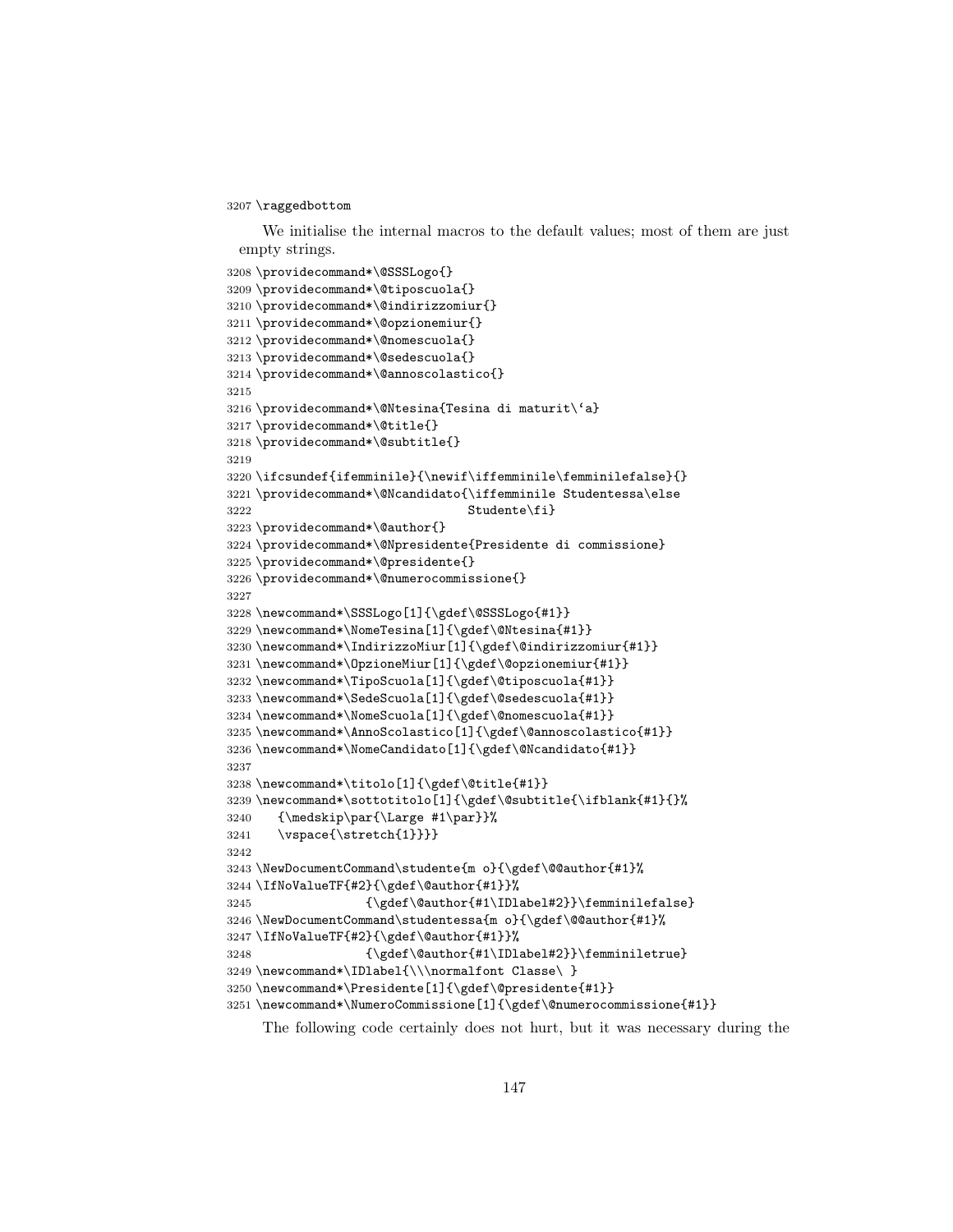preliminary testing.

## 3252 \newcommand\*\ifBlank{\expandafter\ifblank\expandafter}

The environment FrontespizioTesina is being defined here. No optional arguments are requested, therefore it is not necessary to use the defining commands of package xparse. The environment starts by reading the configuration file jobname.cfg if it exists. Nothing is done if such file does not exist, not even an info message; after all the configuration file is optional.

```
3253 \newenvironment{FrontespizioTesina}{%
3254 \InputIfFileExists{\jobname.cfg}{\relax}{\relax}
3255 }{%
```
After this preliminary test the titlepage environment is opened and the layout assembly starts. First the information on the school; if the school generic name has been omitted among the mandatory user commands, the string "Manca il tipo di scuola" is printed in its place, so that the user is directly reminded of the mandatory nature of this piece of data. On the opposite if the Ministry of education data are missing, nothing is done. After these mandatory and optional data are printed, a couple of horizontal lines are typed so as to mark the end of the title page heading.

```
3256 \begin{titlepage}\parindent=0pt
```

```
3257 \centering
```

```
3258 \raisebox{0.025\textheight}[0pt][0pt]{\parbox[b]{\textwidth}{%
3259 \centering
3260 \ifBlank{\@tiposcuola}{Manca il tipo di scuola}{\@tiposcuola}%
3261 \ifBlank{\@indirizzomiur}{\relax}{\space--\space\@indirizzomiur}%
3262 \iff {\@pzionemjur}{{\relax}}{\space--\space\@opzionemjur}\parrow3263 \vspace{-1ex}
3264 \makebox[0.5\textwidth]{\rule{0.50\textwidth}{0.4\p@}}\par
3265 \vspace{-1.5ex}
3266 \makebox[0.25\textwidth]{\rule{0.25\textwidth}{0.8\p@}}\par
```
After this heading the proper name of the school is printed, possibly with its real address.

3267 \medskip

3268

```
3269 \textsc{\@nomescuola}}}\par
```

```
3270 \null\hfill\ifBlank{\@sedescuola}{\relax}{%
```
3271 \raisebox{0.5\baselineskip}[0pt][0pt]{%

```
3272 \parbox{0.4\textwidth}{\raggedleft\@sedescuola}}}\par
```

```
3273 \vspace{\stretch{1}}
```
Next the name of the document and its title and subtitle are set: the title in \Large boldface font, while the subtitle in normal size.

```
3274 {\large \@Ntesina\par}
3275 \vspace{\stretch{0.5}}
3276
3277 {\Large\textbf{\@title}\par}
3278 {\vspace{0.5\baselineskip}
3279
```